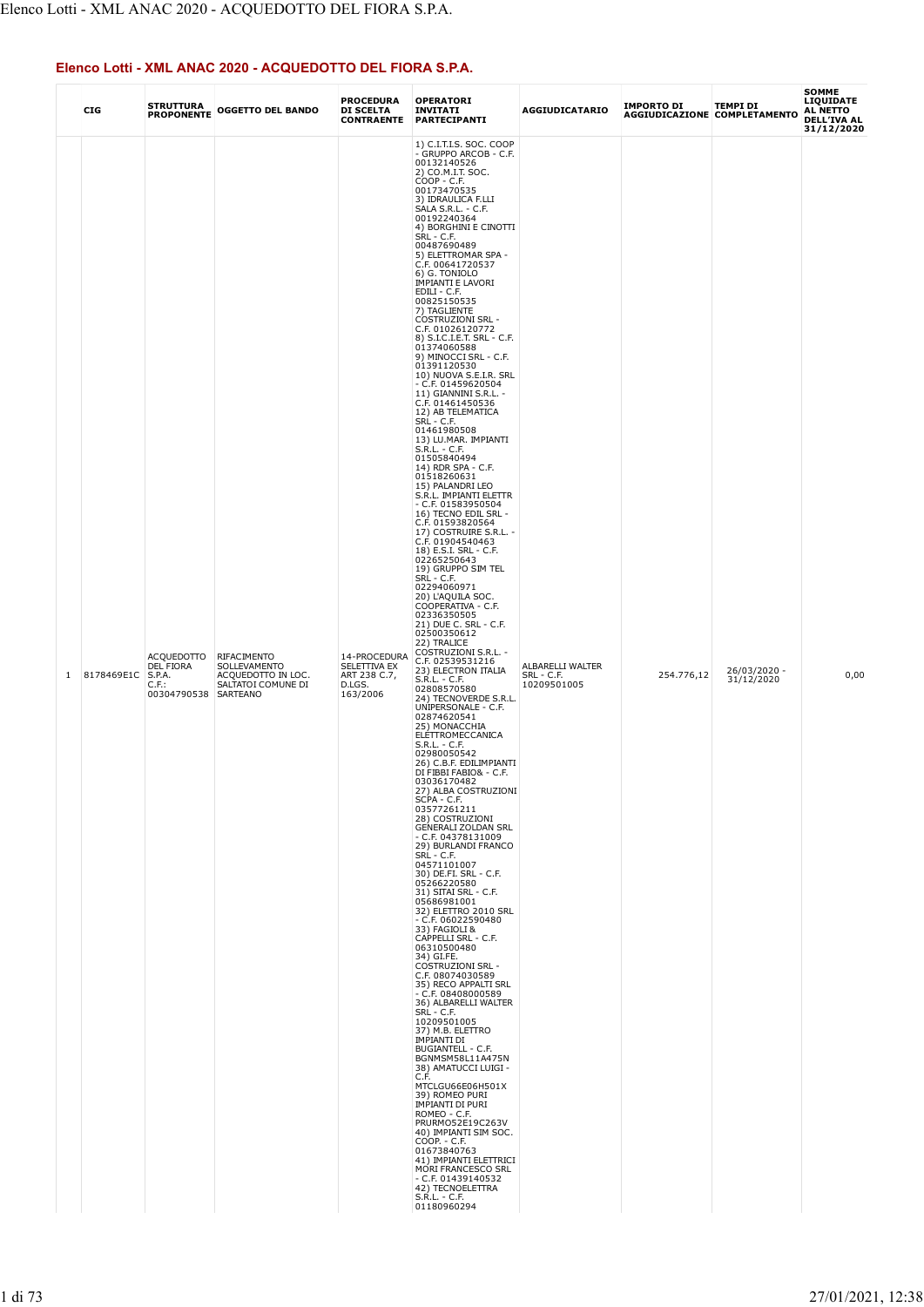|  | 2 | 81831103FF | <b>ACQUEDOTTO</b><br>DEL FIORA<br>S.P.A.<br>$C.F.$ :<br>00304790538 | <b>GARA DI APPALTO PER</b><br>LAVORI RELATIVI AL<br>REVAMPING IMPIANTO<br>OSMOSI PIAN D'ALMA<br>CASTIGLIONE DELLA<br>PESCAIA - RIFERIMENTO<br>DETERMINA AD NR 1980<br>8.03.2019 | SELETTIVA EX<br>ART 238 C.7,<br>D.LGS.<br>163/2006 | 2) GAZEBO SPA - C.F.<br>00186680401<br>3) IDRAULICA F.LLI<br>SALA S.R.L. - C.F.<br>00192240364<br>4) SONGEO SRL - C.F.<br>00307360594<br>5) SO.LAV.ED. SNC -<br>C.F. 00315350777<br>6) CULLIGAN ITALIANA<br>SPA - C.F.<br>00321300378<br>7) SAVI SRL - C.F.<br>00433650207<br>8) CASTALDO<br><b>COSTRUZIONI SRL -</b><br>C.F. 00450080767<br>9) ALAK SRL - C.F.<br>00468210588<br>10) METALMECCANICA<br>PULSONI SRL - C.F.<br>00558360558<br>11) G.T.A. SRL - C.F.<br>00666150586<br>12) G. TONIOLO<br><b>IMPIANTI E LAVORI</b><br>EDILI - C.F.<br>00825150535<br>13) ING. G. LUPI SRL -<br>C.F. 00881340574<br>14) MDA SRL - C.F.<br>00928530948<br>15) PROTECNO SRL -<br>C.F. 00952660413<br>16) ECOMONT SRL -<br>C.F. 01015640426<br>17) TAGLIENTE<br><b>COSTRUZIONI SRL -</b><br>C.F. 01026120772<br>18) PROMINENT<br><b>ITALIANA SRL - C.F.</b><br>01036040218<br>19) ECO IMPIANTI<br>$S.R.L. - C.F.$<br>01057920777<br>20) GECO SRL<br>UNIPERSONALE - C.F.<br>01209530763<br>21) DI MARINO SRL -<br>C.F. 01428020695<br>22) NUOVA S.E.I.R. SRL<br>$-$ C.F. 01459620504<br>23) RDR SPA - C.F.<br>01518260631<br>24) WAREX SRL - C.F.<br>01533980155<br>25) ECHOSID<br>INGEGNERIA E IMPIANTI<br>SRL - C.F.<br>01540150388<br>14-PROCEDURA 26) TECME S.R.L. - C.F.<br>01672260229<br>27) B&B SERVICE SAS<br>DI BUDRI PAOLO & C -<br>C.F. 01684880188<br>28) HUBER<br>TECHNOLOGY SRL -<br>C.F. 01689490215<br>29) RECYCLING OF<br>ELASTOMER SRL - C.F.<br>01725560856<br>30) GAJARDA SRL - C.F.<br>01884860568<br>31) S.T.A. SRL - C.F.<br>01892840206<br>32) BONDINI SRL - C.F.<br>01996190540<br>33) CARBOPLANT S.R.L.<br>$-$ C.F. 02093820187<br>34) CALGECO SRL -<br>C.F. 02241290804<br>35) CALABRESI<br>SALDATURA SRL - C.F.<br>02264890548<br>36) TECNECOS SRL -<br>C.F. 02270560267<br>37) PARENTE LAVORI<br>SRL - C.F.<br>02314460607<br>38) TRALICE<br>COSTRUZIONI S.R.L. -<br>C.F. 02539531216<br>39) ECOTEC S.R.L. -<br>C.F. 02618730796<br>40) COMS SRL - C.F.<br>02665060303<br>41) MUCCITELLI SRL -<br>C.F. 02671280606<br>42) SIDERIDRAULIC<br>SYSTEM SPA - C.F.<br>02953450174<br>43) TEC AM SRL - C.F.<br>02960360176<br>44) ISTAL NUOVA SRL -<br>C.F. 03101400483<br>45) IDROTEC -<br>ANTONELLI S.R.L. - C.F.<br>03169770231<br>46) G.I.E. S.R.L. - C.F.<br>03221230018<br>47) ARIETE S.R.L. - C.F.<br>03327780486<br>48) BOVA SALVATORE<br>SRL - C.F.<br>03346330792<br>49) BIOTEAM S.R.L. -<br>C.F. 03522390172<br>50) CONSORZIO<br>INTEGRA SOC. COOP. -<br>C.F. 03530851207<br>51) ECOSYSTEMS SRL - | ISTAL NUOVA SRL -<br>C.F. 03101400483 | 154.210,00 | 07/07/2020 -<br>31/12/2020 | 0,00 |
|--|---|------------|---------------------------------------------------------------------|---------------------------------------------------------------------------------------------------------------------------------------------------------------------------------|----------------------------------------------------|-----------------------------------------------------------------------------------------------------------------------------------------------------------------------------------------------------------------------------------------------------------------------------------------------------------------------------------------------------------------------------------------------------------------------------------------------------------------------------------------------------------------------------------------------------------------------------------------------------------------------------------------------------------------------------------------------------------------------------------------------------------------------------------------------------------------------------------------------------------------------------------------------------------------------------------------------------------------------------------------------------------------------------------------------------------------------------------------------------------------------------------------------------------------------------------------------------------------------------------------------------------------------------------------------------------------------------------------------------------------------------------------------------------------------------------------------------------------------------------------------------------------------------------------------------------------------------------------------------------------------------------------------------------------------------------------------------------------------------------------------------------------------------------------------------------------------------------------------------------------------------------------------------------------------------------------------------------------------------------------------------------------------------------------------------------------------------------------------------------------------------------------------------------------------------------------------------------------------------------------------------------------------------------------------------------------------------------------------------------------------------------------------------------------------------------------------------------------------------------------------------------------------------|---------------------------------------|------------|----------------------------|------|
|--|---|------------|---------------------------------------------------------------------|---------------------------------------------------------------------------------------------------------------------------------------------------------------------------------|----------------------------------------------------|-----------------------------------------------------------------------------------------------------------------------------------------------------------------------------------------------------------------------------------------------------------------------------------------------------------------------------------------------------------------------------------------------------------------------------------------------------------------------------------------------------------------------------------------------------------------------------------------------------------------------------------------------------------------------------------------------------------------------------------------------------------------------------------------------------------------------------------------------------------------------------------------------------------------------------------------------------------------------------------------------------------------------------------------------------------------------------------------------------------------------------------------------------------------------------------------------------------------------------------------------------------------------------------------------------------------------------------------------------------------------------------------------------------------------------------------------------------------------------------------------------------------------------------------------------------------------------------------------------------------------------------------------------------------------------------------------------------------------------------------------------------------------------------------------------------------------------------------------------------------------------------------------------------------------------------------------------------------------------------------------------------------------------------------------------------------------------------------------------------------------------------------------------------------------------------------------------------------------------------------------------------------------------------------------------------------------------------------------------------------------------------------------------------------------------------------------------------------------------------------------------------------------------|---------------------------------------|------------|----------------------------|------|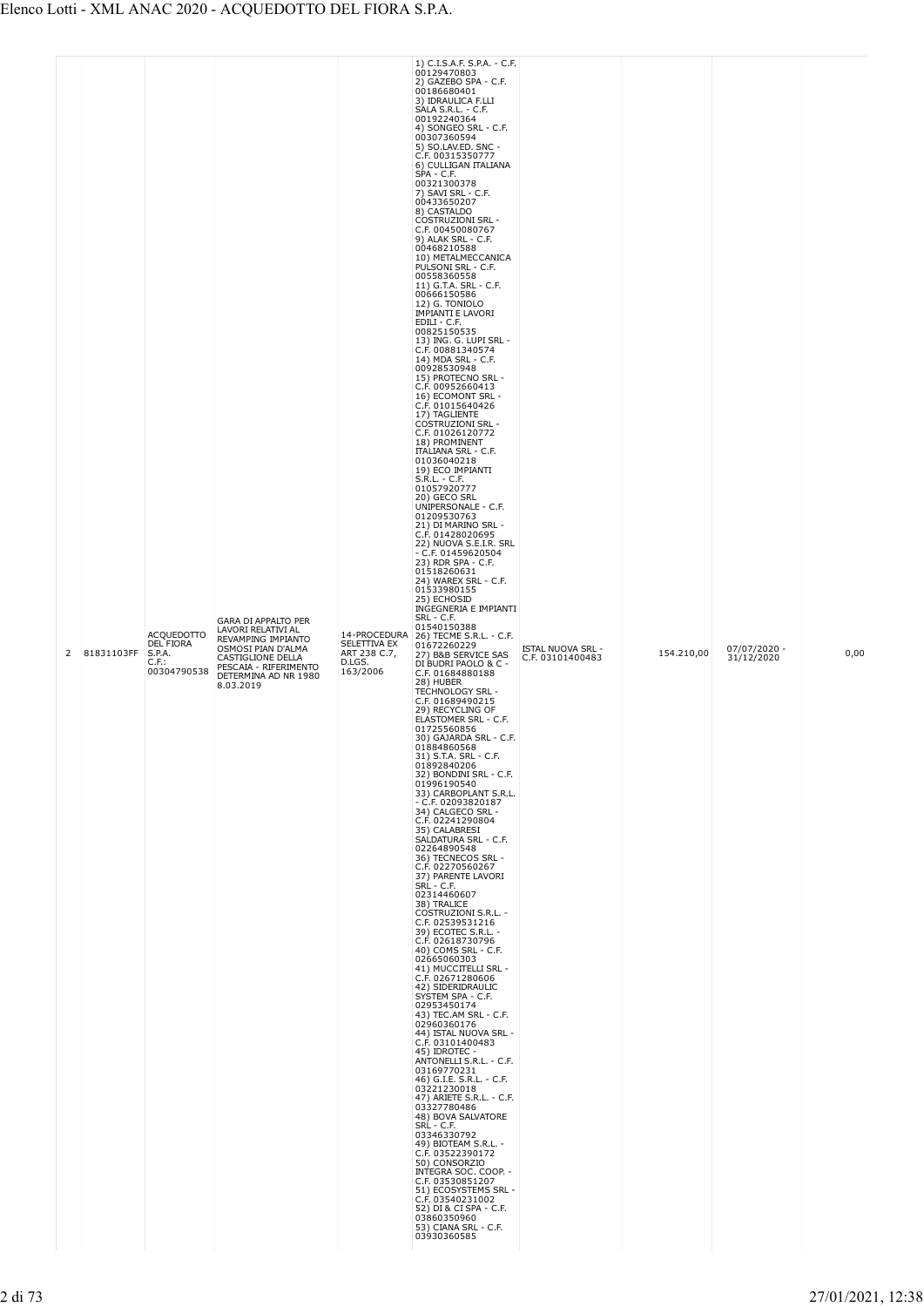| 3 | 81846570A0        | <b>ACQUEDOTTO</b><br>DEL FIORA<br>S.P.A.<br>$C.F.$ :<br>00304790538        | ACCORDO QUADRO<br>RACCORDERIA IN OTTONE.                                                                                                                                                 | 14-PROCEDURA<br>SELETTIVA EX<br>ART 238 C.7,<br>D.LGS.<br>163/2006 | 54) GPG SRL - C.F.<br>04112240272<br>55) BIEFFE<br><b>COSTRUZIONI SRL -</b><br>C.F. 04287140752<br>56) SALUBER '04 SRL -<br>C.F. 08251881002<br>57) RECO APPALTI SRL<br>$-$ C.F. 08408000589<br>58) SIRAM VEOLIA<br>WATER SRL - C.F.<br>08867700968<br>59) BE.MA. SRL - C.F.<br>09111011004<br>60) SITECO SERVIZI<br>SRL - C.F.<br>09588431008<br>61) ALBARELLI WALTER<br>SRL - C.F.<br>10209501005<br>62) MITA WATER<br>TECHNOLOGIES SRL -<br>C.F. 13451510153<br>63) CONSORZIO<br>SIMPLEX - C.F.<br>13889871003<br>1) GREINER SPA - C.F.<br>00278160171<br>2) ELLEPI SRL - C.F.<br>01494000555<br>3) GEBO ITALIA SRL -<br>C.F. 01495910216<br>4) S.D.M. SRL<br>UNINOMINALE - C.F.                                                                                                                                                                                                                                                                                                                                | S.D.M. SRL<br>UNINOMINALE - C.F.<br>01723880975 | 80.000,00 | $02/04/2020 -$<br>02/04/2022 | 0,00 |
|---|-------------------|----------------------------------------------------------------------------|------------------------------------------------------------------------------------------------------------------------------------------------------------------------------------------|--------------------------------------------------------------------|--------------------------------------------------------------------------------------------------------------------------------------------------------------------------------------------------------------------------------------------------------------------------------------------------------------------------------------------------------------------------------------------------------------------------------------------------------------------------------------------------------------------------------------------------------------------------------------------------------------------------------------------------------------------------------------------------------------------------------------------------------------------------------------------------------------------------------------------------------------------------------------------------------------------------------------------------------------------------------------------------------------------|-------------------------------------------------|-----------|------------------------------|------|
| 4 | 81870241EF        | <b>ACQUEDOTTO</b><br><b>DEL FIORA</b><br>S.P.A.<br>$C.F.$ :<br>00304790538 | GARA PER ACQUISTO DUE<br>SERBATOI ACQUA MARE E<br>N. 1 SERBATOIO<br>CONTROLAVAGGIO PRESSO<br>IMPIANTO DI DISSALAZIONE<br><b>GIGLIO BONSERE</b>                                           | 14-PROCEDURA<br>SELETTIVA EX<br>ART 238 C.7,<br>D.LGS.<br>163/2006 | 01723880975<br>5) DOTTOR GUIDO<br>ISIDORO E C. SRL - C.F.<br>03071480481<br>1) F.A.M. FABBRICA<br>MAREMMANA<br>AUTOCLAVI - C.F.<br>00220490536<br>2) PROMINENT<br><b>ITALIANA SRL - C.F.</b><br>01036040218<br>3) ELLEPI SRL - C.F.<br>01494000555<br>4) GIEMME<br>TRATTAMENTO ACQUE<br>$S.N.C. - C.F.$<br>01558150973<br>5) S.D.M. SRL<br>UNINOMINALE - C.F.<br>01723880975<br>6) MEC TOSCANA S.R.L.<br>- C.F. 02179910464<br>7) TEC.AM SRL - C.F.                                                                                                                                                                                                                                                                                                                                                                                                                                                                                                                                                                | TEC.AM SRL - C.F.<br>02960360176                | 33.924,00 | $- - - - - - -$              | 0,00 |
| 5 | 8207630E87        | <b>ACQUEDOTTO</b><br>DEL FIORA<br>S.P.A.<br>C.F.:<br>00304790538           | APPALTO DI FORNITURA<br>VESTIARIO GENERICO -NON 14-PROCEDURA 01660130210<br>HV - PER IL PERSONALE<br>DIPENDENTE (TECNICO ED<br>OPERATIVO) DI ADF S.P.A.<br>PER IL TRIENNIO<br>2020-2022. | SELETTIVA EX<br>ART 238 C.7,<br>D.LGS.<br>163/2006                 | 02960360176<br>1) WUERTH SRL - C.F.<br>00125230219<br>2) FORINT SPA - C.F.<br>00167200245<br>3) HOMO CONFEZIONI<br>$S.N.C. - C.F.$<br>00263720971<br>4) GBR ROSSETTO SPA<br>$-$ C.F. 00304720287<br>5) UNIGUM SPA - C.F.<br>00393610480<br>6) MEF SRL - C.F.<br>00763300480<br>7) ALSCO ITALIA SRL -<br>C.F. 00771530151<br>8) BC FORNITURE SRL -<br>C.F. 01047720493<br>9) FORCH SRL - C.F.<br>01401020217<br>10) KAAMA SRL - C.F.<br>01418270391<br>11) HULTAFORS GROUP<br><b>ITALY SRL - C.F.</b><br>12) CONFEZIONI REOS<br>SRL - C.F.<br>01838340261<br>13) I.S.A.<br>COMP.ITALIANA SICUR.<br>E AMB.S - C.F.<br>01850990464<br>14) MC Promo srl - C.F.<br>01870080502<br>15) GUANTIFICIO<br>ABRUZZESE SRL - C.F.<br>02185960693<br>16) SIR SAFETY<br>SYSTEM SPA<br>UNIPERSONALE - C.F.<br>03359340548<br>17) EUROPA DUE SAS<br>DI AGILI F. & C. - C.F.<br>03922690486<br>18) FLOWER GLOVES<br>SRL - BLOCCATA - C.F.<br>04426820231<br>19) MANUTAN ITALIA<br>SPA - C.F.<br>09816660154<br>20) LYRECO ITALIA SRL |                                                 | 0,00      | $- - - - - - -$              | 0,00 |
| 6 | 82076574D2 S.P.A. | <b>ACQUEDOTTO</b><br>DEL FIORA<br>$C.F.$ :<br>00304790538                  | APPALTO DI FORNITURA<br>VESTIARIO HV PER IL<br>PERSONALE DIPENDENTE<br>(TECNICO ED OPERATIVO)<br>DI ADF S.P.A. PER IL<br>TRIENNIO 2020-2022.                                             | 14-PROCEDURA<br>SELETTIVA EX<br>ART 238 C.7,<br>D.LGS.<br>163/2006 | $- C.F. 11582010150$<br>1) WUERTH SRL - C.F.<br>00125230219<br>2) CALZATURIFICIO<br>MONTEBOVE SRL - C.F.<br>00147670434<br>3) FORINT SPA - C.F.<br>00167200245<br>4) BERNER SPA - C.F.<br>00203530217<br>5) GBR ROSSETTO SPA<br>$-$ C.F. 00304720287<br>6) UNIGUM SPA - C.F.<br>00393610480<br>7) MEF SRL - C.F.<br>00763300480<br>8) ELETTROSUD S.P.A. -<br>C.F. 00793880832                                                                                                                                                                                                                                                                                                                                                                                                                                                                                                                                                                                                                                      |                                                 | 0,00      | $- - - - - - -$              | 0,00 |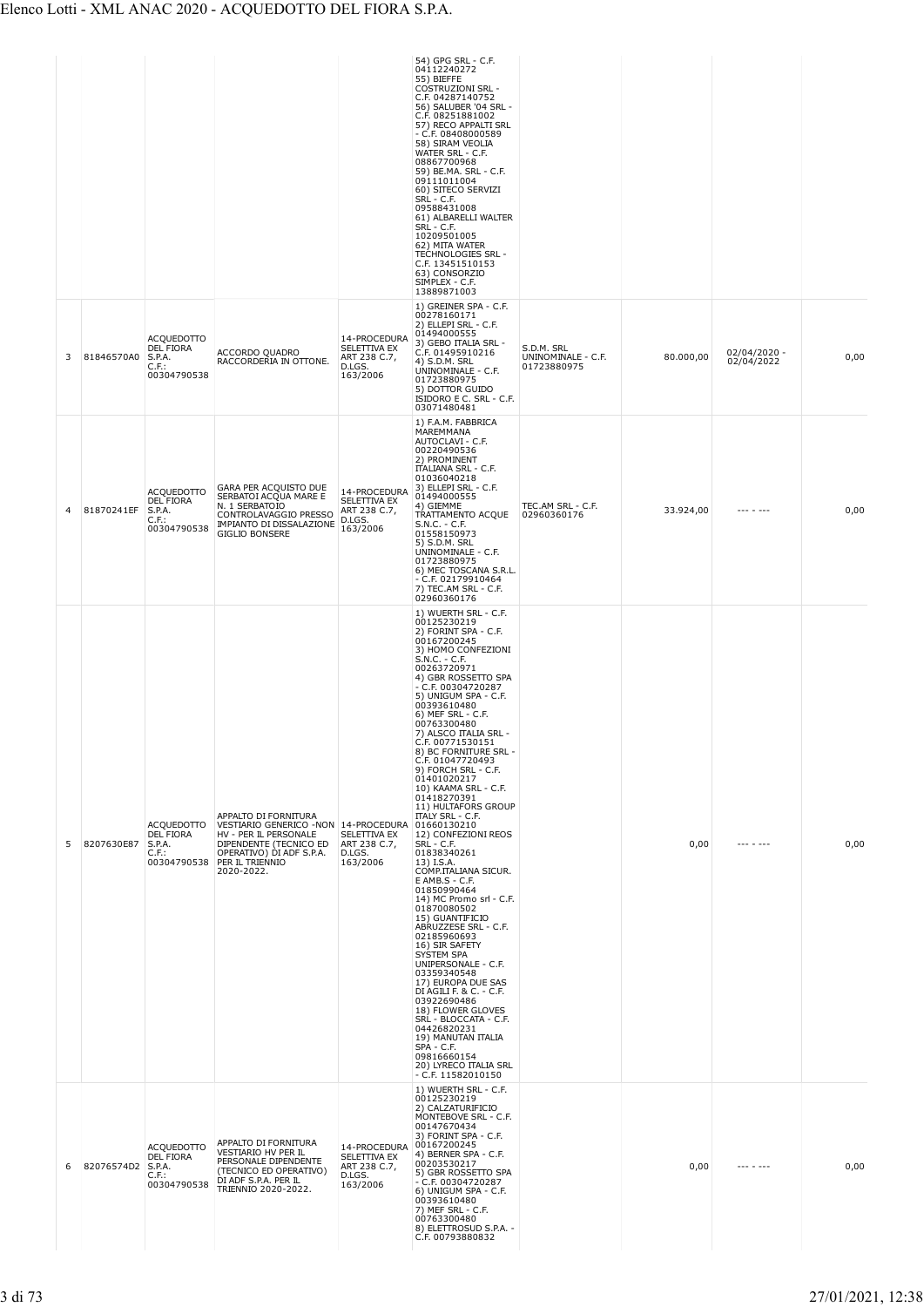|   |                   |                                                                     |                                                                                                                                                                                 |                                                                           | 9) KIEPE ELECTRIC SPA<br>$-$ C.F. 00844440156<br>10) BC FORNITURE SRL<br>$- C.F. 01047720493$<br>11) SEBA PROTEZIONE<br>S.R.L. - C.F.<br>01133350387<br>12) FORCH SRL - C.F.<br>01401020217<br>13) I.S.A.<br>COMP.ITALIANA SICUR.<br>E AMB.S - C.F.<br>01850990464<br>14) MC Promo srl - C.F.<br>01870080502<br>15) GUANTIFICIO<br>ABRUZZESE SRL - C.F.<br>02185960693<br>16) SIR SAFETY<br>SYSTEM SPA<br>UNIPERSONALE - C.F.<br>03359340548<br>17) A+A MONFERRATO<br>$S.P.A. - C.F.$<br>03918550017<br>18) FLOWER GLOVES<br>SRL - BLOCCATA - C.F.<br>04426820231<br>19) SICUREZZA88<br>S.R.L. - C.F.<br>06321260488<br>20) LIVITH SPA - C.F.<br>06496100485<br>21) MANUTAN ITALIA<br>SPA - C.F.<br>09816660154                                                                                                                                                                                                                                                                                                                                         |                                   |            |                            |      |
|---|-------------------|---------------------------------------------------------------------|---------------------------------------------------------------------------------------------------------------------------------------------------------------------------------|---------------------------------------------------------------------------|---------------------------------------------------------------------------------------------------------------------------------------------------------------------------------------------------------------------------------------------------------------------------------------------------------------------------------------------------------------------------------------------------------------------------------------------------------------------------------------------------------------------------------------------------------------------------------------------------------------------------------------------------------------------------------------------------------------------------------------------------------------------------------------------------------------------------------------------------------------------------------------------------------------------------------------------------------------------------------------------------------------------------------------------------------|-----------------------------------|------------|----------------------------|------|
| 7 | 82114059C3 S.P.A. | ACQUEDOTTO<br><b>DEL FIORA</b><br>$C.F.$ :<br>00304790538           | <b>GARA PER</b><br>COMPLETAMENTO POZZO<br>IN LOC. LA VILLA E<br>COLLEGAMENTO ALLA RETE<br>IDRICA DI RADDA IN<br>CHIANTI. DET. AD 94014<br>DEL 15.10.2019                        | 14-PROCEDURA<br><b>SELETTIVA EX</b><br>ART 238 C.7,<br>D.LGS.<br>163/2006 | 1) PERNA ELIO & C.<br>S.R.L. UNIPERSONALE -<br>C.F. 00070270533<br>2) IMPRESA EDILE<br>STRADALE F.LLI MASSAI<br>$- C.F. 00088180534$<br>3) E.A.CO.S. EDILI<br>ARTIGIANI CONSORZIA<br>$-$ C.F. 00130020522<br>4) MENCONI S.R.L. -<br>C.F. 00234670529<br>5) G. TONIOLO<br><b>IMPIANTI E LAVORI</b><br>EDILI - C.F.<br>00825150535<br>6) RUFFOLI SRL - C.F.<br>00827420522<br>7) PIAZZI SRL - C.F.<br>00835490533<br>8) BERTI GIUSEPPE SRL<br>A UNICO SOCIO - C.F.<br>00860200534<br>9) LUCAS FICULLE & C.<br>SAS DI SANTINI B - C.F.<br>01016940536<br>10) IMPREDEA SRL -<br>C.F. 01185240536<br>11) M.T.P. DI DONDOLI<br>DELIO & C. SNC - C.F.<br>01202020531<br>12) CCG SRL CONTI<br>COSTRUZIONI<br>GENERALI - C.F.<br>01428320533<br>13) CAROMAR S.R.L. -<br>C.F. 01429290529<br>14) DONDOLINI<br>COSTRUZIONI S.R.L. -<br>C.F. 01510740531<br>15) DP COSTRUZIONI<br>SRL - C.F.<br>01555580537<br>16) BANINI IVANO SRL<br>$-$ C.F. 01623260534                                                                                                         |                                   | 0,00       | --- - ---                  | 0,00 |
| 8 | 8245636216        | <b>ACQUEDOTTO</b><br>DEL FIORA<br>S.P.A.<br>$C.F.$ :<br>00304790538 | LAVORI PER INTERVENTI<br>MIGLIORATIVI PER<br>L'OTTIMIZZAZIONE DELLA<br>RETE FOGNARIA A<br>SERVIZIO DEI CENTRI<br>ABITATI DI SASSOFORTINO<br>E ROCCATEDERIGHI COM<br>ROCCASTRADA | 14-PROCEDURA<br>SELETTIVA EX<br>ART 238 C.7,<br>D.LGS.<br>163/2006        | 1) I.G.C. SRL - C.F.<br>00052630555<br>2) ACQUAVIVA SRL -<br>C.F. 00056510944<br>3) PERNA ELIO & C.<br>S.R.L. UNIPERSONALE -<br>C.F. 00070270533<br>4) PICIUCCHI SERGIO E<br>FABRIZIO SNC - C.F.<br>00079440558<br>5) IMPRESA EDILE<br>STRADALE F.LLI MASSAI<br>$-$ C.F. 00088180534<br>6) GALLETTI AMERIGO<br>& ARIAS S.R.L. - C.F.<br>00115710501<br>7) ISOLVER SRL - C.F.<br>00121150502<br>8) C.I.S.A.F. S.P.A. - C.F.<br>00129470803<br>9) DEL DEBBIO S.P.A. -<br>C.F. 00146220462<br>10) GOSTI SRL - C.F.<br>00166360545<br>11) M.I.-C.S. SRL - C.F.<br>00167990514<br>12) GIACCHINI SRL -<br>C.F. 00170760557<br>13) FRATELLI TOPO<br>$S.R.L. - C.F.$<br>00175820554<br>14) LOMBARDINI<br>GIUSEPPE SRL - C.F.<br>00181210501<br>15) SOC.COOPERATIVA<br>LA RINASCITA S.C.R. -<br>C.F. 00210780508<br>16) LAURENTI MARINO<br>$S.A.S. - C.F.$<br>00222230534<br>17) MENCONI S.R.L. -<br>C.F. 00234670529<br>18) SO.LAV.ED. SNC -<br>C.F. 00315350777<br>19) F.LLI FEGATILLI SRL<br>$-$ C.F. 00351040506<br>20) NOVEDIL S.R.L. -<br>C.F. 00387050552 | GRANCHI SRL - C.F.<br>01248990507 | 260.966,80 | 22/07/2020 -<br>31/08/2021 | 0,00 |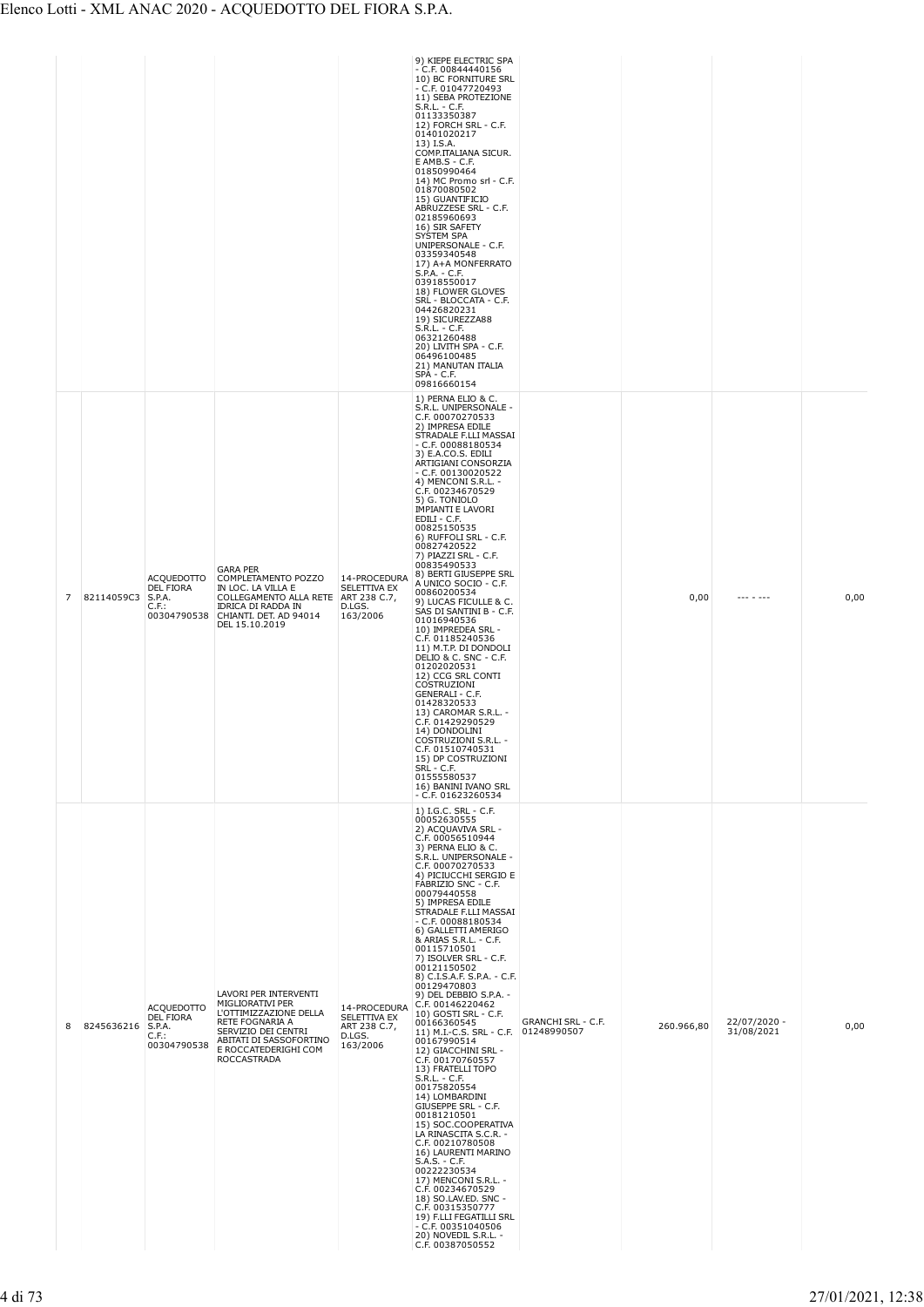| 21) COBESO<br>C.F. 003957<br>COBESCO SRL<br>00395720501                                                                                                                                                                                                        |
|----------------------------------------------------------------------------------------------------------------------------------------------------------------------------------------------------------------------------------------------------------------|
| 22) BOSCARINI                                                                                                                                                                                                                                                  |
| COSTRUZIONI SRL<br>C.F. 00397830415<br>C                                                                                                                                                                                                                       |
| <b>23) V.BARBAGLI SRL<br/>23) V.BARBAGLI SRL</b><br>C.F. 00445620487<br>24) CASTALDO                                                                                                                                                                           |
|                                                                                                                                                                                                                                                                |
| COSTRUZIONI SRL                                                                                                                                                                                                                                                |
| CO3<br>C.F. 00450080767<br>25) ITALSCAVI SRL<br>C.F. 00524560489<br>1111 FREDIANI                                                                                                                                                                              |
|                                                                                                                                                                                                                                                                |
| CH) FLLI FREDIANI SRL<br>- C.F. 00555510452<br>27) F.LLI TENERINI                                                                                                                                                                                              |
| .R.                                                                                                                                                                                                                                                            |
| 277.120<br>SERGIO & ALVARO S<br>- C.F. 00574680542<br>28) G.T.A. SRL - C.F.<br>00666150586                                                                                                                                                                     |
|                                                                                                                                                                                                                                                                |
| 29) CIME COSTRUZIONI<br>IMPIANTI METANO SR -                                                                                                                                                                                                                   |
| C.F. 00668410574                                                                                                                                                                                                                                               |
| 30) FRASSINELLI SRL<br>C.F. 00707860490<br>31) VANNI PIERINO                                                                                                                                                                                                   |
|                                                                                                                                                                                                                                                                |
| S.R.L. - C.F.<br>00807400494                                                                                                                                                                                                                                   |
| 32) G. TONIOLO<br>IMPIANTI E LAVORI                                                                                                                                                                                                                            |
| EDILI - C.F                                                                                                                                                                                                                                                    |
| 00825150535<br>33) RUFFOLI SRL - C<br>.F.                                                                                                                                                                                                                      |
| 00827420522                                                                                                                                                                                                                                                    |
| 34) PIAZZI SRI<br>00835490533<br>٠C<br>F.                                                                                                                                                                                                                      |
| 35) BERTI GIUSEPPE<br>SRL A UNICO SOO<br>I                                                                                                                                                                                                                     |
| C.F. 00860200534                                                                                                                                                                                                                                               |
| 36) MDA SRL<br>J.<br>C.F.<br>00928530948                                                                                                                                                                                                                       |
|                                                                                                                                                                                                                                                                |
| <b>37) THERMOMETANO<br/>SRL - C.F.<br/>00957010507<br/>38) CASTAF SRL - C I</b>                                                                                                                                                                                |
| 38) CASTAF SRL - C.F.<br>00973060502                                                                                                                                                                                                                           |
| ULLE <sub>8</sub><br>39) LUCAS FICULLE<br>C. SAS DI SANTINI B                                                                                                                                                                                                  |
| C.                                                                                                                                                                                                                                                             |
|                                                                                                                                                                                                                                                                |
| C. 5A DI SANTINI<br>C.F. 01016940536<br>40) TAGLIENTE<br>COSTRUZIONI SRL<br>C.F. 01026120772<br>41) TARANTINI CAS                                                                                                                                              |
|                                                                                                                                                                                                                                                                |
|                                                                                                                                                                                                                                                                |
| THE MINITIONI SAS<br>C.F. 01035270774<br>42) D'ERRICO<br>COSTRUZIONI SAS<br>č                                                                                                                                                                                  |
| --<br>.F. 0104064632<br>3) ECO IMPIANTI<br>.R.L. - C.F.<br>(                                                                                                                                                                                                   |
| 4.                                                                                                                                                                                                                                                             |
| S.R.L. - C.F.<br>01057920777<br>44) C.E.L.F.A. SRL - C.F.                                                                                                                                                                                                      |
|                                                                                                                                                                                                                                                                |
| 44) C.E.L.F.A. SKL - C<br>01059050466<br>45) VOLPI SRL - C.F.<br>01134810546<br>46) PANZIERI MARCO<br>SRL - C.F.                                                                                                                                               |
|                                                                                                                                                                                                                                                                |
|                                                                                                                                                                                                                                                                |
|                                                                                                                                                                                                                                                                |
| ۲۰۰۰ تا ۲۰۰۰<br>01167870573<br>47) TECNOSTRADE SRL<br>- C.F. 01170840546                                                                                                                                                                                       |
| 48) IMPREDEA SRL                                                                                                                                                                                                                                               |
| C.F.                                                                                                                                                                                                                                                           |
| C.F. 01185240536<br>49) GRANCHI SRL<br>01248990507<br>I<br>L                                                                                                                                                                                                   |
| 13, 313<br>01248990507<br>50) D.A.M.I.S. DI GAL<br>56, B.A. H.B. Bridge<br>MAURO E C. S.R. - C.F.<br>01317690566                                                                                                                                               |
| 01317690<br>51) VARIA                                                                                                                                                                                                                                          |
| CA, VARIA<br>COSTRUZIONI SRL<br>C.F. 01335166<br>.F. 01335160469                                                                                                                                                                                               |
| 52) EURO                                                                                                                                                                                                                                                       |
| COSTRUZIONI SUD SRL<br>UNIPERSONA -<br>C.F.                                                                                                                                                                                                                    |
|                                                                                                                                                                                                                                                                |
| 01411170622<br>53) SOLIMENO SRL<br>C.F. 01417360516                                                                                                                                                                                                            |
| 54) DI MARINO SRI<br>C.F. 01428020695                                                                                                                                                                                                                          |
| 55) CCG SRL CONTI<br>COSTRUZIONI                                                                                                                                                                                                                               |
| GENERALI - C.F.                                                                                                                                                                                                                                                |
| 01428320533                                                                                                                                                                                                                                                    |
|                                                                                                                                                                                                                                                                |
|                                                                                                                                                                                                                                                                |
| 58) DONDOLINI<br>COSTRUZIONI S.R.L.                                                                                                                                                                                                                            |
| F. 01510740531.<br>C                                                                                                                                                                                                                                           |
| 59) CESIT SRL - C.F.<br>01515700605                                                                                                                                                                                                                            |
| C.F.                                                                                                                                                                                                                                                           |
| IMPIANTI                                                                                                                                                                                                                                                       |
| INGEGNERIA E                                                                                                                                                                                                                                                   |
|                                                                                                                                                                                                                                                                |
|                                                                                                                                                                                                                                                                |
|                                                                                                                                                                                                                                                                |
| <b>MOLONEKIA E IMPIAN<br/>SRL - C.F.<br/>01540150388<br/>62) DP COSTRUZIONI<br/>SRL - C.F.<br/>01555580537<br/>63) SAMMINIATESE<br/>POZZL SPL - C.F.</b><br>POZZI SRL - C.F.                                                                                   |
|                                                                                                                                                                                                                                                                |
|                                                                                                                                                                                                                                                                |
|                                                                                                                                                                                                                                                                |
|                                                                                                                                                                                                                                                                |
|                                                                                                                                                                                                                                                                |
| POZZI SRL - C.F.<br>01564900502<br>64) RAM SRL - C.F.<br>01581830567<br>65) PACE ROCCO<br>65) PACE ROCCO<br>C.F. 016017600<br>66) ZAFFIRO<br>06, ZAFFIRO<br>06, ZAFFIRO<br>C.F. 01603880640<br>67) ROSINIZIONI S.R.L<br>C.F. 01603880640<br>67) ROSINI MPIANTI |
| SRL - C.F.<br>01608630511                                                                                                                                                                                                                                      |
|                                                                                                                                                                                                                                                                |
| 68) BANINI IVANO SRL<br>- C.F. 01623260534<br>69) ALEA SRL - C.F.<br>$\dot{c}$<br>01636650531<br>70) CANTIERI S.R.L.<br>C.F. 01640680383                                                                                                                       |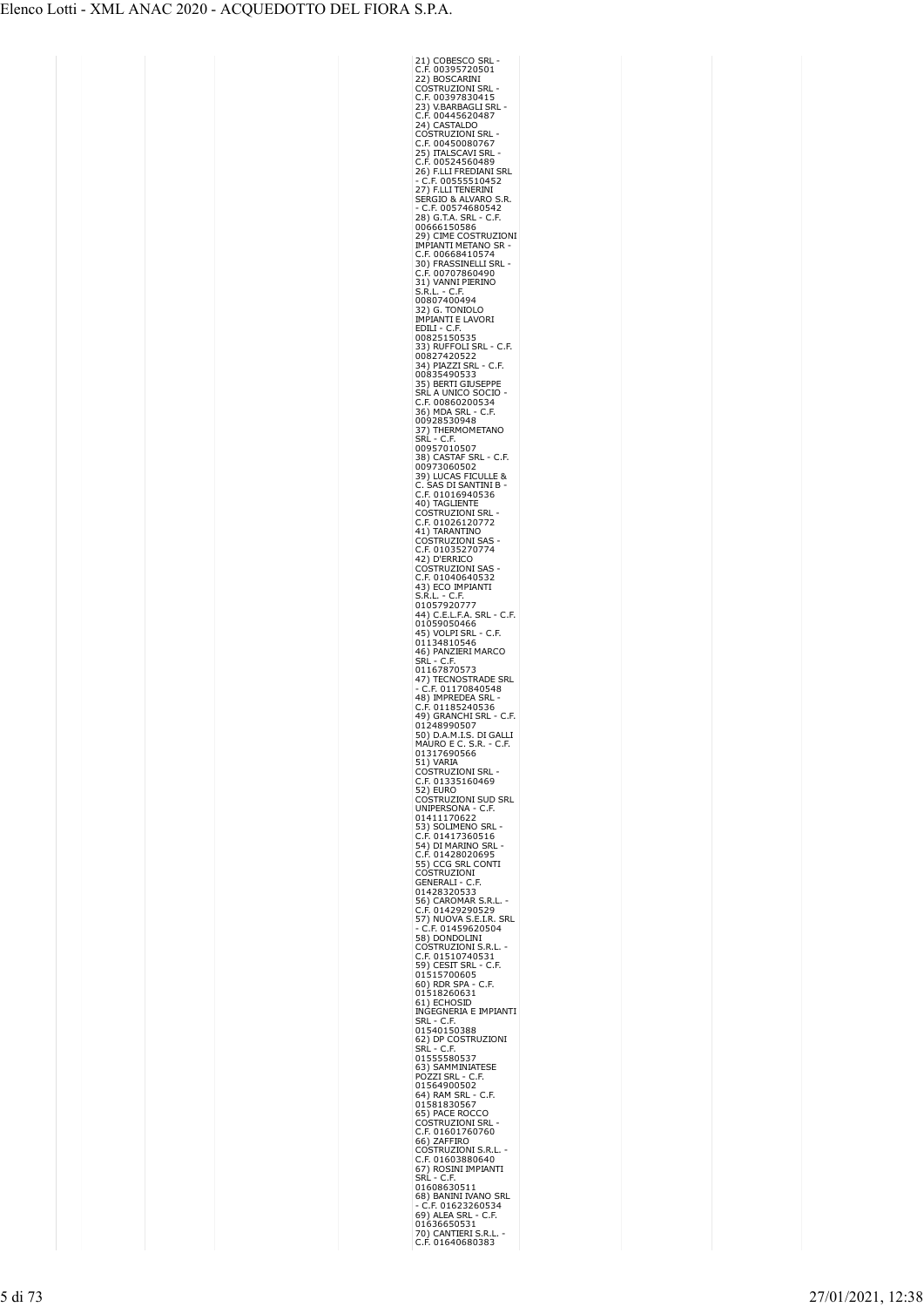| 71) GAUDIOSO LAVORI<br>SRL - C.F.                                                                                                                                                                                                                                                          |  |
|--------------------------------------------------------------------------------------------------------------------------------------------------------------------------------------------------------------------------------------------------------------------------------------------|--|
| 01655580767                                                                                                                                                                                                                                                                                |  |
|                                                                                                                                                                                                                                                                                            |  |
| 72) EDIL GEO GRIECO<br>SAS DI GRIECO CLAUD                                                                                                                                                                                                                                                 |  |
| C.F. 01710720762<br>73) RECYCLING OF                                                                                                                                                                                                                                                       |  |
| ELASTOMER SRL<br>$-C.F.$                                                                                                                                                                                                                                                                   |  |
| 01725560856<br>01725560856<br>74) BENITO STIRPE SPA                                                                                                                                                                                                                                        |  |
|                                                                                                                                                                                                                                                                                            |  |
| - C.F. 01733830606<br>75) BRUSCHI SRL - C.F.                                                                                                                                                                                                                                               |  |
| 01743950519                                                                                                                                                                                                                                                                                |  |
| 76) PISANIELLO<br>:Ostruzioni Srl<br>C                                                                                                                                                                                                                                                     |  |
| .F. 01790130643<br>C                                                                                                                                                                                                                                                                       |  |
| 77) GIAMMARIA                                                                                                                                                                                                                                                                              |  |
| ostr. e imp. Sri<br>C                                                                                                                                                                                                                                                                      |  |
| C.F. 01806570568<br>78) MARZI                                                                                                                                                                                                                                                              |  |
| COSTRUZIONI SRL                                                                                                                                                                                                                                                                            |  |
| C.F. 01826390666                                                                                                                                                                                                                                                                           |  |
| 79) ALBANESI<br>SOCIETA' A                                                                                                                                                                                                                                                                 |  |
| RESPONSABILIT - C.F.                                                                                                                                                                                                                                                                       |  |
| 01881840563                                                                                                                                                                                                                                                                                |  |
| 80) TRIVELPOZZI SRL<br>C.F. 01882120569                                                                                                                                                                                                                                                    |  |
| 81) CABRINI ALBINO                                                                                                                                                                                                                                                                         |  |
| S.R.L. - C.F.<br>01905100168                                                                                                                                                                                                                                                               |  |
| 82) EDINFRA S.R.L                                                                                                                                                                                                                                                                          |  |
| C.F. 01917390492                                                                                                                                                                                                                                                                           |  |
| 83) BISOGNI ENRICO &<br>FIGLI SNC - C.F.                                                                                                                                                                                                                                                   |  |
| 01919420545                                                                                                                                                                                                                                                                                |  |
| 84) GIULIANI PIERO                                                                                                                                                                                                                                                                         |  |
| S.R.L. - C.F.<br>01940350505                                                                                                                                                                                                                                                               |  |
| 85) SEPRIM SAS DI                                                                                                                                                                                                                                                                          |  |
| GIÚSEPPE SANTINI<br>C.F. 01978310546                                                                                                                                                                                                                                                       |  |
|                                                                                                                                                                                                                                                                                            |  |
| 86) PROCELLI<br><b>COSTRUZIONI SRL</b>                                                                                                                                                                                                                                                     |  |
| C.F. 01984970515<br>87) BONDINI SRL - C.F.<br>01996190540                                                                                                                                                                                                                                  |  |
|                                                                                                                                                                                                                                                                                            |  |
|                                                                                                                                                                                                                                                                                            |  |
| 88) IMPR.EDILIZ.<br>GUERRISI E TRIPODI                                                                                                                                                                                                                                                     |  |
| SRL<br>C.F<br>02046880809                                                                                                                                                                                                                                                                  |  |
| 89) BEMAT<br>IMPIANTI                                                                                                                                                                                                                                                                      |  |
|                                                                                                                                                                                                                                                                                            |  |
| SRL SERV. ENERGIA<br>C.F. 02091560512<br>90) AMBROGETTI S.R.L.                                                                                                                                                                                                                             |  |
|                                                                                                                                                                                                                                                                                            |  |
| C.F. 02160300402<br>91) CALGECO SRL -                                                                                                                                                                                                                                                      |  |
| --, CALOLOU SKL<br>C.F. 02241290804<br>92) ALECO SRL - C<br>C.F                                                                                                                                                                                                                            |  |
| 260990607<br>02.                                                                                                                                                                                                                                                                           |  |
| 3) CALABRESI                                                                                                                                                                                                                                                                               |  |
| SALDATURA SRL - C.F.<br>02264890548                                                                                                                                                                                                                                                        |  |
| ) CAFISSI ALVARO<br>L - C F<br>94                                                                                                                                                                                                                                                          |  |
| SRĹ<br>C.F                                                                                                                                                                                                                                                                                 |  |
| 02287830976                                                                                                                                                                                                                                                                                |  |
| 95) FE.SAR. SRL - C.F.<br>02299020467                                                                                                                                                                                                                                                      |  |
| 96) PARENTE LAVORI                                                                                                                                                                                                                                                                         |  |
| SRL<br>C.F                                                                                                                                                                                                                                                                                 |  |
| 02314460607<br>97) L'AQUILA SOC                                                                                                                                                                                                                                                            |  |
| COOPERATIVA - C.F.                                                                                                                                                                                                                                                                         |  |
| 02336350505<br>R <sub>1</sub>                                                                                                                                                                                                                                                              |  |
| 98) F.LLI FATABBI S.F<br>- C.F. 02358290548                                                                                                                                                                                                                                                |  |
| 99) FAGIOLARI SRL<br>C.F. 02360790543                                                                                                                                                                                                                                                      |  |
| 100) GROSSETO                                                                                                                                                                                                                                                                              |  |
| BITÚMI S.R.L. - C.F.                                                                                                                                                                                                                                                                       |  |
| 02378610543<br>101) SANDRO GRECO                                                                                                                                                                                                                                                           |  |
| $- C.F.$<br>S.R.L                                                                                                                                                                                                                                                                          |  |
| 02483860793                                                                                                                                                                                                                                                                                |  |
| 102) CO.AR.CO. SCARL<br>- C.F. 02487951200<br>103) TRALICE                                                                                                                                                                                                                                 |  |
|                                                                                                                                                                                                                                                                                            |  |
|                                                                                                                                                                                                                                                                                            |  |
|                                                                                                                                                                                                                                                                                            |  |
| COSTRUZIONI S.R.L.<br>C.F. 02539531216                                                                                                                                                                                                                                                     |  |
| 104) BEN.ECO LAVORI                                                                                                                                                                                                                                                                        |  |
| GENERALI S.R.L. - C.F.<br>02560200731                                                                                                                                                                                                                                                      |  |
|                                                                                                                                                                                                                                                                                            |  |
| 105) ASSISI STRADE<br>SRL - C.F.<br>SRL - C.F.<br>02566230542                                                                                                                                                                                                                              |  |
| 106) MUCCITELLI SRL                                                                                                                                                                                                                                                                        |  |
| C.F. 02671280606                                                                                                                                                                                                                                                                           |  |
| 107) RTI ITALY SRL<br>C.F. 02963680216                                                                                                                                                                                                                                                     |  |
| 108) GRUPPO ZETA                                                                                                                                                                                                                                                                           |  |
| COSTRUZIONI SRL<br>.F. 03065600607<br>C                                                                                                                                                                                                                                                    |  |
|                                                                                                                                                                                                                                                                                            |  |
| 109) S.E.A.S. SRL - C.F.<br>03078550542                                                                                                                                                                                                                                                    |  |
| 110) LUPINI S.R.L<br>Ć                                                                                                                                                                                                                                                                     |  |
| C.F. 03143380545<br>111) TROVATI SRL                                                                                                                                                                                                                                                       |  |
|                                                                                                                                                                                                                                                                                            |  |
|                                                                                                                                                                                                                                                                                            |  |
| C.F. 03238440543<br>112) TECNOSERVICE<br>COSTRUZIONI<br>GENERALI S - C.F.                                                                                                                                                                                                                  |  |
| 03244880542                                                                                                                                                                                                                                                                                |  |
|                                                                                                                                                                                                                                                                                            |  |
|                                                                                                                                                                                                                                                                                            |  |
|                                                                                                                                                                                                                                                                                            |  |
|                                                                                                                                                                                                                                                                                            |  |
|                                                                                                                                                                                                                                                                                            |  |
|                                                                                                                                                                                                                                                                                            |  |
|                                                                                                                                                                                                                                                                                            |  |
|                                                                                                                                                                                                                                                                                            |  |
|                                                                                                                                                                                                                                                                                            |  |
| 03244880542<br>113) SACIB. S.R.L.<br>113) SACIB. S.R.L.<br>114) ARIETE S.R.L.<br>C.F. 03254340544<br>C.F. 03327780486<br>C.F. 03345300614<br>C.F. 03345300614<br>116) KREA<br>COSTRUZIONI SRL<br>C.F. 03416800542<br>117) AENERGIA RETI<br>SRL - C.F.<br>5RL - C.F.<br>1<br>118) CONSORZIO |  |
| INTEGRA SOC. COOP.<br>.F. 03530851207<br>C<br>119) CMS SRL - C<br>۵.F                                                                                                                                                                                                                      |  |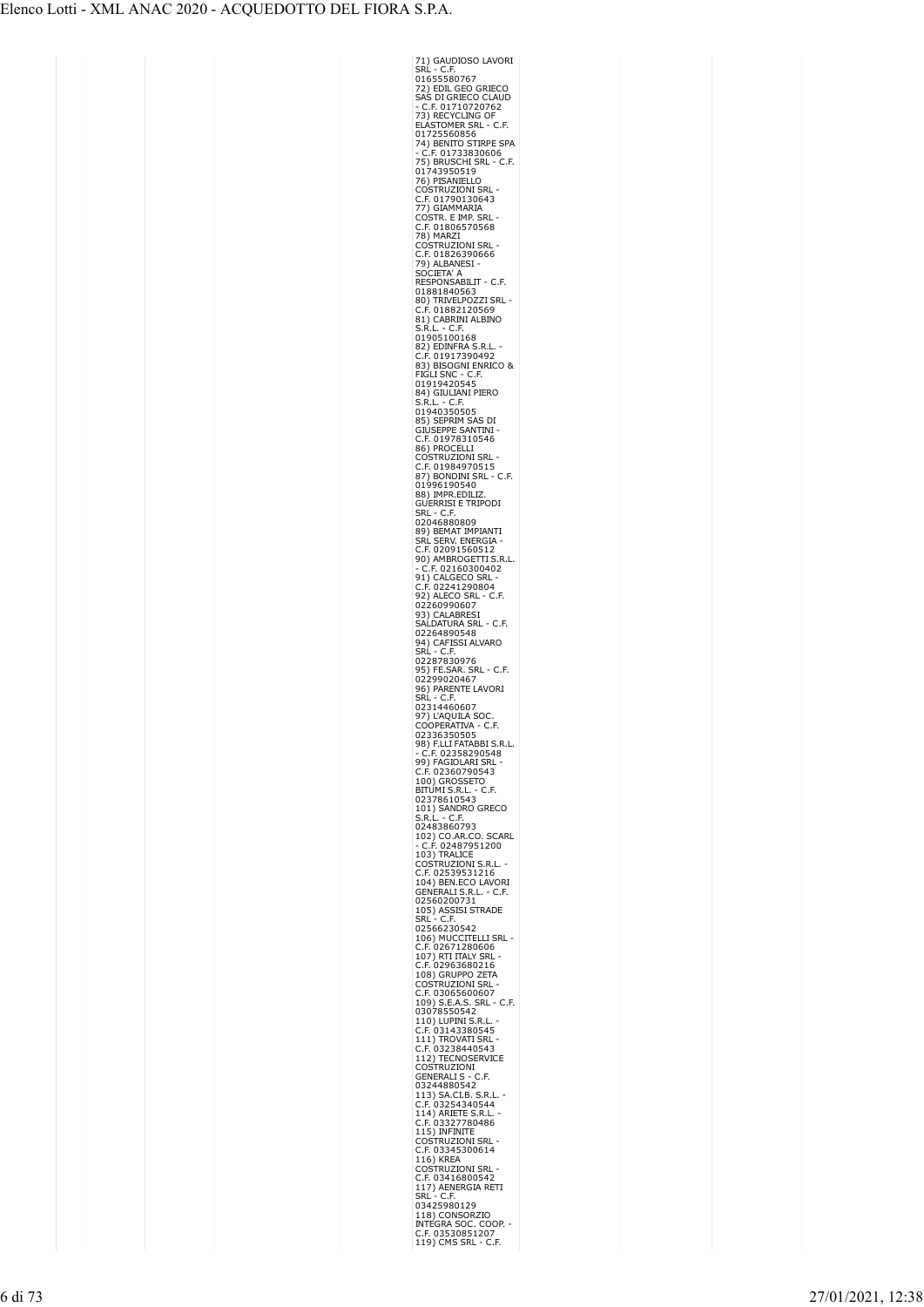| 03559830611<br>120) ALBA                                                                                                                                                     |
|------------------------------------------------------------------------------------------------------------------------------------------------------------------------------|
|                                                                                                                                                                              |
| COSTRUZIONI SCPA                                                                                                                                                             |
| $\epsilon$<br>C.F. 03577261211<br>121) PRO SERVICE                                                                                                                           |
|                                                                                                                                                                              |
| COSTRUZIONI S.R.I<br>C.F. 03604410369                                                                                                                                        |
|                                                                                                                                                                              |
| C.I. USSO<br>122) MACCARI SCAVI<br>SRL - C.F.                                                                                                                                |
| SRL<br>04000321002                                                                                                                                                           |
|                                                                                                                                                                              |
| 123) GPG SRL - C.F.<br>04112240272<br>124) AEDIFICA S.R.L.                                                                                                                   |
|                                                                                                                                                                              |
| C.F. 04277550754                                                                                                                                                             |
| 125) BIEFFE                                                                                                                                                                  |
| COSTRUZIONI SRL<br>C.F. 04287140752                                                                                                                                          |
|                                                                                                                                                                              |
|                                                                                                                                                                              |
| 126) COSTRUZIONI<br>GENERALI ZOLDAN SRL                                                                                                                                      |
| C.F. 04378131009                                                                                                                                                             |
| 127) I.C.A.G. S.R.L<br>C.F. 04390541003                                                                                                                                      |
| C                                                                                                                                                                            |
| ٠F,                                                                                                                                                                          |
| 128) AURA SRL - C<br>04434831212                                                                                                                                             |
| 129) FIRENZE LAVORI                                                                                                                                                          |
| S.R.L<br>- C.F.                                                                                                                                                              |
| 04811010489                                                                                                                                                                  |
| 130) ITALPRO SRL                                                                                                                                                             |
| C                                                                                                                                                                            |
| C                                                                                                                                                                            |
| 150)<br>C.F. 05414501006<br>131) LA.RE.FIN S.R.L<br>C.F. 05500170633<br>272) JOE DOMENICO                                                                                    |
| <b>GIOVANNI SRL</b><br>- C.F.                                                                                                                                                |
|                                                                                                                                                                              |
| 05532640488<br>133) ANTHEA                                                                                                                                                   |
| HYDRAGAS SRL - C.F.                                                                                                                                                          |
|                                                                                                                                                                              |
| 06185501001<br>134) ECOUNO<br><b>SRI</b>                                                                                                                                     |
|                                                                                                                                                                              |
|                                                                                                                                                                              |
| C.F. 06364500485<br>135) S.T.E.S.<br>COSTRUZIONI S.R.L<br>C.F. 06568910498                                                                                                   |
|                                                                                                                                                                              |
| C.F. USD68910480<br>136) IMPREGROUP<br>SOC. COOP. - C.F.<br>06757041212<br>137) TICHE SRL - C.F.<br>06779981213<br>5.R.L. - C.F.<br>S.R.L. - C.F.                            |
|                                                                                                                                                                              |
|                                                                                                                                                                              |
|                                                                                                                                                                              |
|                                                                                                                                                                              |
|                                                                                                                                                                              |
| S.R.L. - C.F.<br>06912230635<br>-----                                                                                                                                        |
| 139) S.T.I. SVILUPPO<br>TECNOLOGICO ITALIAN                                                                                                                                  |
|                                                                                                                                                                              |
| C.F. 07140350963                                                                                                                                                             |
| 140) CONSORZIO                                                                                                                                                               |
| STABILE MARR<br>S.C.AR.L. - C.F                                                                                                                                              |
| .F                                                                                                                                                                           |
| 3. C.AN. L.<br>07318281214<br>141) CO.E.ST.                                                                                                                                  |
| C                                                                                                                                                                            |
| COSTRUZIONI E<br>STRADE S.R - C.<br>۵F,                                                                                                                                      |
|                                                                                                                                                                              |
| . - C.F.                                                                                                                                                                     |
|                                                                                                                                                                              |
|                                                                                                                                                                              |
|                                                                                                                                                                              |
|                                                                                                                                                                              |
| STRADE S.K - C.F.<br>07363840583<br>142) S.I.T.A. SRL - C.I<br>07561501003<br>143) TIVOLI JET SRL<br>C.F. 07631120586<br>144) EDIL MOTER SRL<br>C                            |
|                                                                                                                                                                              |
| C.F. 07709330588<br>145) GPT S.C.A.R.I<br>C.F. 07879770969<br>C                                                                                                              |
| 146) IMPRESA                                                                                                                                                                 |
|                                                                                                                                                                              |
| SIGŃORELLO SRL - C.F.<br>08010771007                                                                                                                                         |
|                                                                                                                                                                              |
| 147) GAWATECH SRL<br>C.F. 08184521006                                                                                                                                        |
| 148) EMPIRE SRL -<br>C.F                                                                                                                                                     |
| 08246581212                                                                                                                                                                  |
| 149) RECO APPALTI SRL                                                                                                                                                        |
| C.F. 08408000589                                                                                                                                                             |
| 150) ACQUA E<br>AMBIENTÉ SOC. CONS.                                                                                                                                          |
| A R.L. - C.F.                                                                                                                                                                |
|                                                                                                                                                                              |
| 09513701004<br>$151)$ ALBARELLI                                                                                                                                              |
| WALTER SRL - C.F.                                                                                                                                                            |
| 10209501005                                                                                                                                                                  |
| 152) IDROAMBIENTE                                                                                                                                                            |
| $-$ C.F.<br>Srl                                                                                                                                                              |
| 10431500155                                                                                                                                                                  |
| 153) MARIO CIPRIANI<br>SRL<br>C.F                                                                                                                                            |
| 10740281000                                                                                                                                                                  |
|                                                                                                                                                                              |
| 154) SO.CO.MI. SRL<br>C.F. 11273771003                                                                                                                                       |
|                                                                                                                                                                              |
|                                                                                                                                                                              |
| C.F. 11273771003<br>155) CELLETTI<br>COSTRUZIONI<br>GENERALI SRL - C.F.<br>CENERALI SRL - C.F.                                                                               |
|                                                                                                                                                                              |
|                                                                                                                                                                              |
| C.F.                                                                                                                                                                         |
|                                                                                                                                                                              |
|                                                                                                                                                                              |
| <b>GENERALL SRL - C.F.<br/>11305951003</b><br>156) ISAM SRL - C.F.<br>11665510159<br>11665510159<br>COST. E MAN. SRL - C.<br>13307651003<br>158) CONSORZIO<br>STMPLEY - C.F. |
| 158) CONSORZIO<br>SIMPLEX - C.F.<br>13889871003                                                                                                                              |
| 59) CASTORANI<br>1                                                                                                                                                           |
| PAOLO - C                                                                                                                                                                    |
| AOLO - C.F.<br>:STPLA61M16M126F<br>(                                                                                                                                         |
|                                                                                                                                                                              |
|                                                                                                                                                                              |
| 160) GUIDARELLI<br>LANFRANCO - C.F.<br>GDRLFR48A07B352Q<br>161) ALDRIGHETTI                                                                                                  |
|                                                                                                                                                                              |
| ALBÍNO - C.F.<br>LDRLBN65L22A132A                                                                                                                                            |
| 162) EDUMOL                                                                                                                                                                  |
| COSTRUZIONI ED                                                                                                                                                               |
|                                                                                                                                                                              |
|                                                                                                                                                                              |
| <b>IMPIANTI DI E - C.F.<br/>IMPIANTI DI E - C.F.<br/>MLNDRD54S05E527L<br/>163) GUGLIUCCIELLO<br/>COSTRUZIONI - S.R.L.</b>                                                    |
| .F. 04770770651<br>ć                                                                                                                                                         |
| 164) EUROTUBAZIONI<br>- C.F.<br>SRL                                                                                                                                          |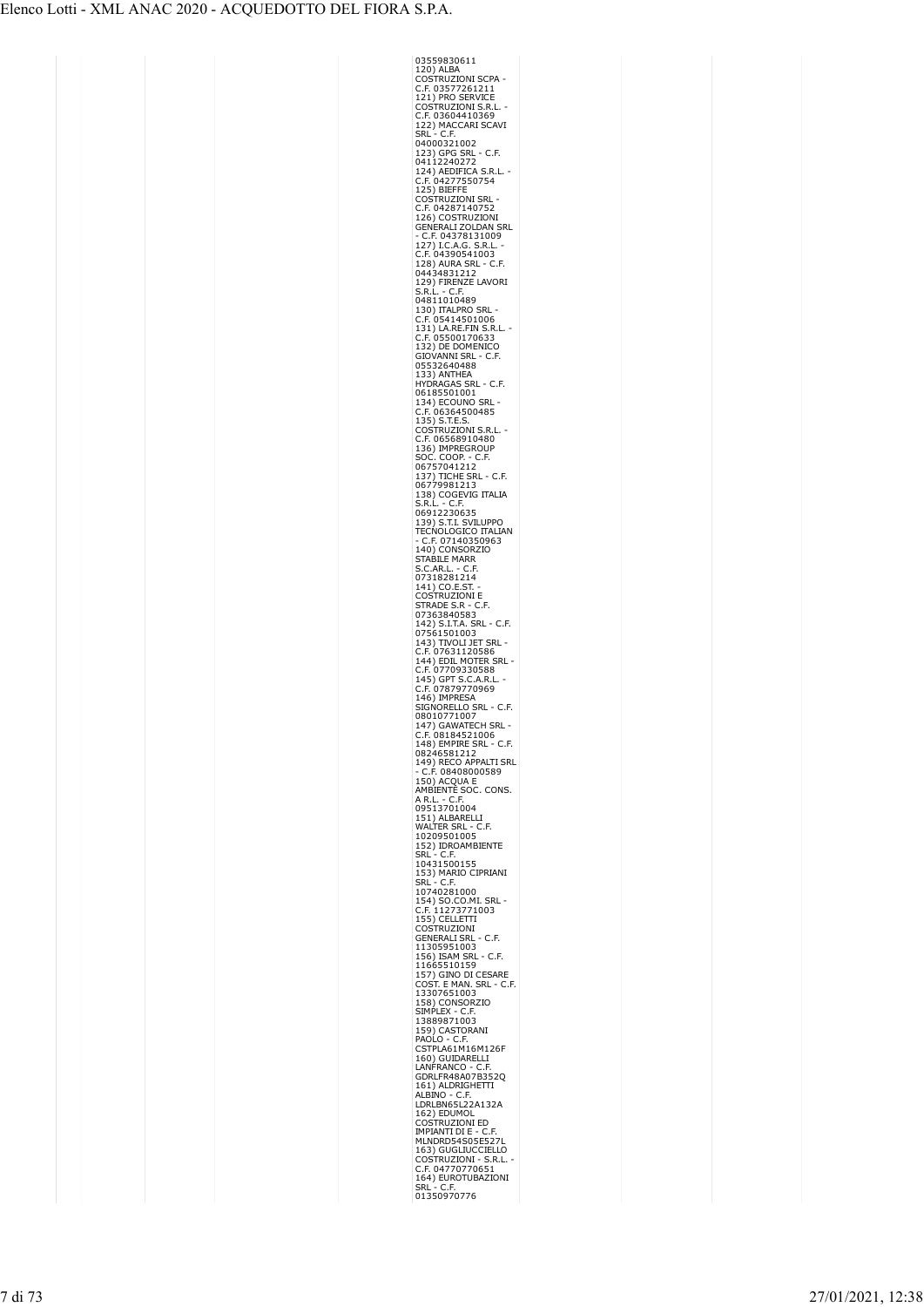|  | 9 | 8248520E06 | <b>ACQUEDOTTO</b><br>DEL FIORA<br>S.P.A.<br>$C.F.$ : | <b>GARA PER LAVORI</b><br>IMPIANTO DI RIMOZIONE<br>ARSENICO E FLUORURI LE<br>SELVACCE NEL COMUNE DI<br>PITIGLIANO DETERMINA AD<br>00304790538 PROT 112040 DEL<br>09.12.2019 | 14-PROCEDURA<br>SELETTIVA EX<br>ART 238 C.7,<br>D.LGS.<br>163/2006 | 00129470803<br>2) GAZEBO SPA - C.F.<br>00186680401<br>3) IDRAULICA F.LLI<br>SALA S.R.L. - C.F.<br>00192240364<br>4) SONGEO SRL - C.F.<br>00307360594<br>5) CULLIGAN ITALIANA<br>SPA - C.F.<br>00321300378<br>6) SAVI SRL - C.F.<br>00433650207<br>7) C.F.C. CONSORZIO<br>FRA COSTRUTTORI -<br>C.F. 00447840356<br>8) CASTALDO<br><b>COSTRUZIONI SRL -</b><br>C.F. 00450080767<br>9) ALAK SRL - C.F.<br>00468210588<br>10) METALMECCANICA<br>PULSONI SRL - C.F.<br>00558360558<br>11) G.T.A. SRL - C.F.<br>00666150586<br>12) G. TONIOLO<br><b>IMPIANTI E LAVORI</b><br>EDILI - C.F.<br>00825150535<br>13) ING. G. LUPI SRL -<br>C.F. 00881340574<br>14) MDA SRL - C.F.<br>00928530948<br>15) PROTECNO SRL -<br>C.F. 00952660413<br>16) ECOMONT SRL -<br>C.F. 01015640426<br>17) PROMINENT<br><b>ITALIANA SRL - C.F.</b><br>01036040218<br>18) ECO IMPIANTI<br>$S.R.L. - C.F.$<br>01057920777<br>19) GECO SRL<br>UNIPERSONALE - C.F.<br>01209530763<br>20) MOSAICO<br>TECNOLOGIE AMB E<br><b>INDUST SRL - C.F.</b><br>01305700419<br>21) DI MARINO SRL -<br>C.F. 01428020695<br>22) NUOVA S.E.I.R. SRL<br>$-$ C.F. 01459620504<br>23) RDR SPA - C.F.<br>01518260631<br>24) WAREX SRL - C.F.<br>01533980155<br>25) ECHOSID<br>INGEGNERIA E IMPIANTI<br>SRL - C.F.<br>01540150388<br>26) TECME S.R.L. - C.F. FRA COSTRUTTORI -<br>01672260229<br>27) B&B SERVICE SAS<br>DI BUDRI PAOLO & C -<br>C.F. 01684880188<br>28) HUBER<br>TECHNOLOGY SRL -<br>C.F. 01689490215<br>29) RECYCLING OF<br>ELASTOMER SRL - C.F.<br>01725560856<br>30) GAJARDA SRL - C.F.<br>01884860568<br>31) S.T.A. SRL - C.F.<br>01892840206<br>32) BONDINI SRL - C.F.<br>01996190540<br>33) CARBOPLANT S.R.L.<br>$-$ C.F. 02093820187<br>34) CALGECO SRL -<br>C.F. 02241290804<br>35) CALABRESI<br>SALDATURA SRL - C.F.<br>02264890548<br>36) TECNECOS SRL -<br>C.F. 02270560267<br>37) PARENTE LAVORI<br>SRL - C.F.<br>02314460607<br>38) ELCOS SRL - C.F.<br>02476930751<br>39) TRALICE<br>COSTRUZIONI S.R.L. -<br>C.F. 02539531216<br>40) COMS SRL - C.F.<br>02665060303<br>41) MUCCITELLI SRL -<br>C.F. 02671280606<br>42) SIDERIDRAULIC<br>SYSTEM SPA - C.F.<br>02953450174<br>43) TEC AM SRL - C.F.<br>02960360176<br>44) ISTAL NUOVA SRL -<br>C.F. 03101400483<br>45) G.I.E. S.R.L. - C.F.<br>03221230018<br>46) ARIETE S.R.L. - C.F.<br>03327780486<br>47) BOVA SALVATORE<br>SRL - C.F.<br>03346330792<br>48) BIOTEAM S.R.L. -<br>C.F. 03522390172<br>49) CONSORZIO<br>INTEGRA SOC. COOP. -<br>C.F. 03530851207<br>50) ECOSYSTEMS SRL -<br>C.F. 03540231002<br>51) DI & CI SPA - C.F.<br>03860350960<br>52) CIANA SRL - C.F.<br>03930360585<br>53) GPG SRL - C.F. | C.F.C. CONSORZIO<br>C.F. 00447840356 | 255.677,93 | 03/09/2020 -<br>28/02/2021 | 0,00 |
|--|---|------------|------------------------------------------------------|-----------------------------------------------------------------------------------------------------------------------------------------------------------------------------|--------------------------------------------------------------------|----------------------------------------------------------------------------------------------------------------------------------------------------------------------------------------------------------------------------------------------------------------------------------------------------------------------------------------------------------------------------------------------------------------------------------------------------------------------------------------------------------------------------------------------------------------------------------------------------------------------------------------------------------------------------------------------------------------------------------------------------------------------------------------------------------------------------------------------------------------------------------------------------------------------------------------------------------------------------------------------------------------------------------------------------------------------------------------------------------------------------------------------------------------------------------------------------------------------------------------------------------------------------------------------------------------------------------------------------------------------------------------------------------------------------------------------------------------------------------------------------------------------------------------------------------------------------------------------------------------------------------------------------------------------------------------------------------------------------------------------------------------------------------------------------------------------------------------------------------------------------------------------------------------------------------------------------------------------------------------------------------------------------------------------------------------------------------------------------------------------------------------------------------------------------------------------------------------------------------------------------------------------------------------------------------------------------------------------------------------------------------------------------------------------------------------------------------------------------------------------------------------------------------------------------------------------------------------------------------------------------------------------|--------------------------------------|------------|----------------------------|------|
|--|---|------------|------------------------------------------------------|-----------------------------------------------------------------------------------------------------------------------------------------------------------------------------|--------------------------------------------------------------------|----------------------------------------------------------------------------------------------------------------------------------------------------------------------------------------------------------------------------------------------------------------------------------------------------------------------------------------------------------------------------------------------------------------------------------------------------------------------------------------------------------------------------------------------------------------------------------------------------------------------------------------------------------------------------------------------------------------------------------------------------------------------------------------------------------------------------------------------------------------------------------------------------------------------------------------------------------------------------------------------------------------------------------------------------------------------------------------------------------------------------------------------------------------------------------------------------------------------------------------------------------------------------------------------------------------------------------------------------------------------------------------------------------------------------------------------------------------------------------------------------------------------------------------------------------------------------------------------------------------------------------------------------------------------------------------------------------------------------------------------------------------------------------------------------------------------------------------------------------------------------------------------------------------------------------------------------------------------------------------------------------------------------------------------------------------------------------------------------------------------------------------------------------------------------------------------------------------------------------------------------------------------------------------------------------------------------------------------------------------------------------------------------------------------------------------------------------------------------------------------------------------------------------------------------------------------------------------------------------------------------------------------|--------------------------------------|------------|----------------------------|------|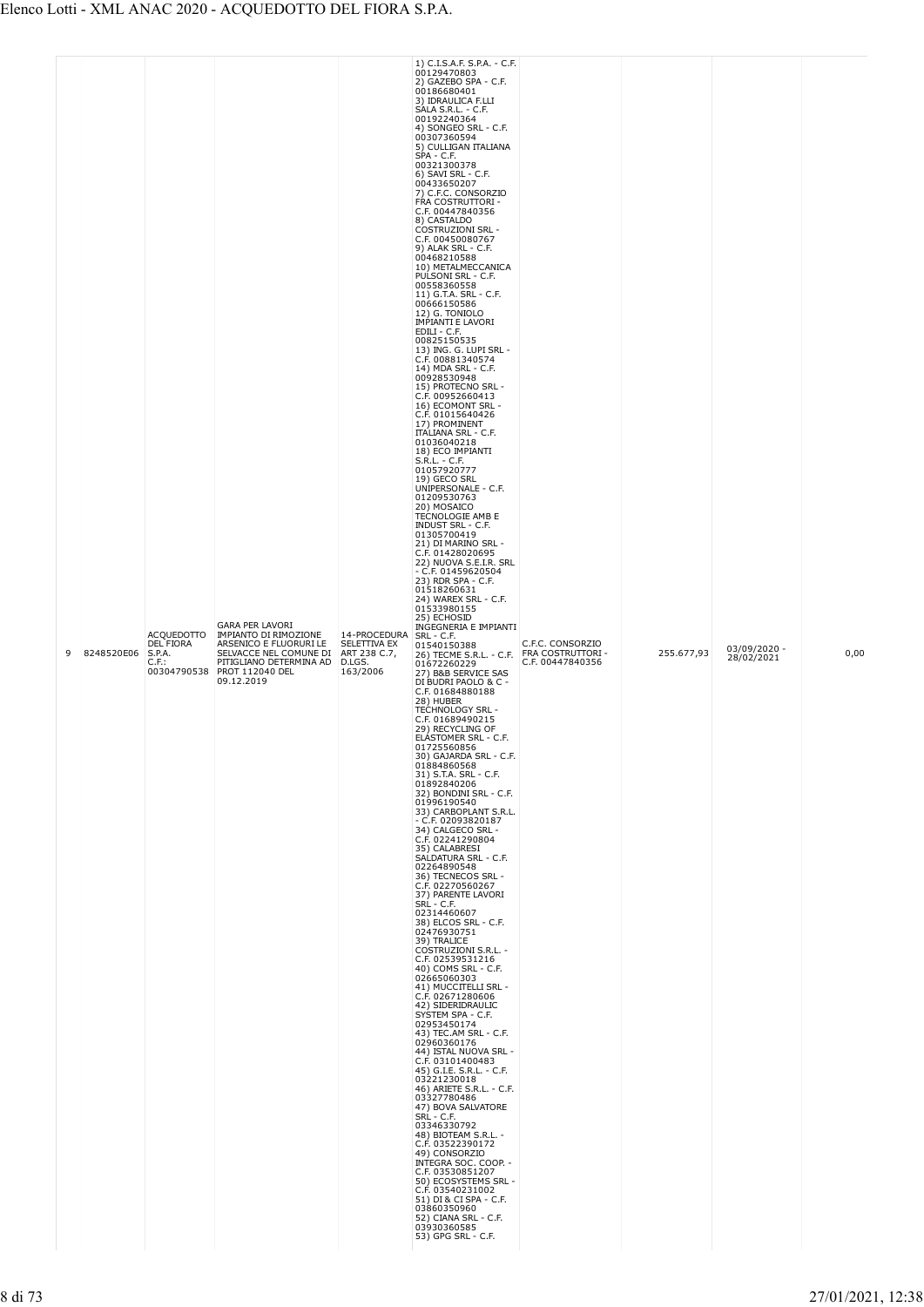|  |               |                                                                     |                                                                                                                                                                                                                |                                        | 04112240272<br>54) BIEFFE<br><b>COSTRUZIONI SRL -</b><br>C.F. 04287140752<br>55) SALUBER '04 SRL -<br>C.F. 08251881002<br>56) RECO APPALTI SRL<br>$-$ C.F. 08408000589<br>57) SIRAM VEOLIA<br>WATER SRL - C.F.<br>08867700968<br>58) A.T.P. SRL - C.F.<br>09011671006<br>59) BE.MA. SRL - C.F.<br>09111011004<br>60) SITECO SERVIZI<br>SRL - C.F.<br>09588431008<br>61) ALBARELLI WALTER<br>SRL - C.F.<br>10209501005<br>62) DE BLASIS<br><b>COSTRUZIONI SRL -</b><br>C.F. 11212031006<br>63) MITA WATER<br>TECHNOLOGIES SRL -<br>C.F. 13451510153<br>64) CONSORZIO<br>SIMPLEX - C.F.<br>13889871003                                                                                                                                                                                                                                                                                                                                                                                                                                                                                                                                                                                                                                                                                                                                                                                                                                                                                                                                                                                                                                                                                                                                                                                                                                                                                                                                                                                                                                                                                                                                             |                                                            |            |                              |      |
|--|---------------|---------------------------------------------------------------------|----------------------------------------------------------------------------------------------------------------------------------------------------------------------------------------------------------------|----------------------------------------|--------------------------------------------------------------------------------------------------------------------------------------------------------------------------------------------------------------------------------------------------------------------------------------------------------------------------------------------------------------------------------------------------------------------------------------------------------------------------------------------------------------------------------------------------------------------------------------------------------------------------------------------------------------------------------------------------------------------------------------------------------------------------------------------------------------------------------------------------------------------------------------------------------------------------------------------------------------------------------------------------------------------------------------------------------------------------------------------------------------------------------------------------------------------------------------------------------------------------------------------------------------------------------------------------------------------------------------------------------------------------------------------------------------------------------------------------------------------------------------------------------------------------------------------------------------------------------------------------------------------------------------------------------------------------------------------------------------------------------------------------------------------------------------------------------------------------------------------------------------------------------------------------------------------------------------------------------------------------------------------------------------------------------------------------------------------------------------------------------------------------------------------------|------------------------------------------------------------|------------|------------------------------|------|
|  | 10 825069728E | <b>ACOUEDOTTO</b><br>DEL FIORA<br>S.P.A.<br>$C.F.$ :<br>00304790538 | GARA PER LA<br>MANUTENZIONE<br>STRAORDINARIA DELLA<br>CONDOTTA IN ACCIAIO DN<br>400 CHE COLLEGA POGGIO ART 238 C.7,<br>DEI COLOMBI CON<br>L'ARGENTARIO. DETERMINA 163/2006<br>AD NR. 112044 DEL<br>09.12.2019. | 14-PROCEDURA<br>SELETTIVA EX<br>D.LGS. | 1) I.G.C. SRL - C.F.<br>00052630555<br>2) ACQUAVIVA SRL -<br>C.F. 00056510944<br>3) PERNA ELIO & C.<br>S.R.L. UNIPERSONALE -<br>C.F. 00070270533<br>4) PICIUCCHI SERGIO E<br>FABRIZIO SNC - C.F.<br>00079440558<br>5) IMPRESA EDILE<br>STRADALE F.LLI MASSAI<br>$-$ C.F. 00088180534<br>6) GALLETTI AMERIGO<br>& ARIAS S.R.L. - C.F.<br>00115710501<br>7) ISOLVER SRL - C.F.<br>00121150502<br>8) C.I.S.A.F. S.P.A. - C.F.<br>00129470803<br>9) E.A.CO.S. EDILI<br>ARTIGIANI CONSORZIA<br>$-$ C.F. 00130020522<br>10) DEL DEBBIO S.P.A. -<br>C.F. 00146220462<br>11) GOSTI SRL - C.F.<br>00166360545<br>12) M.I.-C.S. SRL - C.F.<br>00167990514<br>13) GIACCHINI SRL -<br>C.F. 00170760557<br>14) FRATELLI TOPO<br>S.R.L. - C.F.<br>00175820554<br>15) LOMBARDINI<br>GIUSEPPE SRL - C.F.<br>00181210501<br>16) SOC.COOPERATIVA<br>LA RINASCITA S.C.R. -<br>C.F. 00210780508<br>17) LAURENTI MARINO<br>$S.A.S. - C.F.$<br>00222230534<br>18) MENCONI S.R.L. -<br>C.F. 00234670529<br>19) SONGEO SRL - C.F.<br>00307360594<br>20) SO.LAV.ED. SNC -<br>C.F. 00315350777<br>21) F.LLI FEGATILLI SRL MPIANTI DI E - C.F.<br>- C.F. 00351040506<br>22) NOVEDIL S.R.L. -<br>C.F. 00387050552<br>23) COBESCO SRL -<br>C.F. 00395720501<br>24) BOSCARINI<br><b>COSTRUZIONI SRL -</b><br>C.F. 00397830415<br>25) V.BARBAGLI SRL -<br>C.F. 00445620487<br>26) CASTALDO<br><b>COSTRUZIONI SRL -</b><br>C.F. 00450080767<br>27) ITALSCAVI SRL -<br>C.F. 00524560489<br>28) F.LLI FREDIANI SRL<br>$-$ C.F. 00555510452<br>29) F.LLI TENERINI<br>SERGIO & ALVARO S.R.<br>$-$ C.F. 00574680542<br>30) ORTANA ASFALTI<br>S.R.L. - C.F.<br>00575930565<br>31) G.T.A. SRL - C.F.<br>00666150586<br>32) CIME COSTRUZIONI<br><b>IMPIANTI METANO SR -</b><br>C.F. 00668410574<br>33) FRASSINELLI SRL -<br>C.F. 00707860490<br>34) TENCI TULLIO<br>$S.R.L. - C.F.$<br>00797300530<br>35) VANNI PIERINO<br>S.R.L. - C.F.<br>00807400494<br>36) G. TONIOLO<br><b>IMPIANTI E LAVORI</b><br>EDILI - C.F.<br>00825150535<br>37) RUFFOLI SRL - C.F.<br>00827420522<br>38) PIAZZI SRL - C.F.<br>00835490533<br>39) BRAMERINI<br>FRANCESCO & FIGLI<br>SRL - C.F.<br>00858180532 | <b>EDUMOL</b><br><b>COSTRUZIONI ED</b><br>MLNDRD54S05E527L | 166.079,17 | $30/10/2020 -$<br>31/12/2020 | 0,00 |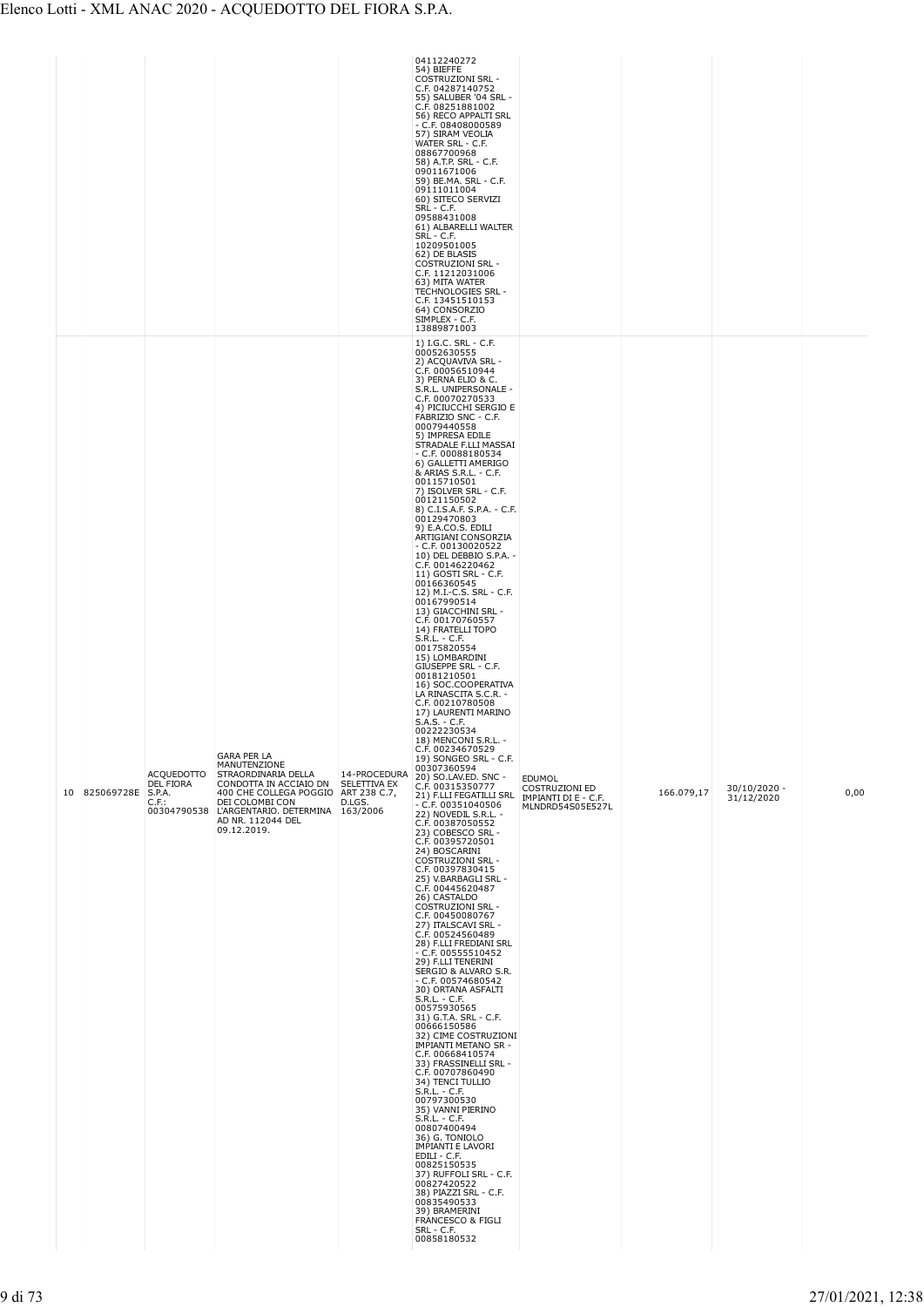| 40) BERTI GIUSEPPE                                                                                                                                                     |
|------------------------------------------------------------------------------------------------------------------------------------------------------------------------|
| SRĹ A UNICO SOCIO<br>C.F. 00860200534                                                                                                                                  |
| C.F.                                                                                                                                                                   |
| 41) MDA SRL -<br>00928530948                                                                                                                                           |
| 42) THERMOMETANO<br>SRL - C.F.                                                                                                                                         |
| 00957010507                                                                                                                                                            |
| 43) CASTAF SRL - C.F.                                                                                                                                                  |
|                                                                                                                                                                        |
| <sub>לא</sub> CASTAF SKL - C.F<br>10973060502<br>44) LUCAS FICULLE &<br>C. SAS DI SANTINI B -<br>C.F. 01015040506                                                      |
| C.F. 01016940536<br>45) TAGLIENTE                                                                                                                                      |
| <b>COSTRUZIONI SRL</b>                                                                                                                                                 |
| C.F. 01026120772<br>46) TARANTINO                                                                                                                                      |
|                                                                                                                                                                        |
| COSTRUZIONI SAS<br>C.F. 01035270774                                                                                                                                    |
| 47) D'ERRICO                                                                                                                                                           |
| <b>COSTRUZIONI SAS</b><br>.F. 01040640532<br>C                                                                                                                         |
| 48) ECO IMPIANTI                                                                                                                                                       |
| $-C.F.$<br>S.R.L                                                                                                                                                       |
| 3.N.L.<br>01057920777<br>49) C.E.L.F.A. SRL - C.F.<br>01059050466                                                                                                      |
|                                                                                                                                                                        |
| 50) VOLPI SRL<br>01134810546<br>51) BANZIERI I<br>· C.F.                                                                                                               |
| 51) PANZIERI MARCO                                                                                                                                                     |
|                                                                                                                                                                        |
|                                                                                                                                                                        |
|                                                                                                                                                                        |
|                                                                                                                                                                        |
| 51) PARCALINA<br>SRL - C.F.<br>01167870573<br>52) TECNOSTRADE SRL<br>- C.F. 01170840548<br>53) IMPREDEA SRL<br>C.F. 01185240536<br>54) M.T.P. DI DONDOLI               |
| ---- - --1-1-0-2-4-0-3-5<br>54) M.T.P. DI DONDOLI<br>DELIO & C. SNC - C.F.<br>01202020531<br>01248990507<br>01248990507<br>MAURO E C. S.R. - C.F.<br>01317690566       |
| · C.F.                                                                                                                                                                 |
|                                                                                                                                                                        |
|                                                                                                                                                                        |
| 01                                                                                                                                                                     |
| "AONO E C. 3.N.<br>)1317690566<br>57) VARIA<br>COSTRUZIONI SRL<br>C.F. 01335160469                                                                                     |
| Ο                                                                                                                                                                      |
| C.F. 01335160469<br>58) EURO<br>COSTRUZIONI SUD SRL<br>(                                                                                                               |
| C                                                                                                                                                                      |
| UNIPERSONA -<br>$\mathsf{C}$<br>C.F.<br><b>COMPLANDINA - C.F.<br/>01411170622<br/>59) SOLIMENO SRL<br/>C.F. 01417360516<br/>60) DI MARINO SRL<br/>C.F. 01428020695</b> |
|                                                                                                                                                                        |
|                                                                                                                                                                        |
| C.F. 01428020695<br>61) CCG SRL CONTI                                                                                                                                  |
| OSTRUZIONI<br>C                                                                                                                                                        |
| GENERALI - C.F.<br>01428320533                                                                                                                                         |
|                                                                                                                                                                        |
| -1-10320533<br>62) CAROMAR S.R.L<br>C.F. 01429290529<br>63) NUOVA S.E.I.R.<br>- C.F. 0145962050                                                                        |
| SRL<br>.F. 01459620504                                                                                                                                                 |
| 64) DONDOLINI<br>COSTRUZIONI S.R.L.                                                                                                                                    |
| COSTNOLLOND<br>C.F. 01510740531<br>65) CESIT SRL - C.                                                                                                                  |
| C.F.                                                                                                                                                                   |
|                                                                                                                                                                        |
|                                                                                                                                                                        |
| C.F.                                                                                                                                                                   |
| 0.1. 01310740<br>65) CESIT SRL<br>01515700605<br>66) RDR SPA -<br>01518260631<br>67) ECHOSID                                                                           |
| INĜEGNERIA E IMPIANTI                                                                                                                                                  |
| SRL - C.F.<br>01540150388                                                                                                                                              |
| 68) DP COSTRUZIONI<br>$-C.F$<br>SRL                                                                                                                                    |
| 01555580537                                                                                                                                                            |
| 69) SAMMINIATESE                                                                                                                                                       |
| POZZI SRL - C.F.<br>01564900502                                                                                                                                        |
| 70) RAM SRL -<br>C.F.                                                                                                                                                  |
| 01581830567                                                                                                                                                            |
| 71) PACE ROCCO<br>COSTRUZIONI SRL<br>Ć                                                                                                                                 |
| F. 01601760760<br>C                                                                                                                                                    |
| 72) ROSINI IMPIANTI<br>SRL - C.F.<br>. - C.F.                                                                                                                          |
|                                                                                                                                                                        |
| 01608630511<br>73) BANINI IVANO SRL                                                                                                                                    |
| - C.F. 01623260534<br>74) ALEA SRL - C.F.<br>8163665<br>01636650531                                                                                                    |
|                                                                                                                                                                        |
| 75) CANTIERI S.R <mark>.L</mark><br>C.F. 01640680383                                                                                                                   |
|                                                                                                                                                                        |
|                                                                                                                                                                        |
| ے پہندی ہے<br>T6) GAUDIOSO LAVORI<br>SRL - C.F.<br>01655580767<br>77) EDII GEO                                                                                         |
|                                                                                                                                                                        |
| 01633360707<br>T7) EDIL GEO GRIECO<br>SAS DI GRIECO CLAUD<br>- C.F. 01710720762<br>T8) RECYCLING OF                                                                    |
|                                                                                                                                                                        |
|                                                                                                                                                                        |
|                                                                                                                                                                        |
|                                                                                                                                                                        |
| 76) RECYCLING OF<br>ELASTOMER SRL - C.F.<br>01725560856<br>79) BENITO STIRPE SPA<br>- C.F. 01733830606<br>01743950519<br>01743950519<br>610 RISANIELLO<br>COSTOMER     |
| 81) PISANIELLO<br>COSTRUZIONI SRL<br>C.F. 01790130643<br>82) GIAMMARIA                                                                                                 |
| COSTR. E IMP. SRL<br>ć<br>.F. 01806570568                                                                                                                              |
| 83) MARZI                                                                                                                                                              |
| <b>COSTRUZIONI SRL</b><br>ć                                                                                                                                            |
| .F. 01826390666                                                                                                                                                        |
| 84) ALBANESI<br>SOCIETA' A<br>RESPONSABILIT - C.F.                                                                                                                     |
| 01881840563                                                                                                                                                            |
| TRIVELPOZZI SRL                                                                                                                                                        |
| 85)<br>C.F.<br>01882120569<br>86) S.T.A. SRL - C.F.                                                                                                                    |
| 01892840206                                                                                                                                                            |
| 87) EDINFRA S.R.L<br>C.F. 01917390492                                                                                                                                  |
| 88) BISOGNI ENRICO &<br>FIGLI SNC - C.F.<br>01919420545                                                                                                                |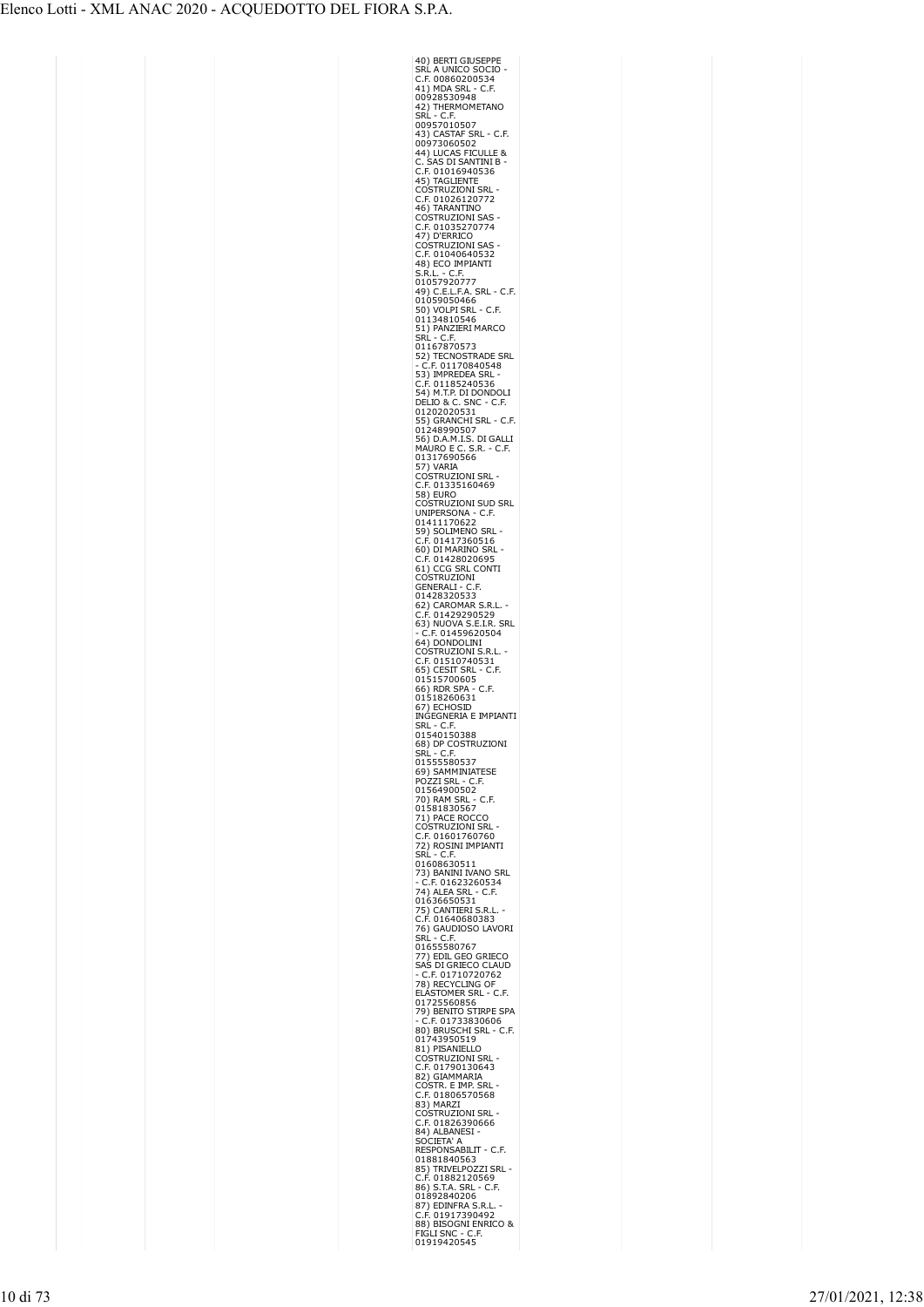| 89) GIULIANI PIERO                                                                                                                                     |
|--------------------------------------------------------------------------------------------------------------------------------------------------------|
| - C.F.<br>S.R.L<br>J.<br>3.K.L. - C.I.<br>01940350505                                                                                                  |
| 90) SEPRIM SAS DI                                                                                                                                      |
| GIÚSEPPE SANTINI                                                                                                                                       |
| .F. 01978310546<br>C<br>91) PROCELLI                                                                                                                   |
| <b>COSTRUZIONI SRL</b><br>.F. 01984970515<br>Ċ                                                                                                         |
| 92) BONDINI SRL<br>C.F.                                                                                                                                |
| 01996190540                                                                                                                                            |
| 93) IMPR.EDILIZ.<br>GUERRISI E TRIPODI                                                                                                                 |
| SRL<br>C.F.<br>ł,<br>02046880809                                                                                                                       |
| 94) BEMAT IMPIANTI                                                                                                                                     |
|                                                                                                                                                        |
| SRL SERV. ENERGIA<br>C.F. 02091560512<br>95) AMBROGETTI S<br>- C.E. 0216030040<br>S.R.L.                                                               |
|                                                                                                                                                        |
| 93) AMBROGUTT 3.1<br>- C.F. 02160300402<br>- C.F. 02241290804<br>C.F. 02241290804<br>02260990607<br>02260990607<br>- SALDATURA SRL - C.<br>02264900548 |
| C.F.                                                                                                                                                   |
| - C.F                                                                                                                                                  |
| 02264890548                                                                                                                                            |
| , CAFISSI ALVARO<br>SRL - C.F.<br>02287830976<br>100) FE.SAR. SRL - C.F.<br>02299020467<br>101) PARENTE LAVORI<br>SRL - C.F.<br>07314.                 |
|                                                                                                                                                        |
|                                                                                                                                                        |
|                                                                                                                                                        |
| 02314460607                                                                                                                                            |
| 102) L'AQUILA SOC<br>COOPERATIVA - C.F                                                                                                                 |
| - C.F<br>02336350505                                                                                                                                   |
| 0233033030<br>103) F.LLI FATABBI<br>S.R.L. - C.F.                                                                                                      |
| S.R.L<br>02358290548                                                                                                                                   |
| 104) FAGIOLARI SRI<br>02360790543<br>.F.<br>C                                                                                                          |
| 105) GROSSETO                                                                                                                                          |
| 105) GROSSET -<br>BITUMI S.R.L. - C.F.<br>02378610543<br>106) SANDRO GRECO<br>S.R.L. - C.F.<br>- C.F.                                                  |
|                                                                                                                                                        |
| S.R.L. - C.F.<br>02483860793                                                                                                                           |
|                                                                                                                                                        |
|                                                                                                                                                        |
| COSTRUZIONI S.R.L.<br>C                                                                                                                                |
| <b>CONTROLLATEL CONTRACT:</b><br>109) BEN.ECO LAVORI<br>GENERALI S.R.L. - C.F.<br>02560200731                                                          |
|                                                                                                                                                        |
|                                                                                                                                                        |
| 110) ASSISI STRADE<br>SRL - C.F.<br>02566230542                                                                                                        |
| 111) DI MURRO                                                                                                                                          |
| FRANCESCO S.R.L                                                                                                                                        |
|                                                                                                                                                        |
| F. 02576670604<br>C                                                                                                                                    |
| C                                                                                                                                                      |
| 112) MUCCITELLI SRL<br>C.F. 02671280606<br>113) RTI ITALY SRL -<br>113) RTI ITALY SRL -                                                                |
|                                                                                                                                                        |
| C.F. 02963680216<br>114) GRUPPO ZETA<br>COSTRUZIONI SRL<br>.F. 03065600607<br>c                                                                        |
|                                                                                                                                                        |
| 115) S.E.A.S. SRL - C.F.<br>03078550542<br>116) LUPINI S.R.I                                                                                           |
|                                                                                                                                                        |
|                                                                                                                                                        |
|                                                                                                                                                        |
| - 1.7, 1.01 and 3.05.45<br>117) TROVATI SRL<br>- C.F. 03238440543<br>118) TECNOSERVICE<br>COSTRUZIONI<br>-                                             |
|                                                                                                                                                        |
| COSTROZIONI<br>03244880542<br>119) SA.CI.B. S.R.L.<br>C.F. 03254340544<br>C.F. 03254340544                                                             |
|                                                                                                                                                        |
| لیمبی<br>120) ARIETE S.R.L.<br>C.F. 03327780486<br>121) INFINITE                                                                                       |
| <b>CONTRACT TO SEP 1888</b><br>COSTRUZIONI SRL<br>C.F. 03345300614                                                                                     |
|                                                                                                                                                        |
| č<br>(                                                                                                                                                 |
| С.1. 000100<br>122) KREA<br>COSTRUZIONI SRL -<br>C.F. 03416800542<br>123) AENERGIA RETI<br>col - C F                                                   |
|                                                                                                                                                        |
| OOP.                                                                                                                                                   |
| $\cdot$ C.F.                                                                                                                                           |
| 125) AENERGIA RE<br>SRL - C.F.<br>03425980129<br>124) CONSORZIO<br>INTEGRA SOC. CO<br>C.F. 03530851207<br>12510830611<br>03550830611<br>03559830611    |
| 126) ALBA<br>г                                                                                                                                         |
| :OSTRUZIONI SCPA<br>:.F. 03577261211<br>ć                                                                                                              |
| COLLOUS AND ACCEPT SCAVE<br>127) MACCARI SCAVI<br>SRL - C.F.                                                                                           |
| 04000321002<br>- C.F.                                                                                                                                  |
|                                                                                                                                                        |
| S.R.L                                                                                                                                                  |
|                                                                                                                                                        |
| 01000210021<br>128) GPG SRL - C.<br>04112240272<br>129) AEDIFICA S.R<br>C.F. 04277550754<br>C.S. 04287140752<br>C.F. 04287140752                       |
| C.F. 04287140752<br>131) COSTRUZIONI<br>GENERALI ZOLDAN SRI                                                                                            |
| C.F. 04378131009                                                                                                                                       |
| 132) I.C.A.G. S.R.L.<br>C.F. 04390541003                                                                                                               |
|                                                                                                                                                        |
| LAVORI                                                                                                                                                 |
| U.1. 043363<br>133) AURA SRL - C.F.<br>04434831212<br>134) FIRENZE LAVOR<br>S.R.L. - C.F.                                                              |
| 04811010489<br>135) TTALPRO SRL                                                                                                                        |
|                                                                                                                                                        |
| C.F. 05414501006<br>136) LA.RE.FIN S.R.L<br>c                                                                                                          |
| C.F. 05500170633<br>137) DE DOMENIC<br>C<br><b>GIOVANNI SRL</b><br>.F<br>$\mathsf{C}$<br>05532640488                                                   |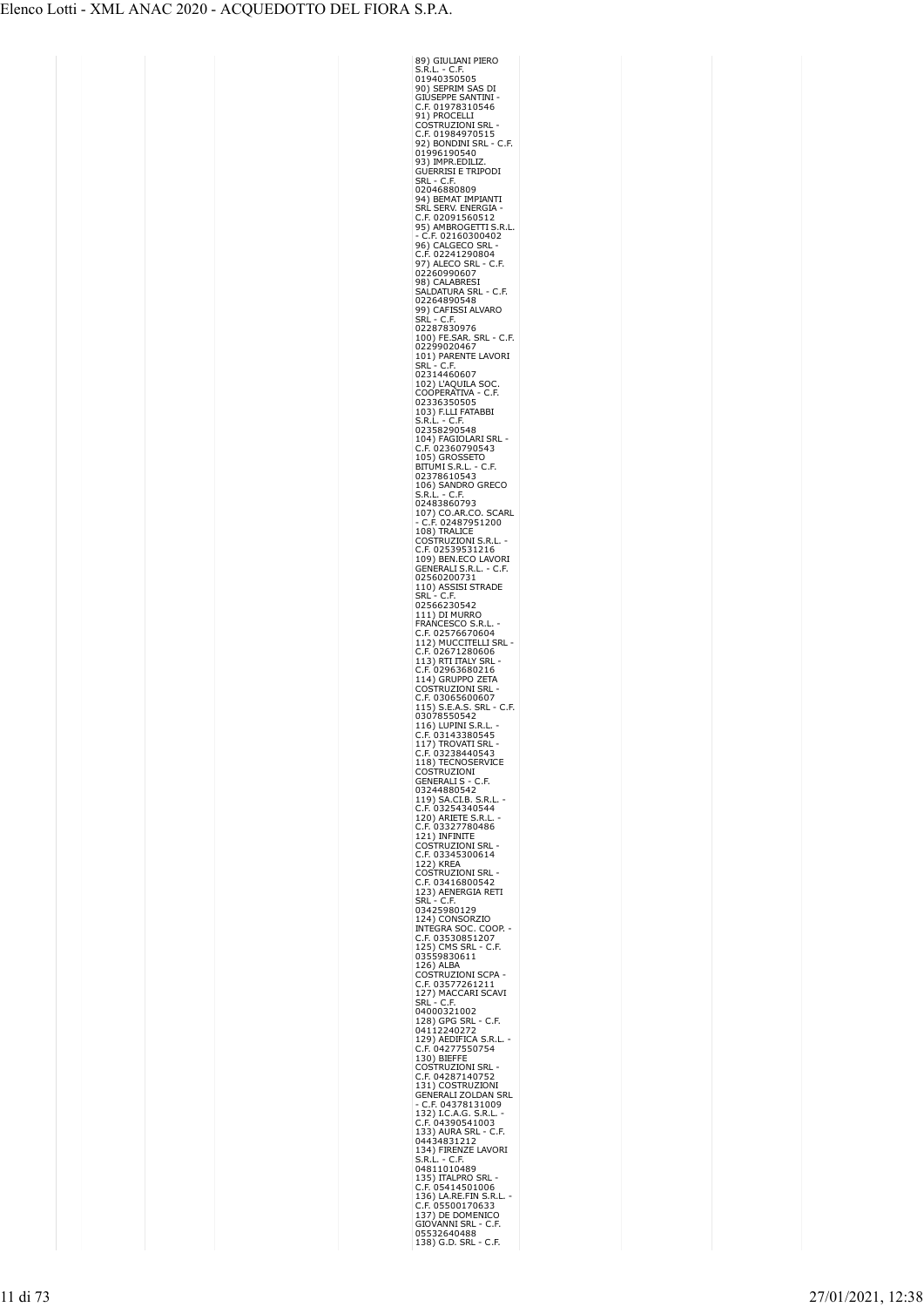|    |                   |                                                           |                                                                                                                                                                                                                                          |                                                    | 05833931214<br>139) ANTHEA<br>HYDRAGAS SRL - C.F.<br>06185501001<br>140) ECOUNO SRL -<br>C.F. 06364500485<br>141) S.T.E.S.<br>COSTRUZIONI S.R.L. -<br>C.F. 06568910480<br>142) IMPREGROUP<br>SOC. COOP. - C.F.<br>06757041212<br>143) TICHE SRL - C.F.<br>06779981213<br>144) COGEVIG ITALIA<br>S.R.L. - C.F.<br>06912230635<br>145) CONSORZIO<br>STABILE MARR<br>S.C.AR.L. - C.F.<br>07318281214<br>146) CO.E.ST. -<br><b>COSTRUZIONI E</b><br>STRADE S.R - C.F.<br>07363840583<br>147) S.I.T.A. SRL - C.F.<br>07561501003<br>148) TIVOLI JET SRL -<br>C.F. 07631120586<br>149) EDILMASSIMO SRL<br>- C.F. 07669730587<br>150) EDIL MOTER SRL -<br>C.F. 07709330588<br>151) GPT S.C.A.R.L. -<br>C.F. 07879770969<br>152) IMPRESA<br>SIGNORELLO SRL - C.F.<br>08010771007<br>153) GAWATECH SRL -<br>C.F. 08184521006<br>154) EMPIRE SRL - C.F.<br>08246581212<br>155) RECO APPALTI SRL<br>$- C.F. 08408000589$<br>156) COGAL SRL - C.F.<br>09202530011<br>157) ACQUA E<br>AMBIENTE SOC. CONS.<br>A R.L. - C.F.<br>09513701004<br>158) ALBARELLI<br>WALTER SRL - C.F.<br>10209501005<br>159) IDROAMBIENTE<br>SRL - C.F.<br>10431500155<br>160) MARIO CIPRIANI<br>SRL - C.F.<br>10740281000<br>161) DE BLASIS<br><b>COSTRUZIONI SRL -</b><br>C.F. 11212031006<br>162) SO.CO.MI. SRL -<br>C.F. 11273771003<br>163) CELLETTI<br>COSTRUZIONI<br><b>GENERALI SRL - C.F.</b><br>11305951003<br>164) ISAM SRL - C.F.<br>11665510159<br>165) GINO DI CESARE<br>COST. E MAN. SRL - C.F.<br>13307651003<br>166) CONSORZIO<br>SIMPLEX - C.F.<br>13889871003<br>167) CASTORANI<br>PAOLO - C.F.<br>CSTPLA61M16M126F<br>168) GUIDARELLI<br>LANFRANCO - C.F.<br>GDRLFR48A07B352Q<br>169) ALDRIGHETTI<br>ALBINO - C.F.<br>LDRLBN65L22A132A<br>170) MIGNOGNA<br>MICHELE***DITTA<br>CHIUSA - C.F.<br>MGNMHL73S17H273E<br>171) EDUMOL<br><b>COSTRUZIONI ED</b><br>IMPIANTI DI E - C.F.<br>MLNDRD54S05E527L<br>172) GUGLIUCCIELLO<br>COSTRUZIONI - S.R.L. -<br>C.F. 04770770651<br>173) EUROTUBAZIONI<br><b>SRL - C.F.</b><br>01350970776 |                                          |            |                            |      |
|----|-------------------|-----------------------------------------------------------|------------------------------------------------------------------------------------------------------------------------------------------------------------------------------------------------------------------------------------------|----------------------------------------------------|---------------------------------------------------------------------------------------------------------------------------------------------------------------------------------------------------------------------------------------------------------------------------------------------------------------------------------------------------------------------------------------------------------------------------------------------------------------------------------------------------------------------------------------------------------------------------------------------------------------------------------------------------------------------------------------------------------------------------------------------------------------------------------------------------------------------------------------------------------------------------------------------------------------------------------------------------------------------------------------------------------------------------------------------------------------------------------------------------------------------------------------------------------------------------------------------------------------------------------------------------------------------------------------------------------------------------------------------------------------------------------------------------------------------------------------------------------------------------------------------------------------------------------------------------------------------------------------------------------------------------------------------------------------------------------------------------------------------------------------------------------------------------------------------------------------------------------------------------------------------------------------------------------------------------------------------------------------------------------------------------------------------|------------------------------------------|------------|----------------------------|------|
| 11 | 8252183CD4 S.P.A. | <b>ACQUEDOTTO</b><br>DEL FIORA<br>$C.F.$ :<br>00304790538 | <b>GARA PER LA</b><br>MANUTENZIONE ORDINARIA<br>E STRAORDINARIA DEI<br>POZZI PER ACQUA<br>POTABILE UTILIZZATI PER<br>LA GESTIONE DEL S.I.I.<br>NELL'A.I.T. TOSCANA LOTTO<br>UNICO CREAZIONE<br>ACCORDO QUADRO PER LA<br>DURATA DI 2 ANNI | SELETTIVA EX<br>ART 238 C.7,<br>D.LGS.<br>163/2006 | 1) TREVI SPA - C.F.<br>00002890408<br>2) I.G.C. SRL - C.F.<br>00052630555<br>3) GALLETTI AMERIGO<br>& ARIAS S.R.L. - C.F.<br>00115710501<br>4) ALAK SRL - C.F.<br>00468210588<br>5) COSTRUZIONI<br>NASONI SRL - C.F.<br>00675940415<br>14-PROCEDURA 6) TENCI TULLIO S.R.L.<br>$-$ C.F. 00797300530<br>7) BOTTI ELIO SRL -<br>C.F. 01193110291<br>8) GRANCHI SRL - C.F.<br>01248990507<br>9) LANDI DI CHIARUGI<br>$S.R.L. - C.F.$<br>01260420508<br>10) SAMMINIATESE<br>POZZI SRL - C.F.<br>01564900502<br>11) ZAFFIRO<br>COSTRUZIONI S.R.L. -<br>C.F. 01603880640<br>12) GAUDIOSO LAVORI<br>SRL - C.F.                                                                                                                                                                                                                                                                                                                                                                                                                                                                                                                                                                                                                                                                                                                                                                                                                                                                                                                                                                                                                                                                                                                                                                                                                                                                                                                                                                                                              | <b>GRANCHI SRL - C.F.</b><br>01248990507 | 250.000,00 | 03/09/2020 -<br>30/09/2023 | 0,00 |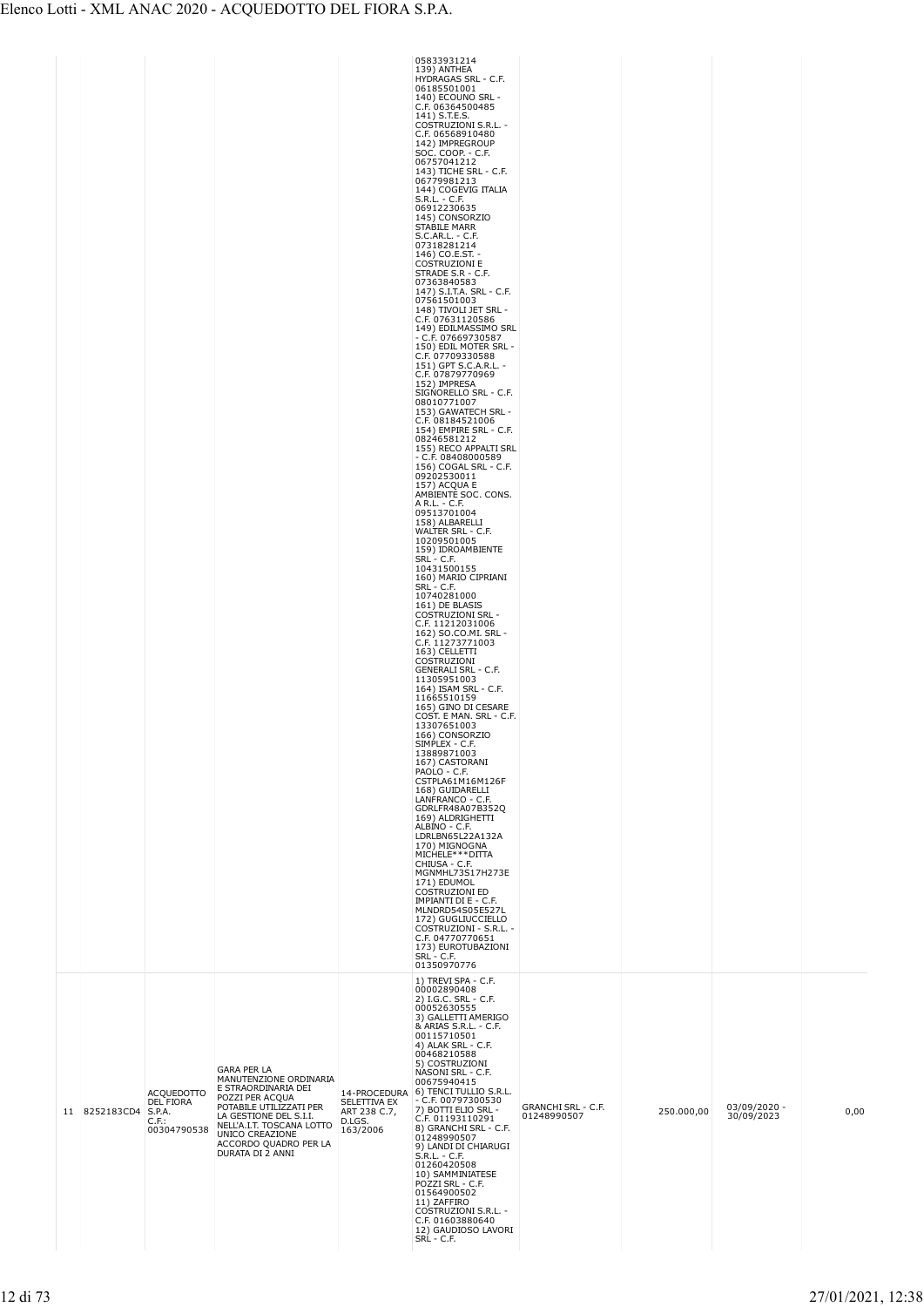|    |                      |                                                                            |                                                                                                                                             |                                                                                                            | 01655580767<br>13) EDIL GEO GRIECO<br>SAS DI GRIECO CLAUD<br>$-$ C.F. 01710720762<br>14) FINOCCHI<br>ARCANGIOLO E FIGLI<br><b>SRL - C.F.</b><br>01808500514<br>15) TRIVELPOZZI SRL -<br>C.F. 01882120569<br>16) EUROCOSTRUZIONI<br>$S.R.L. - C.F.$<br>02170020644<br>17) CAFISSI ALVARO<br>SRL - C.F.<br>02287830976<br>18) TRALICE<br>COSTRUZIONI S.R.L. -<br>C.F. 02539531216<br>19) EREDI - C.F.<br>04927790487<br>20) GRECHI LUCA - C.F.<br>GRCLCU63D28E202D<br>21) ALGIERI<br>FRANCESCO - C.F.<br>LGRFNC62P29D086L                   |                                                                        |              |                            |      |
|----|----------------------|----------------------------------------------------------------------------|---------------------------------------------------------------------------------------------------------------------------------------------|------------------------------------------------------------------------------------------------------------|-------------------------------------------------------------------------------------------------------------------------------------------------------------------------------------------------------------------------------------------------------------------------------------------------------------------------------------------------------------------------------------------------------------------------------------------------------------------------------------------------------------------------------------------|------------------------------------------------------------------------|--------------|----------------------------|------|
|    | 12 8267978748        | <b>ACQUEDOTTO</b><br>DEL FIORA<br>S.P.A.<br>C.F.<br>00304790538            | AFFIDAMENTO TRIENNALE<br>SERVIZIO DI<br>MANUTENZIONE<br>PROGRAMMATA E GUASTO<br>PER GLI IMPIANTI DI<br>OSMOSI INVERSA E<br>ULTRAFILTRAZIONE | 14-PROCEDURA<br>SELETTIVA EX<br>ART 238 C.7,<br>D.LGS.<br>163/2006                                         | 1) SUEZ WTS ITALY SRL<br>- C.F. 00936010156<br>2) PROTECNO SRL -<br>C.F. 00952660413<br>3) PROMINENT<br><b>ITALIANA SRL - C.F.</b><br>01036040218<br>4) AXFLOW SRL - C.F.<br>01265950129<br>5) TECME S.R.L. - C.F.<br>01672260229<br>6) B&B SERVICE SAS DI<br>BUDRI PAOLO & C - C.F.<br>01684880188<br>7) HUBER<br>TECHNOLOGY SRL -<br>C.F. 01689490215<br>8) DI & CI SPA - C.F.<br>03860350960<br>9) SIRAM VEOLIA<br>WATER SRL - C.F.<br>08867700968                                                                                     | SIRAM VEOLIA WATER<br>SRL - C.F.<br>08867700968                        | 336.646,97   | 07/07/2020 -<br>30/09/2023 | 0,00 |
| 13 | 82699101A0           | <b>ACQUEDOTTO</b><br><b>DEL FIORA</b><br>S.P.A.<br>$C.F.$ :<br>00304790538 | FORNITURA DI VESTIARIO<br>AZIENDALE PER IL<br>PERSONALE DIPENDENTE.<br>TRIENNIO 2020 - 2022.                                                | 14-PROCEDURA 00203530217<br>SELETTIVA EX<br>ART 238 C.7,<br>D.LGS.<br>163/2006                             | 1) WUERTH SRL - C.F.<br>00125230219<br>2) FORINT SPA - C.F.<br>00167200245<br>3) BERNER SPA - C.F.<br>4) UNIGUM SPA - C.F.<br>00393610480<br>5) ALSCO ITALIA SRL -<br>C.F. 00771530151<br>6) KAAMA SRL - C.F.<br>01418270391<br>7) SIR SAFETY SYSTEM<br>SPA UNIPERSONALE -<br>C.F. 03359340548                                                                                                                                                                                                                                            | FORINT SPA - C.F.<br>00167200245                                       | 295.000,00   | 10/06/2020 -<br>31/08/2023 | 0,00 |
| 14 | 8280251748           | <b>ACQUEDOTTO</b><br>DEL FIORA<br>S.P.A.<br>$C.F.$ :<br>00304790538        | GARA PER FORNITURA DI<br>CONTATORI IDRICI<br>DETERMINA AD 42702 DEL<br>30.03.2020                                                           | SELETTIVA EX<br>ART 238 C.7,<br>D.LGS.<br>163/2006                                                         | 1) GREINER SPA - C.F.<br>00278160171<br>2) G2 MISURATORI SRL<br>$- C.F. 01187310055$<br>3) B METERS SRL - C.F.<br>01750340307<br>4) GMA CONTROLS SRL<br>- C.F. 02389530342<br>5) ITRON ITALIA SPA -<br>C.F. 03230540969<br>14-PROCEDURA 6) SENSUS ITALIA SRL -<br>C.F. 04735970966<br>7) INFORMATION<br>DEVELOPMENT &<br>AUTOMATIO - C.F.<br>11701910157<br>8) WATERTECH SPA -<br>C.F. 12635270155<br>9) DIEHL METERING<br>GMBH - C.F.<br>DE131940360<br>10) MADDALENA SPA -<br>C.F. 80008170302<br>11) KAMSTRUP A/S -<br>C.F. DK21248118 | <b>INFORMATION</b><br>DEVELOPMENT &<br>AUTOMATIO - C.F.<br>11701910157 | 3.274.020,00 | 02/07/2020 -<br>31/07/2022 | 0,00 |
|    | 15 8280277CBB S.P.A. | <b>ACQUEDOTTO</b><br><b>DEL FIORA</b><br>$C.F.$ :<br>00304790538           | GARA PER FORNITURA DI<br>CONTATORI IDRICI<br>DETERMINA AD 42702 DEL<br>30.03.2020                                                           | 22-PROCEDURA<br>NEGOZIATA<br><b>CON PREVIA</b><br>INDIZIONE DI<br><b>GARA (SETTORI</b><br>SPECIALI)        | 1) GREINER SPA - C.F.<br>00278160171<br>2) G2 MISURATORI SRL<br>- C.F. 01187310055<br>3) B METERS SRL - C.F.<br>01750340307<br>4) GMA CONTROLS SRL<br>- C.F. 02389530342<br>5) ITRON ITALIA SPA -<br>C.F. 03230540969<br>6) SENSUS ITALIA SRL -<br>C.F. 04735970966<br>7) INFORMATION<br>DEVELOPMENT &<br>AUTOMATIO - C.F.<br>11701910157<br>8) WATERTECH SPA -<br>C.F. 12635270155<br>9) DIEHL METERING<br>GMBH - C.F.<br>DE131940360<br>10) MADDALENA SPA -<br>C.F. 80008170302<br>11) KAMSTRUP A/S -                                   | MADDALENA SPA - C.F.<br>80008170302                                    | 454.500,00   | 21/07/2020 -<br>31/08/2022 | 0,00 |
|    | 16 8280290777        | <b>ACQUEDOTTO</b><br><b>DEL FIORA</b><br>S.P.A.<br>C.F.<br>00304790538     | GARA PER FORNITURA DI<br>CONTATORI IDRICI<br>DETERMINA AD 42702 DEL<br>30.03.2020                                                           | 22-PROCEDURA<br>NEGOZIATA<br><b>CON PREVIA</b><br><b>INDIZIONE DI</b><br><b>GARA (SETTORI</b><br>SPECIALI) | C.F. DK21248118<br>1) GREINER SPA - C.F.<br>00278160171<br>2) G2 MISURATORI SRL<br>- C.F. 01187310055<br>3) B METERS SRL - C.F.<br>01750340307<br>4) GMA CONTROLS SRL<br>- C.F. 02389530342<br>5) ITRON ITALIA SPA -<br>C.F. 03230540969<br>6) SENSUS ITALIA SRL -<br>C.F. 04735970966<br>7) INFORMATION                                                                                                                                                                                                                                  | INFORMATION<br>DEVELOPMENT &<br>AUTOMATIO - C.F.<br>11701910157        | 225.450,00   | 20/07/2020 -<br>31/08/2022 | 0,00 |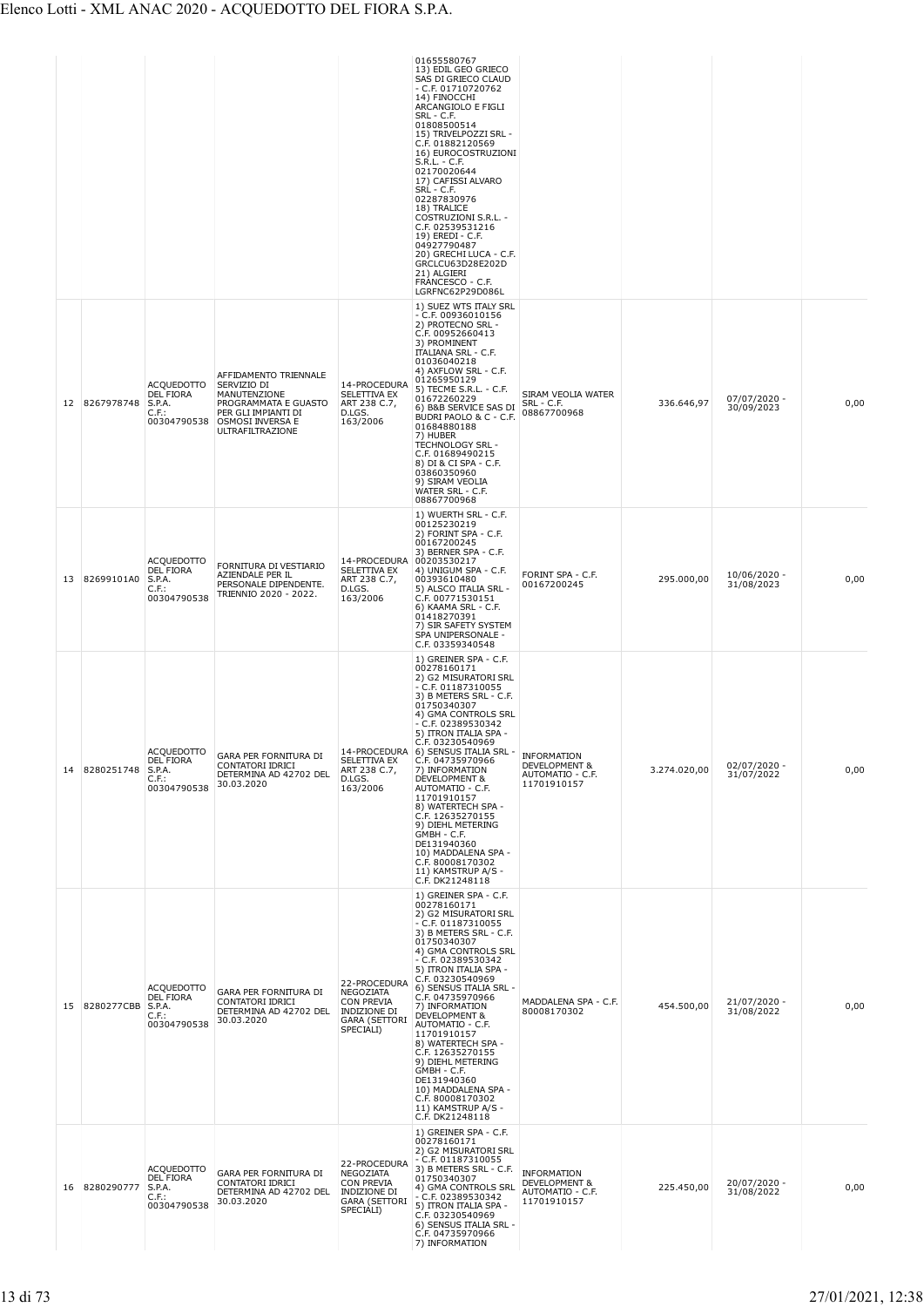|    |                      |                                                                            |                                                                                                                                                                                                   |                                                                                                            | DEVELOPMENT &<br>AUTOMATIO - C.F.<br>11701910157<br>8) WATERTECH SPA -<br>C.F. 12635270155<br>9) DIEHL METERING<br>GMBH - C.F.<br>DE131940360<br>10) MADDALENA SPA -<br>C.F. 80008170302<br>11) KAMSTRUP A/S -<br>C.F. DK21248118                                                                                                                                                                                                                                                                                                                                                                                                                                                                                                                                                                                                                                                                                                                                                                                                                                                                                                                                                                                                                                                                                                                                                                                                                   |                                        |              |                            |      |
|----|----------------------|----------------------------------------------------------------------------|---------------------------------------------------------------------------------------------------------------------------------------------------------------------------------------------------|------------------------------------------------------------------------------------------------------------|-----------------------------------------------------------------------------------------------------------------------------------------------------------------------------------------------------------------------------------------------------------------------------------------------------------------------------------------------------------------------------------------------------------------------------------------------------------------------------------------------------------------------------------------------------------------------------------------------------------------------------------------------------------------------------------------------------------------------------------------------------------------------------------------------------------------------------------------------------------------------------------------------------------------------------------------------------------------------------------------------------------------------------------------------------------------------------------------------------------------------------------------------------------------------------------------------------------------------------------------------------------------------------------------------------------------------------------------------------------------------------------------------------------------------------------------------------|----------------------------------------|--------------|----------------------------|------|
| 17 | 828030108D           | <b>ACQUEDOTTO</b><br>DEL FIORA<br>S.P.A.<br>$C.F.$ :<br>00304790538        | GARA PER FORNITURA DI<br>CONTATORI IDRICI<br>DETERMINA AD 42702 DEL<br>30.03.2020                                                                                                                 | 22-PROCEDURA<br>NEGOZIATA<br><b>CON PREVIA</b><br><b>INDIZIONE DI</b><br><b>GARA (SETTORI</b><br>SPECIALI) | 1) GREINER SPA - C.F.<br>00278160171<br>2) G2 MISURATORI SRL<br>$- C.F. 01187310055$<br>3) B METERS SRL - C.F.<br>01750340307<br>4) GMA CONTROLS SRL<br>- C.F. 02389530342<br>5) ITRON ITALIA SPA -<br>C.F. 03230540969<br>6) SENSUS ITALIA SRL -<br>C.F. 04735970966<br>7) INFORMATION<br>DEVELOPMENT &<br>AUTOMATIO - C.F.<br>11701910157<br>8) WATERTECH SPA -<br>C.F. 12635270155<br>9) DIEHL METERING<br>GMBH - C.F.<br>DE131940360<br>10) MADDALENA SPA -<br>C.F. 80008170302<br>11) KAMSTRUP A/S -<br>C.F. DK21248118                                                                                                                                                                                                                                                                                                                                                                                                                                                                                                                                                                                                                                                                                                                                                                                                                                                                                                                        | B METERS SRL - C.F.<br>01750340307     | 205.500,00   | 21/07/2020 -<br>31/08/2022 | 0,00 |
| 18 | 8280309725           | <b>ACQUEDOTTO</b><br><b>DEL FIORA</b><br>S.P.A.<br>$C.F.$ :<br>00304790538 | GARA PER FORNITURA DI<br>CONTATORI IDRICI<br>DETERMINA AD 42702 DEL<br>30.03.2020                                                                                                                 | 22-PROCEDURA<br>NEGOZIATA<br><b>CON PREVIA</b><br>INDIZIONE DI<br>GARA (SETTORI<br>SPECIALI)               | 1) GREINER SPA - C.F.<br>00278160171<br>2) G2 MISURATORI SRL<br>$-$ C.F. 01187310055<br>3) B METERS SRL - C.F.<br>01750340307<br>4) GMA CONTROLS SRL<br>$-$ C.F. 02389530342<br>5) ITRON ITALIA SPA -<br>C.F. 03230540969<br>6) SENSUS ITALIA SRL -<br>C.F. 04735970966<br>7) INFORMATION<br>DEVELOPMENT &<br>AUTOMATIO - C.F.<br>11701910157<br>8) WATERTECH SPA -<br>C.F. 12635270155<br>9) DIEHL METERING<br>GMBH - C.F.<br>DE131940360<br>10) MADDALENA SPA -<br>C.F. 80008170302<br>11) KAMSTRUP A/S -<br>C.F. DK21248118                                                                                                                                                                                                                                                                                                                                                                                                                                                                                                                                                                                                                                                                                                                                                                                                                                                                                                                      | WATERTECH SPA - C.F.<br>12635270155    | 101.000,00   | 20/07/2020 -<br>31/08/2022 | 0,00 |
|    | 19 8285512CCA S.P.A. | <b>ACQUEDOTTO</b><br>DEL FIORA<br>$C.F.$ :<br>00304790538                  | <b>GARA PER SOSTITUZIONE</b><br>MASSIVA CONTATORI DI<br>UTENZA E LAVORAZIONI<br>ACCESSORIE, NEL<br>TERRITORIO DEL S.I.I. ATO<br>GESTITO DA ADF S.P.A.<br>CREAZIONE ACCORDO<br>QUADRO PER DUE ANNI | SELETTIVA EX<br>ART 238 C.7,<br>D.LGS.<br>163/2006                                                         | 1) I.G.C. SRL - C.F.<br>00052630555<br>2) ACQUAVIVA SRL -<br>C.F. 00056510944<br>3) PERNA ELIO & C.<br>S.R.L. UNIPERSONALE -<br>C.F. 00070270533<br>4) IMPRESA EDILE<br>STRADALE F.LLI MASSAI<br>$-$ C.F. 00088180534<br>5) GALLETTI AMERIGO<br>& ARIAS S.R.L. - C.F.<br>00115710501<br>6) C.I.S.A.F. S.P.A. - C.F.<br>00129470803<br>7) DEL DEBBIO S.P.A. -<br>C.F. 00146220462<br>8) GOSTI SRL - C.F.<br>00166360545<br>9) M.I.-C.S. SRL - C.F.<br>00167990514<br>10) LOMBARDINI<br>GIUSEPPE SRL - C.F.<br>00181210501<br>11) SOC.COOPERATIVA<br>LA RINASCITA S.C.R. -<br>C.F. 00210780508<br>12) LAURENTI MARINO<br>$S.A.S. - C.F.$<br>00222230534<br>14-PROCEDURA 13) SO.T.ECO. SPA -<br>C.F. 00293120614<br>14) SO.LAV.ED. SNC -<br>C.F. 00315350777<br>15) F.LLI FEGATILLI SRL<br>$- C.F. 00351040506$<br>16) COBESCO SRL -<br>C.F. 00395720501<br>17) V.BARBAGLI SRL -<br>C.F. 00445620487<br>18) C.F.C. CONSORZIO<br>FRA COSTRUTTORI -<br>C.F. 00447840356<br>19) CASTALDO<br><b>COSTRUZIONI SRL -</b><br>C.F. 00450080767<br>20) ITALSCAVI SRL -<br>C.F. 00524560489<br>21) F.LLI FREDIANI SRL<br>$-$ C.F. 00555510452<br>22) F.LLI TENERINI<br>SERGIO & ALVARO S.R.<br>$-$ C.F. 00574680542<br>23) G.T.A. SRL - C.F.<br>00666150586<br>24) CIME COSTRUZIONI<br><b>IMPIANTI METANO SR -</b><br>C.F. 00668410574<br>25) TENCI TULLIO<br>S.R.L. - C.F.<br>00797300530<br>26) VANNI PIERINO<br>S.R.L. - C.F.<br>00807400494<br>27) G. TONIOLO | LA.RE.FIN S.R.L. - C.F.<br>05500170633 | 2.500.000,00 | $- - - - - - -$            | 0,00 |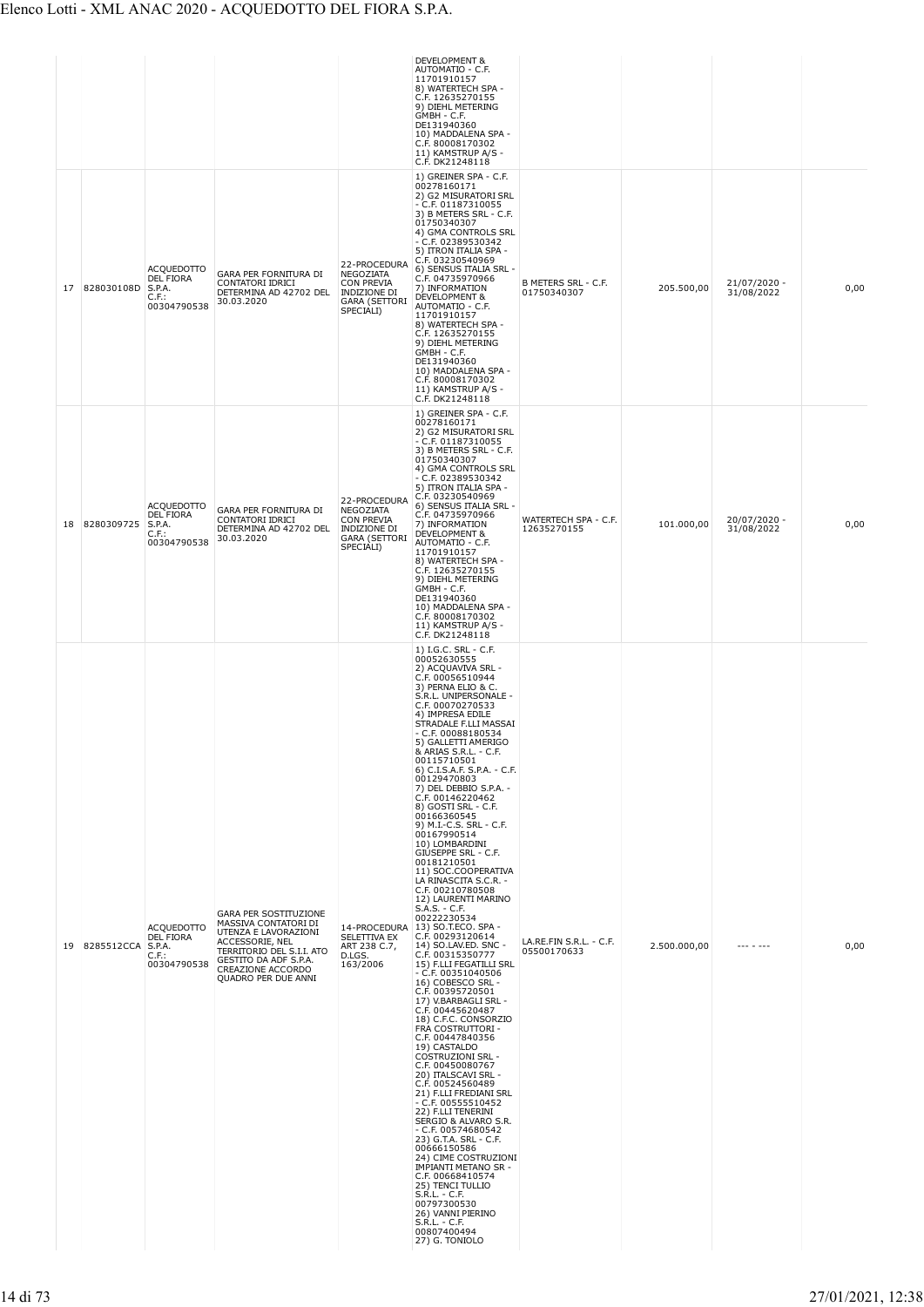| IMPIANTI E LAVORI<br>EDILI - C.F.                                                                                                                                                              |
|------------------------------------------------------------------------------------------------------------------------------------------------------------------------------------------------|
| 00825150535                                                                                                                                                                                    |
| 28) RUFFOLI SRL - C.F.                                                                                                                                                                         |
| 00827420522                                                                                                                                                                                    |
| 29) BRAMERINI                                                                                                                                                                                  |
| FRÁNCESCO & FIGLI<br>SRL - C.F.                                                                                                                                                                |
| 00858180532                                                                                                                                                                                    |
| 30) BERTI GIUSEPPE                                                                                                                                                                             |
| SRL A UNICO SOCIO<br>C.F. 00860200534                                                                                                                                                          |
|                                                                                                                                                                                                |
| 31) MDA SRL<br>$\sim$<br>C.F.                                                                                                                                                                  |
| 00928530948<br>32)<br>THERMOMETANO                                                                                                                                                             |
| SRL<br>$-$ C.F.                                                                                                                                                                                |
| 00957010507                                                                                                                                                                                    |
|                                                                                                                                                                                                |
|                                                                                                                                                                                                |
| 34) ML MASI SRL - C.F.<br>00999410475                                                                                                                                                          |
| 35) TARANTINO                                                                                                                                                                                  |
| <b>COSTRUZIONI SAS</b>                                                                                                                                                                         |
| .F. 01035270774<br>C                                                                                                                                                                           |
| 36) ECO IMPIANTI<br>S.R.L. - C.F.<br>01057920777                                                                                                                                               |
|                                                                                                                                                                                                |
|                                                                                                                                                                                                |
|                                                                                                                                                                                                |
| 37) C.E.L.F.A. SRL - C.F.<br>01059050466<br>38) FLLI MARCONI SNC                                                                                                                               |
| DI D. E A. MARCONI                                                                                                                                                                             |
|                                                                                                                                                                                                |
|                                                                                                                                                                                                |
|                                                                                                                                                                                                |
|                                                                                                                                                                                                |
|                                                                                                                                                                                                |
| DI D. E A. MARCONT<br>C.F. 01084830536<br>39) VOLPI SRL - C.F.<br>01134810546<br>40) TECNOSTRADE SRL<br>- C.F. 01170840548<br>41) IMPRESA VICHI<br>ANGELO SRL - C.F.<br>01269006527            |
| 01268090527                                                                                                                                                                                    |
| 42) VARIA                                                                                                                                                                                      |
| -2)<br>COSTRUZIONI SRL<br>C.F. 01335160469<br>43) MILLENIUM                                                                                                                                    |
|                                                                                                                                                                                                |
| (                                                                                                                                                                                              |
| (                                                                                                                                                                                              |
| e.i.: 01377350701<br>44) SOLIMENO SRL<br>C.F. 01417360516<br>45) CAROMAR S.R.<br>C.F. 01429290529                                                                                              |
| .L                                                                                                                                                                                             |
|                                                                                                                                                                                                |
| $46)$ (<br>CONSORZIO                                                                                                                                                                           |
| STABILE MEDIL<br>SOCIETA' CO - C.F.                                                                                                                                                            |
| 01483060628                                                                                                                                                                                    |
| 47) DONDOLINI                                                                                                                                                                                  |
| J,                                                                                                                                                                                             |
| COSTRUZIONI S.R.<br>C.F. 01510740531<br>48) CESIT SRL - C.                                                                                                                                     |
| .F.<br>01515700605                                                                                                                                                                             |
| C<br>.F.                                                                                                                                                                                       |
| 49) RDR SPA -<br>01518260631                                                                                                                                                                   |
| 50) ECHOSID                                                                                                                                                                                    |
| INGEGNERIA E IMPIANTI                                                                                                                                                                          |
| SRL<br>ł,<br>C.F                                                                                                                                                                               |
|                                                                                                                                                                                                |
| 01540150388<br>51) CALZONI SPA - C.F.<br>01540670542                                                                                                                                           |
| 52) DP COSTRUZIONI                                                                                                                                                                             |
|                                                                                                                                                                                                |
| $- C.F$<br>Srl                                                                                                                                                                                 |
|                                                                                                                                                                                                |
| 01555580537<br>53) ZAFFIRO                                                                                                                                                                     |
| C<br>C                                                                                                                                                                                         |
| COSTRUZIONI S.R.I<br>C.F. 01603880640<br>54) ALEA SRL - C.F.                                                                                                                                   |
| 01636650531                                                                                                                                                                                    |
|                                                                                                                                                                                                |
| 55) CANTIERI S.R <mark>.L</mark><br>C.F. 01640680383<br>C                                                                                                                                      |
| 56) GAUDIOSO LAVORI<br>SRL - C.F.                                                                                                                                                              |
|                                                                                                                                                                                                |
|                                                                                                                                                                                                |
| 01655580767<br>57) RECYCLING OF<br>ELASTOMER SRL - C.F.                                                                                                                                        |
| 01725560856                                                                                                                                                                                    |
| 58) BENITO STIRPE SPA<br>C.F. 01733830606                                                                                                                                                      |
|                                                                                                                                                                                                |
|                                                                                                                                                                                                |
| 59) BRUSCHI SRL - C.F.<br>01743950519<br>0021379505519<br>60) PISANIELLO                                                                                                                       |
|                                                                                                                                                                                                |
| COSTRUZIONI SRL<br>C.F. 01790130643                                                                                                                                                            |
| 61) ALBANESI<br>SOCIETA' A                                                                                                                                                                     |
| RESPONSABILIT - C.F.                                                                                                                                                                           |
| 01881840563                                                                                                                                                                                    |
| 62) CABRINI ALBINO                                                                                                                                                                             |
| S.R.L. - C.F.<br>01905100168                                                                                                                                                                   |
|                                                                                                                                                                                                |
|                                                                                                                                                                                                |
|                                                                                                                                                                                                |
|                                                                                                                                                                                                |
|                                                                                                                                                                                                |
|                                                                                                                                                                                                |
| 0199010088<br>63) EDINFRA S.R.L. -<br>C.F. 01917390492<br>64) BISOGNI ENRICO &<br>FIGLI SNC - C.F.<br>01919420545<br>65) GIULIANI PIERO<br>65) GIULIANI PIERO<br>01940350505<br>66) SEPRIN SAS |
| 66) SEPRIM SAS DI<br>GIÚSEPPE SANTINI<br>ι                                                                                                                                                     |
|                                                                                                                                                                                                |
| C.F. 01978310546<br>67) PROCELLI                                                                                                                                                               |
|                                                                                                                                                                                                |
|                                                                                                                                                                                                |
| ozy Hooclean<br>COSTRUZIONI SRL -<br>C.F. 01984970515<br>68) BONDINI SRL - C.F.<br>01996190540                                                                                                 |
| 69) BEMAT IMPIANTI                                                                                                                                                                             |
|                                                                                                                                                                                                |
| SRĹ SERV. ENERGIA<br>C.F. 02091560512                                                                                                                                                          |
| 70) CALABRESI                                                                                                                                                                                  |
| SALDATURA SRL<br>- C.F.<br>02264890548                                                                                                                                                         |
|                                                                                                                                                                                                |
| 71) CAFISSI ALVARO<br>SRL - C.F.                                                                                                                                                               |
| 02287830976                                                                                                                                                                                    |
| 72) PARENTE LAVORI<br>SRL<br>$- C.F.$                                                                                                                                                          |
| 02314460607                                                                                                                                                                                    |
| 73) L'AQUILA SOC                                                                                                                                                                               |
| JC.<br>C.F.<br><b>COOPERATIVA</b>                                                                                                                                                              |
| 02336350505<br>74) CO.AR.CO. SCARL -<br>C.F. 02487951200                                                                                                                                       |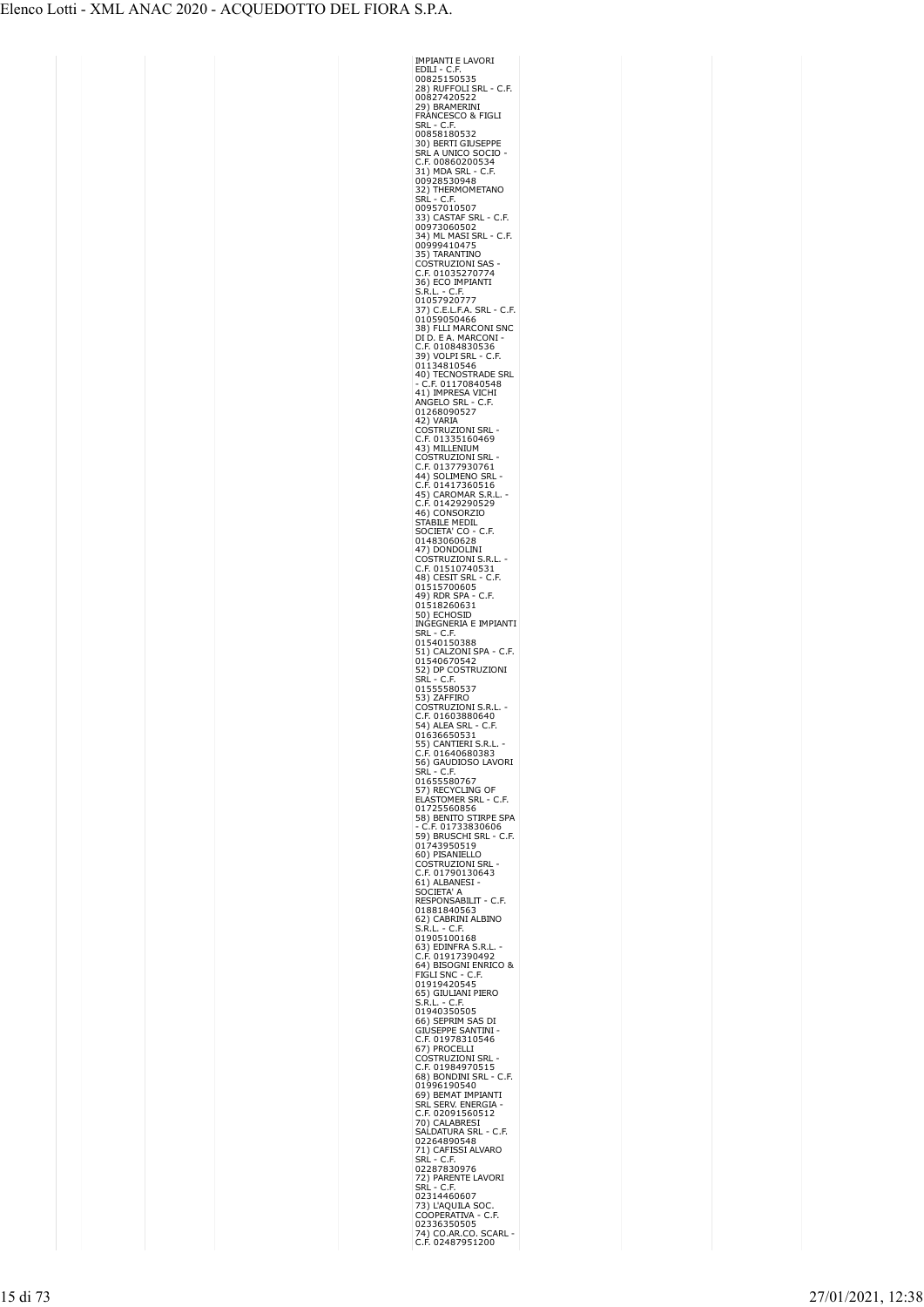| 75) TRALICE<br>COSTRUZIONI S.R.L.                                                                                                               |  |
|-------------------------------------------------------------------------------------------------------------------------------------------------|--|
|                                                                                                                                                 |  |
|                                                                                                                                                 |  |
|                                                                                                                                                 |  |
|                                                                                                                                                 |  |
| <b>COSTROZIONI S.R.L. -<br/>C.F. 02539531216<br/>76) BEN.ECO LAVORI<br/>GENERALI S.R.L. - C.F.<br/>02560200731</b>                              |  |
|                                                                                                                                                 |  |
|                                                                                                                                                 |  |
| 77) ASSISI STRADE SRL<br>- C.F. 02566230542<br>- C.F. 02566230542<br>C.F. 02671280606<br>C.F. 02671280606<br>FCOAMBIENTE SRL<br>ECOAMBIENTE SRL |  |
|                                                                                                                                                 |  |
|                                                                                                                                                 |  |
|                                                                                                                                                 |  |
| C.F. 03010620734<br>80) GRUPPO ZETA                                                                                                             |  |
| <b>OSTRUZIONI SRL</b><br>$\frac{1}{2}$                                                                                                          |  |
| .F. 03065600607                                                                                                                                 |  |
|                                                                                                                                                 |  |
|                                                                                                                                                 |  |
| e.i. 95.8.8.5.8.8.1<br>81) S.E.A.S. SRL - C.F.<br>82) LUPINI S.R.L. - C.F.<br>03143380545                                                       |  |
|                                                                                                                                                 |  |
| 83) SA.CI.B. S.R.L                                                                                                                              |  |
| C.F. 03254340544<br>84) ARIETE S.R.L. - C.F.                                                                                                    |  |
|                                                                                                                                                 |  |
| 03327780486                                                                                                                                     |  |
| 85) INFINITE<br>COSTRUZIONI SRL                                                                                                                 |  |
|                                                                                                                                                 |  |
| C.F. 03345300614                                                                                                                                |  |
| <b>86) KREA</b>                                                                                                                                 |  |
| Ostruzioni Srl<br>C<br>$\epsilon$                                                                                                               |  |
| .F. 03416800542                                                                                                                                 |  |
|                                                                                                                                                 |  |
|                                                                                                                                                 |  |
| <b>87) AENERGIA RETI SRL<br/> 87) AENERGIA RETI SRL<br/> - C.F. 03425980129<br/> INTEGRA SOC. COOP.<br/> C.F. 03530851207</b>                   |  |
|                                                                                                                                                 |  |
| 89) CMS SRL - C.F.                                                                                                                              |  |
| 03559830611                                                                                                                                     |  |
| 90) ALBA COSTRUZIONI                                                                                                                            |  |
| SCPA - C.F.                                                                                                                                     |  |
| 03577261211                                                                                                                                     |  |
| 91) PRO SERVICE                                                                                                                                 |  |
| :OSTRUZIONI S.R.I<br>C                                                                                                                          |  |
| F. 03604410369.<br>C                                                                                                                            |  |
| 92) CALDANI                                                                                                                                     |  |
| IRRIGAZIONE SRL - C.F.                                                                                                                          |  |
| 03791221009                                                                                                                                     |  |
| 93) MACCARI SCAVI                                                                                                                               |  |
| SRL - C.F.<br>04000321002                                                                                                                       |  |
| 94) AEDIFICA S.R.L.                                                                                                                             |  |
| .F. 04277550754<br>C                                                                                                                            |  |
| 95) BIEFFE                                                                                                                                      |  |
| COSTRUZIONI SRL                                                                                                                                 |  |
| .F. 04287140752<br>C                                                                                                                            |  |
|                                                                                                                                                 |  |
| 96) COSTRUZIONI<br>GENERALI ZOLDAN SRL                                                                                                          |  |
| C.F. 04378131009                                                                                                                                |  |
| 97) INGALLINA SRL<br>C.F. 04806590875                                                                                                           |  |
|                                                                                                                                                 |  |
| 98) FIRENZE LAVORI                                                                                                                              |  |
| S.R.L<br>∙ C.F.<br>S.R.L. - C.F.<br>04811010489                                                                                                 |  |
|                                                                                                                                                 |  |
| 99) PLENZICH SPA                                                                                                                                |  |
| C.F. 05314661009<br>100) PASCUCCI OPERE<br>2002 PASCUCCI OPERE<br>C                                                                             |  |
| PUBBLICHE SRL                                                                                                                                   |  |
| C.F.                                                                                                                                            |  |
| 05315390582<br>101) ITALPRO SRL                                                                                                                 |  |
| 05414501006<br>.F.<br>C                                                                                                                         |  |
| C.1. 00-1.<br>102) LA.RE.FIN S.R.L.<br>C.F. 05500170633<br>103) DE DOMENICO                                                                     |  |
|                                                                                                                                                 |  |
|                                                                                                                                                 |  |
| GIOVANNI SRL<br>- C.F.                                                                                                                          |  |
| 05532640488                                                                                                                                     |  |
| L.<br>$\overline{1}$<br>\NTI<br>١E                                                                                                              |  |
| HYDRAGAS SRL - C.F.                                                                                                                             |  |
| 06185501001                                                                                                                                     |  |
|                                                                                                                                                 |  |
|                                                                                                                                                 |  |
| 105) ECOUNO SRL<br>C.F. 06364500485<br>106) TICHE SRL - (<br>$5.5$<br>$106$ )<br>$0677$<br>$10-1$<br>C.F.                                       |  |
| 79981213                                                                                                                                        |  |
|                                                                                                                                                 |  |
| 107) S.T.I. SVILUPPO                                                                                                                            |  |
| TECNOLOGICO ITALIAN                                                                                                                             |  |
| $\overline{C}$<br>F. 07140350963                                                                                                                |  |
| 108) CONSORZIO                                                                                                                                  |  |
|                                                                                                                                                 |  |
| STABILE MARR<br>STABILE MARR<br>S.C.AR.L. - C.F<br>٠F,                                                                                          |  |
|                                                                                                                                                 |  |
| 07318281214<br>109) CO.E.ST.<br>C                                                                                                               |  |
| OSTRUZIONI E                                                                                                                                    |  |
| STRADE S.R - C.F.                                                                                                                               |  |
| 07363840583<br>110) S.I.T.A. SRL - C.F.                                                                                                         |  |
|                                                                                                                                                 |  |
| 07561501003                                                                                                                                     |  |
|                                                                                                                                                 |  |
| 111) EDILMASSIMO SRI<br>- C.F. 07669730587<br>112) EDIL MOTER SRL -                                                                             |  |
|                                                                                                                                                 |  |
| C.F. 07709330588<br>113) GPT S.C.A.R.L                                                                                                          |  |
| C.F. 07879770969                                                                                                                                |  |
| 114) IMPRESA                                                                                                                                    |  |
| SIGNORELLO SRL - C.F.                                                                                                                           |  |
| 08010771007                                                                                                                                     |  |
| 115) EMPIRE SRL - C.F.                                                                                                                          |  |
| 08246581212<br>116) ACQUA E                                                                                                                     |  |
| AMBIENTE SOC. CONS.                                                                                                                             |  |
|                                                                                                                                                 |  |
| A R.L. - C.F.<br>09513701004                                                                                                                    |  |
|                                                                                                                                                 |  |
| 117) IDROAMBIENTE<br>SRL - C.F.<br>SRL                                                                                                          |  |
| 10431500155                                                                                                                                     |  |
|                                                                                                                                                 |  |
| 118) MARIO CIPRIANI<br>SRL - C.F.<br>SRL                                                                                                        |  |
| 10740281000                                                                                                                                     |  |
| 119) DE BLASIS                                                                                                                                  |  |
| <b>COSTRUZIONI SRL</b>                                                                                                                          |  |
|                                                                                                                                                 |  |
|                                                                                                                                                 |  |
|                                                                                                                                                 |  |
| C.F. 11212031006<br>120) SO.CO.MI. SRL<br>C.F. 11273771003<br>121) CELLETTI<br>COSTRUZIONI                                                      |  |
| GENERALI SRL - C.F.                                                                                                                             |  |
|                                                                                                                                                 |  |
| 11305951003                                                                                                                                     |  |
|                                                                                                                                                 |  |
| 122) VI.AM.<br>INFRASTRUTTURE SRL                                                                                                               |  |
| C.F. 12127091002<br>123) GINO DI CESARE<br>COST. E MAN. SRL -<br>- C.F.                                                                         |  |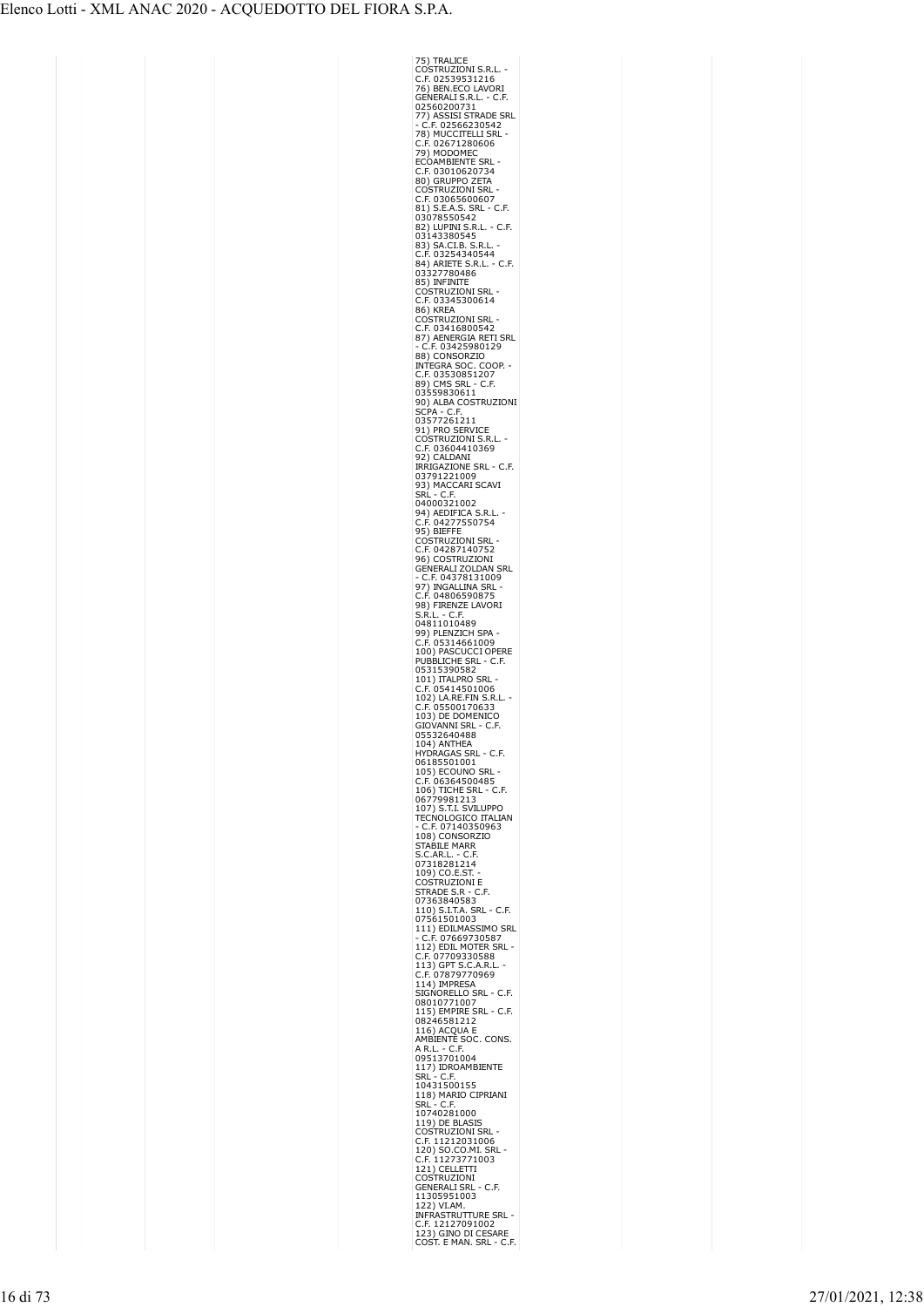| 20 | 8285806F67           | <b>ACQUEDOTTO</b><br><b>DEL FIORA</b><br>S.P.A.<br>C.F.:<br>00304790538 | ACCORDO QUADRO PER LA<br>FORNITURA DI CARTUCCE<br>MICROFILTRANTI E<br>MEMBRANE PER IMPIANTI<br>AD OSMOSI INVERSA PER<br>LA DURATA DI DUE ANNI.                                                                                                                                                                  | 14-PROCEDURA<br>SELETTIVA EX<br>ART 238 C.7,<br>D.LGS.<br>163/2006               | 13307651003<br>124) CONSORZIO<br>SIMPLEX - C.F.<br>13889871003<br>125) ALDRIGHETTI<br>ALBINO - C.F.<br>LDRLBN65L22A132A<br>126) EDUMOL<br><b>COSTRUZIONI ED</b><br>IMPIANTI DI E - C.F.<br>MLNDRD54S05E527L<br>127) GUGLIUCCIELLO<br>COSTRUZIONI - S.R.L. -<br>C.F. 04770770651<br>128) EUROTUBAZIONI<br>SRL - C.F.<br>01350970776<br>1) VERONESI<br>SEPARATORI SPA - C.F.<br>00312160377<br>2) CULLIGAN ITALIANA<br>$SPA - C.F.$<br>00321300378<br>3) PIERALISI MAIP SPA -<br>C.F. 00696010420<br>4) BWF FTI SPA - C.F.<br>00730590155<br>5) GEORG FISCHER SPA<br>- C.F. 00814600151<br>6) SUEZ WTS ITALY SRL<br>$-$ C.F. 00936010156<br>7) PROTECNO SRL -<br>C.F. 00952660413<br>8) ECOMACCHINE SRL -<br>C.F. 01625540016<br>9) B&B SERVICE SAS DI 00952660413<br>BUDRI PAOLO & C - C.F.<br>01684880188<br>10) GAJARDA SRL - C.F.<br>01884860568<br>11) EVERBLUE SRL -<br>C.F. 02177630346<br>12) NUOVE ENERGIE<br>SRL - C.F.<br>03326730243<br>13) DREWO SRL - C.F.<br>03961511007<br>14) ORANGE SRL - C.F.<br>05527520968<br>15) E.T.T. SRL - C.F.<br>07367090151<br>16) COMELT SPA - C.F.<br>11633480154 | PROTECNO SRL - C.F.                                      | 420.000,00 | 05/08/2020 -<br>05/08/2022 | 0,00 |
|----|----------------------|-------------------------------------------------------------------------|-----------------------------------------------------------------------------------------------------------------------------------------------------------------------------------------------------------------------------------------------------------------------------------------------------------------|----------------------------------------------------------------------------------|---------------------------------------------------------------------------------------------------------------------------------------------------------------------------------------------------------------------------------------------------------------------------------------------------------------------------------------------------------------------------------------------------------------------------------------------------------------------------------------------------------------------------------------------------------------------------------------------------------------------------------------------------------------------------------------------------------------------------------------------------------------------------------------------------------------------------------------------------------------------------------------------------------------------------------------------------------------------------------------------------------------------------------------------------------------------------------------------------------------|----------------------------------------------------------|------------|----------------------------|------|
| 21 | 8288530754           | <b>ACQUEDOTTO</b><br><b>DEL FIORA</b><br>S.P.A.<br>C.F.:<br>00304790538 | GARA D'APPALTO PER LA<br>FORNITURA DI<br>ATTREZZATURE<br>NECESSARIE ALL'ACCESSO<br>DI PER-SONALE TECNICO<br>ED OPERATIVO IN AMBIENTI<br>CONFINATI E/O CON<br>SOSPETTO INQUINAMENTO.                                                                                                                             | 14-PROCEDURA S.R.L. - C.F.<br>SELETTIVA EX<br>ART 238 C.7,<br>D.LGS.<br>163/2006 | 1) WUERTH SRL - C.F.<br>00125230219<br>2) BERNER SPA - C.F.<br>00203530217<br>3) GBR ROSSETTO SPA<br>- C.F. 00304720287<br>4) UNIGUM SPA - C.F.<br>00393610480<br>5) MARINI-PANDOLFI<br>SPA - C.F.<br>00623440492<br>6) ELETTROSUD S.P.A. -<br>C.F. 00793880832<br>7) SEBA PROTEZIONE<br>01133350387<br>8) DATACOL SRL - C.F.<br>01964750234<br>9) GUANTIFICIO<br>ABRUZZESE SRL - C.F.<br>02185960693<br>10) SOMAIN ITALIA SRL<br>- C.F. 03286280163<br>11) SIR SAFETY<br>SYSTEM SPA<br>UNIPERSONALE - C.F.<br>03359340548<br>12) SICUREZZA88<br>$S.R.L. - C.F.$<br>06321260488<br>13) MANUTAN ITALIA<br>SPA - C.F.<br>09816660154                                                                                                                                                                                                                                                                                                                                                                                                                                                                            | UNIGUM SPA - C.F.<br>00393610480                         | 135.000,00 | 15/10/2020 -<br>31/12/2020 | 0,00 |
|    | 22 82899012B8 S.P.A. | ACQUEDOTTO<br><b>DEL FIORA</b><br>C.F.:<br>00304790538                  | SERVIZIO DI<br>SVUOTAMENTO,<br>TRASPORTO,<br>CARATTERIZZAZIONE E<br>SMALTIMENTO DEI FANGHI 14-PROCEDURA 4) TB TESECO<br><b>CONTENENTI SOSTANZE</b><br>PERICOLOSE PRODOTTI DA<br>ALTRI TRATTAMENTI DELLE<br>ACQUE REFLUE IND.LI<br>PRESENTI NELLE VASCHE<br>DELL'IMPIANTO DI<br>DEPURAZIONE MANCIANO<br>$(GR)$ . | SELETTIVA EX<br>ART 238 C.7,<br>D.LGS.<br>163/2006                               | 1) DIFE SPA - C.F.<br>00374990471<br>2) ECOSPURGHI<br>AMIATA SNC DI BUONI<br>LUCI - C.F.<br>01391400528<br>3) ECOTETI SRL<br>UNIPERSONALE - C.F.<br>01479740530<br>BONIFICHE - C.F.<br>01903760476<br>5) ALECO SRL - C.F.<br>02260990607<br>6) HERAMBIENTE<br>SERVIZI INDUSTRIALI<br>SRL - C.F.<br>03675900280<br>7) MATTUCCI SRL - C.F.<br>06704191003<br>8) LABIANCA MICHELE -<br>C.F.<br>LBNMHL68D28L220F                                                                                                                                                                                                                                                                                                                                                                                                                                                                                                                                                                                                                                                                                                  | <b>ECOTETI SRL</b><br>UNIPERSONALE - C.F.<br>01479740530 | 161.303,48 | 25/06/2020 -<br>30/11/2020 | 0,00 |
| 23 | 829255400C           | ACQUEDOTTO<br>DEL FIORA<br>S.P.A.<br>C.F.:<br>00304790538               | SERVIZIO DI<br>MANUTENZIONE ORDINARIA<br>(PROGRAMMATA E NON<br>PROGRAMMATA),<br>STRAORDINARIA E<br>REATTIVA PER I SISTEMI DI<br>OZONAZIONE PRESENTI<br>NELLA FILIERA DEGLI<br><b>IMPIANTI DI</b><br>POTABILIZZAZIONE GESTITI<br>DA ADF SPA PER LA DURATA<br>DI 36 MESI- ACCORDO<br>QUADRO.                      | 14-PROCEDURA<br>SELETTIVA EX<br>ART 238 C.7,<br>D.LGS.<br>163/2006               | 1) C.I.S.A.F. S.P.A. - C.F.<br>00129470803<br>2) GAZEBO SPA - C.F.<br>00186680401<br>3) IDRAULICA F.LLI<br>SALA S.R.L. - C.F.<br>00192240364<br>4) SONGEO SRL - C.F.<br>00307360594<br>5) CULLIGAN ITALIANA<br>SPA - C.F.<br>00321300378<br>6) SAVI SRL - C.F.<br>00433650207<br>7) C.F.C. CONSORZIO<br>FRA COSTRUTTORI -<br>C.F. 00447840356                                                                                                                                                                                                                                                                                                                                                                                                                                                                                                                                                                                                                                                                                                                                                                 | PROMINENT ITALIANA<br>SRL - C.F.<br>01036040218          | 89.200,00  | 14/09/2020 -<br>13/09/2023 | 0,00 |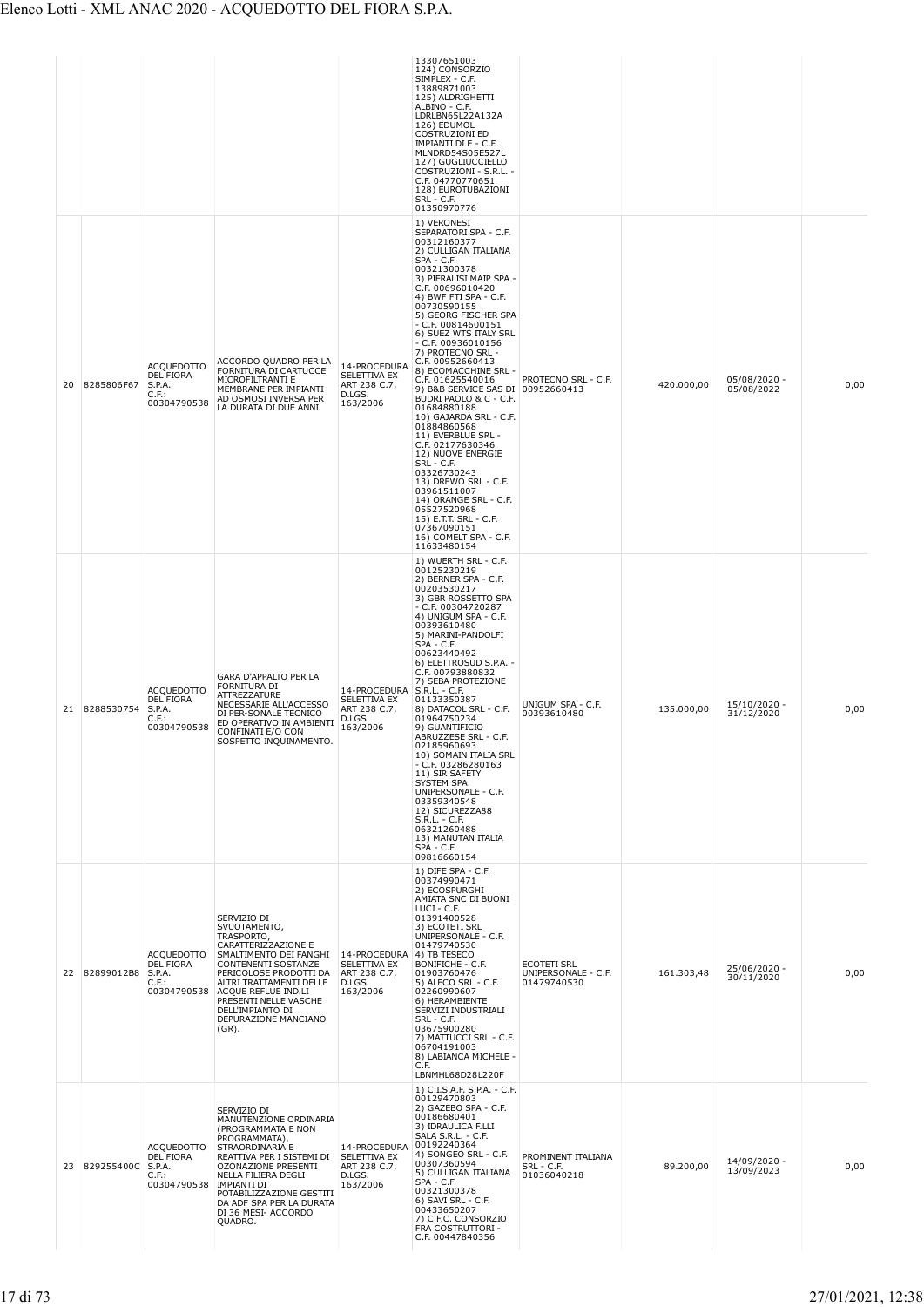| 8) CASTALDO<br>COSTRUZIONI SRL                                                                                                                                                                                                                                        |  |
|-----------------------------------------------------------------------------------------------------------------------------------------------------------------------------------------------------------------------------------------------------------------------|--|
| C.F. 00450080767                                                                                                                                                                                                                                                      |  |
| ĹF.<br>C                                                                                                                                                                                                                                                              |  |
| 9) ALAK SRL -<br>00468210588                                                                                                                                                                                                                                          |  |
| 10) METALMECCANICA<br>PULSONI SRL - C.F.                                                                                                                                                                                                                              |  |
| C.F.<br>00558360558                                                                                                                                                                                                                                                   |  |
| $- C.F.$                                                                                                                                                                                                                                                              |  |
| 11) G.T.A. SRL<br>00666150586                                                                                                                                                                                                                                         |  |
| 12) G. TONIOLO<br>IMPIANTI E LAVORI                                                                                                                                                                                                                                   |  |
|                                                                                                                                                                                                                                                                       |  |
| EDILI - C.F.<br>00825150535                                                                                                                                                                                                                                           |  |
| 13) MDA SRL<br>C<br>.F.                                                                                                                                                                                                                                               |  |
| 00928530948                                                                                                                                                                                                                                                           |  |
| 14) PROTECNO SRL                                                                                                                                                                                                                                                      |  |
| .F. 00952660413<br>C                                                                                                                                                                                                                                                  |  |
| 15) PROMINENT                                                                                                                                                                                                                                                         |  |
| <b>ITALIANA SRL -</b><br>C.F.<br>01036040218                                                                                                                                                                                                                          |  |
|                                                                                                                                                                                                                                                                       |  |
| 16) ECO IMPIANTI<br>S.R.L. - C.F.<br>S.R.L                                                                                                                                                                                                                            |  |
| 01057920777                                                                                                                                                                                                                                                           |  |
| 17) GECO SRL<br>UNIPERSONALE                                                                                                                                                                                                                                          |  |
| · C.F.                                                                                                                                                                                                                                                                |  |
| 01209530763                                                                                                                                                                                                                                                           |  |
|                                                                                                                                                                                                                                                                       |  |
|                                                                                                                                                                                                                                                                       |  |
|                                                                                                                                                                                                                                                                       |  |
|                                                                                                                                                                                                                                                                       |  |
|                                                                                                                                                                                                                                                                       |  |
|                                                                                                                                                                                                                                                                       |  |
|                                                                                                                                                                                                                                                                       |  |
|                                                                                                                                                                                                                                                                       |  |
|                                                                                                                                                                                                                                                                       |  |
|                                                                                                                                                                                                                                                                       |  |
|                                                                                                                                                                                                                                                                       |  |
|                                                                                                                                                                                                                                                                       |  |
| INDUST SRL - C.F.<br>01305700419<br>20) DI MARINO SRL -<br>C.F. 01428020695<br>21) NUOVA S.E.I.R. SRL<br>- C.F. 01459620504<br>01518260631<br>01518260631<br>015133980155<br>24) ECHOSID<br>24) ECHOSID<br>2453980155<br>NCGONERIA E IMPIANTI<br>NCGONERIA E IMPIANTI |  |
|                                                                                                                                                                                                                                                                       |  |
|                                                                                                                                                                                                                                                                       |  |
|                                                                                                                                                                                                                                                                       |  |
|                                                                                                                                                                                                                                                                       |  |
| 26) B&B SERVICE SAS<br>DI BUDRI PAOLO & C -                                                                                                                                                                                                                           |  |
| $\mathsf{C}$                                                                                                                                                                                                                                                          |  |
|                                                                                                                                                                                                                                                                       |  |
| ደ', /<br>TECHNOLOGY SKL -<br>C.F. 01689490215<br>28) GAJARDA SRL - C.F.<br>^^^^^^^^^^                                                                                                                                                                                 |  |
| C                                                                                                                                                                                                                                                                     |  |
|                                                                                                                                                                                                                                                                       |  |
| ۰C<br>۵F.                                                                                                                                                                                                                                                             |  |
| 207020860568<br>29) S.T.A. SRL<br>01892840206                                                                                                                                                                                                                         |  |
|                                                                                                                                                                                                                                                                       |  |
|                                                                                                                                                                                                                                                                       |  |
|                                                                                                                                                                                                                                                                       |  |
| 01692640200<br>30) BONDINI SRL - C.F.<br>01996190540<br>31) CARBOPLANT S.R.L.<br>- C.F. 02093820187<br>32) CALGECO SRL -<br>C.F. 02241290804<br>33) CALGERESI<br>530 NATURA SRL - C F                                                                                 |  |
|                                                                                                                                                                                                                                                                       |  |
|                                                                                                                                                                                                                                                                       |  |
| SALDATURA SRL<br>$- C.F.$                                                                                                                                                                                                                                             |  |
|                                                                                                                                                                                                                                                                       |  |
| 02264890548                                                                                                                                                                                                                                                           |  |
| <b>TECNECOS SRL</b>                                                                                                                                                                                                                                                   |  |
| 34) TECNECOS SKI<br>C.F. 02270560267                                                                                                                                                                                                                                  |  |
| 35) PARENTE LAVORI                                                                                                                                                                                                                                                    |  |
| SRĹ - C.F                                                                                                                                                                                                                                                             |  |
| 02314460607<br>36) ELCOS SRL - C.F.                                                                                                                                                                                                                                   |  |
|                                                                                                                                                                                                                                                                       |  |
|                                                                                                                                                                                                                                                                       |  |
| <b>COSTRUZIONI</b><br>S.R.L                                                                                                                                                                                                                                           |  |
| F. 02539531216.<br>C<br>38) C<br>C.F.                                                                                                                                                                                                                                 |  |
| OMS SRL<br>02665060303                                                                                                                                                                                                                                                |  |
|                                                                                                                                                                                                                                                                       |  |
| 39) MUCCITELLI SRL<br>C.F. 02671280606<br>C                                                                                                                                                                                                                           |  |
| 40) SIDERIDRAULIO                                                                                                                                                                                                                                                     |  |
|                                                                                                                                                                                                                                                                       |  |
| SYSTEM SPA - C.F.<br>02953450174                                                                                                                                                                                                                                      |  |
| 41) ISTAL NUOVA SRL<br>C.F. 03101400483                                                                                                                                                                                                                               |  |
|                                                                                                                                                                                                                                                                       |  |
| 42) G.I.E. S.R.L. - C.F.<br>03221230018                                                                                                                                                                                                                               |  |
|                                                                                                                                                                                                                                                                       |  |
|                                                                                                                                                                                                                                                                       |  |
|                                                                                                                                                                                                                                                                       |  |
| ---, 50  5.<br>SRL - C.F.<br>03346330792                                                                                                                                                                                                                              |  |
|                                                                                                                                                                                                                                                                       |  |
|                                                                                                                                                                                                                                                                       |  |
| COOP.                                                                                                                                                                                                                                                                 |  |
|                                                                                                                                                                                                                                                                       |  |
| SRL                                                                                                                                                                                                                                                                   |  |
|                                                                                                                                                                                                                                                                       |  |
| C.F.                                                                                                                                                                                                                                                                  |  |
|                                                                                                                                                                                                                                                                       |  |
|                                                                                                                                                                                                                                                                       |  |
| 03346330792<br>45) BOTEAM S.R.L. -<br>C.F. 03522390172<br>46) CONSORZIO<br>INTEGRA SOC. COOP<br>47) ECONSTEMS SR<br>47) D.R.COSYSTEMS SR<br>48) DI& CI SPA - C.F.<br>49) CIANA SRL - C.F.<br>49) CIANA SRL - C.F.<br>503303560585<br>500 - 03930360585                |  |
|                                                                                                                                                                                                                                                                       |  |
| 50) GPG SRL - C.F.<br>04112240272<br>51) BIEFFE                                                                                                                                                                                                                       |  |
|                                                                                                                                                                                                                                                                       |  |
|                                                                                                                                                                                                                                                                       |  |
|                                                                                                                                                                                                                                                                       |  |
|                                                                                                                                                                                                                                                                       |  |
|                                                                                                                                                                                                                                                                       |  |
|                                                                                                                                                                                                                                                                       |  |
| 51) BileFre<br>COSTRUZIONI SRL<br>C.F. 04287140752<br>S.C.F. 04287140752<br>C.F. 08251881002<br>C.F. 08251881002<br>- C.F. 08408000589<br>WATER SRL<br>- 54) SIRAM VEOLIA<br>WATER SRL<br>- C.F. 08408000589<br>WATER SRL<br>- C.F.<br>08867700968                    |  |
| C.F.                                                                                                                                                                                                                                                                  |  |
| 08867700968<br>55) A.T.P. SRL<br>09011671006                                                                                                                                                                                                                          |  |
|                                                                                                                                                                                                                                                                       |  |
|                                                                                                                                                                                                                                                                       |  |
| 56) SITECO SERVIZI<br>SRL - C.F.<br>09588431008                                                                                                                                                                                                                       |  |
| 09500-151000<br>57) ALBARELLI WALTER<br>SRL - C.F.                                                                                                                                                                                                                    |  |
|                                                                                                                                                                                                                                                                       |  |
| 58) DE BLASIS                                                                                                                                                                                                                                                         |  |
|                                                                                                                                                                                                                                                                       |  |
| <b>COSTRUZIONI SRL<br/>C.F. 11212031006<br/>59) MITA WATER<br/>TECHNOLOGIES SRL</b>                                                                                                                                                                                   |  |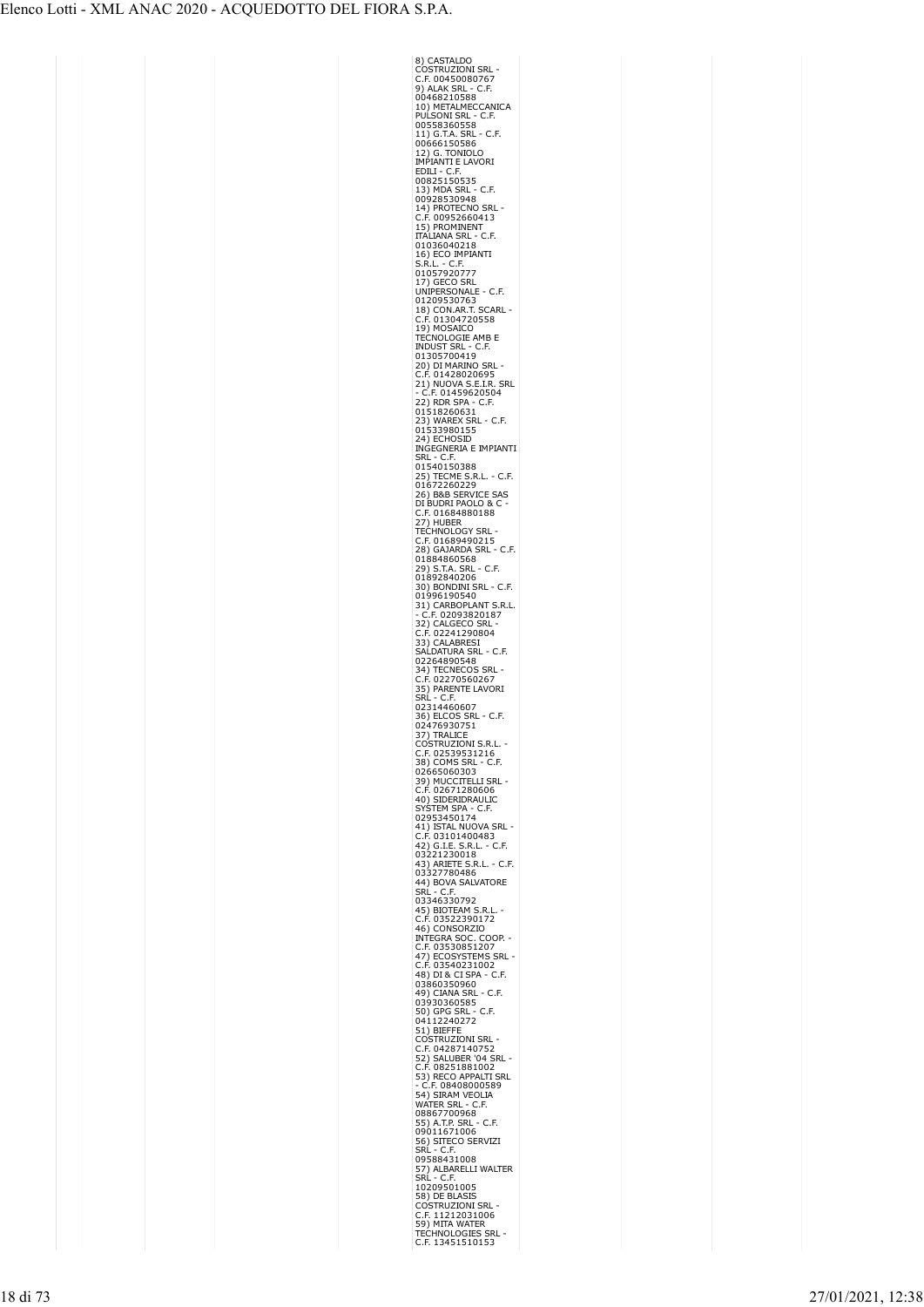|    |               |                                                                         |                                                                                                                                                                                                                                                                                  |                                                                                                | 60) CONSORZIO<br>SIMPLEX - C.F.<br>13889871003                                                                                                                                                                                                                                                                                                                                                                                                                                                                                                                                                                                                                                                                                                                                                                                                                                                                                                                                                                                                                                                                                                                                                                                                                                                                                                                                                                                                                                                                                                                                                                                                                                                                                                                                                                  |                                                                 |            |                              |      |
|----|---------------|-------------------------------------------------------------------------|----------------------------------------------------------------------------------------------------------------------------------------------------------------------------------------------------------------------------------------------------------------------------------|------------------------------------------------------------------------------------------------|-----------------------------------------------------------------------------------------------------------------------------------------------------------------------------------------------------------------------------------------------------------------------------------------------------------------------------------------------------------------------------------------------------------------------------------------------------------------------------------------------------------------------------------------------------------------------------------------------------------------------------------------------------------------------------------------------------------------------------------------------------------------------------------------------------------------------------------------------------------------------------------------------------------------------------------------------------------------------------------------------------------------------------------------------------------------------------------------------------------------------------------------------------------------------------------------------------------------------------------------------------------------------------------------------------------------------------------------------------------------------------------------------------------------------------------------------------------------------------------------------------------------------------------------------------------------------------------------------------------------------------------------------------------------------------------------------------------------------------------------------------------------------------------------------------------------|-----------------------------------------------------------------|------------|------------------------------|------|
|    | 24 8312369FE2 | <b>ACQUEDOTTO</b><br><b>DEL FIORA</b><br>S.P.A.<br>C.F.<br>00304790538  | FORNITURA DI<br>ATTREZZATURA PER L<br>ACCESSO ED IL RECUPERO<br>IN AMBIENTI CONFINA-TI,<br>TRASPORTABILE SUI MEZZI<br>IN DOTAZIONE AL<br>PERSONALE OPERATIVO DI<br>ADF S.P.A. - FORMAZIONE                                                                                       | 06-PROCEDURA<br>NEGOZIATA<br>SENZA PREVIA<br>INDIZIONE DI<br><b>GARA (SETTORI</b><br>SPECIALI) | 1) SOMAIN ITALIA SRL -<br>C.F. 03286280163                                                                                                                                                                                                                                                                                                                                                                                                                                                                                                                                                                                                                                                                                                                                                                                                                                                                                                                                                                                                                                                                                                                                                                                                                                                                                                                                                                                                                                                                                                                                                                                                                                                                                                                                                                      |                                                                 | 5.000,00   | $- - - - - - -$              | 0,00 |
| 25 | 8333663443    | <b>ACOUEDOTTO</b><br>DEL FIORA<br>S.P.A.<br>C.F.:<br>00304790538        | GARA AFFIDAMENTO DI<br><b>INCARICO PROFESSIONALE</b><br>PER LA PROGETTAZIONE,<br>DIREZIONE LAVORI E CSE<br>PROG REALIZZAZIONE<br>TRATTAMENTO<br>APPROPRIATO NELLA<br>FRAZIONE DI VIVO D'ORCIA<br>- LOC. EREMO COM<br>CASTIGLIONE D'ORCIA<br>DETERMINA AD 20586 DEL<br>17.02.2020 | SELETTIVA EX<br>ART 238 C.7,<br>D.LGS.<br>163/2006                                             | 1) ING. BERTINI LUCA -<br>C.F. 03335150987<br>2) SIMONE CACIAGLI -<br>C.F.<br>14-PROCEDURA CCGSMN80L18E202Y<br>3) CLEMENTE<br>RICCARDO - C.F.<br>CLMRCR74P02D969X<br>4) STUDIO ASSOCIATO<br>- C.F.<br>SCLMSM55H08D948Z<br>5) FABBRI MARCO - C.F.<br>FBBMRC62R30D656Z                                                                                                                                                                                                                                                                                                                                                                                                                                                                                                                                                                                                                                                                                                                                                                                                                                                                                                                                                                                                                                                                                                                                                                                                                                                                                                                                                                                                                                                                                                                                            | ING. BERTINI LUCA -<br>C.F. 03335150987                         | 52.112,42  | $13/11/2020 -$<br>28/02/2021 | 0,00 |
|    | 26 83484384FA | <b>ACQUEDOTTO</b><br><b>DEL FIORA</b><br>S.P.A.<br>C.F.:<br>00304790538 | GARA PER AFFIDAMENTO DI<br><b>INCARICO PROFESSIONALE</b><br>PROGETTAZIONE E CSE PER<br>L' ADEGUAMENTO DELLA<br>RETE FOGNARIA E LA<br>REALIZZAZIONE NUOVO<br>DEPURATORE DI MONTIERI<br>(GR)                                                                                       | SELETTIVA EX<br>ART 238 C.7,<br>D.LGS.<br>163/2006                                             | 1) SIMONE CACIAGLI -<br>C.F.<br>CCGSMN80L18E202Y<br>2) CLEMENTE<br>RICCARDO - C.F.<br>14-PROCEDURA CLMRCR74P02D969X<br>3) STUDIO ASSOCIATO<br>- C.F.<br>SCLMSM55H08D948Z<br>4) STUDIO TECNICO<br>ASSOCIATO ROCCHINI -<br>TERZ - C.F.<br>00860970524<br>5) FABBRI MARCO - C.F.<br>FBBMRC62R30D656Z                                                                                                                                                                                                                                                                                                                                                                                                                                                                                                                                                                                                                                                                                                                                                                                                                                                                                                                                                                                                                                                                                                                                                                                                                                                                                                                                                                                                                                                                                                               |                                                                 | 0,00       | --- - ---                    | 0,00 |
|    | 27 835608182D | ACQUEDOTTO<br><b>DEL FIORA</b><br>S.P.A.<br>$C.F.$ :<br>00304790538     | ACCORDO QUADRO PER I<br>LAVORI DI MANUTENZIONE<br>ED ADEGUAMENTO DELLA<br>SICUREZZA DEGLI IMPIANTI<br>E DELLE INFRASTRUTTURE<br>DELL'ACQUEDOTTO DEL<br>FIORA S.P.A., UTILIZZATE<br>PER LA GESTIONE DEL S.I.I.<br>NELL'A.I.T. TOSCANA -<br><b>ZONA SIENA</b>                      | 14-PROCEDURA<br>SELETTIVA EX<br>ART 238 C.7,<br>D.LGS.<br>163/2006                             | 1) TREVI SPA - C.F.<br>00002890408<br>2) I.G.C. SRL - C.F.<br>00052630555<br>3) ACQUAVIVA SRL -<br>C.F. 00056510944<br>4) IMPRESA EDILE<br>STRADALE F.LLI MASSAI<br>$-$ C.F. 00088180534<br>5) IMPRESA F.LLI FEDI<br>SNC DI FEDI LEDO -<br>C.F. 00109530535<br>6) GALLETTI AMERIGO<br>& ARIAS S.R.L. - C.F.<br>00115710501<br>7) ISOLVER SRL - C.F.<br>00121150502<br>8) E.A.CO.S. EDILI<br>ARTIGIANI CONSORZIA<br>$- C.F. 00130020522$<br>9) GOGRAE SOC.<br>COOP. - C.F.<br>00166340539<br>10) CO.M.I.T. SOC.<br>COOP - C.F.<br>00173470535<br>11) FRATELLI TOPO<br>$S.R.L. - C.F.$<br>00175820554<br>12) EDILMONTE DI<br>CIAFFARAFA' GABRIELE<br>E - C.F. 00220810535<br>13) LAURENTI MARINO<br>S.A.S. - C.F.<br>00222230534<br>14) MENCONI S.R.L. -<br>C.F. 00234670529<br>15) F.LLI FEGATILLI SRL<br>$-$ C.F. 00351040506<br>16) NOVEDIL S.R.L. -<br>C.F. 00387050552<br>17) CONSORZIO CAIEC<br>SOC COOP - C.F.<br>00604300400<br>18) COSTRUZIONI<br>NASONI SRL - C.F.<br>00675940415<br>19) TENCI TULLIO<br>S.R.L. - C.F.<br>00797300530<br>20) G. TONIOLO<br><b>IMPIANTI E LAVORI</b><br>EDILI - C.F.<br>00825150535<br>21) PIAZZI SRL - C.F.<br>00835490533<br>22) BRAMERINI<br><b>FRANCESCO &amp; FIGLI</b><br>SRL - C.F.<br>00858180532<br>23) CASTAF SRL - C.F.<br>00973060502<br>24) D'ERRICO<br><b>COSTRUZIONI SAS -</b><br>C.F. 01040640532<br>25) PANZIERI MARCO<br>SRL - C.F.<br>01167870573<br>26) TECNOSTRADE SRL<br>$-$ C.F. 01170840548<br>27) F.LLI ZACCARIELLO<br>SRL - C.F.<br>01196980526<br>28) GRANCHI SRL - C.F.<br>01248990507<br>29) S.I.C.I.E.T. SRL -<br>C.F. 01374060588<br>30) G.E.A. GUIDI EDILI<br>APPALTI S.R.L. - C.F.<br>01391261003<br>31) EURO<br>COSTRUZIONI SUD SRL<br>UNIPERSONA - C.F.<br>01411170622<br>32) CALZONI SPA - C.F.<br>01540670542<br>33) DP COSTRUZIONI | EDILMONTE DI<br>CIAFFARAFA'<br>GABRIELE E - C.F.<br>00220810535 | 990.000,00 | $02/10/2020 -$<br>02/10/2022 | 0,00 |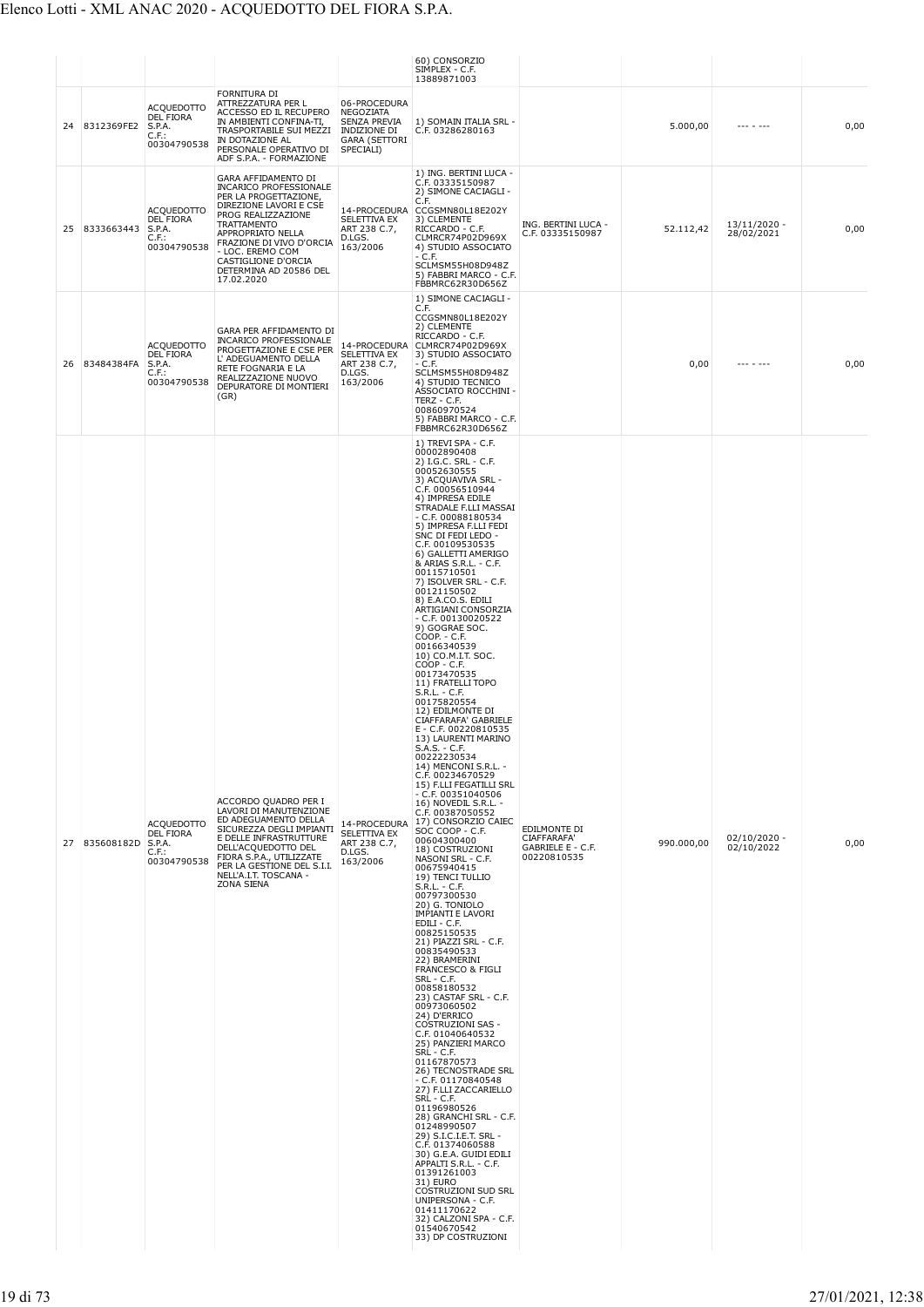| Srl<br>- (<br>D<br>.F.<br>01555580537                                                                                                                                                        |  |
|----------------------------------------------------------------------------------------------------------------------------------------------------------------------------------------------|--|
| 34) LUCOS S.R.L. - C.F.                                                                                                                                                                      |  |
| 34) 20000 3882.<br>01563040516<br>35) TECNO EDIL SRL<br>C.F. 01593820564<br>36) PACE ROCCO                                                                                                   |  |
|                                                                                                                                                                                              |  |
|                                                                                                                                                                                              |  |
| COSTRUZIONI SRL<br>COSTRUZIONI SRL                                                                                                                                                           |  |
| 37) PISANIELLO                                                                                                                                                                               |  |
| COSTRUZIONI SRL<br>C.F. 01790130643                                                                                                                                                          |  |
| 38) MARZI                                                                                                                                                                                    |  |
| COSTRUZIONI SRL<br>C.F. 01826390666                                                                                                                                                          |  |
|                                                                                                                                                                                              |  |
| 39) ALBANESI<br>SOCIETA' A                                                                                                                                                                   |  |
| RESPONSABILIT - C.F.<br>01881840563                                                                                                                                                          |  |
| 40) TB TESECO                                                                                                                                                                                |  |
| BONIFICHE - C.F.<br>01903760476                                                                                                                                                              |  |
| 41) COSTRUIRE S.R.L.<br>C.F. 01904540463                                                                                                                                                     |  |
|                                                                                                                                                                                              |  |
| 42) CABRINI ALBINO<br>S.R.L.<br>$\overline{\phantom{a}}$<br>C.F.                                                                                                                             |  |
| 01905100168                                                                                                                                                                                  |  |
| 43) EDINFRA S.R.L<br>C.F. 01917390492                                                                                                                                                        |  |
| 44) SEPRIM SAS DI                                                                                                                                                                            |  |
| <b>GIUSEPPE SANTINI</b>                                                                                                                                                                      |  |
| C.F. 01978310546<br>45) PROCELLI                                                                                                                                                             |  |
| Costruzioni Srl<br>C<br>.F. 01984970515<br>C                                                                                                                                                 |  |
| 46) BONDINI SRL<br>- C.F.                                                                                                                                                                    |  |
| 01996190540<br>47) IMPR.EDILIZ.                                                                                                                                                              |  |
| <b>GUERRISI E TRIPODI</b>                                                                                                                                                                    |  |
| SRL - C.F.                                                                                                                                                                                   |  |
| 02046880809                                                                                                                                                                                  |  |
| 48) F.C. COSTRUZIONI<br>EDILI E STRADALI S                                                                                                                                                   |  |
| F. 02122770601.<br>ι<br>49) GRUPPO SIM<br>TEL                                                                                                                                                |  |
| SRL<br>- C.F                                                                                                                                                                                 |  |
| 02294060971<br>50) PARENTE LAVORI                                                                                                                                                            |  |
| SRL<br>$\cdot$ C.F                                                                                                                                                                           |  |
| 02314460607                                                                                                                                                                                  |  |
|                                                                                                                                                                                              |  |
|                                                                                                                                                                                              |  |
|                                                                                                                                                                                              |  |
| 02314400007<br>51) L'AQUILA SOC.<br>COOPERATIVA - С.F.<br>52336350505<br>52) F.LLI FATABBI S.R.L.<br>- С.F. 02358290548<br>- С.F. 02358290548<br>СЕМЕРАН Т SRI - С.F.<br><b>GENERALI SRI</b> |  |
| C.F.<br>02359130602<br>54) FAGIOLARI SRI                                                                                                                                                     |  |
| ŕ,                                                                                                                                                                                           |  |
| C.F. 02360790543<br>55) LP SRL - C.F.                                                                                                                                                        |  |
| 02497910691<br>56) TRALICE                                                                                                                                                                   |  |
|                                                                                                                                                                                              |  |
|                                                                                                                                                                                              |  |
|                                                                                                                                                                                              |  |
|                                                                                                                                                                                              |  |
| یں FrallCE<br>COSTRUZIONI S.R.L. -<br>C.F. 02539531216<br>57) ASSISI STRADE SRL<br>- C.F. 02566230543<br>∴F. 02566230542                                                                     |  |
| 58) MUCCITELLI SRL<br>г                                                                                                                                                                      |  |
| 59) 1.02671280606<br>C.F. 02671280606<br>59) TECNOVERDE S.R.L.<br>C.F.<br>ι                                                                                                                  |  |
| JNIPERSONALE                                                                                                                                                                                 |  |
| 02874620541<br>60) AEDIFICA SRL - C.F.<br>02922760604                                                                                                                                        |  |
| 61) MODOMEC                                                                                                                                                                                  |  |
| OAMBIENTE<br>SRI<br>c                                                                                                                                                                        |  |
| .F. 03010620734<br>B.F. EDILIMPIANTI<br>62) C                                                                                                                                                |  |
| DI FIBBI FABIO& - C.F.                                                                                                                                                                       |  |
| 03036170482<br>63) S.E.A.S. SRL<br>C.F.                                                                                                                                                      |  |
| 03078550542<br>C.F.                                                                                                                                                                          |  |
| 64) LUPINI S.R.L.<br>03143380545                                                                                                                                                             |  |
| · C.F.                                                                                                                                                                                       |  |
| 66) APPALTI E SERVIZI                                                                                                                                                                        |  |
|                                                                                                                                                                                              |  |
| SRĹ - C.F.<br>03338310612<br>67) KREA                                                                                                                                                        |  |
| OSTRUZIONI SRL<br>C<br>C                                                                                                                                                                     |  |
| .F. 03416800542<br>68) CONSORZIO                                                                                                                                                             |  |
| OOP.                                                                                                                                                                                         |  |
| INTEGRA SOC. CO(<br>C.F. 03530851207<br>69) ALBA COSTRUZIONI                                                                                                                                 |  |
|                                                                                                                                                                                              |  |
| SCPA - C.F.<br>03577261211<br>70) BURLANDI FRANCO                                                                                                                                            |  |
| SRL - C.F                                                                                                                                                                                    |  |
| 04571101007                                                                                                                                                                                  |  |
| 71) FIRENZE LAVORI<br>S.R.L. - C.F.                                                                                                                                                          |  |
| S.K.L. - C.F.<br>04811010489                                                                                                                                                                 |  |
|                                                                                                                                                                                              |  |
|                                                                                                                                                                                              |  |
|                                                                                                                                                                                              |  |
| 72) ITALPRO SRL - C.F.<br>72) ITALPRO SRL - C.F.<br>73) LA.RE.FIN S.R.L.<br>C.F. 05500170633<br>74) SITAI SRL - C.F.<br>05686981001<br>05686981001<br>05686981001                            |  |
| 75) MONTEFALCHI<br>S.R.L. - C.F.                                                                                                                                                             |  |
|                                                                                                                                                                                              |  |
|                                                                                                                                                                                              |  |
|                                                                                                                                                                                              |  |
|                                                                                                                                                                                              |  |
|                                                                                                                                                                                              |  |
| S.R.L. - C.F.<br>05776600487<br>76) G.D. SRL - C.F.<br>05833931214<br>77) ANTHEA HYDRAGAS<br>SRL - C.F.<br>05760201001<br>78) S.T.E.S.<br>C.F. MSE8810480<br>C.F. MSE8810480                 |  |
|                                                                                                                                                                                              |  |
| COSTRUZION<br>C.F. 06568910480<br>79) THESIS IMPIANTI<br>79) THESIS IMPIANTI<br>soc                                                                                                          |  |
|                                                                                                                                                                                              |  |
| C.F. 06699940588<br>80) COGEVIG ITALIA<br>S.R.L. - C.F.<br>06912230635<br>81) S.T.I. SVILUPPO                                                                                                |  |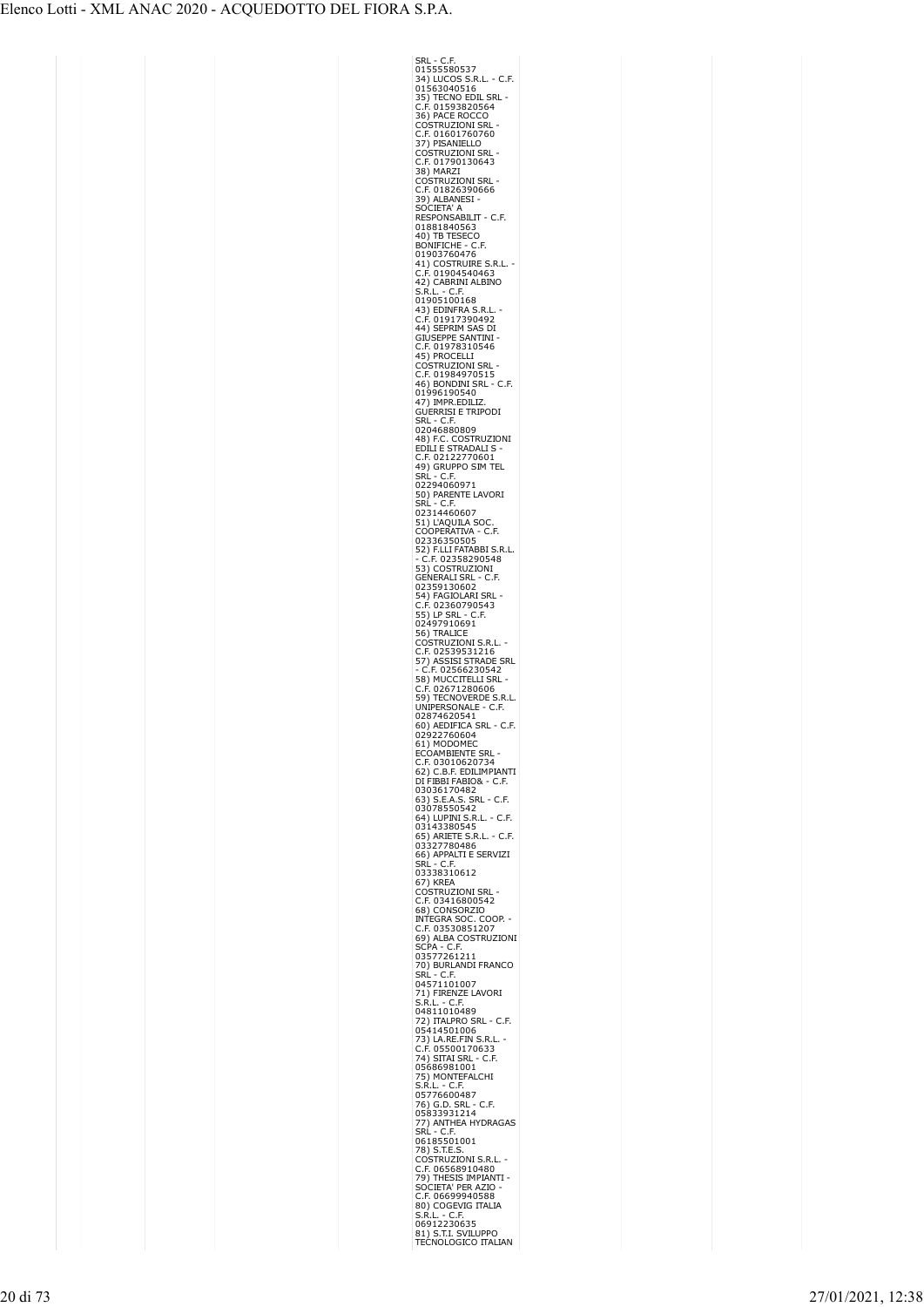|    |                      |                                                                            |                                                                                                                                                                                                                                                                                                          |                                                                                | - C.F. 07140350963<br>82) CONSORZIO<br><b>STABILE MARR</b><br>S.C.AR.L. - C.F.<br>07318281214<br>83) RECO APPALTI SRL<br>- C.F. 08408000589<br>84) A.T.P. SRL - C.F.<br>09011671006<br>85) COGAL SRL - C.F.<br>09202530011<br>86) ALBARELLI WALTER<br>SRL - C.F.<br>10209501005<br>87) DE BLASIS<br><b>COSTRUZIONI SRL -</b><br>C.F. 11212031006<br>88) SO.CO.MI. SRL -<br>C.F. 11273771003<br>89) CELLETTI<br>COSTRUZIONI<br><b>GENERALI SRL - C.F.</b><br>11305951003<br>90) ISAM SRL - C.F.<br>11665510159<br>91) CONSORZIO<br>SIMPLEX - C.F.<br>13889871003<br>92) CASTORANI PAOLO<br>- C.F.<br>CSTPLA61M16M126F<br>93) GRECHI LUCA - C.F.<br>GRCLCU63D28E202D<br>94) ROMEO PURI<br>IMPIANTI DI PURI<br>ROMEO - C.F.<br>PRURMO52E19C263V<br>95) GUGLIUCCIELLO<br>COSTRUZIONI - S.R.L. -<br>C.F. 04770770651<br>96) ADRIACOS - C.F.<br>01997520307<br>1) CHIMICA DR.FR. |                                                 |            |                              |      |
|----|----------------------|----------------------------------------------------------------------------|----------------------------------------------------------------------------------------------------------------------------------------------------------------------------------------------------------------------------------------------------------------------------------------------------------|--------------------------------------------------------------------------------|----------------------------------------------------------------------------------------------------------------------------------------------------------------------------------------------------------------------------------------------------------------------------------------------------------------------------------------------------------------------------------------------------------------------------------------------------------------------------------------------------------------------------------------------------------------------------------------------------------------------------------------------------------------------------------------------------------------------------------------------------------------------------------------------------------------------------------------------------------------------------|-------------------------------------------------|------------|------------------------------|------|
| 28 | 8370115567           | <b>ACQUEDOTTO</b><br><b>DEL FIORA</b><br>S.P.A.<br>C.F.:<br>00304790538    | ACCORDO QUADRO PER<br>FORNITURA DI<br>POLIELETTROLITA<br>CATIONICO IN EMULSIONE<br>IMPIEGATO PER LA<br>DISIDRATAZIONE MEDIANTE<br>CENTRIFUGA DEI FANGHI<br><b>BIOLOGICI PRODOTTI</b><br>PRESSO GLI IMPIANTI DI<br>DEPURAZIONE GESTITI DA<br>ADF SPA DURATA 18 MESI                                       | 14-PROCEDURA<br>SELETTIVA EX<br>ART 238 C.7,<br>D.LGS.<br>163/2006             | D'AGOSTINO SPA - C.F.<br>00824000723<br>2) GROSSETANA<br>CHIMICA - C.F.<br>01177740535<br>3) HIDRODEPUR SPA -<br>C.F. 02122450162<br>4) ORANGE SRL - C.F.<br>05527520968<br>5) SNF ITALIA SRL<br>SOCIO UNICO - C.F.<br>07269900580                                                                                                                                                                                                                                                                                                                                                                                                                                                                                                                                                                                                                                         | HIDRODEPUR SPA -<br>C.F. 02122450162            | 420.000,00 | $02/11/2020 -$<br>26/04/2022 | 0,00 |
| 29 | 8384235997           | <b>ACQUEDOTTO</b><br>DEL FIORA<br>S.P.A.<br>C.F.:<br>00304790538           | ACCORDO QUADRO PER IL<br>SERVIZIO DI VERIFICA E<br>MESSA A NORMA AI SENSI<br>DEL DM 37/08 E DI<br>VALUTAZIONE DEL RISCHIO<br>DA SCARICHE<br>ATMOSFERICHE (CEI EN<br>62305-2 (CEI 81-10/2),<br>CEI 81-30 E CEI EN 62858)<br>PER GLI IMPIANTI<br>ELETTRICI, CON POTENZA<br><b>IMPEGNATA SUPERI</b>         | 01-PROCEDURA<br><b>APERTA</b>                                                  | 1) GUCCI EMILIANO -<br>C.F.<br>GCCMLN72M10E202A<br>2) ALMASA SRL - C.F.<br>02484430547<br>3) VINTEK<br>ENGINEERING SRL -<br>C.F. 08572411216                                                                                                                                                                                                                                                                                                                                                                                                                                                                                                                                                                                                                                                                                                                               |                                                 | 0,00       |                              | 0,00 |
|    | 30 8393433008 S.P.A. | <b>ACQUEDOTTO</b><br><b>DEL FIORA</b><br>. <del>. .</del> .<br>00304790538 | GARA PER AFFIDAMENTO DI<br><b>INCARICO PROFESSIONALE</b><br>PER LA PROGETTAZIONE E<br>CSE PER L'ADEGUAMENTO<br>DEL DEPURATORE IDL LAME<br>COMUNE CASTELL'AZZARA<br>(GR) DETERM AD PROT<br>63409 DEL 22/09/2020                                                                                           | SELETTIVA EX<br>ART 238 C.7,<br>D.LGS.<br>163/2006                             | 1) COPERNICO SRL -<br>C.F. 00936760529<br>2) STUDIO TECNICO<br>14-PROCEDURA ASSOCIATO C.M.N. PRO<br>- C.F. 01131940536<br>3) AMMAGAMMA SRL<br>C.F. 03543480366<br>4) FRANZONI - C.F.<br>FRNGDU80R24B149R<br>5) RABAI - C.F.<br>RBALRT78H28E202V                                                                                                                                                                                                                                                                                                                                                                                                                                                                                                                                                                                                                            | RABAI - C.F.<br>RBALRT78H28E202V                | 61.295.58  | $26/11/2020$ -<br>30/06/2023 | 0,00 |
|    | 31 8405143F69        | <b>ACQUEDOTTO</b><br><b>DEL FIORA</b><br>S.P.A.<br>C.F.:<br>00304790538    | GARA PER AFFIDAMENTO DI<br>INCARICO PROFESSIONALE<br>PER LA PROGETTAZIONE<br>DEFINITIVA, ESECUTIVA E<br>CSE PER L' ADEGUAMENTO<br>IMHOFF DI BAGNORE NEL<br>COMUNE DI SANTA FIORA<br>GR DETERMINA AD 81691<br>DEL 9.07.2020                                                                               | 14-PROCEDURA<br>SELETTIVA EX<br>ART 238 C.7,<br>D.LGS.<br>163/2006             | 1) COOPERATIVA CIVILE<br>STP - C.F.<br>01574680532<br>2) HYDROGEA VISION<br><b>SRL - C.F.</b><br>05506570489<br>3) LUCA BATTISTI<br>INGEGNERE - C.F.<br>BTTLCU79A26E202X<br>4) LUSINI DUCCIO -<br>C.F.<br>LSNDCC73R03I726Z<br>5) TINTI - C.F.<br>TNTCSR60L09E202W                                                                                                                                                                                                                                                                                                                                                                                                                                                                                                                                                                                                          | COOPERATIVA CIVILE<br>STP - C.F.<br>01574680532 | 42.112,48  |                              | 0,00 |
|    | 32 8409737E80        | <b>ACQUEDOTTO</b><br><b>DEL FIORA</b><br>S.P.A.<br>C.F.:<br>00304790538    | <b>GARA INCARICO</b><br>PROFESSIONALE PER<br><b>ESPLETAMENTO DELLE</b><br>FUNZIONI RICHIESTE AL<br>PROGETTISTA DELLA FASE<br>ESECUTIVA E AL CS IN FASE<br>DI PROGETTAZIONE<br>RELATIVI LAVORI DI<br>SPOSTAMENTO STAZIONE<br>DI SOLLEVAMENTO E DELLA<br>CONDOTTA DELLE ACQUE<br>MISTE IN VIA GORIZIA FOLL | 14-PROCEDURA 01259270526<br>SELETTIVA EX<br>ART 238 C.7,<br>D.LGS.<br>163/2006 | 1) STUDIO - C.F.<br>00996450532<br>2) SIT INGEGNERIA<br>S.R.L. - C.F.<br>3) NORD MILANO<br>CONSULT S.R.L. - C.F.<br>01687110120<br>4) BOLICI - C.F.<br>BLCSFN62T30F592X<br>5) CHERUBINI<br>LEONARDO - C.F.<br>CHRLRD76C24B157A                                                                                                                                                                                                                                                                                                                                                                                                                                                                                                                                                                                                                                             |                                                 | 0,00       |                              | 0,00 |
| 33 | 840989728D           | <b>ACQUEDOTTO</b><br>DEL FIORA<br>S.P.A.<br>$C.F.$ :<br>00304790538        | ACCORDO QUADRO PER<br>L'AFFIDAMENTO DEL<br>SERVIZIO DI<br>CARICAMENTO, RITIRO,<br>TRASPORTO E<br>CONFERIMENTO FINALE DI<br>RIFIUTI PERICOLOSI E NON<br>PERICOLOSI PRODOTTI DA<br>ADF. AREA GESTIONALE<br>UNICA COSTA-MONTAGNA<br>E SENESE PER LA DURATA<br>DI 24 MESI                                    | SELETTIVA EX<br>ART 238 C.7,<br>D.LGS.<br>163/2006                             | 1) SPAGGIARI<br>ESPURGHI S.R.L. - C.F.<br>00455110353<br>2) FRAVIL SRL - C.F.<br>02175920608<br>14-PROCEDURA 3) ALECO SRL - C.F.<br>02260990607<br>4) TRALICE<br>COSTRUZIONI S.R.L. -<br>C.F. 02539531216<br>5) MATTUCCI SRL - C.F.<br>06704191003<br>6) PALLINI SPURGHI DI<br>PALLINI ENRICO - C.F.<br>PLLNRC62M10D656M                                                                                                                                                                                                                                                                                                                                                                                                                                                                                                                                                   |                                                 | 0,00       |                              | 0,00 |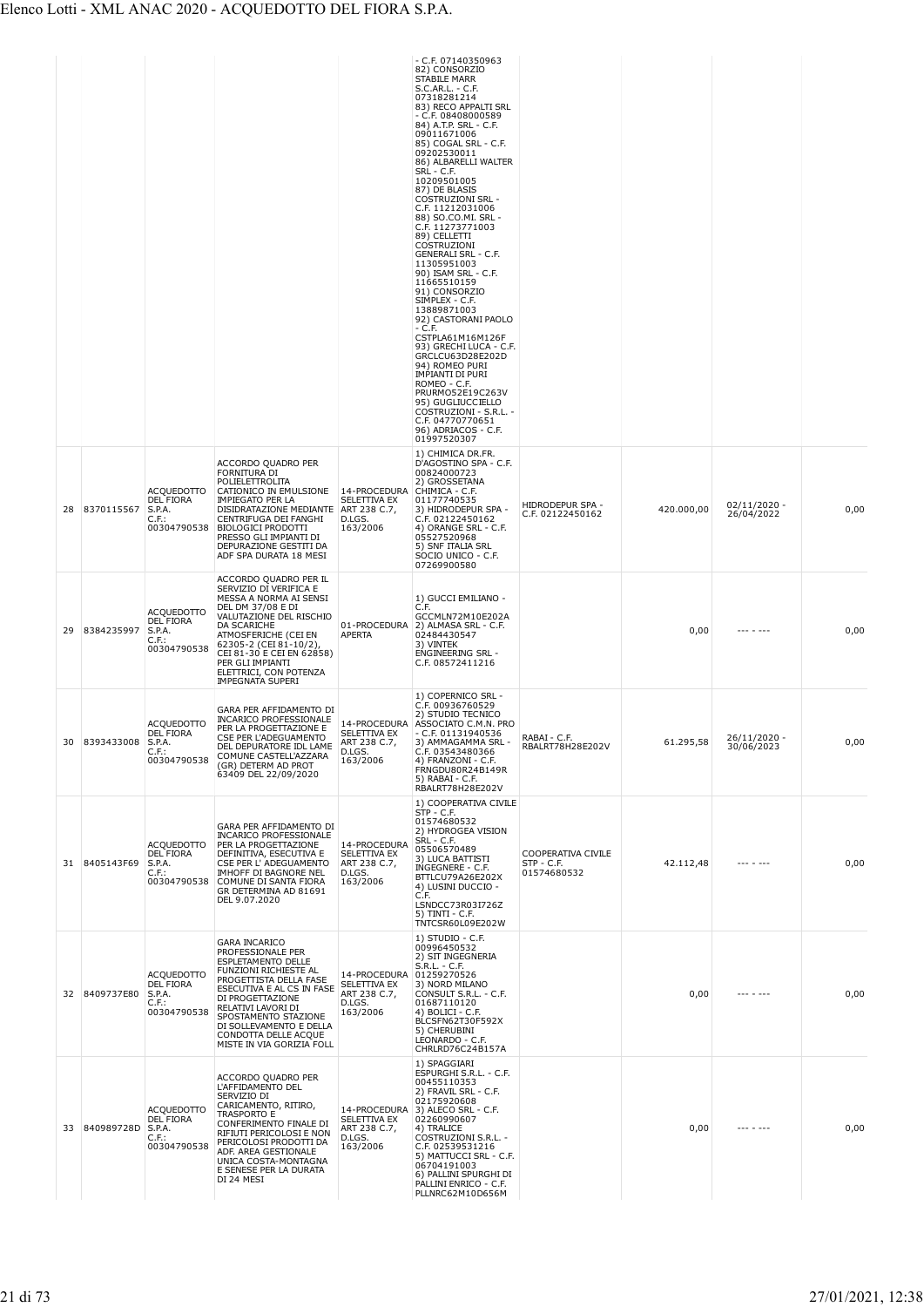|  | 34 | 8414100EF6 | <b>ACQUEDOTTO</b><br>DEL FIORA<br>S.P.A.<br>$C.F.$ :<br>00304790538 | <b>GARA PER LA</b><br>REALIZZAZIONE NUOVA<br>CONDOTTA IDRICA DI<br>DISTRIBUZIONE IN LOC.<br>MONTECHIARO NEL<br>COMUNE DI SIENA. CODICE 163/2006<br>PROGETTO LI3 20 005 | SELETTIVA EX<br>ART 238 C.7,<br>D.LGS. | 00052630555<br>2) ACQUAVIVA SRL -<br>C.F. 00056510944<br>3) PERNA ELIO & C.<br>S.R.L. UNIPERSONALE -<br>C.F. 00070270533<br>4) PICIUCCHI SERGIO E<br>FABRIZIO SNC - C.F.<br>00079440558<br>5) IMPRESA EDILE<br>STRADALE F.LLI MASSAI<br>- C.F. 00088180534<br>6) GALLETTI AMERIGO<br>& ARIAS S.R.L. - C.F.<br>00115710501<br>7) ISOLVER SRL - C.F.<br>00121150502<br>8) C.I.S.A.F. S.P.A. - C.F.<br>00129470803<br>9) DEL DEBBIO S.P.A. -<br>C.F. 00146220462<br>10) GOSTI SRL - C.F.<br>00166360545<br>11) BINDI SPA - C.F.<br>00167570514<br>12) M.I.-C.S. SRL - C.F.<br>00167990514<br>13) GIACCHINI SRL -<br>C.F. 00170760557<br>14) FRATELLI TOPO<br>S.R.L. - C.F.<br>00175820554<br>15) LOMBARDINI<br>GIUSEPPE SRL - C.F.<br>00181210501<br>16) SOC.COOPERATIVA<br>LA RINASCITA S.C.R. -<br>C.F. 00210780508<br>17) LAURENTI MARINO<br>S.A.S. - C.F.<br>00222230534<br>18) MENCONI S.R.L. -<br>C.F. 00234670529<br>19) SO.LAV.ED. SNC -<br>C.F. 00315350777<br>20) F.LLI FEGATILLI SRL<br>- C.F. 00351040506<br>21) NOVEDIL S.R.L. -<br>C.F. 00387050552<br>22) COBESCO SRL -<br>C.F. 00395720501<br>23) BOSCARINI<br><b>COSTRUZIONI SRL -</b><br>C.F. 00397830415<br>24) V.BARBAGLI SRL -<br>C.F. 00445620487<br>25) C.F.C. CONSORZIO<br>FRA COSTRUTTORI -<br>C.F. 00447840356<br>26) CASTALDO<br><b>COSTRUZIONI SRL -</b><br>14-PROCEDURA C.F. 00450080767<br>27) ITALSCAVI SRL -<br>C.F. 00524560489<br>28) F.LLI FREDIANI SRL<br>$- C.F. 00555510452$<br>29) F.LLI TENERINI<br>SERGIO & ALVARO S.R.<br>$-$ C.F. 00574680542<br>30) ORTANA ASFALTI<br>$S.R.L. - C.F.$<br>00575930565<br>31) G.T.A. SRL - C.F.<br>00666150586<br>32) CIME COSTRUZIONI<br>IMPIANTI METANO SR -<br>C.F. 00668410574<br>33) FRASSINELLI SRL -<br>C.F. 00707860490<br>34) TENCI TULLIO<br>$S.R.L. - C.F.$<br>00797300530<br>35) VANNI PIERINO<br>$S.R.L. - C.F.$<br>00807400494<br>36) G. TONIOLO<br><b>IMPIANTI E LAVORI</b><br>EDILI - C.F.<br>00825150535<br>37) RUFFOLI SRL - C.F.<br>00827420522<br>38) PIAZZI SRL - C.F.<br>00835490533<br>39) BRAMERINI<br>FRANCESCO & FIGLI<br><b>SRL - C.F.</b><br>00858180532<br>40) BERTI GIUSEPPE<br>SRL A UNICO SOCIO -<br>C.F. 00860200534<br>41) MDA SRL - C.F.<br>00928530948<br>42) THERMOMETANO<br>SRL - C.F.<br>00957010507<br>43) CASTAF SRL - C.F.<br>00973060502<br>44) ML MASI SRL - C.F.<br>00999410475<br>45) LUCAS FICULLE &<br>C. SAS DI SANTINI B -<br>C.F. 01016940536<br>46) TAGLIENTE<br><b>COSTRUZIONI SRL -</b><br>C.F. 01026120772<br>47) TARANTINO<br><b>COSTRUZIONI SAS -</b><br>C.F. 01035270774<br>48) D'ERRICO<br>COSTRUZIONI SAS -<br>C.F. 01040640532<br>49) ECO IMPIANTI<br>S.R.L. - C.F.<br>01057920777<br>50) C.E.L.F.A. SRL - C.F.<br>01059050466<br>51) FLLI MARCONI SNC | <b>IMPRESA VICHI</b><br>ANGELO SRL - C.F.<br>01268090527 | 265.208,22 | $05/11/2020 -$<br>05/03/2021 | 0,00 |
|--|----|------------|---------------------------------------------------------------------|------------------------------------------------------------------------------------------------------------------------------------------------------------------------|----------------------------------------|--------------------------------------------------------------------------------------------------------------------------------------------------------------------------------------------------------------------------------------------------------------------------------------------------------------------------------------------------------------------------------------------------------------------------------------------------------------------------------------------------------------------------------------------------------------------------------------------------------------------------------------------------------------------------------------------------------------------------------------------------------------------------------------------------------------------------------------------------------------------------------------------------------------------------------------------------------------------------------------------------------------------------------------------------------------------------------------------------------------------------------------------------------------------------------------------------------------------------------------------------------------------------------------------------------------------------------------------------------------------------------------------------------------------------------------------------------------------------------------------------------------------------------------------------------------------------------------------------------------------------------------------------------------------------------------------------------------------------------------------------------------------------------------------------------------------------------------------------------------------------------------------------------------------------------------------------------------------------------------------------------------------------------------------------------------------------------------------------------------------------------------------------------------------------------------------------------------------------------------------------------------------------------------------------------------------------------------------------------------------------------------------------------------------------------------------------------------------------------------------------------------------------------------------------------------------------------------------------------------------------------------------------------------------------------------------------------------------------------------------|----------------------------------------------------------|------------|------------------------------|------|
|--|----|------------|---------------------------------------------------------------------|------------------------------------------------------------------------------------------------------------------------------------------------------------------------|----------------------------------------|--------------------------------------------------------------------------------------------------------------------------------------------------------------------------------------------------------------------------------------------------------------------------------------------------------------------------------------------------------------------------------------------------------------------------------------------------------------------------------------------------------------------------------------------------------------------------------------------------------------------------------------------------------------------------------------------------------------------------------------------------------------------------------------------------------------------------------------------------------------------------------------------------------------------------------------------------------------------------------------------------------------------------------------------------------------------------------------------------------------------------------------------------------------------------------------------------------------------------------------------------------------------------------------------------------------------------------------------------------------------------------------------------------------------------------------------------------------------------------------------------------------------------------------------------------------------------------------------------------------------------------------------------------------------------------------------------------------------------------------------------------------------------------------------------------------------------------------------------------------------------------------------------------------------------------------------------------------------------------------------------------------------------------------------------------------------------------------------------------------------------------------------------------------------------------------------------------------------------------------------------------------------------------------------------------------------------------------------------------------------------------------------------------------------------------------------------------------------------------------------------------------------------------------------------------------------------------------------------------------------------------------------------------------------------------------------------------------------------------------------|----------------------------------------------------------|------------|------------------------------|------|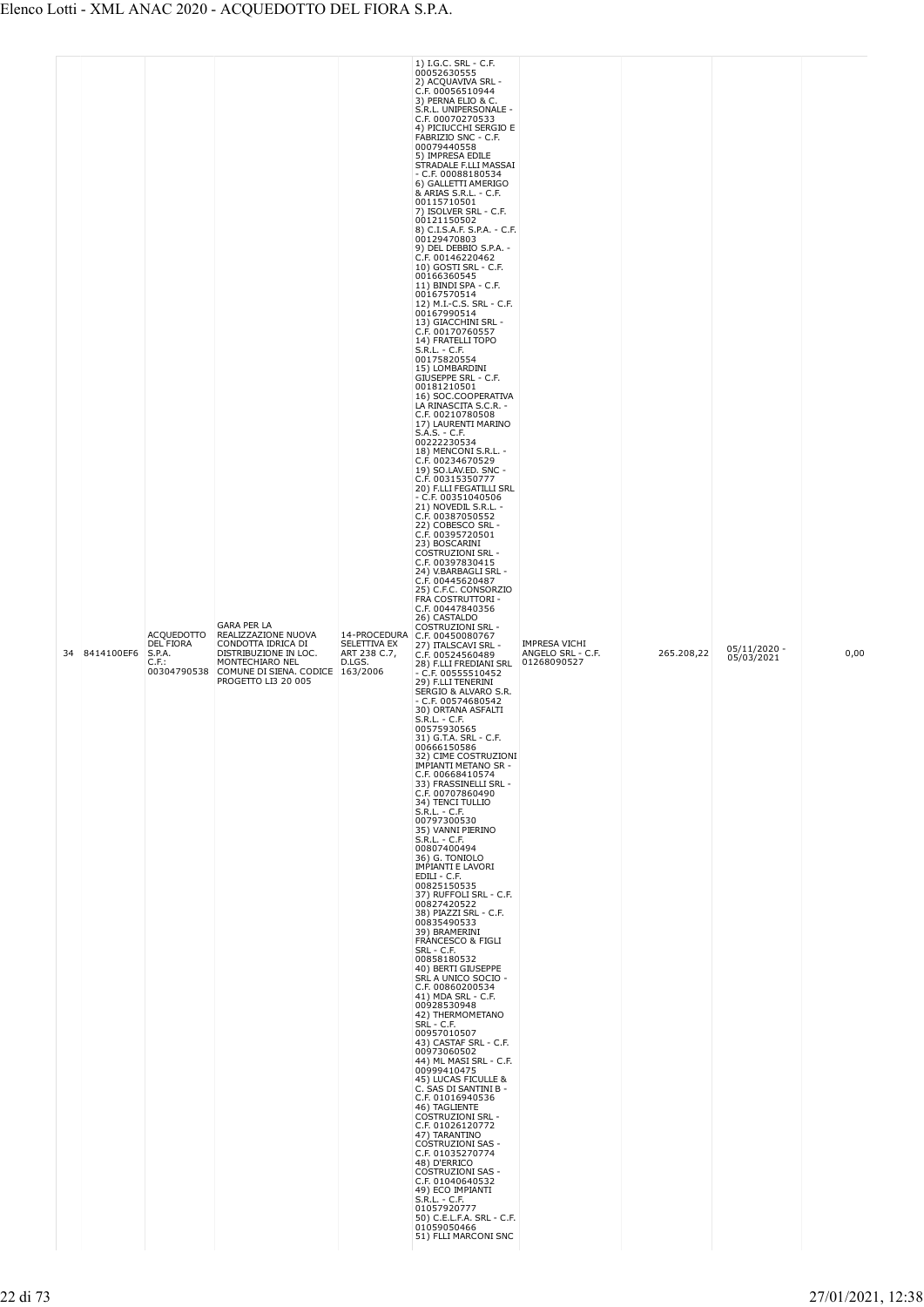| DI D. E A. MARCONI<br>C.F. 01084830536                                                                                        |
|-------------------------------------------------------------------------------------------------------------------------------|
|                                                                                                                               |
| 52) VOLPI SRL - C.F.                                                                                                          |
|                                                                                                                               |
|                                                                                                                               |
| SRL - C.F.                                                                                                                    |
| 01167870573<br>54) TECNOSTRADE SRL                                                                                            |
| C.F. 01170840548                                                                                                              |
|                                                                                                                               |
| 55) IMPREDEA SRL<br>C.F. 01185240536<br>ESS OBANGHI SRL                                                                       |
| 56) GRANCHI SRL<br>C.F.                                                                                                       |
| 01248990507<br>57) IMPRESA VICHI                                                                                              |
|                                                                                                                               |
| 27 , and NGELO SRL - C.F.<br>01268090527<br>58) D.A.M.I.S. DI GALLI<br>MAURO E C. S.R. - C.F.<br>01317690566                  |
|                                                                                                                               |
|                                                                                                                               |
|                                                                                                                               |
|                                                                                                                               |
| 59) VARIA                                                                                                                     |
| <b>COSTRUZIONI SRL</b>                                                                                                        |
| .F. 01335160469<br>г<br><b>AVOTO</b><br>60) C                                                                                 |
| <b>COSTRUZIONI SRL</b>                                                                                                        |
|                                                                                                                               |
| C.F. 01379080623<br>61) EURO<br>COSTRUZIONI SUD SRL                                                                           |
|                                                                                                                               |
| UNIPERSONA -<br>C.F.                                                                                                          |
| 01411170622<br>62) SOLIMENO SRL<br>C.F. 01417360516                                                                           |
|                                                                                                                               |
|                                                                                                                               |
|                                                                                                                               |
| <b>63) DI MARINO SRI<br/>63) DI MARINO SRI<br/>C.F. 01428020695<br/>64) CCG SRL CONT<br/>COSTRUZIONI<br/>GI ARRANI - C.F.</b> |
| CONTI                                                                                                                         |
|                                                                                                                               |
| GENERALI - C.F.<br>01428320533<br>65) CAROMAR :<br>C.F. 011335                                                                |
| S.R.L.                                                                                                                        |
|                                                                                                                               |
| C.F. 01429290529<br>66) NUOVA S.E.I.R. SRL                                                                                    |
| <b>66) NOOVA 3.E.M.N.</b><br>- C.F. 01459620504<br>67) CONSORZIO<br>STABILE MEDIL                                             |
|                                                                                                                               |
|                                                                                                                               |
| $20 - C.F.$<br>IETA' C<br>S<br>х                                                                                              |
| 01483060628<br>68) DONDOLINI                                                                                                  |
|                                                                                                                               |
|                                                                                                                               |
|                                                                                                                               |
| <b>66) DONDOLIN:</b><br>COSTRUZIONI S.R.L<br>C.F. 01510740531<br>69) CESIT SRL - C.F<br>01515700605<br>.F,                    |
|                                                                                                                               |
|                                                                                                                               |
|                                                                                                                               |
| <sup>013</sup><br>70) RDR SPA - C.F.<br>01518260631<br>71) ECHOSID<br>INGEGNERIA E IMPIANTI<br>NGEGNERIA E IMPIANTI           |
| $-$ C<br>SRL<br>SRL - C.F.<br>01540150388                                                                                     |
|                                                                                                                               |
| 7                                                                                                                             |
| Srl                                                                                                                           |
| 01555580537<br>73) LUCOS S.R.L. - C.F.<br>01563040516                                                                         |
|                                                                                                                               |
| 74) SAMMINIATESE                                                                                                              |
| POZZI SRL - C.F.                                                                                                              |
|                                                                                                                               |
|                                                                                                                               |
| C.F.                                                                                                                          |
|                                                                                                                               |
| 01564900502<br>75) RAM SRL -<br>01581830567<br>76) PACE ROCCO                                                                 |
| Costruzioni Srl<br>C                                                                                                          |
|                                                                                                                               |
| C.F. 01601760760<br>77) ZAFFIRO                                                                                               |
|                                                                                                                               |
|                                                                                                                               |
| COSTRUZIONI S.R.I<br>C.F. 01603880640<br>78) EDILVIE SRL - C<br>٠F.                                                           |
| 01605010568                                                                                                                   |
|                                                                                                                               |
| 79) ROSINI IMPIANTI<br>SRL - C.F.<br>01608630511                                                                              |
| 80) BANINI IVANO SRL                                                                                                          |
|                                                                                                                               |
| - C.F. 01623260534<br>81) ALEA SRL - C.F.                                                                                     |
| Ĵ.<br>01636650531                                                                                                             |
|                                                                                                                               |
| 82) CANTIERI S.R.L.<br>C.F. 01640680383                                                                                       |
| 83) GAUDIOSO LAVORI                                                                                                           |
| SRL - C.F.<br>01655580767                                                                                                     |
| 84) EDIL GEO GRIECO                                                                                                           |
|                                                                                                                               |
|                                                                                                                               |
|                                                                                                                               |
| - SAS DI GRIECO CLAUD<br>- C.F. 01710720762<br>85) RECYCLING OF<br>ELASTOMER SRL - C.F.                                       |
| 01725560856                                                                                                                   |
|                                                                                                                               |
|                                                                                                                               |
|                                                                                                                               |
| 88) PISANIELLO                                                                                                                |
|                                                                                                                               |
|                                                                                                                               |
| COSTRUZIONI SRL<br>C.F. 01790130643                                                                                           |
| <b>SAS</b>                                                                                                                    |
|                                                                                                                               |
| C.1. 017 30130043<br>89) COSTRUZIONI<br>MASTROVINCENZO S<br>- C.F. 01794240695<br>90) GIAMMARIA                               |
| ostr. e imp. Srl<br>(<br>$\tilde{c}$                                                                                          |
|                                                                                                                               |
| C.F. 01806570568<br>P.F. 01806570568<br>P.C.C.T.<br>(                                                                         |
| C                                                                                                                             |
|                                                                                                                               |
| 92) ALBANESI<br>SOCIETA' A                                                                                                    |
| RESPONSABILIT - C.F.                                                                                                          |
| 01881840563                                                                                                                   |
|                                                                                                                               |
| 93) TRIVELPOZZI SRL<br>C.F. 01882120569<br>0.1) O1BBNJ N.FT                                                                   |
| 94) CABRINI ALBINO<br>S.R.L. - C.F.                                                                                           |
| 01905100168                                                                                                                   |
|                                                                                                                               |
| 95) EDINFRA S.R.L.<br>C.F. 01917390492<br>c.f.                                                                                |
|                                                                                                                               |
|                                                                                                                               |
| 96) BISOGNI ENRICO &<br>FIGLI SNC - C.F.<br>01919420545                                                                       |
| 97) GIULIANI PIERO                                                                                                            |
| S.R.L. - C.F.<br>01940350505                                                                                                  |
| 98) SEPRIM SAS DI                                                                                                             |
| GIÚSEPPE SANTINI<br>C.F. 01978310546                                                                                          |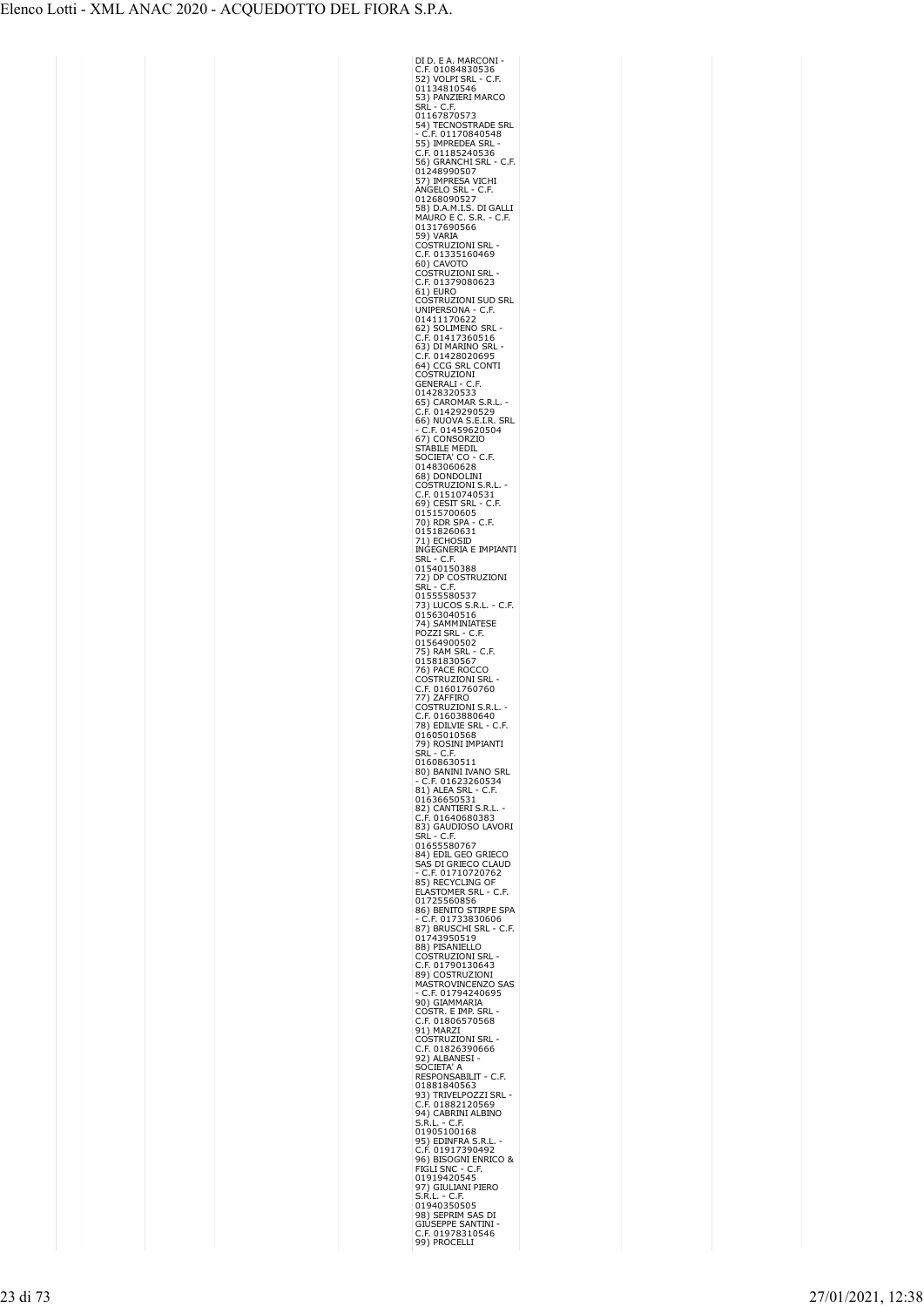| COSTRUZIONI SRL<br>C.F. 01984970515<br>100) BONDINI SRL                                                                                                                                                                                                               |
|-----------------------------------------------------------------------------------------------------------------------------------------------------------------------------------------------------------------------------------------------------------------------|
|                                                                                                                                                                                                                                                                       |
| C.F. 01996190540<br>101) IMPR.EDILIZ.<br>GUERRISI E TRIPODI                                                                                                                                                                                                           |
|                                                                                                                                                                                                                                                                       |
| SRL - C.F.                                                                                                                                                                                                                                                            |
| J2046880809<br>102) BEMAT IMPIANTI<br>SRL SERV. ENERGIA -<br>C.F. 02091560512<br>103) AMBROGETTI<br>S.R.L. - C.F.<br>02160365                                                                                                                                         |
|                                                                                                                                                                                                                                                                       |
|                                                                                                                                                                                                                                                                       |
| 103) APPINGOR<br>S.R.L. - C.F.<br>02160300402<br>104) CALGECO SRL<br>105) ALECO SRL - 1<br>105) ALECO SRL - 1<br>2260990607<br>106) CALABRESI<br>SALDATURA SRL - 0<br>234.0201300548                                                                                  |
|                                                                                                                                                                                                                                                                       |
| ∙ C.F.                                                                                                                                                                                                                                                                |
|                                                                                                                                                                                                                                                                       |
| - C.F.                                                                                                                                                                                                                                                                |
| 02264890548                                                                                                                                                                                                                                                           |
| 107) CAFISSI ALVARO<br>SRL - C.F.                                                                                                                                                                                                                                     |
| 02287830976                                                                                                                                                                                                                                                           |
| 108) FE.SAR. SRL - C.F.<br>02299020467                                                                                                                                                                                                                                |
| 109) PARENTE LAVORI                                                                                                                                                                                                                                                   |
| SRL - C.F.<br>02314460607                                                                                                                                                                                                                                             |
| 110) L'AQUILA SOC<br>COOPERATIVA - C.I                                                                                                                                                                                                                                |
| C.F                                                                                                                                                                                                                                                                   |
| 02336350505<br>111) F.LLI FATABBI<br>S.R.L. - C.F.<br>02358290543                                                                                                                                                                                                     |
|                                                                                                                                                                                                                                                                       |
| 112) FAGIOLARI SRL<br>C.F. 02360790543                                                                                                                                                                                                                                |
| C<br>113) GROSSETO                                                                                                                                                                                                                                                    |
| BITUMI S.R.L. -<br>C.F.                                                                                                                                                                                                                                               |
| 02378610543<br>114) SANDRO GRECO<br>S.R.L. - C.F.                                                                                                                                                                                                                     |
| S.R.L. - C.F.<br>02483860793                                                                                                                                                                                                                                          |
|                                                                                                                                                                                                                                                                       |
|                                                                                                                                                                                                                                                                       |
| 02483860793<br>115) CO.AR.CO. SCARL<br>- C.F. 02487951200<br>105 TRALICE<br>COSTRUZIONI S.R.L.<br>- C.F. 02539531216<br>- C.F. 02539531216<br>118) ASSISI STRADE<br>02560200731<br>118) ASSISI STRADE<br>SRL - C.F.<br>118) ASSISI STRADE<br>SRL - C.F.               |
|                                                                                                                                                                                                                                                                       |
|                                                                                                                                                                                                                                                                       |
|                                                                                                                                                                                                                                                                       |
|                                                                                                                                                                                                                                                                       |
|                                                                                                                                                                                                                                                                       |
|                                                                                                                                                                                                                                                                       |
| 1107 ASSIS<br>SRL - C.F.<br>02566230542<br>119) MUCCITELLI SRL<br>C.F. 02671280606<br>120) RTI ITALY SRL -<br>C.F. 02963680216<br>C                                                                                                                                   |
|                                                                                                                                                                                                                                                                       |
| OAMBIENTE SRI<br>EC                                                                                                                                                                                                                                                   |
|                                                                                                                                                                                                                                                                       |
| C.F. 03010620734<br>122) GRUPPO ZETA<br>COSTRUZIONI SRL<br>C.F. 03065500555                                                                                                                                                                                           |
|                                                                                                                                                                                                                                                                       |
| $-C.F.$                                                                                                                                                                                                                                                               |
| C.F. 03065600607<br>123) S.E.A.S. SRL<br>03078550542                                                                                                                                                                                                                  |
| 03143380545<br>C                                                                                                                                                                                                                                                      |
| - 5420542<br>124) LUPINI S.R.L<br>C.F. 031433905<br><b>2.1. 05145500545</b><br>125) TROVATI SRL                                                                                                                                                                       |
|                                                                                                                                                                                                                                                                       |
|                                                                                                                                                                                                                                                                       |
| <b>EXAMPLE CONTRACT SINCE CONTROLLER</b><br>126) TECNOSERVICE<br>COSTRUZIONI<br>GENERALI S - C.F.<br>03244880542                                                                                                                                                      |
|                                                                                                                                                                                                                                                                       |
|                                                                                                                                                                                                                                                                       |
| upz44880542<br>127) SA.CI.B. S.R.L. -<br>C.F. 03254340544<br>128) ARIETE S.R.L. -<br>C.E. 03337366 : - -<br>E.F. 03327780486<br>C                                                                                                                                     |
| 129) INFINITE                                                                                                                                                                                                                                                         |
| COSTRUZIONI SRL<br>COSTRUZIONI SRL                                                                                                                                                                                                                                    |
| 130) GIEMME LAVORI                                                                                                                                                                                                                                                    |
| S.R.L. - C.F.<br>03361330610                                                                                                                                                                                                                                          |
|                                                                                                                                                                                                                                                                       |
|                                                                                                                                                                                                                                                                       |
| USSOLSSOLS<br>131) KREA<br>COSTRUZIONI SRL<br>C.F. 03416800542<br>132) AENERGIA RETI<br>SRL - C.F.                                                                                                                                                                    |
| 03425980129<br>33) CONSORZIO<br>1                                                                                                                                                                                                                                     |
|                                                                                                                                                                                                                                                                       |
|                                                                                                                                                                                                                                                                       |
|                                                                                                                                                                                                                                                                       |
| 2337 CONSURATIO<br>The GRA SOC. COOP.<br>C.F. 03530851207<br>134) CMS SRL - C.F.<br>03559830611<br>10650811710NL COSTRUITION                                                                                                                                          |
| COSTRUZIONI SCPA<br>C.F. 03577261211<br>136) PRO SERVICE                                                                                                                                                                                                              |
| COSTRUZIONI S.R.L                                                                                                                                                                                                                                                     |
| .F. 03604410369<br>c                                                                                                                                                                                                                                                  |
|                                                                                                                                                                                                                                                                       |
| C.F. 03604410369<br>137) CALDANI<br>IRRIGAZIONE SRL - C.F.<br>03791221009<br>138) MACCARI SCAVI                                                                                                                                                                       |
| SRL -                                                                                                                                                                                                                                                                 |
| SRL - C.F.<br>04000321002                                                                                                                                                                                                                                             |
|                                                                                                                                                                                                                                                                       |
|                                                                                                                                                                                                                                                                       |
|                                                                                                                                                                                                                                                                       |
| 04000221002<br>199 GPG SRL - C.F.<br>04112240272<br>140) IMPRESIT LAVORI<br>SRL - C.F.<br>04247321005<br>141) AEDIFICA S.R.L. -<br>C F 04277550754                                                                                                                    |
|                                                                                                                                                                                                                                                                       |
|                                                                                                                                                                                                                                                                       |
|                                                                                                                                                                                                                                                                       |
|                                                                                                                                                                                                                                                                       |
|                                                                                                                                                                                                                                                                       |
|                                                                                                                                                                                                                                                                       |
| 141) AEDIFICA S.R.L.<br>C.F. 04277550754<br>142) BIEFFE<br>C.F. 04287140752<br>C.F. 04287140752<br>C.F. 04287140752<br>G.R. 04378131009<br>- C.F. 04378131009<br>C.F. 04378131009<br>C.F. 04378131009<br>C.F. 0439054100<br>C.F. 0439054100<br>04348331212<br>0443483 |
| 04434031212<br>146) FIRENZE LAVORI<br>S.R.L. - C.F.<br>04811010489<br>147) RESEARCH                                                                                                                                                                                   |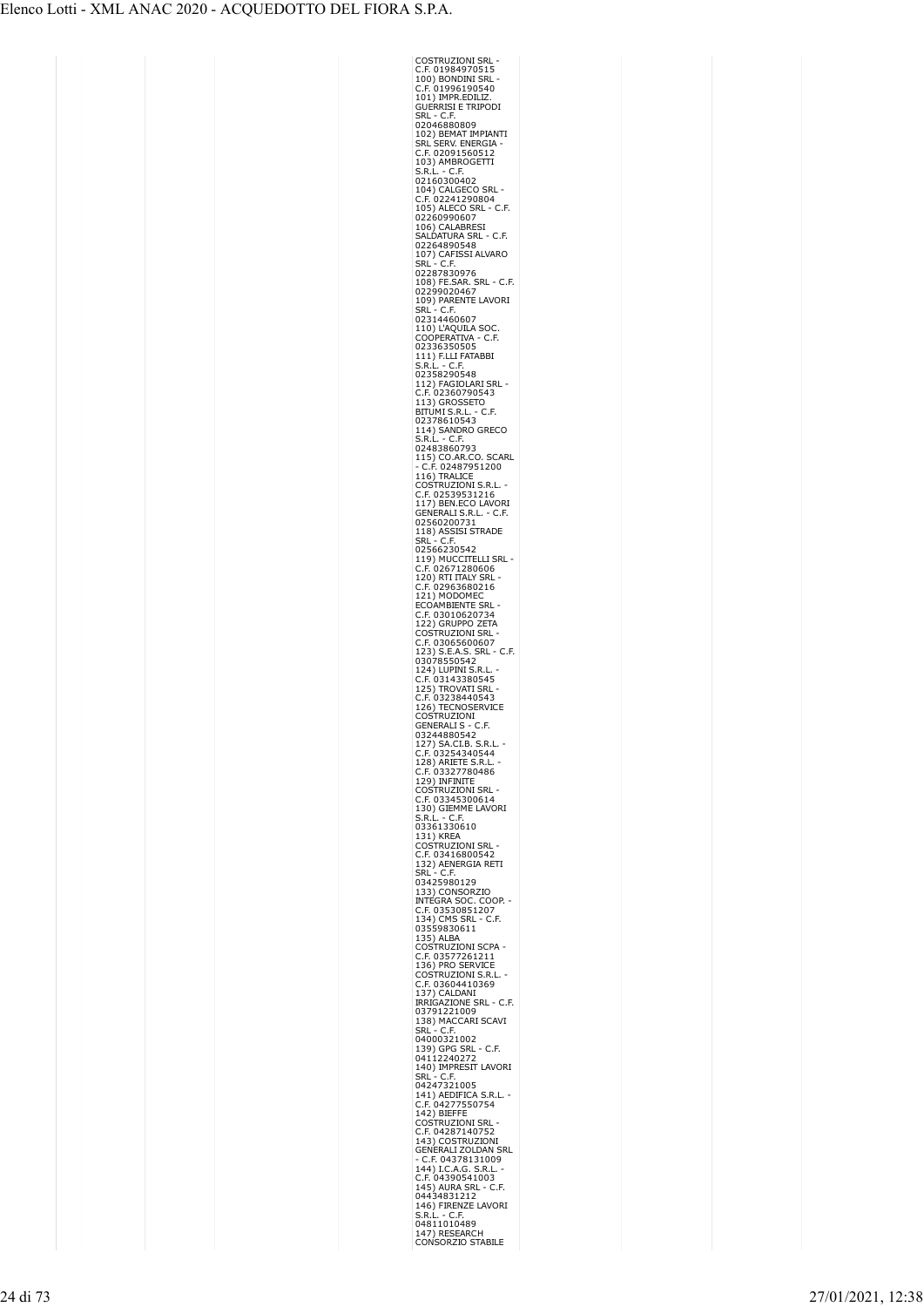|  |               |                                                      |                                                                                                                                                                                    |                                                    | SCARL - C.F.<br>05041951210<br>148) ITALPRO SRL -<br>C.F. 05414501006<br>149) LA.RE.FIN S.R.L. -<br>C.F. 05500170633<br>150) DE DOMENICO<br>GIOVANNI SRL - C.F.<br>05532640488<br>151) ANTHEA<br>HYDRAGAS SRL - C.F.<br>06185501001<br>152) ECOUNO SRL -<br>C.F. 06364500485<br>153) S.T.E.S.<br>COSTRUZIONI S.R.L. -<br>C.F. 06568910480<br>154) IMPREGROUP<br>SOC. COOP. - C.F.<br>06757041212<br>155) TICHE SRL - C.F.<br>06779981213<br>156) COGEVIG ITALIA<br>S.R.L. - C.F.<br>06912230635<br>157) S.T.I. SVILUPPO<br><b>TECNOLOGICO ITALIAN</b><br>$- C.F. 07140350963$<br>158) CONSORZIO<br>STABILE MARR<br>S.C.AR.L. - C.F.<br>07318281214<br>159) CO.E.ST. -<br><b>COSTRUZIONI E</b><br>STRADE S.R - C.F.<br>07363840583<br>160) S.I.T.A. SRL - C.F.<br>07561501003<br>161) TIVOLI JET SRL -<br>C.F. 07631120586<br>162) EDILMASSIMO SRL<br>- C.F. 07669730587<br>163) EDIL MOTER SRL -<br>C.F. 07709330588<br>164) GPT S.C.A.R.L. -<br>C.F. 07879770969<br>165) IMPRESA<br>SIGNORELLO SRL - C.F.<br>08010771007<br>166) GAWATECH SRL -<br>C.F. 08184521006<br>167) EMPIRE SRL - C.F.<br>08246581212<br>168) RECO APPALTI SRL<br>$-$ C.F. 08408000589<br>169) EASY SERVIZI SRL<br>$- C.F. 08409511212$<br>170) ACQUA E<br>AMBIENTE SOC. CONS.<br>A R.L. - C.F.<br>09513701004<br>171) ALBARELLI<br>WALTER SRL - C.F.<br>10209501005<br>172) IDROAMBIENTE<br>SRL - C.F.<br>10431500155<br>173) MARIO CIPRIANI<br>SRL - C.F.<br>10740281000<br>174) DE BLASIS<br>COSTRUZIONI SRL -<br>C.F. 11212031006<br>175) SO.CO.MI. SRL -<br>C.F. 11273771003<br>$1/6$ ) CELLETII<br>COSTRUZIONI<br><b>GENERALI SRL - C.F.</b><br>11305951003<br>177) ISAM SRL - C.F.<br>11665510159<br>178) GINO DI CESARE<br>COST. E MAN. SRL - C.F.<br>13307651003<br>179) CONSORZIO<br>SIMPLEX - C.F.<br>13889871003<br>180) CASTORANI<br>PAOLO - C.F.<br>CSTPLA61M16M126F<br>181) GUIDARELLI<br>LANFRANCO - C.F.<br>GDRLFR48A07B352Q<br>182) ALDRIGHETTI<br>ALBINO - C.F.<br>LDRLBN65L22A132A<br>183) EDUMOL<br><b>COSTRUZIONI ED</b><br>IMPIANTI DI E - C.F.<br>MLNDRD54S05E527L<br>184) GUGLIUCCIELLO<br>COSTRUZIONI - S.R.L. -<br>C.F. 04770770651<br>185) ADRIACOS - C.F.<br>01997520307<br>186) TORELLI DOTTORI<br>S.P.A. - C.F.<br>00205160427<br>187) L.P.G. SPA - C.F.<br>01691470676<br>188) EUROTUBAZIONI<br>SRL - C.F.<br>01350970776<br>189) EDILFRAIR<br>COSTRUZIONI<br>GENERALI - C.F.<br>00111640660<br>190) PROGECO<br>COSTRUZIONI<br><b>GENERALI SRL - C.F.</b><br>02020790438 |      |          |
|--|---------------|------------------------------------------------------|------------------------------------------------------------------------------------------------------------------------------------------------------------------------------------|----------------------------------------------------|----------------------------------------------------------------------------------------------------------------------------------------------------------------------------------------------------------------------------------------------------------------------------------------------------------------------------------------------------------------------------------------------------------------------------------------------------------------------------------------------------------------------------------------------------------------------------------------------------------------------------------------------------------------------------------------------------------------------------------------------------------------------------------------------------------------------------------------------------------------------------------------------------------------------------------------------------------------------------------------------------------------------------------------------------------------------------------------------------------------------------------------------------------------------------------------------------------------------------------------------------------------------------------------------------------------------------------------------------------------------------------------------------------------------------------------------------------------------------------------------------------------------------------------------------------------------------------------------------------------------------------------------------------------------------------------------------------------------------------------------------------------------------------------------------------------------------------------------------------------------------------------------------------------------------------------------------------------------------------------------------------------------------------------------------------------------------------------------------------------------------------------------------------------------------------------------------------------------------------------------------------------------------------------------------------------------------------------------------------------------------------------------------------------------------------------------------------------------------------|------|----------|
|  | 35 844511595B | <b>ACQUEDOTTO</b><br>DEL FIORA<br>S.P.A.<br>$C.F.$ : | REINDIZIONE DELLA GARA<br>PER AFFIDAMENTO DI<br>INCARICO PROFESSIONALE<br>PROGETTAZIONE E CSE PER<br>L' ADEGUAMENTO DELLA<br>00304790538 RETE FOGNARIA E LA<br>REALIZZAZIONE NUOVO | SELETTIVA EX<br>ART 238 C.7,<br>D.LGS.<br>163/2006 | 1) STUDIO TECNICO<br>14-PROCEDURA ASSOCIATO C.M.N. PRO<br>$-$ C.F. 01131940536<br>2) TECNEDIT STUDIO<br>TECNICO ASSOCIATO -<br>C.F. 01642310534<br>3) ING. UGOLINI                                                                                                                                                                                                                                                                                                                                                                                                                                                                                                                                                                                                                                                                                                                                                                                                                                                                                                                                                                                                                                                                                                                                                                                                                                                                                                                                                                                                                                                                                                                                                                                                                                                                                                                                                                                                                                                                                                                                                                                                                                                                                                                                                                                                                                                                                                               | 0,00 | <br>0,00 |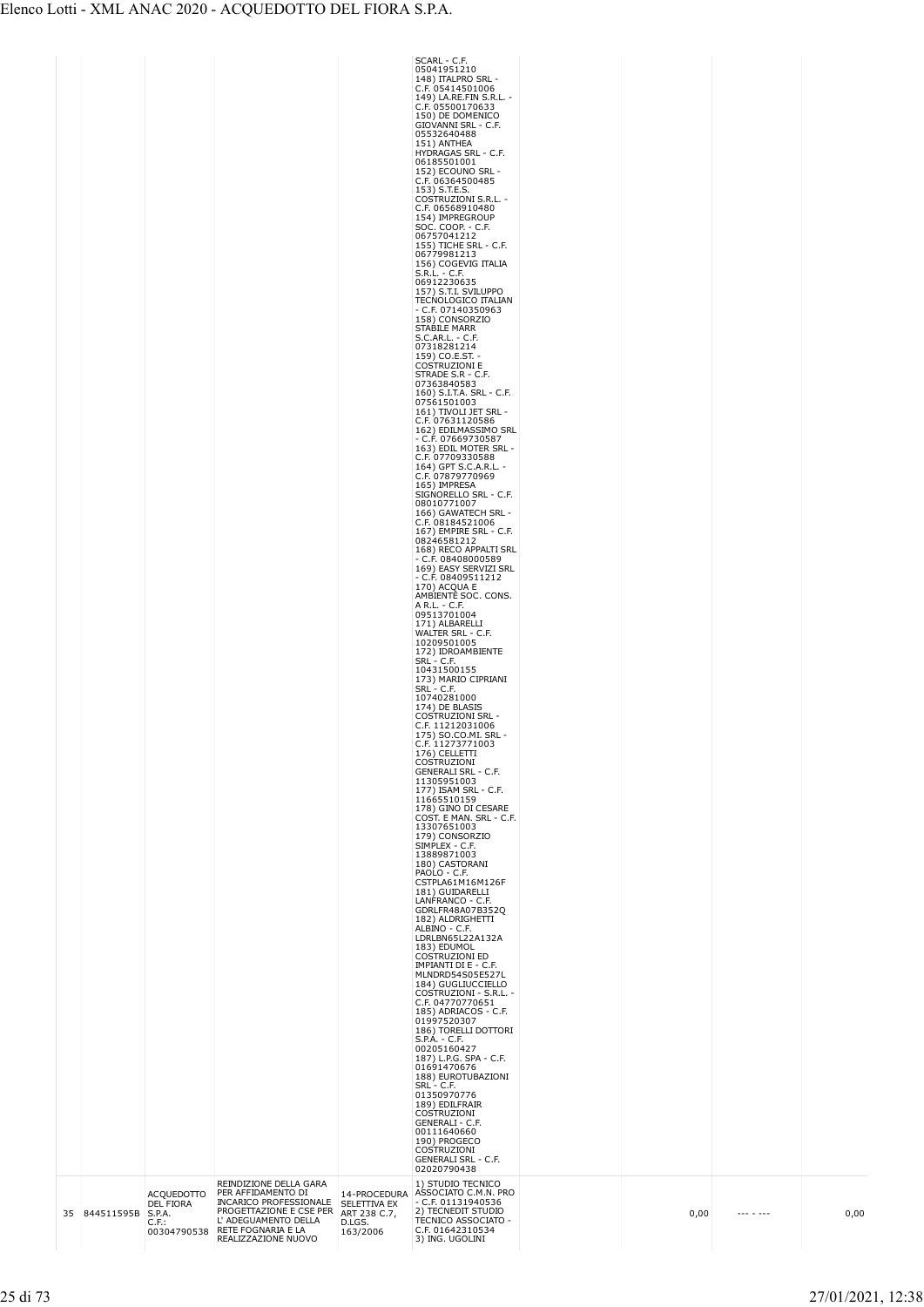|    |                   |                                                                  | DEPURATORE DI MONTIERI<br>(GR)                                                                                                                                                                                            |                                                                                  | ALESSANDRA - C.F.<br>GLNLSN85H54E202V<br>4) STUDIO MILIANI -<br>C.F.<br>MLNCLD70A51E625L<br>5) MOTTOLA - C.F.                                                                                                                                                                                                                                                                                                                                                                                                                                                                                                                                                                                                                                                                                                                                                                                                                                                                                                                                                                                                                                                                                                                                                                                                                                                                                                                                                                                                                                                                                                                                                                                                                                                                                                                                                                                                                                                                                                                                                                                                                                                                                                                        |                                                                     |            |                              |      |
|----|-------------------|------------------------------------------------------------------|---------------------------------------------------------------------------------------------------------------------------------------------------------------------------------------------------------------------------|----------------------------------------------------------------------------------|--------------------------------------------------------------------------------------------------------------------------------------------------------------------------------------------------------------------------------------------------------------------------------------------------------------------------------------------------------------------------------------------------------------------------------------------------------------------------------------------------------------------------------------------------------------------------------------------------------------------------------------------------------------------------------------------------------------------------------------------------------------------------------------------------------------------------------------------------------------------------------------------------------------------------------------------------------------------------------------------------------------------------------------------------------------------------------------------------------------------------------------------------------------------------------------------------------------------------------------------------------------------------------------------------------------------------------------------------------------------------------------------------------------------------------------------------------------------------------------------------------------------------------------------------------------------------------------------------------------------------------------------------------------------------------------------------------------------------------------------------------------------------------------------------------------------------------------------------------------------------------------------------------------------------------------------------------------------------------------------------------------------------------------------------------------------------------------------------------------------------------------------------------------------------------------------------------------------------------------|---------------------------------------------------------------------|------------|------------------------------|------|
| 36 | 8452827581 S.P.A. | <b>ACQUEDOTTO</b><br>DEL FIORA<br>$C.F.$ :<br>00304790538        | GARA PER AFFIDAMENTO DI<br>INCARICO PROFESSIONALE<br>PER LA PROGETTAZIONE E<br>CSE PER L'ADEGUAMENTO<br><b>DELLO SCARICO</b><br>CONTIGNANO ZONA IL<br><b>BORGO COMUNE</b><br>RADICOFANI (SI)                              | 14-PROCEDURA<br>SELETTIVA EX<br>ART 238 C.7,<br>D.LGS.<br>163/2006               | MTTSVT69A01A783Z<br>1) A-TRE AMBIENTE<br>TERRITORIO ENERGIA S<br>$-$ C.F. 01932910514<br>2) IDROESSE<br>ENGINEERING - C.F.<br>04760490286<br>3) BOLICI - C.F.<br>BLCSFN62T30F592X<br>4) LUCA BATTISTI<br>INGEGNERE - C.F.<br>BTTLCU79A26E202X<br>5) STUDIO ASSOCIATO<br>$- C.F.$                                                                                                                                                                                                                                                                                                                                                                                                                                                                                                                                                                                                                                                                                                                                                                                                                                                                                                                                                                                                                                                                                                                                                                                                                                                                                                                                                                                                                                                                                                                                                                                                                                                                                                                                                                                                                                                                                                                                                     | A-TRE AMBIENTE<br><b>TERRITORIO ENERGIA</b><br>S - C.F. 01932910514 | 47.289,63  |                              | 0,00 |
| 37 | 84535233DD S.P.A. | <b>ACQUEDOTTO</b><br><b>DEL FIORA</b><br>$C.F.$ :<br>00304790538 | GARA PER ACCORDO<br><b>QUADRO PER LA</b><br>MANUTENZIONE E<br>RIPRISTINO STRUTTURALE<br>DI OPERE IN C.A. E<br>CARPENTERIA METALLICA<br>PER IMPIANTI DI<br>DEPURAZIONE GESTITI DA<br>ADF DETERMINA AD<br>126233 11.09.2020 | 14-PROCEDURA S.R.L. - C.F.<br>SELETTIVA EX<br>ART 238 C.7,<br>D.LGS.<br>163/2006 | SCLMSM55H08D948Z<br>1) I.G.C. SRL - C.F.<br>00052630555<br>2) ACQUAVIVA SRL -<br>C.F. 00056510944<br>3) IMPRESA EDILE<br>STRADALE F.LLI MASSAI<br>$-$ C.F. 00088180534<br>4) IMPRESA F.LLI FEDI<br>SNC DI FEDI LEDO -<br>C.F. 00109530535<br>5) GALLETTI AMERIGO<br>& ARIAS S.R.L. - C.F.<br>00115710501<br>6) ISOLVER SRL - C.F.<br>00121150502<br>7) GOGRAE SOC.<br>COOP. - C.F.<br>00166340539<br>8) CO.M.I.T. SOC.<br>COOP - C.F.<br>00173470535<br>9) FRATELLI TOPO<br>S.R.L. - C.F.<br>00175820554<br>10) EDILMONTE DI<br>CIAFFARAFA' GABRIELE<br>E - C.F. 00220810535<br>11) LAURENTI MARINO<br>$S.A.S. - C.F.$<br>00222230534<br>12) MENCONI S.R.L. -<br>C.F. 00234670529<br>13) SONGEO SRL - C.F.<br>00307360594<br>14) F.LLI FEGATILLI SRL<br>$-$ C.F. 00351040506<br>15) NOVEDIL S.R.L. -<br>C.F. 00387050552<br>16) C.F.C. CONSORZIO<br>FRA COSTRUTTORI -<br>C.F. 00447840356<br>17) CASTALDO<br><b>COSTRUZIONI SRL -</b><br>C.F. 00450080767<br>18) CONSORZIO CAIEC<br>SOC COOP - C.F.<br>00604300400<br>19) COSTRUZIONI<br>NASONI SRL - C.F.<br>00675940415<br>20) TENCI TULLIO<br>00797300530<br>21) G. TONIOLO<br><b>IMPIANTI E LAVORI</b><br>EDILI - C.F.<br>00825150535<br>22) PIAZZI SRL - C.F.<br>00835490533<br>23) BRAMERINI<br>FRANCESCO & FIGLI<br>SRL - C.F.<br>00858180532<br>24) BERTI GIUSEPPE<br>SRL A UNICO SOCIO -<br>C.F. 00860200534<br>25) CASTAF SRL - C.F.<br>00973060502<br>26) D'ERRICO<br>COSTRUZIONI SAS -<br>C.F. 01040640532<br>27) C.E.L.F.A. SRL - C.F.<br>01059050466<br>28) FLLI MARCONI SNC<br>DI D. E A. MARCONI -<br>C.F. 01084830536<br>29) PANZIERI MARCO<br>SRL - C.F.<br>01167870573<br>30) TECNOSTRADE SRL<br>$-$ C.F. 01170840548<br>31) F.LLI ZACCARIELLO<br>SRL - C.F.<br>01196980526<br>32) GRANCHI SRL - C.F.<br>01248990507<br>33) IMPRESA VICHI<br>ANGELO SRL - C.F.<br>01268090527<br>34) S.I.C.I.E.T. SRL -<br>C.F. 01374060588<br>35) CAVOTO<br><b>COSTRUZIONI SRL -</b><br>C.F. 01379080623<br>36) G.E.A. GUIDI EDILI<br>APPALTI S.R.L. - C.F.<br>01391261003<br>37) EURO<br>COSTRUZIONI SUD SRL<br>UNIPERSONA - C.F.<br>01411170622<br>38) DI MARINO SRL -<br>C.F. 01428020695<br>39) BONIFICHE GRANDI<br>SITI SRL - C.F.<br>01429340530<br>40) CP TEAM SRL - C.F. | FLLI MARCONI SNC DI<br>D. E A. MARCONI - C.F.<br>01084830536        | 500.000,00 | $28/11/2020 -$<br>28/11/2021 | 0,00 |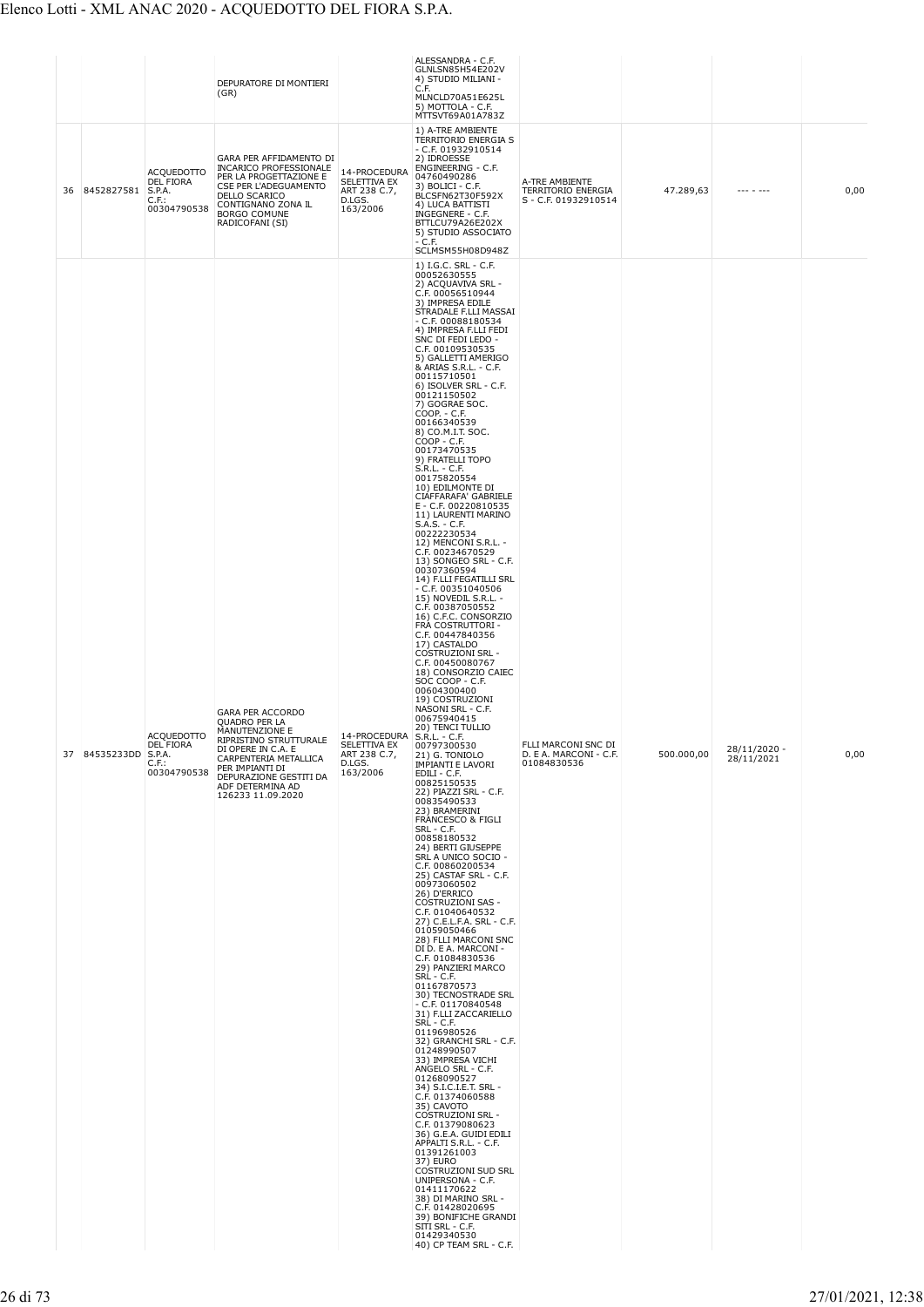| 01454100536                                                                                                                                                                                |
|--------------------------------------------------------------------------------------------------------------------------------------------------------------------------------------------|
| 41) CONSORZIO<br><b>STABILE MEDIL</b>                                                                                                                                                      |
| SOCIETA' CO - C.F.                                                                                                                                                                         |
| 01483060628                                                                                                                                                                                |
| 42) ECHOSID<br>INGEGNERIA E IMPIANTI                                                                                                                                                       |
| SRL - C.F.                                                                                                                                                                                 |
| 01540150388<br>43) DP COSTRUZIONI                                                                                                                                                          |
| SRĹ - C.F                                                                                                                                                                                  |
| 01555580537                                                                                                                                                                                |
| 44) LUCOS S.R.L. - C.F.                                                                                                                                                                    |
| 01563040516<br>SRL                                                                                                                                                                         |
| 45) TECNO EDIL SF<br>C.F. 01593820564                                                                                                                                                      |
| 46) PACE ROCCO                                                                                                                                                                             |
| Ostruzioni Srl<br>.F. 01601760760<br>C                                                                                                                                                     |
|                                                                                                                                                                                            |
| 47) BRUSCHI SRL - C.F.<br>01743950519                                                                                                                                                      |
| 48) PISANIELLO<br><b>COSTRUZIONI SRL</b>                                                                                                                                                   |
| .F. 01790130643<br>C                                                                                                                                                                       |
| 49) MIGNOGNA<br>MICHELE SRL - C.F.                                                                                                                                                         |
| 01801360700                                                                                                                                                                                |
| 50) MARZI                                                                                                                                                                                  |
| COSTRUZIONI SRL                                                                                                                                                                            |
| .F. 01826390666<br>C<br>51) ANESE SRL - C.F.                                                                                                                                               |
| 01848780274                                                                                                                                                                                |
| 52) ALBANESI ·<br>SOCIETA' A                                                                                                                                                               |
| RESPONSABILIT<br>· C.F.                                                                                                                                                                    |
| 01881840563                                                                                                                                                                                |
| 53) TB<br><b>TESECO</b>                                                                                                                                                                    |
| BONIFICHE<br>· C.F.                                                                                                                                                                        |
|                                                                                                                                                                                            |
| <b>CONTRETTLE - C.F.<br/>54) COSTRUIRE S.R.L.<br/>54) COSTRUIRE S.R.L.<br/>55) EDINFRA S.R.L.<br/>55) EDINFRA S.R.L.<br/>65) SEPRIM SAS DI<br/>GILISEDDE SANTINI<br/>GILISEDDE SANTINI</b> |
|                                                                                                                                                                                            |
|                                                                                                                                                                                            |
| GIUSEPPE SANTINI                                                                                                                                                                           |
| .F. 01978310546<br>7) PROCELLI                                                                                                                                                             |
| <b>JZIONI SRL</b><br>OSTRL                                                                                                                                                                 |
| .F. 01984970515                                                                                                                                                                            |
| 58) BONDINI SRL<br>. C.F.<br>01996190540                                                                                                                                                   |
| 59) IMPR.EDILIZ                                                                                                                                                                            |
| <b>GUERRISI E TRIPODI</b>                                                                                                                                                                  |
| SRL - C.F.<br>02046880809                                                                                                                                                                  |
|                                                                                                                                                                                            |
| 60) F.C. COSTRUZIONI<br>EDILI E STRADALI S -                                                                                                                                               |
| .F. 02122770601<br>C<br>TEL                                                                                                                                                                |
| 61) GRUPPO SIM<br>SRL - C.F.                                                                                                                                                               |
| 02294060971                                                                                                                                                                                |
| 62) PARENTE LAVORI<br>SRL - C.F.                                                                                                                                                           |
| 02314460607                                                                                                                                                                                |
| 63) L'AQUILA SOC.                                                                                                                                                                          |
| COOPERATIVA<br>- C.F.<br>02336350505                                                                                                                                                       |
| 64) F.LLI FATABBI S.R.L.                                                                                                                                                                   |
| C.F. 02358290548                                                                                                                                                                           |
| 65) COSTRUZIONI<br><b>GENERALI SRL</b><br>- C.F.                                                                                                                                           |
| 02359130602                                                                                                                                                                                |
| 66) FAGIOLARI SRL -                                                                                                                                                                        |
| C.F. 02360790543                                                                                                                                                                           |
| 67) GROSSETO BITUMI<br>S.R.L. - C.F.                                                                                                                                                       |
| 02378610543                                                                                                                                                                                |
| 68) LP SRL - C.F.                                                                                                                                                                          |
| 02497910691<br>69) TRALICE                                                                                                                                                                 |
| COSTRUZIONI S.R.L.                                                                                                                                                                         |
| .F. 02539531216<br>C<br>70) ASSISI STRADE SRL                                                                                                                                              |
| C.F. 02566230542                                                                                                                                                                           |
| 71) DI MURRO                                                                                                                                                                               |
| FRANCESCO S.R.L<br>C.F. 02576670604                                                                                                                                                        |
|                                                                                                                                                                                            |
| 72) MUCCITELLI SRL<br>C.F. 02671280606<br>73) TE.VIA. SRL - C.I<br>C.                                                                                                                      |
| .F.                                                                                                                                                                                        |
| 02831740614<br>74) TECNOVERDE S.R.L.                                                                                                                                                       |
| UNIPERSONALE - C.F.                                                                                                                                                                        |
| 02874620541                                                                                                                                                                                |
| 75) AEDIFICA SRL - C.F.<br>02922760604                                                                                                                                                     |
| 76) MODOMEC                                                                                                                                                                                |
| ECOAMBIENTE SRL<br>בת בנו בר<br>C.F. 03010620734<br>C.B.F. EDM. MAD                                                                                                                        |
| 77) C.B.F. EDILIMPIANTI<br>DI FIBBI FABIO& - C.F.                                                                                                                                          |
|                                                                                                                                                                                            |
| 03036170482<br>78) LUPINI S.R.L. - C.F.<br>03143380545                                                                                                                                     |
|                                                                                                                                                                                            |
| 79) ARIETE S.R.L. - C.F.<br>03327780486                                                                                                                                                    |
| 80) APPALTI E SERVIZI                                                                                                                                                                      |
| SRĹ - C.F.<br>03338310612                                                                                                                                                                  |
| 81) GIEMME LAVORI                                                                                                                                                                          |
| S.R.L. - C.F.                                                                                                                                                                              |
| 03361330610                                                                                                                                                                                |
| 82) KREA<br><b>COSTRUZIONI SRL</b>                                                                                                                                                         |
| .F. 03416800542<br>C                                                                                                                                                                       |
| 83) I.T.E.M. SRL - C.F.                                                                                                                                                                    |
| 03436651214<br>84) CONSORZIO                                                                                                                                                               |
| <b>INTEGRA SOC. COOP.</b><br>C.F. 03530851207                                                                                                                                              |
|                                                                                                                                                                                            |
| 85) ALBA COSTRUZIONI<br>SCPA - C.F.                                                                                                                                                        |
| 03577261211                                                                                                                                                                                |
| 86) IMPRESIT LAVORI                                                                                                                                                                        |
| SRL - C.F.<br>04247321005                                                                                                                                                                  |
| 87) BURLANDI FRANCO                                                                                                                                                                        |
| $- C.F.$<br>SRL                                                                                                                                                                            |
| 04571101007                                                                                                                                                                                |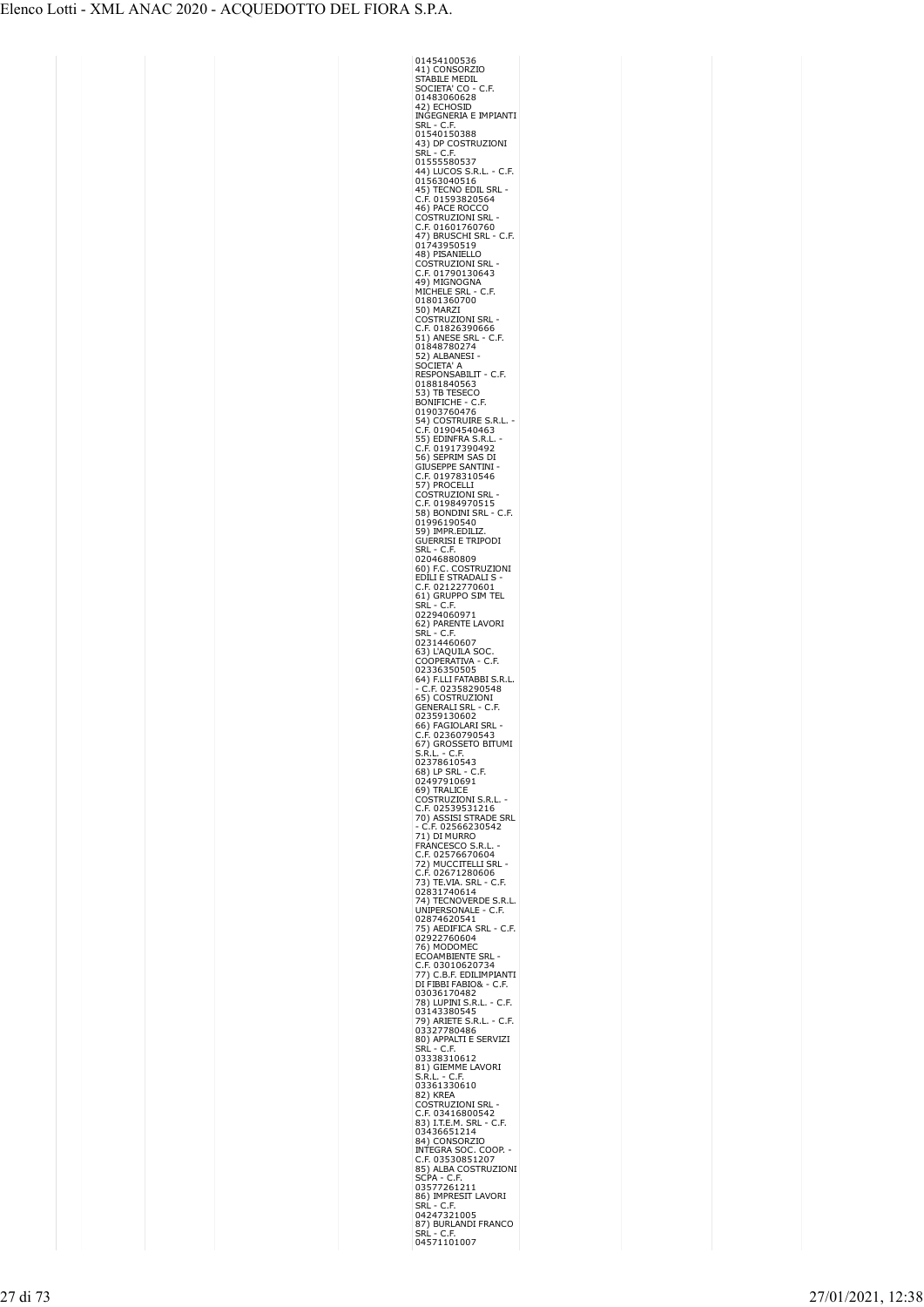|  | 38 845794984F | <b>ACQUEDOTTO</b><br>DEL FIORA<br>S.P.A.<br>$C.F.$ :<br>00304790538 | FORNITURA DI VALVOLE E<br>DI SARACINESCHE IN<br>OTTONE E IN BRONZO.<br>FABBISOGNO PER I<br>MAGAZZINI AZIENDALI<br>STIMATO PER N. 24 MESI. | 14-PROCEDURA<br>SELETTIVA EX<br>ART 238 C.7,<br>D.LGS.<br>163/2006 | <b>INDUSTRIALI &amp;</b><br>AMBIENTALI - C.F.<br>01466740386<br>119) GUGLIUCCIELLO<br>COSTRUZIONI - S.R.L. -<br>C.F. 04770770651<br>120) ADRIACOS - C.F.<br>01997520307<br>121) TORELLI DOTTORI<br>$S.P.A. - C.F.$<br>00205160427<br>122) ISTAL GRONDE<br><b>COSTRUZIONI SRL -</b><br>C.F. 01445960436<br>123) NOVAIMPIANTI<br>SNC DI NICASTRO<br>ANTONIO & C - C.F.<br>01588610814<br>124) IMPIANTI SIM<br>SOC. COOP. - C.F.<br>01673840763<br>125) TECNOELETTRA<br>S.R.L. - C.F.<br>01180960294<br>126) EUROTUBAZIONI<br>SRL - C.F.<br>01350970776<br>127) EDILFRAIR<br>COSTRUZIONI<br>GENERALI - C.F.<br>00111640660<br>128) PROGECO<br>COSTRUZIONI<br><b>GENERALI SRL - C.F.</b><br>02020790438<br>129) TECTA S.R.L. -<br>C.F. 01993960671<br>130) TMR S.R.L. - C.F.<br>02584510834<br>1) GREINER SPA - C.F.<br>00278160171<br>2) RUBINETTERIE<br>BRESCIANE BONOMI<br>$S.P.A - C.F.$<br>00296000177<br>3) RIV RUBINETTERIE                                                                                                                                                                                                                                                                                                                                                                                                                                                                                                                                                                                                                                                  | 0,00 | --- - --- | 0,00 |
|--|---------------|---------------------------------------------------------------------|-------------------------------------------------------------------------------------------------------------------------------------------|--------------------------------------------------------------------|---------------------------------------------------------------------------------------------------------------------------------------------------------------------------------------------------------------------------------------------------------------------------------------------------------------------------------------------------------------------------------------------------------------------------------------------------------------------------------------------------------------------------------------------------------------------------------------------------------------------------------------------------------------------------------------------------------------------------------------------------------------------------------------------------------------------------------------------------------------------------------------------------------------------------------------------------------------------------------------------------------------------------------------------------------------------------------------------------------------------------------------------------------------------------------------------------------------------------------------------------------------------------------------------------------------------------------------------------------------------------------------------------------------------------------------------------------------------------------------------------------------------------------------------------------------------------------|------|-----------|------|
|  |               |                                                                     |                                                                                                                                           |                                                                    | 05041951210<br>90) ITALPRO SRL - C.F.<br>05414501006<br>91) LA.RE.FIN S.R.L. -<br>C.F. 05500170633<br>92) SITAI SRL - C.F.<br>05686981001<br>93) MONTEFALCHI<br>S.R.L. - C.F.<br>05776600487<br>94) G.D. SRL - C.F.<br>05833931214<br>95) CONPAT SCARL -<br>C.F. 06044391214<br>96) SISTEC SRL - C.F.<br>06076770723<br>97) ANTHEA HYDRAGAS<br>SRL - C.F.<br>06185501001<br>98) AIR FIRE SPA - C.F.<br>06305150580<br>99) S.T.E.S.<br>COSTRUZIONI S.R.L. -<br>C.F. 06568910480<br>100) THESIS IMPIANTI -<br>SOCIETA' PER AZIO -<br>C.F. 06699940588<br>101) COGEVIG ITALIA<br>$S.R.L. - C.F.$<br>06912230635<br>102) S.T.I. SVILUPPO<br><b>TECNOLOGICO ITALIAN</b><br>$- C.F. 07140350963$<br>103) CONSORZIO<br><b>STABILE MARR</b><br>S.C.AR.L. - C.F.<br>07318281214<br>104) EDILMASSIMO SRL<br>$-$ C.F. 07669730587<br>105) GI.FE.<br><b>COSTRUZIONI SRL -</b><br>C.F. 08074030589<br>106) RECO APPALTI SRL<br>$- C.F. 08408000589$<br>107) A.T.P. SRL - C.F.<br>09011671006<br>108) COGAL SRL - C.F.<br>09202530011<br>109) ALBARELLI<br>WALTER SRL - C.F.<br>10209501005<br>110) DE BLASIS<br><b>COSTRUZIONI SRL -</b><br>C.F. 11212031006<br>111) SO.CO.MI. SRL -<br>C.F. 11273771003<br>112) CELLETTI<br>COSTRUZIONI<br><b>GENERALI SRL - C.F.</b><br>11305951003<br>113) ISAM SRL - C.F.<br>11665510159<br>114) CONSORZIO<br>SIMPLEX - C.F.<br>13889871003<br>115) CASTORANI<br>PAOLO - C.F.<br>CSTPLA61M16M126F<br>116) GRECHI LUCA -<br>C.F.<br>GRCLCU63D28E202D<br>117) ROMEO PURI<br><b>IMPIANTI DI PURI</b><br>ROMEO - C.F.<br>PRURMO52E19C263V<br>118) TECNOLOGIE |      |           |      |
|  |               |                                                                     |                                                                                                                                           |                                                                    | 88) FIRENZE LAVORI<br>$S.R.L. - C.F.$<br>04811010489<br>89) RESEARCH<br>CONSORZIO STABILE<br>SCARL - C.F.                                                                                                                                                                                                                                                                                                                                                                                                                                                                                                                                                                                                                                                                                                                                                                                                                                                                                                                                                                                                                                                                                                                                                                                                                                                                                                                                                                                                                                                                       |      |           |      |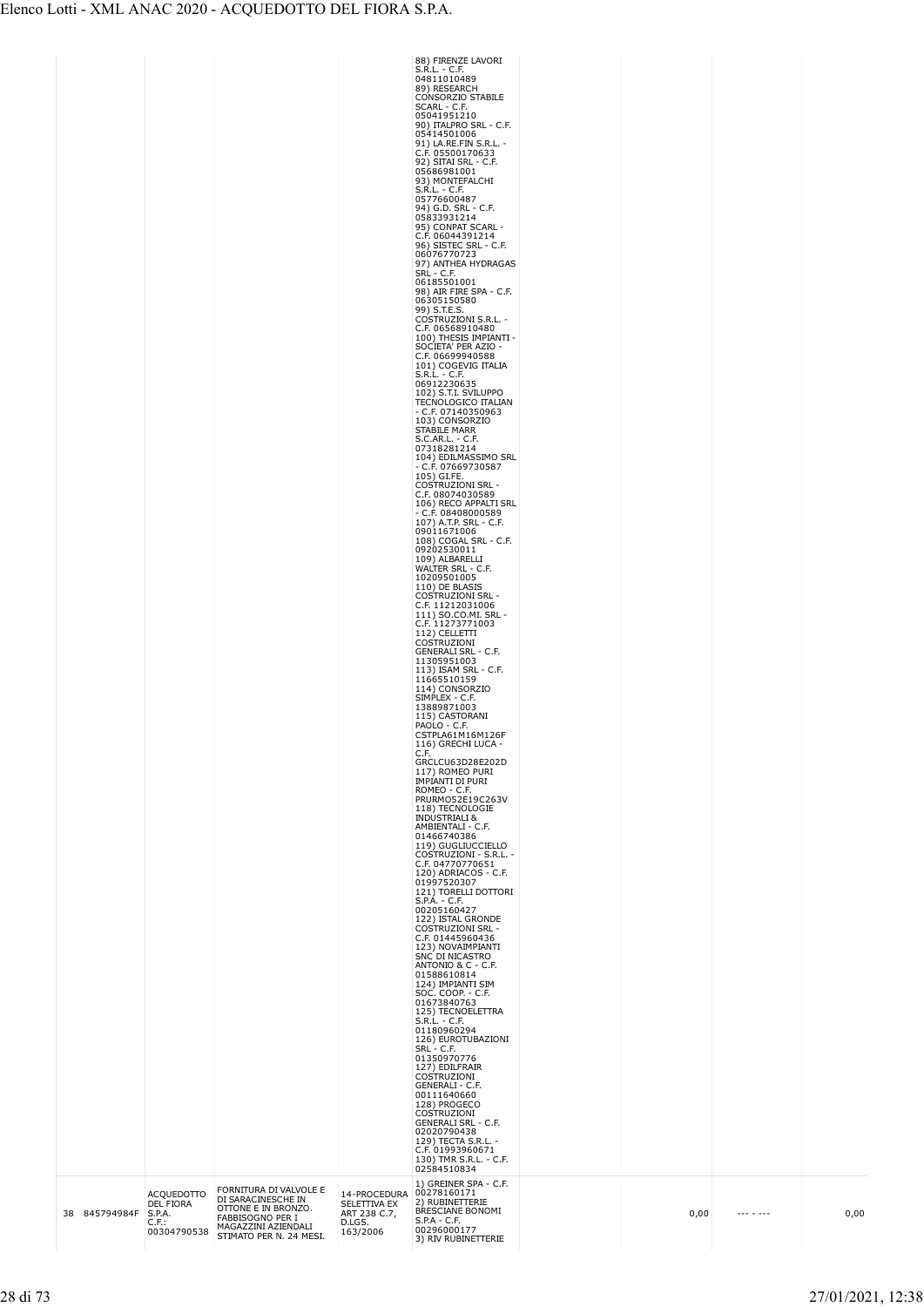|    |            |                                                                            |                                                                                                                                                                                                                                                  |                                                                    | <b>ITALIANE VELATTA S -</b><br>C.F. 00469610026<br>4) GIGONI. COM SRL -<br>C.F. 00951040492<br>5) EMERSON<br><b>AUTOMATION</b><br>SOLUTIONS FINAL - C.F.<br>01018590339<br>6) ELLEPI SRL - C.F.<br>01494000555<br>1) I.G.C. SRL - C.F.<br>00052630555                                                                                                                                                                                                                                                                                                                                                                                                                                                                                                                                                                                                                                                                                                                                                                                                                                                                                                                                                                                                                                                                                                                                                                                                                                                                                                                                                                                                                                                                                                                                                                                                                                                                                                                                                                                                                                                                                                                                                                                                                                                                                                                                          |                                                          |            |                              |      |
|----|------------|----------------------------------------------------------------------------|--------------------------------------------------------------------------------------------------------------------------------------------------------------------------------------------------------------------------------------------------|--------------------------------------------------------------------|------------------------------------------------------------------------------------------------------------------------------------------------------------------------------------------------------------------------------------------------------------------------------------------------------------------------------------------------------------------------------------------------------------------------------------------------------------------------------------------------------------------------------------------------------------------------------------------------------------------------------------------------------------------------------------------------------------------------------------------------------------------------------------------------------------------------------------------------------------------------------------------------------------------------------------------------------------------------------------------------------------------------------------------------------------------------------------------------------------------------------------------------------------------------------------------------------------------------------------------------------------------------------------------------------------------------------------------------------------------------------------------------------------------------------------------------------------------------------------------------------------------------------------------------------------------------------------------------------------------------------------------------------------------------------------------------------------------------------------------------------------------------------------------------------------------------------------------------------------------------------------------------------------------------------------------------------------------------------------------------------------------------------------------------------------------------------------------------------------------------------------------------------------------------------------------------------------------------------------------------------------------------------------------------------------------------------------------------------------------------------------------------|----------------------------------------------------------|------------|------------------------------|------|
| 39 | 84608480A6 | <b>ACQUEDOTTO</b><br><b>DEL FIORA</b><br>S.P.A.<br>$C.F.$ :<br>00304790538 | GARA DI APPALTO IN<br>ACCORDO QUADRO PER I<br>LAVORI DI MANUTENZIONE<br>ED ADEGUAMENTO ALLA<br>SICUREZZA DEGLI IMPIANTI<br>E DELLE INFRASTRUTTURE<br>GESTITE DA ADF SPA<br>UTILIZZATE PER LA<br>GESTIONE DEL SII NELL' AIT<br>TOSCANA AREA COSTA | 14-PROCEDURA<br>SELETTIVA EX<br>ART 238 C.7,<br>D.LGS.<br>163/2006 | 2) ACQUAVIVA SRL -<br>C.F. 00056510944<br>3) IMPRESA EDILE<br>STRADALE F.LLI MASSAI<br>$-$ C.F. 00088180534<br>4) IMPRESA F.LLI FEDI<br>SNC DI FEDI LEDO -<br>C.F. 00109530535<br>5) GALLETTI AMERIGO<br>& ARIAS S.R.L. - C.F.<br>00115710501<br>6) ISOLVER SRL - C.F.<br>00121150502<br>7) GOGRAE SOC.<br>COOP. - C.F.<br>00166340539<br>8) CO.M.I.T. SOC.<br>COOP - C.F.<br>00173470535<br>9) FRATELLI TOPO<br>S.R.L. - C.F.<br>00175820554<br>10) EDILMONTE DI<br>CIAFFARAFA' GABRIELE<br>E - C.F. 00220810535<br>11) LAURENTI MARINO<br>S.A.S. - C.F.<br>00222230534<br>12) MENCONI S.R.L. -<br>C.F. 00234670529<br>13) F.LLI FEGATILLI SRL<br>$-$ C.F. 00351040506<br>14) NOVEDIL S.R.L. -<br>C.F. 00387050552<br>15) C.F.C. CONSORZIO<br>FRA COSTRUTTORI -<br>C.F. 00447840356<br>16) CONSORZIO CAIEC<br>SOC COOP - C.F.<br>00604300400<br>17) COSTRUZIONI<br>NASONI SRL - C.F.<br>00675940415<br>18) TENCI TULLIO<br>S.R.L. - C.F.<br>00797300530<br>19) G. TONIOLO<br><b>IMPIANTI E LAVORI</b><br>EDILI - C.F.<br>00825150535<br>20) PIAZZI SRL - C.F.<br>00835490533<br>21) BRAMERINI<br>FRANCESCO & FIGLI<br>SRL - C.F.<br>00858180532<br>22) CASTAF SRL - C.F.<br>00973060502<br>23) D'ERRICO<br><b>COSTRUZIONI SAS -</b><br>C.F. 01040640532<br>24) FLLI MARCONI SNC<br>DI D. E A. MARCONI -<br>C.F. 01084830536<br>25) PANZIERI MARCO<br>SRL - C.F.<br>01167870573<br>26) TECNOSTRADE SRL<br>$-$ C.F. 01170840548<br>27) F.LLI ZACCARIELLO<br>SRL - C.F.<br>01196980526<br>28) GRANCHI SRL - C.F.<br>01248990507<br>29) IMPRESA VICHI<br>ANGELO SRL - C.F.<br>01268090527<br>30) S.I.C.I.E.T. SRL -<br>C.F. 01374060588<br>31) CAVOTO<br><b>COSTRUZIONI SRL -</b><br>C.F. 01379080623<br>32) G.E.A. GUIDI EDILI<br>APPALTI S.R.L. - C.F.<br>01391261003<br>33) EURO<br>COSTRUZIONI SUD SRL<br>UNIPERSONA - C.F.<br>01411170622<br>34) BONIFICHE GRANDI<br>SITI SRL - C.F.<br>01429340530<br>35) CONSORZIO<br><b>STABILE MEDIL</b><br>SOCIETA' CO - C.F.<br>01483060628<br>36) CALZONI SPA - C.F.<br>01540670542<br>37) DP COSTRUZIONI<br>SRL - C.F.<br>01555580537<br>38) TECNO EDIL SRL -<br>C.F. 01593820564<br>39) PACE ROCCO<br><b>COSTRUZIONI SRL -</b><br>C.F. 01601760760<br>40) PISANIELLO<br><b>COSTRUZIONI SRL -</b><br>C.F. 01790130643<br>41) ANESE SRL - C.F.<br>01848780274<br>42) ALBANESI -<br>SOCIETA' A<br>RESPONSABILIT - C.F.<br>01881840563<br>43) TB TESECO | <b>IMPRESA VICHI</b><br>ANGELO SRL - C.F.<br>01268090527 | 990.000,00 | $03/12/2020 -$<br>03/12/2022 | 0,00 |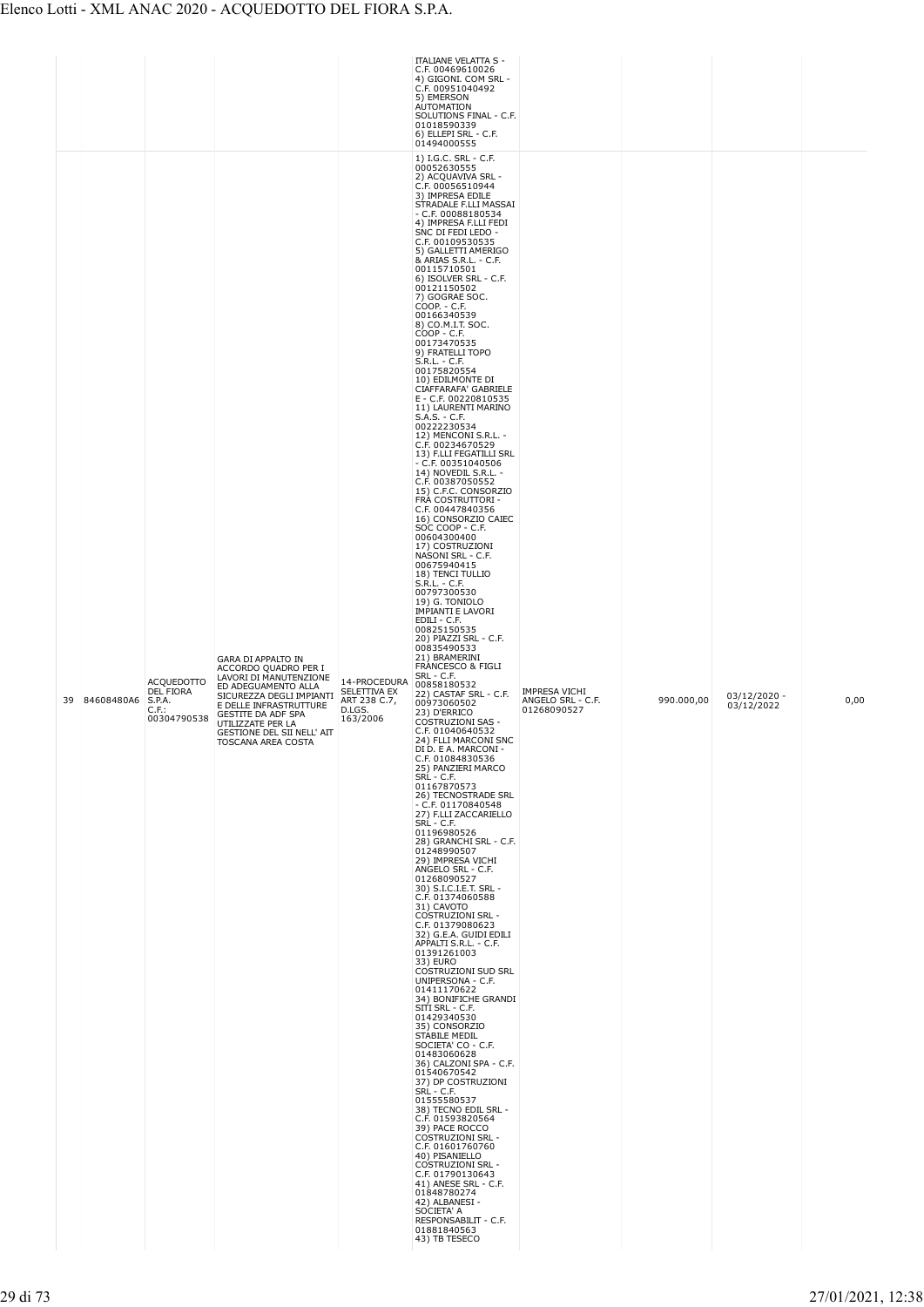| BONIFICHE - C<br>01903760476<br>.F,                                                                                                                                                  |  |
|--------------------------------------------------------------------------------------------------------------------------------------------------------------------------------------|--|
|                                                                                                                                                                                      |  |
|                                                                                                                                                                                      |  |
| 44) COSTRUIRE S.R.L.<br>C.F. 01904540463<br>45) EDINFRA S.R.L. -                                                                                                                     |  |
|                                                                                                                                                                                      |  |
| C.F. 01917390492<br>46) SEPRIM SAS DI                                                                                                                                                |  |
| <b>GIUSEPPE SANTINI</b>                                                                                                                                                              |  |
|                                                                                                                                                                                      |  |
| C.F. 01978310546<br>47) PROCELLI                                                                                                                                                     |  |
| COSTRUZIONI SRL<br>C.F. 01984970515<br>48) BONDINI SRL - C.F.                                                                                                                        |  |
|                                                                                                                                                                                      |  |
|                                                                                                                                                                                      |  |
| 01996190540                                                                                                                                                                          |  |
| 49) IMPR.EDILIZ.                                                                                                                                                                     |  |
| <b>GUERRISI E TRIPODI</b>                                                                                                                                                            |  |
| SRL - C.F.                                                                                                                                                                           |  |
| 02046880809                                                                                                                                                                          |  |
| 50) F.C. COSTRUZIONI                                                                                                                                                                 |  |
| EDILI E STRADALI S                                                                                                                                                                   |  |
| C.F. 02122770601<br>51) GRUPPO SIM TEL                                                                                                                                               |  |
| SRĹ - C.F.                                                                                                                                                                           |  |
| 02294060971                                                                                                                                                                          |  |
| 52) PARENTE LAVORI                                                                                                                                                                   |  |
| SRĹ - C.F.                                                                                                                                                                           |  |
| 02314460607                                                                                                                                                                          |  |
| 53) L'AQUILA SOC                                                                                                                                                                     |  |
| COOPERATIVA<br>C.F.                                                                                                                                                                  |  |
| 02336350505                                                                                                                                                                          |  |
| 54) F.LLI FATABBI S.R.L.                                                                                                                                                             |  |
|                                                                                                                                                                                      |  |
| - C.F. 02358290548<br>55) COSTRUZIONI                                                                                                                                                |  |
| <b>GENERALI SRL</b><br>C.F.                                                                                                                                                          |  |
| 02359130602                                                                                                                                                                          |  |
| 56) FAGIOLARI SRL                                                                                                                                                                    |  |
| F. 02360790543.<br>C<br>57) LP SRL - C                                                                                                                                               |  |
| ٠F.<br>02497910691                                                                                                                                                                   |  |
| 58) TRALICE                                                                                                                                                                          |  |
|                                                                                                                                                                                      |  |
| COSTRUZIONI S.R.L.<br>C.F. 02539531216<br>====================                                                                                                                       |  |
| 59) ASSISI STRADE SRL                                                                                                                                                                |  |
|                                                                                                                                                                                      |  |
| - C.F. 02566230542<br>60) MUCCITELLI SRL -<br>C.F. 02671280606<br>61) TECNOVERDE S.R.L.                                                                                              |  |
|                                                                                                                                                                                      |  |
|                                                                                                                                                                                      |  |
| UNIPERSONALE - C.F.                                                                                                                                                                  |  |
| 02874620541                                                                                                                                                                          |  |
| 62) AEDIFICA SRL - C.F.<br>02922760604<br>63) MODOUFS                                                                                                                                |  |
|                                                                                                                                                                                      |  |
| 63) MODOMEC<br>ECOAMBIENTE SRL                                                                                                                                                       |  |
|                                                                                                                                                                                      |  |
| C.F. 03010620734<br>64) C.B.F. EDILIMPIANTI                                                                                                                                          |  |
| 64) C.B.F. EDILIMI<br>DI FIBBI FABIO& -<br>C.F.                                                                                                                                      |  |
|                                                                                                                                                                                      |  |
| · C.F.                                                                                                                                                                               |  |
|                                                                                                                                                                                      |  |
| <i>ы</i> гыры гавцов - С.F.<br>03036170482<br>65) LUPINI S.R.L. - С.F<br>03143380545<br>66) APIETE S.R.L. - С.F<br>03327780486<br>67) APPALTI E SERVIZI<br>SRI - С F<br>· C.F.       |  |
|                                                                                                                                                                                      |  |
|                                                                                                                                                                                      |  |
| SRĹ<br>SRĹ - C.F.<br>03338310612                                                                                                                                                     |  |
|                                                                                                                                                                                      |  |
| 68) GIEMME LAVORI                                                                                                                                                                    |  |
|                                                                                                                                                                                      |  |
| S.R.L. - C<br>۰ŀ                                                                                                                                                                     |  |
| 03361330610                                                                                                                                                                          |  |
| 69) KREA                                                                                                                                                                             |  |
| Costruzioni Srl<br>C                                                                                                                                                                 |  |
|                                                                                                                                                                                      |  |
| C.F. 03416800542<br>70) I.T.E.M. SRL - 0<br>C.F.                                                                                                                                     |  |
| 70) I.T.E.M. SRL<br>03436651214                                                                                                                                                      |  |
| 71) CONSORZIO                                                                                                                                                                        |  |
|                                                                                                                                                                                      |  |
| INTEGRA SOC. COOP.<br>C.F. 03530851207                                                                                                                                               |  |
|                                                                                                                                                                                      |  |
| 72) ALBA COSTRUZIONI<br>SCPA - C.F.<br>03577261211                                                                                                                                   |  |
|                                                                                                                                                                                      |  |
| 0997720000-0997<br>73) IMPRESIT LAVORI<br>SRL - C.F.                                                                                                                                 |  |
| 04247321005                                                                                                                                                                          |  |
| 74) BURLANDI FRANCO                                                                                                                                                                  |  |
| $- C.F.$<br>SRL                                                                                                                                                                      |  |
| 04571101007                                                                                                                                                                          |  |
| 75) FIRENZE LAVORI                                                                                                                                                                   |  |
| $S.R.L. - C.F$                                                                                                                                                                       |  |
| 04811010489                                                                                                                                                                          |  |
| 76) RESEARCH<br>ONSORZIO STABILE<br>C                                                                                                                                                |  |
| SCARL - C.F.                                                                                                                                                                         |  |
| 05041951210                                                                                                                                                                          |  |
| 77) ITALPRO SRL - C.F.                                                                                                                                                               |  |
| 05414501006                                                                                                                                                                          |  |
|                                                                                                                                                                                      |  |
| C                                                                                                                                                                                    |  |
| 78) LA.RE.FIN S.R.L<br>C.F. 05500170633<br>79) SITAI SRL - С.F.                                                                                                                      |  |
| 05686981001                                                                                                                                                                          |  |
| 80) MONTEFALCHI                                                                                                                                                                      |  |
| S.R.L. - C.F.                                                                                                                                                                        |  |
|                                                                                                                                                                                      |  |
| 05776600487<br>81) G.D. SRL -<br>C.F.                                                                                                                                                |  |
|                                                                                                                                                                                      |  |
|                                                                                                                                                                                      |  |
| 12, 0.0. JNL - U.F.<br>05833931214<br>82) CONPAT SCARL<br>C.F. 06044391214<br>83) ANTHEA HYDR                                                                                        |  |
| 83) ANTHEA HYDRAGAS<br>SRL - C.F.                                                                                                                                                    |  |
| 06185501001                                                                                                                                                                          |  |
|                                                                                                                                                                                      |  |
|                                                                                                                                                                                      |  |
|                                                                                                                                                                                      |  |
| 00103011001<br>84) AIR FIRE SPA - C.F.<br>06305150580<br>85) S.T.E.S.<br>C.F. 06568210415.R.L. -                                                                                     |  |
|                                                                                                                                                                                      |  |
|                                                                                                                                                                                      |  |
| C.F. 06568910480<br>86) THESIS IMPIANTI<br>SOCIETA' PER AZIO -<br>C E 06699940588                                                                                                    |  |
|                                                                                                                                                                                      |  |
|                                                                                                                                                                                      |  |
|                                                                                                                                                                                      |  |
|                                                                                                                                                                                      |  |
|                                                                                                                                                                                      |  |
|                                                                                                                                                                                      |  |
| SUCLETA <sup>, PER</sup> AZIO<br>C.F. 06699940588<br>87) COGEVIG ITALIA<br>S.R.L. - C.F.<br>06912230635<br>TECNOLOGICO ITALIAN<br>- C.F. 07140350963<br>89) CONSORZIO<br>STARIF MAPP |  |
|                                                                                                                                                                                      |  |
|                                                                                                                                                                                      |  |
| STABILE MARR<br>S.C.AR.L. - C.F.<br>07318281214<br>90) EDILMASSIMO SRL                                                                                                               |  |
| $\cdot$ ć<br>F. 07669730587                                                                                                                                                          |  |
| 91) GI.FE.<br>COSTRUZIONI SRL<br>c                                                                                                                                                   |  |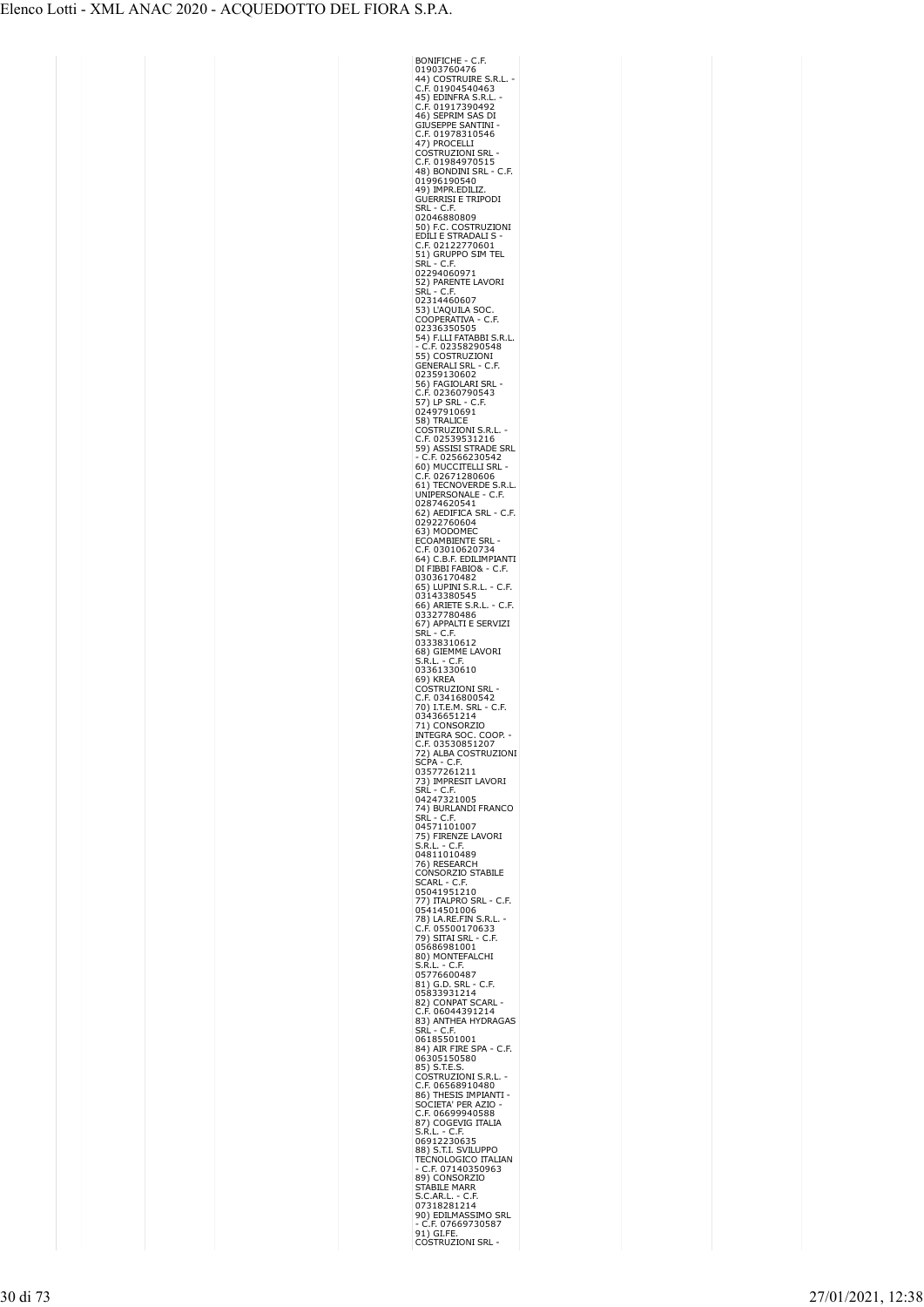|  |                      |                                                                  |                                                                                                                                                                                           |                                                                                                            | C.F. 08074030589<br>92) RECO APPALTI SRL<br>$- C.F. 08408000589$<br>93) A.T.P. SRL - C.F.<br>09011671006<br>94) COGAL SRL - C.F.<br>09202530011<br>95) ALBARELLI WALTER<br>SRL - C.F.<br>10209501005<br>96) DE BLASIS<br><b>COSTRUZIONI SRL -</b><br>C.F. 11212031006<br>97) SO.CO.MI. SRL -<br>C.F. 11273771003<br>98) CELLETTI<br>COSTRUZIONI<br><b>GENERALI SRL - C.F.</b><br>11305951003<br>99) ISAM SRL - C.F.<br>11665510159<br>100) CONSORZIO<br>SIMPLEX - C.F.<br>13889871003<br>101) CASTORANI<br>PAOLO - C.F.<br>CSTPLA61M16M126F<br>102) GRECHI LUCA -<br>C.F.<br>GRCLCU63D28E202D<br>103) ROMEO PURI<br>IMPIANTI DI PURI<br>ROMEO - C.F.<br>PRURMO52E19C263V<br>104) TECNOLOGIE<br><b>INDUSTRIALI &amp;</b><br>AMBIENTALI - C.F.<br>01466740386<br>105) GUGLIUCCIELLO<br>COSTRUZIONI - S.R.L. -<br>C.F. 04770770651<br>106) ADRIACOS - C.F.<br>01997520307<br>107) TORELLI DOTTORI<br>$S.P.A. - C.F.$<br>00205160427<br>108) ISTAL GRONDE<br><b>COSTRUZIONI SRL -</b><br>C.F. 01445960436<br>109) EDILFRAIR<br>COSTRUZIONI<br>GENERALI - C.F.<br>00111640660<br>110) PROGECO<br>COSTRUZIONI<br><b>GENERALI SRL - C.F.</b><br>02020790438<br>111) TECTA S.R.L. -<br>C.F. 01993960671<br>112) TMR S.R.L. - C.F.<br>02584510834 |      |           |      |
|--|----------------------|------------------------------------------------------------------|-------------------------------------------------------------------------------------------------------------------------------------------------------------------------------------------|------------------------------------------------------------------------------------------------------------|------------------------------------------------------------------------------------------------------------------------------------------------------------------------------------------------------------------------------------------------------------------------------------------------------------------------------------------------------------------------------------------------------------------------------------------------------------------------------------------------------------------------------------------------------------------------------------------------------------------------------------------------------------------------------------------------------------------------------------------------------------------------------------------------------------------------------------------------------------------------------------------------------------------------------------------------------------------------------------------------------------------------------------------------------------------------------------------------------------------------------------------------------------------------------------------------------------------------------------------|------|-----------|------|
|  | 40 8481317C30 S.P.A. | <b>ACQUEDOTTO</b><br>DEL FIORA<br>$C.F.$ :<br>00304790538        | GARA PER L' ACQUISTO DI<br>TUBAZIONI PER LA<br>BONIFICA CONDOTTA DI<br>ADDUZIONE E<br>DISTRIBUZIONE IN LOC.<br>GIANNELLA COMUNE DI<br>ORBETELLO, DETERMINA AD<br>N. 130140 DEL 15.10.2020 | 22-PROCEDURA<br><b>NEGOZIATA</b><br><b>CON PREVIA</b><br>INDIZIONE DI<br><b>GARA (SETTORI</b><br>SPECIALI) | 1) PICENUM PLAST SPA<br>$-$ C.F. 00200720449<br>2) SAINT-GOBAIN PAM<br>ITALIA S.P.A. - C.F.<br>00275210102<br>3) CENTRALTUBI SPA -<br>C.F. 00446590416<br>4) RICCINI SRL - C.F.<br>00644190548<br>5) INDUSTRIE POLIECO<br>- M.P.B. SRL - C.F.<br>00873510176<br>6) FUTURA SPA - C.F.<br>01177290416<br>7) IDROTHERM 2000<br>SPA A S.U. - C.F.<br>01179830466<br>8) GEBO ITALIA SRL -<br>C.F. 01495910216<br>9) S.D.M. SRL<br>UNINOMINALE - C.F.<br>01723880975<br>10) DOTTOR GUIDO<br>ISIDORO E C. SRL - C.F.<br>03071480481<br>11) VONROLL HYDRO<br>(ITALIA) SRL - C.F.<br>05699020961<br>12) JINDAL SAW ITALIA<br>SPA - C.F.<br>07104300962<br>13) BALSAMO SRL -<br>C.F. 09896440154<br>14) CONSORZIO<br>STABILE GRIFONE - C.F.<br>05391191003<br>15) DERIPLAST GROUP<br>SRL - C.F.<br>01542780299                                                                                                                                                                                                                                                                                                                                                                                                                                     | 0,00 | --- - --- | 0,00 |
|  | 41 8487325A26 S.P.A. | <b>ACQUEDOTTO</b><br><b>DEL FIORA</b><br>$C.F.$ :<br>00304790538 | GARA PER L' ACQUISTO DI<br>TUBAZIONI PER LA<br>BONIFICA CONDOTTA DI<br>ADDUZIONE E<br>DISTRIBUZIONE IN LOC.<br>GIANNELLA COMUNE DI<br>ORBETELLO. DETERMINA AD<br>N. 130140 DEL 15.10.2020 | 22-PROCEDURA 00873510176<br>NEGOZIATA<br><b>CON PREVIA</b><br>INDIZIONE DI<br>GARA (SETTORI<br>SPECIALI)   | 1) PICENUM PLAST SPA<br>$-$ C.F. 00200720449<br>2) SAINT-GOBAIN PAM<br>ITALIA S.P.A. - C.F.<br>00275210102<br>3) CENTRALTUBI SPA -<br>C.F. 00446590416<br>4) RICCINI SRL - C.F.<br>00644190548<br>5) INDUSTRIE POLIECO<br>- M.P.B. SRL - C.F.<br>6) FUTURA SPA - C.F.<br>01177290416<br>7) IDROTHERM 2000<br>SPA A S.U. - C.F.<br>01179830466<br>8) GEBO ITALIA SRL -<br>C.F. 01495910216<br>9) S.D.M. SRL<br>UNINOMINALE - C.F.<br>01723880975<br>10) DOTTOR GUIDO<br>ISIDORO E C. SRL - C.F.<br>03071480481<br>11) VONROLL HYDRO<br>(ITALIA) SRL - C.F.<br>05699020961                                                                                                                                                                                                                                                                                                                                                                                                                                                                                                                                                                                                                                                                 | 0,00 | --- - --- | 0,00 |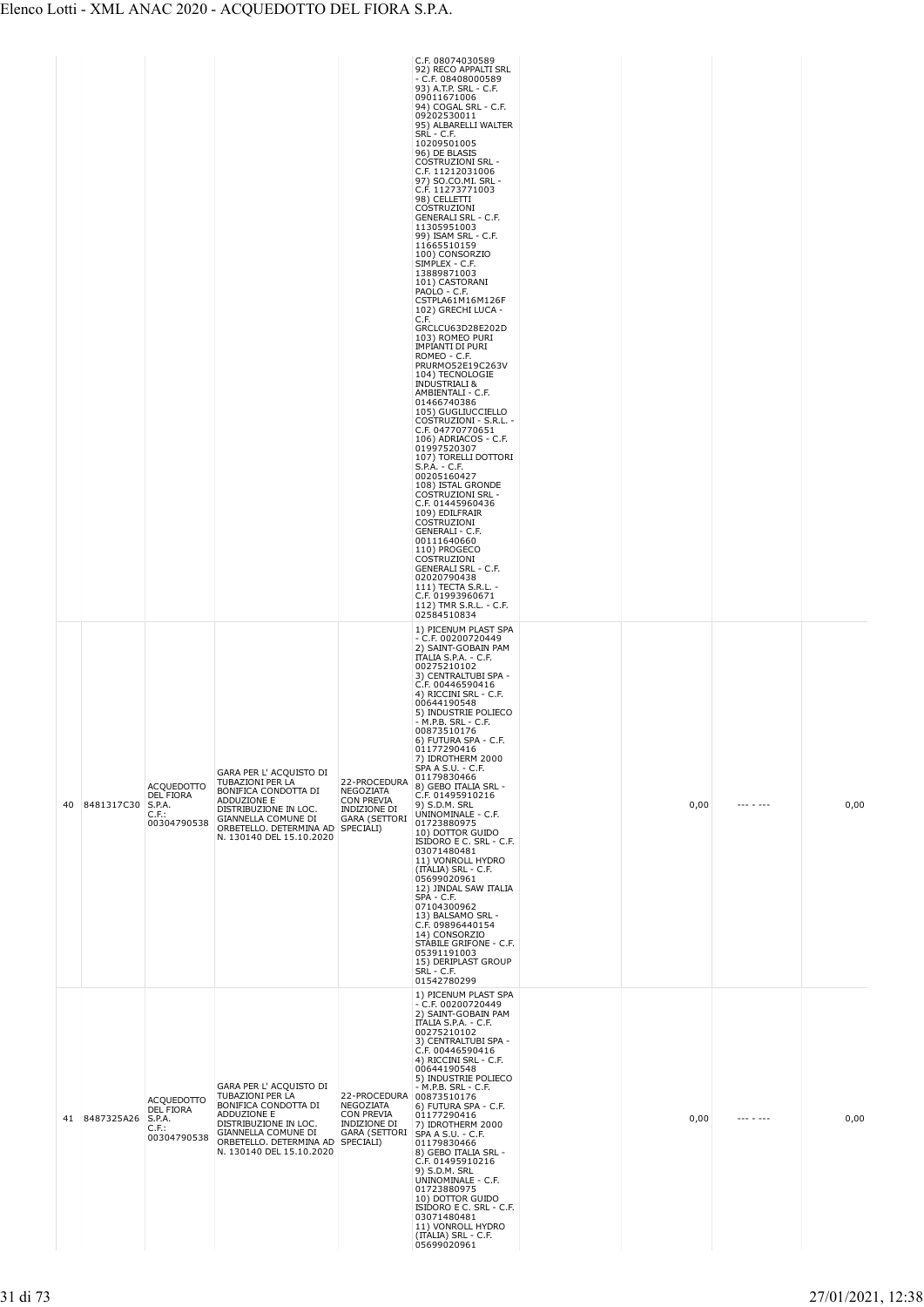|    |               |                                                                     |                                                                                                                                                                                                                                                                                 |                                                                                   | 12) JINDAL SAW ITALIA<br>SPA - C.F.<br>07104300962<br>13) BALSAMO SRL -<br>C.F. 09896440154<br>14) CONSORZIO<br>STABILE GRIFONE - C.F.<br>05391191003<br>15) DERIPLAST GROUP<br>SRL - C.F.<br>01542780299                                                                                                                                                                                                                                                                                                                                                                                                                        |      |           |      |
|----|---------------|---------------------------------------------------------------------|---------------------------------------------------------------------------------------------------------------------------------------------------------------------------------------------------------------------------------------------------------------------------------|-----------------------------------------------------------------------------------|----------------------------------------------------------------------------------------------------------------------------------------------------------------------------------------------------------------------------------------------------------------------------------------------------------------------------------------------------------------------------------------------------------------------------------------------------------------------------------------------------------------------------------------------------------------------------------------------------------------------------------|------|-----------|------|
|    | 42 84999550C4 | <b>ACQUEDOTTO</b><br>DEL FIORA<br>S.P.A.<br>$C.F.$ :<br>00304790538 | ACCORDO QUADRO PER IL<br>SERVIZIO DI VERIFICHE<br><b>ISPETTIVE DELLE</b><br>APPARECCHIATURE<br>RIENTRATI NELL'ALLEGATO<br>VII DEL D.LGS N. 81/08<br>(APPARECCHIATURE DI<br>SOLLEVAMENTO E<br>RECIPIENTI IN PRESSIONE)<br><b>INSTALLATE PRESSO GLI</b><br>IMPIANTI DI A.D.F. SPA | 01-PROCEDURA<br><b>APERTA</b>                                                     |                                                                                                                                                                                                                                                                                                                                                                                                                                                                                                                                                                                                                                  | 0,00 | --- - --- | 0,00 |
| 43 | 854084938F    | <b>ACQUEDOTTO</b><br><b>DEL FIORA</b><br>S.P.A.<br>$C.F.$ :         | FORNITURA DI IDROSSIDO<br>DI FERRO GRANULARE PER<br>SISTEMI DI<br>DEARSENIFICAZIONE DI<br>00304790538 ACQUA POTABILE                                                                                                                                                            | 14-PROCEDURA CHIMICA - C.F.<br>SELETTIVA EX<br>ART 238 C.7,<br>D.LGS.<br>163/2006 | 1) CULLIGAN ITALIANA<br>SPA - C.F.<br>00321300378<br>2) TOSCOCHIMICA SPA<br>- C.F. 00422470484<br>3) CHIMICA DR.FR.<br>D'AGOSTINO SPA - C.F.<br>00824000723<br>4) SUEZ WTS ITALY SRL<br>$- C.F. 00936010156$<br>5) PROTECNO SRL -<br>C.F. 00952660413<br>6) GROSSETANA<br>01177740535<br>7) SOC. CHIMICA<br>EMILIO FEDELI SPA -<br>C.F. 01339740506<br>8) HIDRODEPUR SPA -<br>C.F. 02122450162<br>9) EVERBLUE SRL - C.F.<br>02177630346<br>10) DREWO SRL - C.F.<br>03961511007<br>11) ORANGE SRL - C.F.<br>05527520968<br>12) SOCIETA' CHIMICA<br>MEDITERRANEA SRL -<br>C.F. 06468740722<br>13) COMELT SPA - C.F.<br>11633480154 | 0,00 | $  -$     | 0,00 |
| 44 | 8564299B1A    | <b>ACQUEDOTTO</b><br>DEL FIORA<br>S.P.A.<br>$C.F.$ :<br>00304790538 | GARA PER AFFIDAMENTO DI<br>INCARICO PROFESSIONALE<br>PER LA PROGETTAZIONE E<br>CSE PER L' ADEGUAMENTO<br><b>FUNZIONALE DEL</b><br>DEPURATORE DI SELVENA<br>COMUNE CASTELL'AZZARA<br>(GR)                                                                                        | 01-PROCEDURA<br>APERTA                                                            |                                                                                                                                                                                                                                                                                                                                                                                                                                                                                                                                                                                                                                  | 0,00 |           | 0,00 |
| 45 | 856605328F    | <b>ACQUEDOTTO</b><br>DEL FIORA<br>S.P.A.<br>$C.F.$ :<br>00304790538 | GARA PER AFFIDAMENTO DI<br>INCARICO PROFESSIONALE<br>PER LA PROGETTAZIONE<br>DEFINITIVA, ESECUTIVA E<br>CSP E CSE PER<br>L'ADEGUAMENTO DELLA<br>RETE FOGNARIA E DEL<br>DEPURATORE A SERVIZIO<br>DELLA FRAZIONE PIAZZE<br>NEL COMUNE DI CETONA<br>SI.                            | 01-PROCEDURA<br><b>APERTA</b>                                                     |                                                                                                                                                                                                                                                                                                                                                                                                                                                                                                                                                                                                                                  | 0,00 |           | 0,00 |
| 46 | 8571468727    | <b>ACQUEDOTTO</b><br>DEL FIORA<br>S.P.A.<br>$C.F.$ :<br>00304790538 | GARA PER AFFIDAMENTO DI<br><b>INCARICO PROFESSIONALE</b><br>PER LA PROGETTAZIONE<br>DEFINITIVA, ESECUTIVA<br>CSP E CSE PER<br>ADEGUAMENTO SCARICO<br>LOC. POGGIARELLO - LA<br>RIPA COMUNE<br>CASTELNUOVO<br><b>BERARDENGA SI</b>                                                | 01-PROCEDURA<br>APERTA                                                            |                                                                                                                                                                                                                                                                                                                                                                                                                                                                                                                                                                                                                                  | 0,00 | - ---     | 0,00 |
| 47 | 857280132F    | <b>ACOUEDOTTO</b><br>DEL FIORA<br>S.P.A.<br>$C.F.$ :<br>00304790538 | GARA PER AFFIDAMENTO DI<br>INCARICO PROFESSIONALE<br>PER LA PROGETTAZIONE<br>DEFINITIVA, ESECUTIVA DL<br>E CSE ADEGUAMENTO<br><b>FUNZIONALE DEL</b><br>DEPURATORE NELLA<br>FRAZIONE CAMPIGLIA DEI<br>FOCI NEL COMUNE DI<br>COLLE VAL D'ELSA SI                                  | 01-PROCEDURA<br>APERTA                                                            |                                                                                                                                                                                                                                                                                                                                                                                                                                                                                                                                                                                                                                  | 0,00 |           | 0,00 |
| 48 | 8575066053    | <b>ACQUEDOTTO</b><br>DEL FIORA<br>S.P.A.<br>$C.F.$ :<br>00304790538 | GARA PER AFFIDAMENTO DI<br><b>INCARICO PER LA</b><br>PROGETTAZIONE<br>DEFINITIVA, ESECUTIVA,<br>CSP, CSE E DL PER I LAVORI APERTA<br>DI L' ADEGUAMENTO<br>IMHOFF DI PANCOLE NEL<br>COMUNE DI SCANSANO GR                                                                        | 01-PROCEDURA                                                                      |                                                                                                                                                                                                                                                                                                                                                                                                                                                                                                                                                                                                                                  | 0,00 | .         | 0,00 |
| 49 | 85752231E2    | <b>ACQUEDOTTO</b><br>DEL FIORA<br>S.P.A.<br>$C.F.$ :<br>00304790538 | GARA AFFIDAMENTO DI<br><b>INCARICO PER LA</b><br>PROGETTAZIONE<br>DEFINITIVA, ESECUTIVA,<br>CSE E DL PER L'<br>ADEGUAMENTO<br>DEPURATORE DI SATURNIA<br>NEL COMUNE DI MANCIANO<br>GR DETERMINA PROT. N,<br>130156 DEL 15.10.2020.                                               | 01-PROCEDURA<br>APERTA                                                            |                                                                                                                                                                                                                                                                                                                                                                                                                                                                                                                                                                                                                                  | 0,00 |           | 0,00 |
| 50 | 8575257DED    | <b>ACQUEDOTTO</b><br>DEL FIORA<br>S.P.A.<br>$C.F.$ :<br>00304790538 | GARA PER AFFIDAMENTO DI<br><b>INCARICO PROFESSIONALE</b><br>PER LA PROGETTAZIONE,<br>DIREZIONE LAVORI E CSE<br>PER L' ADEGUAMENTO<br>DEGLI SCARICHI LIBERI DI<br>CAMPIGLIA D'ORCIA<br>COMUNE DI CASTIGLIONE<br>D'ORCIA (SI) DETERMINA<br><b>DEL PROT</b>                        | 01-PROCEDURA<br>APERTA                                                            |                                                                                                                                                                                                                                                                                                                                                                                                                                                                                                                                                                                                                                  | 0,00 |           | 0,00 |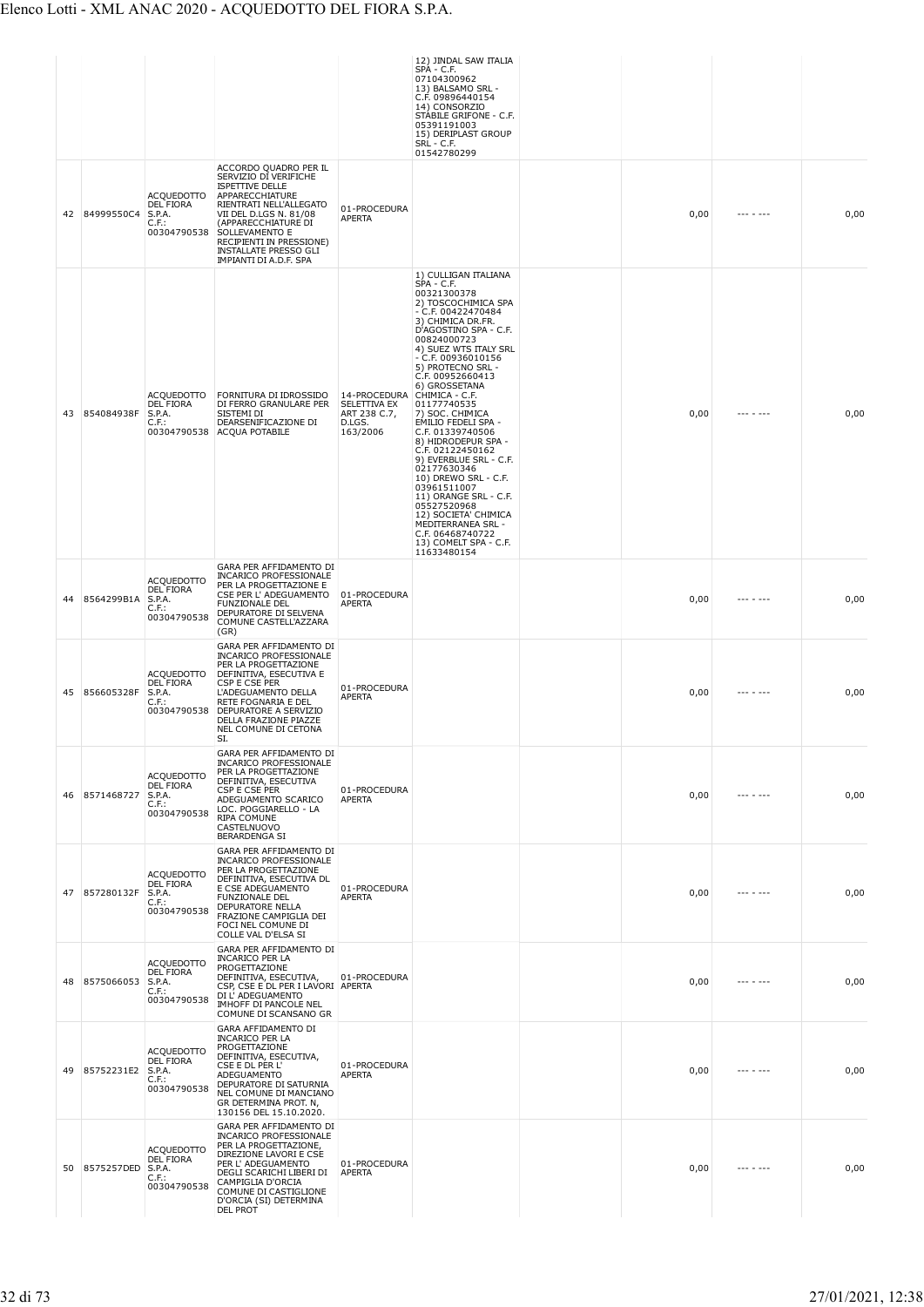| 51 | Z012C07CAC    | ACQUEDOTTO<br><b>DEL FIORA</b><br>S.P.A.<br>$C.F.$ :<br>00304790538        | AFFIDAMENTO INCARICO<br>PROFESSIONALE PER LA<br>PROGETTAZIONE<br>ESECUTIVA E L'ASSISTENZA<br>DL IN FASE DI ESECUZIONE<br>PROG REALIZZAZIONE DI<br>UN POZZO AD USO<br><b>IDROPOTABILE</b><br>DENOMINATO SAN MICHELE<br>2 BIS, NEL COMUNE DI | 14-PROCEDURA<br>SELETTIVA EX<br>ART 238 C.7,<br>D.LGS.<br>163/2006                                           | 1) GEOSOL SRL - C.F.<br>00707530523                        | 2.973,41  |                            | 0,00 |
|----|---------------|----------------------------------------------------------------------------|--------------------------------------------------------------------------------------------------------------------------------------------------------------------------------------------------------------------------------------------|--------------------------------------------------------------------------------------------------------------|------------------------------------------------------------|-----------|----------------------------|------|
| 52 | Z012D5BE46    | ACQUEDOTTO<br><b>DEL FIORA</b><br>S.P.A.<br>$C.F.$ :<br>00304790538        | PIANCASTAGNAIO (SI).<br>FORNITURA DI KIT<br>COMPLETO PISTOLA<br>PNEUMATICA                                                                                                                                                                 | 36-<br>AFFIDAMENTO<br>DIRETTO PER<br>LAVORI,<br>SERVIZI O<br><b>FORNITURE</b><br>SUPPLEMENTARI               | 1) KELLI SRL - C.F.<br>00793780537                         | 350,24    |                            | 0,00 |
| 53 | Z012DF885A    | <b>ACQUEDOTTO</b><br><b>DEL FIORA</b><br>S.P.A.<br>C.F.<br>00304790538     | FORNITURA DI ANTRACITE-<br>QUARZITE PER FILTRAZIONI<br>IMPIANTI ADF                                                                                                                                                                        | 14-PROCEDURA<br>SELETTIVA EX<br>ART 238 C.7,<br>D.LGS.<br>163/2006                                           | 1) SUEZ WTS ITALY SRL<br>- C.F. 00936010156                | 11.100,00 |                            | 0,00 |
| 54 | Z022CD0313    | ACQUEDOTTO<br>DEL FIORA<br>S.P.A.<br>$C.F.$ :<br>00304790538               | FORNITURA DI ANTRACITE-<br>QUARZITE PER FILTRAZIONI<br>IMPIANTI ADF                                                                                                                                                                        | $24 -$<br>AFFIDAMENTO<br>DIRETTO A<br>SOCIETA' IN<br><b>HOUSE</b>                                            | 1) ACQUE SPA - C.F.<br>05175700482                         | 60.000,00 | 27/04/2020 -<br>31/08/2020 | 0,00 |
| 55 | Z022DAAB6D    | <b>ACQUEDOTTO</b><br>DEL FIORA<br>S.P.A.<br>$C.F.$ :<br>00304790538        | VERIFICA PERIODICA DELLE<br>ATTREZZATURE PRESENTI<br>IN ADF RICADENTI ALL VII<br><b>DEL DLGS 81/08-</b><br>AFFIDAMENTO INCARICO                                                                                                            | $36 -$<br>AFFIDAMENTO<br>DIRETTO PER<br>LAVORI,<br>SERVIZI <sub>O</sub><br><b>FORNITURE</b><br>SUPPLEMENTARI | 1) ELLISSE SRL - C.F.<br>08427870012                       | 1.825,80  |                            | 0,00 |
| 56 | Z022FDE6C2    | ACQUEDOTTO<br><b>DEL FIORA</b><br>S.P.A.<br>$C.F.$ :<br>00304790538        | RIPARAZIONE CENTRALINE<br>DEL CLORO CLDP                                                                                                                                                                                                   | 06-PROCEDURA<br>NEGOZIATA<br><b>SENZA PREVIA</b><br>INDIZIONE DI<br>GARA (SETTORI 01558150973<br>SPECIALI)   | 1) GIEMME<br>TRATTAMENTO ACQUE<br>$S.N.C. - C.F.$          | 1.594,00  | --- - ---                  | 0,00 |
| 57 | Z032B9FA6A    | <b>ACQUEDOTTO</b><br>DEL FIORA<br>S.P.A.<br>C.F.<br>00304790538            | FORNITURA DI<br>COMPRESSORE AD ARIA<br>MONOFASE                                                                                                                                                                                            | $36 -$<br>AFFIDAMENTO<br>DIRETTO PER<br>LAVORI,<br>SERVIZI O<br><b>FORNITURE</b><br>SUPPLEMENTARI            | 1) FUTURA SRL - SIENA<br>- - C.F. 00122820525              | 419,90    |                            | 0,00 |
| 58 | Z032CEACDE    | <b>ACQUEDOTTO</b><br><b>DEL FIORA</b><br>S.P.A.<br>$C.F.$ :<br>00304790538 | FORNITURA GEL LAVA MANI<br>E SPRAY GERMICIDA PER<br>AUTOMOBILI.                                                                                                                                                                            | 14-PROCEDURA<br>SELETTIVA EX<br>ART 238 C.7,<br>D.LGS.<br>163/2006                                           | 1) MANUTAN ITALIA SPA<br>- C.F. 09816660154                | 3.695,60  | $- - - - - - -$            | 0,00 |
| 59 | Z032D17B8D    | <b>ACQUEDOTTO</b><br><b>DEL FIORA</b><br>S.P.A.<br>$C.F.$ :<br>00304790538 | ACQUISTO DI<br>POLIELETTROLITA TIPO<br>CATFLOC C 804 IN<br>FORMATO DI IBC S DA<br>1.050 KG                                                                                                                                                 | 06-PROCEDURA<br>NEGOZIATA<br><b>SENZA PREVIA</b><br>INDIZIONE DI<br><b>GARA (SETTORI</b><br>SPECIALI)        | 1) CATRA SRL - C.F.<br>02315840609                         | 4.137,00  |                            | 0,00 |
| 60 | Z042E2F2C2    | <b>ACQUEDOTTO</b><br><b>DEL FIORA</b><br>S.P.A.<br>$C.F.$ :<br>00304790538 | FORNITURA DI N. 6<br>BIGIUNTI ANTI-SFILAMENTO<br>MODELLO MULTI-JOINT<br>DN400 PN16. RIF. OFFERTA<br>N. 29119185 DEL<br>25.06.2020.                                                                                                         | 14-PROCEDURA<br>SELETTIVA EX<br>ART 238 C.7,<br>D.LGS.<br>163/2006                                           | 1) GEORG FISCHER SPA<br>$-$ C.F. 00814600151               | 8.948,58  |                            | 0,00 |
|    | 61 Z042E575F2 | <b>ACQUEDOTTO</b><br><b>DEL FIORA</b><br>S.P.A<br>$C.F.$ :<br>00304790538  | AFFIDAMENTO DEL<br>SERVIZIO DI CONDUZIONE<br>E MANUTENZIONE<br>ΙΜΡΙΔΝΤΩ DI DEPLIRAZIONE<br>E DEI SOLLEVAMENTI<br>FOGNARI PER 1° SEMESTRE HOUSE<br>2020                                                                                     | $24 -$<br>AFFIDAMENTO<br>DIRETTO A<br>SOCIETA' IN                                                            | 1) BIO ECOLOGIA SRL -<br>C.F. 00924960529                  | 25.013,40 |                            | 0,00 |
| 62 | Z062C7C002    | <b>ACQUEDOTTO</b><br>DEL FIORA<br>S.P.A.<br>$C.F.$ :<br>00304790538        | RIPARAZIONE + ACCESSORI<br>PER CENTRALINA DI<br>DOSAGGIO CLORO                                                                                                                                                                             | 06-PROCEDURA<br>NEGOZIATA<br>SENZA PREVIA<br>INDIZIONE DI<br>GARA (SETTORI 01558150973<br>SPECIALI)          | 1) GIEMME<br>TRATTAMENTO ACQUE<br>S.N.C. - C.F.            | 1.579,00  | --- - ---                  | 0,00 |
| 63 | Z062DA96EF    | <b>ACQUEDOTTO</b><br><b>DEL FIORA</b><br>S.P.A.<br>$C.F.$ :<br>00304790538 | AFFIDAMENTO PER LA<br><b>GESTIONE DEL RISCHIO</b><br>BIOLOGICO NEGLI IMPIANTI<br>IDRICI, IMPIANTI DI<br>DEPURAZIONE E<br>SOLLEVAMENTI FOGNARI<br>NEL TERRITORIO DI<br>ACQUEDOTTO DEL FIORA.                                                | 14-PROCEDURA<br>SELETTIVA EX<br>ART 238 C.7,<br>D.LGS.<br>163/2006                                           | 1) ALPHA ECOLOGIA<br>SRL - C.F.<br>04990160485             | 9.980,00  |                            | 0,00 |
| 64 | Z062EA9369    | <b>ACQUEDOTTO</b><br><b>DEL FIORA</b><br>S.P.A.<br>$C.F.$ :<br>00304790538 | ATTIVITA' DI CONTROLLO E<br>CERTIFICAZIONE<br>FINALIZZATA ALL<br>AVVIAMENTO DELLE<br>APPARECCHIATURE<br>DEODORIZZANTI                                                                                                                      | $36 -$<br>AFFIDAMENTO<br>DIRETTO PER<br>LAVORI,<br>SERVIZI O<br><b>FORNITURE</b><br>SUPPLEMENTARI            | 1) LABIO TEST SRL -<br>C.F. 01572930301                    | 1.900,00  |                            | 0,00 |
| 65 | Z072CEF294    | <b>ACQUEDOTTO</b><br><b>DEL FIORA</b><br>S.P.A.<br>$C.F.$ :<br>00304790538 | AFFIDAMENTO<br>PROFESSIONALE PER<br>PROGETTAZIONE<br>DEFINITIVA, ESECUTIVA E<br>DL PER IL RIPRISTINO DEL<br>DRENAGGIO DELLA<br>SORGENTE SANTA LUCIA,<br>NEL COMUNE DI CIVITELLA<br>PAGANICO (GR)<br>DETERMINA AD N. 41888<br>DEL 19/03/20  | 14-PROCEDURA<br>SELETTIVA EX<br>ART 238 C.7,<br>D.LGS.<br>163/2006                                           | 1) RABAI - C.F.<br>RBALRT78H28E202V                        | 6.900,55  |                            | 0,00 |
| 66 | Z072D5BCF3    | <b>ACQUEDOTTO</b><br><b>DEL FIORA</b><br>S.P.A.<br>$C.F.$ :<br>00304790538 | REINTEGRO SCORTE<br>MAGAZZINO                                                                                                                                                                                                              | $36 -$<br>AFFIDAMENTO<br>DIRETTO PER<br>LAVORI,<br>SERVIZI O<br><b>FORNITURE</b><br>SUPPLEMENTARI            | 1) RACI SRL - C.F.<br>12976840152                          | 1.582,90  |                            | 0,00 |
| 67 | Z072DAFE27    | <b>ACQUEDOTTO</b><br><b>DEL FIORA</b><br>S.P.A.<br>$C.F.$ :<br>00304790538 | ACQUISTO GEL PER<br>UTILIZZO MISURATORI DI<br>PORTATA ULTRASUONI                                                                                                                                                                           | 36-<br>AFFIDAMENTO<br>DIRETTO PER<br>LAVORI,<br>SERVIZI O<br><b>FORNITURE</b><br>SUPPLEMENTARI               | 1) SEICO SAS DI RINO<br>SANTONI E C. - C.F.<br>05290180487 | 1.440,00  |                            | 0,00 |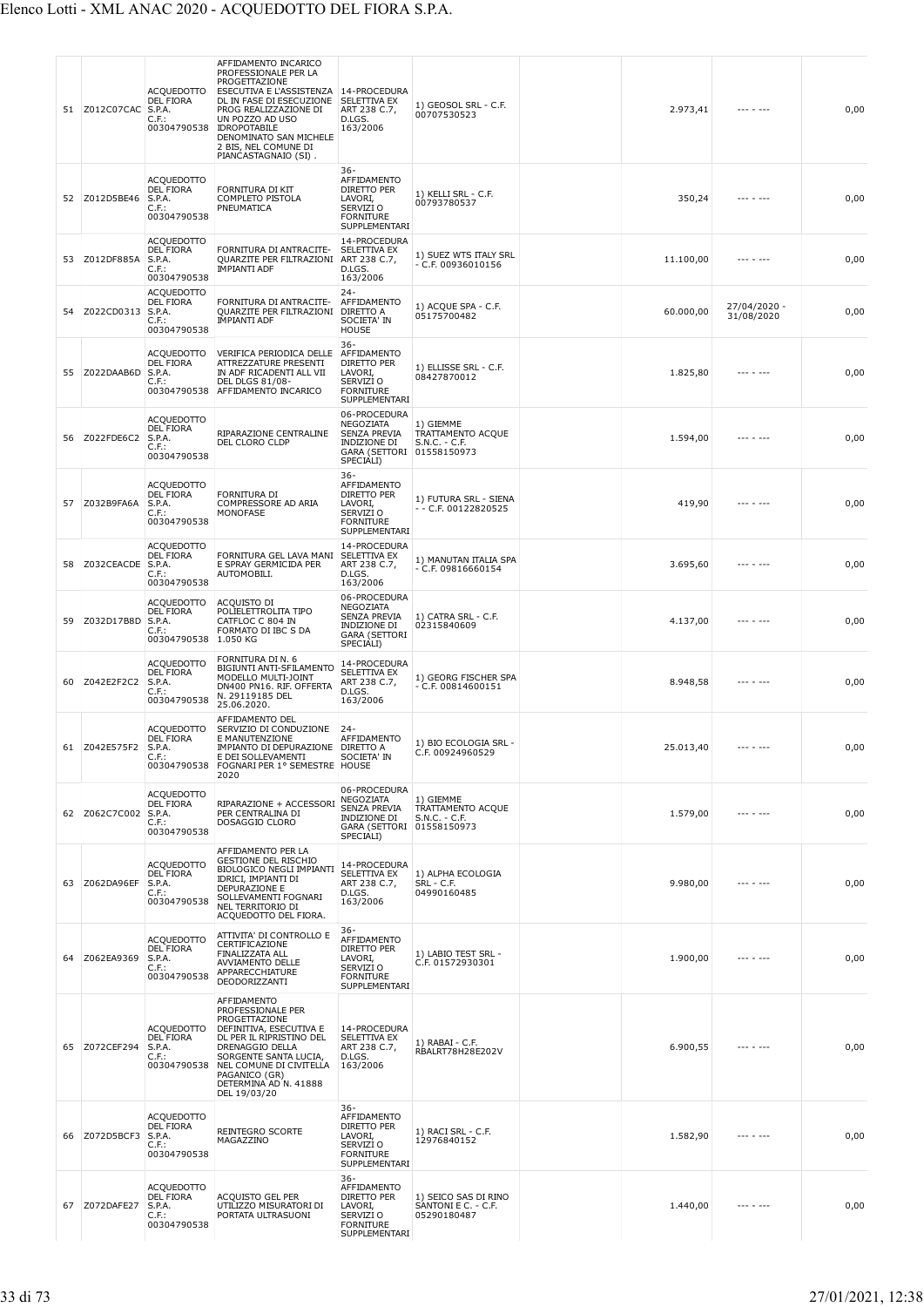| 68 | Z073000D2B    | <b>ACQUEDOTTO</b><br><b>DEL FIORA</b><br>S.P.A.<br>C.F.:<br>00304790538    | ACQUISTO TUBAZIONE IN<br>PVC PER RETI IDRICHE. RIF.<br>VOSTRA OFFERTA<br>20001549 DEL<br>22/12/2020.                                                                                                                                                                                        | 36-<br>AFFIDAMENTO<br>DIRETTO PER<br>LAVORI,<br>SERVIZI O<br><b>FORNITURE</b><br>SUPPLEMENTARI                    | 1) IDROTHERM 2000<br>SPA A S.U. - C.F.<br>01179830466                                                                                                                                                                                                                                                                                                                                                   |                                  | 1.368,97  | --- - ---       | 0,00 |
|----|---------------|----------------------------------------------------------------------------|---------------------------------------------------------------------------------------------------------------------------------------------------------------------------------------------------------------------------------------------------------------------------------------------|-------------------------------------------------------------------------------------------------------------------|---------------------------------------------------------------------------------------------------------------------------------------------------------------------------------------------------------------------------------------------------------------------------------------------------------------------------------------------------------------------------------------------------------|----------------------------------|-----------|-----------------|------|
| 69 | Z082BB6689    | <b>ACQUEDOTTO</b><br>DEL FIORA<br>S.P.A.<br>$C.F.$ :<br>00304790538        | <b>INCARICO PROFESSIONALE</b><br>SUPPORTO LEGALE.<br>PERIODO 01.01.2020 -<br>31.12.2020                                                                                                                                                                                                     | $36 -$<br>AFFIDAMENTO<br>DIRETTO PER<br>LAVORI,<br>SERVIZI O<br><b>FORNITURE</b><br>SUPPLEMENTARI                 | 1) ANTICHI - C.F.<br>NTCLSN58E14E202E                                                                                                                                                                                                                                                                                                                                                                   |                                  | 12.480,00 | --- - ---       | 0,00 |
| 70 | Z082E55E83    | <b>ACQUEDOTTO</b><br><b>DEL FIORA</b><br>S.P.A.<br>C.F.<br>00304790538     | RITIRO E SMALTIMENTO<br>RIFIUTI AL MAGAZZINO DI<br>SIENA. RIF. FATTURA 248<br>DEL 14/09/2020.                                                                                                                                                                                               | $23 -$<br>AFFIDAMENTO<br><b>DIRETTO</b>                                                                           | 1) IROM - SOCIETA' A<br>RESPONSABILITA' L -<br>C.F. 00720690528                                                                                                                                                                                                                                                                                                                                         |                                  | 376,80    | --- - ---       | 0,00 |
| 71 | Z082F017D3    | <b>ACQUEDOTTO</b><br><b>DEL FIORA</b><br>S.P.A.<br>$C.F.$ :<br>00304790538 | FORNITURA DI VALVOLE A<br>SFERA A PASSAGGIO<br>TOTALE, FILETTATURE M/F E<br>F/F. RIF. OFFERTA N.<br>QUO-89397-Q5G1N9 DEL<br>22.10.2020.                                                                                                                                                     | 14-PROCEDURA<br>SELETTIVA EX<br>ART 238 C.7,<br>D.LGS.<br>163/2006                                                | 1) RUBINETTERIE<br>BRESCIANE BONOMI<br>$S.P.A - C.F.$<br>00296000177                                                                                                                                                                                                                                                                                                                                    |                                  | 3.849,10  | $- - - - - - -$ | 0,00 |
| 72 | Z092EC30FF    | <b>ACQUEDOTTO</b><br><b>DEL FIORA</b><br>S.P.A.<br>$C.F.$ :<br>00304790538 | RITIRO E SMALTIMENTO<br>RIFIUTI PERICOLOSI E NON<br>PERICOLOSI AL<br>MAGAZZINO DI GROSSETO                                                                                                                                                                                                  | 14-PROCEDURA<br>SELETTIVA EX<br>ART 238 C.7,<br>D.LGS.<br>163/2006                                                | 1) BUSISI ECOLOGIA<br>SRL - C.F.<br>00951000538                                                                                                                                                                                                                                                                                                                                                         |                                  | 1.300,00  |                 | 0,00 |
| 73 | Z092FFF532    | <b>ACQUEDOTTO</b><br><b>DEL FIORA</b><br>S.P.A.<br>C.F.:<br>00304790538    | COSTO PUBBLICAZIONE<br>GARA 2100002583 CIG<br>85752231E2 INCARICO<br>PROFESSIONALE PER<br><b>L'ADEGUAMENTO</b><br>DELL'IMPIANTO DI<br>DEPURAZIONE PRESSO LA<br>FRAZIONE DI SATURNIA NEL SUPPLEMENTARI<br>COMUNE DI MANCIANO                                                                 | $36 -$<br>AFFIDAMENTO<br>DIRETTO PER<br>LAVORI,<br>SERVIZI O<br><b>FORNITURE</b>                                  | 1) LIBRERIA<br>CONCESSIONARIA IPZS<br>$S.R.L. - C.F.$<br>04982190151                                                                                                                                                                                                                                                                                                                                    |                                  | 1.227,92  |                 | 0,00 |
| 74 | Z0A2DF1329    | ACQUEDOTTO<br><b>DEL FIORA</b><br>S.P.A.<br>C.F.:<br>00304790538           | BUSINESS HUB SEDE DI VIA<br>GIORDANIA 69<br>SMONTAGGIO PARETI<br>DIVISORIE TRA UFFICI,<br>CATALOGAZIONE<br>IMBALLAGGIO TRASPORTO<br>E STOCCAGGIO PRESSO<br>LOCALI DEPURATORE SAN<br>GIOVANNI.                                                                                               | 14-PROCEDURA<br>SELETTIVA EX<br>ART 238 C.7,<br>D.LGS.<br>163/2006                                                | 1) ANSA S.N.C. - C.F.<br>01054640535                                                                                                                                                                                                                                                                                                                                                                    |                                  | 4.500,00  |                 | 0,00 |
| 75 | Z0A2EE5654    | <b>ACQUEDOTTO</b><br><b>DEL FIORA</b><br>S.P.A.<br>$C.F.$ :<br>00304790538 | MANUTENZIONE<br>STRAORDINARIA<br>CENTRIFUGA PIERALISI<br>FP600                                                                                                                                                                                                                              | 06-PROCEDURA<br>NEGOZIATA<br>SENZA PREVIA<br><b>INDIZIONE DI</b><br><b>GARA (SETTORI</b><br>SPECIALI)             | 1) PIERALISI MAIP SPA -<br>C.F. 00696010420                                                                                                                                                                                                                                                                                                                                                             |                                  | 8.216,44  |                 | 0,00 |
| 76 | Z0B2C64103    | <b>ACQUEDOTTO</b><br>DEL FIORA<br>S.P.A.<br>C.F.                           | FORNITURA MANOMETRI<br>PER REINTEGRO SCORTE<br>PRESSO I MAGAZZINI<br>AZIENDALI. RIF. OFFERTA N.<br>00304790538 377 DEL 03/03/2020.                                                                                                                                                          | 14-PROCEDURA<br>SELETTIVA EX<br>ART 238 C.7,<br>D.LGS.<br>163/2006                                                | 1) F.A.M. FABBRICA<br>MAREMMANA<br>AUTOCLAVI - C.F.<br>00220490536                                                                                                                                                                                                                                                                                                                                      |                                  | 2.736,00  | $- - - - - - -$ | 0,00 |
| 77 | Z0B2D728CD    | <b>ACQUEDOTTO</b><br><b>DEL FIORA</b><br>S.P.A.<br>$C.F.$ :<br>00304790538 | FORNITURA DI BIG BAG DA<br>UTILIZZARE PRESSO IL<br>POTABILIZZATORE                                                                                                                                                                                                                          | $36 -$<br>AFFIDAMENTO<br>DIRETTO PER<br>LAVORI,<br>SERVIZI O<br><b>FORNITURE</b><br>SUPPLEMENTARI                 | 1) BUSISI ECOLOGIA<br>SRL - C.F.<br>00951000538                                                                                                                                                                                                                                                                                                                                                         |                                  | 207,00    |                 | 0,00 |
| 78 | Z0B2ED2C89    | ACQUEDOTTO<br>DEL FIORA<br>S.P.A.<br>$C.F.$ :<br>00304790538               | AFFIDAMENTO INCARICO<br>PER L'ESECUZIONE DI<br>RILIEVI TOPOGRAFICI ATTI<br>AL RICONFINAMENTO<br>CATASTALE DEI TERRENI<br>DELIMITANTI DP SAN<br>GIOVANNI NEL COMUNE DI<br>GROSSETO, RIF, VOSTRO<br>PROT. N. 20-PRE 11 DEL<br>21/09/2020.                                                     | $36 -$<br>AFFIDAMENTO<br>DIRETTO PER<br>LAVORI,<br>SERVIZI O<br><b>FORNITURE</b><br>SUPPLEMENTARI                 | 1) RACIOPPI - C.F.<br>RCPDVD87H02E202N                                                                                                                                                                                                                                                                                                                                                                  |                                  | 2.205,00  |                 | 0,00 |
| 79 | Z0C2E5771F    | <b>ACQUEDOTTO</b><br><b>DEL FIORA</b><br>S.P.A.<br>$C.F.$ :<br>00304790538 | MATERIALE GIA'<br>CONSEGNATO. N. 134<br>CODOLI TELESCOPICI<br>CALIBRO 3/4 CONSEGNATI<br>IN ECCEDENZA RISPETTO A<br>NS. ORDINE N.<br>6600024364 DEL<br>08.07.2020. RIF. FATTURA<br>N. F004328 DEL<br>07.09.2020.                                                                             | 06-PROCEDURA<br><b>NEGOZIATA</b><br><b>SENZA PREVIA</b><br>INDIZIONE DI<br><b>GARA (SETTORI</b><br>SPECIALI)      | 1) GREINER SPA - C.F.<br>00278160171                                                                                                                                                                                                                                                                                                                                                                    |                                  | 1.290,42  |                 | 0,00 |
| 80 | Z0C2E7F46D    | <b>ACQUEDOTTO</b><br><b>DEL FIORA</b><br>S.P.A.<br>$C.F.$ :                | RIPARAZIONE CENTRALINE<br>DEL CLORO, SISTEMA DI<br>DOSAGGIO E CONTROLLO<br>PER CLORO LIBERO E PH.<br>RIF. VOSTRA OFFERTA<br>00304790538 479/2020 DEL<br>16/08/2020.                                                                                                                         | 06-PROCEDURA<br><b>NEGOZIATA</b><br><b>SENZA PREVIA</b><br>INDIZIONE DI<br>GARA (SETTORI 01558150973<br>SPECIALI) | 1) GIEMME<br>TRATTAMENTO ACQUE<br>$S.N.C. - C.F.$                                                                                                                                                                                                                                                                                                                                                       |                                  | 3.173,00  |                 | 0,00 |
|    | 81 Z0C2FF448A | <b>ACQUEDOTTO</b><br><b>DEL FIORA</b><br>S.P.A.<br>$C.F.$ :<br>00304790538 | VERIFICA AI FINI MUD                                                                                                                                                                                                                                                                        | 36-<br>AFFIDAMENTO<br>DIRETTO PER<br>LAVORI,<br>SERVIZI O<br><b>FORNITURE</b><br>SUPPLEMENTARI                    | 1) VIASAT SPA - C.F.<br>07950950589                                                                                                                                                                                                                                                                                                                                                                     |                                  | 700,00    |                 | 0,00 |
|    | 82 Z0D2C95FA7 | <b>ACQUEDOTTO</b><br><b>DEL FIORA</b><br>S.P.A.<br>$C.F.$ :<br>00304790538 | GARA PER AFFIDAMENTO DI<br>ALL'INCARICO DI CSP E CSE<br><b>INTERVENTI ADEGUAMENTO</b><br>FUNZIONALE DP MONTIANO 14-PROCEDURA<br>COM MAGLIANO IN<br>TOSCANA E INTERVENTO<br>FUNZIONALE SEZIONI DI<br><b>OSSIDAZIONE E</b><br>STABILIZZAZIONE DP LOC<br>PADULINE CASTIGLIONE<br>DELLA PESCAIA | SELETTIVA EX<br>ART 238 C.7,<br>D.LGS.<br>163/2006                                                                | 1) VITI - C.F.<br>00220590533<br>2) STUDIO TECNICO<br>ASSOCIATO TIRINNANZI<br>$-$ C.F. 01000990521<br>3) GEOPLAN STUDIO<br>$S.T.A. - C.F.$<br>01260310535<br>4) COOPERATIVA CIVILE<br>$STP - C.F.$<br>01574680532<br>5) BOLICI - C.F.<br>BLCSFN62T30F592X<br>6) BILIOTTI - C.F.<br>BLTMTN69M05E202D<br>7) LUCA BATTISTI<br>INGEGNERE - C.F.<br>BTTLCU79A26E202X<br>8) ARCH. FILIPPO<br>CORRIDORI - C.F. | STERI - C.F.<br>STRSFN67R09E202S | 4.547,67  |                 | 0,00 |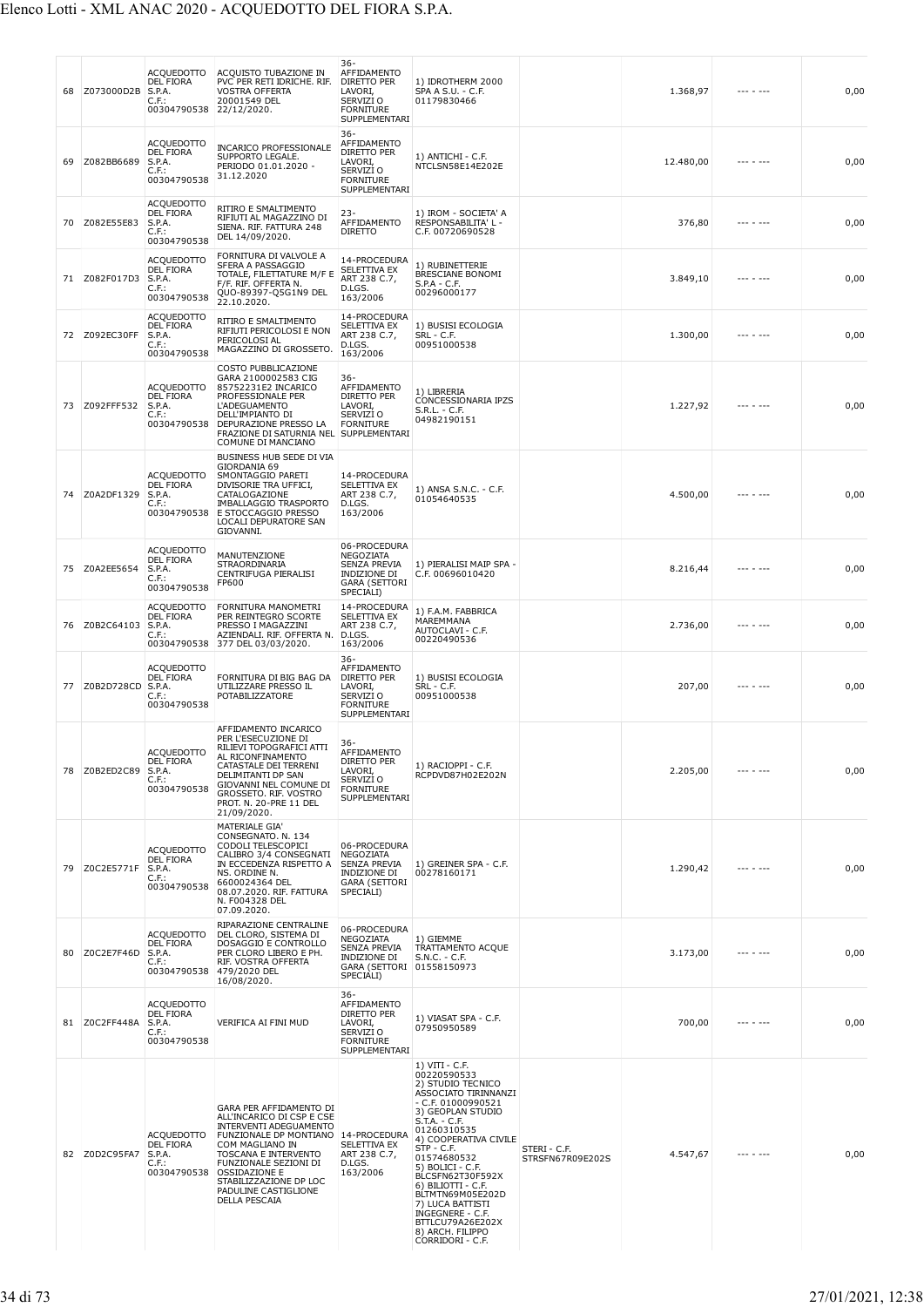|    |               |                                                                                 |                                                                                                                                                                                                                                                                                |                                                                                                                   | CRRFPP83H09E202X<br>9) ARCH ANDREA FLORI                                                                                                                                                                                                                                                                                            |           |                 |      |
|----|---------------|---------------------------------------------------------------------------------|--------------------------------------------------------------------------------------------------------------------------------------------------------------------------------------------------------------------------------------------------------------------------------|-------------------------------------------------------------------------------------------------------------------|-------------------------------------------------------------------------------------------------------------------------------------------------------------------------------------------------------------------------------------------------------------------------------------------------------------------------------------|-----------|-----------------|------|
|    |               |                                                                                 |                                                                                                                                                                                                                                                                                |                                                                                                                   | - C.F.<br>FLRNDR70E18A006B<br>10) FANETTI ANTONIO -<br>C.F.<br>FNTNTN66A25I726D<br>11) FRANZONI - C.F.<br>FRNGDU80R24B149R<br>12) MIGLIORINI - C.F.<br>MGLCLD88M02E202X                                                                                                                                                             |           |                 |      |
|    |               |                                                                                 |                                                                                                                                                                                                                                                                                |                                                                                                                   | 13) MALENTACCHI -<br>C.F.<br>MLNSMN84M27E202Q<br>14) MORETTI - C.F.<br>MRTLCU64T21E202E<br>15) RABAI - C.F.<br>RBALRT78H28E202V<br>16) REALI MATTEO -                                                                                                                                                                               |           |                 |      |
|    |               |                                                                                 |                                                                                                                                                                                                                                                                                |                                                                                                                   | C.F.<br>RLEMTT83C09E202F<br>17) Geometra<br>STEFANO ROSSI - C.F.<br>RSSSFN69C22I726E<br>18) STERI - C.F.<br>STRSFN67R09E202S<br>19) SEVERI - C.F.<br>SVRNDR66E29E202P<br>20) TINTI - C.F.<br>TNTCSR60L09E202W<br>21) VAGAGGINI - C.F.<br>VGGPLA67M11E202B<br>22) PUGI E LUSINI<br>STUDIO TECNICO<br>ASSOCIATO - C.F.<br>01444050536 |           |                 |      |
| 83 | Z0D2D872C7    | <b>ACQUEDOTTO</b><br>DEL FIORA<br>S.P.A.<br>$C.F.$ :<br>00304790538             | FORNITURA DI MATERIALE<br>IDRICO PER LAVORI DI<br>RIPARAZIONE URGENTE                                                                                                                                                                                                          | 36-<br>AFFIDAMENTO<br>DIRETTO PER<br>LAVORI,<br>SERVIZI O<br><b>FORNITURE</b><br>SUPPLEMENTARI                    | 1) S.D.M. SRL<br>UNINOMINALE - C.F.<br>01723880975                                                                                                                                                                                                                                                                                  | 2.238,80  | --- - ---       | 0,00 |
| 84 | Z0D2DBAB5A    | <b>ACQUEDOTTO</b><br>DEL FIORA<br>S.P.A.<br>C.F.<br>00304790538                 | FORNITURA DI CODOLI<br>TELESCOPICI E DI<br><b>GUARNIZIONI IN GOMMA</b><br>PER REINTEGRO SCORTE<br>PRESSO I MAGAZZINI<br>AZIENDALI. RIF. OFFERTE<br>SIG. MARCO GUIDUCCI DEL<br>21.06.2019 E DEL<br>28.11.2019.                                                                  | 36-<br>AFFIDAMENTO<br>DIRETTO PER<br>LAVORI,<br>SERVIZI O<br><b>FORNITURE</b><br>SUPPLEMENTARI                    | 1) GREINER SPA - C.F.<br>00278160171                                                                                                                                                                                                                                                                                                | 29.836,00 | --- - ---       | 0,00 |
| 85 | Z0E2C906B3    | <b>ACQUEDOTTO</b><br>DEL FIORA<br>S.P.A.<br>$C.F.$ :<br>00304790538 DI GROSSETO | REVISIONE CENTRALINE<br>DOSAGGIO IPOCLORITO DI<br>SODIO IMPIANTI<br>ACQUEDOTTO DISTRETTO                                                                                                                                                                                       | 06-PROCEDURA<br>NEGOZIATA<br><b>SENZA PREVIA</b><br><b>INDIZIONE DI</b><br>GARA (SETTORI 01558150973<br>SPECIALI) | 1) GIEMME<br>TRATTAMENTO ACQUE<br>$S.N.C. - C.F.$                                                                                                                                                                                                                                                                                   | 5.616,00  |                 | 0,00 |
| 86 | Z0E2E3DBDD    | <b>ACQUEDOTTO</b><br><b>DEL FIORA</b><br>S.P.A.<br>$C.F.$ :<br>00304790538      | FORNITURA DI N. 2.000<br>SIGILLI BIG JORSUS. RIF.<br>OFFERTA N. 2020-09-571<br>DEL 04.09.2020.                                                                                                                                                                                 | 06-PROCEDURA<br>NEGOZIATA<br>SENZA PREVIA<br>INDIZIONE DI<br><b>GARA (SETTORI</b><br>SPECIALI)                    | 1) SIGILTECH SRL - C.F.<br>06267180583                                                                                                                                                                                                                                                                                              | 1.580,00  |                 | 0,00 |
| 87 | Z0F2BFC52D    | <b>ACOUEDOTTO</b><br><b>DEL FIORA</b><br>S.P.A.<br>$C.F.$ :<br>00304790538      | SMALTIMENTO RIFIUTI                                                                                                                                                                                                                                                            | $36-$<br>AFFIDAMENTO<br>DIRETTO PER<br>LAVORI,<br>SERVIZI O<br><b>FORNITURE</b><br>SUPPLEMENTARI                  | 1) ECOTETI SRL<br>UNIPERSONALE - C.F.<br>01479740530                                                                                                                                                                                                                                                                                | 500,00    |                 | 0,00 |
| 88 | Z0F2C2871D    | <b>ACQUEDOTTO</b><br><b>DEL FIORA</b><br>S.P.A.<br>$C.F.$ :<br>00304790538      | AFFIDAMENTO INCARICO<br>PER LA REDAZIONE DI UNA<br>PERIZIA ESTIMATIVA<br>FINALIZZATA ALLA<br>DETERMINAZIONE<br>DELL'EQUO INDENNIZZO<br>PER L'ESPROPRIO DI UNA<br>PORZIONE TERRENO<br>AGRICOLO UTILE ALLA<br>REALIZZAZIONE DI UN<br>POZZO IDROPOTABILE IN<br>LOC. FONTE A BUGNO | 14-PROCEDURA<br>SELETTIVA EX<br>ART 238 C.7,<br>D.LGS.<br>163/2006                                                | 1) STUDIO<br>AGRIAMBIENTE S.R.L. -<br>C.F. 01400010532                                                                                                                                                                                                                                                                              | 2.500,00  | $- - - - - - -$ | 0,00 |
| 89 | Z0F2C2A196    | ACQUEDOTTO<br><b>DEL FIORA</b><br>S.P.A.<br>$C.F.$ :<br>00304790538             | FORNITURA DI ROTOLI DI<br>TUBAZIONE IN POLIETILENE   14-PROCEDURA<br>PER REINTEGRO SCORTE<br>PRESSO I MAGAZZINI<br>AZIENDALI. RIF. OFFERTA N. D.LGS.<br>00-2020-8 RO-958 DEL<br>12.02.2020.                                                                                    | SELETTIVA EX<br>ART 238 C.7,<br>163/2006                                                                          | 1) IDROTHERM 2000<br>SPA A S.U. - C.F.<br>01179830466                                                                                                                                                                                                                                                                               | 240,00    | --- - ---       | 0,00 |
| 90 | Z102DEDDDF    | <b>ACQUEDOTTO</b><br>DEL FIORA<br>S.P.A.<br>$C.F.$ :<br>00304790538             | AFFIDAMENTO INCARICO DI<br><b>CONSULENZA PER</b><br>ASSISTENZA NELL<br>ESPLETAMENTO DELLE<br>ATTIVITA' NECESSARIE PER<br>L ADOZIONE DEL<br>PROGRAMMA DI<br>COMPLIANCE ANTITRUST DI<br>ADF RIF. DETERMINA PROT.<br>N. 81479 DELL'8/07/2020                                      | 24-<br>AFFIDAMENTO<br>DIRETTO A<br>SOCIETA' IN<br>HOUSE                                                           | 1) TI FORMA SRL - C.F.<br>04633850484                                                                                                                                                                                                                                                                                               | 20.500,00 | $- - - - - - -$ | 0,00 |
|    | 91 Z112BA3227 | <b>ACQUEDOTTO</b><br><b>DEL FIORA</b><br>S.P.A.<br>$C.F.$ :<br>00304790538      | FORNITURA DI RIDUTTORI<br>STABILIZZATORI DI<br>PRESSIONE. RIF. DDT<br>10507 DEL 13/11/2019 E<br>DDT 11350 DEL<br>23/12/2019.                                                                                                                                                   | 36-<br>AFFIDAMENTO<br>DIRETTO PER<br>LAVORI,<br>SERVIZI O<br>FORNITURE<br>SUPPLEMENTARI                           | 1) F.A.M. FABBRICA<br>MAREMMANA<br>AUTOCLAVI - C.F.<br>00220490536                                                                                                                                                                                                                                                                  | 4.389,20  | --- - ---       | 0,00 |
|    | 92 Z112C45479 | <b>ACQUEDOTTO</b><br><b>DEL FIORA</b><br>S.P.A.<br>C.F.:<br>00304790538         | FORNITURA DI SIGILLI A<br>SCATTO MODELLO TRANK<br>COLORE AZZURRO CON<br>FILO PER REINTEGRO<br><b>SCORTE PRESSO I</b><br>MAGAZZINI AZIENDALI. RIF.<br>OFFERTA N. 2019-01-003<br>DEL 03.01.2019.                                                                                 | 06-PROCEDURA<br>NEGOZIATA<br>SENZA PREVIA<br>INDIZIONE DI<br><b>GARA (SETTORI</b><br>SPECIALI)                    | 1) SIGILTECH SRL - C.F.<br>06267180583                                                                                                                                                                                                                                                                                              | 3.800,00  | --- - ---       | 0,00 |
|    | 93 Z112C66EC0 | <b>ACQUEDOTTO</b><br>DEL FIORA<br>S.P.A.<br>C.F.<br>00304790538                 | REINTEGRO SCORTE<br>MAGAZZINO SIENA.                                                                                                                                                                                                                                           | 36-<br>AFFIDAMENTO<br>DIRETTO PER<br>LAVORI,<br>SERVIZI O<br><b>FORNITURE</b><br>SUPPLEMENTARI                    | 1) S.D.M. SRL<br>UNINOMINALE - C.F.<br>01723880975                                                                                                                                                                                                                                                                                  | 3.259,20  | --- - ---       | 0,00 |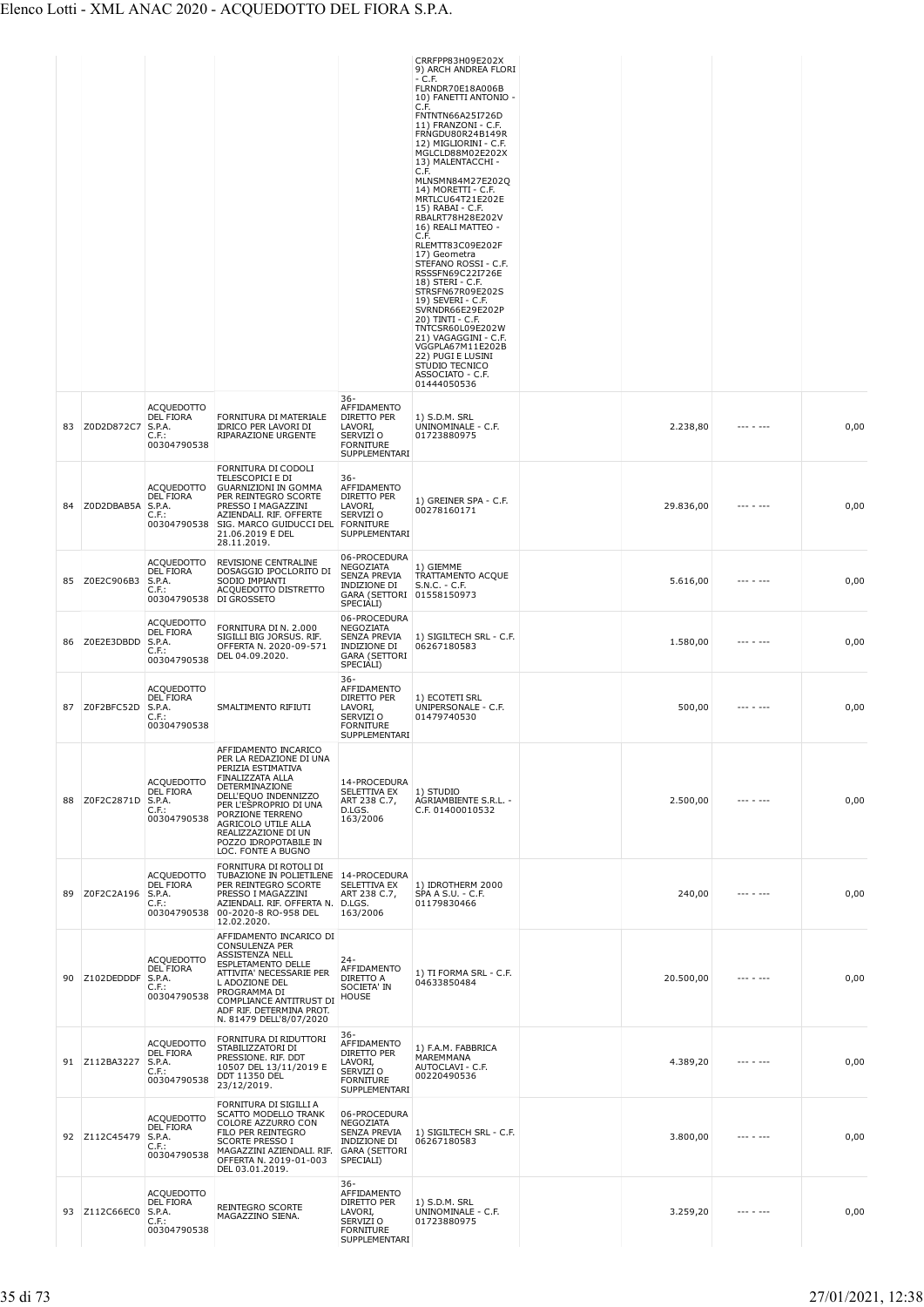| 94 | Z112DCBD00            | <b>ACQUEDOTTO</b><br><b>DEL FIORA</b><br>S.P.A.<br>C.F.<br>00304790538  | VALUTAZIONE DI IMPATTO<br><b>ACUSTICO POZZO</b><br>PITORSINO - COMUNE DI<br>ORBETELLO                                                                                                                                                                                                                    | 14-PROCEDURA<br>SELETTIVA EX<br>ART 238 C.7,<br>D.LGS.<br>163/2006                                    | 1) STUDIO<br>AGRIAMBIENTE S.R.L. -<br>C.F. 01400010532                                                                                                                                                                                                                                                                                                                     | 1.193,10 | $- - - - - - -$ | 0,00 |
|----|-----------------------|-------------------------------------------------------------------------|----------------------------------------------------------------------------------------------------------------------------------------------------------------------------------------------------------------------------------------------------------------------------------------------------------|-------------------------------------------------------------------------------------------------------|----------------------------------------------------------------------------------------------------------------------------------------------------------------------------------------------------------------------------------------------------------------------------------------------------------------------------------------------------------------------------|----------|-----------------|------|
| 95 | Z112FBFDA0            | <b>ACQUEDOTTO</b><br><b>DEL FIORA</b><br>S.P.A.<br>C.F.:<br>00304790538 | INCARICO PROFESSIONALE<br>PER COLLAUDATORE<br>STATICO, COME DA<br>NORMATIVA VIGENTE (ART. 14-PROCEDURA<br>102 D.LGS 50/2016), PER I SELETTIVA EX<br>LAVORI DI: REALIZZAZIONE ART 238 C.7,<br>DI IMPIANTO<br>CENTRALIZZATO DI<br>TRATTAMENTO DEI FANGHI<br>PRESSO IL DEPURATORE DI<br><b>GROSSETO</b>     | D.LGS.<br>163/2006                                                                                    | 1) VITI - C.F.<br>00220590533<br>2) STUDIO - C.F.<br>00996450532<br>3) SIT INGEGNERIA<br>S.R.L. - C.F.<br>01259270526<br>4) LUCA BATTISTI<br>INGEGNERE - C.F.<br>BTTLCU79A26E202X<br>5) GUALTIERI - C.F.<br>GLTMSM66D11E202P<br>6) LUSINI DUCCIO -<br>C.F.<br>LSNDCC73R03I726Z<br>7) STUDIO ASSOCIATO<br>- C.F.<br>SCLMSM55H08D948Z<br>8) TINTI - C.F.<br>TNTCSR60L09E202W | 0,00     | --- - ---       | 0,00 |
| 96 | Z122B75CE0            | <b>ACQUEDOTTO</b><br><b>DEL FIORA</b><br>S.P.A.<br>C.F.:<br>00304790538 | ACQUISTO VALVOLA<br>GALLEGGIANTE DA<br>UTILIZZARE PRESSO IL<br>SERBATOIO CAPALBIACCIO,<br>NEL COMUNE DI CAPALBIO.                                                                                                                                                                                        | 14-PROCEDURA<br>SELETTIVA EX<br>ART 238 C.7,<br>D.LGS.<br>163/2006                                    | 1) F.A.M. FABBRICA<br>MAREMMANA<br>AUTOCLAVI - C.F.<br>00220490536                                                                                                                                                                                                                                                                                                         | 810,00   | --- - ---       | 0,00 |
| 97 | Z122D48434            | <b>ACQUEDOTTO</b><br><b>DEL FIORA</b><br>S.P.A.<br>C.F.:<br>00304790538 | AFFIDAMENTO DI UN<br><b>INCARICO PROFESSIONALE</b><br>PER LA REDAZIONE DEL<br>PROGETTO DEFINITIVO ED<br>ESECUTIVO PER LA<br>REGIMENTAZIONE DELLE<br><b>ACQUE METEORICHE</b><br>PRESSO IL DEPURATORE DI<br>SATURNIA COMUNE DI<br>MANCIANO GR                                                              | 14-PROCEDURA<br>SELETTIVA EX<br>ART 238 C.7,<br>D.LGS.<br>163/2006                                    | 1) VITI - C.F.<br>00220590533                                                                                                                                                                                                                                                                                                                                              | 2.238,87 |                 | 0,00 |
| 98 | Z122EBF79D            | <b>ACQUEDOTTO</b><br>DEL FIORA<br>S.P.A.<br>$C.F.$ :<br>00304790538     | FORNITURA DI<br>COMPRESSORE AD ARIA<br>MONOFASE                                                                                                                                                                                                                                                          | 14-PROCEDURA<br>SELETTIVA EX<br>ART 238 C.7,<br>D.LGS.<br>163/2006                                    | 1) FUTURA SRL - SIENA<br>$-$ - C.F. 00122820525                                                                                                                                                                                                                                                                                                                            | 285,00   |                 | 0,00 |
| 99 | Z132CBE95C            | <b>ACQUEDOTTO</b><br>DEL FIORA<br>S.P.A.<br>$C.F.$ :<br>00304790538     | FORNITURA DI VALVOLA DI<br>RITEGNO AD OGIVA<br>VENTURI.                                                                                                                                                                                                                                                  | 14-PROCEDURA<br>SELETTIVA EX<br>ART 238 C.7,<br>D.LGS.<br>163/2006                                    | 1) MINETTI S.P.A. - C.F.<br>01735880161                                                                                                                                                                                                                                                                                                                                    | 299,00   |                 | 0,00 |
|    | 100 Z132DAA052        | <b>ACQUEDOTTO</b><br>DEL FIORA<br>S.P.A.<br>C.F.:<br>00304790538        | SERVIZIO DI CHIPPATURA<br>INDUMENTI AILA.                                                                                                                                                                                                                                                                | $36 -$<br>AFFIDAMENTO<br>DIRETTO PER<br>LAVORI,<br>SERVIZI O<br><b>FORNITURE</b><br>SUPPLEMENTARI     | 1) ALSCO ITALIA SRL -<br>C.F. 00771530151                                                                                                                                                                                                                                                                                                                                  | 2.944,50 |                 | 0,00 |
|    | 101 Z132E71BAB        | ACQUEDOTTO<br>DEL FIORA<br>S.P.A.<br>C.F.:<br>00304790538               | LOGO E SCRITTE DA<br>APPORRE SU SIGILLI<br>ACQUISTATI CON ORDINE<br>6600025155 + SPESE DI<br>TRASPORTO. RIF. OFFERTA<br>N. 2020-09-571 DEL<br>04.09.2020.                                                                                                                                                | $36 -$<br>AFFIDAMENTO<br>DIRETTO PER<br>LAVORI,<br>SERVIZI O<br><b>FORNITURE</b><br>SUPPLEMENTARI     | 1) SIGILTECH SRL - C.F.<br>06267180583                                                                                                                                                                                                                                                                                                                                     | 212,00   |                 | 0,00 |
|    | 102 Z132E78B71 S.P.A. | <b>ACQUEDOTTO</b><br>DEL FIORA<br>00304790538                           | <b>INCARICO PROFESSIONALE</b><br>PER LA L AGGIORNAMENTO<br>DEL PSC DEL PROGETTO DI<br>ADEGUAMENTO E DI<br>OTTIMIZZAZIONE DEL<br>DEPURATORE DI FOLLONICA INDIZIONE DI<br>LOC. CAMPO CANGINO A<br>SEGUITO DEI<br>PROVVEDIMENTI LEGATI AL<br>COVID-19                                                       | 06-PROCEDURA<br>NEGOZIATA<br><b>SENZA PREVIA</b><br><b>GARA (SETTORI</b><br>SPECIALI)                 | 1) E.T.C. ENGINEERING<br>SRL - C.F.<br>02067250221                                                                                                                                                                                                                                                                                                                         | 1.352,00 |                 | 0,00 |
|    | 103 Z132EEE10A        | <b>ACQUEDOTTO</b><br>DEL FIORA<br>S.P.A.<br>C.F.<br>00304790538         | INTERVENTO URGENTE PER<br>AVVIO IMPIANTI DI<br>MODIFICA ALIMENTAZIONE<br>FILTRAZIONE A SABBIA A<br>SERVIZIO DEL NUOVO<br>MODULO OSMOSI IN<br>LOCALITA' BONSERE ISOLA<br>DEL GIGLIO                                                                                                                       | $36 -$<br>AFFIDAMENTO<br>DIRETTO PER<br>LAVORI,<br>SERVIZI O<br><b>FORNITURE</b><br>SUPPLEMENTARI     | 1) S.I.C.I.E.T. SRL - C.F.<br>01374060588                                                                                                                                                                                                                                                                                                                                  | 4.779,06 |                 | 0,00 |
|    | 104 Z142CFE165        | <b>ACQUEDOTTO</b><br>DEL FIORA<br>S.P.A.<br>C.F.:<br>00304790538        | FORNITURA DI<br>COMPONENTI ELETTRONICI<br>PER PLC. RIF. VOSTRA<br>OFFERTA OF 20/02/ MC<br>DEL 11/03/2020.                                                                                                                                                                                                | 06-PROCEDURA<br>NEGOZIATA<br><b>SENZA PREVIA</b><br>INDIZIONE DI<br><b>GARA (SETTORI</b><br>SPECIALI) | 1) SENSOR FOR WATER<br>$SRL - C.F.$<br>00447650508                                                                                                                                                                                                                                                                                                                         | 4.841,00 |                 | 0,00 |
|    | 105 Z152D18B30        | <b>ACQUEDOTTO</b><br>DEL FIORA<br>S.P.A.<br>C.F.:<br>00304790538        | CAMPIONATURA ANALISI.<br>RIF. VOSTRA OFFERTA 154<br>DEL 12/05/2020.                                                                                                                                                                                                                                      | $36 -$<br>AFFIDAMENTO<br>DIRETTO PER<br>LAVORI,<br>SERVIZI O<br><b>FORNITURE</b><br>SUPPLEMENTARI     | 1) ECOGAM SRL - C.F.<br>01352990533                                                                                                                                                                                                                                                                                                                                        | 300,00   |                 | 0,00 |
|    | 106 Z152D31B38        | <b>ACQUEDOTTO</b><br><b>DEL FIORA</b><br>S.P.A.<br>C.F.:<br>00304790538 | ACQUISTO E POSA DI N. 2<br>MISURATORI DI PORTATA E<br>N.2 TRASDUTTORI DI<br>PRESSIONE, TRASPORTO<br><b>VESSEL PRESSO IMPIANTO</b><br>ADF E RIPARAZIONE FILTRO<br>AFFIDAMENTO FORNITURE<br>AGGIUNTIVE REVAMPING<br>IMPIANTO OSMOSI DI PIAN<br>D ALMA NEL COMUNE DI<br>CASTIGLIONE DELLA<br><b>PESCAIA</b> | $36 -$<br>AFFIDAMENTO<br>DIRETTO PER<br>LAVORI,<br>SERVIZI O<br><b>FORNITURE</b><br>SUPPLEMENTARI     | 1) ISTAL NUOVA SRL -<br>C.F. 03101400483                                                                                                                                                                                                                                                                                                                                   | 4.923,82 |                 | 0,00 |
|    | 107 Z152DBF70B        | <b>ACQUEDOTTO</b><br><b>DEL FIORA</b><br>S.P.A.<br>C.F.:<br>00304790538 | FORNITURA PER PICCOLE<br>SPESE DI MATERIALE NON<br>CODIFICATO IN<br>MAGAZZINO ANNO<br>2020/2021                                                                                                                                                                                                          | $36 -$<br>AFFIDAMENTO<br>DIRETTO PER<br>LAVORI,<br>SERVIZI O<br><b>FORNITURE</b><br>SUPPLEMENTARI     | 1) FUTURA SRL - SIENA<br>$-$ - C.F. 00122820525                                                                                                                                                                                                                                                                                                                            | 2.000,00 |                 | 0,00 |
|    | 108 Z162DDF914        | <b>ACQUEDOTTO</b><br>DEL FIORA<br>S.P.A.<br>$C.F.$ :<br>00304790538     | ACQUISTO RICAMBI<br>IDROVALVOLA POSIZIONATA<br>SUL NODO VENTOLAIO NEL<br>COMUNE DI MONTALCINO                                                                                                                                                                                                            | $36 -$<br>AFFIDAMENTO<br>DIRETTO PER<br>LAVORI,<br>SERVIZI O<br><b>FORNITURE</b>                      | 1) RACI SRL - C.F.<br>12976840152                                                                                                                                                                                                                                                                                                                                          | 224,13   | --- - ---       | 0,00 |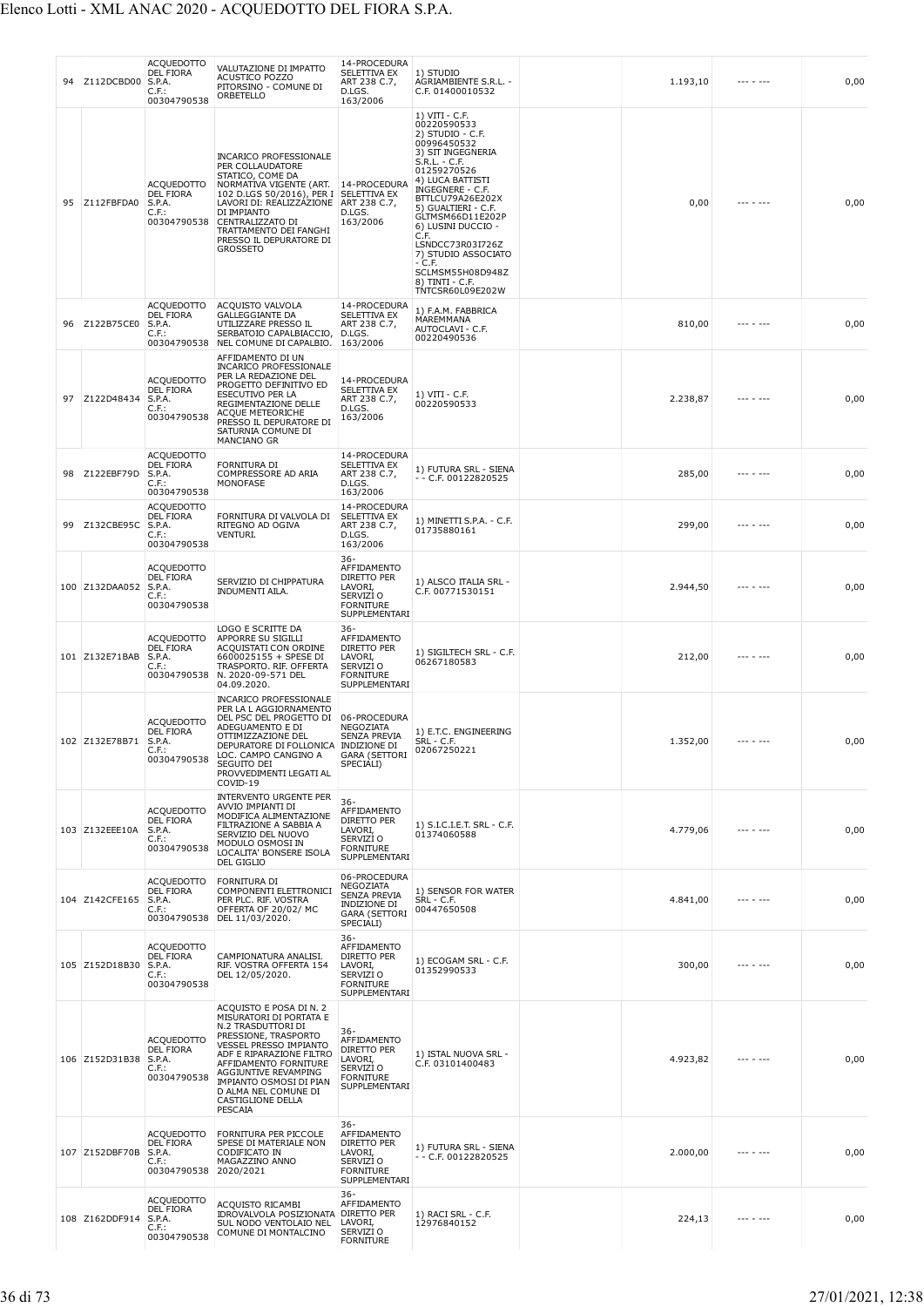|                |                                                                         |                                                                                                                                                                                                                                                                                                       | SUPPLEMENTARI                                                                                                |                                                                                                                                                                                                                                                                                                                                                                                                                                                                                                                                                                                                                                                                                                                                                                                                                                                                                                                                                                                                         |                                                              |           |           |      |
|----------------|-------------------------------------------------------------------------|-------------------------------------------------------------------------------------------------------------------------------------------------------------------------------------------------------------------------------------------------------------------------------------------------------|--------------------------------------------------------------------------------------------------------------|---------------------------------------------------------------------------------------------------------------------------------------------------------------------------------------------------------------------------------------------------------------------------------------------------------------------------------------------------------------------------------------------------------------------------------------------------------------------------------------------------------------------------------------------------------------------------------------------------------------------------------------------------------------------------------------------------------------------------------------------------------------------------------------------------------------------------------------------------------------------------------------------------------------------------------------------------------------------------------------------------------|--------------------------------------------------------------|-----------|-----------|------|
| 109 Z182F01932 | <b>ACQUEDOTTO</b><br><b>DEL FIORA</b><br>S.P.A.<br>C.F.:<br>00304790538 | FORNITURA DI ACCESSORI<br>PER CENTRALINA DI<br>DOSAGGIO CLORO                                                                                                                                                                                                                                         | 06-PROCEDURA<br>NEGOZIATA<br>SENZA PREVIA<br>INDIZIONE DI<br>GARA (SETTORI 01558150973<br>SPECIALI)          | 1) GIEMME<br>TRATTAMENTO ACQUE<br>$S.N.C. - C.F.$                                                                                                                                                                                                                                                                                                                                                                                                                                                                                                                                                                                                                                                                                                                                                                                                                                                                                                                                                       |                                                              | 2.198,00  |           | 0,00 |
| 110 Z192BCE980 | <b>ACQUEDOTTO</b><br>DEL FIORA<br>S.P.A.<br>C.F.:<br>00304790538        | ACQUISTO DI PRODOTTO<br>PER IL TRATTAMENTO DELLE<br>ACQUE DI SCARICO PER<br>CONTENIMENTO SCHIUME<br><b>IMPIANTO MBR</b>                                                                                                                                                                               | $36 -$<br>AFFIDAMENTO<br>DIRETTO PER<br>LAVORI,<br>SERVIZI O<br><b>FORNITURE</b><br>SUPPLEMENTARI            | 1) SAFE SYSTEM SRL -<br>C.F. 04186590271                                                                                                                                                                                                                                                                                                                                                                                                                                                                                                                                                                                                                                                                                                                                                                                                                                                                                                                                                                |                                                              | 3.984,00  |           | 0,00 |
| 111 Z1A2D4902A | ACQUEDOTTO<br>DEL FIORA<br>S.P.A.<br>C.F.:<br>00304790538               | AFFIDAMENTO INCARICO<br>PROFESSIONALE PER LA<br>REDAZIONE RILIEVO<br>TOPOGRAFICO, PLANO-<br>ALTIMETRICO A SUPPORTO<br>DELLA PROGETTAZIONE<br>ESECUTIVA DEL LAVORO DI<br>REALIZZAZIONE DI RETE<br>IDRICA A SERVIZIO DELLA<br>LOCALITA' I MONTI NEL<br>COMUNE DI SEMPRONIANO.                           | 14-PROCEDURA<br><b>SELETTIVA EX</b><br>ART 238 C.7,<br>D.LGS.<br>163/2006                                    | 1) MILIANI - C.F.<br>MLNLXA85D25E202P                                                                                                                                                                                                                                                                                                                                                                                                                                                                                                                                                                                                                                                                                                                                                                                                                                                                                                                                                                   |                                                              | 3.166,37  |           | 0,00 |
| 112 Z1B2C5C9C9 | <b>ACQUEDOTTO</b><br><b>DEL FIORA</b><br>S.P.A.<br>C.F.:<br>00304790538 | FORNITURA DI RESPIRATORI 36-<br>PIEGHEVOLI FFP2 NR EN<br>149 PER REINTEGRO<br><b>SCORTE PRESSO IL</b><br>MAGAZZINO DI GROSSETO<br>- RIF. CONFERMA D'ORDINE<br>N. 14536 DEL 05/03/2020.                                                                                                                | AFFIDAMENTO<br><b>DIRETTO PER</b><br>LAVORI,<br>SERVIZI O<br><b>FORNITURE</b><br>SUPPLEMENTARI               | 1) SIR SAFETY SYSTEM<br>SPA UNIPERSONALE -<br>C.F. 03359340548                                                                                                                                                                                                                                                                                                                                                                                                                                                                                                                                                                                                                                                                                                                                                                                                                                                                                                                                          |                                                              | 3.360,00  |           | 0,00 |
| 113 Z1B2CEBA33 | ACQUEDOTTO<br>DEL FIORA<br>S.P.A.<br>C.F.:<br>00304790538               | ACQUISTO DI SONDE E<br>SENSORI HACH LANGE PER<br>LE MISURE DI PROCESSO.<br><b>ACQUISTO PER</b><br>REALIZZAZIONE<br>DEPURATORE DI<br>ARCIDOSSO E FRAZIONI<br>GR. DET 44919 DEL<br>23.04.2020                                                                                                           | 06-PROCEDURA<br>NEGOZIATA<br><b>SENZA PREVIA</b><br><b>INDIZIONE DI</b><br><b>GARA (SETTORI</b><br>SPECIALI) | 1) HACH LANGE SRL -<br>C.F. 11277000151                                                                                                                                                                                                                                                                                                                                                                                                                                                                                                                                                                                                                                                                                                                                                                                                                                                                                                                                                                 |                                                              | 18.031,75 |           | 0,00 |
| 114 Z1B2DBFB9A | <b>ACQUEDOTTO</b><br>DEL FIORA<br>S.P.A.<br>$C.F.$ :<br>00304790538     | PROVA INTERLABORATORIO<br>A CARATTERE<br>CONTINUATIVO<br>RIGUARDANTE LA<br>DETERMINAZIONE DEI<br>PARAMETRI DI CUI ALLE<br>TAB. 1 E 2 ALL. III DEL<br>D.LGS. 152/2006 IN ACQUE FORNITURE<br>DI SCARICO - TRANCHE<br>1/2020 FATT 13.07.2020<br><b>NR 26</b>                                             | 36-<br>AFFIDAMENTO<br>DIRETTO PER<br>LAVORI,<br>SERVIZI O<br>SUPPLEMENTARI                                   | 1) CONFSERVIZI CISPEL<br>TOSCANA - C.F.<br>94011160481                                                                                                                                                                                                                                                                                                                                                                                                                                                                                                                                                                                                                                                                                                                                                                                                                                                                                                                                                  |                                                              | 937,50    |           | 0,00 |
| 115 Z1B2EA7D9E | <b>ACQUEDOTTO</b><br><b>DEL FIORA</b><br>S.P.A.<br>C.F.:<br>00304790538 | RIPARAZIONE PIÙ<br>ACQUISTO ACCESSORI PER<br>CENTRALINE IMPIANTI DI<br>CLORAZIONE.                                                                                                                                                                                                                    | 06-PROCEDURA<br>NEGOZIATA<br><b>SENZA PREVIA</b><br>INDIZIONE DI<br>GARA (SETTORI 01558150973<br>SPECIALI)   | 1) GIEMME<br>TRATTAMENTO ACQUE<br>$S.N.C. - C.F.$                                                                                                                                                                                                                                                                                                                                                                                                                                                                                                                                                                                                                                                                                                                                                                                                                                                                                                                                                       |                                                              | 1.476,00  | --- - --- | 0,00 |
| 116 Z1B2EC223D | ACQUEDOTTO<br><b>DEL FIORA</b><br>S.P.A.<br>C.F.<br>00304790538         | FORNITURA MASCHERINE<br>FFP2 E SPRAY ABITACOLO<br>AI SENSI DELLA LEGGE<br>120/2020 DI<br>CONVERSIONE, CON<br>MODIFICAZIONI, DEL<br>DECRETO-LEGGE 16<br>LUGLIO 2020, N. 76,<br><b>RECANTE «MISURE</b><br>URGENTI PER LA<br>SEMPLIFICAZIONE E L<br>INNOVAZIONE DIGITALI »<br>DECRETO<br>SEMPLIFICAZIONI | 14-PROCEDURA<br>SELETTIVA EX<br>ART 238 C.7,<br>D.LGS.<br>163/2006                                           | 1) MANUTAN ITALIA SPA<br>$-$ C.F. 09816660154                                                                                                                                                                                                                                                                                                                                                                                                                                                                                                                                                                                                                                                                                                                                                                                                                                                                                                                                                           |                                                              | 8.535,00  |           | 0,00 |
| 117 Z1C2C380B7 | <b>ACQUEDOTTO</b><br><b>DEL FIORA</b><br>S.P.A.<br>C.F.:<br>00304790538 | GARA PER AFFIDAMENTO<br><b>INCARICO PROFESSIONALE</b><br>PER CSP E CSE A<br>SUPPORTO DI LAVORI<br>MANUTENZIONE ORDINARIA ART 238 C.7,<br>E STRAORDINARIA DEI<br>POZZI PER ACQUA<br>POTABILE UTILIZZATI PER<br>LA GESTIONE DEL S.I.I                                                                   | 14-PROCEDURA<br>SELETTIVA EX<br>D.LGS.<br>163/2006                                                           | $1) VIII - C.F.$<br>00220590533<br>2) STUDIO TECNICO<br>ASSOCIATO TIRINNANZI<br>$-$ C.F. 01000990521<br>3) STUDIO TECNICO<br>ASSOCIATO PROVVEDI<br>R - C.F. 01252870520<br>4) GEOPLAN STUDIO<br>S.T.A. - C.F.<br>01260310535<br>5) COOPERATIVA CIVILE<br>$STP - C.F.$<br>01574680532<br>6) BOLICI - C.F.<br>BLCSFN62T30F592X<br>7) LUCA BATTISTI<br>INGEGNERE - C.F.<br>BTTLCU79A26E202X<br>8) ARCH ANDREA FLORI<br>$-$ C.F.<br>FLRNDR70E18A006B<br>9) FANETTI ANTONIO -<br>C.F.<br>FNTNTN66A25I726D<br>10) FRANZONI - C.F.<br>FRNGDU80R24B149R<br>11) MALENTACCHI -<br>C.F.<br>MLNSMN84M27E202Q<br>12) MORETTI - C.F.<br>MRTLCU64T21E202E<br>13) RABAI - C.F.<br>RBALRT78H28E202V<br>14) REALI MATTEO -<br>C.F.<br>RLEMTT83C09E202F<br>15) Geometra<br>STEFANO ROSSI - C.F.<br>RSSSFN69C22I726E<br>16) SEVERI - C.F.<br>SVRNDR66E29E202P<br>17) TINTI - C.F.<br>TNTCSR60L09E202W<br>18) VAGAGGINI - C.F.<br>VGGPLA67M11E202B<br>19) PUGI E LUSINI<br>STUDIO TECNICO<br>ASSOCIATO - C.F.<br>01444050536 | STUDIO TECNICO<br>ASSOCIATO PROVVEDI<br>R - C.F. 01252870520 | 7.589,29  |           | 0,00 |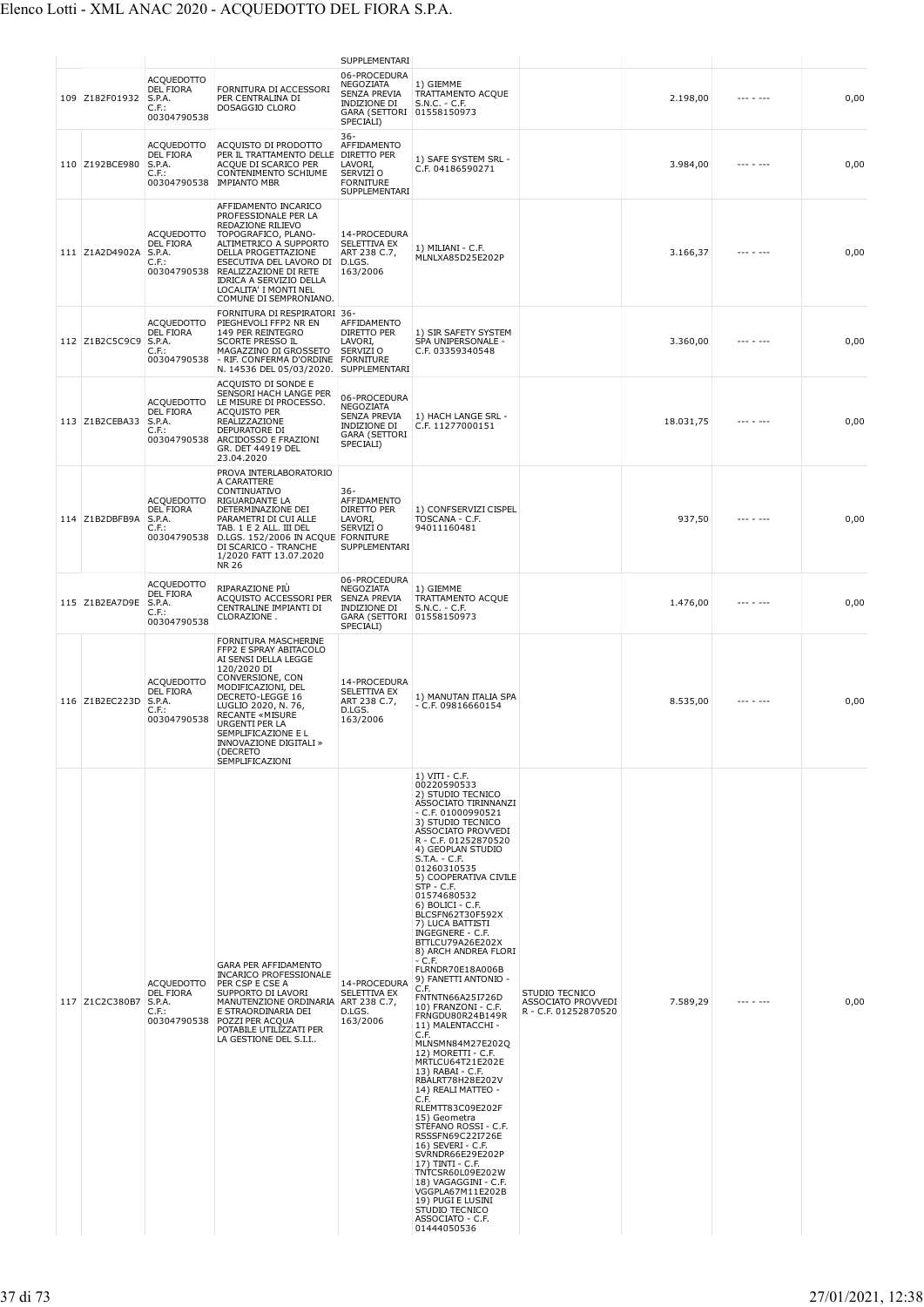| 118 Z1C2CF2070 | <b>ACQUEDOTTO</b><br><b>DEL FIORA</b><br>S.P.A.<br>C.F.:<br>00304790538    | <b>INCARICO PROFESSIONALE</b><br>DL - CSP E CSE A<br>SUPPORTO DEL PROGETTO<br>IMPIANTO DI<br>POTABILIZZAZIONE PER LA<br>RIMOZIONE DI SOLFATI NEL<br>COMUNE DI SARTEANO- SI.                                                                                                                       | 14-PROCEDURA<br>SELETTIVA EX<br>ART 238 C.7,<br>D.LGS.<br>163/2006                                    | 1) VITI - C.F.<br>00220590533<br>2) COPERNICO SRL -<br>C.F. 00936760529<br>3) STUDIO - C.F.<br>00996450532<br>4) STUDIO TECNICO<br>ASSOCIATO C.M.N. PRO<br>- C.F. 01131940536<br>5) TECNEDIT STUDIO<br>TECNICO ASSOCIATO -<br>C.F. 01642310534<br>6) BACCHESCHI<br>FEDERICA - C.F.<br>BCCFRC86T66I726U<br>7) BOLICI - C.F.<br>BLCSFN62T30F592X<br>8) BILIOTTI - C.F.<br>BLTMTN69M05E202D<br>9) LUCA BATTISTI<br>INGEGNERE - C.F.<br>BTTLCU79A26E202X<br>10) CHERUBINI<br>LEONARDO - C.F.<br>CHRLRD76C24B157A<br>11) LUSINI DUCCIO -<br>C.F.<br>LSNDCC73R03I726Z<br>12) TINTI - C.F.<br>TNTCSR60L09E202W | BILIOTTI - C.F.<br>BLTMTN69M05E202D | 18.154,44  | --- - ---       | 0,00 |
|----------------|----------------------------------------------------------------------------|---------------------------------------------------------------------------------------------------------------------------------------------------------------------------------------------------------------------------------------------------------------------------------------------------|-------------------------------------------------------------------------------------------------------|---------------------------------------------------------------------------------------------------------------------------------------------------------------------------------------------------------------------------------------------------------------------------------------------------------------------------------------------------------------------------------------------------------------------------------------------------------------------------------------------------------------------------------------------------------------------------------------------------------|-------------------------------------|------------|-----------------|------|
| 119 Z1C2D67704 | <b>ACQUEDOTTO</b><br><b>DEL FIORA</b><br>S.P.A.<br>$C.F.$ :<br>00304790538 | SMALTIMENTO RIFIUTI                                                                                                                                                                                                                                                                               | 36-<br>AFFIDAMENTO<br>DIRETTO PER<br>LAVORI,<br>SERVIZI O<br><b>FORNITURE</b><br><b>SUPPLEMENTARI</b> | 1) ECOTETI SRL<br>UNIPERSONALE - C.F.<br>01479740530                                                                                                                                                                                                                                                                                                                                                                                                                                                                                                                                                    |                                     | 1.445,00   |                 | 0,00 |
| 120 Z1C2DA6CD2 | <b>ACQUEDOTTO</b><br><b>DEL FIORA</b><br>S.P.A.<br>$C.F.$ :<br>00304790538 | ACQUISTO DI<br>POLIELETTROLITA TIPO<br>CATFLOC C 804 IN<br>FORMATO DI IBC S DA<br>1.050 KG                                                                                                                                                                                                        | 06-PROCEDURA<br>NEGOZIATA<br>SENZA PREVIA<br>INDIZIONE DI<br><b>GARA (SETTORI</b><br>SPECIALI)        | 1) CATRA SRL - C.F.<br>02315840609                                                                                                                                                                                                                                                                                                                                                                                                                                                                                                                                                                      |                                     | 4.137,00   |                 | 0,00 |
| 121 Z1C2DED848 | <b>ACQUEDOTTO</b><br>DEL FIORA<br>S.P.A.<br>$C.F.$ :<br>00304790538        | PROROGA DI GESTIONE<br>ATTIVITA' CALL CENTER<br><b>GUASTI SECONDO</b><br>SEMESTRE 2020                                                                                                                                                                                                            | $24 -$<br>AFFIDAMENTO<br>DIRETTO A<br>SOCIETA' IN<br><b>HOUSE</b>                                     | 1) LESOLUZIONI SCARL<br>$-$ C.F. 05591710487                                                                                                                                                                                                                                                                                                                                                                                                                                                                                                                                                            |                                     | 195.000,00 | --- - ---       | 0,00 |
| 122 Z1C2F7C52C | <b>ACQUEDOTTO</b><br>DEL FIORA<br>S.P.A.<br>$C.F.$ :<br>00304790538        | GARA AFFIDAMENTO DI<br><b>INCARICO PER LA</b><br>PROGETTAZIONE<br>INTEGRALE ( FATTIBILITA',<br>PROGETTO DEFINITIVO ED<br>ESECUTIVO) PER LA<br>REALIZZAZIONE DI NUOVI<br>SOLLEVAMENTI FOGNARI DI 163/2006<br>MANCIANO, ZONA SUD-<br>OVEST, VIA DELLE FONTI E<br>ZONA SUD-EST.                      | SELETTIVA EX<br>ART 238 C.7,<br>D.LGS.                                                                | $1)$ VITI - C.F.<br>00220590533<br>2) STUDIO - C.F.<br>00996450532<br>3) BACCHESCHI<br>FEDERICA - C.F.<br>BCCFRC86T66I726U<br>14-PROCEDURA 4) ING. UGOLINI<br>ALESSANDRA - C.F.<br>GLNLSN85H54E202V<br>5) OMBRATO - C.F.<br>MBRMHL87E16G088W<br>6) MIGLIORINI - C.F.<br>MGLCLD88M02E202X<br>7) STUDIO ASSOCIATO<br>- C.F.<br>SCLMSM55H08D948Z<br>8) TINTI - C.F.<br>TNTCSR60L09E202W                                                                                                                                                                                                                    |                                     | 0,00       | --- - ---       | 0,00 |
| 123 Z1C3000BF7 | <b>ACQUEDOTTO</b><br>DEL FIORA<br>S.P.A.<br>$C.F.$ :<br>00304790538        | COSTO DI PUBBLICAZIONE<br>IN GURI GARA INCARICO<br>PROFESSIONALE PER L<br>ADEGUAMENTO DELLA RETE 36-<br>FOGNARIA E DEL<br>DEPURATORE A SERVIZIO<br>DELLA FRAZIONE<br>POGGIARELLO LA RIPA<br>COMUNE DI CASTELNUOVO<br>B.GA (SI) GARA<br>2100002579 CIG<br>8571468727 PREVENTIVO<br>MAIL DEL 23/12/ | AFFIDAMENTO<br>DIRETTO PER<br>LAVORI,<br>SERVIZI O<br><b>FORNITURE</b><br>SUPPLEMENTARI               | 1) LIBRERIA<br>CONCESSIONARIA IPZS<br>S.R.L. - C.F.<br>04982190151                                                                                                                                                                                                                                                                                                                                                                                                                                                                                                                                      |                                     | 1.193,27   |                 | 0,00 |
| 124 Z1D3003665 | ACQUEDOTTO<br><b>DEL FIORA</b><br>S.P.A.<br>C.F.<br>00304790538            | PAGAMENTO INCARICO PER<br>REDAZIONE VAVIA PER<br>IMPIANTO DEPURAZIONE                                                                                                                                                                                                                             | $24 -$<br>AFFIDAMENTO<br>DIRETTO A<br>SOCIETA' IN<br><b>HOUSE</b>                                     | 1) INGEGNERIE<br>TOSCANE SRL - C.F.<br>06111950488                                                                                                                                                                                                                                                                                                                                                                                                                                                                                                                                                      |                                     | 27.770,00  | $- - - - - - -$ | 0,00 |
| 125 Z1F2C765AE | <b>ACQUEDOTTO</b><br>DEL FIORA<br>S.P.A.<br>$C.F.$ :<br>00304790538        | FORNITURA DI COLLARI DI<br>RIPARAZIONE PER SCORTA<br>PRESSO I MAGAZZINI<br>AZIENDALI. RIF. OFFERTA N.<br>5110 DEL 12.03.2020.                                                                                                                                                                     | 36-<br>AFFIDAMENTO<br>DIRETTO PER<br>LAVORI,<br>SERVIZI O<br><b>FORNITURE</b><br>SUPPLEMENTARI        | 1) S.D.M. SRL<br>UNINOMINALE - C.F.<br>01723880975                                                                                                                                                                                                                                                                                                                                                                                                                                                                                                                                                      |                                     | 29.724,60  |                 | 0,00 |
| 126 Z1F2D9DC85 | <b>ACQUEDOTTO</b><br>DEL FIORA<br>S.P.A.<br>$C.F.$ :<br>00304790538        | ACQUISTO DI<br>POLIELETTROLITA TIPO<br>CATFLOC C 804 IN<br>FORMATO DI IBC S DA<br>1.050 KG                                                                                                                                                                                                        | 36-<br>AFFIDAMENTO<br>DIRETTO PER<br>LAVORI,<br>SERVIZI O<br><b>FORNITURE</b><br>SUPPLEMENTARI        | 1) CATRA SRL - C.F.<br>02315840609                                                                                                                                                                                                                                                                                                                                                                                                                                                                                                                                                                      |                                     | 4.137,00   |                 | 0,00 |
| 127 Z1F2DD6679 | <b>ACQUEDOTTO</b><br>DEL FIORA<br>S.P.A.<br>$C.F.$ :<br>00304790538        | AFFIDAMENTO PER IL<br>SERVIZIO DELLA GESTIONE<br>DEL RISCHIO RADON NEI<br>LUOGHI DI LAVORO, NELLE<br>SEDI, NEGLI IMPIANTI<br>IDRICI, IMPIANTI DI<br>DEPURAZIONE E<br>SOLLEVAMENTI FOGNARI<br>NEL TERRITORIO DI<br>ACQUEDOTTO DEL FIORA<br>SPA. RIF. VOSTRA OFFERTA<br>15435-20/GM/ILC             | 36-<br>AFFIDAMENTO<br>DIRETTO PER<br>LAVORI,<br>SERVIZI O<br><b>FORNITURE</b><br>SUPPLEMENTARI        | 1) GRUPPO MAURIZI<br>SRL - C.F.<br>06840481003                                                                                                                                                                                                                                                                                                                                                                                                                                                                                                                                                          |                                     | 5.800,00   |                 | 0,00 |
| 128 Z202CFE59C | <b>ACQUEDOTTO</b><br>DEL FIORA<br>S.P.A.<br>$C.F.$ :<br>00304790538        | AD INTEGRAZIONE DI<br>ACQUISTO DI LUBRIFICANTI AFFIDAMENTO<br>E GRASSO PER MOTORI<br>IMPIANTI DI DEPURAZIONE.<br>RIF. VOSTRA OFFERTA<br>OFFMSI 20017280 DEL<br>04/05/2020.                                                                                                                        | 36-<br>DIRETTO PER<br>LAVORI,<br>SERVIZI O<br><b>FORNITURE</b><br>SUPPLEMENTARI                       | 1) MINETTI S.P.A. - C.F.<br>01735880161                                                                                                                                                                                                                                                                                                                                                                                                                                                                                                                                                                 |                                     | 4.956,40   |                 | 0,00 |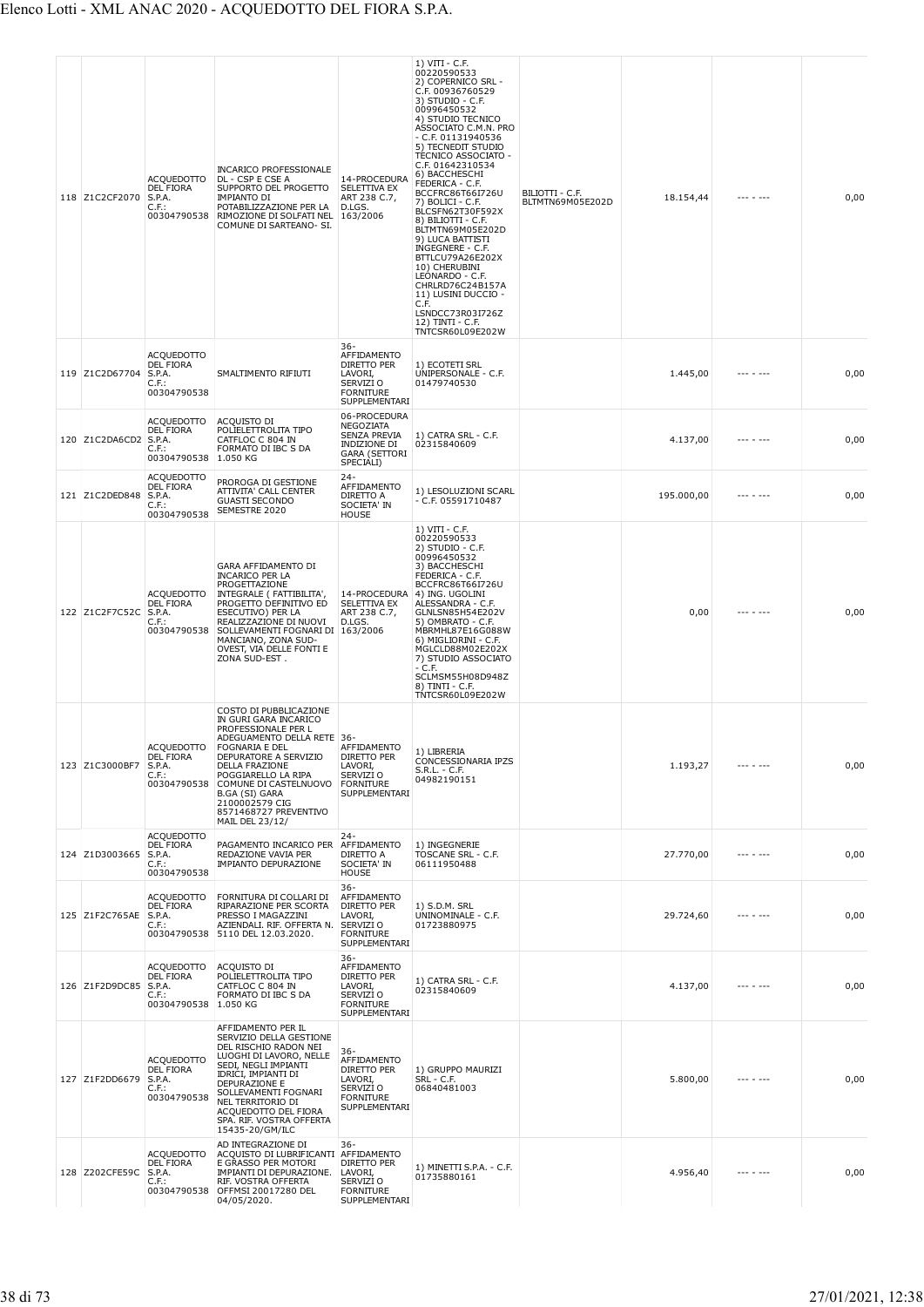| 129 Z202D27E5E        | ACQUEDOTTO<br>DEL FIORA<br>S.P.A.<br>C.F.:<br>00304790538               | ACQUISTO DI<br>POLIELETTROLITA TIPO<br>CATFLOC                                                                                                                                                                                                                    | 06-PROCEDURA<br>NEGOZIATA<br>SENZA PREVIA<br>INDIZIONE DI<br><b>GARA (SETTORI</b><br>SPECIALI)        | 1) CATRA SRL - C.F.<br>02315840609                                                                                                                 | 2.068,50   | --- - ---                    | 0,00 |
|-----------------------|-------------------------------------------------------------------------|-------------------------------------------------------------------------------------------------------------------------------------------------------------------------------------------------------------------------------------------------------------------|-------------------------------------------------------------------------------------------------------|----------------------------------------------------------------------------------------------------------------------------------------------------|------------|------------------------------|------|
| 130 Z212BD529B        | ACQUEDOTTO<br>DEL FIORA<br>S.P.A.<br>C.F.:<br>00304790538               | SERVIZIO DI<br>MONITORAGGIO CON<br>RILEVATORE H2S SEZIONE<br>CENTRIFUGHE FANGHI.                                                                                                                                                                                  | 06-PROCEDURA<br>NEGOZIATA<br><b>SENZA PREVIA</b><br>INDIZIONE DI<br><b>GARA (SETTORI</b><br>SPECIALI) | 1) E.T.T. SRL - C.F.<br>07367090151                                                                                                                | 1.390,00   |                              | 0,00 |
| 131 Z222C89D4C S.P.A. | <b>ACQUEDOTTO</b><br><b>DEL FIORA</b><br>C.F.:<br>00304790538           | REINTEGRO SCORTE DI<br>MAGAZZINO SAPONE<br>IGENIZZANTE E CARTA PER<br>MANI                                                                                                                                                                                        | $36 -$<br>AFFIDAMENTO<br>DIRETTO PER<br>LAVORI,<br>SERVIZI O<br><b>FORNITURE</b><br>SUPPLEMENTARI     | 1) ZEP ITALIA SRL - C.F.<br>01597840592                                                                                                            | 2.050,00   | --- - ---                    | 0,00 |
| 132 Z232C5F133        | ACQUEDOTTO<br><b>DEL FIORA</b><br>S.P.A.<br>C.F.:<br>00304790538        | FORNITURA DI CODOLI<br>TELESCOPICI E DI<br><b>GUARNIZIONI IN GOMMA</b><br>PER REINTEGRO SCORTE<br>PRESSO I MAGAZZINI<br>AZIENDALI. RIF. OFFERTE<br>SIG. MARCO GUIDUCCI DEL<br>21.06.2019 E DEL<br>28.11.2019.                                                     | 36-<br>AFFIDAMENTO<br>DIRETTO PER<br>LAVORI,<br>SERVIZI O<br><b>FORNITURE</b><br>SUPPLEMENTARI        | 1) GREINER SPA - C.F.<br>00278160171                                                                                                               | 9.116,00   |                              | 0,00 |
| 133 Z232C78EF5        | <b>ACQUEDOTTO</b><br>DEL FIORA<br>S.P.A.<br>C.F.:<br>00304790538        | FORNITURA DI UNA<br>ELETTROPOMPA PER<br>POTABILIZZATORE<br>GIANNUTRI. RIF. VOSTRA<br>OFFERTA 792 DEL<br>11/03/2020.                                                                                                                                               | 06-PROCEDURA<br>NEGOZIATA<br>SENZA PREVIA<br>INDIZIONE DI<br>GARA (SETTORI 03162050102<br>SPECIALI)   | 1) COSNAV<br>COSTRUZIONI NAVALI<br>SRL - C.F.                                                                                                      | 11.792,11  | --- - ---                    | 0,00 |
| 134 Z232DA8738        | <b>ACQUEDOTTO</b><br><b>DEL FIORA</b><br>S.P.A.<br>C.F.:<br>00304790538 | ANALISI ORGANOLETTICHE,<br>FISICHE, CHIMICO FISICHE,<br>CHIMICHE,<br>MICROBIOLOGICHE ED ECO<br>TOSSICOLOGICHE DELLE<br>ACQUE DESTINATE AL<br>CONSUMO UMANO E<br>REFLUE. PERIODO SERVIZIO<br>SECONDO SEMESTRE<br>DETERMINA AD 57977 DEL<br>16.06.2020 CREAZIONE AQ | $24-$<br>AFFIDAMENTO<br>DIRETTO A<br>SOCIETA' IN<br>HOUSE                                             | 1) ACQUE SPA - C.F.<br>05175700482                                                                                                                 | 200.000,00 | 14/07/2020 -<br>28/02/2021   | 0,00 |
| 135 Z232F0F5D3        | <b>ACQUEDOTTO</b><br><b>DEL FIORA</b><br>S.P.A.<br>C.F.:<br>00304790538 | AFFIDAMENTO SERVIZIO<br>PER STUDIO PILOTA PRE-<br>LOCALIZZAZIONE PERDITE<br><b>IDRICHE TRAMTE ANALISI</b><br>IMMAGINI SAR DA<br>SATELLITE E SUCCESSIVA<br>LOCALIZZAZIONE TRAMITE<br>STRUMENTAZIONE<br>ACUSTICA NELL AREA VAL D<br>ELSA.                           | 06-PROCEDURA<br>NEGOZIATA<br>SENZA PREVIA<br>INDIZIONE DI<br><b>GARA (SETTORI</b><br>SPECIALI)        | 1) 2F WATER VENTURE<br>SRL - C.F.<br>04638880288                                                                                                   | 40.000,00  | $02/12/2020 -$<br>05/06/2021 | 0,00 |
| 136 Z242C59D26        | ACQUEDOTTO<br>DEL FIORA<br>S.P.A.<br>C.F.:<br>00304790538               | <b>INCARICO PROFESSIONALE</b><br>PER REDAZIONE DI UNA<br>PERIZIA ESTIMATIVA<br>NECESSARIA PER<br>L'ACQUISIZIONE DI<br>PORZIONE TERRENO<br>ADIACENTE ALL'ID SAN<br>GIOVANNI NEL COMUNE DI<br>GROSSETO.                                                             | 14-PROCEDURA<br>SELETTIVA EX<br>ART 238 C.7,<br>D.LGS.<br>163/2006                                    | 1) RACIOPPI - C.F.<br>RCPDVD87H02E202N                                                                                                             | 491,20     |                              | 0,00 |
| 137 Z252E89905        | ACQUEDOTTO<br><b>DEL FIORA</b><br>S.P.A.<br>C.F.:<br>00304790538        | FORNITURA DI N. 300<br>FLACONI DI SAPONE MANI.<br>RIF. OFFERTA N. 1547/P<br>DEL 16.09.2020.                                                                                                                                                                       | 14-PROCEDURA<br>SELETTIVA EX<br>ART 238 C.7,<br>D.LGS.<br>163/2006                                    | 1) F.LLI PASQUI SRL -<br>C.F. 00048910525                                                                                                          | 1.080,00   |                              | 0,00 |
| 138 Z252EF9B47        | ACQUEDOTTO<br>DEL FIORA<br>S.P.A.<br>C.F.:<br>00304790538               | AFFIDAMENTO SERVIZIO<br>PER STUDIO PILOTA                                                                                                                                                                                                                         | 06-PROCEDURA<br>NEGOZIATA<br>SENZA PREVIA<br>INDIZIONE DI<br><b>GARA (SETTORI</b><br>SPECIALI)        | 1) FAST SPA - C.F.<br>01130230368                                                                                                                  | 28.659,00  | --- - ---                    | 0,00 |
| 139 Z262CB8788        | ACQUEDOTTO<br><b>DEL FIORA</b><br>S.P.A.<br>C.F.:<br>00304790538        | SERVICE TRIENNALE DI<br>MANUTENZIONE<br>PROGRAMMATA, ORDINARIA<br>E A GUASTO PER IMPIANTO<br><b>GENERAZIONE BIOSSIDO.</b>                                                                                                                                         | NEGOZIATA<br><b>SENZA PREVIA</b><br>INDIZIONE DI<br>SPECIALI)                                         | 06-PROCEDURA 1) DE NORA OZONE<br><b>SRL - C.F.</b><br>00866860158<br>2) DE NORA WATER<br>GARA (SETTORI TECHNOLOGIES ITALY<br>SR - C.F. 03221720968 | 27.000,00  | --- - ---                    | 0,00 |
| 140 Z262CFF6EA        | ACQUEDOTTO<br>DEL FIORA<br>S.P.A.<br>$C.F.$ :<br>00304790538            | AFFIDAMENTO INCARICO<br>TECNICO PER RILIEVO E<br>FRAZIONAMENTO<br>CATASTALE AREE<br>OCCUPATE DAL SERBATOIO<br><b>IDRICO SASSARONE NEL</b><br>COMUNE DI<br>CASTELL'AZZARA (GR).                                                                                    | 14-PROCEDURA<br>SELETTIVA EX<br>ART 238 C.7,<br>D.LGS.<br>163/2006                                    | 1) CIACCI VERONICA -<br>C.F.<br>CCCVNC87M45E202A                                                                                                   | 2.324,40   |                              | 0,00 |
| 141 Z272DCDD67        | ACQUEDOTTO<br>DEL FIORA<br>S.P.A.<br>$C.F.$ :<br>00304790538            | FORNITURA DI ACCESSORI<br>PER VARI MODELLI<br>CONTATORI IDRICI                                                                                                                                                                                                    | $36 -$<br>AFFIDAMENTO<br>DIRETTO PER<br>LAVORI,<br>SERVIZI O<br><b>FORNITURE</b><br>SUPPLEMENTARI     | 1) WATERTECH SPA -<br>C.F. 12635270155                                                                                                             | 1.440,00   |                              | 0,00 |
| 142 Z282C76334        | ACQUEDOTTO<br><b>DEL FIORA</b><br>S.P.A.<br>C.F.:<br>00304790538        | FORNITURA DI VALVOLA<br>PER SCORTE DI<br>MAGAZZINO IN CASO DI<br>URGENZE SULLE CONDOTTE DIRETTO PER<br>DORSALI. ORDINE CREATO<br>ALLE STESSE CONDIZIONI E<br>NELLE MORE DEL<br>CONTRATTO N.<br>3900007993.                                                        | $36 -$<br>AFFIDAMENTO<br>LAVORI,<br>SERVIZI O<br><b>FORNITURE</b><br>SUPPLEMENTARI                    | 1) AC MO SRL - C F.<br>00335950267                                                                                                                 | 4.282,00   | --- - ---                    | 0,00 |
| 143 Z292C018A9        | <b>ACQUEDOTTO</b><br><b>DEL FIORA</b><br>S.P.A.<br>C.F.:<br>00304790538 | PROROGA AFFIDAMENTO<br><b>GESTIONE SII GOP</b>                                                                                                                                                                                                                    | $36-$<br>AFFIDAMENTO<br>DIRETTO PER<br>LAVORI,<br>SERVIZI O<br><b>FORNITURE</b><br>SUPPLEMENTARI      | 1) Gianni & Origoni -<br>C.F. 06351520587                                                                                                          | 5.200,00   |                              | 0,00 |
| 144 Z2A2F0EBF2        | ACQUEDOTTO<br>DEL FIORA<br>S.P.A.<br>C.F.<br>00304790538                | AFFIDAMENTO DIRETTO<br>AVENTE AD OGGETTO LO<br>STUDIO PILOTA DI<br>MONITORAGGIO E ANALISI<br>TRAMITE TELERILEVAMENTO<br>ED INTELLIGENZA<br>ARTIFICIALE GEOSPAZIALE                                                                                                | 06-PROCEDURA<br>NEGOZIATA<br>SENZA PREVIA<br>INDIZIONE DI<br><b>GARA (SETTORI</b><br>SPECIALI)        | 1) ISOIL INDUSTRIA<br>$SPA - C.F.$<br>13119770157                                                                                                  | 39.550,00  | $02/12/2020 -$<br>04/06/2021 | 0,00 |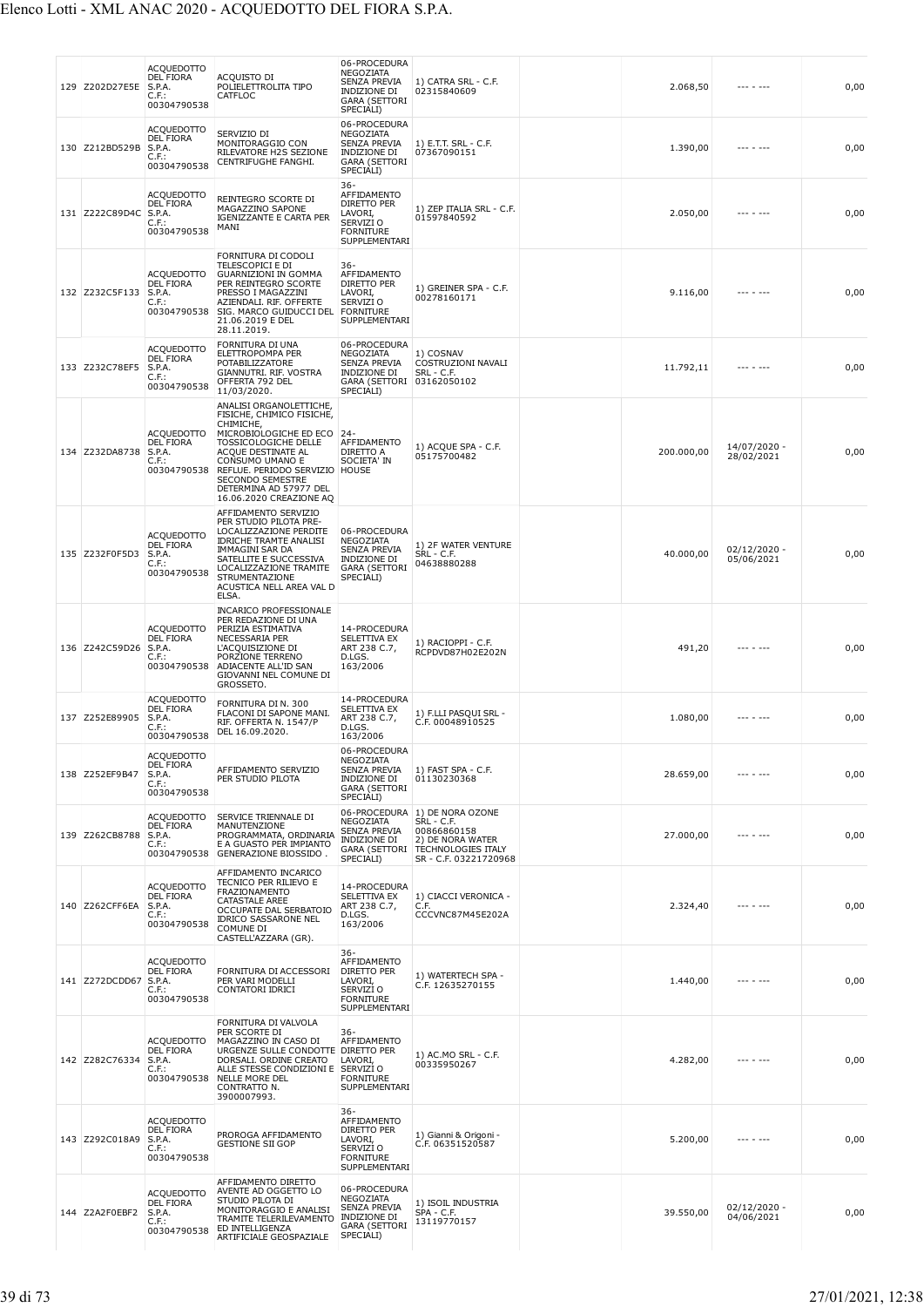|                |                                                                            | DELLE CRITICITA E<br>RELATIVE CONSEGUENZE<br>PER LA RETE IDRICA DEL<br>COMUNE DI GROSSETO.                                                                                                                                                                           |                                                                                                                   |                                                        |           |                              |      |
|----------------|----------------------------------------------------------------------------|----------------------------------------------------------------------------------------------------------------------------------------------------------------------------------------------------------------------------------------------------------------------|-------------------------------------------------------------------------------------------------------------------|--------------------------------------------------------|-----------|------------------------------|------|
| 145 Z2B2C0C9AF | <b>ACQUEDOTTO</b><br><b>DEL FIORA</b><br>S.P.A.<br>$C.F.$ :<br>00304790538 | FORNITURA DI LUCCHETTI<br>IN OTTONE MARCA VIRO<br>MODELLO 303 A CHIAVE<br>CAMPIONE.                                                                                                                                                                                  | $36 -$<br>AFFIDAMENTO<br>DIRETTO PER<br>LAVORI,<br>SERVIZI O<br><b>FORNITURE</b><br>SUPPLEMENTARI                 | 1) LA NUOVA<br>FERRAMENTARIA SAS -<br>C.F. 00903750537 | 447,50    |                              | 0,00 |
| 146 Z2B2D7CE4D | <b>ACQUEDOTTO</b><br><b>DEL FIORA</b><br>S.P.A.<br>C.F.:<br>00304790538    | FORNITURA DI N. 1.300<br>SIGILLI PER CONTATORE<br>MODELLO FASTLOCK.<br>MATERIALE GIA'<br>CONSEGNATO CON D.D.T.<br>N. 0000529 DEL<br>30.09.2019. RIF. FATTURA<br>N. RV FB 0000219 DEL<br>29.02.2020.                                                                  | $36 -$<br>AFFIDAMENTO<br>DIRETTO PER<br>LAVORI,<br>SERVIZI O<br><b>FORNITURE</b><br>SUPPLEMENTARI                 | 1) SIGILTECH SRL - C.F.<br>06267180583                 | 494,00    |                              | 0,00 |
| 147 Z2C2B6CAEE | <b>ACQUEDOTTO</b><br><b>DEL FIORA</b><br>S.P.A.<br>C.F.:<br>00304790538    | AFFIDAMENTO DEL<br>SERVIZIO DI<br>CARICAMENTO, RITIRO E<br>CONFERIMENTO DEI RIFIUTI<br>PRODOTTI DALLA<br>DEMOLIZIONE. RIF. VOSTRA<br>OFFERTA C.890.2019 DEL<br>29/11/2019.                                                                                           | 14-PROCEDURA<br>SELETTIVA EX<br>ART 238 C.7,<br>D.LGS.<br>163/2006                                                | 1) BUSISI ECOLOGIA<br>SRL - C.F.<br>00951000538        | 10.000,00 |                              | 0,00 |
| 148 Z2C2C423DD | <b>ACQUEDOTTO</b><br><b>DEL FIORA</b><br>S.P.A.<br>C.F.:<br>00304790538    | ANALISI ORGANOLETTICHE,<br>FISICHE, CHIMICO FISICHE,<br>CHIMICHE,<br>MICROBIOLOGICHE ED ECO   24-<br>TOSSICOLOGICHE DELLE<br>ACQUE DESTINATE AL<br>CONSUMO UMANO E<br>REFLUE. DETERMINA AD<br>510 09.01.2020 SI<br>RICHIEDE IL CONTRATTO<br>QUADRO PER IL 1 BIM 2020 | AFFIDAMENTO<br>DIRETTO A<br>SOCIETA' IN<br><b>HOUSE</b>                                                           | 1) PUBLIACOUA SPA -<br>C.F. 05040110487                | 75.000,00 | $01/01/2020 -$<br>30/04/2020 | 0,00 |
| 149 Z2C2DEEF39 | <b>ACQUEDOTTO</b><br>DEL FIORA<br>S.P.A.<br>C.F.:<br>00304790538           | AFFIDAMENTO INCARICO<br>PER RILIEVO DEGLI ASSI<br>DELLE CONDOTTE IDRICHE<br>E FOGNARIE INSISTENTI<br>ALL INTERNO DEL GOLF<br>CLUB PUNTA ALA NEL<br>COMUNE DI CASTIGLIONE<br>DELLA PESCAIA.                                                                           | 14-PROCEDURA<br><b>SELETTIVA EX</b><br>ART 238 C.7,<br>D.LGS.<br>163/2006                                         | 1) SARTORI - C.F.<br>01304080532                       | 1.150,50  |                              | 0,00 |
| 150 Z2C2F5A371 | <b>ACQUEDOTTO</b><br><b>DEL FIORA</b><br>S.P.A.<br>$C.F.$ :<br>00304790538 | ACQUISTO ASTA DI<br>ASCOLTO PER OPERATORI<br>WF AREA MONTAGNA E<br>AREA SENESE E COSTA. RIF.<br><b>VOSTRA OFFERTA</b><br>1-MM/24589 DEL<br>18/11/2019.                                                                                                               | 06-PROCEDURA<br>NEGOZIATA<br>SENZA PREVIA<br><b>INDIZIONE DI</b><br><b>GARA (SETTORI</b><br>SPECIALI)             | 1) VIVAX SRL - C.F.<br>10344320154                     | 3.300,00  | --- - ---                    | 0,00 |
| 151 Z2D2EA8278 | <b>ACQUEDOTTO</b><br><b>DEL FIORA</b><br>S.P.A.<br>C.F.<br>00304790538     | RIPARAZIONE CENTRALINE<br>DEL CLORO, SISTEMA DI<br>DOSAGGIO E CONTROLLO<br>PER CLORO LIBERO E PH.<br>RIF. VOSTRA OFFERTA<br>368/2020 DEL<br>19/06/2020.                                                                                                              | 06-PROCEDURA<br>NEGOZIATA<br><b>SENZA PREVIA</b><br><b>INDIZIONE DI</b><br>GARA (SETTORI 01558150973<br>SPECIALI) | 1) GIEMME<br>TRATTAMENTO ACQUE<br>$S.N.C. - C.F.$      | 2.832,00  |                              | 0,00 |
| 152 Z2E2BB6CDB | <b>ACQUEDOTTO</b><br>DEL FIORA<br>S.P.A.<br>C.F.:<br>00304790538           | AFFIDAMENTO INCARICO<br>PER STUDIO PER VERIFICA<br>E RINFORZO STABILITA'<br>STRUTTURALE DEL LOCALE<br>DI ALLOGGIAMENTO<br>QUADRI ELETTRICI A<br>SERVIZIO DEL POZZO<br>ISOLOTTO 1 IN COMUNE DI SUPPLEMENTARI<br><b>GROSSETO</b>                                       | 36-<br>AFFIDAMENTO<br>DIRETTO PER<br>LAVORI,<br>SERVIZI O<br><b>FORNITURE</b>                                     | 1) STERI - C.F.<br>STRSFN67R09E202S                    | 2.600,00  | $- - - - - - - -$            | 0,00 |
| 153 Z2E2C62FF9 | <b>ACQUEDOTTO</b><br>DEL FIORA<br>S.P.A.<br>$C.F.$ :<br>00304790538        | REINTEGRO SCORTE<br>MAGAZZINO DI SIENA.                                                                                                                                                                                                                              | 14-PROCEDURA<br><b>SELETTIVA EX</b><br>ART 238 C.7,<br>D.LGS.<br>163/2006                                         | 1) DATACOL SRL - C.F.<br>01964750234                   | 1.270,00  | --- - ---                    | 0,00 |
| 154 Z2F2BAABF9 | <b>ACQUEDOTTO</b><br><b>DEL FIORA</b><br>S.P.A.<br>$C.F.$ :<br>00304790538 | FORNITURA DI UN<br>SERBATOIO ZINCATO PER<br>STOCCAGGIO ACQUA<br><b>POTABILE</b>                                                                                                                                                                                      | 14-PROCEDURA<br>SELETTIVA EX<br>ART 238 C.7,<br>D.LGS.<br>163/2006                                                | 1) CO.M.I.T. SOC.<br>$COP - C.F.$<br>00173470535       | 682,50    |                              | 0,00 |
| 155 Z2F2CB9F87 | <b>ACQUEDOTTO</b><br><b>DEL FIORA</b><br>S.P.A.<br>C.F.:<br>00304790538    | ACQUISTO DI<br>POLIELETTROLITA TIPO<br>CATFLOC C 804 IN<br>FORMATO DI IBC S DA<br>1.050 KG                                                                                                                                                                           | 36-<br>AFFIDAMENTO<br><b>DIRETTO PER</b><br>LAVORI,<br>SERVIZI O<br><b>FORNITURE</b><br>SUPPLEMENTARI             | 1) CATRA SRL - C.F.<br>02315840609                     | 4.137,00  |                              | 0,00 |
| 156 Z2F2CFF470 | <b>ACQUEDOTTO</b><br>DEL FIORA<br>S.P.A.<br>$C.F.$ :<br>00304790538        | FORNITURA DI N. 2.000<br>MASCHERINE CON LOGO<br>ADF.                                                                                                                                                                                                                 | $36 -$<br>AFFIDAMENTO<br>DIRETTO PER<br>LAVORI,<br>SERVIZI O<br><b>FORNITURE</b><br>SUPPLEMENTARI                 | 1) VEGA S.R.L. - C.F.<br>01640480537                   | 2.000,00  | --- - ---                    | 0,00 |
| 157 Z302CB3BCA | <b>ACQUEDOTTO</b><br><b>DEL FIORA</b><br>S.P.A.<br>$C.F.$ :<br>00304790538 | REINTEGRO DI CISTERNE<br>DA 1050KG A PERDERE DI<br>POLIELETTROLITA<br>EMULSIONANTE CATIONICA                                                                                                                                                                         | $36 -$<br>AFFIDAMENTO<br>DIRETTO PER<br>LAVORI,<br>SERVIZI O<br><b>FORNITURE</b><br>SUPPLEMENTARI                 | 1) SNF ITALIA SRL<br>SOCIO UNICO - C.F.<br>07269900580 | 3.885,00  |                              | 0,00 |
| 158 Z302D72607 | <b>ACQUEDOTTO</b><br><b>DEL FIORA</b><br>S.P.A.<br>$C.F.$ :<br>00304790538 | <b>ACQUISTO DI</b><br>POLIELETTROLITA TIPO<br>CATFLOC C 804 IN<br>FORMATO DI IBC S DA<br>1.050 KG                                                                                                                                                                    | $36 -$<br>AFFIDAMENTO<br>DIRETTO PER<br>LAVORI,<br>SERVIZI O<br><b>FORNITURE</b><br>SUPPLEMENTARI                 | 1) CATRA SRL - C.F.<br>02315840609                     | 4.137,00  |                              | 0,00 |
| 159 Z302D8745E | <b>ACQUEDOTTO</b><br><b>DEL FIORA</b><br>S.P.A.<br>$C.F.$ :<br>00304790538 | ACQUISTO DI KIT RICAMBIO<br><b>GUARNIZIONE IN GOMMA</b><br>PER SOSTITUZIONE SULLA<br>PARATOIA DI INGRESSO<br>ALLA VASCA DI<br>EQUALIZZAZIONE PRESSO<br>IL DEPURATORE CAMPO<br>CANGINO FOLLONICA                                                                      | $36 -$<br>AFFIDAMENTO<br>DIRETTO PER<br>LAVORI,<br>SERVIZI O<br><b>FORNITURE</b><br>SUPPLEMENTARI                 | 1) RACI SRL - C.F.<br>12976840152                      | 375,00    |                              | 0,00 |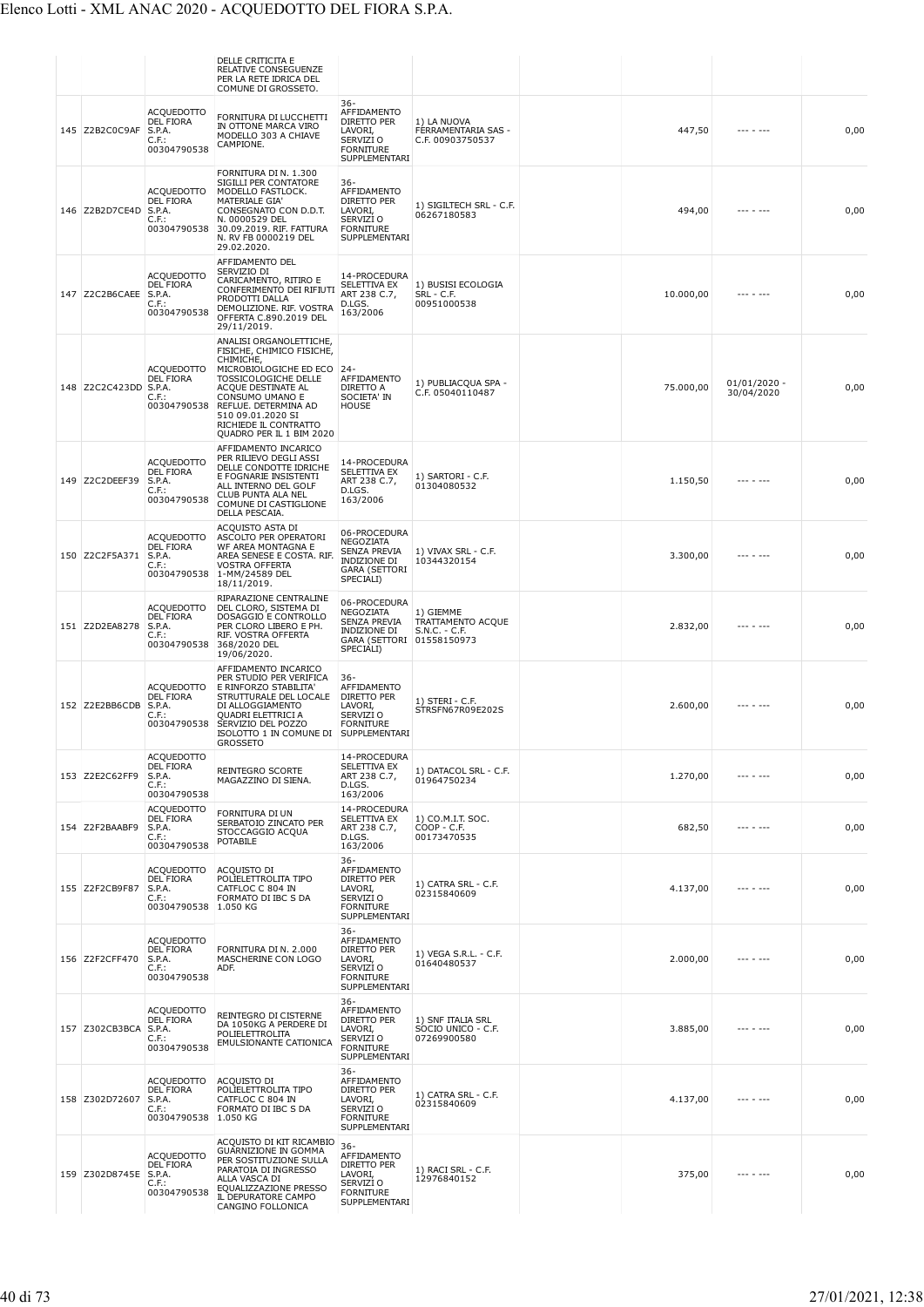| 160 Z302DF253F        | <b>ACQUEDOTTO</b><br><b>DEL FIORA</b><br>S.P.A.<br>$C.F.$ :<br>00304790538 | FORNITURA DI GASOLIO<br>PER AUTOTRAZIONI PER<br>RIFORNIMENTO G.E.                                                                                                                                                                | $36 -$<br>AFFIDAMENTO<br>DIRETTO PER<br>LAVORI,<br>SERVIZI O<br><b>FORNITURE</b><br>SUPPLEMENTARI     | 1) CONSORZIO<br>AGRARIO DI SIENA<br>SOC.COOP - C.F.<br>00049520521     | 228,00     | $- - - - - - -$ | 0,00 |
|-----------------------|----------------------------------------------------------------------------|----------------------------------------------------------------------------------------------------------------------------------------------------------------------------------------------------------------------------------|-------------------------------------------------------------------------------------------------------|------------------------------------------------------------------------|------------|-----------------|------|
| 161 Z312D07957        | <b>ACQUEDOTTO</b><br>DEL FIORA<br>S.P.A.<br>$C.F.$ :<br>00304790538        | FORNITURA CHIAVI B-GRIP.<br>RIF. OFFERTA VIA E-MAIL<br>AGENTE MARCO GUIDUCCI<br>DEL 12.05.2020.                                                                                                                                  | 06-PROCEDURA<br>NEGOZIATA<br><b>SENZA PREVIA</b><br>INDIZIONE DI<br><b>GARA (SETTORI</b><br>SPECIALI) | 1) GREINER SPA - C.F.<br>00278160171                                   | 1.450,00   |                 | 0,00 |
| 162 Z312DF888B        | <b>ACQUEDOTTO</b><br>DEL FIORA<br>S.P.A.<br>$C.F.$ :<br>00304790538        | FORNITURA DI CODOLI<br>TELESCOPICI E DI<br><b>GUARNIZIONI IN GOMMA</b><br>PER REINTEGRO SCORTE<br>PRESSO I MAGAZZINI<br>AZIENDALI. RIF. OFFERTE<br>SIG. MARCO GUIDUCCI DEL<br>21.06.2019 E DEL<br>28.11.2019.                    | 36-<br>AFFIDAMENTO<br>DIRETTO PER<br>LAVORI,<br>SERVIZI O<br><b>FORNITURE</b><br><b>SUPPLEMENTARI</b> | 1) GREINER SPA - C.F.<br>00278160171                                   | 29.836,00  |                 | 0,00 |
| 163 Z312E394E6        | <b>ACQUEDOTTO</b><br>DEL FIORA<br>S.P.A.<br>$C.F.$ :<br>00304790538        | ACQUISTO CAVI DI<br>PROLUNGA PER SONDE DI<br>PROCESSO PER I LAVORI DI<br>ADEGUAMENTO<br><b>FUNZIONALE DEL</b><br>DEPURATORE IN LOC.<br><b>BORGO CARIGE A</b><br>CAPALBIO GR DETERMINA<br>AD NS. PROT. N. 19998 DEL<br>04.05.2017 | $23 -$<br>AFFIDAMENTO<br><b>DIRETTO</b>                                                               | 1) HACH LANGE SRL -<br>C.F. 11277000151                                | 179,30     |                 | 0,00 |
| 164 Z332C62D66        | <b>ACQUEDOTTO</b><br>DEL FIORA<br>S.P.A.<br>$C.F.$ :<br>00304790538        | FORNITURA DI D.P.I. PER<br><b>REINTEGRO SCORTE</b><br>PRESSO IL MAGAZZINO DI<br>SIENA LOCALITA'<br>RENACCIO. RIF. OFFERTA<br>DEL 06.03.2020 AGENTE<br>PELLEGRINI.                                                                | 36-<br>AFFIDAMENTO<br>DIRETTO PER<br>LAVORI,<br>SERVIZI O<br><b>FORNITURE</b><br>SUPPLEMENTARI        | 1) DATACOL SRL - C.F.<br>01964750234                                   | 7.360,00   |                 | 0,00 |
| 165 Z332C653A3        | <b>ACQUEDOTTO</b><br><b>DEL FIORA</b><br>S.P.A.<br>C.F.:<br>00304790538    | FORNITURA DI VALVOLE A<br>SFERA IN OTTONE A<br>PASSAGGIO TOTALE PER<br><b>REINTEGRO SCORTE</b><br>PRESSO I MAGAZZINI<br>AZIENDALI. RIF. OFFERTA N.<br>CO0 2000238 DEL<br>27/02/2020.                                             | 14-PROCEDURA<br>SELETTIVA EX<br>ART 238 C.7,<br>D.LGS.<br>163/2006                                    | 1) RIV RUBINETTERIE<br><b>ITALIANE VELATTA S -</b><br>C.F. 00469610026 | 910,50     |                 | 0,00 |
| 166 Z332EADB59        | <b>ACQUEDOTTO</b><br><b>DEL FIORA</b><br>S.P.A.<br>$C.F.$ :<br>00304790538 | FORNITURA LAMPADA DA<br>LAVORO ERGOPOWER.<br>OFFERTA NR 121336700<br>DEL 01.10.2020                                                                                                                                              | 14-PROCEDURA<br>SELETTIVA EX<br>ART 238 C.7,<br>D.LGS.<br>163/2006                                    | 1) WUERTH SRL - C.F.<br>00125230219                                    | 3.957,60   | --- - ---       | 0,00 |
| 167 Z342CF8ED6        | <b>ACQUEDOTTO</b><br><b>DEL FIORA</b><br>S.P.A.<br>C.F.:<br>00304790538    | AFFIDAMENTO DEL<br>SERVIZIO DI<br>CARICAMENTO, RITIRO,<br>TRASPORTO E<br>CONFERIMENTO FINALE DI<br>RIFIUTI NON PERICOLOSI<br>PRODOTTI NELLE SEDI E IN<br>ALCUNI IMPIANTI GESTITI<br>DA ADF SPA//                                 | 36-<br>AFFIDAMENTO<br>DIRETTO PER<br>LAVORI,<br>SERVIZI O<br><b>FORNITURE</b><br>SUPPLEMENTARI        | 1) MELOGRANO<br>SOCIETA'COOP.SOCIALE<br>- C.F. 01147280539             | 20.000,00  |                 | 0,00 |
| 168 Z342D3BF78        | <b>ACQUEDOTTO</b><br>DEL FIORA<br>S.P.A.<br>C.F.:                          | <b>INCARICO PER DIREZIONE</b><br>LAVORI REALIZZAZIONE<br>NUOVO IMPIANTO DI<br>DEPURAZIONE DI<br>00304790538 ARCIDOSSO SAL1,2 E 4.                                                                                                | $24-$<br>AFFIDAMENTO<br>DIRETTO A<br>SOCIETA' IN<br><b>HOUSE</b>                                      | 1) INGEGNERIE<br>TOSCANE SRL - C.F.<br>06111950488                     | 118.342,21 |                 | 0,00 |
| 169 Z352C38774        | <b>ACQUEDOTTO</b><br><b>DEL FIURA</b><br>S.P.A.<br>C.F.:<br>00304790538    | ASSISTENZA IMPIANTO<br>RIVELAZIONE FUMI DI<br>NUOVA ESECUZIONE, PER L<br>ESERCITAZIONE DELLA<br><b>GESTIONE DELLE</b><br>EMERGENZE ESEGUITA IL<br>10/01/2020 PRESSO LA<br>SEDE DI SIENA VIALE<br>TOSELLI, 9/B                    | 36-<br>AFFIDAMENTO<br>DIRETTO PER<br>LAVORI,<br>SERVIZI O<br><b>FORNITURE</b><br>SUPPLEMENTARI        | 1) NUOVO CENTRO<br>TECNICO ROSSI DI<br>ROSSI - C.F.<br>01063410524     | 267,75     |                 | 0,00 |
| 170 Z352F0BFD9        | ACQUEDOTTO<br>DEL FIORA<br>S.P.A.<br>$C.F.$ :<br>00304790538               | STUDIO FUNZIONAMENTO<br>DEPURATORE DI A.D.F.                                                                                                                                                                                     | $24 -$<br>AFFIDAMENTO<br>DIRETTO A<br>SOCIETA' IN<br><b>HOUSE</b>                                     | 1) INGEGNERIE<br>TOSCANE SRL - C.F.<br>06111950488                     | 10.337,60  | --- - ---       | 0,00 |
| 171 Z352F0C2CA        | ACQUEDOTTO<br><b>DEL FIORA</b><br>S.P.A.<br>$C.F.$ :                       | <b>INCARICO PER</b><br>INTEGRAZIONI VAVIA PER<br>PROGETTO PIATTAFORMA<br>TRATTAMENTO FANGHI<br>00304790538 IMPIANTO DI DEPURAZIONE                                                                                               | $24 -$<br>AFFIDAMENTO<br>DIRETTO A<br>SOCIETA' IN<br>HOUSE                                            | 1) INGEGNERIE<br>TOSCANE SRL - C.F.<br>06111950488                     | 1.550,00   | --- - ---       | 0,00 |
| 172 Z362C904BC S.P.A. | <b>ACQUEDOTTO</b><br>DEL FIORA<br>$C.F.$ :<br>00304790538 26/03/2020.      | REINTEGRO SCORTE DI<br>MAGAZZINO SARACINECHE DIRETTO PER<br>CORPO PIATTO. RIF.<br>VOSTRA OFFERTA 5122 DEL                                                                                                                        | $36 -$<br>AFFIDAMENTO<br>LAVORI,<br>SERVIZI O<br><b>FORNITURE</b><br>SUPPLEMENTARI                    | 1) S.D.M. SRL<br>UNINOMINALE - C.F.<br>01723880975                     | 1.296,00   | --- - ---       | 0,00 |
| 173 Z372CC6F95        | <b>ACQUEDOTTO</b><br><b>DEL FIORA</b><br>S.P.A.<br>$C.F.$ :<br>00304790538 | ACQUISTO BOBINE PER<br>COPRISEDILI NECESSARIE<br>PER LA SANIFICAZIONE<br>MEZZI AZIENDALI                                                                                                                                         | 36-<br>AFFIDAMENTO<br>DIRETTO PER<br>LAVORI,<br>SERVIZI O<br><b>FORNITURE</b><br>SUPPLEMENTARI        | 1) WUERTH SRL - C.F.<br>00125230219                                    | 600,75     | --- - ---       | 0,00 |
| 174 Z372F99363        | <b>ACQUEDOTTO</b><br><b>DEL FIORA</b><br>S.P.A.<br>$C.F.$ :<br>00304790538 | RIPARAZIONE TELECAMERA<br>PER VIDEO ISPEZIONE                                                                                                                                                                                    | 06-PROCEDURA<br>NEGOZIATA<br><b>SENZA PREVIA</b><br>INDIZIONE DI<br><b>GARA (SETTORI</b><br>SPECIALI) | 1) VIVAX SRL - C.F.<br>10344320154                                     | 320,00     |                 | 0,00 |
| 175 Z382BA33D7        | <b>ACOUEDOTTO</b><br>DEL FIORA<br>S.P.A.<br>$C.F.$ :<br>00304790538        | PERSONALIZZAZIONE E<br>TRASPORTO CONTATORI<br>ULTRASONICI A MARCHIO<br>AXIOMA. RIF. OFFERTE: - N.<br>OFF-2019-418-GEN-REV 2<br>DEL 16.10.2019 - N.<br>OFF-2020-010-GEN DEL<br>14.01.2020.                                        | 06-PROCEDURA<br>NEGOZIATA<br>SENZA PREVIA<br>INDIZIONE DI<br>GARA (SETTORI 11701910157<br>SPECIALI)   | 1) INFORMATION<br><b>DEVELOPMENT &amp;</b><br>AUTOMATIO - C.F.         | 1.600,00   |                 | 0,00 |
| 176 Z382BB6F8D        | <b>ACQUEDOTTO</b><br><b>DEL FIORA</b><br>S.P.A.<br>$C.F.$ :<br>00304790538 | AFFIDAMENTO INCARICO<br>PER PREVENTIVO PER<br>AGGIORNAMENTO<br>RELAZIONE GEOLOGICA<br>RELATIVA AL PROGETTO<br>PER LO SPOSTAMENTO                                                                                                 | $36 -$<br>AFFIDAMENTO<br>DIRETTO PER<br>LAVORI,<br>SERVIZI O<br><b>FORNITURE</b>                      | 1) BONELLI LUCA - C.F.<br>BNLLCU63P07E202B                             | 510,00     |                 | 0,00 |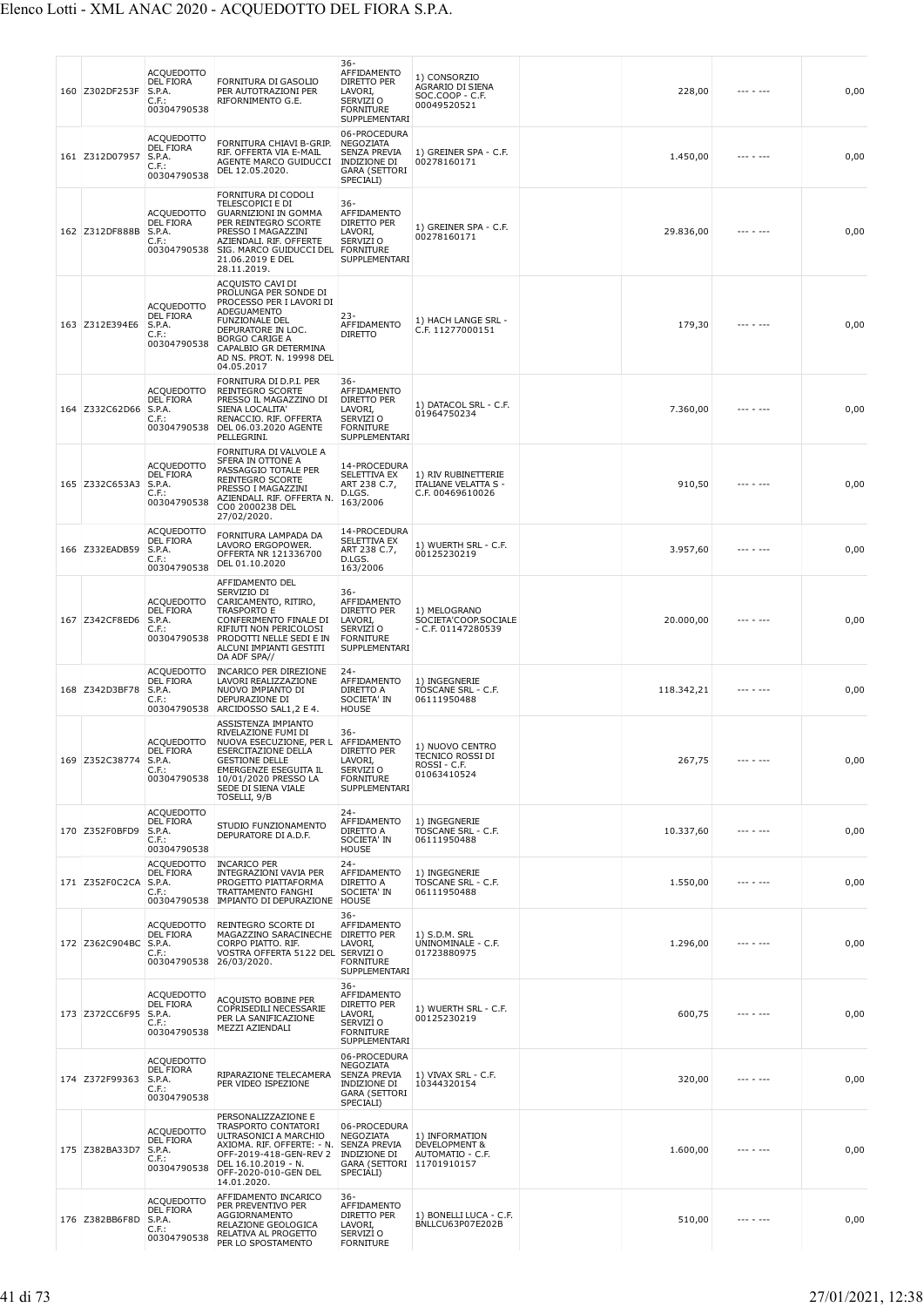|     |                |                                                                         | DELLA STAZIONE DI<br>SOLLEVAMENTO E DELLA<br>RELATIVA CONDOTTA DELLE   SUPPLEMENTARI<br>ACQUE MISTE IN VIA<br>GORIZIA A FOLLONICA (GR)                                                                                    |                                                                                                                          |                                                                    |           |                            |      |
|-----|----------------|-------------------------------------------------------------------------|---------------------------------------------------------------------------------------------------------------------------------------------------------------------------------------------------------------------------|--------------------------------------------------------------------------------------------------------------------------|--------------------------------------------------------------------|-----------|----------------------------|------|
|     | 177 Z382BC93BB | <b>ACQUEDOTTO</b><br>DEL FIORA<br>S.P.A.<br>C.F.:<br>00304790538        | SMALTIMENTO RIFIUTI<br>PERICOLOSI E NON<br>PERICOLOSI PRODOTTI DA<br>ADF IL PRESENTE<br>CONTRATTO SOSTITUISCE<br>IN PARTE INTEGRANTE E<br>SOSTANZIALE L<br>ORDINATIVO N.<br>6600022209 GIA INVIATO<br>IN DATA 29.01.2020. | $36 -$<br>AFFIDAMENTO<br><b>DIRETTO PER</b><br>LAVORI,<br>SERVIZI O<br><b>FORNITURE</b><br>SUPPLEMENTARI                 | 1) ECOTETI SRL<br>UNIPERSONALE - C.F.<br>01479740530               | 38.000,00 | 03/11/2020 -<br>31/12/2020 | 0,00 |
|     | 178 Z382BCD85D | <b>ACQUEDOTTO</b><br>DEL FIORA<br>S.P.A.<br>C.F.:<br>00304790538        | <b>TRASPORTO FANGHI</b>                                                                                                                                                                                                   | $36 -$<br>AFFIDAMENTO<br>DIRETTO PER<br>LAVORI,<br>SERVIZI O<br><b>FORNITURE</b><br>SUPPLEMENTARI                        | 1) COSMARI GESTIONI<br>AMBIENTALI SRL - C.F.<br>01124680594        | 10.776,80 | --- - ---                  | 0,00 |
|     | 179 Z382C64356 | ACQUEDOTTO<br>DEL FIORA<br>S.P.A.<br>C.F.<br>00304790538                | <b>REINTEGRO SCORTE</b><br>MAGAZZINO SIENA.                                                                                                                                                                               | 14-PROCEDURA<br>SELETTIVA EX<br>ART 238 C.7,<br>D.LGS.<br>163/2006                                                       | 1) RACI SRL - C.F.<br>12976840152                                  | 3.745,00  |                            | 0,00 |
| 180 | Z392D3C3C2     | <b>ACQUEDOTTO</b><br>DEL FIORA<br>S.P.A.<br>C.F.:<br>00304790538        | <b>INCARICO PER PROGETTO</b><br>ESECUTIVO SERVIZIO<br>MANUTENZIONE AREE<br>VERDI                                                                                                                                          | $24 -$<br>AFFIDAMENTO<br>DIRETTO A<br>SOCIETA' IN<br><b>HOUSE</b>                                                        | 1) INGEGNERIE<br>TOSCANE SRL - C.F.<br>06111950488                 | 4.509,63  |                            | 0,00 |
|     | 181 Z392E6DF51 | <b>ACQUEDOTTO</b><br>DEL FIORA<br>S.P.A.<br>C.F.:<br>00304790538        | <b>ACQUISTO ATTUATORE</b><br>ELETTRICO E MISURATORE<br>PORTATA SU VALVOLA<br>RIDUTTRICE PRESSIONE.<br>RIF. VOSTRA OFFERTA<br>90-20 DEL 25/06/2020.                                                                        | 06-PROCEDURA<br>NEGOZIATA<br><b>SENZA PREVIA</b><br>INDIZIONE DI<br><b>GARA (SETTORI</b><br>SPECIALI)                    | 1) RACI SRL - C.F.<br>12976840152                                  | 3.811,00  |                            | 0,00 |
|     | 182 Z392E9A432 | <b>ACQUEDOTTO</b><br><b>DEL FIORA</b><br>S.P.A.<br>C.F.:<br>00304790538 | FORNITURA GUANTI IN<br>LATTICE TAGLIA 9 (L) PER<br>REINTEGRO SCORTE NEI<br>MAGAZZINI AZIENDALI DI<br>ADF. RIF. VOSTRA OFFERTA<br>MAIL DEL 16/09/2020 -<br>ALESSANDRO CITTI.                                               | 14-PROCEDURA<br><b>SELETTIVA EX</b><br>ART 238 C.7,<br>D.LGS.<br>163/2006                                                | 1) MANUTAN ITALIA SPA<br>$-$ C.F. 09816660154                      | 800,00    |                            | 0,00 |
|     | 183 Z392F3D343 | ACQUEDOTTO<br>DEL FIORA<br>S.P.A.<br>C.F.                               | FORNITURA DI KIT PER LA<br>MISURAZIONE IN CAMPO DI<br>AMMONIO E NITRATI. RIF.<br>OFFERTA N. 20-ADF-048-<br>00304790538 AC/AC DEL 10.11.2020.                                                                              | 14-PROCEDURA<br>SELETTIVA EX<br>ART 238 C.7,<br>D.LGS.<br>163/2006                                                       | 1) PROTECNO SRL -<br>C.F. 00952660413                              | 5.580,00  | --- - ---                  | 0,00 |
|     | 184 Z3A2C3C0B0 | <b>ACQUEDOTTO</b><br>DEL FIORA<br>S.P.A.<br>$C.F.$ :<br>00304790538     | ACQUISTO MATERIALE PER<br>COMPLETAMENTO POZZO<br>LOCALITA' LA VILLA E<br>COLLEGAMENTO ALLA RETE<br>IDRICA DI RADDA IN<br>CHIANTI.                                                                                         | $23 -$<br>AFFIDAMENTO<br><b>DIRETTO</b>                                                                                  | 1) MEF SRL - C.F.<br>00763300480                                   | 290,00    |                            | 0,00 |
|     | 185 Z3A2C8D4CA | ACQUEDOTTO<br>DEL FIORA<br>S.P.A.<br>C.F.:<br>00304790538               | REINTEGRO SCORTE<br>MAGAZZINO                                                                                                                                                                                             | $36 -$<br>AFFIDAMENTO<br>DIRETTO PER<br>LAVORI,<br>SERVIZI O<br><b>FORNITURE</b><br>SUPPLEMENTARI                        | 1) GREINER SPA - C.F.<br>00278160171                               | 1.782,70  |                            | 0,00 |
|     | 186 Z3A2CA7773 | <b>ACOUEDOTTO</b><br>DEL FIORA<br>S.P.A.<br>C.F.:<br>00304790538        | FORNITURA DI 240 PZ DI<br><b>GEL SANIFICANTE -</b><br>SOLUZIONE ALCOLICA PER<br>MANI DA 500 ML DI VS.<br>PRODUZIONE. RIF. OFFERTA<br><b>TELEFONICA AGENTE</b><br>SALVATORE MORALE DEL<br>01.04.2020.                      | $36 -$<br>AFFIDAMENTO<br>DIRETTO PER<br>LAVORI,<br>SERVIZI O<br><b>FORNITURE</b><br>SUPPLEMENTARI                        | 1) ZEP ITALIA SRL - C.F.<br>01597840592                            | 1.224,00  |                            | 0,00 |
|     | 187 Z3A2D27B92 | <b>ACQUEDOTTO</b><br>DEL FIORA<br>S.P.A.<br>$C.F.$ :<br>00304790538     | RICAMBI PER CENTRALINE<br><b>CLORO CLDP</b>                                                                                                                                                                               | 06-PROCEDURA<br><b>NEGOZIATA</b><br><b>SENZA PREVIA</b><br><b>INDIZIONE DI</b><br>GARA (SETTORI 01558150973<br>SPECIALI) | 1) GIEMME<br>TRATTAMENTO ACQUE<br>$S.N.C. - C.F.$                  | 1.160,00  |                            | 0,00 |
|     | 188 Z3A2F99046 | <b>ACQUEDOTTO</b><br>DEL FIORA<br>S.P.A.<br>$C.F.$ :<br>00304790538     | RIPARAZIONE CENTRALINE<br>DEL CLORO CLDP                                                                                                                                                                                  | 06-PROCEDURA<br>NEGOZIATA<br>SENZA PREVIA<br>INDIZIONE DI<br>GARA (SETTORI 01558150973<br>SPECIALI)                      | 1) GIEMME<br>TRATTAMENTO ACQUE<br>S.N.C. - C.F.                    | 4.288,00  |                            | 0,00 |
|     | 189 Z3B2F38F2B | ACQUEDOTTO<br><b>DEL FIORA</b><br>S.P.A.<br>C.F.<br>00304790538         | INCARICO DI CONSULENZA<br>AMMINISTRATIVA E FISCALE<br><b>ANNO 2020</b>                                                                                                                                                    | $36 -$<br>AFFIDAMENTO<br>DIRETTO PER<br>LAVORI,<br>SERVIZI O<br><b>FORNITURE</b><br>SUPPLEMENTARI                        | 1) C.S.T. CENTRO<br>SERVIZI TOSCANA<br>SOCIE - C.F.<br>00109360537 | 15.000,00 |                            | 0,00 |
|     | 190 Z3C2F3A116 | ACQUEDOTTO<br>DEL FIORA<br>S.P.A.<br>$C.F.$ :<br>00304790538            | FORNITURA TUBAZIONE IN<br>PEAD. RIF. VOSTRA<br>OFFERTA N. 20001360 DEL<br>11/11/2020.                                                                                                                                     | 14-PROCEDURA<br>SELETTIVA EX<br>ART 238 C.7,<br>D.LGS.<br>163/2006                                                       | 1) IDROTHERM 2000<br>SPA A S.U. - C.F.<br>01179830466              | 432,24    | --- - ---                  | 0,00 |
|     | 191 Z3D2D0F81D | ACQUEDOTTO<br>DEL FIORA<br>S.P.A.<br>C.F.:<br>00304790538               | ANALISI CLASSIFICAZIONE<br>RIFIUTO FILTRI<br>DISSALATORE BONSERE<br>ISOLA DEL GIGLIO. RIF.<br>VOSTRA OFFERTA 157 DEL<br>20/05/2020.                                                                                       | $23-$<br>AFFIDAMENTO<br><b>DIRETTO</b>                                                                                   | 1) ECOGAM SRL - C.F.<br>01352990533                                | 300,00    |                            | 0,00 |
|     | 192 Z3D2E1F288 | <b>ACQUEDOTTO</b><br>DEL FIORA<br>S.P.A.<br>$C.F.$ :<br>00304790538     | FORNITURA WEB CAM ED<br>ACCESSORI. RI. VOSTRO<br>PREV. 19410/1/A DEL<br>04/08/2020.                                                                                                                                       | 14-PROCEDURA<br>SELETTIVA EX<br>ART 238 C.7,<br>D.LGS.<br>163/2006                                                       | 1) SMAU - GFI SRL -<br>C.F. 01184230512                            | 905,00    | --- - ---                  | 0,00 |
|     | 193 Z3E2CA63F0 | ACQUEDOTTO<br>DEL FIORA<br>S.P.A.<br>$C.F.$ :<br>00304790538 1.050 KG   | ACQUISTO DI<br>POLIELETTROLITA TIPO<br>CATFLOC C 804 IN<br>FORMATO DI IBC S DA                                                                                                                                            | 06-PROCEDURA<br>NEGOZIATA<br>SENZA PREVIA<br>INDIZIONE DI<br><b>GARA (SETTORI</b><br>SPECIALI)                           | 1) CATRA SRL - C.F.<br>02315840609                                 | 4.137,00  | . <b>.</b>                 | 0,00 |
|     | 194 Z3F2C847F8 | <b>ACQUEDOTTO</b><br>DEL FIORA<br>S.P.A.<br>$C.F.$ :<br>00304790538 16  | FORNITURA DI CONTATORE<br>MODELLO WOLTMAN DN 50<br>PN 16 E DI UNA VALVOLA<br><b>GALLEGGIANTE DN 50 PN</b>                                                                                                                 | 14-PROCEDURA<br>SELETTIVA EX<br>ART 238 C.7,<br>D.LGS.<br>163/2006                                                       | 1) F.A.M. FABBRICA<br>MAREMMANA<br>AUTOCLAVI - C.F.<br>00220490536 | 642,00    |                            | 0,00 |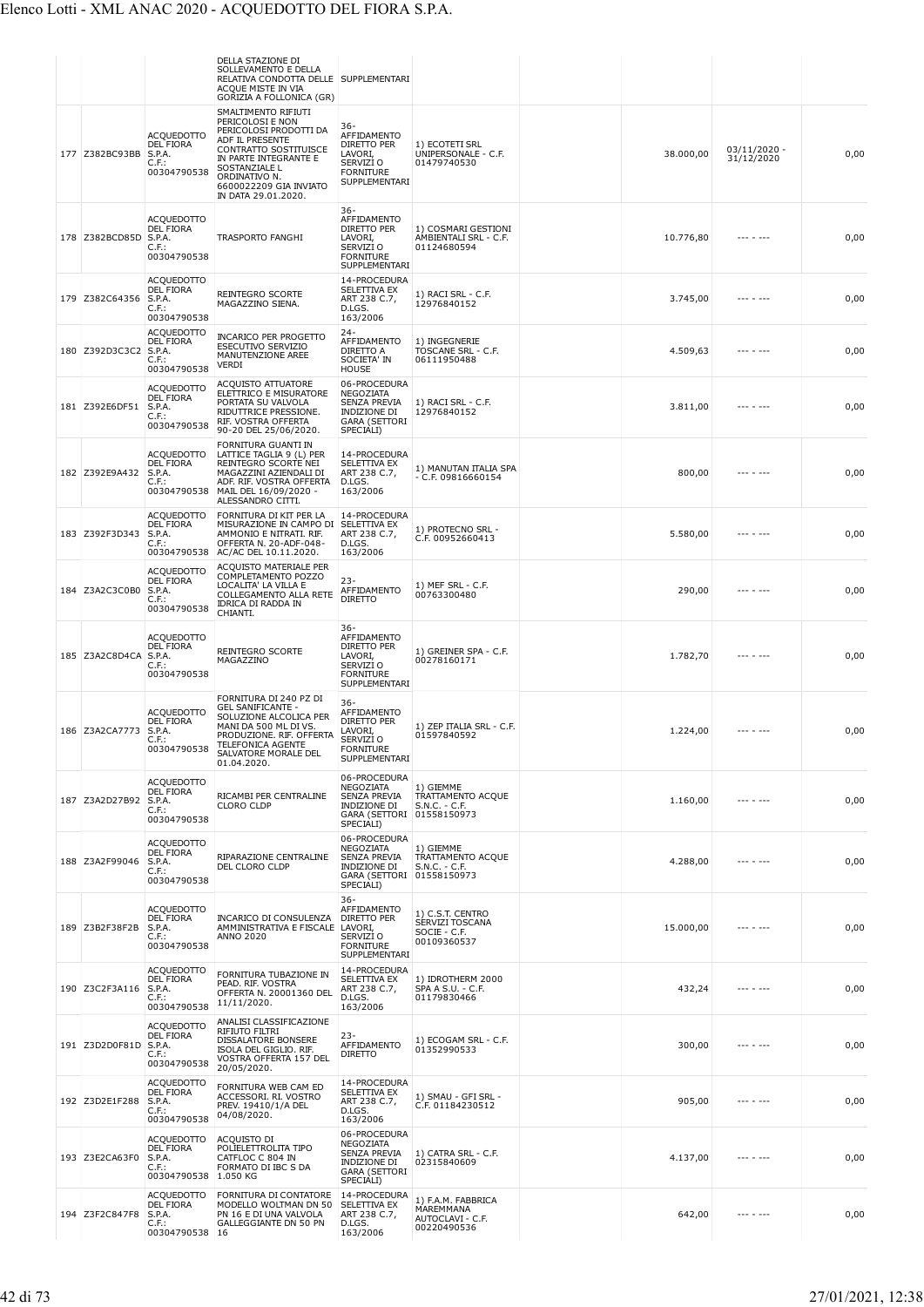| 195 Z3F2D7CECA | ACQUEDOTTO<br><b>DEL FIORA</b><br>S.P.A.<br>C.F.:<br>00304790538           | RIPARAZIONE + ACCESSORI<br>PER CENTRALINA DI<br>DOSAGGIO CLORO                                                                                                                                                                                                | 06-PROCEDURA<br>NEGOZIATA<br>SENZA PREVIA<br>INDIZIONE DI<br>GARA (SETTORI 01558150973<br>SPECIALI)   | 1) GIEMME<br>TRATTAMENTO ACQUE<br>$S.N.C. - C.F.$                    | 2.838,00   |                   | 0,00 |
|----------------|----------------------------------------------------------------------------|---------------------------------------------------------------------------------------------------------------------------------------------------------------------------------------------------------------------------------------------------------------|-------------------------------------------------------------------------------------------------------|----------------------------------------------------------------------|------------|-------------------|------|
| 196 Z3F2D87382 | <b>ACQUEDOTTO</b><br><b>DEL FIORA</b><br>S.P.A.<br>C.F.:<br>00304790538    | FORNITURA DI VALVOLE<br>CON GALLEGGIANTE.                                                                                                                                                                                                                     | 14-PROCEDURA<br>SELETTIVA EX<br>ART 238 C.7,<br>D.LGS.<br>163/2006                                    | 1) F.A.M. FABBRICA<br>MAREMMANA<br>AUTOCLAVI - C.F.<br>00220490536   | 1.620,00   | --- - ---         | 0,00 |
| 197 Z3F2E16BC4 | <b>ACQUEDOTTO</b><br><b>DEL FIORA</b><br>S.P.A.<br>C.F.:<br>00304790538    | COSTO DI PUBBLICAZIONE<br>IN GAZZETTA UFFICIALE<br>DELLA REPUBBLICA<br><b>ITALIANA BANDO GARA</b><br>SERVIZIO DI VERIFICA E<br>MESSA A NORMA AI SENSI<br>DEL DM 37/08 E DI<br>VALUTAZIONE DEL RISCHIO<br><b>DA SCARICHE</b><br>ATMOSFERICHE CIG<br>8384235997 | 36-<br>AFFIDAMENTO<br><b>DIRETTO PER</b><br>LAVORI,<br>SERVIZI O<br><b>FORNITURE</b><br>SUPPLEMENTARI | 1) LIBRERIA<br>CONCESSIONARIA IPZS<br>$S.R.L. - C.F.$<br>04982190151 | 1.054,63   |                   | 0,00 |
| 198 Z3F2FECBF6 | ACQUEDOTTO<br><b>DEL FIORA</b><br>S.P.A.<br>C.F.:<br>00304790538           | ACQUISTO MATERIALE A<br><b>CONSUMO PER</b><br>MANUTENZIONE E<br>ATTREZZATURA.                                                                                                                                                                                 | $23 -$<br>AFFIDAMENTO<br><b>DIRETTO</b>                                                               | 1) FERRAMENTA<br>RABAGLI S.N.C. - C.F.<br>01149100537                | 3.000,00   |                   | 0,00 |
| 199 Z402B908FE | ACQUEDOTTO<br>DEL FIORA<br>S.P.A.<br>C.F.:<br>00304790538                  | AFFIDAMENTO TECNICO<br><b>RELATIVO AL</b><br>RICONFINAMENTO<br>CATASTALE DELL'AREA OVE<br>SONO UBICATI GLI<br><b>IMPIANTI DI</b><br>SOLLEVAMENTO DI<br>ACQUEDOTTO IN LOCALITA'<br>GIARDINO NEL COMUNE DI<br>ORBETELLO.                                        | 14-PROCEDURA<br>SELETTIVA EX<br>ART 238 C.7,<br>D.LGS.<br>163/2006                                    | 1) STUDIO TECNICO<br>GEOMETRA - C.F.<br>BNSLSN77C14C847M             | 1.267,50   |                   | 0,00 |
| 200 Z402C5F227 | ACQUEDOTTO<br><b>DEL FIORA</b><br>S.P.A.<br>C.F.:<br>00304790538           | AFFIDAMENTO INCARICO<br>PER SORVEGLIANZA AI<br>SAGGI ARCHEOLOGICI PER<br>IL PROGETTO DI<br>COSTRUZIONE DI UN<br>ACQUEDOTTO USO<br>POTABILE - LOCALITA<br>RIPALTA - MOLINO DEL<br><b>GRILLO CASTELNUOVO</b><br><b>BERARDENGA (SI)</b>                          | 14-PROCEDURA<br>SELETTIVA EX<br>ART 238 C.7,<br>D.LGS.<br>163/2006                                    | 1) ATS<br>ARCHAEOLANDSCAPES<br>TECH&SURVEY S - C.F.<br>01253420523   | 950,00     |                   | 0,00 |
| 201 Z402D3171F | ACQUEDOTTO<br><b>DEL FIORA</b><br>S.P.A.<br>C.F.:<br>00304790538           | RICAMBI PER CENTRALINE<br>CLPD. RIF. VOSTRA<br>OFFERTA 000311/2020<br>DEL 27/05/2020.                                                                                                                                                                         | 06-PROCEDURA<br>NEGOZIATA<br>SENZA PREVIA<br>INDIZIONE DI<br>GARA (SETTORI 01558150973<br>SPECIALI)   | 1) GIEMME<br>TRATTAMENTO ACQUE<br>S.N.C. - C.F.                      | 3.328,76   |                   | 0,00 |
| 202 Z402DA6CB8 | ACQUEDOTTO<br>DEL FIORA<br>S.P.A.<br>C.F.:<br>00304790538                  | FORNITURA DI NITRATO DI<br>CALCIO EQ. NUTRIOX                                                                                                                                                                                                                 | 36-<br>AFFIDAMENTO<br>DIRETTO PER<br>LAVORI,<br>SERVIZI O<br><b>FORNITURE</b><br>SUPPLEMENTARI        | 1) GROSSETANA<br>CHIMICA - C.F.<br>01177740535                       | 6.390,00   |                   | 0,00 |
| 203 Z422D950EC | <b>ACQUEDOTTO</b><br>DEL FIORA<br>S.P.A.<br>C.F.:<br>00304790538           | FORNITURA BIGIUNTI UNIV.<br>T/T 107-132 DN100 PN16<br>PER REINTEGRO SCORTE AL<br>MAGAZZINO DI SIENA.                                                                                                                                                          | 14-PROCEDURA<br>SELETTIVA EX<br>ART 238 C.7,<br>D.LGS.<br>163/2006                                    | 1) GEORG FISCHER SPA<br>$-$ C.F. 00814600151                         | 1.503,90   |                   | 0,00 |
| 204 Z422DF8839 | ACQUEDOTTO<br>DEL FIORA<br>S.P.A.<br>C.F. :<br>00304790538                 | MANUTENZIONE<br>STRAORDINARIA SERVICE<br>CAMPIONATORI                                                                                                                                                                                                         | 36-<br>AFFIDAMENTO<br>DIRETTO PER<br>LAVORI,<br>SERVIZI O<br><b>FORNITURE</b><br>SUPPLEMENTARI        | 1) ENDRESS + HAUSER<br><b>ITALIA SPA - C.F.</b><br>01942/80154       | 756,53     | $- - - - - - - -$ | 0,00 |
| 205 Z432CDF329 | <b>ACQUEDOTTO</b><br>DEL FIORA<br>S.P.A.<br>C.F.<br>00304790538 1.050 KG   | ACQUISTO DI<br>POLIELETTROLITA TIPO<br>CATFLOC C 804 IN<br>FORMATO DI IBC S DA                                                                                                                                                                                | $36-$<br>AFFIDAMENTO<br>DIRETTO PER<br>LAVORI,<br>SERVIZI O<br><b>FORNITURE</b><br>SUPPLEMENTARI      | 1) CATRA SRL - C.F.<br>02315840609                                   | 4.137,00   |                   | 0,00 |
| 206 Z432D12FA8 | <b>ACQUEDOTTO</b><br><b>DEL FIORA</b><br>S.P.A.<br>$C.F.$ :<br>00304790538 | PROROGA 6 MESI<br>CONVENZIONE CALL<br>CENTER GUASTI.                                                                                                                                                                                                          | $24 -$<br>AFFIDAMENTO<br>DIRETTO A<br>SOCIETA' IN<br><b>HOUSE</b>                                     | 1) LESOLUZIONI SCARL<br>- C.F. 05591710487                           | 190.644,36 | $- - - - - - - -$ | 0,00 |
| 207 Z432D3C47E | <b>ACQUEDOTTO</b><br>DEL FIORA<br>S.P.A.<br>C.F.:<br>00304790538           | <b>INCARICO PER INDAGINE</b><br><b>GEORADAR VIA DELLE</b><br>CARCERI (GROSSETO)                                                                                                                                                                               | $24 -$<br>AFFIDAMENTO<br>DIRETTO A<br>SOCIETA' IN<br><b>HOUSE</b>                                     | 1) INGEGNERIE<br>TOSCANE SRL - C.F.<br>06111950488                   | 7.149,74   | .                 | 0,00 |
| 208 Z442C760F2 | <b>ACQUEDOTTO</b><br><b>DEL FIORA</b><br>S.P.A.<br>C.F.:<br>00304790538    | RIPARAZIONE DI<br>TELECAMERA PER<br>VIDEOISPEZIONE RETI<br><b>FOGNARIE</b>                                                                                                                                                                                    | 06-PROCEDURA<br>NEGOZIATA<br>SENZA PREVIA<br>INDIZIONE DI<br><b>GARA (SETTORI</b><br>SPECIALI)        | 1) VIVAX SRL - C.F.<br>10344320154                                   | 620,00     | .                 | 0,00 |
| 209 Z452B8754F | <b>ACQUEDOTTO</b><br><b>DEL FIORA</b><br>S.P.A.<br>$C.F.$ :<br>00304790538 | FORNITURA ANILINA<br>MORDENTE COLORI ROSSO<br>E VERDE PER REINTEGRO<br>SCORTE AL MAGAZZINO DI<br>SIENA. RIF. VOSTRO<br>PREVENTIVO DEL<br>13/01/2020.                                                                                                          | $36 -$<br>AFFIDAMENTO<br>DIRETTO PER<br>LAVORI,<br>SERVIZI O<br><b>FORNITURE</b><br>SUPPLEMENTARI     | 1) COLORAMA SNC -<br>C.F. 00309830529                                | 990,00     | --- - ---         | 0,00 |
| 210 Z452F6A338 | <b>ACQUEDOTTO</b><br><b>DEL FIORA</b><br>S.P.A.<br>$C.F.$ :<br>00304790538 | SPOSTAMENTO 200 METRI<br>CONDOTTA IDRICA PE ALTA<br>DENSITA' DN 90 PN 16,                                                                                                                                                                                     | $36 -$<br>AFFIDAMENTO<br>DIRETTO PER<br>LAVORI,<br>SERVIZI O<br><b>FORNITURE</b><br>SUPPLEMENTARI     | 1) CENTRIA SRL - C.F.<br>02166820510                                 | 2.558,00   | --- - ---         | 0,00 |
| 211 Z462DD6342 | <b>ACQUEDOTTO</b><br><b>DEL FIORA</b><br>S.P.A.<br>C.F.:<br>00304790538    | FORNITURA DI VALVOLA DI<br>RITEGNO VENTURI                                                                                                                                                                                                                    | $36 -$<br>AFFIDAMENTO<br>DIRETTO PER<br>LAVORI,<br>SERVIZI O<br><b>FORNITURE</b><br>SUPPLEMENTARI     | 1) CO.M.I.T. SOC.<br>$COP - C.F.$<br>00173470535                     | 590,00     |                   | 0,00 |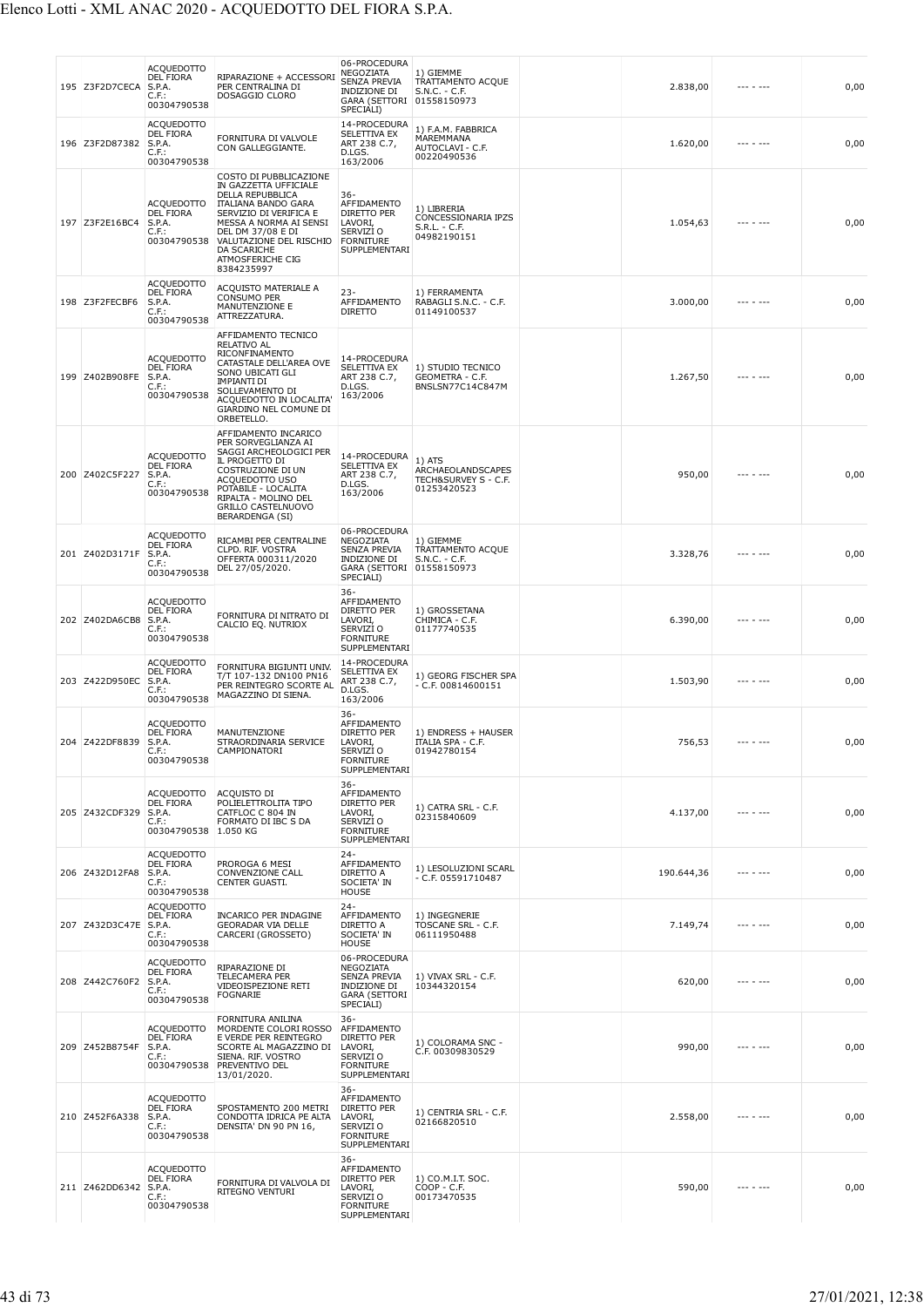| 212 Z462F2207F        | <b>ACQUEDOTTO</b><br>DEL FIORA<br>S.P.A.<br>C.F.:<br>00304790538           | FORNITURA TUTE TYVEK<br>PER REINTEGRO SCORTE AL<br>MAGAZZINO DI GROSSETO.<br>RIF. VOSTRA FATTURA<br>4278120824 DEL<br>31/10/2020.                                                                                                                                       | 36-<br>AFFIDAMENTO<br>DIRETTO PER<br>LAVORI,<br>SERVIZI <sub>O</sub><br><b>FORNITURE</b><br>SUPPLEMENTARI | 1) WUERTH SRL - C.F.<br>00125230219                    | 3.500,00  |                   | 0,00 |
|-----------------------|----------------------------------------------------------------------------|-------------------------------------------------------------------------------------------------------------------------------------------------------------------------------------------------------------------------------------------------------------------------|-----------------------------------------------------------------------------------------------------------|--------------------------------------------------------|-----------|-------------------|------|
| 213 Z472D0B437        | <b>ACQUEDOTTO</b><br><b>DEL FIORA</b><br>S.P.A.<br>C.F.<br>00304790538     | FORNITURA DI CARTUCCE<br>MICROFILTRANTI PER<br><b>IMPIANTI DI</b><br>POTABILIZZAZIONE                                                                                                                                                                                   | 14-PROCEDURA<br>SELETTIVA EX<br>ART 238 C.7,<br>D.LGS.<br>163/2006                                        | 1) FIORAVANTI SRL -<br>C.F. 05741610488                | 19.285,00 |                   | 0,00 |
| 214 Z472DAA96F        | <b>ACQUEDOTTO</b><br><b>DEL FIORA</b><br>S.P.A.<br>$C.F.$ :<br>00304790538 | PROROGA CONTRATTO<br>SERVIZIO PHONE<br>COLLECTION                                                                                                                                                                                                                       | $24 -$<br>AFFIDAMENTO<br>DIRETTO A<br>SOCIETA' IN<br><b>HOUSE</b>                                         | 1) LESOLUZIONI SCARL<br>- C.F. 05591710487             | 25.000,00 | --- - ---         | 0,00 |
| 215 Z472E1EA71        | <b>ACQUEDOTTO</b><br><b>DEL FIORA</b><br>S.P.A.<br>$C.F.$ :<br>00304790538 | PRESTAZIONE DI SERVIZIO<br>PER UN RILIEVO<br>TOPOGRAFICO PLANO-<br>ALTIMETRICO NECESSARIO<br>ALLA PROGETTAZIONE<br>ESECUTIVA PER LAVORI DI<br>MANUTENZIONE<br>STRAORDINARIA TRATTO<br>FOGNATURA COSTE AL<br><b>BOTRELLO MASSA</b><br>MARITTIMA SCHEDA<br>BONIFICA N.373 | 14-PROCEDURA<br>SELETTIVA EX<br>ART 238 C.7,<br>D.LGS.<br>163/2006                                        | 1) RACIOPPI - C.F.<br>RCPDVD87H02E202N                 | 2.835,00  | --- - ---         | 0,00 |
| 216 Z4730034F8        | <b>ACQUEDOTTO</b><br><b>DEL FIORA</b><br>S.P.A.<br>$C.F.$ :<br>00304790538 | PAGAMENTO INCARICO PER<br>DIREZIONE LAVORI DI<br>COMPLETAMENTO<br>(COLLAUDO LOTTO1, SAL2<br>III° STRALCIO).                                                                                                                                                             | $24-$<br>AFFIDAMENTO<br>DIRETTO A<br>SOCIETA' IN<br>HOUSE                                                 | 1) INGEGNERIE<br>TOSCANE SRL - C.F.<br>06111950488     | 15.885,04 | --- - ---         | 0,00 |
| 217 Z482B9F86C        | <b>ACQUEDOTTO</b><br><b>DEL FIORA</b><br>S.P.A.<br>C.F.:<br>00304790538    | REGOLARIZZAZIONE DI<br>MANUTENZIONE<br>(TAGLIANDO)<br>COMPRESSORI ARIA<br><b>COMPRESSA</b>                                                                                                                                                                              | 36-<br>AFFIDAMENTO<br>DIRETTO PER<br>LAVORI,<br>SERVIZI <sub>O</sub><br><b>FORNITURE</b><br>SUPPLEMENTARI | 1) OAG INDUSTRIES<br><b>SRL - C.F.</b><br>01604920536  | 404,50    |                   | 0,00 |
| 218 Z492D8008C        | <b>ACQUEDOTTO</b><br><b>DEL FIORA</b><br>S.P.A.<br>C.F.:<br>00304790538    | REINTEGRO DI CISTERNE<br>DA 1050KG A PERDERE DI<br>POLIELETTROLITA<br>EMULSIONANTE CATIONICA                                                                                                                                                                            | 06-PROCEDURA<br>NEGOZIATA<br>SENZA PREVIA<br>INDIZIONE DI<br><b>GARA (SETTORI</b><br>SPECIALI)            | 1) SNF ITALIA SRL<br>SOCIO UNICO - C.F.<br>07269900580 | 3.885,00  |                   | 0,00 |
| 219 Z4A2BD9C68        | <b>ACQUEDOTTO</b><br><b>DEL FIORA</b><br>S.P.A.<br>C.F.<br>00304790538     | FORNITURA GALLEGGIANTI<br>PER REINTEGRO SCORTE AI<br>MAGAZZINI DI SIENA E<br>GROSSETO. RIF. VOSTRO<br>NUMERO ORDINE<br>20/855205 DEL<br>15/01/2020.                                                                                                                     | 14-PROCEDURA<br>SELETTIVA EX<br>ART 238 C.7,<br>D.LGS.<br>163/2006                                        | 1) CO.M.I.T. SOC.<br>COOP - C.F.<br>00173470535        | 2.717,10  |                   | 0,00 |
| 220 Z4B2D71D9E S.P.A. | ACQUEDOTTO<br><b>DEL FIORA</b><br>$C.F.$ :<br>00304790538                  | ACQUISTO DI<br>POLIELETTROLITA TIPO<br>CATFLOC C 804 IN<br>FORMATO DI IBC S DA<br>1.050 KG                                                                                                                                                                              | $36 -$<br>AFFIDAMENTO<br>DIRETTO PER<br>LAVORI,<br>SERVIZI O<br><b>FORNITURE</b><br>SUPPLEMENTARI         | 1) CATRA SRL - C.F.<br>02315840609                     | 4.137,00  |                   | 0,00 |
| 221 Z4B2DF120D        | <b>ACQUEDOTTO</b><br><b>DEL FIORA</b><br>S.P.A.<br>C.F.<br>00304790538     | FORNITURA E POSA IN<br>OPERA DI N. 29 SUPPORTI<br>A PONTE PER TAVOLI PER<br>HUB VIA GIORDANIA 69 GR                                                                                                                                                                     | 36-<br>AFFIDAMENTO<br>DIRETTO PER<br>LAVORI,<br>SERVIZI O<br>FORNITURE<br>SUPPLEMENTARI                   | 1) ANSA S.N.C. - C.F.<br>01054640535                   | 3.596,00  | $- - - - - - - -$ | 0,00 |
| 222 Z4C2B7E80C        | ACQUEDOTTO<br><b>DEL FIORA</b><br>S.P.A.<br>C.F.<br>00304790538            | MANUTENZIONE ORDINARIA<br>SEMESTRALE<br>AUTORESPIRATORE CON N.<br>2 BOMBOLE. RIF. OFFERTA<br>N. 137008175 DEL<br>13/12/2019.                                                                                                                                            | 23-<br><b>AFFIDAMENTO</b><br><b>DIRETTO</b>                                                               | 1) DRAEGER ITALIA SPA<br>$-$ C.F. 09058160152          | 155,20    | $- - - - - - -$   | 0,00 |
| 223 Z4C2C40F13        | <b>ACQUEDOTTO</b><br><b>DEL FIORA</b><br>S.P.A.<br>$C.F.$ :<br>00304790538 | FORNITURA DI GUANTI<br>MONOUSO PER REINTEGRO<br>SCORTE AL MAGAZZINO DI<br>SIENA. RIF. OFFERTA DEL<br>24.02.2020 (AGENTE<br>WURTH MANGANELLI).                                                                                                                           | $36 -$<br>AFFIDAMENTO<br>DIRETTO PER<br>LAVORI,<br>SERVIZI O<br><b>FORNITURE</b><br>SUPPLEMENTARI         | 1) WUERTH SRL - C.F.<br>00125230219                    | 700,00    | --- - ---         | 0,00 |
| 224 Z4D2F6A465        | <b>ACQUEDOTTO</b><br><b>DEL FIORA</b><br>S.P.A.<br>$C.F.$ :<br>00304790538 | RIPARAZIONE DI<br>CENTRALINE DI DOSAGGIO<br><b>CLORO</b>                                                                                                                                                                                                                | 06-PROCEDURA<br>NEGOZIATA<br>SENZA PREVIA<br>INDIZIONE DI<br>GARA (SETTORI 01558150973<br>SPECIALI)       | 1) GIEMME<br>TRATTAMENTO ACQUE<br>$S.N.C. - C.F.$      | 3.736,00  | --- - ---         | 0,00 |
| 225 Z4E2BDD55F        | <b>ACQUEDOTTO</b><br><b>DEL FIORA</b><br>S.P.A.<br>$C.F.$ :<br>00304790538 | AFFIDAMENTO INCARICO<br>PER REDAZIONE PROGETTO<br>ESECUTIVO ED ASSISTENZA<br>ALLA DL PROGETTO<br>PERFORAZIONE POZZO<br>CRESPI 8 BIS, LOCALITA'<br>CRESPI, NEL COMUNE DI<br>GROSSETO.                                                                                    | 14-PROCEDURA<br>SELETTIVA EX<br>ART 238 C.7,<br>D.LGS.<br>163/2006                                        | 1) GEOSOL SRL - C.F.<br>00707530523                    | 3.193,75  | --- - ---         | 0,00 |
| 226 Z4E2D6CD0C S.P.A. | <b>ACQUEDOTTO</b><br><b>DEL FIORA</b><br>$C.F.$ :<br>00304790538           | FORNITURA TUBAZIONE IN<br>POLIETILENE DI VARIO<br>DIAMETRO PER REINTEGRO<br>SCORTE AL MAGAZZINO DI<br>SIENA.                                                                                                                                                            | 36-<br>AFFIDAMENTO<br>DIRETTO PER<br>LAVORI,<br>SERVIZI O<br>FORNITURE<br>SUPPLEMENTARI                   | 1) S.D.M. SRL<br>UNINOMINALE - C.F.<br>01723880975     | 935,00    | --- - ---         | 0,00 |
| 227 Z4E2DAA766        | ACQUEDOTTO<br><b>DEL FIORA</b><br>S.P.A.<br>$C.F.$ :<br>00304790538        | FORNITURA DI<br><b>CONTENITORI IN</b><br>VETRORESINA PER LA<br>SEZIONE DI FILTRAZIONE A<br><b>SABBIA</b>                                                                                                                                                                | $36 -$<br>AFFIDAMENTO<br>DIRETTO PER<br>LAVORI,<br>SERVIZI O<br><b>FORNITURE</b><br>SUPPLEMENTARI         | 1) SUEZ WTS ITALY SRL<br>- C.F. 00936010156            | 28.700,00 | --- - ---         | 0,00 |
| 228 Z4F2D31C25        | <b>ACQUEDOTTO</b><br><b>DEL FIORA</b><br>S.P.A.<br>C.F.<br>00304790538     | SISTEMA DI DOSAGGIO E<br>CONTROLLO PER CLORO<br>LIBERO E PH                                                                                                                                                                                                             | 06-PROCEDURA<br>NEGOZIATA<br>SENZA PREVIA<br>INDIZIONE DI<br>GARA (SETTORI 01558150973<br>SPECIALI)       | 1) GIEMME<br>TRATTAMENTO ACQUE<br>S.N.C. - C.F.        | 1.664,38  |                   | 0,00 |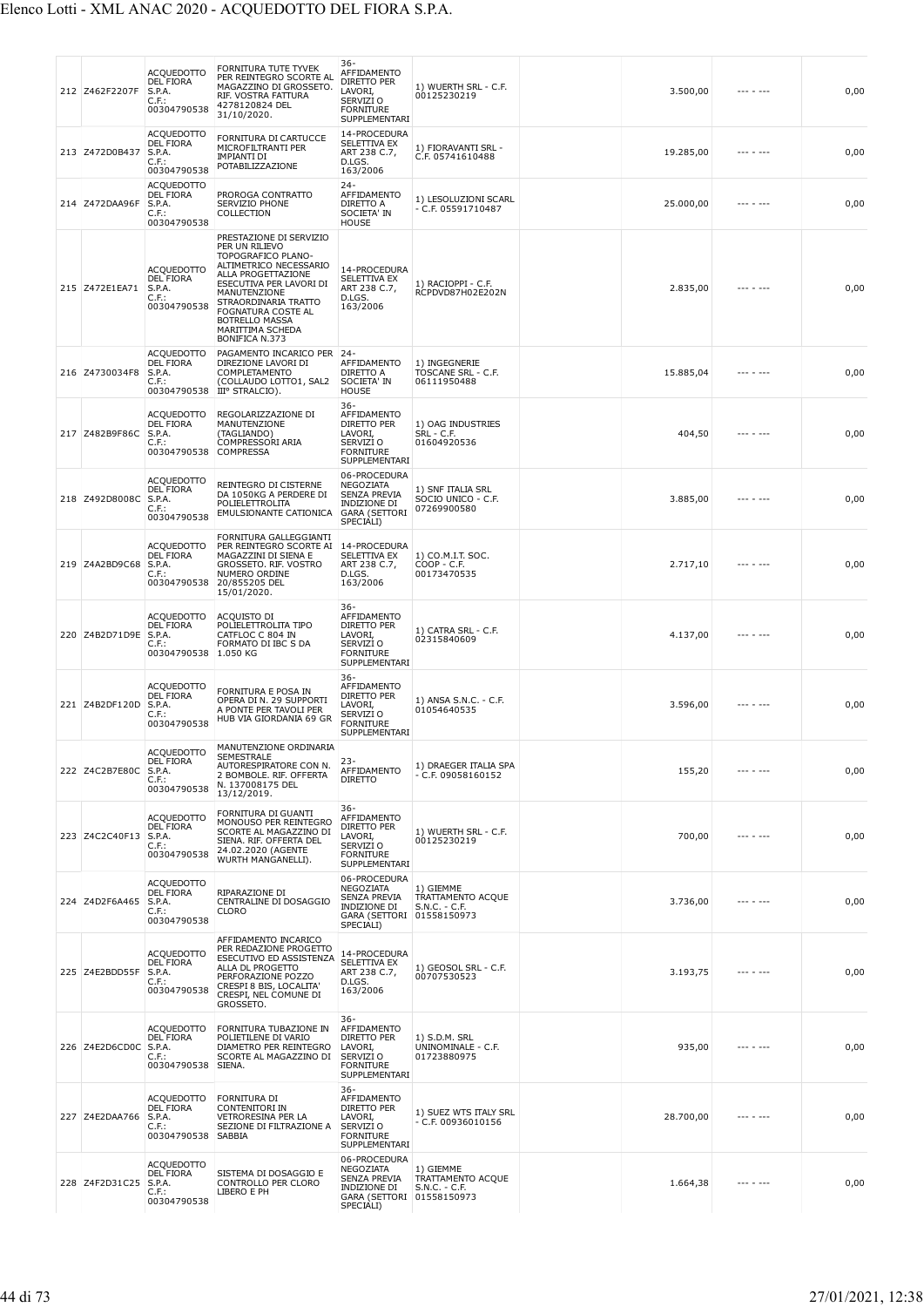|  | 229 Z502BF06D6 | <b>ACQUEDOTTO</b><br><b>DEL FIORA</b><br>S.P.A.<br>C.F.:<br>00304790538 | GARA PER AFFIDAMENTO<br><b>INCARICHI PROFESSIONALI</b><br>PER CSE A SUPPORTO<br>LAVORI DI MANUTENZIONE<br>ED ADEGUAMENTO DELLA<br>SICUREZZA DEGLI IMPIANTI<br>E DELLE INFRASTRUTTURE<br>LOTTO 2 COSTA E LOTTO 1<br>MONTAGNA DETERMINA<br>70297 DEL 18.07.2019              | 14-PROCEDURA<br>SELETTIVA EX<br>ART 238 C.7,<br>D.LGS.<br>163/2006                                | 1) VITI - C.F.<br>00220590533<br>2) STUDIO TECNICO<br>ASSOCIATO TIRINNANZI<br>$-$ C.F. 01000990521<br>3) STUDIO TECNICO<br>ASSOCIATO EXTRO' -<br>C.F. 01126300522<br>4) STUDIO TECNICO<br>ASSOCIATO PROVVEDI<br>R - C.F. 01252870520<br>5) GEOPLAN STUDIO<br>S.T.A. - C.F.<br>01260310535<br>6) STUDIO TECNICO<br>ASSOCIATO PROGEKTA<br>$-$ C.F. 01358480539<br>7) COOPERATIVA CIVILE<br>$STP - C.F.$<br>01574680532<br>$8)$ BOLICI - C.F.<br>BLCSFN62T30F592X<br>9) BILIOTTI - C.F.<br>BLTMTN69M05E202D<br>10) LUCA BATTISTI<br>INGEGNERE - C.F.<br>BTTLCU79A26E202X<br>11) ARCH ANDREA<br>FLORI - C.F.<br>FLRNDR70E18A006B<br>12) FANETTI ANTONIO -<br>C.F.<br>FNTNTN66A25I726D<br>13) FRANZONI - C.F.<br>FRNGDU80R24B149R<br>14) LIBERATORI<br>STEFANO - C.F.<br>LBRSFN89A09G702F<br>15) MIGLIORINI - C.F.<br>MGLCLD88M02E202X<br>16) MALENTACCHI -<br>C.F.<br>MLNSMN84M27E202Q<br>17) MORETTI - C.F.<br>MRTLCU64T21E202E<br>18) RABAI - C.F.<br>RBALRT78H28E202V<br>19) REALI MATTEO -<br>C.F.<br>RLEMTT83C09E202F<br>20) SEVERI - C.F.<br>SVRNDR66E29E202P<br>21) TINTI - C.F.<br>TNTCSR60L09E202W<br>22) VAGAGGINI - C.F.<br>VGGPLA63L17C313D<br>23) VAGAGGINI - C.F.<br>VGGPLA67M11E202B<br>24) PUGI E LUSINI<br>STUDIO TECNICO<br>ASSOCIATO - C.F.<br>01444050536 | STUDIO TECNICO<br>ASSOCIATO<br>PROGEKTA - C.F.<br>01358480539 | 9.951,05  |                   | 0,00 |
|--|----------------|-------------------------------------------------------------------------|----------------------------------------------------------------------------------------------------------------------------------------------------------------------------------------------------------------------------------------------------------------------------|---------------------------------------------------------------------------------------------------|---------------------------------------------------------------------------------------------------------------------------------------------------------------------------------------------------------------------------------------------------------------------------------------------------------------------------------------------------------------------------------------------------------------------------------------------------------------------------------------------------------------------------------------------------------------------------------------------------------------------------------------------------------------------------------------------------------------------------------------------------------------------------------------------------------------------------------------------------------------------------------------------------------------------------------------------------------------------------------------------------------------------------------------------------------------------------------------------------------------------------------------------------------------------------------------------------------------------------------------------------------------------------|---------------------------------------------------------------|-----------|-------------------|------|
|  | 230 Z502CC86FD | <b>ACQUEDOTTO</b><br>DEL FIORA<br>S.P.A.<br>C.F.:                       | FORNITURA DI ROTOLI DI<br>TUBAZIONE IN POLIETILENE<br>PER REINTEGRO SCORTE<br>PRESSO IL MAGAZZINO DI<br>GROSSETO, RIF. OFFERTA<br>00304790538 N. 20000425 DEL<br>17.04.2020.                                                                                               | $36 -$<br>AFFIDAMENTO<br>DIRETTO PER<br>LAVORI.<br>SERVIZI O<br><b>FORNITURE</b><br>SUPPLEMENTARI | 1) IDROTHERM 2000<br>SPA A S.U. - C.F.<br>01179830466                                                                                                                                                                                                                                                                                                                                                                                                                                                                                                                                                                                                                                                                                                                                                                                                                                                                                                                                                                                                                                                                                                                                                                                                                     |                                                               | 1.788,00  |                   | 0,00 |
|  | 231 Z502D953B7 | <b>ACQUEDOTTO</b><br><b>DEL FIORA</b><br>S.P.A.<br>C.F.:<br>00304790538 | FORNITURA DI CODOLI<br>TELESCOPICI E DI<br><b>GUARNIZIONI IN GOMMA</b><br>PER REINTEGRO SCORTE<br>PRESSO I MAGAZZINI<br>AZIENDALI. RIF. OFFERTE<br>SIG. MARCO GUIDUCCI DEL<br>21.06.2019 E DEL<br>28.11.2019.                                                              | 06-PROCEDURA<br>NEGOZIATA<br>SENZA PREVIA<br>INDIZIONE DI<br><b>GARA (SETTORI</b><br>SPECIALI)    | 1) GREINER SPA - C.F.<br>00278160171                                                                                                                                                                                                                                                                                                                                                                                                                                                                                                                                                                                                                                                                                                                                                                                                                                                                                                                                                                                                                                                                                                                                                                                                                                      |                                                               | 9.116,00  | $- - - - - - - -$ | 0,00 |
|  | 232 Z502F390E8 | ACQUEDOTTO<br>DEL FIORA<br>S.P.A.<br>$C.F.$ :<br>00304790538            | CONDUZIONE IMPIANTO DI<br>POTABILIZZAZIONE NEL<br>PERIODO GENNAIO -<br>DICEMBRE 2020                                                                                                                                                                                       | $36 -$<br>AFFIDAMENTO<br>DIRETTO PER<br>LAVORI,<br>SERVIZI O<br><b>FORNITURE</b><br>SUPPLEMENTARI | 1) S.I.C.I.E.T. SRL - C.F.<br>01374060588                                                                                                                                                                                                                                                                                                                                                                                                                                                                                                                                                                                                                                                                                                                                                                                                                                                                                                                                                                                                                                                                                                                                                                                                                                 |                                                               | 12.000,00 |                   | 0,00 |
|  | 233 Z512C82E6D | <b>ACQUEDOTTO</b><br>DEL FIORA<br>S.P.A.<br>$C.F.$ :<br>00304790538     | <b>ESTENDIMENTO</b><br>DELL'INCARICO TECNICO<br>PER LA REDAZIONE DI UNA<br>RELAZIONE AGRONOMA E<br>SANATORIA DEI VOLUMI<br>TECNICI REALIZZATI SENZA<br>SANATORIA PER LA<br>REGOLARIZZAZIONE<br>PATRIMONIALE<br>POTABILIZZATORE<br>QUERCIONI COMUNE<br>RAPOLANO TERME (SI)  | $36 -$<br>AFFIDAMENTO<br>DIRETTO PER<br>LAVORI,<br>SERVIZI O<br><b>FORNITURE</b><br>SUPPLEMENTARI | 1) STUDIO TECNICO<br>ASSOCIATO GEOM.<br>ANDR - C.F.<br>01147480527                                                                                                                                                                                                                                                                                                                                                                                                                                                                                                                                                                                                                                                                                                                                                                                                                                                                                                                                                                                                                                                                                                                                                                                                        |                                                               | 2.100,00  | --- - ---         | 0,00 |
|  | 234 Z512D03B5F | ACQUEDOTTO<br>DEL FIORA<br>S.P.A.<br>C.F.<br>00304790538                | INCARICO DI<br>AGGIORNAMENTO DELLE<br>RELAZIONI GEOLOGICHE E<br>RELATIVI ELABORATI DEL<br>PROGETTO DI<br>REALIZZAZIONE DEL<br>NUOVO DEPURATORE DI<br>CHIUSDINO E RETE<br>FOGNARIA A SUO SERVIZIO<br>COSI COME RICHIESTO<br>DALLE PRESCRIZIONI AL<br>VINCOLO IDROGEOLOGICO. | $36 -$<br>AFFIDAMENTO<br>DIRETTO PER<br>LAVORI,<br>SERVIZI O<br><b>FORNITURE</b><br>SUPPLEMENTARI | 1) INDAGO SRL - C.F.<br>06715140486                                                                                                                                                                                                                                                                                                                                                                                                                                                                                                                                                                                                                                                                                                                                                                                                                                                                                                                                                                                                                                                                                                                                                                                                                                       |                                                               | 1.400,00  | --- - ---         | 0,00 |
|  | 235 Z512E1F10F | <b>ACQUEDOTTO</b><br>DEL FIORA<br>S.P.A.<br>$C.F.$ :<br>00304790538     | FORNITURA KIT MONITOR<br>INTERATTIVO HUB PER LA<br>SEDE DI VIA GIORDANIA A<br>GROSSETO. RIF. VOSTRO<br>PREV. 19424/1/A DEL<br>13/08/2020.                                                                                                                                  | 14-PROCEDURA<br>SELETTIVA EX<br>ART 238 C.7,<br>D.LGS.<br>163/2006                                | 1) SMAU - GFI SRL -<br>C.F. 01184230512                                                                                                                                                                                                                                                                                                                                                                                                                                                                                                                                                                                                                                                                                                                                                                                                                                                                                                                                                                                                                                                                                                                                                                                                                                   |                                                               | 4.819,00  | --- - ---         | 0,00 |
|  | 236 Z512EA864A | <b>ACQUEDOTTO</b><br>DEL FIORA<br>S.P.A.<br>$C.F.$ :<br>00304790538     | FORNITURA DI SACCHI IN<br>POLIPOLIPROPILENE DA<br>USARE PER LA RACCOLTA<br>DEL GRIGLIATO PRESSO<br>L'IMPIANTI DI PICCOLA<br><b>TAGLIA</b>                                                                                                                                  | $36 -$<br>AFFIDAMENTO<br>DIRETTO PER<br>LAVORI,<br>SERVIZI O<br><b>FORNITURE</b><br>SUPPLEMENTARI | 1) CONSORZIO<br>AGRARIO DI SIENA<br>SOC.COOP - C.F.<br>00049520521                                                                                                                                                                                                                                                                                                                                                                                                                                                                                                                                                                                                                                                                                                                                                                                                                                                                                                                                                                                                                                                                                                                                                                                                        |                                                               | 215,00    | --- - ---         | 0,00 |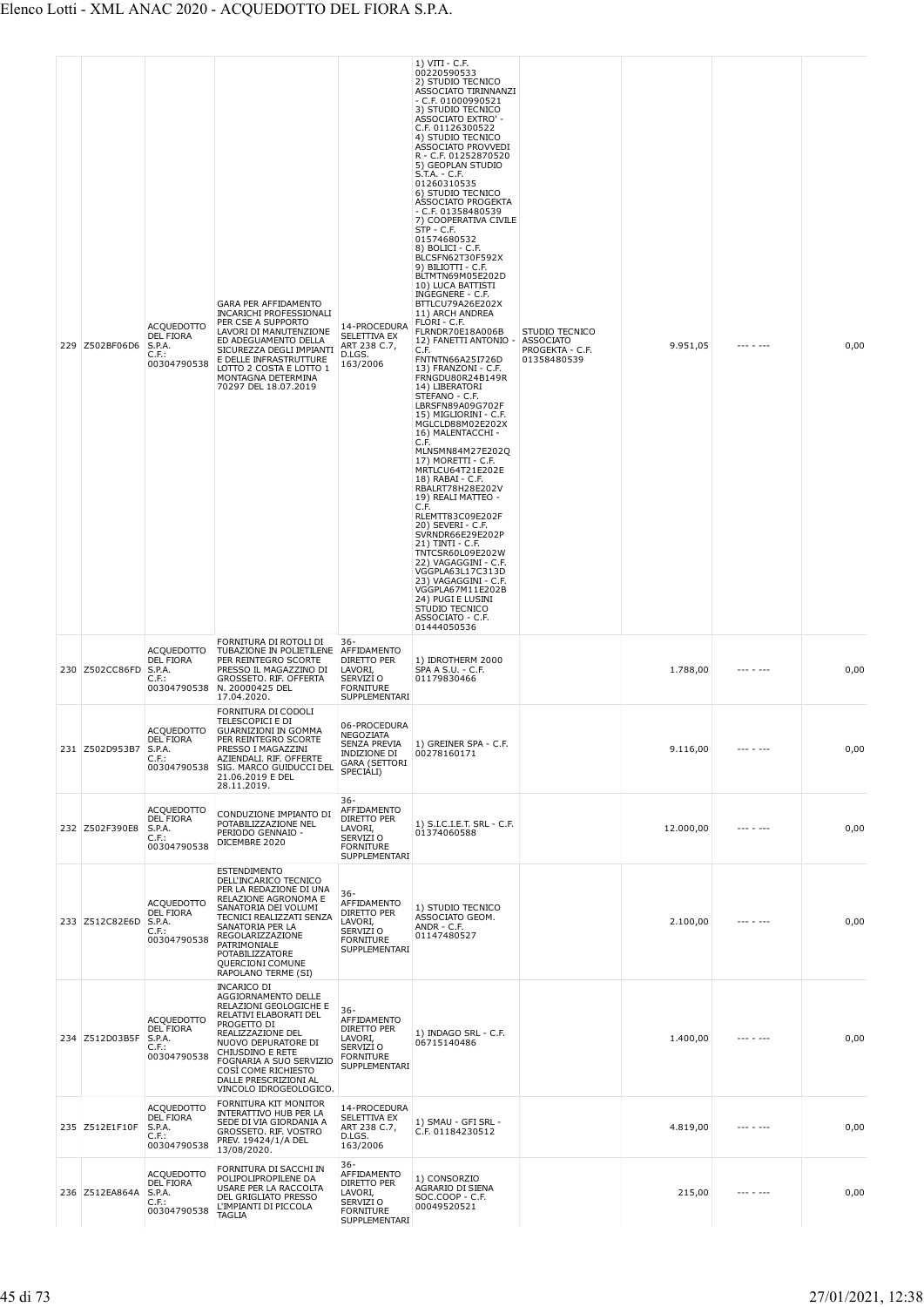| 237 Z512F0C183        | <b>ACQUEDOTTO</b><br><b>DEL FIORA</b><br>S.P.A.<br>$C.F.$ :<br>00304790538             | REDAZIONE<br>DOCUMENTAZIONE PER<br>PROCEDIMENTO IMPIANTO<br>DI DEPURAZIONE ADF                                                                                                                                                                                      | $24 -$<br>AFFIDAMENTO<br>DIRETTO A<br>SOCIETA' IN<br><b>HOUSE</b>                                        | 1) INGEGNERIE<br>TOSCANE SRL - C.F.<br>06111950488                   | 3.256,00   | --- - ---         | 0,00 |
|-----------------------|----------------------------------------------------------------------------------------|---------------------------------------------------------------------------------------------------------------------------------------------------------------------------------------------------------------------------------------------------------------------|----------------------------------------------------------------------------------------------------------|----------------------------------------------------------------------|------------|-------------------|------|
| 238 Z532FFF588        | <b>ACOUEDOTTO</b><br><b>DEL FIORA</b><br>S.P.A.<br>$C.F.$ :<br>00304790538             | PUBBLICAZIONE IN GURI<br>PER IL 30/12/2020 GARA<br>2100002578 CIG<br>8575257DED PER<br><b>INCARICO PD PE SCP CSE</b><br>DL ADEGUAMENTO DEP<br>CAMPIGLIA D'ORCIA NEL<br>COMUNE DI CASTIGLIONE<br>D'ORCIA.                                                            | 36-<br>AFFIDAMENTO<br><b>DIRETTO PER</b><br>LAVORI.<br>SERVIZI O<br><b>FORNITURE</b><br>SUPPLEMENTARI    | 1) LIBRERIA<br>CONCESSIONARIA IPZS<br>$S.R.L. - C.F.$<br>04982190151 | 1.245,26   |                   | 0,00 |
| 239 Z542CE4438        | <b>ACQUEDOTTO</b><br><b>DEL FIORA</b><br>S.P.A.<br>C.F.:<br>00304790538 10/03/2020.    | <b>FORNITURA MASCHERE</b><br>MONOUSO FFP2<br>RIFERIMENTO ORDINE<br>PROFORMA N. 16151 DEL                                                                                                                                                                            | $36 -$<br>AFFIDAMENTO<br><b>DIRETTO PER</b><br>LAVORI,<br>SERVIZI O<br><b>FORNITURE</b><br>SUPPLEMENTARI | 1) SIR SAFETY SYSTEM<br>SPA UNIPERSONALE -<br>C.F. 03359340548       | 1.450,00   |                   | 0,00 |
| 240 Z542DFBB28        | ACQUEDOTTO<br><b>DEL FIORA</b><br>S.P.A.<br>C.F.:<br>00304790538                       | FORNITURA DI N. 30 KIT<br>PER ANALISI CLORO PER<br>REINTEGRO SCORTE<br>PRESSO I MAGAZZINI<br>AZIENDALI. RIF. OFFERTA N.<br>3002333595 DEL<br>12.08.2020.                                                                                                            | 36-<br>AFFIDAMENTO<br>DIRETTO PER<br>LAVORI,<br>SERVIZI O<br><b>FORNITURE</b><br>SUPPLEMENTARI           | 1) VWR INTERNATIONAL<br>SRL - C.F.<br>12864800151                    | 3.957,70   |                   | 0,00 |
| 241 Z552C5ED07        | <b>ACQUEDOTTO</b><br><b>DEL FIORA</b><br>S.P.A.<br>$C.F.$ :<br>00304790538             | FORNITURA DI STRUMENTI<br>DI MISURA DI PORTATA AD<br>ULTRASUONI PER ATTIVITA'<br>DI RICERCA PERDITE                                                                                                                                                                 | 06-PROCEDURA<br>NEGOZIATA<br><b>SENZA PREVIA</b><br><b>INDIZIONE DI</b><br>GARA (SETTORI<br>SPECIALI)    | 1) SEICO SAS DI RINO<br>SANTONI E C. - C.F.<br>05290180487           | 37.896,00  |                   | 0,00 |
| 242 Z552CE2713        | <b>ACOUEDOTTO</b><br><b>DEL FIORA</b><br>S.P.A.<br>C.F.:<br>00304790538                | ACQUISTO DI VALVOLE DI<br>RITEGNO VENTURI DEL TIPO<br>DN 125 PN 16 CON<br>LUNGHEZZA VALVOLA<br>29,5CM.                                                                                                                                                              | 14-PROCEDURA<br>SELETTIVA EX<br>ART 238 C.7,<br>D.LGS.<br>163/2006                                       | 1) RACI SRL - C.F.<br>12976840152                                    | 720,00     |                   | 0,00 |
| 243 Z562C7B923        | <b>ACQUEDOTTO</b><br><b>DEL FIORA</b><br>S.P.A.<br>$C.F.$ :<br>00304790538 13.03.2020. | <b>FORNITURA DI GEL</b><br>IGIENIZZANTE PER MANI.<br>RIF. OFFERTA VIA MAIL<br>ATTILIO PRESTA DEL                                                                                                                                                                    | $36-$<br>AFFIDAMENTO<br>DIRETTO PER<br>LAVORI,<br>SERVIZI O<br><b>FORNITURE</b><br>SUPPLEMENTARI         | 1) F.LLI PASQUI SRL -<br>C.F. 00048910525                            | 1.170,00   |                   | 0,00 |
| 244 Z562EB3B10        | <b>ACQUEDOTTO</b><br><b>DEL FIORA</b><br>S.P.A.<br>C.F.:<br>00304790538                | AFFID INC ESEC RIL<br>TOPOGR DP S GIOVANNI                                                                                                                                                                                                                          | $36-$<br>AFFIDAMENTO<br>DIRETTO PER<br>LAVORI,<br>SERVIZI O<br><b>FORNITURE</b><br>SUPPLEMENTARI         | 1) RACIOPPI - C.F.<br>RCPDVD87H02E202N                               | 2.205,00   |                   | 0,00 |
| 245 Z562EC2E38        | <b>ACQUEDOTTO</b><br><b>DEL FIORA</b><br>S.P.A.<br>C.F.:<br>00304790538                | FORNITURA DPI AI SENSI<br>DELLA LEGGE 120/2020 DI<br>CONVERSIONE, CON<br>MODIFICAZIONI, DEL<br>DECRETO-LEGGE 16<br>LUGLIO 2020, N. 76,<br><b>RECANTE «MISURE</b><br>URGENTI PER LA<br>SEMPLIFICAZIONE E L<br>INNOVAZIONE DIGITALI »<br>(DECRETO<br>SEMPLIFICAZIONI) | 14-PROCEDURA<br>SELETTIVA EX<br>ART 238 C.7,<br>D.LGS.<br>163/2006                                       | 1) F.LLI PASQUI SRL -<br>C.F. 00048910525                            | 5.495,00   |                   | 0,00 |
| 246 Z572C9A1AE S.P.A. | <b>ACQUEDOTTO</b><br><b>DEL FIORA</b><br>C.F.:                                         | RILIEVO TOPOGRAFICO E<br>FRAZIONAMENTO AREA<br>REGOLARIZZAZIONE SERB<br>LA GRASCIA COMUNE<br>00304790538 PITIGLIANO (GR).                                                                                                                                           | 14-PROCEDURA<br>SELETTIVA EX<br>ART 238 C.7,<br>D.LGS.<br>163/2006                                       | 1) RACIOPPI - C.F.<br>RCPDVD87H02E202N                               | 1.700,20   | $- - - - - - - -$ | 0,00 |
| 247 Z572DAFD2A        | ACQUEDOTTO<br>DEL FIORA<br>S.P.A.<br>$C.F.$ :<br>00304790538                           | FORNITURA DI LUCCHETTI<br>IN OTTONE MARCA VIRO<br>MODELLO 303 A CHIAVE<br>CAMPIONE.                                                                                                                                                                                 | $23 -$<br>AFFIDAMENTO<br><b>DIRETTO</b>                                                                  | 1) LA NUOVA<br>FERRAMENTARIA SAS -<br>C.F. 00903750537               | 447,50     | --- - ---         | 0,00 |
| 248 Z582BDA515        | <b>ACQUEDOTTO</b><br>DEL FIORA<br>S.P.A.<br>$C.F.$ :<br>00304790538                    | FORNITURA IDROMETRO<br>PER IMPIANTO NEL<br>COMUNE DI<br>PIANCASTAGNAIO.                                                                                                                                                                                             | 06-PROCEDURA<br>NEGOZIATA<br>SENZA PREVIA<br>INDIZIONE DI<br><b>GARA (SETTORI</b><br>SPECIALI)           | 1) BERMAD SRL - C.F.<br>05048661002                                  | 1.231,00   | .                 | 0,00 |
| 249 Z582D922E3        | <b>ACQUEDOTTO</b><br>DEL FIORA<br>S.P.A.<br>$C.F.$ :<br>00304790538                    | <b>ACQUISTO DI</b><br>POLIELETTROLITA TIPO<br>CATFLOC C 804 IN<br>FORMATO DI IBC S DA<br>1.050 KG                                                                                                                                                                   | $36 -$<br>AFFIDAMENTO<br>DIRETTO PER<br>LAVORI,<br>SERVIZI O<br><b>FORNITURE</b><br>SUPPLEMENTARI        | 1) CATRA SRL - C.F.<br>02315840609                                   | 4.137,00   |                   | 0,00 |
| 250 Z592D38E9D        | <b>ACQUEDOTTO</b><br><b>DEL FIORA</b><br>S.P.A.<br>C.F.:<br>00304790538                | REDAZIONE PIANO SAGGI<br>AI FINI DELLA<br>PREFATTIBILITA'<br>ARCHEOLOGICA RICHIESTI<br>IN CORSO DI<br>PROGETTAZIONE DALLA<br>SOPRINTENDENZA<br>ARCHEOLOGICA A<br>SUPPORTO DEL PROGETTO<br>DI INTERCONNESSIONE<br>CASOLE PIEVESCOLA II<br><b>STRALCIO</b>            | $23-$<br>AFFIDAMENTO<br><b>DIRETTO</b>                                                                   | 1) ARES SCRL - C.F.<br>00986770527                                   | 250,00     |                   | 0,00 |
| 251 Z5A2C9059D        | <b>ACQUEDOTTO</b><br><b>DEL FIORA</b><br>S.P.A.<br>C.F.:<br>00304790538                | FORNITURA DI SUPPORTO<br>LOGISTICO NELL'AMBITO<br>DELL'EMERGENZA<br>COVID-19.                                                                                                                                                                                       | $36 -$<br>AFFIDAMENTO<br>DIRETTO PER<br>LAVORI,<br>SERVIZI O<br><b>FORNITURE</b><br>SUPPLEMENTARI        | 1) MELOGRANO<br>SOCIETA'COOP.SOCIALE<br>$-$ C.F. 01147280539         | 2.000,00   |                   | 0,00 |
| 252 Z5A2D237B8        | <b>ACQUEDOTTO</b><br><b>DEL FIORA</b><br>S.P.A.<br>C.F.:<br>00304790538                | SERVIZIO LETTURE<br><b>CONTATORI UTENTI 2020</b><br>PRIMO SEMESTRE                                                                                                                                                                                                  | $24 -$<br>AFFIDAMENTO<br>DIRETTO A<br>SOCIETA' IN<br>HOUSE                                               | 1) LESOLUZIONI SCARL<br>- C.F. 05591710487                           | 380.000,00 | --- - ---         | 0,00 |
| 253 Z5A2DA1790        | <b>ACQUEDOTTO</b><br><b>DEL FIORA</b><br>S.P.A.<br>C.F.:<br>00304790538                | AFFIDAMENTO TECNICO<br>PER LA REDAZIONE RILIEVO<br>TOPOGRAFICO, TIPO<br>MAPPALE, PROCEDURA<br>DOCFA REGOLARIZZAZIONE<br>PATRIMONIALE<br>SOLLEVAMENTO                                                                                                                | 14-PROCEDURA<br>SELETTIVA EX<br>ART 238 C.7,<br>D.LGS.<br>163/2006                                       | 1) LUSINI DUCCIO -<br>C.F.<br>LSNDCC73R03I726Z                       | 1.852,50   |                   | 0,00 |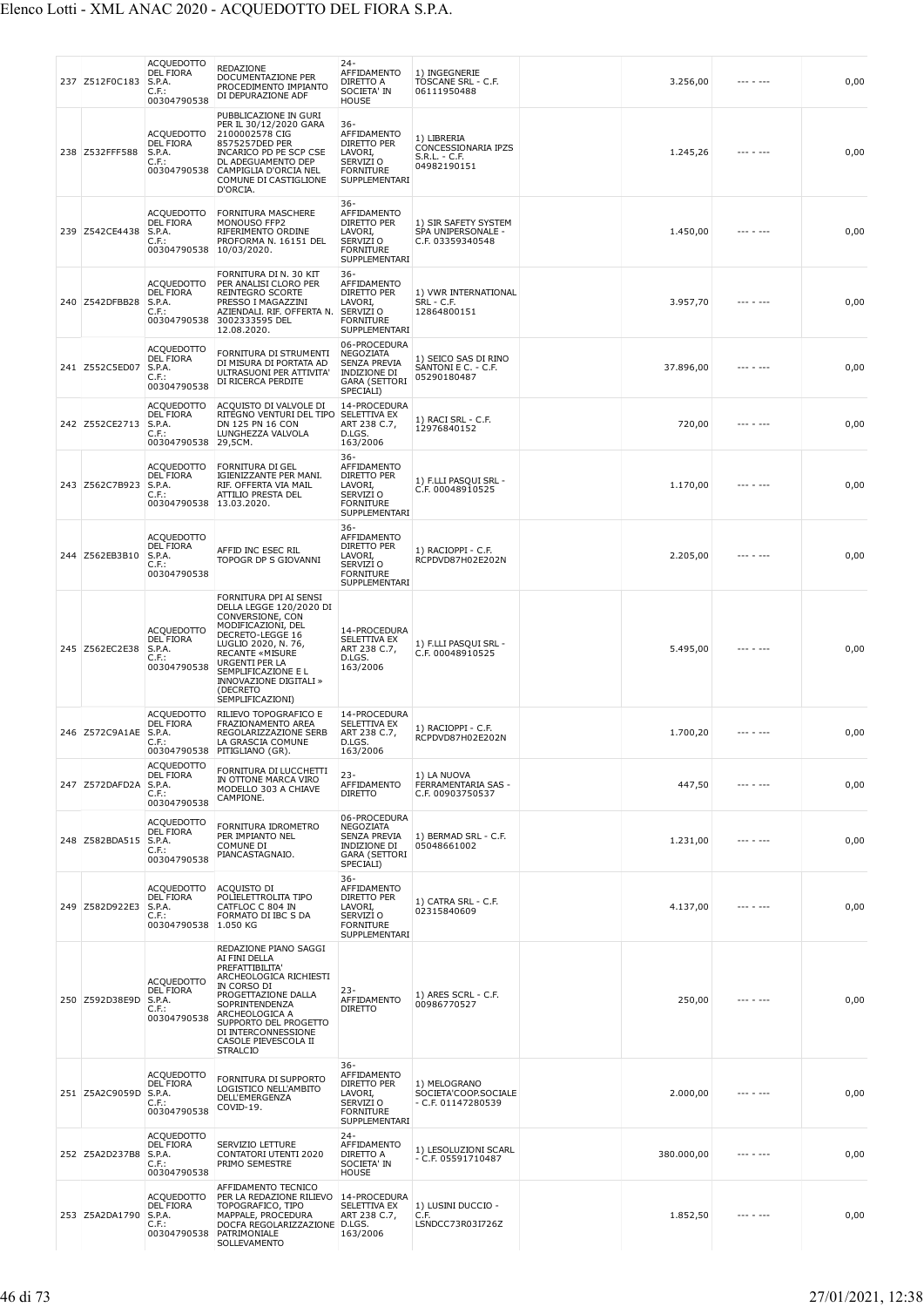|                |                                                                            | VETRICELLA - COMUNE DI<br><b>SCARLINO</b>                                                                                                                                                                                                                                     |                                                                                                                  |                                                                                                                                                                                                                                                                                                                                                                                                                                                                                                                                                                                                                                                                                                                  |                                    |            |                            |      |
|----------------|----------------------------------------------------------------------------|-------------------------------------------------------------------------------------------------------------------------------------------------------------------------------------------------------------------------------------------------------------------------------|------------------------------------------------------------------------------------------------------------------|------------------------------------------------------------------------------------------------------------------------------------------------------------------------------------------------------------------------------------------------------------------------------------------------------------------------------------------------------------------------------------------------------------------------------------------------------------------------------------------------------------------------------------------------------------------------------------------------------------------------------------------------------------------------------------------------------------------|------------------------------------|------------|----------------------------|------|
| 254 Z5A2F0185B | <b>ACQUEDOTTO</b><br>DEL FIORA<br>S.P.A.<br>C.F.:                          | FORNITURA DI N. 150<br>PACCHETTI DI<br>MEDICAZIONE. RIF.<br>OFFERTA N. 2020 - OV<br>00304790538 002130 DEL 22.10.2020.                                                                                                                                                        | 14-PROCEDURA<br>SELETTIVA EX<br>ART 238 C.7,<br>D.LGS.<br>163/2006                                               | 1) UNIGUM SPA - C.F.<br>00393610480                                                                                                                                                                                                                                                                                                                                                                                                                                                                                                                                                                                                                                                                              |                                    | 1.605,00   | --- - ---                  | 0,00 |
| 255 Z5B2CD0097 | <b>ACOUEDOTTO</b><br>DEL FIORA<br>S.P.A.<br>$C.F.$ :<br>00304790538        | ANALISI ORGANOLETTICHE,<br>FISICHE, CHIMICO FISICHE,<br>CHIMICHE,<br>MICROBIOLOGICHE ED ECO<br>TOSSICOLOGICHE DELLE<br>ACQUE DESTINATE AL<br>CONSUMO UMANO E<br>REFLUE 3 BIMESTRE 2020.<br>DETERMINA AD 43835<br>09.04.2020                                                   | 24-<br>AFFIDAMENTO<br>DIRETTO A<br>SOCIETA' IN<br><b>HOUSE</b>                                                   | 1) PUBLIACQUA SPA -<br>C.F. 05040110487                                                                                                                                                                                                                                                                                                                                                                                                                                                                                                                                                                                                                                                                          |                                    | 110.000,00 | 27/04/2020 -<br>31/08/2020 | 0,00 |
| 256 Z5B2EBF5B8 | <b>ACQUEDOTTO</b><br><b>DEL FIORA</b><br>S.P.A.<br>C.F.:<br>00304790538    | REINTEGRO SCORTE<br>MAGAZZINO                                                                                                                                                                                                                                                 | 14-PROCEDURA<br>SELETTIVA EX<br>ART 238 C.7,<br>D.LGS.<br>163/2006                                               | 1) S.D.M. SRL<br>UNINOMINALE - C.F.<br>01723880975                                                                                                                                                                                                                                                                                                                                                                                                                                                                                                                                                                                                                                                               |                                    | 1.975,00   | --- - ---                  | 0,00 |
| 257 Z5C2C1AF93 | <b>ACQUEDOTTO</b><br>DEL FIORA<br>S.P.A.<br>$C.F.$ :<br>00304790538        | FORNITURA PRODOTTI<br>CHIMICI PER IL LAVAGGIO<br>DELLE MEMBRANE<br>OSMOTICHE                                                                                                                                                                                                  | 06-PROCEDURA<br>NEGOZIATA<br><b>SENZA PREVIA</b><br>INDIZIONE DI<br><b>GARA (SETTORI</b><br>SPECIALI)            | 1) SUEZ WTS ITALY SRL<br>$-$ C.F. 00936010156                                                                                                                                                                                                                                                                                                                                                                                                                                                                                                                                                                                                                                                                    |                                    | 1.628,35   | --- - ---                  | 0,00 |
| 258 Z5D2CA4804 | <b>ACQUEDOTTO</b><br><b>DEL FIORA</b><br>S.P.A.<br>$C.F.$ :<br>00304790538 | INCARICO SOCIETA' DI<br>REVISIONE EY ANNO 2019<br>REPORTING 7/10/2019                                                                                                                                                                                                         | 23-<br>AFFIDAMENTO<br><b>DIRETTO</b>                                                                             | 1) ERNST & YOUNG SPA<br>- C.F. 00434000584                                                                                                                                                                                                                                                                                                                                                                                                                                                                                                                                                                                                                                                                       |                                    | 5.000,00   | --- - ---                  | 0,00 |
| 259 Z5D2ECF338 | ACQUEDOTTO<br>DEL FIORA<br>S.P.A.<br>C.F.:<br>00304790538                  | <b>FORNITURA DI ACCESSORI</b><br>PER CENTRALINA DI<br>DOSAGGIO CLORO                                                                                                                                                                                                          | 06-PROCEDURA<br>NEGOZIATA<br><b>SENZA PREVIA</b><br>INDIZIONE DI<br>GARA (SETTORI 01558150973<br>SPECIALI)       | 1) GIEMME<br>TRATTAMENTO ACQUE<br>$S.N.C. - C.F.$                                                                                                                                                                                                                                                                                                                                                                                                                                                                                                                                                                                                                                                                |                                    | 1.761,40   |                            | 0,00 |
| 260 Z5E2C52966 | <b>ACQUEDOTTO</b><br>DEL FIORA<br>S.P.A.<br>C.F.:<br>00304790538           | GARA DIREZIONE LAVORI<br>SOLLEVAMENTO<br>ACQUEDOTTO SALTATOI                                                                                                                                                                                                                  | 14-PROCEDURA<br>SELETTIVA EX<br>ART 238 C.7,<br>D.LGS.<br>163/2006                                               | 1) VITI - C.F.<br>00220590533<br>2) COPERNICO SRL -<br>C.F. 00936760529<br>3) STUDIO - C.F.<br>00996450532<br>4) STUDIO TECNICO<br>ASSOCIATO C.M.N. PRO<br>$-$ C.F. 01131940536<br>5) BACCHESCHI<br>FEDERICA - C.F.<br>BCCFRC86T66I726U<br>6) BOLICI - C.F.<br>BLCSFN62T30F592X<br>7) BILIOTTI - C.F.<br>BLTMTN69M05E202D<br>8) LUCA BATTISTI<br>INGEGNERE - C.F.<br>BTTLCU79A26E202X<br>9) CHERUBINI<br>LEONARDO - C.F.<br>CHRLRD76C24B157A<br>10) OMBRATO - C.F.<br>MBRMHL87E16G088W<br>11) REALI MATTEO -<br>C.F.<br>RLEMTT83C09E202F<br>12) STUDIO<br>ASSOCIATO - C.F.<br>SCLMSM55H08D948Z<br>13) TINTI - C.F.<br>TNTCSR60L09E202W<br>14) PUGI E LUSINI<br>STUDIO TECNICO<br>ASSOCIATO - C.F.<br>01444050536 | OMBRATO - C.F.<br>MBRMHL87E16G088W | 12.602,35  |                            | 0,00 |
| 261 Z5E2E127A5 | <b>ACQUEDOTTO</b><br><b>DEL FIORA</b><br>S.P.A.<br>$C.F.$ :<br>00304790538 | FORNITURA DI VALVOLE E<br>SARACINESCHE IN GHISA.<br>FABBISOGNO PER I<br>MAGAZZINI AZIENDALI<br>STIMATO PER N. 24 MESI.                                                                                                                                                        | 14-PROCEDURA<br>SELETTIVA EX<br>ART 238 C.7,<br>D.LGS.<br>163/2006                                               | 1) T.I.S. SERVICE S.P.A.<br>$-$ C.F. 01521580165                                                                                                                                                                                                                                                                                                                                                                                                                                                                                                                                                                                                                                                                 |                                    | 35.000,00  | 17/09/2020 -<br>30/11/2022 | 0,00 |
| 262 Z602BD50F5 | ACQUEDOTTO<br>DEL FIORA<br>S.P.A.<br>$C.F.$ :<br>00304790538               | FORNITURA N. 10<br>GIACCONI INVERNALI H.V. -<br>RIF. VS. OFFERTA N.<br>AGEAT/20/687445 DEL<br>21.01.2020 EVS. D.D.T. N.<br>4478 DEL 23.01.2020.                                                                                                                               | 36-<br>AFFIDAMENTO<br><b>DIRETTO PER</b><br>LAVORI,<br>SERVIZI <sub>O</sub><br><b>FORNITURE</b><br>SUPPLEMENTARI | 1) SIR SAFETY SYSTEM<br>SPA UNIPERSONALE -<br>C.F. 03359340548                                                                                                                                                                                                                                                                                                                                                                                                                                                                                                                                                                                                                                                   |                                    | 324,00     | --- - ---                  | 0,00 |
| 263 Z602C5BD02 | <b>ACQUEDOTTO</b><br>DEL FIORA<br>S.P.A.<br>$C.F.$ :<br>00304790538        | FORNITURA DI GUANTI E<br>TUTE MONOUSO E DI<br>OCCHIALI DI PROTEZIONE.<br>RIF. OFFERTA DEL<br>05/03/2020 AGENTE<br>PAOLO MANGANELLI.                                                                                                                                           | 36-<br>AFFIDAMENTO<br>DIRETTO PER<br>LAVORI,<br>SERVIZI O<br><b>FORNITURE</b><br>SUPPLEMENTARI                   | 1) WUERTH SRL - C.F.<br>00125230219                                                                                                                                                                                                                                                                                                                                                                                                                                                                                                                                                                                                                                                                              |                                    | 3.722,00   |                            | 0,00 |
| 264 Z602CA41F6 | <b>ACQUEDOTTO</b><br><b>DEL FIORA</b><br>S.P.A.<br>C.F.:<br>00304790538    | GARA PER AFFIDAMENTO<br><b>INCARICO PROFESSIONALE</b><br>DI COORDINATORE<br>SICUREZZA IN FASE DI<br>PROGETTO / FASE DI<br>ESECUZIONE PER LAVORI DI ART 238 C.7,<br>MANUTENZIONE ED<br>ADEGUAMENTO ALLA<br>SICUREZZA ZONA SIENA<br>DETERMINA PROT. N. 41351<br>DEL 13.03.2020. | 14-PROCEDURA<br>SELETTIVA EX<br>D.LGS.<br>163/2006                                                               | $1) VIII - C.F.$<br>00220590533<br>2) STUDIO TECNICO<br>ASSOCIATO TIRINNANZI<br>$-$ C.F. 01000990521<br>3) GEOPLAN STUDIO<br>$S.T.A. - C.F.$<br>01260310535<br>4) COOPERATIVA CIVILE<br>$STP - C.F.$<br>01574680532<br>5) BOLICI - C.F.<br>BLCSFN62T30F592X<br>6) BILIOTTI - C.F.<br>BLTMTN69M05E202D<br>7) LUCA BATTISTI<br>INGEGNERE - C.F.<br>BTTLCU79A26E202X<br>8) ARCH ANDREA FLORI<br>- C.F.<br>FLRNDR70E18A006B<br>9) FANETTI ANTONIO -<br>C.F.<br>FNTNTN66A25I726D<br>10) FRANZONI - C.F.<br>FRNGDU80R24B149R<br>11) MIGLIORINI - C.F.<br>MGLCLD88M02E202X                                                                                                                                              | STERI - C.F.<br>STRSFN67R09E202S   | 11.064,19  |                            | 0,00 |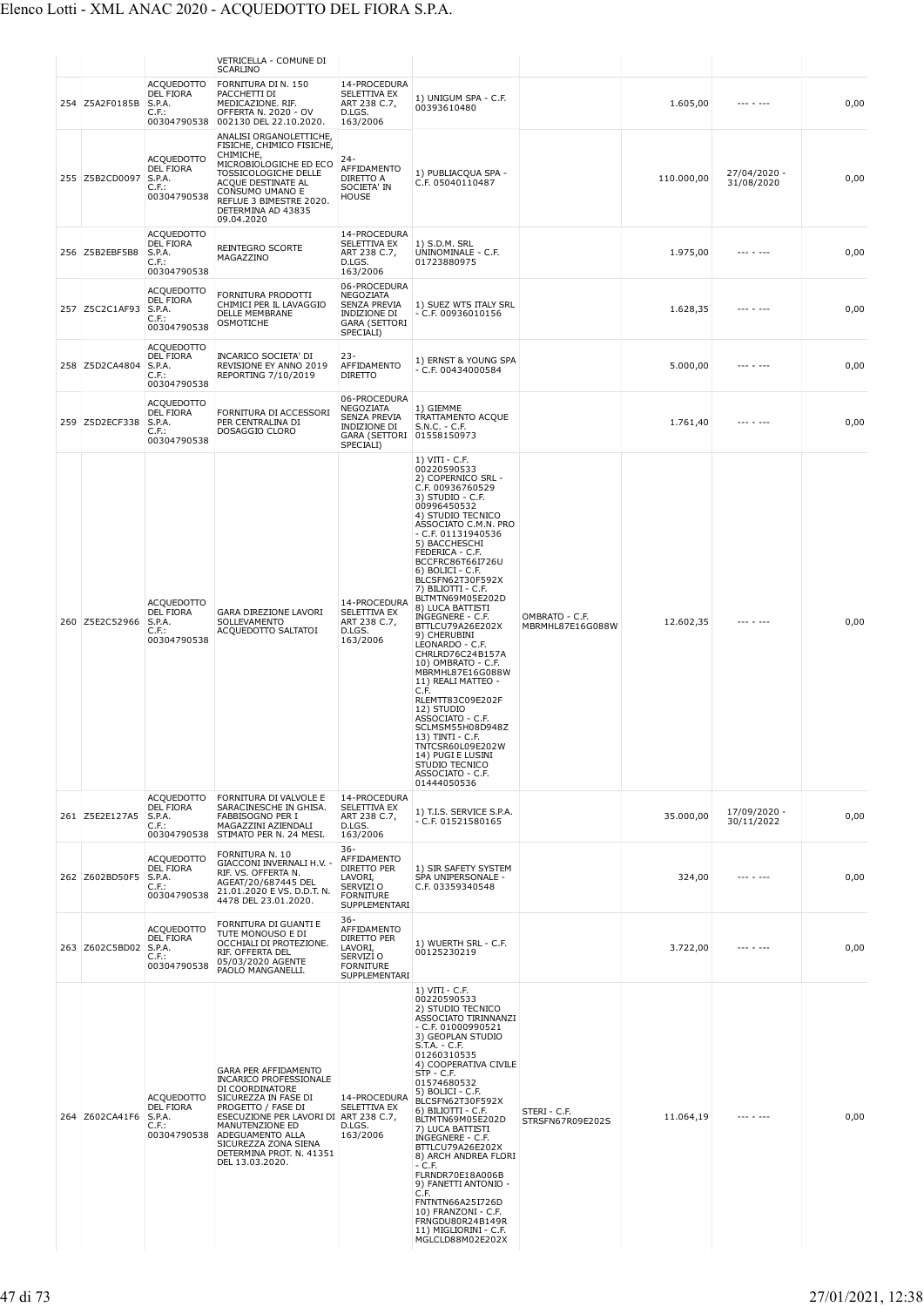|     |                       |                                                                            |                                                                                                                                                                                                                                                                                                                      |                                                                                                     | 12) MALENTACCHI -<br>C.F.<br>MLNSMN84M27E202Q<br>13) MORETTI - C.F.<br>MRTLCU64T21E202E<br>14) RABAI - C.F.<br>RBALRT78H28E202V<br>15) REALI MATTEO -<br>C.F.<br>RLEMTT83C09E202F<br>16) Geometra<br>STEFANO ROSSI - C.F.<br>RSSSFN69C22I726E<br>17) STERI - C.F.<br>STRSFN67R09E202S<br>18) SEVERI - C.F.<br>SVRNDR66E29E202P<br>19) TINTI - C.F.<br>TNTCSR60L09E202W<br>20) VAGAGGINI - C.F.<br>VGGPLA67M11E202B<br>21) PUGI E LUSINI<br>STUDIO TECNICO<br>ASSOCIATO - C.F. |                                                       |            |                            |      |
|-----|-----------------------|----------------------------------------------------------------------------|----------------------------------------------------------------------------------------------------------------------------------------------------------------------------------------------------------------------------------------------------------------------------------------------------------------------|-----------------------------------------------------------------------------------------------------|-------------------------------------------------------------------------------------------------------------------------------------------------------------------------------------------------------------------------------------------------------------------------------------------------------------------------------------------------------------------------------------------------------------------------------------------------------------------------------|-------------------------------------------------------|------------|----------------------------|------|
|     | 265 Z602D3ACEF        | <b>ACQUEDOTTO</b><br><b>DEL FIORA</b><br>S.P.A.<br>C.F.:<br>00304790538    | FORNITURA DI KIT PER IL<br>RILEVAMENTO DELLA<br>DUREZZA DELL ACQUA.                                                                                                                                                                                                                                                  | 36-<br>AFFIDAMENTO<br>DIRETTO PER<br>LAVORI,<br>SERVIZI O<br><b>FORNITURE</b><br>SUPPLEMENTARI      | 01444050536<br>1) GROSSETANA<br>CHIMICA - C.F.<br>01177740535                                                                                                                                                                                                                                                                                                                                                                                                                 |                                                       | 525,00     |                            | 0,00 |
|     | 266 Z602D9E14B        | <b>ACQUEDOTTO</b><br>DEL FIORA<br>S.P.A.<br>$C.F.$ :<br>00304790538        | AFFIDAMENTO PER<br>PRESTAZIONE TECNICA<br>RELATIVA AL<br>PICCHETTAMENTO AREA<br><b>ESPROPRIATA POZZO</b><br>ENAOLI COM GROSSETO                                                                                                                                                                                      | $36 -$<br>AFFIDAMENTO<br>DIRETTO PER<br>LAVORI,<br>SERVIZI O<br><b>FORNITURE</b><br>SUPPLEMENTARI   | 1) SARTORI - C.F.<br>01304080532                                                                                                                                                                                                                                                                                                                                                                                                                                              |                                                       | 988,00     | --- - ---                  | 0,00 |
|     | 267 Z602DE5594        | <b>ACQUEDOTTO</b><br><b>DEL FIORA</b><br>S.P.A.<br>$C.F.$ :<br>00304790538 | ANALISI PER IL CONTROLLO<br>DELLA RADIOATTIVITA'<br>(D.LGS. 28/2016) E PER IL<br>MONITORAGGIO DELL<br>AMIANTO. ORDINE A TETTO<br>2020                                                                                                                                                                                | 06-PROCEDURA<br>NEGOZIATA<br>SENZA PREVIA<br>INDIZIONE DI<br><b>GARA (SETTORI</b><br>SPECIALI)      | 1) HERATECH S.R.L. -<br>C.F. 03578271201                                                                                                                                                                                                                                                                                                                                                                                                                                      |                                                       | 4.500,00   |                            | 0,00 |
|     | 268 Z602DED9F1        | <b>ACQUEDOTTO</b><br><b>DEL FIORA</b><br>S.P.A.<br>$C.F.$ :<br>00304790538 | CONTRATTO DI<br>COLLABORAZIONE CON<br>IGG-CNR PER STUDIO<br>SORGENTI SANTA FIORA                                                                                                                                                                                                                                     | $36 -$<br>AFFIDAMENTO<br>DIRETTO PER<br>LAVORI,<br>SERVIZI O<br><b>FORNITURE</b><br>SUPPLEMENTARI   | 1) CONSIGLIO<br>NAZIONALE DELLE<br>RICERCHE- - C.F.<br>80054330586                                                                                                                                                                                                                                                                                                                                                                                                            |                                                       | 20.000,00  |                            | 0,00 |
| 269 | Z602FCB999            | <b>ACQUEDOTTO</b><br><b>DEL FIORA</b><br>S.P.A.<br>C.F.:<br>00304790538    | FORNITURA DI<br>MEDAGLIETTE IN ACCIAIO<br><b>INOX PER CENSIMENTO</b><br>MACCHINE E POMPE                                                                                                                                                                                                                             | 14-PROCEDURA<br>SELETTIVA EX<br>ART 238 C.7,<br>D.LGS.<br>163/2006                                  | 1) FUSI & FUSI SNC -<br>C.F. 00995990520<br>2) AR.MET. S.R.L. - C.F.<br>01001000528                                                                                                                                                                                                                                                                                                                                                                                           |                                                       | 868,00     |                            | 0,00 |
|     | 270 Z612D5BEA8        | ACQUEDOTTO<br><b>DEL FIORA</b><br>S.P.A.<br>C.F.:<br>00304790538           | FORNITURA DI PRODOTTI<br>CHIMICI                                                                                                                                                                                                                                                                                     | $36 -$<br>AFFIDAMENTO<br>DIRETTO PER<br>LAVORI,<br>SERVIZI O<br><b>FORNITURE</b><br>SUPPLEMENTARI   | 1) GROSSETANA<br>CHIMICA - C.F.<br>01177740535                                                                                                                                                                                                                                                                                                                                                                                                                                |                                                       | 4.455,00   |                            | 0,00 |
|     | 271 Z612DA8939        | <b>ACQUEDOTTO</b><br>DEL FIORA<br>S.P.A.<br>C.F.:                          | ANALISI ORGANOLETTICHE,<br>FISICHE, CHIMICO FISICHE,<br>CHIMICHE,<br>MICROBIOLOGICHE ED ECO<br>TOSSICOLOGICHE DELLE<br>ACQUE DESTINATE AL<br>CONSUMO UMANO E<br>00304790538 REFLUE. PERIODO SERVIZIO HOUSE<br>SECONDO SEMESTRE<br>DETERMINA AD 57977 DEL<br>16.06.2020 CREAZIONE AQ                                  | -24<br>AFFIDAMENTO<br><b>DIRETTO A</b><br>SOCIETA' IN                                               | 1) PUBLIACQUA SPA -<br>C.F. 05040110487                                                                                                                                                                                                                                                                                                                                                                                                                                       |                                                       | 300.000,00 | 14/07/2020 -<br>28/02/2021 | 0,00 |
|     | 272 Z612F81394        | ACQUEDOTTO<br>DEL FIORA<br>S.P.A.<br>$C.F.$ :                              | MANUTENZIONE<br>STRAORDINARIA<br>COMPRENSIVO DI<br>SMONTAGGIO COMPLETO<br>DEL TAMBURO, PULIZIA ED<br>00304790538 ISPEZIONE PRESSO IDL<br>CAMPO CANGINO.                                                                                                                                                              | 06-PROCEDURA<br>NEGOZIATA<br>SENZA PREVIA<br>INDIZIONE DI<br><b>GARA (SETTORI</b><br>SPECIALI)      | 1) VERONESI<br>SEPARATORI SPA - C.F.<br>00312160377                                                                                                                                                                                                                                                                                                                                                                                                                           |                                                       | 2.986,00   |                            | 0,00 |
|     | 273 Z612FFF65D        | ACQUEDOTTO<br><b>DEL FIORA</b><br>S.P.A.<br>$C.F.$ :                       | COSTO DI PUBBLICAZIONE<br>IN GURI GARA INCARICO<br>PROFESSIONALE PER L<br>ADEGUAMENTO DELLA RETE 36-<br><b>FOGNARIA E DEL</b><br>DEPURATORE A SERVIZIO<br>DELLA FRAZIONE DI<br>CAMPIGLIA DEI FOCI NEL<br>00304790538 COMUNE DI COLLE VAL D<br>ELSA GARA 2100002590<br>CIG 857280132F<br>PREVENTIVO MAIL DEL<br>23/12 | AFFIDAMENTO<br>DIRETTO PER<br>LAVORI,<br>SERVIZI O<br><b>FORNITURE</b><br>SUPPLEMENTARI             | 1) LIBRERIA<br>CONCESSIONARIA IPZS<br>$S.R.L. - C.F.$<br>04982190151                                                                                                                                                                                                                                                                                                                                                                                                          |                                                       | 1.314,58   | --- - ---                  | 0,00 |
|     | 274 Z632D3ADBE S.P.A. | <b>ACQUEDOTTO</b><br>DEL FIORA<br>$C.F.$ :<br>00304790538                  | SERVIZIO DI<br>CAMPIONAMENTO E<br>CONTROLLO FILTRI DI<br>DEODORIZZAZIONE                                                                                                                                                                                                                                             | $36 -$<br>AFFIDAMENTO<br>DIRETTO PER<br>LAVORI,<br>SERVIZI O<br><b>FORNITURE</b><br>SUPPLEMENTARI   | 1) E.T.T. SRL - C.F.<br>07367090151                                                                                                                                                                                                                                                                                                                                                                                                                                           |                                                       | 850,00     |                            | 0,00 |
|     | 275 Z632D7D1A1 S.P.A. | <b>ACQUEDOTTO</b><br>DEL FIORA<br>$C.F.$ :<br>00304790538                  | RIPARAZIONE CENTRALINE<br>DEL CLORO, SISTEMA DI<br>DOSAGGIO E CONTROLLO<br>PER CLORO LIBERO E PH                                                                                                                                                                                                                     | 06-PROCEDURA<br>NEGOZIATA<br>SENZA PREVIA<br>INDIZIONE DI<br>GARA (SETTORI 01558150973<br>SPECIALI) | 1) GIEMME<br>TRATTAMENTO ACQUE<br>$S.N.C. - C.F.$                                                                                                                                                                                                                                                                                                                                                                                                                             |                                                       | 4.649,00   | -- - ---                   | 0,00 |
|     | 276 Z642B96704        | <b>ACQUEDOTTO</b><br>DEL FIORA<br>S.P.A.<br>C.F.:<br>00304790538           | GARA PER AFFIDAMENTO<br><b>INCARICHI PROFESSIONALI</b><br>PER CSE DI NR. 2 APPALTI<br>DI MANUTENZIONE<br>IMPIANTI DI ACQUEDOTTO,<br>FOGNATURA, DEPURAZIONE<br>RIGUARDANTI INTERVENTI<br>SU APPARECCHIATURE<br>ELETTROMECCANICHE,<br>IMPIANTI ELETTRICI, DI<br>TERRA E TELECONTROLLO<br>DURATA 36                     | 14-PROCEDURA<br>SELETTIVA EX<br>ART 238 C.7,<br>D.LGS.<br>163/2006                                  | 1) STUDIO TECNICO<br>ASSOCIATO TIRINNANZI<br>$-$ C.F. 01000990521<br>2) COOPERATIVA CIVILE<br>STP - C.F.<br>01574680532<br>3) STUDIO TECNICO<br>ROSIELLO S.R.L. - C.F.<br>01598920625<br>4) TECNOENGINEERING<br>$S.R.L. - C.F.$<br>04499500488<br>5) BILIOTTI - C.F.                                                                                                                                                                                                          | ING. UGOLINI<br>ALESSANDRA - C.F.<br>GLNLSN85H54E202V | 25.057,06  | --- - ---                  | 0,00 |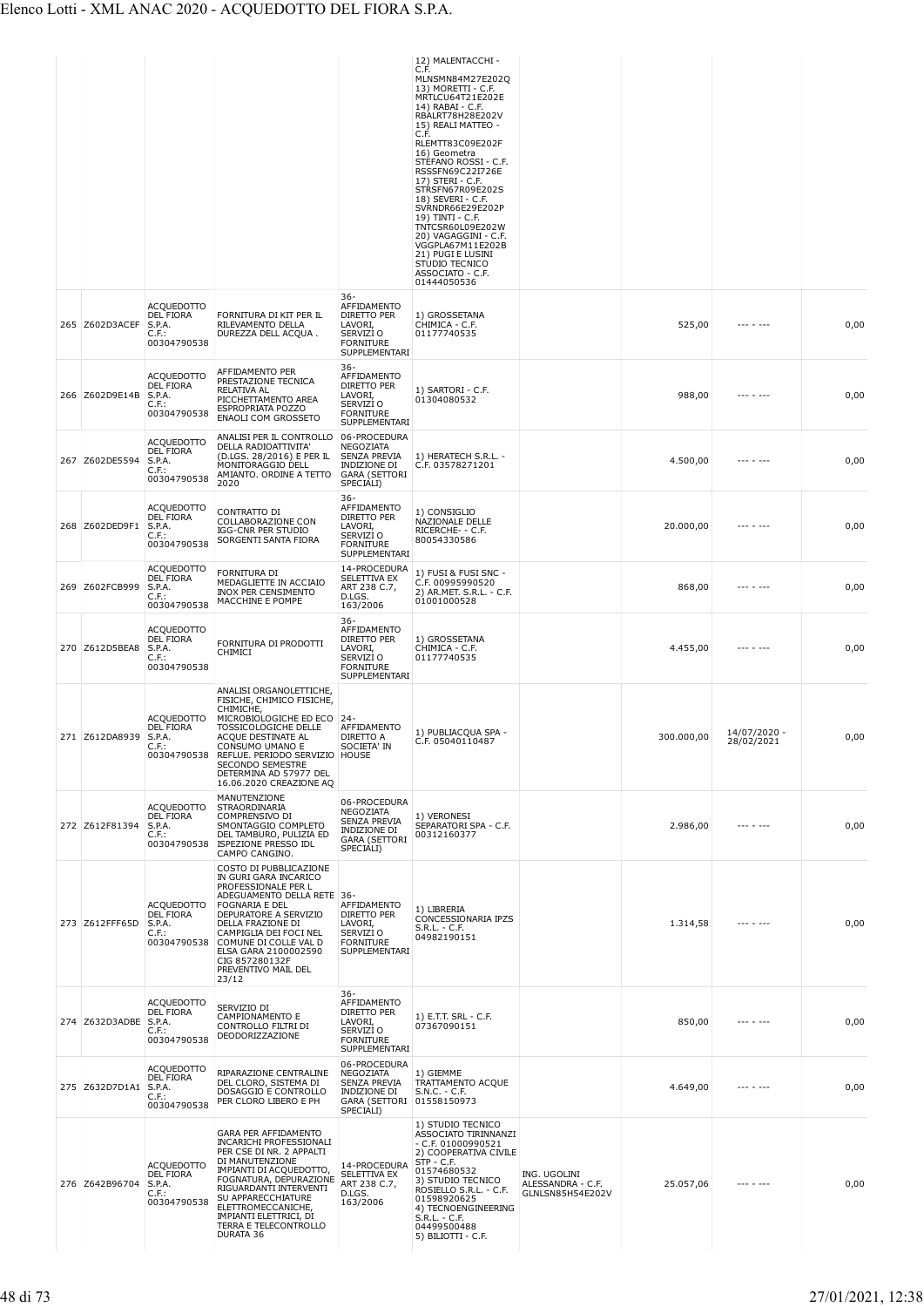|                |                                                                     |                                                                                                                                                                                                                                                                 |                                                                                                                   | BLTMTN69M05E202D<br>6) BRUCCOLERI<br>DANIELE - C.F.<br>BRCDNL79B17L182U<br>7) ARCH. FILIPPO<br>CORRIDORI - C.F.<br>CRRFPP83H09E202X<br>8) FANETTI ANTONIO -<br>C.F.<br>FNTNTN66A25I726D<br>9) ING. UGOLINI<br>ALESSANDRA - C.F.<br>GLNLSN85H54E202V<br>10) GORI - C.F.<br>GRONTN76A19L182X<br>11) LIBERATORI<br>STEFANO - C.F.<br>LBRSFN89A09G702F<br>12) LUPOLI AGOSTINO<br>- C.F.<br>LPLGTN75H19D789K<br>13) MIGLIORINI - C.F.<br>MGLCLD88M02E202X<br>14) MALENTACCHI -<br>C.F.<br>MLNSMN84M27E202Q<br>15) REALI MATTEO -<br>C.F.<br>RLEMTT83C09E202F<br>16) TANZINI - C.F.<br>TNZMTT78E27D612Q<br>17) VAGAGGINI - C.F.<br>VGGPLA67M11E202B                             |                                         |            |                              |      |
|----------------|---------------------------------------------------------------------|-----------------------------------------------------------------------------------------------------------------------------------------------------------------------------------------------------------------------------------------------------------------|-------------------------------------------------------------------------------------------------------------------|---------------------------------------------------------------------------------------------------------------------------------------------------------------------------------------------------------------------------------------------------------------------------------------------------------------------------------------------------------------------------------------------------------------------------------------------------------------------------------------------------------------------------------------------------------------------------------------------------------------------------------------------------------------------------|-----------------------------------------|------------|------------------------------|------|
| 277 Z642C8A73E | <b>ACQUEDOTTO</b><br>DEL FIORA<br>S.P.A.<br>$C.F.$ :<br>00304790538 | REINTEGRO SCORTE DI<br>MAGAZZINO DPI                                                                                                                                                                                                                            | $36 -$<br>AFFIDAMENTO<br>DIRETTO PER<br>LAVORI,<br>SERVIZI O<br><b>FORNITURE</b><br><b>SUPPLEMENTARI</b>          | 1) DATACOL SRL - C.F.<br>01964750234                                                                                                                                                                                                                                                                                                                                                                                                                                                                                                                                                                                                                                      |                                         | 1.026,00   | $- - - - - - -$              | 0,00 |
| 278 Z642FAAF1B | <b>ACQUEDOTTO</b><br>DEL FIORA<br>S.P.A.<br>$C.F.$ :<br>00304790538 | ANALISI ORGANOLETTICHE,<br>FISICHE, CHIMICO FISICHE,<br>CHIMICHE,<br>MICROBIOLOGICHE ED ECO<br>TOSSICOLOGICHE DELLE<br>ACQUE DESTINATE AL<br>CONSUMO UMANO E<br>REFLUE. DETERMINA AD<br>PROT 135500 DEL<br>30.11.2020                                           | $24 -$<br>AFFIDAMENTO<br>DIRETTO A<br>SOCIETA' IN<br><b>HOUSE</b>                                                 | 1) ACQUE SPA - C.F.<br>05175700482                                                                                                                                                                                                                                                                                                                                                                                                                                                                                                                                                                                                                                        |                                         | 200.000,00 | $01/01/2021 -$<br>30/06/2021 | 0,00 |
| 279 Z652C410E9 | <b>ACQUEDOTTO</b><br>DEL FIORA<br>S.P.A.<br>$C.F.$ :<br>00304790538 | FORNITURA DI GUANTI<br>MONOUSO PER REINTEGRO<br>SCORTE AL MAGAZZINO DI<br>GROSSETO. RIF. OFFERTA<br>VIA MAIL DEL 24.02.2020<br>(AGENTE DATACOL<br>PELLEGRINI).                                                                                                  | $36 -$<br>AFFIDAMENTO<br>DIRETTO PER<br>LAVORI,<br>SERVIZI O<br><b>FORNITURE</b><br>SUPPLEMENTARI                 | 1) DATACOL SRL - C.F.<br>01964750234                                                                                                                                                                                                                                                                                                                                                                                                                                                                                                                                                                                                                                      |                                         | 600,00     | $- - - - - - -$              | 0,00 |
| 280 Z652F0C3F6 | <b>ACQUEDOTTO</b><br>DEL FIORA<br>S.P.A.<br>$C.F.$ :<br>00304790538 | <b>INCARICO PER VIDEO</b><br><b>ISPEZIONI POZZI</b>                                                                                                                                                                                                             | $24 -$<br>AFFIDAMENTO<br>DIRETTO A<br>SOCIETA' IN<br><b>HOUSE</b>                                                 | 1) INGEGNERIE<br>TOSCANE SRL - C.F.<br>06111950488                                                                                                                                                                                                                                                                                                                                                                                                                                                                                                                                                                                                                        |                                         | 1.518,40   | $- - - - - - -$              | 0,00 |
| 281 Z662C84D94 | ACQUEDOTTO<br>DEL FIORA<br>S.P.A.<br>$C.F.$ :<br>00304790538        | GARA PER AFFIDAMENTO<br><b>INCARICO PROFESSIONALE</b><br>DI DIREZIONE LAVORI A<br>SUPPORTO DEL PROGETTO<br>IMPIANTO DI RIMOZIONE<br>ARSENICO E FLUORURI LE<br>SELVACCE NEL COMUNE DI<br>PITIGLIANO DETERMINA<br>01.08.2019 PROT 71903<br><b>INCARICO PER LA</b> | SELETTIVA EX<br>ART 238 C.7,<br>D.LGS.<br>163/2006                                                                | $1) VIII - C.F.$<br>00220590533<br>2) COPERNICO SRL -<br>C.F. 00936760529<br>$3)$ STUDIO - C.F.<br>00996450532<br>4) STUDIO TECNICO<br>ASSOCIATO C.M.N. PRO<br>- C.F. 01131940536<br>5) BACCHESCHI<br>FEDERICA - C.F.<br>BCCFRC86T66I726U<br>6) BOLICI - C.F.<br>BLCSFN62T30F592X<br>14-PROCEDURA 7) BILIOTTI - C.F.<br>BLTMTN69M05E202D<br>8) LUCA BATTISTI<br>INGEGNERE - C.F.<br>BTTLCU79A26E202X<br>9) CHERUBINI<br>LEONARDO - C.F.<br>CHRLRD76C24B157A<br>10) OMBRATO - C.F.<br>MBRMHL87E16G088W<br>11) REALI MATTEO -<br>C.F.<br>RLEMTT83C09E202F<br>12) TINTI - C.F.<br>TNTCSR60L09E202W<br>13) PUGI E LUSINI<br>STUDIO TECNICO<br>ASSOCIATO - C.F.<br>01444050536 | REALI MATTEO - C.F.<br>RLEMTT83C09E202F | 10.309,46  |                              | 0,00 |
| 282 Z662E63EE2 | <b>ACQUEDOTTO</b><br>DEL FIORA<br>S.P.A.<br>$C.F.$ :<br>00304790538 | PARAMETRIZZAZIONE<br>DELLA STAZIONE RTU DEL<br>DP BAGNO DI GAVORRANO<br>COM GAVORRANO PER L<br>ACQUISIZIONE DELLE<br>INFORMAZIONI PRESSO IL<br>TELECONTROLLO DI<br>ACQUEDOTTO DEL FIORA<br>COME DA SPECIFICA E<br>STANDARD AZIENDALE.                           | 14-PROCEDURA<br>SELETTIVA EX<br>ART 238 C.7,<br>D.LGS.<br>163/2006                                                | 1) S.I.C.I.E.T. SRL - C.F.<br>01374060588                                                                                                                                                                                                                                                                                                                                                                                                                                                                                                                                                                                                                                 |                                         | 1.700,00   |                              | 0,00 |
| 283 Z662FBF13D | <b>ACQUEDOTTO</b><br>DEL FIORA<br>S.P.A.<br>$C.F.$ :<br>00304790538 | RIPARAZIONE CENTRALINE<br>DEL CLORO CLDP                                                                                                                                                                                                                        | 06-PROCEDURA<br>NEGOZIATA<br><b>SENZA PREVIA</b><br><b>INDIZIONE DI</b><br>GARA (SETTORI 01558150973<br>SPECIALI) | 1) GIEMME<br>TRATTAMENTO ACQUE<br>S.N.C. - C.F.                                                                                                                                                                                                                                                                                                                                                                                                                                                                                                                                                                                                                           |                                         | 3.700,00   |                              | 0,00 |
| 284 Z672D12F8E | <b>ACQUEDOTTO</b><br>DEL FIORA<br>S.P.A.<br>$C.F.$ :<br>00304790538 | PROROGA SERVIZIO<br>COMMERCIALE PER LA<br>DURATA DI 6 MESI.                                                                                                                                                                                                     | $24 -$<br>AFFIDAMENTO<br>DIRETTO A<br>SOCIETA' IN<br><b>HOUSE</b>                                                 | 1) LESOLUZIONI SCARL<br>- C.F. 05591710487                                                                                                                                                                                                                                                                                                                                                                                                                                                                                                                                                                                                                                |                                         | 424.468,20 | $- - - - - - -$              | 0,00 |
| 285 Z682B848D1 | <b>ACQUEDOTTO</b><br>DEL FIORA<br>S.P.A.<br>$C.F.$ :<br>00304790538 | REINTEGRO SCORTE<br>MAGAZZINO. RIF. VOSTRA<br>OFFERTA 29117973 DEL<br>08/01/2020.                                                                                                                                                                               | 14-PROCEDURA<br>SELETTIVA EX<br>ART 238 C.7,<br>D.LGS.<br>163/2006                                                | 1) GEORG FISCHER SPA<br>- C.F. 00814600151                                                                                                                                                                                                                                                                                                                                                                                                                                                                                                                                                                                                                                |                                         | 5.693,03   |                              | 0,00 |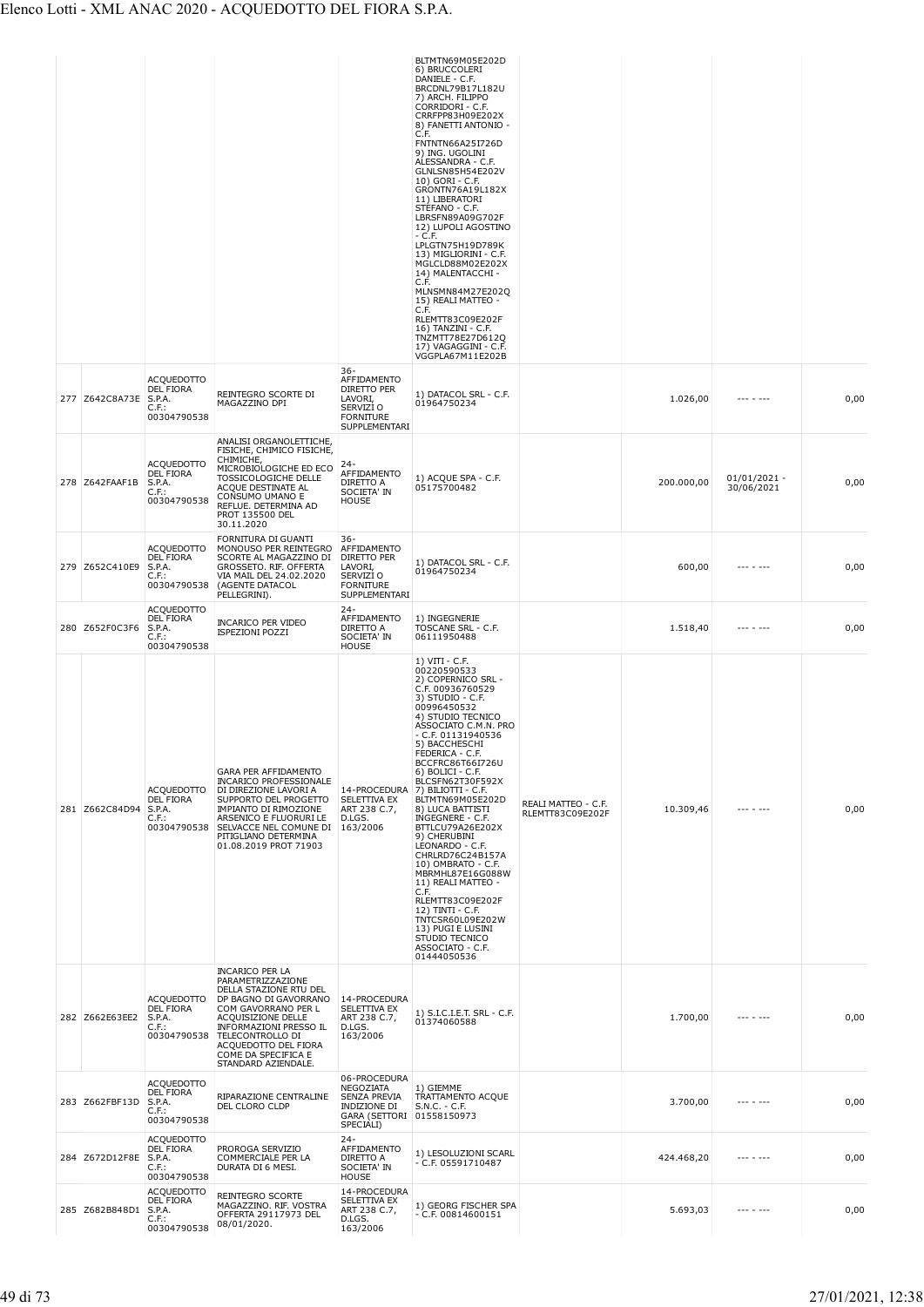|     | 286 Z682C77183        | ACQUEDOTTO<br><b>DEL FIORA</b><br>S.P.A.<br>C.F.:<br>00304790538           | FORNITURA DI N. 2.000<br>MASCHERINE FFP3. RIF.<br>OFFERTA VIA MAIL<br>GIUSEPPE RESCIGNO DEL<br>13.03.2020.                                                                                                                                                            | 36-<br>AFFIDAMENTO<br><b>DIRETTO PER</b><br>LAVORI,<br>SERVIZI O<br><b>FORNITURE</b><br>SUPPLEMENTARI      | 1) FARMACIE<br>INTERNAZIONALI DI<br>PARISI F - C.F.<br>07356050638 | 17.000,00 |                   | 0,00 |
|-----|-----------------------|----------------------------------------------------------------------------|-----------------------------------------------------------------------------------------------------------------------------------------------------------------------------------------------------------------------------------------------------------------------|------------------------------------------------------------------------------------------------------------|--------------------------------------------------------------------|-----------|-------------------|------|
| 287 | Z682D3DE27            | <b>ACQUEDOTTO</b><br><b>DEL FIORA</b><br>S.P.A.<br>C.F.:<br>00304790538    | PAGAMENTO INCARICO PER 24-<br>PROGETTO ESECUTIVO<br>SERVIZIO DI AUTOSPURGO<br>AREA GROSSETO / SIENA /<br>ORCIA                                                                                                                                                        | AFFIDAMENTO<br>DIRETTO A<br>SOCIETA' IN<br><b>HOUSE</b>                                                    | 1) INGEGNERIE<br>TOSCANE SRL - C.F.<br>06111950488                 | 9.637,56  |                   | 0,00 |
|     | 288 Z682D9515C S.P.A. | ACQUEDOTTO<br><b>DEL FIORA</b><br>$C.F.$ :<br>00304790538 LAVORO.          | ORDINE APERTO PER LA<br>FORNITURA DI MATERIALE<br>DI FERRAMENTA E DI<br>ATTREZZATURA DA                                                                                                                                                                               | 36-<br>AFFIDAMENTO<br>DIRETTO PER<br>LAVORI,<br>SERVIZI O<br><b>FORNITURE</b><br>SUPPLEMENTARI             | 1) LA NUOVA<br>FERRAMENTARIA SAS -<br>C.F. 00903750537             | 4.000,00  |                   | 0,00 |
|     | 289 Z682E7057A        | <b>ACQUEDOTTO</b><br><b>DEL FIORA</b><br>S.P.A.<br>C.F.:<br>00304790538    | ACQUISTO SCHEDE<br>PROFIBUS PER CENTRALINA<br>SC1000 HACH LANGE PER I<br>LAVORI DI ADEGUAMENTO<br>FUNZIONALE DEL DP IN<br>LOCALITA' BORGO CARIGE<br>NEL COMUNE DI CAPALBIO.<br>RIF. VOSTRA OFFERTA N.<br>1830208 DEL 15/09/2020.                                      | $23 -$<br>AFFIDAMENTO<br><b>DIRETTO</b>                                                                    | 1) HACH LANGE SRL -<br>C.F. 11277000151                            | 393,80    |                   | 0,00 |
|     | 290 Z692B85BB7        | ACQUEDOTTO<br><b>DEL FIORA</b><br>S.P.A.<br>C.F.<br>00304790538            | REVISIONE ANNUALE<br>IMBRACATURE E CORDINI.<br>RIF. FATTURA N.<br>59374/2019/V1 DEL<br>16/12/2019.                                                                                                                                                                    | 36-<br>AFFIDAMENTO<br>DIRETTO PER<br>LAVORI,<br>SERVIZI O<br><b>FORNITURE</b><br>SUPPLEMENTARI             | 1) SIR SAFETY SYSTEM<br>SPA UNIPERSONALE -<br>C.F. 03359340548     | 1.692,00  |                   | 0,00 |
|     | 291 Z692E6E950        | <b>ACQUEDOTTO</b><br><b>DEL FIORA</b><br>S.P.A.<br>C.F.:<br>00304790538    | ACQUISTO DI ROCCIA<br>DOLOMITICA IN FORMATO<br>DI SACCHI                                                                                                                                                                                                              | $36 -$<br>AFFIDAMENTO<br>DIRETTO PER<br>LAVORI,<br>SERVIZI O<br><b>FORNITURE</b><br>SUPPLEMENTARI          | 1) GROSSETANA<br>CHIMICA - C.F.<br>01177740535                     | 9.200,00  |                   | 0,00 |
|     | 292 Z692F3C4BF        | <b>ACQUEDOTTO</b><br><b>DEL FIORA</b><br>S.P.A.<br>$C.F.$ :<br>00304790538 | FORNITURA CAVO BUTILE<br>PER CONDOTTA IDRICA IN<br>LOCALITA' MONTECHIARO<br>NEL COMUNE DI SIENA. RIF.<br>VOSTRA OFFERTA 273564<br>DEL 05/11/2020.                                                                                                                     | $36 -$<br>AFFIDAMENTO<br>DIRETTO PER<br>LAVORI,<br>SERVIZI O<br><b>FORNITURE</b><br>SUPPLEMENTARI          | 1) MEF SRL - C.F.<br>00763300480                                   | 1.089,00  |                   | 0,00 |
|     | 293 Z692FD124E        | ACQUEDOTTO<br><b>DEL FIORA</b><br>S.P.A.<br>$C.F.$ :<br>00304790538        | FORNITURA DI Nº2<br>SERBATOI IDRICI IN<br>POLIETILENE PER ACQUA<br>POTABILE PER IMPIANTI ADF<br>DI CESARINO E DI IESA NEL<br>COMUNE DI MONTICIANO.<br>RIF. VOSTRO PREVENTIVO<br>1886 DEL 17/11/2020.                                                                  | $36 -$<br>AFFIDAMENTO<br>DIRETTO PER<br>LAVORI,<br>SERVIZI O<br><b>FORNITURE</b><br>SUPPLEMENTARI          | 1) F.A.M. FABBRICA<br>MAREMMANA<br>AUTOCLAVI - C.F.<br>00220490536 | 5.535,60  |                   | 0,00 |
|     | 294 Z6A2C625AC        | <b>ACQUEDOTTO</b><br><b>DEL FIORA</b><br>S.P.A.<br>C.F.:<br>00304790538    | AFFIDAMENTO PER<br>REDAZIONE DI UNA<br>RELAZIONE TECNICA<br>AVENTE PER OGGETTO LA<br>VALUTAZIONE<br>DELL'IMPATTO ACUSTICO<br>DELL'IMPIANTO DI<br>DEPURAZIONE SITO IN<br>LOC,. LE PADULINE COM<br>CASTIGLIONE DELLA<br>PESCAIA. RIFERIMENTO<br>OFFERTA DEL 12/03/2020. | 14-PROCEDURA<br>SELETTIVA EX<br>ART 238 C.7,<br>D.LGS.<br>163/2006                                         | 1) ING. MAURO<br>AGOSTINI - C.F.<br>GSTMRA56R21G088A               | 1.770,00  |                   | 0,00 |
|     | 295 Z6B2E0E975        | <b>ACQUEDOTTO</b><br><b>DEL FIORA</b><br>S.P.A.<br>$C.F.$ :<br>00304790538 | STRISCIONE STAZIONE<br>PARTE FRONTALE. RIF.<br>VOSTRO PREVENTIVO<br>998/PR DEL 04/08/2020.                                                                                                                                                                            | 14-PROCEDURA<br>SELETTIVA EX<br>ART 238 C.7,<br>D.LGS.<br>163/2006                                         | 1) SEMAR S.R.L. - C.F.<br>00924750532                              | 1.344,00  | --- - ---         | 0,00 |
|     | 296 Z6B2EA837E        | <b>ACQUEDOTTO</b><br><b>DEL FIORA</b><br>S.P.A.<br>C.F.:<br>00304790538    | FORNITURA DI ACCESSORI<br>PER CENTRALINA DI<br>DOSAGGIO CLORO                                                                                                                                                                                                         | 06-PROCEDURA<br>NEGOZIATA<br>SENZA PREVIA<br><b>INDIZIONE DI</b><br>GARA (SETTORI 01558150973<br>SPECIALI) | 1) GIEMME<br>TRATTAMENTO ACQUE<br>S.N.C. - C.F.                    | 2.642,00  | $- - - - - - - -$ | 0,00 |
|     | 297 Z6C2C75B0F        | <b>ACQUEDOTTO</b><br><b>DEL FIORA</b><br>S.P.A.<br>$C.F.$ :<br>00304790538 | <b>FORNITURA DI GEL</b><br>IGIENIZZANTE PER MANI.<br>RIF. FATTURA N. 31/E DEL<br>15.03.2020.                                                                                                                                                                          | 36-<br>AFFIDAMENTO<br>DIRETTO PER<br>LAVORI,<br>SERVIZI O<br><b>FORNITURE</b><br>SUPPLEMENTARI             | 1) FARMACIA LA<br>CITTADELLA DI<br>MONTENIGR - C.F.<br>01656590534 | 295,20    | --- - ---         | 0,00 |
|     | 298 Z6E2C06FE4        | <b>ACQUEDOTTO</b><br>DEL FIORA<br>S.P.A.<br>$C.F.$ :<br>00304790538        | ORDINE A TETTO PER<br>ACQUISTO A BANCO DI<br>PICCOLE FORNITURE DI<br>FERRAMENTA E SIMILARI<br>RIGUARDANTI GLI<br>OPERATORI AREA SENESE.                                                                                                                               | $36 -$<br>AFFIDAMENTO<br>DIRETTO PER<br>LAVORI,<br>SERVIZI O<br><b>FORNITURE</b><br>SUPPLEMENTARI          | 1) MINETTI S.P.A. - C.F.<br>01735880161                            | 1.000,00  | .                 | 0,00 |
|     | 299 Z6E2C9D6F1        | <b>ACQUEDOTTO</b><br><b>DEL FIORA</b><br>S.P.A.<br>$C.F.$ :<br>00304790538 | PREPARAZIONE DA REMOTO<br>DEL MUD 2020 (RIFIUTI<br>PRODOTTI NEL 2019)                                                                                                                                                                                                 | $36 -$<br>AFFIDAMENTO<br>DIRETTO PER<br>LAVORI,<br>SERVIZI O<br><b>FORNITURE</b><br>SUPPLEMENTARI          | 1) VIASAT SPA - C.F.<br>07950950589                                | 1.350,00  | --- - ---         | 0,00 |
|     | 300 Z6E2DA667D        | <b>ACQUEDOTTO</b><br><b>DEL FIORA</b><br>S.P.A.<br>C.F.:<br>00304790538    | FORNITURA DI 1900KG DI<br>ANTIFOAM GT IN FORMATO<br>IBC S DA KG 950 PER<br>ABBATTIMENTO SCHIUME<br>PRESSO IDL CAMPO<br>CANGINO NEL COMUNE DI<br>FOLLONICA.                                                                                                            | 06-PROCEDURA<br>NEGOZIATA<br>SENZA PREVIA<br>INDIZIONE DI<br><b>GARA (SETTORI</b><br>SPECIALI)             | 1) CATRA SRL - C.F.<br>02315840609                                 | 4.237,00  | --- - ---         | 0,00 |
|     | 301 Z6F2C8472E        | <b>ACQUEDOTTO</b><br>DEL FIORA<br>S.P.A.<br>C.F.:<br>00304790538           | FORNITURA DI D.P.I. PER<br><b>EMERGENZA</b><br>CORONAVIRUS. RIF.<br>OFFERTA AGENTE PAOLO<br>MANGANELLI DEL<br>19.03.2020.                                                                                                                                             | $36 -$<br>AFFIDAMENTO<br>DIRETTO PER<br>LAVORI,<br>SERVIZI O<br><b>FORNITURE</b><br>SUPPLEMENTARI          | 1) WUERTH SRL - C.F.<br>00125230219                                | 700,00    |                   | 0,00 |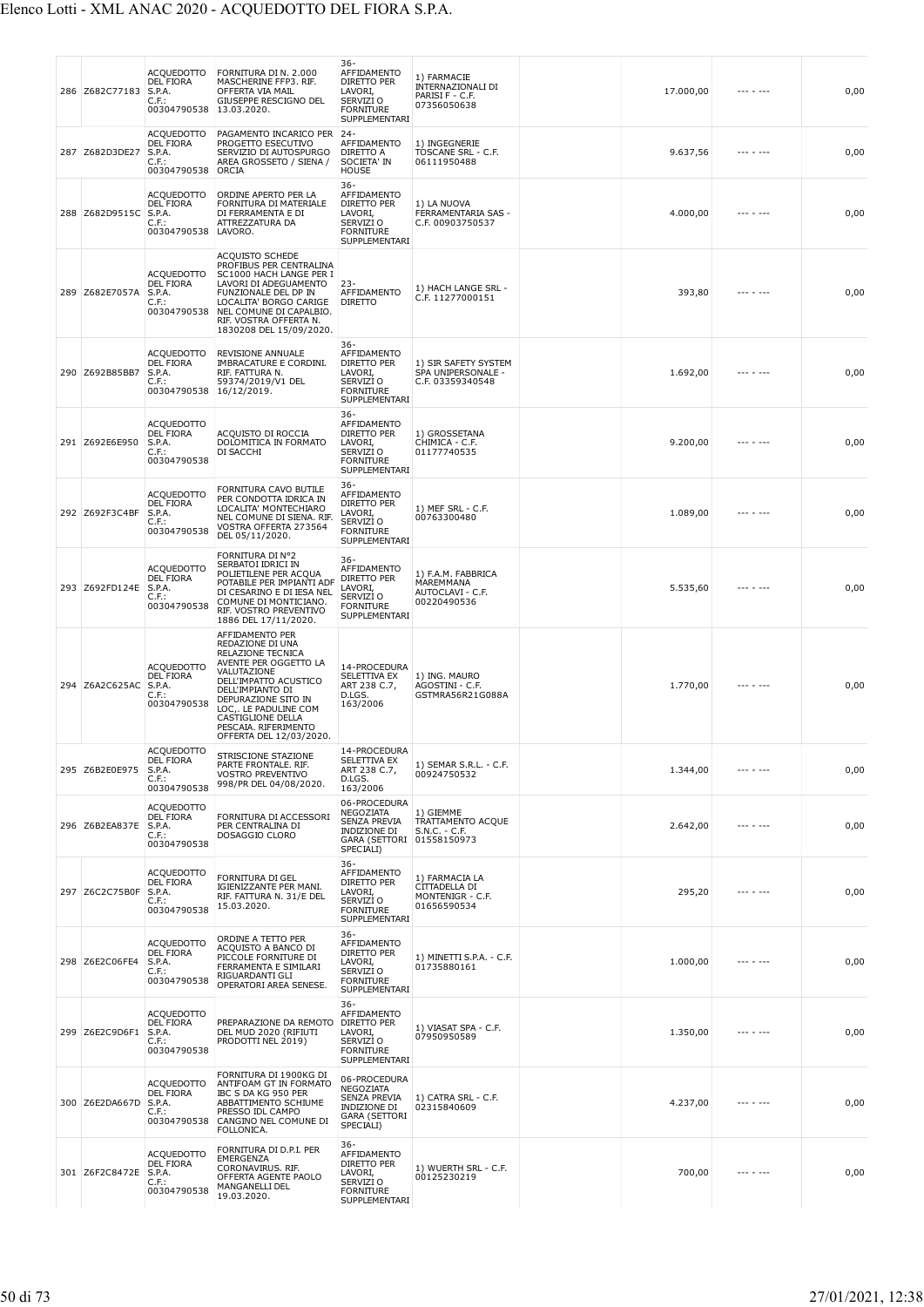| 302 Z6F30013A1 | <b>ACQUEDOTTO</b><br><b>DEL FIORA</b><br>S.P.A.<br>C.F.:<br>00304790538              | AD INTEGRAZIONE DI<br>ACQUISTO DI LUBRIFICANTI 14-PROCEDURA<br>E GRASSO PER MOTORI<br>IMPIANTI DI DEPURAZIONE.<br>RIF. VOSTRA OFFERTA<br>OFFMSI 2001728 DEL<br>04/05/2020.                                                                  | SELETTIVA EX<br>ART 238 C.7,<br>D.LGS.<br>163/2006                                                                | 1) MINETTI S.P.A. - C.F.<br>01735880161                                                                                                                                                                                                                                                                                                                                                                                                                                                                                                                                                                                                                                                                                                                                                                                                                                                                                                                                                                  |                              | 4.956,40  | $- - - - - - -$            | 0,00 |
|----------------|--------------------------------------------------------------------------------------|---------------------------------------------------------------------------------------------------------------------------------------------------------------------------------------------------------------------------------------------|-------------------------------------------------------------------------------------------------------------------|----------------------------------------------------------------------------------------------------------------------------------------------------------------------------------------------------------------------------------------------------------------------------------------------------------------------------------------------------------------------------------------------------------------------------------------------------------------------------------------------------------------------------------------------------------------------------------------------------------------------------------------------------------------------------------------------------------------------------------------------------------------------------------------------------------------------------------------------------------------------------------------------------------------------------------------------------------------------------------------------------------|------------------------------|-----------|----------------------------|------|
| 303 Z702CE2878 | <b>ACOUEDOTTO</b><br><b>DEL FIORA</b><br>S.P.A.<br>$C.F.$ :<br>00304790538           | ACQUISTO STRUMENTI DI<br>RICERCA PERDITE SULLE<br>DUE PROVINCE DI<br><b>GROSSETO E SIENA</b>                                                                                                                                                | 06-PROCEDURA<br>NEGOZIATA<br><b>SENZA PREVIA</b><br>INDIZIONE DI<br><b>GARA (SETTORI</b><br>SPECIALI)             | 1) VIVAX SRL - C.F.<br>10344320154                                                                                                                                                                                                                                                                                                                                                                                                                                                                                                                                                                                                                                                                                                                                                                                                                                                                                                                                                                       |                              | 37.500,13 | --- - ---                  | 0,00 |
| 304 Z702E511A2 | <b>ACQUEDOTTO</b><br>DEL FIORA<br>S.P.A.<br>$C.F.$ :<br>00304790538                  | ACQUISTO DI<br>POLIELETTROLITA TIPO<br>CATFLOC C 804 IN<br>FORMATO DI IBC S DA<br>1.050 KG                                                                                                                                                  | $36 -$<br>AFFIDAMENTO<br>DIRETTO PER<br>LAVORI,<br>SERVIZI O<br><b>FORNITURE</b><br>SUPPLEMENTARI                 | 1) CATRA SRL - C.F.<br>02315840609                                                                                                                                                                                                                                                                                                                                                                                                                                                                                                                                                                                                                                                                                                                                                                                                                                                                                                                                                                       |                              | 4.137,00  | --- - ---                  | 0,00 |
| 305 Z722CA051F | <b>ACQUEDOTTO</b><br><b>DEL FIORA</b><br>S.P.A.<br>C.F.:<br>00304790538              | ACQUISTO SONDE<br>OSSIGENO PER<br><b>MISURATORI FISSI</b>                                                                                                                                                                                   | 06-PROCEDURA<br>NEGOZIATA<br><b>SENZA PREVIA</b><br>INDIZIONE DI<br><b>GARA (SETTORI</b><br>SPECIALI)             | 1) HACH LANGE SRL -<br>C.F. 11277000151                                                                                                                                                                                                                                                                                                                                                                                                                                                                                                                                                                                                                                                                                                                                                                                                                                                                                                                                                                  |                              | 1.775,84  |                            | 0,00 |
| 306 Z742DD62E9 | <b>ACQUEDOTTO</b><br><b>DEL FIORA</b><br>S.P.A.<br>$C.F.$ :                          | REGOLARIZZAZIONE PER<br>MATERIALE GIA' FORNITO -<br>SISTEMA TELELETTURA<br>MOBILE. RIF. D.D.T. N. 52<br>00304790538 DEL 12.02.2019.                                                                                                         | $23 -$<br>AFFIDAMENTO<br><b>DIRETTO</b>                                                                           | 1) GMA CONTROLS SRL<br>$-$ C.F. 02389530342                                                                                                                                                                                                                                                                                                                                                                                                                                                                                                                                                                                                                                                                                                                                                                                                                                                                                                                                                              |                              | 2.450,00  | $- - - - - - - -$          | 0,00 |
| 307 Z752CEB9F2 | <b>ACQUEDOTTO</b><br><b>DEL FIORA</b><br>S.P.A.<br>$C.F.$ :<br>00304790538           | AFFIDAMENTO DEL<br>SERVIZIO DI CONDUZIONE<br>E MANUTENZIONE<br>IMPIANTO DI DEPURAZIONE<br>E DEI SOLLEVAMENTI<br>FOGNARI PER DAL MESE DI<br>FEBBRAIO 2019 AL MESE DI<br>FEBBRAIO 2020                                                        | 36-<br>AFFIDAMENTO<br>DIRETTO PER<br>LAVORI,<br>SERVIZI O<br><b>FORNITURE</b><br>SUPPLEMENTARI                    | 1) BIO ECOLOGIA SRL -<br>C.F. 00924960529                                                                                                                                                                                                                                                                                                                                                                                                                                                                                                                                                                                                                                                                                                                                                                                                                                                                                                                                                                |                              | 37.940,64 |                            | 0,00 |
| 308 Z752CFA738 | <b>ACQUEDOTTO</b><br>DEL FIORA<br>S.P.A.<br>$C.F.$ :<br>00304790538                  | RICAMBI PER CENTRALINE<br><b>CLORO CLDP</b>                                                                                                                                                                                                 | 06-PROCEDURA<br>NEGOZIATA<br><b>SENZA PREVIA</b><br><b>INDIZIONE DI</b><br>GARA (SETTORI 01558150973<br>SPECIALI) | 1) GIEMME<br>TRATTAMENTO ACQUE<br>$S.N.C. - C.F.$                                                                                                                                                                                                                                                                                                                                                                                                                                                                                                                                                                                                                                                                                                                                                                                                                                                                                                                                                        |                              | 1.160,00  |                            | 0,00 |
| 309 Z762CB9445 | <b>ACQUEDOTTO</b><br><b>DEL FIORA</b><br>S.P.A.<br>C.F.:<br>00304790538              | FORNITURA DI UNA POMPA<br>DI TRAVASO PER ACIDO<br>CLORIDRICO.                                                                                                                                                                               | $36 -$<br>AFFIDAMENTO<br>DIRETTO PER<br>LAVORI,<br>SERVIZI O<br><b>FORNITURE</b><br>SUPPLEMENTARI                 | 1) GROSSETANA<br>CHIMICA - C.F.<br>01177740535                                                                                                                                                                                                                                                                                                                                                                                                                                                                                                                                                                                                                                                                                                                                                                                                                                                                                                                                                           |                              | 260,00    |                            | 0,00 |
| 310 Z762D31DD5 | <b>ACQUEDOTTO</b><br><b>DEL FIORA</b><br>S.P.A.<br>$C.F.$ :<br>00304790538 15 METRI. | FORNITURA DI DISPOSITIVO 14-PROCEDURA<br>ANTICADUTA CON<br>RECUPERATORE E PIASTRA<br>DI FISSAGGIO TIPO KOALA                                                                                                                                | SELETTIVA EX<br>ART 238 C.7,<br>D.LGS.<br>163/2006                                                                | 1) FUTURA SRL - SIENA<br>$-$ - C.F. 00122820525                                                                                                                                                                                                                                                                                                                                                                                                                                                                                                                                                                                                                                                                                                                                                                                                                                                                                                                                                          |                              | 1.027,00  | --- - ---                  | 0,00 |
| 311 Z762E7FA72 | <b>ACQUEDOTTO</b><br><b>DEL FIORA</b><br>S.P.A.<br>$C.F.$ :<br>00304790538           | FORNITURA DI VALVOLE                                                                                                                                                                                                                        | $36 -$<br>AFFIDAMENTO<br>DIRETTO PER<br>LAVORI,<br>SERVIZI O<br><b>FORNITURE</b><br>SUPPLEMENTARI                 | 1) F.A.M. FABBRICA<br>MAREMMANA<br>AUTOCLAVI - C.F.<br>00220490536                                                                                                                                                                                                                                                                                                                                                                                                                                                                                                                                                                                                                                                                                                                                                                                                                                                                                                                                       |                              | 660,00    | $- - - - - - - -$          | 0,00 |
| 312 Z782C7AFAC | <b>ACOUEDOTTO</b><br><b>DEL FIORA</b><br>S.P.A.<br>$C.F.$ :<br>00304790538           | <b>GARA PER AFFIDAMENTO</b><br><b>INCARICO PROFESSIONALE</b><br>PER CSP E CSE A<br><b>SUPPORTO DELLA</b><br>PROGETTAZIONE<br>ESECUTIVA DEGLI IMPIANTI<br>E DELLE INFRASTRUTTURE<br>DELL'ACQUEDOTTO DEL<br>FIORA S.P.A. - ACCORDO<br>QUADRO. | 14-PROCEDURA<br>SELETTIVA EX<br>ART 238 C.7.<br>D.LGS.<br>163/2006                                                | $1)$ VITI - C.F.<br>00220590533<br>2) STUDIO TECNICO<br>ASSOCIATO TIRINNANZI<br>$-$ C.F. 01000990521<br>3) GEOPLAN STUDIO<br>S.T.A. - C.F.<br>01260310535<br>4) BOLICI - C.F.<br>BLCSFN62T30F592X<br>5) BILIOTTI - C.F.<br>BLTMTN69M05E202D<br>6) LUCA BATTISTI<br>INGEGNERE - C.F.<br>BTTLCU79A26E202X<br>7) ARCH ANDREA FLORI<br>- C.F.<br>FLRNDR70E18A006B<br>8) FANETTI ANTONIO -<br>C.F.<br>FNTNTN66A25I726D<br>9) FRANZONI - C.F.<br>FRNGDU80R24B149R<br>10) MIGLIORINI - C.F.<br>MGLCLD88M02E202X<br>11) MALENTACCHI -<br>C.F.<br>MLNSMN84M27E202Q<br>12) MORETTI - C.F.<br>MRTLCU64T21E202E<br>13) RABAI - C.F.<br>RBALRT78H28E202V<br>14) REALI MATTEO -<br>C.F.<br>RLEMTT83C09E202F<br>15) Geometra<br>STEFANO ROSSI - C.F.<br>RSSSFN69C22I726E<br>16) STERI - C.F.<br>STRSFN67R09E202S<br>17) SEVERI - C.F.<br>SVRNDR66E29E202P<br>18) TINTI - C.F.<br>TNTCSR60L09E202W<br>19) VAGAGGINI - C.F.<br>VGGPLA67M11E202B<br>20) PUGI E LUSINI<br>STUDIO TECNICO<br>ASSOCIATO - C.F.<br>01444050536 | $VIII - C.F.$<br>00220590533 | 35.360,00 | 03/06/2020 -<br>31/08/2022 | 0,00 |
| 313 Z792B837D4 | <b>ACQUEDOTTO</b><br><b>DEL FIORA</b><br>S.P.A.<br>$C.F.$ :<br>00304790538           | FORNITURA CONTATORI DI<br>GRANDI CALIBRI.                                                                                                                                                                                                   | 06-PROCEDURA<br>NEGOZIATA<br>SENZA PREVIA<br>INDIZIONE DI<br><b>GARA (SETTORI</b><br>SPECIALI)                    | 1) WATERTECH SPA -<br>C.F. 12635270155                                                                                                                                                                                                                                                                                                                                                                                                                                                                                                                                                                                                                                                                                                                                                                                                                                                                                                                                                                   |                              | 23.370,00 | 13/01/2020 -<br>31/12/2020 | 0,00 |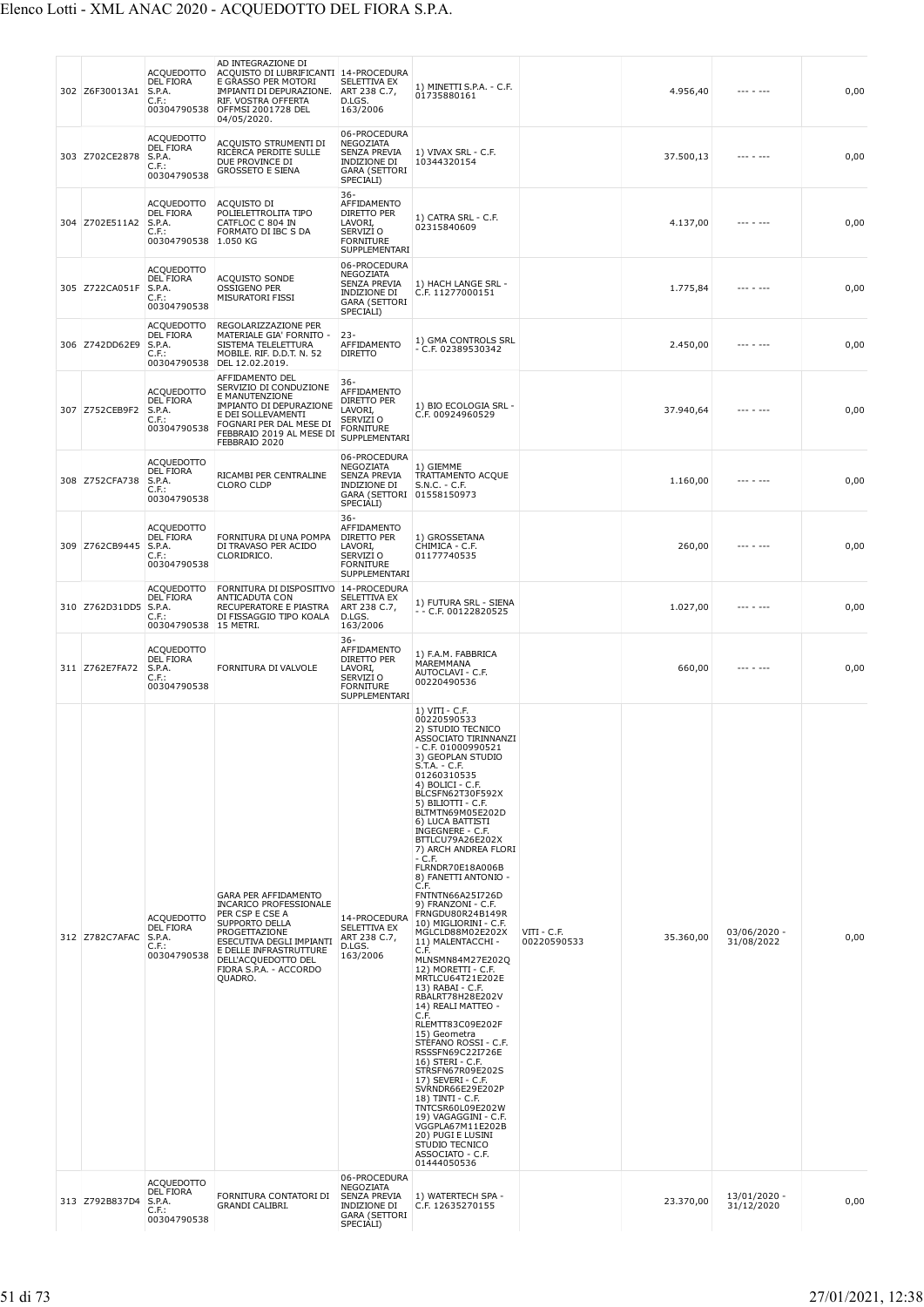| 314 Z792BB6A85 | <b>ACQUEDOTTO</b><br><b>DEL FIORA</b><br>S.P.A.<br>$C.F.$ :<br>00304790538 | RELAZIONE INTEGRATIVA<br>RICHIESTA DAL COM. DI<br>GROSSETO, CON<br>VALUTAZIONE DI IMPATTO<br>ACUSTICO CHE DIMOSTRI<br>IL RISPETTO DI TUTTI I<br>LIMITI NORMATIVI DI CUI AL D.LGS.<br>DPCM 14/11/97, ALLA VIAC 163/2006<br>EFFETTUATA PRESSO L<br>IMPIANTO DI DEPURAZIONE<br>DI BATIGNANO.               | 14-PROCEDURA<br>SELETTIVA EX<br>ART 238 C.7,                                                          | 1) STUDIO CUBO - C.F.<br>01586110536                                                                                                                                                                                                                                                                                                                                                                                                                                                                                                                                                                                                                                                                                                                                                                                                                                                                                  |                                                       | 520,00    | --- - ---                  | 0,00 |
|----------------|----------------------------------------------------------------------------|---------------------------------------------------------------------------------------------------------------------------------------------------------------------------------------------------------------------------------------------------------------------------------------------------------|-------------------------------------------------------------------------------------------------------|-----------------------------------------------------------------------------------------------------------------------------------------------------------------------------------------------------------------------------------------------------------------------------------------------------------------------------------------------------------------------------------------------------------------------------------------------------------------------------------------------------------------------------------------------------------------------------------------------------------------------------------------------------------------------------------------------------------------------------------------------------------------------------------------------------------------------------------------------------------------------------------------------------------------------|-------------------------------------------------------|-----------|----------------------------|------|
| 315 Z7A2B8EF72 | <b>ACQUEDOTTO</b><br><b>DEL FIORA</b><br>S.P.A.<br>$C.F.$ :<br>00304790538 | ROCCHETTO RIDOTTO DN<br>200 E DN 100 PER<br>ESEGUIRE LA RIPARAZIONE<br>PERDITA ALL'INTERNO DEL<br>POZZETTO SEMIANELLO<br>PORTA LATERINA SI                                                                                                                                                              | 36-<br>AFFIDAMENTO<br>DIRETTO PER<br>LAVORI,<br>SERVIZI O<br><b>FORNITURE</b><br>SUPPLEMENTARI        | 1) OFFICINA<br>MECCANICA CECCHI DI<br>COSTAN - C.F.<br>00059250522                                                                                                                                                                                                                                                                                                                                                                                                                                                                                                                                                                                                                                                                                                                                                                                                                                                    |                                                       | 415,00    | $- - - - - - - -$          | 0,00 |
| 316 Z7A2B96906 | <b>ACQUEDOTTO</b><br>DEL FIORA<br>S.P.A.<br>$C.F.$ :<br>00304790538        | GARA PER AFFIDAMENTO<br><b>INCARICHI PROFESSIONALI</b><br>PER CSE DI NR. 2 APPALTI<br>DI MANUTENZIONE<br>IMPIANTI DI ACQUEDOTTO,<br>FOGNATURA, DEPURAZIONE<br>RIGUARDANTI INTERVENTI<br>SU APPARECCHIATURE<br>ELETTROMECCANICHE,<br><b>IMPIANTI ELETTRICI, DI</b><br>TERRA E TELECONTROLLO<br>DURATA 36 | 14-PROCEDURA<br><b>SELETTIVA EX</b><br>ART 238 C.7,<br>D.LGS.<br>163/2006                             | 1) STUDIO TECNICO<br>ASSOCIATO TIRINNANZI<br>$-$ C.F. 01000990521<br>2) COOPERATIVA CIVILE<br>$STP - C.F.$<br>01574680532<br>3) STUDIO TECNICO<br>ROSIELLO S.R.L. - C.F.<br>01598920625<br>4) TECNOENGINEERING<br>S.R.L. - C.F.<br>04499500488<br>5) BILIOTTI - C.F.<br>BLTMTN69M05E202D<br>6) BRUCCOLERI<br>DANIELE - C.F.<br>BRCDNL79B17L182U<br>7) ARCH. FILIPPO<br>CORRIDORI - C.F.<br>CRRFPP83H09E202X<br>8) FANETTI ANTONIO -<br>C.F.<br>FNTNTN66A25I726D<br>9) ING. UGOLINI<br>ALESSANDRA - C.F.<br>GLNLSN85H54E202V<br>10) GORI - C.F.<br>GRONTN76A19L182X<br>11) LIBERATORI<br>STEFANO - C.F.<br>LBRSFN89A09G702F<br>12) LUPOLI AGOSTINO<br>- C.F.<br>LPLGTN75H19D789K<br>13) MIGLIORINI - C.F.<br>MGLCLD88M02E202X<br>14) MALENTACCHI -<br>C.F.<br>MLNSMN84M27E202Q<br>15) REALI MATTEO -<br>C.F.<br>RLEMTT83C09E202F<br>16) TANZINI - C.F.<br>TNZMTT78E27D612Q<br>17) VAGAGGINI - C.F.<br>VGGPLA67M11E202B | ARCH. FILIPPO<br>CORRIDORI - C.F.<br>CRRFPP83H09E202X | 24.542,18 |                            | 0,00 |
| 317 Z7A2C71D24 | <b>ACQUEDOTTO</b><br>DEL FIORA<br>S.P.A.<br>C.F.<br>00304790538            | FORNITURA DI<br>MASCHERINE ED OCCHIALI<br>DI PROTEZIONE. RIF. D.D.T.<br>N. 000244 DEL 25.02.2020<br>E N. 000274 DEL<br>03.03.2020.                                                                                                                                                                      | 36-<br>AFFIDAMENTO<br><b>DIRETTO PER</b><br>LAVORI,<br>SERVIZI O<br><b>FORNITURE</b><br>SUPPLEMENTARI | 1) ANTIFLAMME DI<br>ROSADINI V. & C. S.N. -<br>C.F. 01104860539                                                                                                                                                                                                                                                                                                                                                                                                                                                                                                                                                                                                                                                                                                                                                                                                                                                       |                                                       | 1.071,80  | $- - - - - - -$            | 0,00 |
| 318 Z7A2CD360C | <b>ACQUEDOTTO</b><br>DEL FIORA<br>S.P.A.<br>$C.F.$ :<br>00304790538        | BOMBOLETTA SPRAY 750<br>ML GETTATA 4 MT<br>DISTANZA PER VESPE.                                                                                                                                                                                                                                          | $36 -$<br>AFFIDAMENTO<br>DIRETTO PER<br>LAVORI,<br>SERVIZI O<br><b>FORNITURE</b><br>SUPPLEMENTARI     | 1) MANUTAN ITALIA SPA<br>$-$ C.F. 09816660154                                                                                                                                                                                                                                                                                                                                                                                                                                                                                                                                                                                                                                                                                                                                                                                                                                                                         |                                                       | 750,00    | --- - ---                  | 0,00 |
| 319 Z7A2F37DD5 | <b>ACQUEDOTTO</b><br><b>DEL FIORA</b><br>S.P.A.<br>$C.F.$ :<br>00304790538 | FORNITURA DI POLVERE DI<br>RICAMBIO PER KIT ANALISI<br>CLORO IN CAMPO. RIF.<br>OFFERTA DEL 09.11.2020.                                                                                                                                                                                                  | 14-PROCEDURA<br><b>SELETTIVA EX</b><br>ART 238 C.7,<br>D.LGS.<br>163/2006<br>$36 -$                   | 1) GROSSETANA<br>CHIMICA - C.F.<br>01177740535                                                                                                                                                                                                                                                                                                                                                                                                                                                                                                                                                                                                                                                                                                                                                                                                                                                                        |                                                       | 3.540,00  |                            | 0,00 |
| 320 Z7B2BFC0F3 | <b>ACQUEDOTTO</b><br><b>DEL FIORA</b><br>S.P.A.<br>$C.F.$ :<br>00304790538 | SERVIZIO ANALISI E<br>CAMPIONATURA.                                                                                                                                                                                                                                                                     | AFFIDAMENTO<br>DIRETTO PER<br>LAVORI,<br>SERVIZI <sub>O</sub><br><b>FORNITURE</b><br>SUPPLEMENTARI    | 1) ECOGAM SRL - C.F.<br>01352990533                                                                                                                                                                                                                                                                                                                                                                                                                                                                                                                                                                                                                                                                                                                                                                                                                                                                                   |                                                       | 375,00    |                            | 0,00 |
| 321 Z7B2CC1514 | <b>ACQUEDOTTO</b><br><b>DEL FIORA</b><br>S.P.A.<br>$C.F.$ :<br>00304790538 | FORNITURA E POSA IN<br>OPERA DI Nº 2 PANNELLI IN<br>LEXAN TRASPARENTI COME<br>MISURA DI SICUREZZA A<br>PROTEZIONE DELL<br>OPERATORE DELLO<br>SPORTELLO COMMERCIALE<br>DELLA SEDE DI GROSSETO<br>V TRENTO 3                                                                                              | $36 -$<br>AFFIDAMENTO<br>DIRETTO PER<br>LAVORI,<br>SERVIZI O<br><b>FORNITURE</b><br>SUPPLEMENTARI     | 1) INFISSI LAME SRL -<br>C.F. 01542260532                                                                                                                                                                                                                                                                                                                                                                                                                                                                                                                                                                                                                                                                                                                                                                                                                                                                             |                                                       | 600,00    | --- - ---                  | 0,00 |
| 322 Z7B2D31E33 | <b>ACQUEDOTTO</b><br>DEL FIORA<br>S.P.A.<br>$C.F.$ :<br>00304790538        | MANUTENZIONE SERVICE<br>CAMPIONATORI                                                                                                                                                                                                                                                                    | 06-PROCEDURA<br>NEGOZIATA<br>SENZA PREVIA<br>INDIZIONE DI<br><b>GARA (SETTORI</b><br>SPECIALI)        | 1) ENDRESS + HAUSER<br>ITALIA SPA - C.F.<br>01942780154                                                                                                                                                                                                                                                                                                                                                                                                                                                                                                                                                                                                                                                                                                                                                                                                                                                               |                                                       | 1.644,66  | $- - - - - - -$            | 0,00 |
| 323 Z7B2D3C0F5 | <b>ACQUEDOTTO</b><br><b>DEL FIORA</b><br>S.P.A.<br>C.F.:<br>00304790538    | <b>INCARICO PER DIREZIONE</b><br>LAVORI DI OTTIMIZZAZIONE<br>DEL COMPARTO<br><b>FOGNATURA E</b><br>DEPURAZIONE DEL<br>COMUNE DI CAPALBIO                                                                                                                                                                | 24-<br>AFFIDAMENTO<br>DIRETTO A<br>SOCIETA' IN<br>HOUSE                                               | 1) INGEGNERIE<br>TOSCANE SRL - C.F.<br>06111950488                                                                                                                                                                                                                                                                                                                                                                                                                                                                                                                                                                                                                                                                                                                                                                                                                                                                    |                                                       | 54.752,80 | $- - - - - - -$            | 0,00 |
| 324 Z7B2DC2625 | <b>ACQUEDOTTO</b><br><b>DEL FIORA</b><br>S.P.A.<br>$C.F.$ :<br>00304790538 | SMALTIMENTO CARBONE<br><b>ESAUSTO</b>                                                                                                                                                                                                                                                                   | 14-PROCEDURA<br>SELETTIVA EX<br>ART 238 C.7,<br>D.LGS.<br>163/2006                                    | 1) BUSISI ECOLOGIA<br>SRL - C.F.<br>00951000538                                                                                                                                                                                                                                                                                                                                                                                                                                                                                                                                                                                                                                                                                                                                                                                                                                                                       |                                                       | 1.240,00  | --- - ---                  | 0,00 |
| 325 Z7C2C5957E | <b>ACQUEDOTTO</b><br><b>DEL FIORA</b><br>S.P.A.<br>$C.F.$ :<br>00304790538 | FORNITURA DI BOBINE DI<br>CARTA ASCIUGAMANI.<br>FABBISOGNO PER I<br>MAGAZZINI AZIENDALI<br>STIMATO PER N. 24 MESI.<br>RIFERIMENTO VOSTRA                                                                                                                                                                | 14-PROCEDURA<br>SELETTIVA EX<br>ART 238 C.7,<br>D.LGS.<br>163/2006                                    | 1) GBR ROSSETTO SPA<br>- C.F. 00304720287                                                                                                                                                                                                                                                                                                                                                                                                                                                                                                                                                                                                                                                                                                                                                                                                                                                                             |                                                       | 15.000,00 | 08/06/2020 -<br>31/05/2022 | 0,00 |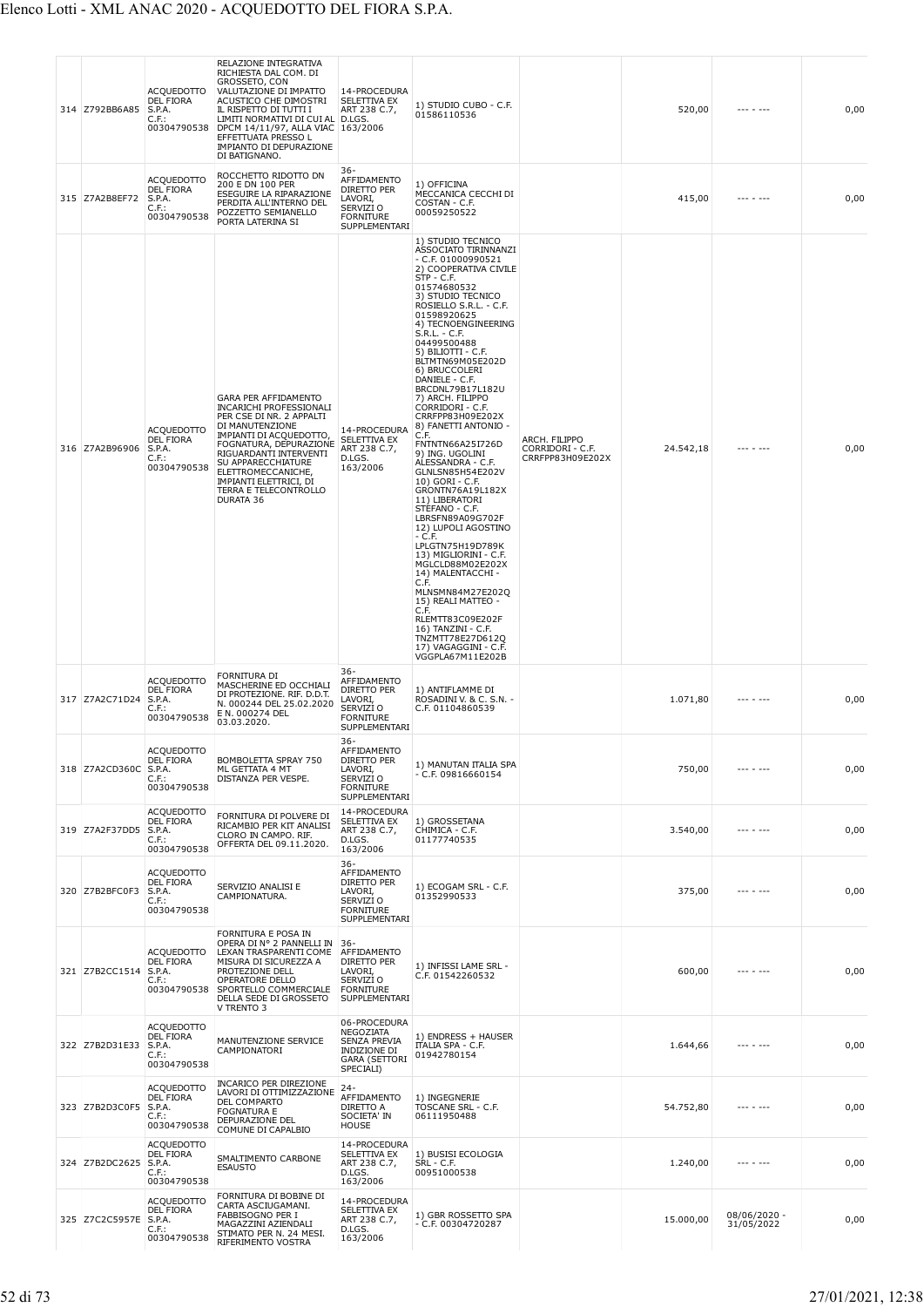|                |                                                                            | OFFERTA DEL 04/05/2020.                                                                                                                                                                                                                                                                        |                                                                                                       |                                                                                                                                                                                                                                                                                                                                                                                                                                                                                        |           |                   |      |
|----------------|----------------------------------------------------------------------------|------------------------------------------------------------------------------------------------------------------------------------------------------------------------------------------------------------------------------------------------------------------------------------------------|-------------------------------------------------------------------------------------------------------|----------------------------------------------------------------------------------------------------------------------------------------------------------------------------------------------------------------------------------------------------------------------------------------------------------------------------------------------------------------------------------------------------------------------------------------------------------------------------------------|-----------|-------------------|------|
| 326 Z7C2EC348A | <b>ACQUEDOTTO</b><br>DEL FIORA<br>S.P.A.<br>$C.F.$ :<br>00304790538        | <b>GARA AFFIDAMENTO</b><br><b>INCARICHI PROFESSIONALI</b><br>PER CSE A SUPPORTO DI<br>UN ACCORDO QUADRO PER<br>I LAVORI DI<br>MANUTENZIONE ED<br>ADEGUAMENTO DELLA<br>SICUREZZA DEGLI IMPIANTI<br>E DELLE INFRASTRUTTURE<br>DELL'ACQUEDOTTO DEL<br>FIORA S.P.A., LOTTO 2 -<br>COSTA.           | 14-PROCEDURA<br>SELETTIVA EX<br>ART 238 C.7,<br>D.LGS.<br>163/2006                                    | 1) VITI - C.F.<br>00220590533<br>2) LUCA BATTISTI<br>INGEGNERE - C.F.<br>BTTLCU79A26E202X<br>3) FANETTI ANTONIO -<br>C.F.<br>FNTNTN66A25I726D<br>4) FRANZONI - C.F.<br>FRNGDU80R24B149R<br>5) ARCH. ALBA<br>LAMACCHIA - C.F.<br>LMCLBA71M71A662X<br>6) MALENTACCHI - C.F.<br>MLNSMN84M27E202Q<br>7) MANCIOPPI ALESSIA<br>- C.F.<br>MNCLSS89S59E202B<br>8) MORETTI - C.F.<br>MRTLCU64T21E202E<br>9) REALI MATTEO - C.F.<br>RLEMTT83C09E202F<br>10) VAGAGGINI - C.F.<br>VGGPLA67M11E202B | 9.624,39  | $- - - - - - - -$ | 0,00 |
| 327 Z7C2FCB757 | <b>ACQUEDOTTO</b><br>DEL FIORA<br>S.P.A.<br>C.F.:<br>00304790538           | ISPEZIONE CONDOTTE<br>FOGNATURA SOTTOMARINE<br>LOC. GIGLIO PORTO E LOC.<br><b>GIGLIO CAMPESE</b>                                                                                                                                                                                               | 14-PROCEDURA<br>SELETTIVA EX<br>ART 238 C.7,<br>D.LGS.<br>163/2006                                    | 1) DRAGSUB S.R.L. -<br>C.F. 15240581007                                                                                                                                                                                                                                                                                                                                                                                                                                                | 3.000,00  |                   | 0,00 |
| 328 Z7D2C8BABA | <b>ACQUEDOTTO</b><br><b>DEL FIORA</b><br>S.P.A.<br>$C.F.$ :<br>00304790538 | ACQUISTO DI<br>POLIELETTROLITA TIPO<br>CATFLOC C 804 IN<br>FORMATO DI IBC S DA<br>1.050 KG                                                                                                                                                                                                     | 06-PROCEDURA<br>NEGOZIATA<br>SENZA PREVIA<br><b>INDIZIONE DI</b><br><b>GARA (SETTORI</b><br>SPECIALI) | 1) CATRA SRL - C.F.<br>02315840609                                                                                                                                                                                                                                                                                                                                                                                                                                                     | 4.137,00  | . <b>.</b>        | 0,00 |
| 329 Z7E2D1E251 | <b>ACQUEDOTTO</b><br>DEL FIORA<br>S.P.A.<br>$C.F.$ :<br>00304790538        | PAGAMENTO INCARICO PER<br>PROGETTO ESECUTIVO<br>SERVIZIO MANUTENZIONE<br><b>IMPIANTI.</b>                                                                                                                                                                                                      | 24-<br>AFFIDAMENTO<br>DIRETTO A<br>SOCIETA' IN<br><b>HOUSE</b>                                        | 1) INGEGNERIE<br>TOSCANE SRL - C.F.<br>06111950488                                                                                                                                                                                                                                                                                                                                                                                                                                     | 2.995,20  |                   | 0,00 |
| 330 Z7F2D5BDEB | <b>ACQUEDOTTO</b><br><b>DEL FIORA</b><br>S.P.A.<br>C.F.:<br>00304790538    | MONITORAGGIO<br><b>INVESTIMENTI 2020</b>                                                                                                                                                                                                                                                       | 36-<br>AFFIDAMENTO<br>DIRETTO PER<br>LAVORI,<br>SERVIZI O<br><b>FORNITURE</b><br>SUPPLEMENTARI        | 1) AGENIA SRL - C.F.<br>11791801001                                                                                                                                                                                                                                                                                                                                                                                                                                                    | 8.000.00  |                   | 0,00 |
| 331 Z802D3DDC2 | <b>ACQUEDOTTO</b><br><b>DEL FIORA</b><br>S.P.A.<br>$C.F.$ :<br>00304790538 | PAGAMENTO INCARICO PER<br>PROGETTO DEFINITIVO IDL<br>PETROIO COMUNE DI<br>TREQUANDA                                                                                                                                                                                                            | $24 -$<br>AFFIDAMENTO<br>DIRETTO A<br>SOCIETA' IN<br>HOUSE                                            | 1) INGEGNERIE<br>TOSCANE SRL - C.F.<br>06111950488                                                                                                                                                                                                                                                                                                                                                                                                                                     | 58.703,24 |                   | 0,00 |
| 332 Z802DA6575 | <b>ACQUEDOTTO</b><br>DEL FIORA<br>S.P.A.<br>$C.F.$ :<br>00304790538        | FORNITURA PRODOTTI<br><b>FILTRANTI</b>                                                                                                                                                                                                                                                         | 14-PROCEDURA<br>SELETTIVA EX<br>ART 238 C.7,<br>D.LGS.<br>163/2006                                    | 1) GROSSETANA<br>CHIMICA - C.F.<br>01177740535                                                                                                                                                                                                                                                                                                                                                                                                                                         | 4.956,00  | --- - ---         | 0,00 |
| 333 Z802E0F114 | <b>ACQUEDOTTO</b><br>DEL FIORA<br>S.P.A.<br>C.F.<br>00304790538            | AFFIDAMENTO DIRETTO<br><b>INCARICO PROFESSIONALE</b><br>CHE PREVEDE L<br><b>ESPLETAMENTO DELLE</b><br>FUNZIONI RICHIESTE AL<br>PROGETTISTA DELLA FASE<br>ESECUTIVA, AL DIRETTORE<br>DEI LAVORI, AL CS PROG<br>RISTRUTTURAZIONE<br>IMMOBILE EX SCUOLA VIVO<br>D'ORCIA PER ALLOCAZIONE<br>UFFICI | 36-<br>AFFIDAMENTO<br>DIRETTO PER<br>LAVORI,<br>SERVIZI O<br><b>FORNITURE</b><br>SUPPLEMENTARI        | 1) STUDIO ASSOCIATO<br>MAMBRINI - C.F.<br>00781130521                                                                                                                                                                                                                                                                                                                                                                                                                                  | 23.920,00 | $- - - - - - -$   | 0,00 |
| 334 Z812CC4D9A | <b>ACQUEDOTTO</b><br>DEL FIORA<br>S.P.A.<br>C.F.:<br>00304790538           | FORNITURA RIDUTTORI DI<br>PRESSIONE A MEMBRANA<br>FF PN40 E DI RUBINETTI<br>EROGATORI CURVI CON<br>PORTAGOMMA. RIF.<br>OFFERTA N. 5165 DEL<br>17.04.2020.                                                                                                                                      | 36-<br>AFFIDAMENTO<br><b>DIRETTO PER</b><br>LAVORI,<br>SERVIZI O<br><b>FORNITURE</b><br>SUPPLEMENTARI | 1) S.D.M. SRL<br>UNINOMINALE - C.F.<br>01723880975                                                                                                                                                                                                                                                                                                                                                                                                                                     | 4.929,30  | --- - ---         | 0,00 |
| 335 Z812D18114 | <b>ACOUEDOTTO</b><br><b>DEL FIORA</b><br>S.P.A.<br>$C.F.$ :<br>00304790538 | REINTEGRO DI CISTERNE<br>DA 1050KG A PERDERE DI<br>POLIELETTROLITA<br>EMULSIONANTE CATIONICA. GARA (SETTORI                                                                                                                                                                                    | 06-PROCEDURA<br><b>NEGOZIATA</b><br>SENZA PREVIA<br>INDIZIONE DI<br>SPECIALI)                         | 1) SNF ITALIA SRL<br>SÓCIO UNICO - C.F.<br>07269900580                                                                                                                                                                                                                                                                                                                                                                                                                                 | 3.885,00  | .                 | 0,00 |
| 336 Z832C7848E | <b>ACQUEDOTTO</b><br><b>DEL FIORA</b><br>S.P.A.<br>$C.F.$ :<br>00304790538 | FORNITURA DI N. 14 FILTRI<br>COMBINATI A2B2E2K1 P3<br>PER REINTEGRO SCORTE<br>PRESSO I MAGAZZINI<br>AZIENDALI. RIF. OFFERTA<br><b>AGENTE PAOLO</b><br>MANGANELLI DEL<br>16.03.2020.                                                                                                            | $36 -$<br>AFFIDAMENTO<br>DIRETTO PER<br>LAVORI,<br>SERVIZI O<br><b>FORNITURE</b><br>SUPPLEMENTARI     | 1) WUERTH SRL - C.F.<br>00125230219                                                                                                                                                                                                                                                                                                                                                                                                                                                    | 1.197,00  |                   | 0,00 |
| 337 Z832CFF487 | <b>ACQUEDOTTO</b><br><b>DEL FIORA</b><br>S.P.A.<br>$C.F.$ :<br>00304790538 | RITIRO E SMALTIMENTO<br>RIFIUTI NON PERICOLOSI,<br>CARTA, CARTONE, LEGNO E<br>PLASTICA AL MAGAZZINO<br>DI GROSSETO.                                                                                                                                                                            | 36-<br>AFFIDAMENTO<br><b>DIRETTO PER</b><br>LAVORI,<br>SERVIZI O<br><b>FORNITURE</b><br>SUPPLEMENTARI | 1) ECOTETI SRL<br>UNIPERSONALE - C.F.<br>01479740530                                                                                                                                                                                                                                                                                                                                                                                                                                   | 2.000,00  |                   | 0,00 |
| 338 Z832EF6FFB | <b>ACQUEDOTTO</b><br><b>DEL FIORA</b><br>S.P.A.<br>$C.F.$ :                | FORNITURA DI RIDUTTORI<br>DI PRESSIONE A<br>MEMBRANA PN40<br>FEMMINA-FEMMINA. RIF.<br>00304790538 OFFERTA DEL 22.10.2020.                                                                                                                                                                      | 14-PROCEDURA<br>SELETTIVA EX<br>ART 238 C.7,<br>D.LGS.<br>163/2006                                    | 1) GIGONI. COM SRL -<br>C.F. 00951040492                                                                                                                                                                                                                                                                                                                                                                                                                                               | 3.980,50  | --- - ---         | 0,00 |
| 339 Z842CB9906 | <b>ACQUEDOTTO</b><br><b>DEL FIORA</b><br>S.P.A.<br>$C.F.$ :<br>00304790538 | FORNITURA DI MATERIALE A<br>CONSUMO.                                                                                                                                                                                                                                                           | 36-<br>AFFIDAMENTO<br>DIRETTO PER<br>LAVORI,<br>SERVIZI O<br><b>FORNITURE</b><br>SUPPLEMENTARI        | 1) FERRAMENTA IETTA<br>SAS - C.F.<br>00955230529                                                                                                                                                                                                                                                                                                                                                                                                                                       | 3.000,00  |                   | 0,00 |
| 340 Z842E3DC4B | <b>ACQUEDOTTO</b><br><b>DEL FIORA</b><br>S.P.A.<br>$C.F.$ :                | LOGO E SCRITTE DA<br>APPORRE SU SIGILLI<br>ACQUISTATI CON ORDINE<br>6600024983 + SPESE DI<br>TRASPORTO. RIF. OFFERTA<br>00304790538 N. 2020-09-571 DEL<br>04.09.2020.                                                                                                                          | 06-PROCEDURA<br>NEGOZIATA<br>SENZA PREVIA<br>INDIZIONE DI<br><b>GARA (SETTORI</b><br>SPECIALI)        | 1) SIGILTECH SRL - C.F.<br>06267180583                                                                                                                                                                                                                                                                                                                                                                                                                                                 | 116,00    | --- - ---         | 0,00 |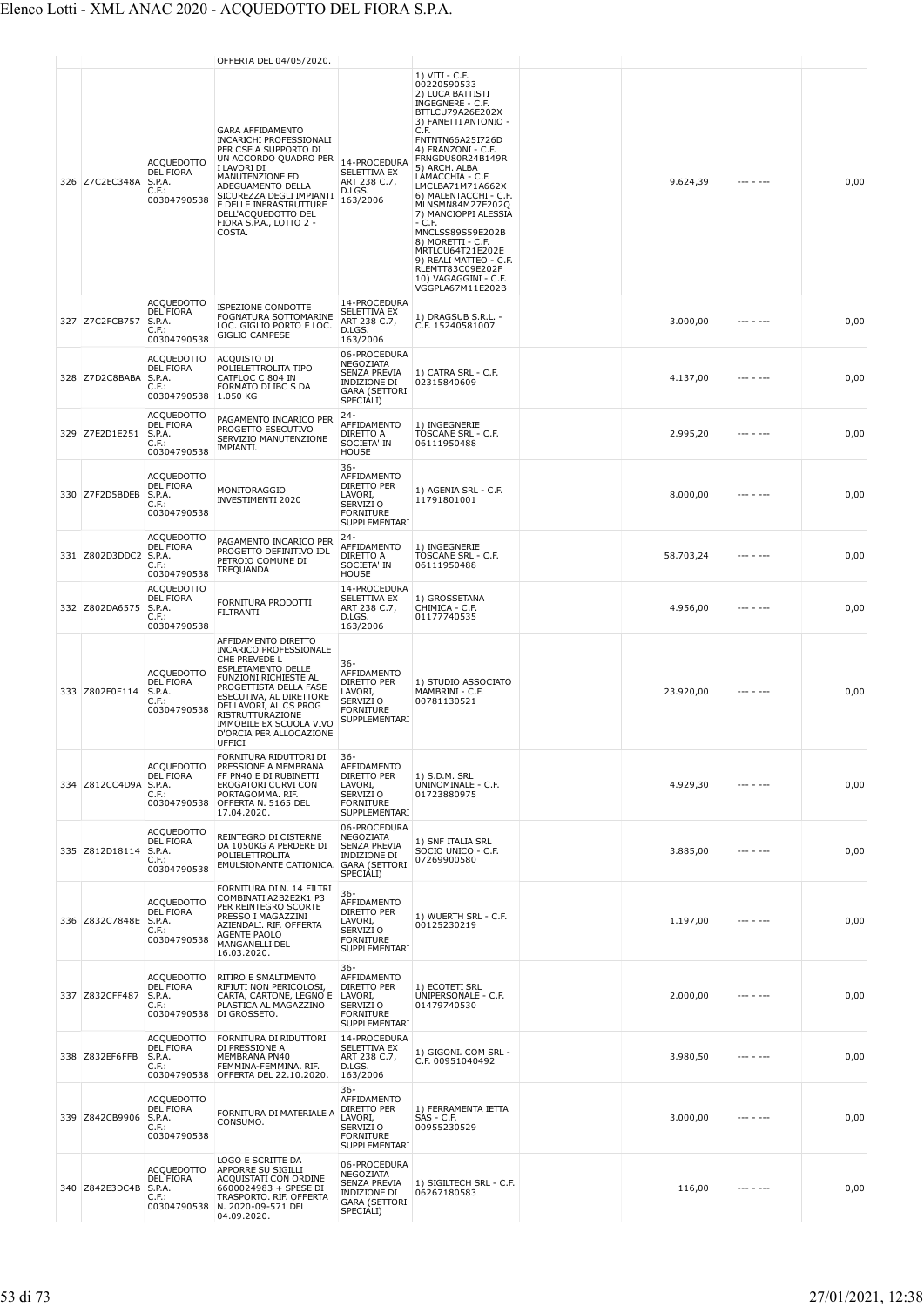|     | 341 Z852BD389D        | <b>ACQUEDOTTO</b><br><b>DEL FIORA</b><br>S.P.A.<br>$C.F.$ :<br>00304790538 | <b>REINTEGRO SCORTE</b><br>MAGAZZINO.                                                                                                                                                                                                                                                                          | 14-PROCEDURA<br>SELETTIVA EX<br>ART 238 C.7,<br>D.LGS.<br>163/2006                                    | 1) GREINER SPA - C.F.<br>00278160171                               | 893,78    | --- - ---                  | 0,00 |
|-----|-----------------------|----------------------------------------------------------------------------|----------------------------------------------------------------------------------------------------------------------------------------------------------------------------------------------------------------------------------------------------------------------------------------------------------------|-------------------------------------------------------------------------------------------------------|--------------------------------------------------------------------|-----------|----------------------------|------|
|     | 342 Z852CEAAA6        | <b>ACQUEDOTTO</b><br><b>DEL FIORA</b><br>S.P.A.<br>C.F.:<br>00304790538    | FORNITURA PROLUNGHE<br>PER SOSTITUZIONE<br>CONTATORI MASSIVA.                                                                                                                                                                                                                                                  | 06-PROCEDURA<br>NEGOZIATA<br>SENZA PREVIA<br>INDIZIONE DI<br><b>GARA (SETTORI</b><br>SPECIALI)        | 1) GREINER SPA - C.F.<br>00278160171                               | 1.179,00  | --- - ---                  | 0,00 |
|     | 343 Z852F48D72        | ACQUEDOTTO<br><b>DEL FIORA</b><br>S.P.A.<br>C.F.:                          | <b>FORNITURA GEL PER</b><br>PULIZIA SUPERFICI<br>PRODOTTO ZEPTIL DERM.<br>RIF. VOSTRA OFFERTA A<br>00304790538 8637534 DEL 19/10/2020.                                                                                                                                                                         | 23-<br>AFFIDAMENTO<br><b>DIRETTO</b>                                                                  | 1) ZEP ITALIA SRL - C.F.<br>01597840592                            | 283,50    | --- - ---                  | 0,00 |
| 344 | Z862C8487A            | <b>ACQUEDOTTO</b><br>DEL FIORA<br>S.P.A.<br>$C.F.$ :<br>00304790538        | FORNITURA DI UNA<br>SARACINESCA CORPO<br>PIATTO DN 150 PN 16                                                                                                                                                                                                                                                   | 14-PROCEDURA<br>SELETTIVA EX<br>ART 238 C.7,<br>D.LGS.<br>163/2006                                    | 1) CO.M.I.T. SOC.<br>COOP - C.F.<br>00173470535                    | 190,40    |                            | 0,00 |
|     | 345 Z862C8BD27        | <b>ACQUEDOTTO</b><br><b>DEL FIORA</b><br>S.P.A.<br>C.F.:<br>00304790538    | ACQUISTO DI<br>POLIELETTROLITA TIPO<br>CATFLOC C 804 IN<br>FORMATO DI IBC S DA<br>1.050 KG                                                                                                                                                                                                                     | 06-PROCEDURA<br>NEGOZIATA<br><b>SENZA PREVIA</b><br>INDIZIONE DI<br><b>GARA (SETTORI</b><br>SPECIALI) | 1) CATRA SRL - C.F.<br>02315840609                                 | 4.137,00  |                            | 0,00 |
|     | 346 Z872B8795F        | <b>ACQUEDOTTO</b><br><b>DEL FIORA</b><br>S.P.A.<br>$C.F.$ :<br>00304790538 | FORNITURA TUTE TYVEC E<br>CARTA MANI PER<br>REINTEGRO SCORTE AL<br>MAGAZZINO DI SIENA. RIF.<br>VOSTRO PREVENTIVO DEL<br>22/12/2019.                                                                                                                                                                            | 14-PROCEDURA<br>SELETTIVA EX<br>ART 238 C.7,<br>D.LGS.<br>163/2006                                    | 1) DATACOL SRL - C.F.<br>01964750234                               | 2.326,00  |                            | 0,00 |
|     | 347 Z872D6776C S.P.A. | <b>ACQUEDOTTO</b><br><b>DEL FIORA</b><br>C.F.<br>00304790538               | FORNITURA DI GASOLIO<br>AUTOTRAZIONE PER G.E.                                                                                                                                                                                                                                                                  | $36 -$<br>AFFIDAMENTO<br>DIRETTO PER<br>LAVORI,<br>SERVIZI O<br><b>FORNITURE</b><br>SUPPLEMENTARI     | 1) CONSORZIO<br>AGRARIO DI SIENA<br>SOC.COOP - C.F.<br>00049520521 | 333,00    |                            | 0,00 |
|     | 348 Z872FFF5D2        | <b>ACQUEDOTTO</b><br>DEL FIORA<br>S.P.A.<br>C.F.<br>00304790538            | COSTO DI PUBBLICAZIONE<br>IN GURI GARA INCARICO<br>PROFESSIONALE PER L<br>ADEGUAMENTO DELLA RETE<br><b>FOGNARIA E DEL</b><br>DEPURATORE A SERVIZIO<br>DELLA FRAZIONE PIAZZE<br>COMUNE DI CETONA (SI)<br>GARA 2100002580 CIG<br>856605328F PREVENTIVO<br>MAIL DEL 22/12/2020                                    | 36-<br>AFFIDAMENTO<br>DIRETTO PER<br>LAVORI,<br>SERVIZI O<br><b>FORNITURE</b><br>SUPPLEMENTARI        | 1) LIBRERIA<br>CONCESSIONARIA IPZS<br>S.R.L. - C.F.<br>04982190151 | 1.193,27  | --- - ---                  | 0,00 |
|     | 349 Z882C7F4B2        | <b>ACQUEDOTTO</b><br><b>DEL FIORA</b><br>S.P.A.<br>C.F.                    | ANALISI ORGANOLETTICHE,<br>FISICHE, CHIMICO FISICHE,<br>CHIMICHE,<br>MICROBIOLOGICHE ED ECO<br><b>TOSSICOLOGICHE DELLE</b><br>ACQUE DESTINATE AL<br>CONSUMO UMANO E<br>REFLUE. DETERMINA AD<br>00304790538 PROT 41175 DEL<br>13.03.2020 SI RICHIEDE<br>UN CONTRATTO QUADRO<br>PER I MESI DI MARZO<br>APRILE 20 | $24-$<br>AFFIDAMENTO<br>DIRETTO A<br>SOCIETA' IN<br><b>HOUSE</b>                                      | 1) ACQUE SPA - C.F.<br>05175700482                                 | 60.000,00 | 20/03/2020 -<br>31/12/2020 | 0,00 |
|     | 350 Z892DD29D2 S.P.A. | <b>ACQUEDOTTO</b><br><b>DEL FIORA</b><br>C.F.:<br>00304790538              | FORNITURA DI VALVOLE DI<br>REGOLAZIONE DEL FLUSSO<br>D ARIA                                                                                                                                                                                                                                                    | 36-<br>AFFIDAMENTO<br>DIRETTO PER<br>LAVORI,<br>SERVIZI O<br>FORNITURE<br>SUPPLEMENTARI               | 1) KELLI SRL - C.F.<br>00793780537                                 | 32,10     | $- - - - - - - -$          | 0,00 |
|     | 351 Z8A2CCA845        | <b>ACQUEDOTTO</b><br>DEL FIORA<br>S.P.A.<br>C.F.:<br>00304790538           | FORNITURA DI MATERIALI<br>PER RETE IDRICA.<br><b>FABBISOGNO PER I</b><br>MAGAZZINI AZIENDALI<br>STIMATO PER N. 24 MESI.<br>RIFERIMENTO VOSTRO<br>PREVENTIVO DEL<br>19/05/2020.                                                                                                                                 | 14-PROCEDURA<br>SELETTIVA EX<br>ART 238 C.7,<br>D.LGS.<br>163/2006                                    | 1) GIGONI. COM SRL -<br>C.F. 00951040492                           | 20.000.00 | 22/05/2020 -<br>30/06/2022 | 0,00 |
|     | 352 Z8B2BB86E7        | <b>ACQUEDOTTO</b><br>DEL FIORA<br>S.P.A.<br>$C.F.$ :<br>00304790538        | FORNITURA E POSA IN<br>OPERA DI PORTA IN<br>ALLUMINIO DA ESEGUIRE<br>PRESSO IL LOCALE ADIBITO<br>A DEPOSITO POMPE<br>PRESSO IL DEPURATORE DI<br>S. GIOVANNI IN GROSSETO                                                                                                                                        | $36-$<br>AFFIDAMENTO<br>DIRETTO PER<br>LAVORI,<br>SERVIZI O<br><b>FORNITURE</b><br>SUPPLEMENTARI      | 1) NUOVO CENTRO<br>TECNICO ROSSI DI<br>ROSSI - C.F.<br>01063410524 | 1.017,00  | --- - ---                  | 0,00 |
|     | 353 Z8B2C29EBB        | <b>ACQUEDOTTO</b><br><b>DEL FIORA</b><br>S.P.A.<br>C.F.:<br>00304790538    | FORNITURA DI ROTOLI DI<br>TUBAZIONE IN POLIETILENE   14-PROCEDURA<br>PER REINTEGRO SCORTE<br>PRESSO I MAGAZZINI<br>AZIENDALI. RIF. OFFERTA N.<br>00-2020-8 RO-958 DEL<br>12.02.2020.                                                                                                                           | <b>SELETTIVA EX</b><br>ART 238 C.7,<br>D.LGS.<br>163/2006                                             | 1) IDROTHERM 2000<br>SPA A S.U. - C.F.<br>01179830466              | 900,00    | --- - ---                  | 0,00 |
|     | 354 Z8B2E3D55B        | <b>ACQUEDOTTO</b><br>DEL FIORA<br>S.P.A.<br>$C.F.$ :<br>00304790538        | RICHIESTA DI SERVIZIO<br>CAMPIONATURA E ANALISI<br>AMBIENTALI                                                                                                                                                                                                                                                  | 14-PROCEDURA<br>SELETTIVA EX<br>ART 238 C.7,<br>D.LGS.<br>163/2006                                    | 1) BIO CONSULT SRL -<br>C.F. 01303760530                           | 209,00    | --- - ---                  | 0,00 |
|     | 355 Z8C2C35754        | <b>ACQUEDOTTO</b><br><b>DEL FIORA</b><br>S.P.A.<br>C.F.:<br>00304790538    | <b>INCARICO PROFESSIONALE</b><br>PER LA REDAZIONE DEL<br>RILIEVO TOPOGRAFICO<br>TIPO MAPPALE, PROCEDURA<br>DOCFA RELATIVI ALL'ID DI<br><b>BUONCONVENTO E</b><br>DELL'SOLA ECOLOGICA -<br><b>ACCATASTAMENTO</b><br>IMMOBILI AL C.F.                                                                             | 14-PROCEDURA<br><b>SELETTIVA EX</b><br>ART 238 C.7,<br>D.LGS.<br>163/2006                             | 1) MARANO GIACOMO -<br>C.F.<br>MRNGCM96M16E202X                    | 2.713,63  | --- - ---                  | 0,00 |
|     | 356 Z8C2C5C6E8        | <b>ACQUEDOTTO</b><br><b>DEL FIORA</b><br>S.P.A.<br>C.F.:<br>00304790538    | FORNITURA DI RESPIRATORI<br>PIEGHEVOLI FFP2 NR EN<br>149 PER REINTEGRO<br><b>SCORTE PRESSO IL</b><br>MAGAZZINO DI SIENA<br>LOCALITA' RENACCIO - RIF.<br>CONFERMA D'ORDINE N.<br>14543 DEL 05/03/2020.                                                                                                          | $36 -$<br>AFFIDAMENTO<br>DIRETTO PER<br>LAVORI,<br>SERVIZI O<br><b>FORNITURE</b><br>SUPPLEMENTARI     | 1) SIR SAFETY SYSTEM<br>SPA UNIPERSONALE -<br>C.F. 03359340548     | 2.800,00  |                            | 0,00 |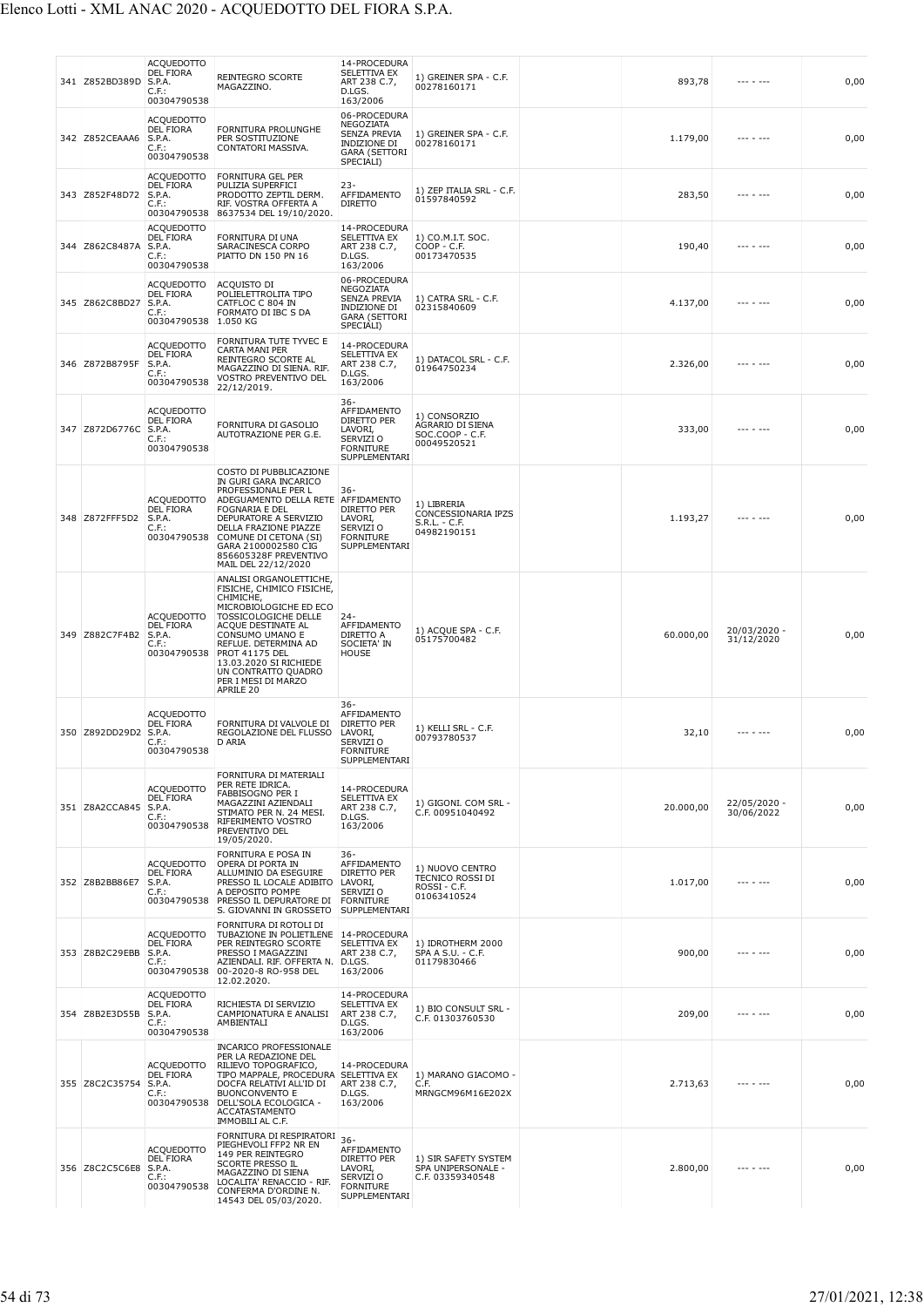## Elenco Lotti - XML ANAC 2020 - ACQUEDOTTO DEL FIORA S.P.A.

| 357 Z8C2D46D33 | <b>ACQUEDOTTO</b><br><b>DEL FIORA</b><br>S.P.A.<br>C.F.:<br>00304790538    | ACQUISTO DI<br>POLIELETTROLITA TIPO<br>CATFLOC C 804 IN<br>FORMATO DI IBC S DA<br>1.050 KG                                                                                                                                                                                           | 06-PROCEDURA<br>NEGOZIATA<br>SENZA PREVIA<br>INDIZIONE DI<br><b>GARA (SETTORI</b><br>SPECIALI)           | 1) CATRA SRL - C.F.<br>02315840609                                             | 4.137,00  |           | 0,00 |
|----------------|----------------------------------------------------------------------------|--------------------------------------------------------------------------------------------------------------------------------------------------------------------------------------------------------------------------------------------------------------------------------------|----------------------------------------------------------------------------------------------------------|--------------------------------------------------------------------------------|-----------|-----------|------|
| 358 Z8C2DB5CD4 | ACQUEDOTTO<br><b>DEL FIORA</b><br>S.P.A.<br>$C.F.$ :<br>00304790538        | <b>INCARICO PER DIREZIONE</b><br>LAVORI STAZIONE DI<br>POMPAGGIO LA VALLE PER<br>SERBATOI A QUOTA 70 E<br>175.                                                                                                                                                                       | $24 -$<br>AFFIDAMENTO<br>DIRETTO A<br>SOCIETA' IN<br><b>HOUSE</b>                                        | 1) INGEGNERIE<br>TOSCANE SRL - C.F.<br>06111950488                             | 30.353,14 | --- - --- | 0,00 |
| 359 Z8D2CD606D | ACQUEDOTTO<br><b>DEL FIORA</b><br>S.P.A.<br>$C.F.$ :<br>00304790538        | FORNITURA DI N. 60<br>BOMBOLETTE SPRAY DI<br>GRASSO LUBRIFICANTE.<br>RIF. OFFERTA VIA MAIL<br>AGENTE RAFFAELLO<br>PELLEGRINI DEL<br>23.04.2020.                                                                                                                                      | $23 -$<br>AFFIDAMENTO<br><b>DIRETTO</b>                                                                  | 1) DATACOL SRL - C.F.<br>01964750234                                           | 330,00    |           | 0,00 |
| 360 Z8D3000FF3 | ACQUEDOTTO<br><b>DEL FIORA</b><br>S.P.A.<br>C.F.<br>00304790538            | FORNITURA DI N. 12<br>CASSETTE COMPLETE DI<br>ATTREZZI. RIF. VS.<br>PREVENTIVO N. 1068/PC<br>DEL 22/12/2020.                                                                                                                                                                         | 14-PROCEDURA<br>SELETTIVA EX<br>ART 238 C.7,<br>D.LGS.<br>163/2006                                       | 1) KELLI SRL - C.F.<br>00793780537                                             | 3.819,41  | --- - --- | 0,00 |
| 361 Z8E2C8B96D | ACQUEDOTTO<br>DEL FIORA<br>S.P.A.<br>$C.F.$ :<br>00304790538 1.050 KG      | ACQUISTO DI<br>POLIELETTROLITA TIPO<br>CATFLOC C 804 IN<br>FORMATO DI IBC S DA                                                                                                                                                                                                       | 06-PROCEDURA<br>NEGOZIATA<br><b>SENZA PREVIA</b><br>INDIZIONE DI<br><b>GARA (SETTORI</b><br>SPECIALI)    | 1) CATRA SRL - C.F.<br>02315840609                                             | 4.137,00  |           | 0,00 |
| 362 Z8E2D15585 | <b>ACQUEDOTTO</b><br><b>DEL FIORA</b><br>S.P.A.<br>$C.F.$ :<br>00304790538 | AFFIDAMENTO INCARICO<br>PER INDAGINI CON<br>CAROTAGGIO E SISMICA IN<br>FORO PRESSO L AREA DEI<br>DIGESTORI IMPIANTO<br>CENTRALIZZATO DI<br>TRATTAMENTO DEI FANGHI<br>PRESSO IL DEPURATORE DI<br><b>GROSSETO LOTTO 2</b>                                                              | 14-PROCEDURA<br><b>SELETTIVA EX</b><br>ART 238 C.7,<br>D.LGS.<br>163/2006                                | 1) A&S - C.F.<br>LRNFRC68T05I504G                                              | 11.972,04 | --- - --- | 0,00 |
| 363 Z8F2C89C48 | <b>ACQUEDOTTO</b><br><b>DEL FIORA</b><br>S.P.A.<br>$C.F.$ :<br>00304790538 | RIPARAZIONE CENTRALINA<br>DI DOSAGGIO CLORO +<br>RICAMBI                                                                                                                                                                                                                             | 06-PROCEDURA<br>NEGOZIATA<br><b>SENZA PREVIA</b><br>INDIZIONE DI<br><b>GARA (SETTORI</b><br>SPECIALI)    | 1) GIEMME<br>TRATTAMENTO ACQUE<br>$S.N.C. - C.F.$<br>01558150973               | 2.576,00  |           | 0,00 |
| 364 Z8F2D0B4FE | <b>ACQUEDOTTO</b><br><b>DEL FIORA</b><br>S.P.A.<br>$C.F.$ :                | FORNITURA DI<br><b>CONTENITORI PER</b><br>CARTUCCE FILTRANTI PER<br><b>IMPIANTI DI</b><br>00304790538 POTABILIZZAZIONE                                                                                                                                                               | 14-PROCEDURA<br>SELETTIVA EX<br>ART 238 C.7,<br>D.LGS.<br>163/2006                                       | 1) FIORAVANTI SRL -<br>C.F. 05741610488                                        | 14.600,00 |           | 0,00 |
| 365 Z902BDAF46 | <b>ACQUEDOTTO</b><br><b>DEL FIORA</b><br>S.P.A.<br>$C.F.$ :<br>00304790538 | ACQUISTO GASOLIO PER<br>RIFORNIMENTO GRUPPI<br>ELETTROGENI FISSI.                                                                                                                                                                                                                    | $36 -$<br>AFFIDAMENTO<br>DIRETTO PER<br>LAVORI,<br>SERVIZI O<br><b>FORNITURE</b><br>SUPPLEMENTARI        | 1) CAPACCIOLI<br><b>GIORGIO STAZIONE</b><br>SERVIZI - C.F.<br>CPCGRG55L10F402K | 93,00     | --- - --- | 0,00 |
| 366 Z902C535E5 | <b>ACQUEDOTTO</b><br><b>DEL FIORA</b><br>S.P.A.<br>C.F.:<br>00304790538    | FORNITURA SEPARATORI<br><b>GALVANICI PER</b><br>RIFACIMENTO IMPIANTO DI<br>SOLLEVAMENTO LOCALITA'<br>SALTATOI NEL COMUNE DI<br>SARTEANO. RIF. VOSTRA<br>OFFERTA 57133 DEL<br>26/02/2020.                                                                                             | 14-PROCEDURA<br><b>SELETTIVA EX</b><br>ART 238 C.7,<br>D.LGS.<br>163/2006                                | 1) MEF SRL - C.F.<br>00763300480                                               | 512,00    |           | 0,00 |
| 367 Z902CBFF49 | <b>ACQUEDOTTO</b><br><b>DEL FIORA</b><br>S.P.A.<br>C.F.:<br>00304790538    | ORDINE APERTO PER LA<br>FORNITURA DI MATERIALE<br>DI FERRAMENTA - ANNO<br>2020.                                                                                                                                                                                                      | 36-<br>AFFIDAMENTO<br>DIRETTO PER<br>LAVORI.<br>SERVIZI O<br><b>FORNITURE</b><br>SUPPLEMENTARI           | 1) LA NUOVA<br>FERRAMENTARIA SAS -<br>C.F. 00903750537                         | 2.000,00  |           | 0,00 |
| 368 Z902D82C32 | <b>ACQUEDOTTO</b><br><b>DEL FIORA</b><br>S.P.A.<br>$C.F.$ :<br>00304790538 | PREDISPOSIZIONE SISTEMA<br>DI RECUPERO                                                                                                                                                                                                                                               | $36 -$<br>AFFIDAMENTO<br>DIRETTO PER<br>LAVORI,<br>SERVIZI O<br><b>FORNITURE</b><br>SUPPLEMENTARI        | 1) SICUREZZA88 S.R.L.<br>- C.F. 06321260488                                    | 937,40    | --- - --- | 0,00 |
| 369 Z902DF110A | <b>ACQUEDOTTO</b><br><b>DEL FIORA</b><br>S.P.A.<br>C.F.:<br>00304790538    | FORNITURA E POSA IN<br>OPERA DI N. 1 TAVOLO<br>RIUNIONI MORE GAMBE A<br>PONTE SEDE V GIORDANIA<br>HUB ROOM. RIF. VOSTRA<br>OFFERTA DEL 07/08/2020.                                                                                                                                   | $36 -$<br>AFFIDAMENTO<br><b>DIRETTO PER</b><br>LAVORI.<br>SERVIZI O<br><b>FORNITURE</b><br>SUPPLEMENTARI | 1) ANSA S.N.C. - C.F.<br>01054640535                                           | 3.770,00  |           | 0,00 |
| 370 Z902F6DFA2 | <b>ACQUEDOTTO</b><br><b>DEL FIORA</b><br>S.P.A.<br>$C.F.$ :<br>00304790538 | RIPARAZIONE DI UNA<br>TELECAMERA AGILIOS<br>PTP70. VOSTRO RIF. R586<br>DEL 18/11/2020.                                                                                                                                                                                               | 06-PROCEDURA<br>NEGOZIATA<br>SENZA PREVIA<br>INDIZIONE DI<br><b>GARA (SETTORI</b><br>SPECIALI)           | 1) VIVAX SRL - C.F.<br>10344320154                                             | 850,00    | --- - --- | 0,00 |
| 371 Z912C62857 | <b>ACQUEDOTTO</b><br><b>DEL FIORA</b><br>S.P.A.<br>$C.F.$ :<br>00304790538 | AFFIDAMENTO DEL<br>SERVIZIO DI CONTROLLO E<br>MISURA DELLE<br><b>INTERFERENZE DA</b><br>CORRENTI DISPERSE IN UN<br><b>IMPIANTO DI</b><br>SOLLEVAMENTO ACQUA<br>MUNITO DI SISTEMA AD<br><b>INVERTER PROG. IMPIANTO</b><br>DI SOLLEVAMENTO LA<br>VALLE A CASTIGLIONE<br>DELLA PESCAIA. | $23 -$<br>AFFIDAMENTO<br><b>DIRETTO</b>                                                                  | 1) M.T.S. DI PERUZZI<br>ALEX - C.F.<br>PRZLXA75H01E463O                        | 250,00    | --- - --- | 0,00 |
| 372 Z912C7BA55 | <b>ACQUEDOTTO</b><br><b>DEL FIORA</b><br>S.P.A.<br>$C.F.$ :<br>00304790538 | FORNITURA SERBATOIO PER<br>STOCCAGGIO IPOCLORITO<br>E RELATIVA VASCA DI<br>CONTENIMENTO.                                                                                                                                                                                             | 14-PROCEDURA<br>SELETTIVA EX<br>ART 238 C.7,<br>D.LGS.<br>163/2006                                       | 1) F.A.M. FABBRICA<br>MAREMMANA<br>AUTOCLAVI - C.F.<br>00220490536             | 2.023,00  | --- - --- | 0,00 |
| 373 Z912CA4658 | <b>ACQUEDOTTO</b><br>DEL FIORA<br>S.P.A.<br>C.F.:                          | PULIZIA CISTERNE E VASCA<br>CONTENIMENTO REAGENTE<br>PERACETICO CON ACQUA<br>IN PRESSIONE ED<br>ASPIRAZIONE DELLA<br>00304790538 STESSA CON IDONEO<br><b>AUTOMEZZO</b>                                                                                                               | $23-$<br>AFFIDAMENTO<br><b>DIRETTO</b>                                                                   | 1) BUSISI ECOLOGIA<br>SRL - C.F.<br>00951000538                                | 1.400,00  | --- - --- | 0,00 |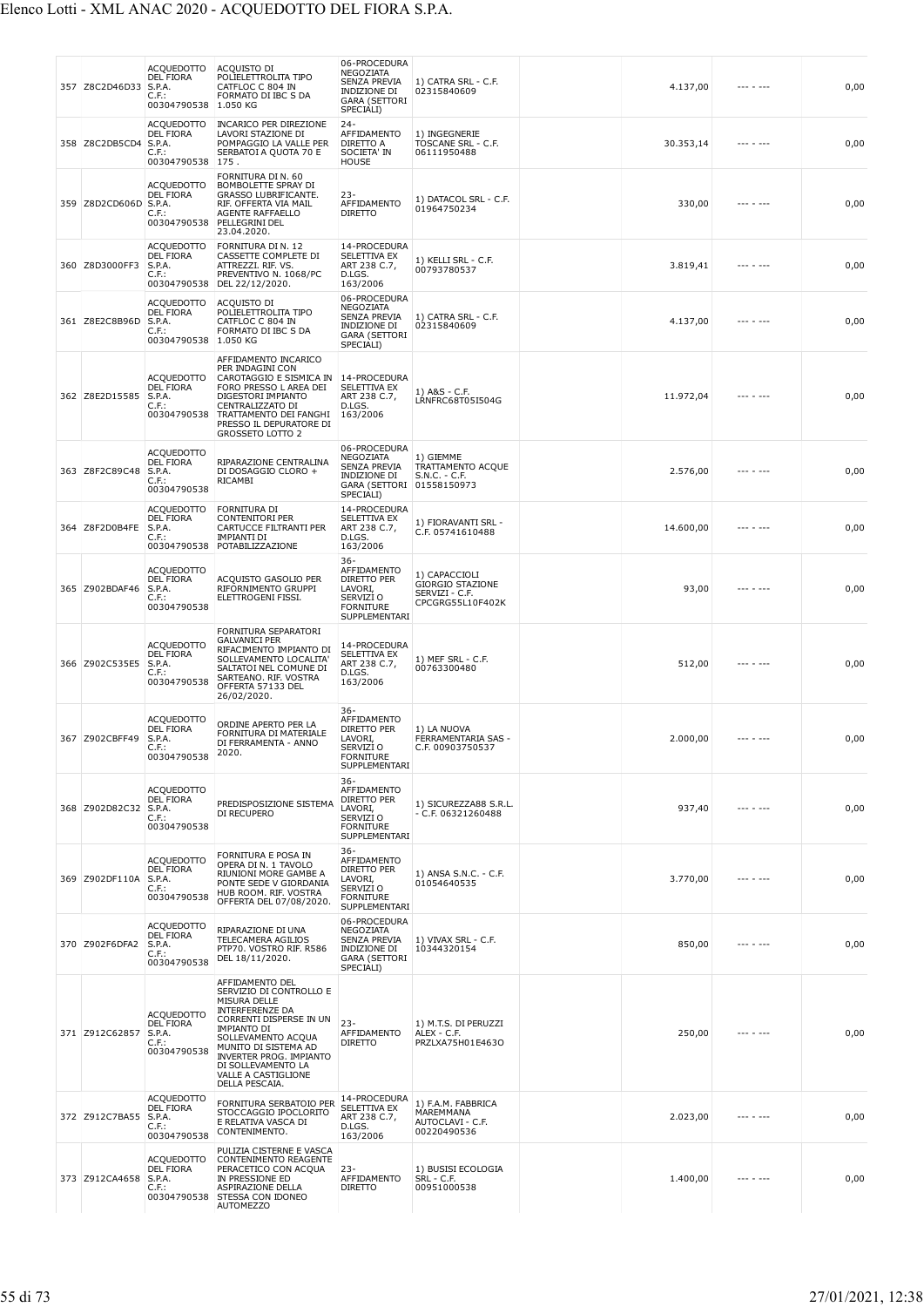| 374 Z912F4E5FB | <b>ACQUEDOTTO</b><br><b>DEL FIORA</b><br>S.P.A.<br>$C.F.$ :<br>00304790538          | FORNITURA RICAMBI E<br>LUBRIFICANTI SPECIFICI<br>PER CENTRIFUGA PIERALISI<br>BABY2                                                                                                                                                                              | 06-PROCEDURA<br>NEGOZIATA<br>SENZA PREVIA<br><b>INDIZIONE DI</b><br><b>GARA (SETTORI</b><br>SPECIALI)      | 1) PIERALISI MAIP SPA -<br>C.F. 00696010420                              | 604,90    | --- - ---                  | 0,00 |
|----------------|-------------------------------------------------------------------------------------|-----------------------------------------------------------------------------------------------------------------------------------------------------------------------------------------------------------------------------------------------------------------|------------------------------------------------------------------------------------------------------------|--------------------------------------------------------------------------|-----------|----------------------------|------|
| 375 Z922C3B908 | <b>ACQUEDOTTO</b><br><b>DEL FIORA</b><br>S.P.A.<br>C.F.:<br>00304790538             | ACQUISTO MATERIALE PER<br>COMPLETAMENTO POZZO<br>LOCALITA' LA VILLA E<br>COLLEGAMENTO ALLA RETE<br><b>IDRICA DI RADDA IN</b><br>CHIANTI. RIF. VOSTRO<br>PREVENTIVO 16966 DEL<br>21/02/2020.                                                                     | $36 -$<br>AFFIDAMENTO<br>DIRETTO PER<br>LAVORI,<br>SERVIZI O<br><b>FORNITURE</b><br>SUPPLEMENTARI          | 1) GREINER SPA - C.F.<br>00278160171                                     | 664,00    |                            | 0,00 |
| 376 Z922C5A53A | <b>ACQUEDOTTO</b><br><b>DEL FIORA</b><br>S.P.A.<br>$C.F.$ :<br>00304790538 24 MESI. | FORNITURA DI RACCORDI<br>IN ACCIAIO. FABBISOGNO<br>PER I MAGAZZINI<br>AZIENDALI STIMATO PER N.                                                                                                                                                                  | 14-PROCEDURA<br>SELETTIVA EX<br>ART 238 C.7,<br>D.LGS.<br>163/2006                                         | 1) S.D.M. SRL<br>UNINOMINALE - C.F.<br>01723880975                       | 12.500,00 | 07/08/2020 -<br>30/09/2022 | 0,00 |
| 377 Z922DD2467 | <b>ACQUEDOTTO</b><br><b>DEL FIORA</b><br>S.P.A.<br>C.F.:<br>00304790538             | <b>TRASPORTO PER</b><br>FORNITURA DI<br><b>CONTENITORI IN</b><br><b>VETRORESINA PER LA</b><br>SEZIONE DI FILTRAZIONE A<br><b>SABBIA</b>                                                                                                                         | 36-<br>AFFIDAMENTO<br>DIRETTO PER<br>LAVORI,<br>SERVIZI O<br><b>FORNITURE</b><br>SUPPLEMENTARI             | 1) SUEZ WTS ITALY SRL<br>- C.F. 00936010156                              | 4.500,00  |                            | 0,00 |
| 378 Z922F18A61 | <b>ACQUEDOTTO</b><br><b>DEL FIORA</b><br>S.P.A.<br>C.F.:<br>00304790538             | AFFIDAMENTO TECNICO<br>RIGUARDANTE IL<br>FRAZIONAMENTO DI AREE<br>SOGGETTE AD ESPROPRIO<br>CONDOTTA IDRICA IN<br>LOCALITA' BURIANO.                                                                                                                             | 14-PROCEDURA<br>SELETTIVA EX<br>ART 238 C.7,<br>D.LGS.<br>163/2006                                         | 1) STUDIO TECNICO<br>ASSOCIATO PROGEKTA<br>- C.F. 01358480539            | 1.000,48  |                            | 0,00 |
| 379 Z932EBF520 | <b>ACQUEDOTTO</b><br><b>DEL FIORA</b><br>S.P.A.<br>C.F.:<br>00304790538             | SERVIZIO DI DISINFEZIONI<br>MENSILE DI FAN COIL CON<br>PRODOTTI SPECIFICI PER LE<br>SEDI DI ADF. MISURE<br>CONCORDATE IN MASSIMA<br>URGENZA NEL PERIODO DI<br>CONTAGIO PERIODO<br>AGOSTO/SETTEMBRE.                                                             | 36-<br>AFFIDAMENTO<br>DIRETTO PER<br>LAVORI,<br>SERVIZI O<br><b>FORNITURE</b><br>SUPPLEMENTARI             | 1) CO.M.I.T. SOC.<br>$COP - C.F.$<br>00173470535                         | 3.168,00  |                            | 0,00 |
| 380 Z942C5E96B | <b>ACQUEDOTTO</b><br>DEL FIORA<br>S.P.A.<br>$C.F.$ :<br>00304790538                 | STAMPA ED APPLICAZIONE<br>NUOVO LOGO AZIENDALE<br>SUL VESTIARIO IN STOCK<br>PRESSO I MAGAZZINI DI<br>GROSSETO E DI SIENA. RIF.<br>VOSTRO PREVENTIVO N.<br>339-20 DEL 14/02/2020.                                                                                | $36 -$<br>AFFIDAMENTO<br>DIRETTO PER<br>LAVORI,<br>SERVIZI O<br><b>FORNITURE</b><br>SUPPLEMENTARI          | 1) GRAFICA<br><b>GROSSETANA DI</b><br>FRATANGELI & - C.F.<br>01482740535 | 1.500,00  |                            | 0,00 |
| 381 Z942EF9FB4 | <b>ACQUEDOTTO</b><br><b>DEL FIORA</b><br>S.P.A.<br>$C.F.$ :<br>00304790538          | FORNITURA DI N. 10 + 5<br>CONTATORI PER CASI<br>SPECIALI DI ESERCIZIO E<br>PER TEST NUOVA<br>TECNOLOGIA DI<br>COMUNICAZIONE. RIF.<br>OFFERTA N.<br>OFF-2020-476-GEN-R0<br>DEL 23.10.2020.<br>CONSEGNA PRESSO IL<br>MAGAZZINO DI GROSSETO<br>- VIA GIORDANIA 69. | 06-PROCEDURA<br>NEGOZIATA<br>SENZA PREVIA<br>INDIZIONE DI<br>GARA (SETTORI 11701910157<br>SPECIALI)        | 1) INFORMATION<br>DEVELOPMENT &<br>AUTOMATIO - C.F.                      | 1.431,00  |                            | 0,00 |
| 382 Z942FEC37F | <b>ACQUEDOTTO</b><br><b>DEL FIORA</b><br>S.P.A.<br>C.F.:                            | FORNITURA CARRELLO<br>ELEVATORE PRAMAC<br>MOD.GX 12/29 BASIC<br>PLUS. RIF. PROT 016/FC/20<br>00304790538 DEL 24/11/2020.                                                                                                                                        | 14-PROCEDURA<br>SELETTIVA EX<br>ART 238 C.7,<br>D.LGS.<br>163/2006                                         | 1) KELLI SRL - C.F.<br>00793780537                                       | 5.400,00  |                            | 0,00 |
| 383 Z952DBFE17 | <b>ACQUEDOTTO</b><br><b>DEL FIORA</b><br>S.P.A.<br>C.F.:<br>00304790538             | FORNITURA PRODOTTO<br>ANTISCHIUMA ORGANICO<br>PER IMPIANTO DI<br>DEPURAZIONE. RIF. VOSTRA<br><b>OFFERTA</b><br>IF.040-03.07.2020-FIO DEL FORNITURE<br>03/07/2020.                                                                                               | 36-<br>AFFIDAMENTO<br>DIRETTO PER<br>LAVORI,<br>SERVIZI O<br>SUPPLEMENTARI                                 | 1) ORANGE SRL - C.F.<br>05527520968                                      | 290,00    | --- - ---                  | 0,00 |
| 384 Z952E0F0DB | ACQUEDOTTO<br><b>DEL FIORA</b><br>S.P.A.<br>$C.F.$ :<br>00304790538                 | RIPARAZIONE<br>STRUMENTAZIONE<br>ULTRASUONI IN<br>ASSEGNAZIONE ALLA W.F.<br>RIF. VOSTRA OFFERTA<br>G200806 DEL 06/08/2020.                                                                                                                                      | 06-PROCEDURA<br>NEGOZIATA<br><b>SENZA PREVIA</b><br>INDIZIONE DI<br><b>GARA (SETTORI</b><br>SPECIALI)      | 1) SEICO SAS DI RINO<br>SANTONI E C. - C.F.<br>05290180487               | 1.100,00  |                            | 0,00 |
| 385 Z962BBE7FE | <b>ACQUEDOTTO</b><br><b>DEL FIORA</b><br>S.P.A.<br>$C.F.$ :<br>00304790538          | FORNITURA DI COPERCHI<br>IN VETRORESINA. RIF.<br>VOSTRO PREVENTIVO 108<br>DEL 23/01/2020.                                                                                                                                                                       | 06-PROCEDURA<br>NEGOZIATA<br>SENZA PREVIA<br><b>INDIZIONE DI</b><br>GARA (SETTORI 00220490536<br>SPECIALI) | 1) F.A.M. FABBRICA<br>MAREMMANA<br>AUTOCLAVI - C.F.                      | 1.124,76  |                            | 0,00 |
| 386 Z962C624C9 | <b>ACQUEDOTTO</b><br>DEL FIORA<br>S.P.A.<br>$C.F.$ :<br>00304790538                 | SERVIZIO DI PULIZIA OLI E<br><b>GRASSI VASCA</b><br>DISOLEAZIONE<br>DEPURATORE.                                                                                                                                                                                 | 14-PROCEDURA<br>SELETTIVA EX<br>ART 238 C.7,<br>D.LGS.<br>163/2006                                         | 1) MATTUCCI SRL - C.F.<br>06704191003                                    | 12.000,00 | .                          | 0,00 |
| 387 Z962FFF4F6 | ACQUEDOTTO<br><b>DEL FIORA</b><br>S.P.A.<br>$C.F.$ :                                | AFFIDAMENTO PER TAGLIO<br>ERBA E ROVI LUNGO TRATTI<br>PUNTUALI INDISPENSABILE<br>PER INDIVIDUARE,<br>COMPIUTAMENTE, I LAVORI<br>DI REALIZZAZIONE DI UNA<br>00304790538 NUOVA RETE FOGNARIA<br>NEL COMUNE DI CASTELL<br>AZZARA.                                  | 14-PROCEDURA<br>SELETTIVA EX<br>ART 238 C.7,<br>D.LGS.<br>163/2006                                         | 1) MELOGRANO<br>SOCIETA'COOP.SOCIALE<br>- C.F. 01147280539               | 23.720,00 | --- - ---                  | 0,00 |
| 388 Z972D5BD86 | <b>ACQUEDOTTO</b><br><b>DEL FIORA</b><br>S.P.A.<br>$C.F.$ :<br>00304790538          | ACQUISTO DI<br>POLIELETTROLITA TIPO<br>CATFLOC C 804 IN<br>FORMATO DI IBC S DA<br>1.050 KG                                                                                                                                                                      | $36 -$<br>AFFIDAMENTO<br>DIRETTO PER<br>LAVORI,<br>SERVIZI O<br><b>FORNITURE</b><br>SUPPLEMENTARI          | 1) CATRA SRL - C.F.<br>02315840609                                       | 4.137,00  | --- - ---                  | 0,00 |
| 389 Z982CF8B65 | <b>ACQUEDOTTO</b><br><b>DEL FIORA</b><br>S.P.A.<br>$C.F.$ :<br>00304790538          | RIPARAZIONE + ACCESSORI<br>PER CENTRALINA DI<br>DOSAGGIO CLORO. RIF.<br><b>VOSTRA OFFERTA</b><br>222/2020 DEL<br>29/04/2020.                                                                                                                                    | 06-PROCEDURA<br>NEGOZIATA<br>SENZA PREVIA<br>INDIZIONE DI<br>GARA (SETTORI 01558150973<br>SPECIALI)        | 1) GIEMME<br>TRATTAMENTO ACQUE<br>S.N.C. - C.F.                          | 4.902,00  |                            | 0,00 |
| 390 Z992D699B0 | <b>ACQUEDOTTO</b><br><b>DEL FIORA</b><br>S.P.A.<br>C.F.:<br>00304790538             | AFFIDAMENTO INCARICO<br>REDAZIONE RILIEVO<br>TOPOGRAFICO, PLANO-<br>ALTIMETRICO A SUPPORTO<br>DELLA PROGETTAZIONE<br>ESECUTIVA DEL LAVORO DI<br>POTENZIAMENTO DELLA<br>RETE DI ADDUZIONE DA<br>POZZO CAMERONE LOC.                                              | 14-PROCEDURA<br>SELETTIVA EX<br>ART 238 C.7,<br>D.LGS.<br>163/2006                                         | 1) MALENTACCHI - C.F.<br>MLNSMN84M27E202Q                                | 3.038,05  |                            | 0,00 |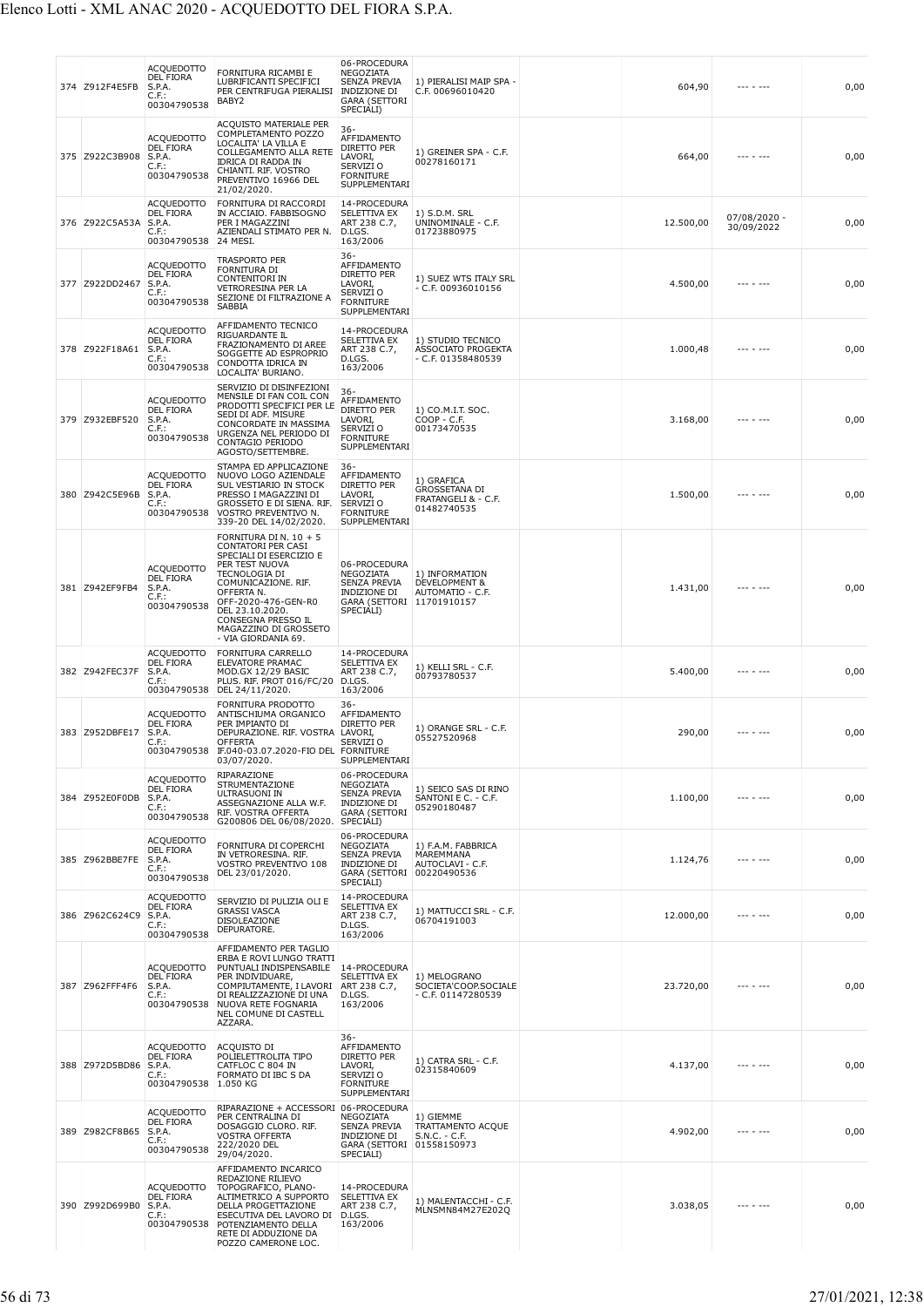|  |                       |                                                                            | MARSILIANA COM<br>MANCIANO                                                                                                                                                                                                                                                                          |                                                                                                              |                                                                    |           |                   |      |
|--|-----------------------|----------------------------------------------------------------------------|-----------------------------------------------------------------------------------------------------------------------------------------------------------------------------------------------------------------------------------------------------------------------------------------------------|--------------------------------------------------------------------------------------------------------------|--------------------------------------------------------------------|-----------|-------------------|------|
|  | 391 Z992D925B3        | <b>ACQUEDOTTO</b><br><b>DEL FIORA</b><br>S.P.A.<br>$C.F.$ :<br>00304790538 | REINTEGRO DI CISTERNE<br>DA 1050KG A PERDERE DI<br>POLIELETTROLITA<br>EMULSIONANTE CATIONICA                                                                                                                                                                                                        | $36 -$<br>AFFIDAMENTO<br>DIRETTO PER<br>LAVORI,<br>SERVIZI <sub>O</sub><br><b>FORNITURE</b><br>SUPPLEMENTARI | 1) SNF ITALIA SRL<br>SOCIO UNICO - C.F.<br>07269900580             | 3.885,00  |                   | 0,00 |
|  | 392 Z992DBF55D        | <b>ACQUEDOTTO</b><br><b>DEL FIORA</b><br>S.P.A.<br>$C.F.$ :<br>00304790538 | FORNITURA PER PICCOLE<br>SPESE DI MATERIALE NON<br>CODIFICATO IN<br>MAGAZZINO ANNO<br>2020/2021                                                                                                                                                                                                     | 36-<br><b>AFFIDAMENTO</b><br>DIRETTO PER<br>LAVORI,<br>SERVIZI O<br><b>FORNITURE</b><br>SUPPLEMENTARI        | 1) F.A.M. FABBRICA<br>MAREMMANA<br>AUTOCLAVI - C.F.<br>00220490536 | 5.000,00  | $- - - - - - - -$ | 0,00 |
|  | 393 Z9A2C40F82        | ACQUEDOTTO<br><b>DEL FIORA</b><br>S.P.A.<br>C.F.:<br>00304790538           | FORMALIZZAZIONE<br><b>FORNITURA MASCHERE</b><br>MONOUSO FFP3 -<br>RIFERIMENTO DDT N.1507<br>DEL 24/02/2020                                                                                                                                                                                          | $23 -$<br>AFFIDAMENTO<br><b>DIRETTO</b>                                                                      | 1) LA NUOVA<br>FERRAMENTARIA SAS -<br>C.F. 00903750537             | 60,00     |                   | 0,00 |
|  | 394 Z9B2BBEB4D        | <b>ACQUEDOTTO</b><br>DEL FIORA<br>S.P.A.<br>$C.F.$ :<br>00304790538        | FORNITURA PER PICCOLE<br>SPESE DI MATERIALE NON<br>CODIFICATO IN<br>MAGAZZINO ANNO 2020.                                                                                                                                                                                                            | $36 -$<br>AFFIDAMENTO<br>DIRETTO PER<br>LAVORI,<br>SERVIZI O<br><b>FORNITURE</b><br>SUPPLEMENTARI            | 1) MINETTI S.P.A. - C.F.<br>01735880161                            | 5.000,00  |                   | 0,00 |
|  | 395 Z9B2CEAE9E        | <b>ACQUEDOTTO</b><br><b>DEL FIORA</b><br>S.P.A.<br>C.F.<br>00304790538     | FORNITURA DI GUANTI<br>MONOUSO. RIF. OFFERTA<br>E-MAIL AGENTE RAFFAELLO<br>PELLEGRINI DEL<br>27.04.2020.                                                                                                                                                                                            | $36-$<br>AFFIDAMENTO<br>DIRETTO PER<br>LAVORI.<br>SERVIZI O<br><b>FORNITURE</b><br>SUPPLEMENTARI             | 1) DATACOL SRL - C.F.<br>01964750234                               | 1.400,00  |                   | 0,00 |
|  | 396 Z9B2D86EE4        | <b>ACQUEDOTTO</b><br><b>DEL FIORA</b><br>S.P.A.<br>$C.F.$ :<br>00304790538 | REVISIONE PERIODICA<br>DELLE ATTREZZATURE E DEI<br>D.P.I. PER I LAVORI IN<br>AMBIENTI CONFINATI.                                                                                                                                                                                                    | $36-$<br>AFFIDAMENTO<br>DIRETTO PER<br>LAVORI,<br>SERVIZI O<br><b>FORNITURE</b><br>SUPPLEMENTARI             | 1) KELLI SRL - C.F.<br>00793780537                                 | 4.000,00  |                   | 0,00 |
|  | 397 Z9C2C1B028        | <b>ACQUEDOTTO</b><br>DEL FIORA<br>S.P.A.<br>$C.F.$ :<br>00304790538        | ACQUISTO SISTEMA<br>ANTICADUTA PER<br>POTABILIZZATORI                                                                                                                                                                                                                                               | 36-<br>AFFIDAMENTO<br>DIRETTO PER<br>LAVORI,<br>SERVIZI O<br><b>FORNITURE</b><br>SUPPLEMENTARI               | 1) SICUREZZA88 S.R.L.<br>$- C.F. 06321260488$                      | 5.799,60  | $- - - - - - -$   | 0,00 |
|  | 398 Z9C2F0930E        | <b>ACQUEDOTTO</b><br><b>DEL FIORA</b><br>S.P.A.<br>C.F.<br>00304790538     | FORNITURA DI ACCESSORI<br>PER CENTRALINA DI<br>DOSAGGIO CLORO. RIF.<br><b>VOSTRA OFFERTA</b><br>607/2020 DEL<br>25/10/2020.                                                                                                                                                                         | 06-PROCEDURA<br>NEGOZIATA<br>SENZA PREVIA<br>INDIZIONE DI<br>GARA (SETTORI 01558150973<br>SPECIALI)          | 1) GIEMME<br>TRATTAMENTO ACQUE<br>$S.N.C. - C.F.$                  | 3.157,00  |                   | 0,00 |
|  | 399 Z9D2CB6FB8        | <b>ACQUEDOTTO</b><br>DEL FIORA<br>S.P.A.<br>C.F.:<br>00304790538           | FORNITURA E POSA IN<br>OPERA SISTEMA FISSAGGIO<br>E RECUPERO IN AMBIENTI<br>CONFINATI/PERICOLOSI                                                                                                                                                                                                    | $36 -$<br>AFFIDAMENTO<br>DIRETTO PER<br>LAVORI,<br>SERVIZI O<br><b>FORNITURE</b><br><b>SUPPLEMENTARI</b>     | 1) SICUREZZA88 S.R.L.<br>$-$ C.F. 06321260488                      | 12.976,60 |                   | 0,00 |
|  | 400 Z9D2CC2A02 S.P.A. | <b>ACQUEDOTTO</b><br><b>DEL FIORA</b><br>C.F.:<br>00304790538              | REINTEGRO DI CISTERNE<br>DA 1050KG A PERDERE DI<br>POLIELETTROLITA<br>EMULSIONANTE CATIONICA.                                                                                                                                                                                                       | 06-PROCEDURA<br>NEGOZIATA<br><b>SENZA PREVIA</b><br>INDIZIONE DI<br><b>GARA (SETTORI</b><br>SPECIALI)        | 1) SNF ITALIA SRL<br>SOCIO UNICO - C.F.<br>07269900580             | 3.885,00  |                   | 0,00 |
|  | 401 Z9D2CD60D1 S.P.A. | <b>ACQUEDOTTO</b><br><b>DEL FIORA</b><br>$C.F.$ :<br>00304790538           | <b>FORNITURA GEL</b><br>ALCOOLICO MANI DA 500<br>ML                                                                                                                                                                                                                                                 | $36 -$<br>AFFIDAMENTO<br>DIRETTO PER<br>LAVORI,<br>SERVIZI O<br><b>FORNITURE</b><br>SUPPLEMENTARI            | 1) ZEP ITALIA SRL - C.F.<br>01597840592                            | 1.530,00  | $- - - - - - -$   | 0,00 |
|  | 402 Z9D2CFE20B        | <b>ACQUEDOTTO</b><br><b>DEL FIORA</b><br>S.P.A.<br>C.F.<br>00304790538     | ACQUISTO DI<br>POLIELETTROLITA TIPO<br>CATFLOC C810                                                                                                                                                                                                                                                 | 06-PROCEDURA<br>NEGOZIATA<br>SENZA PREVIA<br>INDIZIONE DI<br><b>GARA (SETTORI</b><br>SPECIALI)               | 1) CATRA SRL - C.F.<br>02315840609                                 | 2.068,50  | $- - - - - - - -$ | 0,00 |
|  | 403 Z9E2C75EBB        | ACQUEDOTTO<br><b>DEL FIORA</b><br>S.P.A.<br>$C.F.$ :                       | FORNITURA DI N. 8<br><b>TERMOMETRI AD</b><br>INFRAROSSI. RIF. OFFERTA<br>AGENTE LUIGI BORRELLI<br>00304790538 DEL 14.03.2020.                                                                                                                                                                       | $36 -$<br>AFFIDAMENTO<br>DIRETTO PER<br>LAVORI,<br>SERVIZI O<br><b>FORNITURE</b><br>SUPPLEMENTARI            | 1) WUERTH SRL - C.F.<br>00125230219                                | 752,40    | --- - ---         | 0,00 |
|  | 404 Z9E2E2778C        | <b>ACQUEDOTTO</b><br><b>DEL FIORA</b><br>S.P.A.<br>$C.F.$ :<br>00304790538 | FORNITURA QUADRO<br><b>TELECONTROLLO</b><br>STANDARD PER OPERE<br>COMPLEMENTARI SISTEMI<br>DI SUPERVISIONE E<br>CONTROLLO PER IMPIANTO<br>CENTRALIZZATO DI<br>TRATTAMENTO DEI FANGHI<br>PRESSO IL DEPURATORE DI<br>GROSSETO SAN GIOVANNI.<br>RIF. VOSTRA OFFERTA<br>3569-OF20-SA DEL<br>25/08/2020. | 14-PROCEDURA<br>SELETTIVA EX<br>ART 238 C.7,<br>D.LGS.<br>163/2006                                           | 1) TECNOQUADRI SNC<br>$- C.F. 00756090528$                         | 1.160,00  |                   | 0,00 |
|  | 405 Z9E2FFF623        | <b>ACQUEDOTTO</b><br>DEL FIORA<br>S.P.A.<br>$C.F.$ :<br>00304790538        | COSTO DI PUBBLICAZIONE<br>IN GURI GARA 2100002600<br>CIG 8575066053 PER<br>INCARICO PD PE SCP CSE<br>DL ADEGUAMENTO<br>PANCOLE COMUNE DI<br>SCANSANO                                                                                                                                                | $36-$<br>AFFIDAMENTO<br>DIRETTO PER<br>LAVORI,<br>SERVIZI O<br><b>FORNITURE</b><br>SUPPLEMENTARI             | 1) LIBRERIA<br>CONCESSIONARIA IPZS<br>S.R.L. - C.F.<br>04982190151 | 1.297,24  |                   | 0,00 |
|  | 406 ZA02F09422        | <b>ACQUEDOTTO</b><br><b>DEL FIORA</b><br>S.P.A.<br>$C.F.$ :<br>00304790538 | INSTALLAZIONE SISTEMA DI 06-PROCEDURA<br>RECUPERO DA UTILIZZARE<br>PRESSO SERBATOIO DI ADF.<br>RIF. VOSTRA OFFERTA<br>2020.223 DEL<br>16/10/2020.                                                                                                                                                   | NEGOZIATA<br>SENZA PREVIA<br>INDIZIONE DI<br><b>GARA (SETTORI</b><br>SPECIALI)                               | 1) SICUREZZA88 S.R.L.<br>- C.F. 06321260488                        | 937,40    |                   | 0,00 |
|  | 407 ZA02F6E9D4        | <b>ACQUEDOTTO</b><br>DEL FIORA<br>S.P.A.<br>$C.F.$ :                       | <b>KIT VEICOLARE PER</b><br>TELELETTURA.<br>RIFERIMENTO OFFERTA<br>NUMERO SM 20400 DEL                                                                                                                                                                                                              | 06-PROCEDURA<br>NEGOZIATA<br><b>SENZA PREVIA</b><br><b>INDIZIONE DI</b>                                      | 1) SENSUS ITALIA SRL -<br>C.F. 04735970966                         | 4.750,00  | $- - - - - - -$   | 0,00 |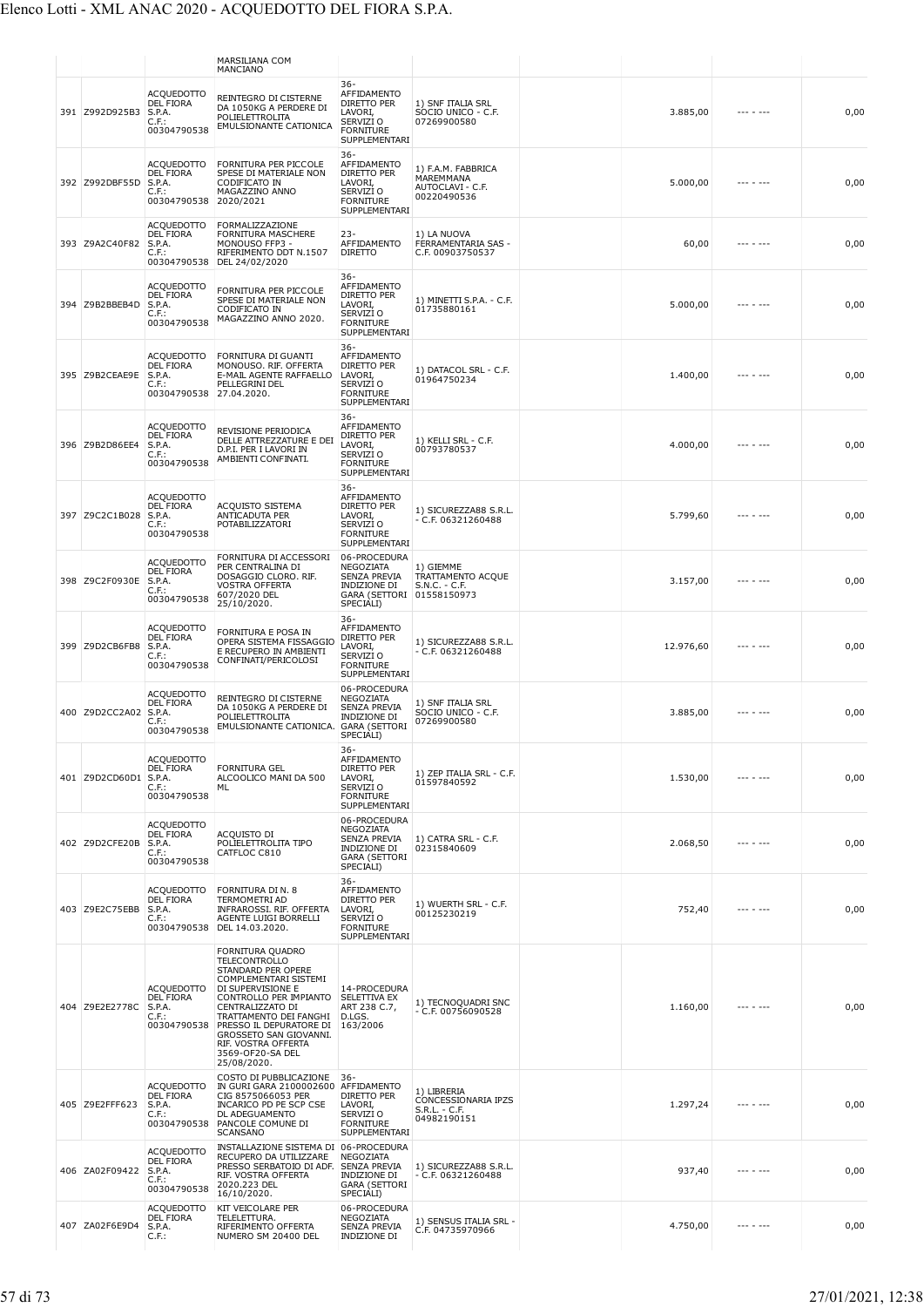|                | 00304790538 25/11/2020.                                                    |                                                                                                                                                                                                                                                                                | <b>GARA (SETTORI</b><br>SPECIALI)                                                                                 |                                                                    |           |           |      |
|----------------|----------------------------------------------------------------------------|--------------------------------------------------------------------------------------------------------------------------------------------------------------------------------------------------------------------------------------------------------------------------------|-------------------------------------------------------------------------------------------------------------------|--------------------------------------------------------------------|-----------|-----------|------|
| 408 ZA12C3B24A | <b>ACQUEDOTTO</b><br><b>DEL FIORA</b><br>S.P.A.<br>C.F.:<br>00304790538    | <b>ACCESSORI PER</b><br>CENTRALINA DI DOSAGGIO<br><b>CLORO</b>                                                                                                                                                                                                                 | 06-PROCEDURA<br>NEGOZIATA<br><b>SENZA PREVIA</b><br><b>INDIZIONE DI</b><br>GARA (SETTORI 01558150973<br>SPECIALI) | 1) GIEMME<br>TRATTAMENTO ACQUE<br>S.N.C. - C.F.                    | 588,00    |           | 0,00 |
| 409 ZA42BFBE46 | <b>ACQUEDOTTO</b><br><b>DEL FIORA</b><br>S.P.A.<br>C.F.:<br>00304790538    | <b>ACCESSORI PER</b><br>CENTRALINA DI DOSAGGIO<br><b>CLORO</b>                                                                                                                                                                                                                 | 06-PROCEDURA<br>NEGOZIATA<br>SENZA PREVIA<br>INDIZIONE DI<br>GARA (SETTORI 01558150973<br>SPECIALI)               | 1) GIEMME<br>TRATTAMENTO ACQUE<br>$S.N.C. - C.F.$                  | 3.654,00  | --- - --- | 0,00 |
| 410 ZA52C6A84A | <b>ACQUEDOTTO</b><br>DEL FIORA<br>S.P.A.<br>C.F.                           | ACQUISTO STAZIONI DI<br>RICARICA ELETTRICA<br>STANDARD AC WALL BOX<br>SU COLONNA, A SERVIZIO<br>ESCLUSIVO DEL PARCO<br>AUTO AZIENDALE, DA<br><b>INSTALLARE NEL</b><br>00304790538 PARCHEGGIO AZIENDALE<br>ADF DI VIA G. MAMELI N.10<br>E DI VIA GIORDANIA N. 69<br>A GROSSETO. | 36-<br>AFFIDAMENTO<br>DIRETTO PER<br>LAVORI,<br>SERVIZI O<br><b>FORNITURE</b><br>SUPPLEMENTARI                    | 1) E-STATION S.R.L. -<br>C.F. 05183850964                          | 8.578,00  |           | 0,00 |
| 411 ZA52CB9FF5 | <b>ACQUEDOTTO</b><br>DEL FIORA<br>S.P.A.<br>C.F.:<br>00304790538           | FORNITURA DI VALVOLA DI<br>RITEGNO AD OGIVA<br>VENTURI.                                                                                                                                                                                                                        | 14-PROCEDURA<br>SELETTIVA EX<br>ART 238 C.7,<br>D.LGS.<br>163/2006                                                | 1) F.A.M. FABBRICA<br>MAREMMANA<br>AUTOCLAVI - C.F.<br>00220490536 | 1.298,00  | --- - --- | 0,00 |
| 412 ZA62C8A667 | <b>ACQUEDOTTO</b><br>DEL FIORA<br>S.P.A.<br>$C.F.$ :<br>00304790538        | REINTEGRO SCORTE DPI<br>PER MAG SI GUANTI MONO<br><b>USO</b>                                                                                                                                                                                                                   | $36 -$<br>AFFIDAMENTO<br>DIRETTO PER<br>LAVORI,<br>SERVIZI O<br><b>FORNITURE</b><br>SUPPLEMENTARI                 | 1) DATACOL SRL - C.F.<br>01964750234                               | 600,00    |           | 0,00 |
| 413 ZA62CBA135 | <b>ACQUEDOTTO</b><br>DEL FIORA<br>S.P.A.<br>$C.F.$ :<br>00304790538        | ACQUISTO DI UN KIT DI<br>GUARNIZIONI                                                                                                                                                                                                                                           | $36 -$<br>AFFIDAMENTO<br>DIRETTO PER<br>LAVORI.<br>SERVIZI O<br><b>FORNITURE</b><br>SUPPLEMENTARI                 | 1) CSA SRL - C.F.<br>01612040343                                   | 168,00    | --- - --- | 0,00 |
| 414 ZA72D28943 | <b>ACQUEDOTTO</b><br>DEL FIORA<br>S.P.A.<br>C.F.:<br>00304790538           | <b>ACQUISTO MATERIALE</b><br>ANTINFORTUNISTICA<br>QUALE SEGNALETICA.                                                                                                                                                                                                           | $36 -$<br>AFFIDAMENTO<br><b>DIRETTO PER</b><br>LAVORI,<br>SERVIZI O<br><b>FORNITURE</b><br>SUPPLEMENTARI          | 1) ANTIFLAMME DI<br>ROSADINI V. & C. S.N. -<br>C.F. 01104860539    | 816,00    |           | 0,00 |
| 415 ZA72FC6CA6 | ACQUEDOTTO<br><b>DEL FIORA</b><br>S.P.A.<br>C.F.:<br>00304790538           | PREDISPOSIZIONE SISTEMA<br>DI RECUPERO PER<br><b>IMPIANTO DI ADF</b>                                                                                                                                                                                                           | $36 -$<br>AFFIDAMENTO<br>DIRETTO PER<br>LAVORI,<br>SERVIZI O<br><b>FORNITURE</b><br>SUPPLEMENTARI                 | 1) SICUREZZA88 S.R.L.<br>$- C.F. 06321260488$                      | 937,40    |           | 0,00 |
| 416 ZA82E0C2FE | <b>ACQUEDOTTO</b><br><b>DEL FIORA</b><br>S.P.A.<br>C.F.<br>00304790538     | ACQUISTO 2000 LT DI<br>POLEELETTROLITA PER L'IMP<br>DEPURAZIONE DI SAN<br>GIOVANNI NEL COMUNE DI<br>GROSSETO.                                                                                                                                                                  | 06-PROCEDURA<br>NEGOZIATA<br>SENZA PREVIA<br>INDIZIONE DI<br><b>GARA (SETTORI</b><br>SPECIALI)                    | 1) CATRA SRL - C.F.<br>02315840609                                 | 4.137,00  |           | 0,00 |
| 417 ZA82E57CE4 | <b>ACQUEDOTTO</b><br><b>DEL FIORA</b><br>S.P.A.<br>C.F.:<br>00304790538    | CONSULENZA ATTUARIALE<br>2020                                                                                                                                                                                                                                                  | $36 -$<br>AFFIDAMENTO<br>DIRETTO PER<br>LAVORI,<br>SERVIZI O<br><b>FORNITURE</b><br>SUPPLEMENTARI                 | 1) MANAGERS &<br>PATNERS - ACTUARIAL<br>SERV - C.F.<br>13108841001 | 3.437,00  | --- - --- | 0,00 |
| 418 ZA82EA7C67 | <b>ACQUEDOTTO</b><br><b>DEL FIORA</b><br>S.P.A.<br>$C.F.$ :<br>00304790538 | ACQUISTO DI SONDE E<br>SENSORI PER LE MISURE DI<br>PROCESSO ADEGUAMENTO<br>DEL DEPURATORE DI<br>BAGNO DI GAVORRANO GR<br>DETERMINA AD PROT DEL                                                                                                                                 | 06-PROCEDURA<br>NEGOZIATA<br><b>SENZA PREVIA</b><br>INDIZIONE DI<br><b>GARA (SETTORI</b><br>SPECIALI)             | 1) HACH LANGE SRL -<br>C.F. 11277000151                            | 13.876,23 |           | 0,00 |
| 419 ZA92C3DCA5 | <b>ACQUEDOTTO</b><br>DEL FIORA<br>S.P.A.<br>C.F.:<br>00304790538           | SERVIZIO REVISIONE<br>ESTINTORI, VERIFICA<br>PERIODICA DELLE<br>ATTREZZATURE, DEGLI<br>IMPIANTI ANTINCENDIO,<br>PRESIDI ANTINCENDIO È<br>DELLE CASSETTE DI PRIMO<br>SOCCORSO ANNO 2020<br>IMPIANTI E SEDI DI ADF NEI<br>COMUNI DELLA PROVINCIA<br>DI GROSSETO.                 | 14-PROCEDURA<br>SELETTIVA EX<br>ART 238 C.7,<br>D.LGS.<br>163/2006                                                | 1) ANTIFLAMME DI<br>ROSADINI V. & C. S.N. -<br>C.F. 01104860539    | 11.487,15 |           | 0,00 |
| 420 ZA92C8D83C | <b>ACQUEDOTTO</b><br><b>DEL FIORA</b><br>S.P.A.<br>C.F.:<br>00304790538    | ACQUISTO SABBIA PER<br>RIEMPIMENTO FILTRI<br>POTABILIZZATORE POZZO<br><b>INFERNO</b>                                                                                                                                                                                           | 14-PROCEDURA<br>SELETTIVA EX<br>ART 238 C.7,<br>D.LGS.<br>163/2006                                                | 1) SUEZ WTS ITALY SRL<br>$-$ C.F. 00936010156                      | 3.112,50  |           | 0,00 |
| 421 ZA92CEB06E | <b>ACQUEDOTTO</b><br>DEL FIORA<br>S.P.A.<br>C.F.:<br>00304790538           | REALIZZAZIONE ADESIVI<br>PER MEZZI AZIENDALI CON<br>LOGO E GRAFICA SU LE<br>DUE FIANCATE DESTRA E<br>SINISTRA, E CON IN<br>AGGIUNTA I NUMERI UTILI<br>NEL RETRO COMPRESO<br>MONTAGGIO                                                                                          | 36-<br>AFFIDAMENTO<br>DIRETTO PER<br>LAVORI,<br>SERVIZI O<br><b>FORNITURE</b><br>SUPPLEMENTARI                    | 1) CTP 2000 SRL - C.F.<br>01225630530                              | 840,00    | --- - --- | 0,00 |
| 422 ZAA2CD5D75 | ACQUEDOTTO<br><b>DEL FIORA</b><br>S.P.A.<br>C.F.:<br>00304790538           | FORNITURA VALVOLE DI<br>RITEGNO ROMA FF 1/2 ART.<br>504 PN25. RIF. OFFERTA N.<br>5120 DEL 25.03.2020.                                                                                                                                                                          | 36-<br>AFFIDAMENTO<br>DIRETTO PER<br>LAVORI,<br>SERVIZI O<br><b>FORNITURE</b><br>SUPPLEMENTARI                    | 1) S.D.M. SRL<br>UNINOMINALE - C.F.<br>01723880975                 | 670,00    | --- - --- | 0,00 |
| 423 ZAA2D8286B | <b>ACQUEDOTTO</b><br>DEL FIORA<br>S.P.A.<br>$C.F.$ :<br>00304790538        | FORNITURA NR 1<br>ANTICADUTA CON<br>RECUPERATORE MODELLO<br>KOALA MT 15. DOTAZIONE<br>AL MT CESARETTI ILIO.<br>OFFERTA NR 401/PC DEL<br>15/05/2020                                                                                                                             | $36 -$<br>AFFIDAMENTO<br>DIRETTO PER<br>LAVORI,<br>SERVIZI O<br><b>FORNITURE</b><br>SUPPLEMENTARI                 | 1) KELLI SRL - C.F.<br>00793780537                                 | 1.072,50  |           | 0,00 |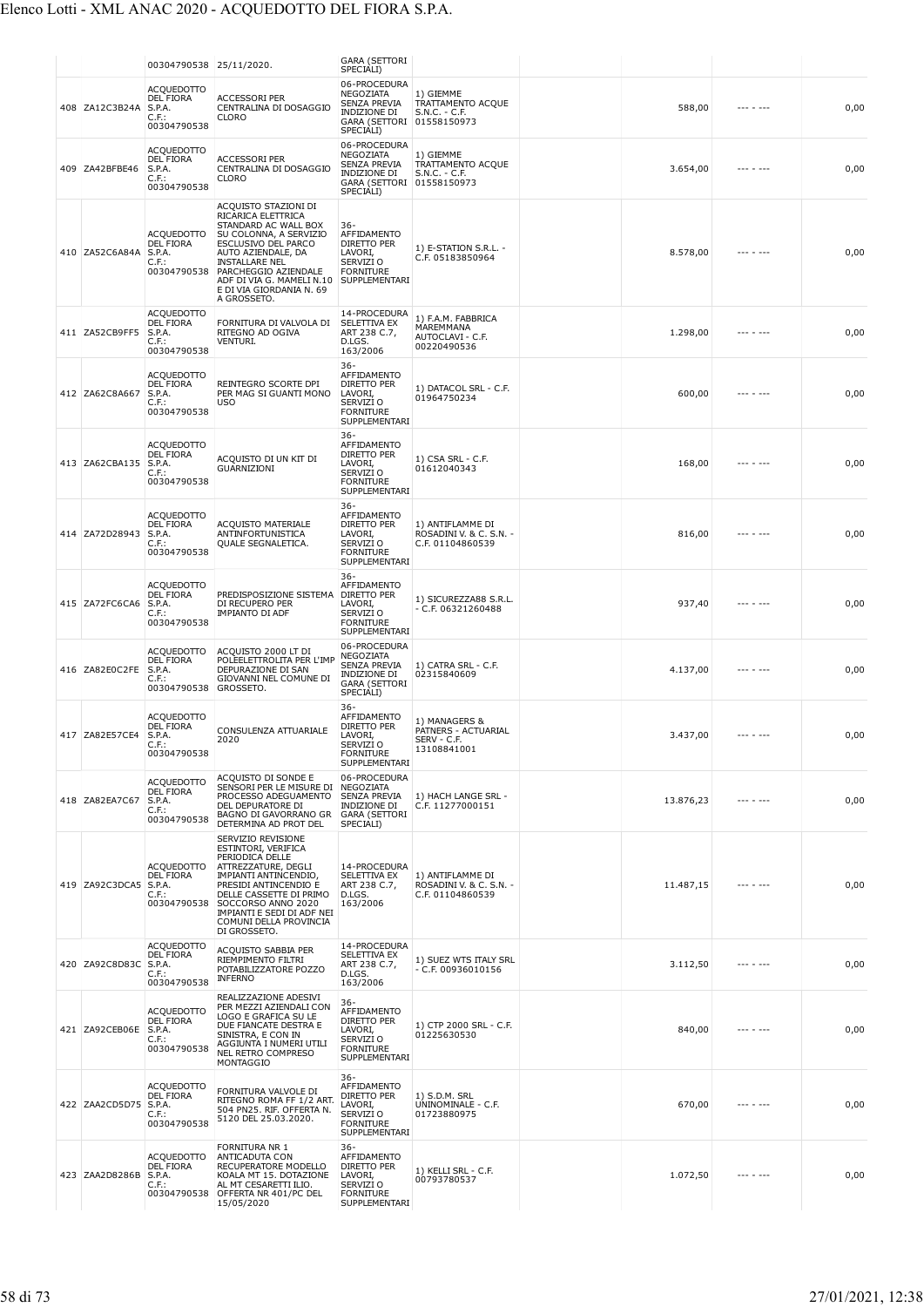| 424 ZAA2F384E3 | <b>ACQUEDOTTO</b><br><b>DEL FIORA</b><br>S.P.A.<br>C.F.:<br>00304790538    | COSTO DI PUBBLICAZIONE<br>QUOTIDIANI LOCALI E<br>NAZIONALI GARA ACCORDO<br>QUADRO PER IL SERVIZIO<br>DI VERIFICHE ISPETTIVE<br>DELLE APPARECCHIATURE<br>RIENTRATI NELL ALLEGATO<br>VII DEL D.LGS N. 81/08 CIG<br>84999550C4 PREVENTIVO<br>DEL 06/11/2020                                      | $36 -$<br>AFFIDAMENTO<br>DIRETTO PER<br>LAVORI,<br>SERVIZI O<br><b>FORNITURE</b><br>SUPPLEMENTARI     | 1) A. MANZONI & C.<br>SPA - C.F.<br>04705810150                                                                                                                                                                                                                                                                                                                                                                                                                                                                                                                                                                                                                                                                                                                                                                                                                                                                                                                           |                                    | 820,00    | --- - ---                  | 0,00 |
|----------------|----------------------------------------------------------------------------|-----------------------------------------------------------------------------------------------------------------------------------------------------------------------------------------------------------------------------------------------------------------------------------------------|-------------------------------------------------------------------------------------------------------|---------------------------------------------------------------------------------------------------------------------------------------------------------------------------------------------------------------------------------------------------------------------------------------------------------------------------------------------------------------------------------------------------------------------------------------------------------------------------------------------------------------------------------------------------------------------------------------------------------------------------------------------------------------------------------------------------------------------------------------------------------------------------------------------------------------------------------------------------------------------------------------------------------------------------------------------------------------------------|------------------------------------|-----------|----------------------------|------|
| 425 ZAB2C643F0 | <b>ACQUEDOTTO</b><br><b>DEL FIORA</b><br>S.P.A.<br>$C.F.$ :<br>00304790538 | ACQUISTO VALVOLA DI<br>RITEGNO PER IL SERBATOIO<br>DI SASSOFORTINO                                                                                                                                                                                                                            | $23 -$<br>AFFIDAMENTO<br><b>DIRETTO</b>                                                               | 1) F.A.M. FABBRICA<br>MAREMMANA<br>AUTOCLAVI - C.F.<br>00220490536                                                                                                                                                                                                                                                                                                                                                                                                                                                                                                                                                                                                                                                                                                                                                                                                                                                                                                        |                                    | 217,00    | --- - ---                  | 0,00 |
| 426 ZAB2CD1FF5 | <b>ACOUEDOTTO</b><br>DEL FIORA<br>S.P.A.<br>C.F.:<br>00304790538           | <b>FORNITURA GEL</b><br>SANIFICANTE ALCOOLICO<br>PER MANI. RIF. VOSTRA<br><b>CONFERMA ORDINE</b><br>00208473 DEL<br>22/04/2020.                                                                                                                                                               | $36 -$<br>AFFIDAMENTO<br>DIRETTO PER<br>LAVORI,<br>SERVIZI O<br><b>FORNITURE</b><br>SUPPLEMENTARI     | 1) MANUTAN ITALIA SPA<br>$-$ C.F. 09816660154                                                                                                                                                                                                                                                                                                                                                                                                                                                                                                                                                                                                                                                                                                                                                                                                                                                                                                                             |                                    | 3.648,00  |                            | 0,00 |
| 427 ZAB2EFA2F6 | <b>ACQUEDOTTO</b><br><b>DEL FIORA</b><br>S.P.A.<br>$C.F.$ :<br>00304790538 | GARA AVENTE AD OGGETTO<br>L'ACCORDO QUADRO PER<br>UN INCARICO<br>PROFESSIONALE<br>REDAZIONE RILIEVO<br>TOPOGRAFICO PLANO-<br>ALTIMETRICO A SUPPORTO<br>DELLA PROGETTAZIONE<br>DEFINITIVA ED ESECUTIVA<br>DEGLI IMPIANTI E DELLE<br>INFRASTRUTTURE DI ADF<br>DA ESEGUIRSI NELLE<br>PROVINCE GR | SELETTIVA EX<br>ART 238 C.7,<br>D.LGS.<br>163/2006                                                    | 1) STUDIO TECNICO<br>ASSOCIATO PROVVEDI<br>R - C.F. 01252870520<br>2) SARTORI - C.F.<br>01304080532<br>3) HERA SRL - C.F.<br>01330620533<br>4) STUDIO TECNICO<br>ASSOCIATO PROGEKTA<br>- C.F. 01358480539<br>5) STUDIO TECNICO<br>GEOMETRA - C.F.<br>BNSLSN77C14C847M<br>6) BUONI ALESSIO -<br>C.F.<br>BNULSS87T07C085V<br>7) CIACCI VERONICA -<br>C.F.<br>CCCVNC87M45E202A<br>8) GEOMETRA<br>CORRIDORI EUGENIO -<br>C.F.<br>14-PROCEDURA CRRGNE56M03H417I<br>9) GEOM. FRANCESCA<br>GIANNINI - C.F.<br>GNNFNC75R58E202N<br>10) LUSINI DUCCIO -<br>C.F.<br>LSNDCC73R03I726Z<br>11) MOCHI SIMONE -<br>C.F.<br>MCHSMN76M24G752P<br>12) MILIANI - C.F.<br>MLNLXA85D25E202P<br>13) MALENTACCHI -<br>C.F.<br>MLNSMN84M27E202Q<br>14) MARANO GIACOMO<br>$- C.F.$<br>MRNGCM96M16E202X<br>15) RACIOPPI - C.F.<br>RCPDVD87H02E202N<br>16) Geometra<br>STEFANO ROSSI - C.F.<br>RSSSFN69C22I726E<br>17) SEVERI - C.F.<br>SVRNDR66E29E202P<br>18) VAGAGGINI - C.F.<br>VGGPLA63L17C313D | MILIANI - C.F.<br>MLNLXA85D25E202P | 35.360,00 | 26/11/2020 -<br>28/02/2023 | 0,00 |
| 428 ZAC2B8497F | <b>ACOUEDOTTO</b><br>DEL FIORA<br>S.P.A.<br>$C.F.$ :<br>00304790538        | FORNITURA DI GASOLIO<br><b>AUTOTRAZIONE PER</b><br>IMPIANTO NEL COMUNE DI<br>CASOLE D'ELSA.                                                                                                                                                                                                   | 36-<br>AFFIDAMENTO<br>DIRETTO PER<br>LAVORI,<br>SERVIZI O<br><b>FORNITURE</b><br>SUPPLEMENTARI        | 1) CONSORZIO<br>AGRARIO DI SIENA<br>SOC.COOP - C.F.<br>00049520521                                                                                                                                                                                                                                                                                                                                                                                                                                                                                                                                                                                                                                                                                                                                                                                                                                                                                                        |                                    | 393,00    | --- - ---                  | 0,00 |
| 429 ZAC2D409F9 | <b>ACOUEDOTTO</b><br><b>DEL FIORA</b><br>S.P.A.<br>C.F.:<br>00304790538    | <b>INCARICO PER DIREZIONE</b><br>LAVORI REALIZZAZIONE<br><b>FOGNATURA DEL</b><br>CAPOLUOGO MONTALCINO<br>E DEL COLLETTORE<br>MONTALCINO.                                                                                                                                                      | $24 -$<br>AFFIDAMENTO<br>DIRETTO A<br>SOCIETA' IN<br><b>HOUSE</b>                                     | 1) INGEGNERIE<br>TOSCANE SRL - C.F.<br>06111950488                                                                                                                                                                                                                                                                                                                                                                                                                                                                                                                                                                                                                                                                                                                                                                                                                                                                                                                        |                                    | 13.517,11 | --- - ---                  | 0,00 |
| 430 ZAE2B84DF5 | <b>ACQUEDOTTO</b><br><b>DEL FIORA</b><br>S.P.A.<br>C.F.:<br>00304790538    | ACQUISTO IN SACCHI DA<br><b>45KG DI TERRAPERL</b><br><b>ASSORBENTE</b>                                                                                                                                                                                                                        | 36-<br>AFFIDAMENTO<br><b>DIRETTO PER</b><br>LAVORI,<br>SERVIZI O<br><b>FORNITURE</b><br>SUPPLEMENTARI | 1) GROSSETANA<br>CHIMICA - C.F.<br>01177740535                                                                                                                                                                                                                                                                                                                                                                                                                                                                                                                                                                                                                                                                                                                                                                                                                                                                                                                            |                                    | 360,00    |                            | 0,00 |
| 431 ZAE2C97B5C | <b>ACQUEDOTTO</b><br><b>DEL FIORA</b><br>S.P.A.<br>$C.F.$ :<br>00304790538 | ACQUISTO DI<br>POLIELETTROLITA TIPO<br>CATFLOC C 804 IN<br>FORMATO DI IBC S DA<br>1.050 KG                                                                                                                                                                                                    | 06-PROCEDURA<br>NEGOZIATA<br>SENZA PREVIA<br>INDIZIONE DI<br><b>GARA (SETTORI</b><br>SPECIALI)        | 1) CATRA SRL - C.F.<br>02315840609                                                                                                                                                                                                                                                                                                                                                                                                                                                                                                                                                                                                                                                                                                                                                                                                                                                                                                                                        |                                    | 4.137,00  |                            | 0,00 |
| 432 ZAE2CE2497 | <b>ACQUEDOTTO</b><br><b>DEL FIORA</b><br>S.P.A.<br>C.F.:<br>00304790538    | PROROGA CONTRATTO<br>SERVIZIO PHONE<br>COLLECTION                                                                                                                                                                                                                                             | $24 -$<br>AFFIDAMENTO<br>DIRETTO A<br>SOCIETA' IN<br><b>HOUSE</b>                                     | 1) LESOLUZIONI SCARL<br>- C.F. 05591710487                                                                                                                                                                                                                                                                                                                                                                                                                                                                                                                                                                                                                                                                                                                                                                                                                                                                                                                                |                                    | 25.000,00 |                            | 0,00 |
| 433 ZAE2E9A74C | <b>ACQUEDOTTO</b><br><b>DEL FIORA</b><br>S.P.A.<br>$C.F.$ :<br>00304790538 | <b>REINTEGRO SCORTE</b><br>MAGAZZINO SIENA E<br><b>GROSSETO</b>                                                                                                                                                                                                                               | 06-PROCEDURA<br>NEGOZIATA<br><b>SENZA PREVIA</b><br>INDIZIONE DI<br><b>GARA (SETTORI</b><br>SPECIALI) | 1) GEORG FISCHER SPA<br>- C.F. 00814600151                                                                                                                                                                                                                                                                                                                                                                                                                                                                                                                                                                                                                                                                                                                                                                                                                                                                                                                                |                                    | 2.499,30  |                            | 0,00 |
| 434 ZAE2F38401 | <b>ACQUEDOTTO</b><br><b>DEL FIORA</b><br>S.P.A.<br>$C.F.$ :<br>00304790538 | COSTO DI PUBBLICAZIONE<br>IN GURI GARA ACCORDO<br>QUADRO PER IL SERVIZIO<br>DI VERIFICHE ISPETTIVE<br>DELLE APPARECCHIATURE<br>RIENTRATI NELL ALLEGATO<br>VII DEL D.LGS N. 81/08 CIG<br>84999550C4                                                                                            | $36 -$<br>AFFIDAMENTO<br>DIRETTO PER<br>LAVORI,<br>SERVIZI O<br><b>FORNITURE</b><br>SUPPLEMENTARI     | 1) LIBRERIA<br>CONCESSIONARIA IPZS<br>$S.R.L. - C.F.$<br>04982190151                                                                                                                                                                                                                                                                                                                                                                                                                                                                                                                                                                                                                                                                                                                                                                                                                                                                                                      |                                    | 967,98    |                            | 0,00 |
| 435 ZAF2CB7397 | <b>ACQUEDOTTO</b><br><b>DEL FIORA</b><br>S.P.A.<br>$C.F.$ :<br>00304790538 | AFFIDAMENTO INCARICO<br>PER REDAZIONE DI UNA<br>RELAZIONE TECNICA<br>AVENTE PER OGGETTO LA<br>VALUTAZIONE<br>DELL'IMPATTO ACUSTICO                                                                                                                                                            | 14-PROCEDURA<br>SELETTIVA EX<br>ART 238 C.7,<br>D.LGS.<br>163/2006                                    | 1) OMBRATO - C.F.<br>MBRMHL87E16G088W                                                                                                                                                                                                                                                                                                                                                                                                                                                                                                                                                                                                                                                                                                                                                                                                                                                                                                                                     |                                    | 2.481,00  | --- - ---                  | 0,00 |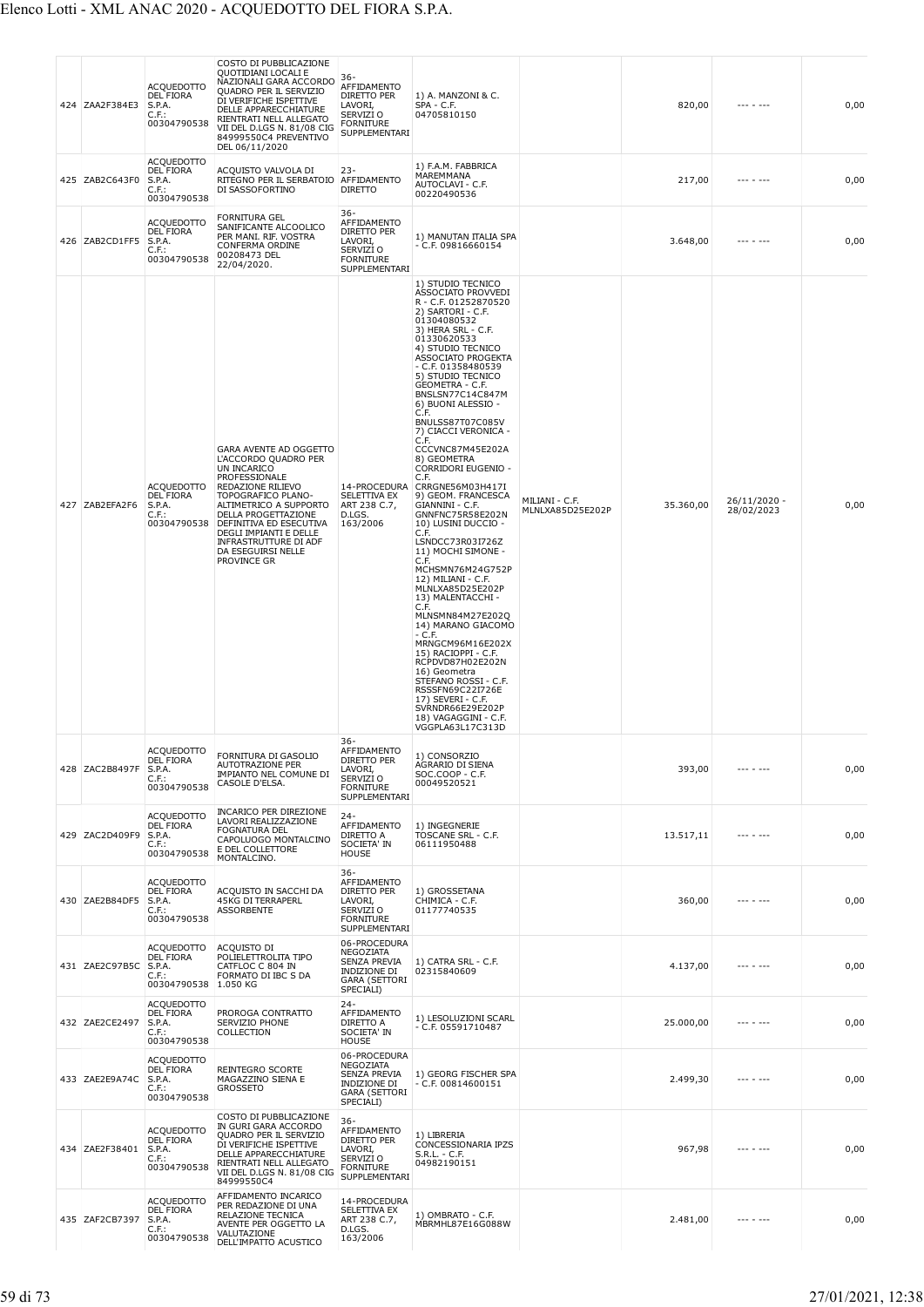|                       |                                                                            | DELL' IMP.DI DEP. SITO IN<br>LOC. MOLINONE, NEL<br>COMUNE DI CASTEL DEL<br>PIANO E DELL IMP. DI DEP.<br>SITO IN LOCALITA' ROSELLE<br>NEL COMUNE DI GR                                                                                                                                        |                                                                                                              |                                                                                                                                                                                                                                                                                                                                                                                                                                                                                              |           |           |      |
|-----------------------|----------------------------------------------------------------------------|----------------------------------------------------------------------------------------------------------------------------------------------------------------------------------------------------------------------------------------------------------------------------------------------|--------------------------------------------------------------------------------------------------------------|----------------------------------------------------------------------------------------------------------------------------------------------------------------------------------------------------------------------------------------------------------------------------------------------------------------------------------------------------------------------------------------------------------------------------------------------------------------------------------------------|-----------|-----------|------|
| 436 ZAF2E9A59B        | <b>ACQUEDOTTO</b><br>DEL FIORA<br>S.P.A.<br>$C.F.$ :<br>00304790538        | FORNITURA GUANTI IN<br>LATTICE TAGLIA 10 (XL)<br>PER REINTEGRO SCORTE<br>NEI MAGAZZINI AZIENDALI<br>DI ADF. RIF. VOSTRA<br>OFFERTA MAIL DEL<br>17/09/2020 - GIUSEPPE<br>RESCIGNO.                                                                                                            | 14-PROCEDURA<br>SELETTIVA EX<br>ART 238 C.7,<br>D.LGS.<br>163/2006                                           | 1) FARMACIE<br>INTERNAZIONALI DI<br>PARISI F - C.F.<br>07356050638                                                                                                                                                                                                                                                                                                                                                                                                                           | 800,00    |           | 0,00 |
| 437 ZB02C64258        | ACQUEDOTTO<br>DEL FIORA<br>S.P.A.<br>C.F.<br>00304790538 DRAGO.            | FORNITURA VALVOLA DI<br>RITEGNO TIPO VENTURI PER 23-<br>RIFACIMENTO DEL PIPING<br>DEL SOLLEVAMENTO DEL                                                                                                                                                                                       | AFFIDAMENTO<br><b>DIRETTO</b>                                                                                | 1) F.A.M. FABBRICA<br>MAREMMANA<br>AUTOCLAVI - C.F.<br>00220490536                                                                                                                                                                                                                                                                                                                                                                                                                           | 217,00    | --- - --- | 0,00 |
| 438 ZB02C6A94B        | ACQUEDOTTO<br>DEL FIORA<br>S.P.A.<br>C.F.:<br>00304790538                  | ACQUISTO COLONNINE PER<br>RICARICA VEICOLI<br>ELETTRICI, ACCESSIBILI<br>ANCHE AL PUBBLICO, NELLE<br>SEDI ADF DI VIA G. MAMELI<br>N.10 A GROSSETO E IN<br>VIALE TOSELLI N.9/B A<br><b>SIENA</b>                                                                                               | $36 -$<br>AFFIDAMENTO<br>DIRETTO PER<br>LAVORI,<br>SERVIZI O<br><b>FORNITURE</b><br>SUPPLEMENTARI            | 1) ABB SPA - C.F.<br>00736410150                                                                                                                                                                                                                                                                                                                                                                                                                                                             | 12.366,50 |           | 0,00 |
| 439 ZB02D07650        | <b>ACQUEDOTTO</b><br>DEL FIORA<br>S.P.A.<br>C.F.:<br>00304790538           | FORNITURA DI VALVOLE DI<br>SUSSISTENZA DI VARIO<br>CALIBRO. RIF. OFFERTE VIA<br>E-MAIL AGENTE MARCO<br>GUIDUCCI DEL 14.05.2020.                                                                                                                                                              | 06-PROCEDURA<br>NEGOZIATA<br><b>SENZA PREVIA</b><br>INDIZIONE DI<br><b>GARA (SETTORI</b><br>SPECIALI)        | 1) GREINER SPA - C.F.<br>00278160171                                                                                                                                                                                                                                                                                                                                                                                                                                                         | 38.050,00 | .         | 0,00 |
| 440 ZB02E1C50D        | <b>ACQUEDOTTO</b><br><b>DEL FIORA</b><br>S.P.A.<br>C.F.:<br>00304790538    | FORNITURA LUCCHETTI<br>CISA ARCO 50 E 80<br>C/CHIAVE. RIF. VOSTRO<br>PREVENTIVO 523 DEL<br>28/08/2020.                                                                                                                                                                                       | 06-PROCEDURA<br>NEGOZIATA<br>SENZA PREVIA<br>INDIZIONE DI<br><b>GARA (SETTORI</b><br>SPECIALI)               | 1) FUTURA SRL - SIENA<br>- - C.F. 00122820525                                                                                                                                                                                                                                                                                                                                                                                                                                                | 727,20    |           | 0,00 |
| 441 ZB02E622C9        | <b>ACQUEDOTTO</b><br><b>DEL FIORA</b><br>S.P.A.<br>$C.F.$ :<br>00304790538 | RIPARAZIONE DI Nº1<br>GEOFONO FAST ACQUA<br>M200 PER RICERCA<br>PERDITE SU RETE IDRICA                                                                                                                                                                                                       | 06-PROCEDURA<br><b>NEGOZIATA</b><br><b>SENZA PREVIA</b><br>INDIZIONE DI<br><b>GARA (SETTORI</b><br>SPECIALI) | 1) VIVAX SRL - C.F.<br>10344320154                                                                                                                                                                                                                                                                                                                                                                                                                                                           | 530,00    |           | 0,00 |
| 442 ZB02E945CA        | <b>ACQUEDOTTO</b><br>DEL FIORA<br>S.P.A.<br>C.F.:<br>00304790538           | AFFIDAMENTO DIRETTO<br><b>INCARICO PER LA</b><br>PROGETTAZIONE<br>ESECUTIVA,<br>COORDINATORE<br>SICUREZZA IN FASE DI<br>PROGETTAZIONE E DI<br>ESECUZIONE E DI<br>DIREZIONE LAVORI PER LA<br>REALIZZAZIONE DEL<br>LABORATORIO DI ANALISI<br>IN ADF A GROSSETO NELLA<br>SEDE DI VIA GIORDANIA. | 36-<br>AFFIDAMENTO<br>DIRETTO PER<br>LAVORI,<br>SERVIZI O<br><b>FORNITURE</b><br>SUPPLEMENTARI               | 1) VALENTINI - C.F.<br>VLNMRC78D22D612W                                                                                                                                                                                                                                                                                                                                                                                                                                                      | 40.560,00 |           | 0,00 |
| 443 ZB12C4040F        | <b>ACQUEDOTTO</b><br>DEL FIORA<br>S.P.A.<br>C.F.:<br>00304790538           | SERVIZIO CAMPIONATURA                                                                                                                                                                                                                                                                        | 36-<br>AFFIDAMENTO<br>DIRETTO PER<br>LAVORI,<br>SERVIZI O<br><b>FORNITURE</b><br>SUPPLEMENTARI               | 1) ECOGAM SRL - C.F.<br>01352990533                                                                                                                                                                                                                                                                                                                                                                                                                                                          | 290,00    |           | 0,00 |
| 444 ZB12D63C26 S.P.A. | <b>ACQUEDOTTO</b><br><b>DEL FIORA</b><br>C.F.:<br>00304790538 24/06/2020.  | FORNITURA MATERIALE CPU 14-PROCEDURA<br>SIEMENS E RELATIVI<br>ACCESSORI - RIFERIMENTO<br>VOSTRA OFFERTA DEL                                                                                                                                                                                  | SELETTIVA EX<br>ART 238 C.7,<br>D.LGS.<br>163/2006                                                           | 1) MARINI-PANDOLFI<br>SPA - C.F.<br>00623440492                                                                                                                                                                                                                                                                                                                                                                                                                                              | 11.072,12 | --- - --- | 0,00 |
| 445 ZB13000EDE        | <b>ACQUEDOTTO</b><br><b>DEL FIORA</b><br>S.P.A.<br>C.F.:<br>00304790538    | COSTO DI PUBBLICAZIONE<br>IN GURI GARA APERTA PER<br>INCARICO PROFESSIONALE<br>PER ADEGUAMENTO<br>IMPIANTO DI DEPURAZIONE<br>PRESSO LA FRAZIONE<br>SELVENA NEL COMUNE DI<br>CASTELL AZZARA CIG<br>8564299B1A                                                                                 | $36 -$<br>AFFIDAMENTO<br>DIRETTO PER<br>LAVORI,<br>SERVIZI O<br><b>FORNITURE</b><br>SUPPLEMENTARI            | 1) LIBRERIA<br>CONCESSIONARIA IPZS<br>S.R.L. - C.F.<br>04982190151                                                                                                                                                                                                                                                                                                                                                                                                                           | 1.262,59  |           | 0,00 |
| 446 ZB130018AC        | <b>ACQUEDOTTO</b><br>DEL FIORA<br>S.P.A.<br>$C.F.$ :                       | PROVA INTERLABORATORIO<br>A CARATTERE<br>CONTINUATIVO<br>RIGUARDANTE LA<br>DETERMINAZIONE DEI<br>PARAMETRI DI CUI ALLE<br>TAB. 1 E 2 ALL. III DEL<br>00304790538 D.LGS. 152/2006 IN ACQUE<br>DI SCARICO - TRANCHE<br>2/2020 FATTURA Nº75<br>11/12/2020                                       | $36 -$<br>AFFIDAMENTO<br>DIRETTO PER<br>LAVORI,<br>SERVIZI O<br><b>FORNITURE</b><br>SUPPLEMENTARI            | 1) CONFSERVIZI CISPEL<br>TOSCANA - C.F.<br>94011160481                                                                                                                                                                                                                                                                                                                                                                                                                                       | 937,50    |           | 0,00 |
| 447 ZB22EA86F1        | <b>ACQUEDOTTO</b><br><b>DEL FIORA</b><br>S.P.A.<br>$C.F.$ :<br>00304790538 | FORNITURA DI UN<br>ATTUATORE ELETTRICO                                                                                                                                                                                                                                                       | 06-PROCEDURA<br>NEGOZIATA<br><b>SENZA PREVIA</b><br>INDIZIONE DI<br><b>GARA (SETTORI</b><br>SPECIALI)        | 1) ROTORK CONTROLS<br><b>ITALIA SRL - C.F.</b><br>00896730157                                                                                                                                                                                                                                                                                                                                                                                                                                | 2.168,87  |           | 0,00 |
| 448 ZB22F68AAC        | <b>ACQUEDOTTO</b><br><b>DEL FIORA</b><br>S.P.A.<br>$C.F.$ :<br>00304790538 | <b>GARA PER AFFIDAMENTO</b><br><b>INCARICO DI</b><br>COORDINATORE<br>SICUREZZA IN FASE DI<br>ESECUZIONE PER LAVORI DI<br>MANUTENZIONE E<br>RIPRISTINO STRUTTURALE<br>DI OPERE IN C.A. E<br>CARPENTERIA METALLICA<br>PER IMPIANTI DI<br>DEPURAZIONE GESTITI DA<br>ADF.                        | 14-PROCEDURA 01260310535<br><b>SELETTIVA EX</b><br>ART 238 C.7,<br>D.LGS.<br>163/2006                        | 1) VITI - C.F.<br>00220590533<br>2) STUDIO TECNICO<br>ASSOCIATO PROVVEDI<br>R - C.F. 01252870520<br>3) SIT INGEGNERIA<br>S.R.L. - C.F.<br>01259270526<br>4) GEOPLAN STUDIO<br>$S.T.A. - C.F.$<br>5) STUDIO TECNICO<br>ASSOCIATO PROGEKTA<br>- C.F. 01358480539<br>6) COOPERATIVA CIVILE<br>STP - C.F.<br>01574680532<br>7) TECNEDIT STUDIO<br><b>TECNICO ASSOCIATO -</b><br>C.F. 01642310534<br>8) BACCHESCHI<br>FEDERICA - C.F.<br>BCCFRC86T66I726U<br>9) BOLICI - C.F.<br>BLCSFN62T30F592X | 0,00      |           | 0,00 |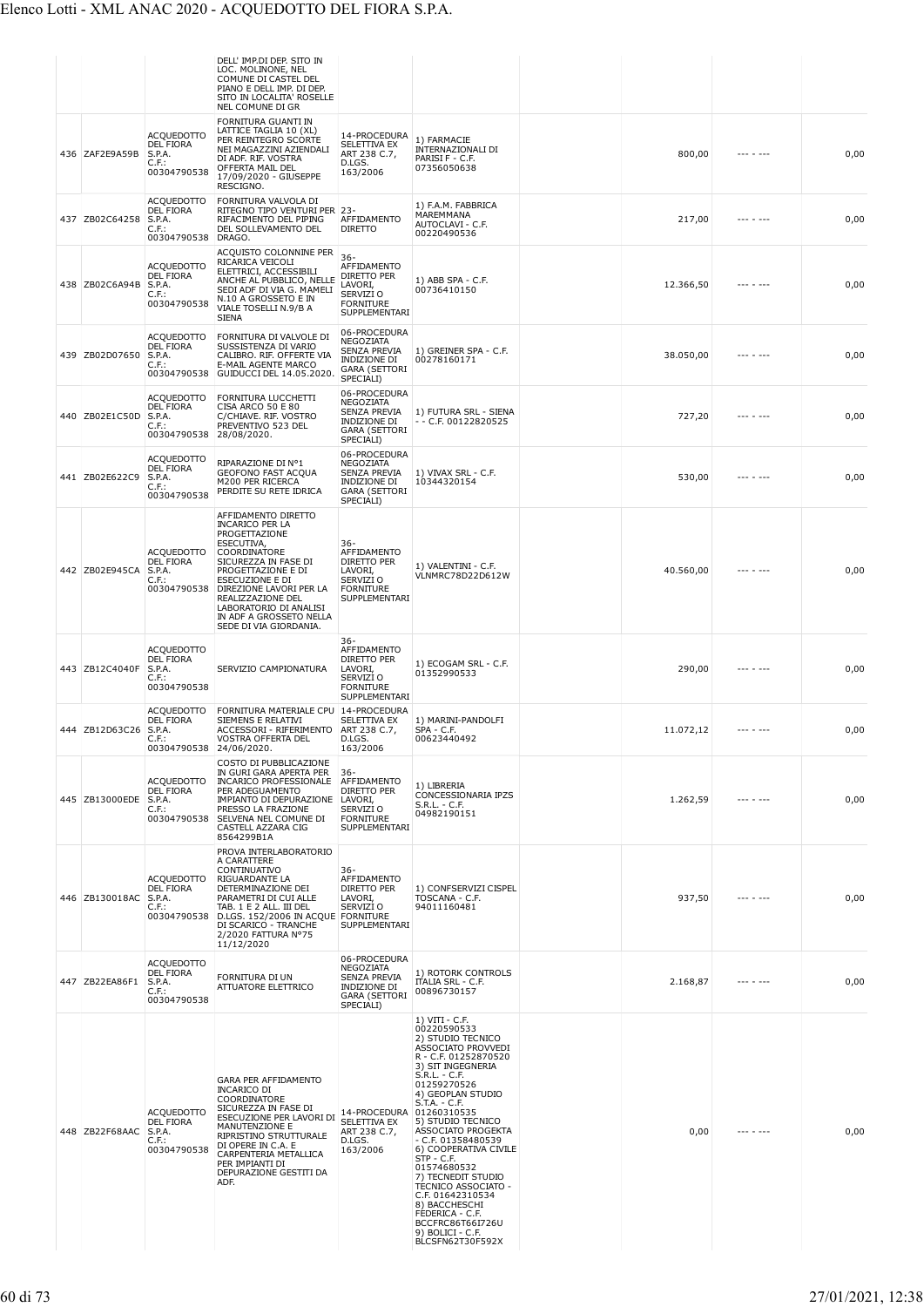|                |                                                                            |                                                                                                                                                                                                                                                                   |                                                                                                   | 10) BILIOTTI - C.F.<br>BLTMTN69M05E202D<br>11) LUCA BATTISTI<br>INGEGNERE - C.F.<br>BTTLCU79A26E202X<br>12) ARCH. FILIPPO<br>CORRIDORI - C.F.<br>CRRFPP83H09E202X<br>13) ARCH ANDREA<br>FLORI - C.F.<br>FLRNDR70E18A006B<br>14) FANETTI ANTONIO -<br>C.F.<br>FNTNTN66A25I726D<br>15) FRANZONI - C.F.<br>FRNGDU80R24B149R<br>16) ING. UGOLINI<br>ALESSANDRA - C.F.<br>GLNLSN85H54E202V<br>17) GUALTIERI - C.F.<br>GLTMSM66D11E202P<br>18) ARCH. ALBA<br>LAMACCHIA - C.F.<br>LMCLBA71M71A662X<br>19) LUSINI DUCCIO -<br>C.F.<br>LSNDCC73R03I726Z<br>20) MIGLIORINI - C.F.<br>MGLCLD88M02E202X<br>21) MALENTACCHI -<br>C.F.<br>MLNSMN84M27E202Q<br>22) MORETTI - C.F.<br>MRTLCU64T21E202E<br>23) RABAI - C.F.<br>RBALRT78H28E202V<br>24) REALI MATTEO -<br>C.F.<br>RLEMTT83C09E202F<br>25) Geometra<br>STEFANO ROSSI - C.F.<br>RSSSFN69C22I726E<br>26) STERI - C.F.<br>STRSFN67R09E202S<br>27) SEVERI - C.F.<br>SVRNDR66E29E202P<br>28) TINTI - C.F.<br>TNTCSR60L09E202W<br>29) VAGAGGINI - C.F. |          |                   |      |
|----------------|----------------------------------------------------------------------------|-------------------------------------------------------------------------------------------------------------------------------------------------------------------------------------------------------------------------------------------------------------------|---------------------------------------------------------------------------------------------------|-----------------------------------------------------------------------------------------------------------------------------------------------------------------------------------------------------------------------------------------------------------------------------------------------------------------------------------------------------------------------------------------------------------------------------------------------------------------------------------------------------------------------------------------------------------------------------------------------------------------------------------------------------------------------------------------------------------------------------------------------------------------------------------------------------------------------------------------------------------------------------------------------------------------------------------------------------------------------------------------------|----------|-------------------|------|
| 449 ZB32C6C689 | <b>ACQUEDOTTO</b><br>DEL FIORA<br>S.P.A.<br>C.F.<br>00304790538            | EFFICIENTAMENTO<br><b>ENERGETICO E OPERE</b><br><b>ACCESSORIE DELL</b><br>IMPIANTO DI DEPURAZIONE<br>DI PONTE A TRESSA -<br>COMUNE DI SIENA - 1°<br>STRALCIO.<br>QUANTIFICAZIONE<br>ATTIVITA' AGGIUNTIVE<br>DELLA D.L. PER SCIA E<br>DEPOSITO AL GENIO<br>CIVILE. | 36-<br>AFFIDAMENTO<br>DIRETTO PER<br>LAVORI,<br>SERVIZI O<br><b>FORNITURE</b><br>SUPPLEMENTARI    | VGGPLA67M11E202B<br>1) ING. PIERO ULIVIERI<br>- C.F.<br>LVRPRI57C19F686Y                                                                                                                                                                                                                                                                                                                                                                                                                                                                                                                                                                                                                                                                                                                                                                                                                                                                                                                      | 3.687,40 | $- - - - - - - -$ | 0,00 |
| 450 ZB32DF2542 | <b>ACQUEDOTTO</b><br><b>DEL FIORA</b><br>S.P.A.<br>$C.F.$ :<br>00304790538 | FORNITURA DI MATERIALE<br>ACCESSORI IDRAULICI<br>PARTI DI RICAMBIO PER<br>SOSTITUZIONE CAUSA<br>GUASTO.                                                                                                                                                           | $36 -$<br>AFFIDAMENTO<br>DIRETTO PER<br>LAVORI,<br>SERVIZI O<br><b>FORNITURE</b><br>SUPPLEMENTARI | 1) F.A.M. FABBRICA<br>MAREMMANA<br>AUTOCLAVI - C.F.<br>00220490536                                                                                                                                                                                                                                                                                                                                                                                                                                                                                                                                                                                                                                                                                                                                                                                                                                                                                                                            | 746,00   | $- - - - - - - -$ | 0,00 |
| 451 ZB42BB7199 | <b>ACQUEDOTTO</b><br>DEL FIORA<br>S.P.A.<br>C.F.:<br>00304790538           | SERVIZIO REDAZIONE<br>RENDERING DEPURATORE<br>CAMPO CANGINO A<br>STUDIO. RIFERIMENTO<br>FATT. NR.4/FE/2020 DEL<br>19/01/2020                                                                                                                                      | 36-<br>AFFIDAMENTO<br>DIRETTO PER<br>LAVORI,<br>SERVIZI O<br><b>FORNITURE</b><br>SUPPLEMENTARI    | 1) ACS INTERNATIONAL<br><b>ENGINEERING SRL -</b><br>C.F. 13416661000                                                                                                                                                                                                                                                                                                                                                                                                                                                                                                                                                                                                                                                                                                                                                                                                                                                                                                                          | 3.500,00 | $\cdots$          | 0,00 |
| 452 ZB42DE51BF | ACQUEDOTTO<br><b>DEL FIORA</b><br>S.P.A.<br>$C.F.$ :<br>00304790538        | FORNITURA DI N. 50<br>CONFEZIONI DI<br>FLUORESCINA SODICA DA<br>100 GR. CADAUNA. RIF.<br>OFFERTA DEL 05/01/2017.                                                                                                                                                  | $36 -$<br>AFFIDAMENTO<br>DIRETTO PER<br>LAVORI,<br>SERVIZI O<br><b>FORNITURE</b><br>SUPPLEMENTARI | 1) GROSSETANA<br>CHIMICA - C.F.<br>01177740535                                                                                                                                                                                                                                                                                                                                                                                                                                                                                                                                                                                                                                                                                                                                                                                                                                                                                                                                                | 1.400,00 |                   | 0,00 |
| 453 ZB42F81657 | <b>ACQUEDOTTO</b><br><b>DEL FIORA</b><br>S.P.A.<br>$C.F.$ :<br>00304790538 | FORNITURA DI<br>SEGNALETICA DI<br>SICUREZZA DA APPORRE<br>SUGLI IMPIANTI AFFERENTI<br>AI DISTRETTI DELL'AREA DI<br>GROSSETO.                                                                                                                                      | $23 -$<br>AFFIDAMENTO<br><b>DIRETTO</b>                                                           | 1) ANTIFLAMME DI<br>ROSADINI V. & C. S.N. -<br>C.F. 01104860539                                                                                                                                                                                                                                                                                                                                                                                                                                                                                                                                                                                                                                                                                                                                                                                                                                                                                                                               | 1.453,50 |                   | 0,00 |
| 454 ZB62CE65BD | ACQUEDOTTO<br>DEL FIORA<br>S.P.A.<br>$C.F.$ :<br>00304790538               | AFFIDAMENTO TECNICO<br>RELATIVO AL<br>FRAZIONAMENTO<br>CATASTALE,<br><b>ACCATASTAMENTO</b><br><b>IMMOBILE RILIEVO AREE</b><br><b>PROGETTO</b><br>REGOLARIZZAZIONE<br>PATRIMONIALE SERBATOIO<br>VIA TURATI COMUNE<br>GAVORRANO (GR).                               | 14-PROCEDURA<br>SELETTIVA EX<br>ART 238 C.7,<br>D.LGS.<br>163/2006                                | 1) VAGAGGINI - C.F.<br>VGGPLA63L17C313D                                                                                                                                                                                                                                                                                                                                                                                                                                                                                                                                                                                                                                                                                                                                                                                                                                                                                                                                                       | 1.586,00 |                   | 0,00 |
| 455 ZB62E0C4CE | ACQUEDOTTO<br><b>DEL FIORA</b><br>S.P.A.<br>$C.F.$ :<br>00304790538        | ACQUISTO MATERIALE PER<br>NUOVO IMPIANTO OSMOSI<br>LOCALITA' BONSERE NEL<br>COMUNE DI ISOLA DEL<br>GIGLIO.                                                                                                                                                        | $36 -$<br>AFFIDAMENTO<br>DIRETTO PER<br>LAVORI,<br>SERVIZI O<br><b>FORNITURE</b><br>SUPPLEMENTARI | 1) SUEZ WTS ITALY SRL<br>$- C.F. 00936010156$                                                                                                                                                                                                                                                                                                                                                                                                                                                                                                                                                                                                                                                                                                                                                                                                                                                                                                                                                 | 1.582,50 | $- - - - - - - -$ | 0,00 |
| 456 ZB72B841AD | ACQUEDOTTO<br><b>DEL FIORA</b><br>S.P.A.<br>$C.F.$ :<br>00304790538        | FORNITURA ELETTROPOMPE                                                                                                                                                                                                                                            | 14-PROCEDURA<br>SELETTIVA EX<br>ART 238 C.7,<br>D.LGS.<br>163/2006                                | 1) SIMEC SRL - C.F.<br>00523800522                                                                                                                                                                                                                                                                                                                                                                                                                                                                                                                                                                                                                                                                                                                                                                                                                                                                                                                                                            | 416,84   |                   | 0,00 |
| 457 ZB82C57D77 | ACQUEDOTTO<br><b>DEL FIORA</b><br>S.P.A.<br>C.F.                           | PAGAMENTO ASSISTENZA<br>PER LA BACHECA<br>ELETTRONICA DELLE CHIAVI<br>AUTO AZIENDALI PER<br>L'ANNO 2020. RIF. VOSTRO<br>00304790538 PREVENTIVO MP/ASS<br>/3070/19 DEL 05/12/2019.                                                                                 | 06-PROCEDURA<br>NEGOZIATA<br>SENZA PREVIA<br>INDIZIONE DI<br><b>GARA (SETTORI</b><br>SPECIALI)    | 1) MARCO POLO SNC -<br>C.F. 01616530513                                                                                                                                                                                                                                                                                                                                                                                                                                                                                                                                                                                                                                                                                                                                                                                                                                                                                                                                                       | 800,00   | --- - ---         | 0,00 |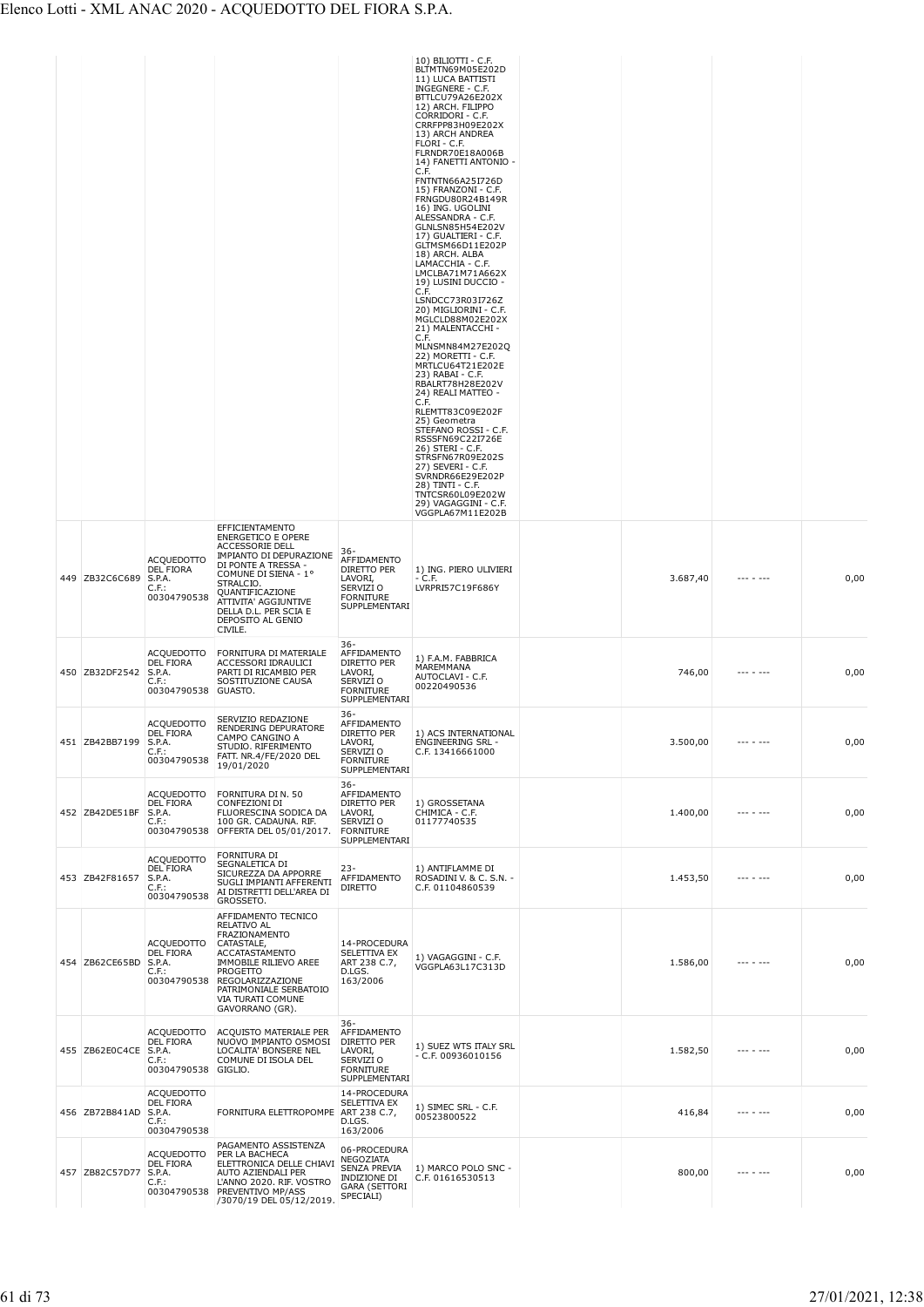|  | 458 ZB82D95350 | ACQUEDOTTO<br>DEL FIORA<br>S.P.A.<br>C.F.:<br>00304790538                  | FORNITURA DI CODOLI<br>TELESCOPICI E DI<br><b>GUARNIZIONI IN GOMMA</b><br>PER REINTEGRO SCORTE<br>PRESSO I MAGAZZINI<br>AZIENDALI. RIF. OFFERTE<br>SIG. MARCO GUIDUCCI DEL<br>21.06.2019 E DEL<br>28.11.2019.                                                                                                  | 06-PROCEDURA<br>NEGOZIATA<br>SENZA PREVIA<br>INDIZIONE DI<br><b>GARA (SETTORI</b><br>SPECIALI)        | 1) GREINER SPA - C.F.<br>00278160171                                                                                                                                                                                                                                                                                                                                                                                                                                                                                                                                                                                                                                                                                           |                                                           | 17.420,00 | --- - ---                    | 0,00 |
|--|----------------|----------------------------------------------------------------------------|----------------------------------------------------------------------------------------------------------------------------------------------------------------------------------------------------------------------------------------------------------------------------------------------------------------|-------------------------------------------------------------------------------------------------------|--------------------------------------------------------------------------------------------------------------------------------------------------------------------------------------------------------------------------------------------------------------------------------------------------------------------------------------------------------------------------------------------------------------------------------------------------------------------------------------------------------------------------------------------------------------------------------------------------------------------------------------------------------------------------------------------------------------------------------|-----------------------------------------------------------|-----------|------------------------------|------|
|  | 459 ZB82DE54C9 | ACQUEDOTTO<br>DEL FIORA<br>S.P.A.<br>$C.F.$ :                              | ACQUISTO IDROVALVOLA<br><b>IDROMETRO PER GESTIONE</b><br>PRESSIONE RETE IDRICA IN<br>LOCALITA' GUISTRIGONA<br>NEL COMUNE DI<br>CASTELNUOVO<br>00304790538 BERARDENGA. RIF. OFFERTA<br>2187/07/20/BD DEL<br>17/07/2020.                                                                                         | 06-PROCEDURA<br>NEGOZIATA<br>SENZA PREVIA<br>INDIZIONE DI<br><b>GARA (SETTORI</b><br>SPECIALI)        | 1) BERMAD SRL - C.F.<br>05048661002                                                                                                                                                                                                                                                                                                                                                                                                                                                                                                                                                                                                                                                                                            |                                                           | 1.328,40  |                              | 0,00 |
|  | 460 ZB92CBEBF1 | <b>ACQUEDOTTO</b><br>DEL FIORA<br>S.P.A.<br>$C.F.$ :<br>00304790538        | FORNITURA DI CASSONI<br>SCARRABILI PER LA<br>RACCOLTA VAGLIO                                                                                                                                                                                                                                                   | 36-<br>AFFIDAMENTO<br><b>DIRETTO PER</b><br>LAVORI,<br>SERVIZI O<br><b>FORNITURE</b><br>SUPPLEMENTARI | 1) C.M. SRL - C.F.<br>00114030521                                                                                                                                                                                                                                                                                                                                                                                                                                                                                                                                                                                                                                                                                              |                                                           | 6.200,00  |                              | 0,00 |
|  | 461 ZB92D9DBDE | ACQUEDOTTO<br>DEL FIORA<br>S.P.A.<br>C.F.:<br>00304790538 1.050 KG         | ACQUISTO DI<br>POLIELETTROLITA TIPO<br>CATFLOC C 804 IN<br>FORMATO DI IBC S DA                                                                                                                                                                                                                                 | $36 -$<br>AFFIDAMENTO<br>DIRETTO PER<br>LAVORI,<br>SERVIZI O<br><b>FORNITURE</b><br>SUPPLEMENTARI     | 1) CATRA SRL - C.F.<br>02315840609                                                                                                                                                                                                                                                                                                                                                                                                                                                                                                                                                                                                                                                                                             |                                                           | 4.137,00  |                              | 0,00 |
|  | 462 ZBA2C624AF | <b>ACQUEDOTTO</b><br><b>DEL FIORA</b><br>S.P.A.<br>C.F.:<br>00304790538    | FORNITURA E POSA IN<br>OPERA DI SISTEMA DI<br><b>FISSAGGIO E RECUPERO</b><br>PER ATTIVITA' IN AMBIENTI<br>CONFINANTI E/O<br>PERICOLOSI C/O IL<br>SERBATOIO DI SERRE DI<br>RAPOLANO NEL COM DI<br>RAPOLANO TERME (SI)                                                                                           | $36 -$<br>AFFIDAMENTO<br>DIRETTO PER<br>LAVORI,<br>SERVIZI O<br><b>FORNITURE</b><br>SUPPLEMENTARI     | 1) SICUREZZA88 S.R.L.<br>$- C.F. 06321260488$                                                                                                                                                                                                                                                                                                                                                                                                                                                                                                                                                                                                                                                                                  |                                                           | 1.105,44  |                              | 0,00 |
|  | 463 ZBA2C7654C | ACQUEDOTTO<br>DEL FIORA<br>S.P.A.<br>C.F.:<br>00304790538                  | <b>GARA PER AFFIDAMENTO</b><br><b>INCARICO PROGETTAZIONE</b><br><b>GEOLOGICA DELLE OPERE</b><br>PREVISTE NEL PIANO DEGLI<br>INVESTIMENTI 2018-2021<br>PER GLI IMPIANTI E DELLE<br>INFRASTRUTTURE DI ADF<br>UTILIZZATE PER LA<br>GESTIONE DEL S.I.I. NELL'<br>A.I.T. TOSCANA<br>DEFINIZIONE DI ACCORDO<br>QUADR | 14-PROCEDURA DURANTI - C.F.<br>SELETTIVA EX<br>ART 238 C.7,<br>D.LGS.<br>163/2006                     | 1) GEOSOL SRL - C.F.<br>00707530523<br>2) GIORGI - C.F.<br>01327030522<br>3) GAMMA GEOSERVIZI<br>SRL - C.F.<br>01368720536<br>4) UCCELLETTI<br>FABRIZIO - C.F.<br>CCLFRZ80S28E202L<br>5) CIVELI - C.F.<br>CVLLSN71T09I726F<br>6) GEOL. FRANCO<br>DRNFNC68P21E202J<br>7) A&S - C.F.<br>LRNFRC68T05I504G<br>8) STUDIO GEOLOGICO<br>$DI - C.F.$<br>MNCSFN65S48I445N<br>9) DOTT GEOL<br>ANGELINI ALESSIO -<br>C.F.<br>NGLLSS69M25E202M<br>10) DOTT. GEOL.<br>DUCCIO NOTARI - C.F.<br>NTRDCC79T17D575V<br>11) STUDIO DI<br><b>GEOLOGIA APPLICATA</b><br>DI PUC - C.F.<br>PCCFNC80A05I726I                                                                                                                                           | <b>GEOL. FRANCO</b><br>DURANTI - C.F.<br>DRNFNC68P21E202J | 35.700,00 | $04/05/2020 -$<br>31/08/2022 | 0,00 |
|  | 464 ZBA2F3C30C | <b>ACQUEDOTTO</b><br>DEL FIORA<br>S.P.A.<br>$C.F.$ :<br>00304790538        | AFFIDAMENTO ATTIVITA' DI<br>VERIFICA DELLA PROGETT<br><b>ESECUTIVA</b><br>APPROVVIGIONAMENTO<br><b>IDROPOTABILE DALL</b><br>INVASO DI MONTEDOGLIO<br>SFRUTTAMENTO DELLA<br>RISORSA IDRICA DA POZZO<br>DELLA CHIANA ALL<br><b>IMPIANTO QUERCIONI</b><br>LOTTO 1- Iº STRALCIO                                    | 14-PROCEDURA SRL - C.F.<br>SELETTIVA EX<br>ART 238 C.7,<br>D.LGS.<br>163/2006                         | 1) APAVE ITALIA CPM<br>01575040983<br>2) APAVE<br>CERTIFICATION ITALIA<br>SRL - C.F.<br>07497701008                                                                                                                                                                                                                                                                                                                                                                                                                                                                                                                                                                                                                            |                                                           | 10.500,00 | --- - ---                    | 0,00 |
|  | 465 ZBB2EAD9C4 | <b>ACQUEDOTTO</b><br><b>DEL FIORA</b><br>S.P.A.<br>$C.F.$ :<br>00304790538 | ACQUISTO SOLUZIONE<br>ANTIFOAM GT IN FORMATO<br>IBC S DA KG 950 PER<br>ABBATTIMENTO SCHIUME                                                                                                                                                                                                                    | $36 -$<br>AFFIDAMENTO<br>DIRETTO PER<br>LAVORI,<br>SERVIZI O<br><b>FORNITURE</b><br>SUPPLEMENTARI     | 1) CATRA SRL - C.F.<br>02315840609                                                                                                                                                                                                                                                                                                                                                                                                                                                                                                                                                                                                                                                                                             |                                                           | 4.237,00  | --- - ---                    | 0,00 |
|  | 466 ZBD2BF08C3 | <b>ACQUEDOTTO</b><br>DEL FIORA<br>S.P.A.<br>C.F.:<br>00304790538           | GARA PER AFFIDAMENTO<br><b>INCARICHI PROFESSIONALI</b><br>PER CSE A SUPPORTO<br>LAVORI DI MANUTENZIONE<br>ED ADEGUAMENTO DELLA<br>SICUREZZA DEGLI IMPIANTI<br>E DELLE INFRASTRUTTURE<br>LOTTO 2 COSTA E LOTTO 1<br>MONTAGNA DETERMINA<br>70297 DEL 18.07.2019                                                  | 14-PROCEDURA<br>SELETTIVA EX<br>ART 238 C.7,<br>D.LGS.<br>163/2006                                    | $1) VIII - C.F.$<br>00220590533<br>2) STUDIO TECNICO<br>ASSOCIATO TIRINNANZI<br>$-$ C.F. 01000990521<br>3) STUDIO TECNICO<br><b>ASSOCIATO EXTRO' -</b><br>C.F. 01126300522<br>4) STUDIO TECNICO<br>ASSOCIATO PROVVEDI<br>R - C.F. 01252870520<br>5) GEOPLAN STUDIO<br>S.T.A. - C.F.<br>01260310535<br>6) STUDIO TECNICO<br>ASSOCIATO PROGEKTA<br>$-$ C.F. 01358480539<br>7) COOPERATIVA CIVILE VGGPLA63L17C313D<br>STP - C.F.<br>01574680532<br>8) BOLICI - C.F.<br>BLCSFN62T30F592X<br>9) BILIOTTI - C.F.<br>BLTMTN69M05E202D<br>10) LUCA BATTISTI<br>INGEGNERE - C.F.<br>BTTLCU79A26E202X<br>11) ARCH ANDREA<br>FLORI - C.F.<br>FLRNDR70E18A006B<br>12) FANETTI ANTONIO -<br>C.F.<br>FNTNTN66A25I726D<br>13) FRANZONI - C.F. | VAGAGGINI - C.F.                                          | 10.104,37 | --- - ---                    | 0,00 |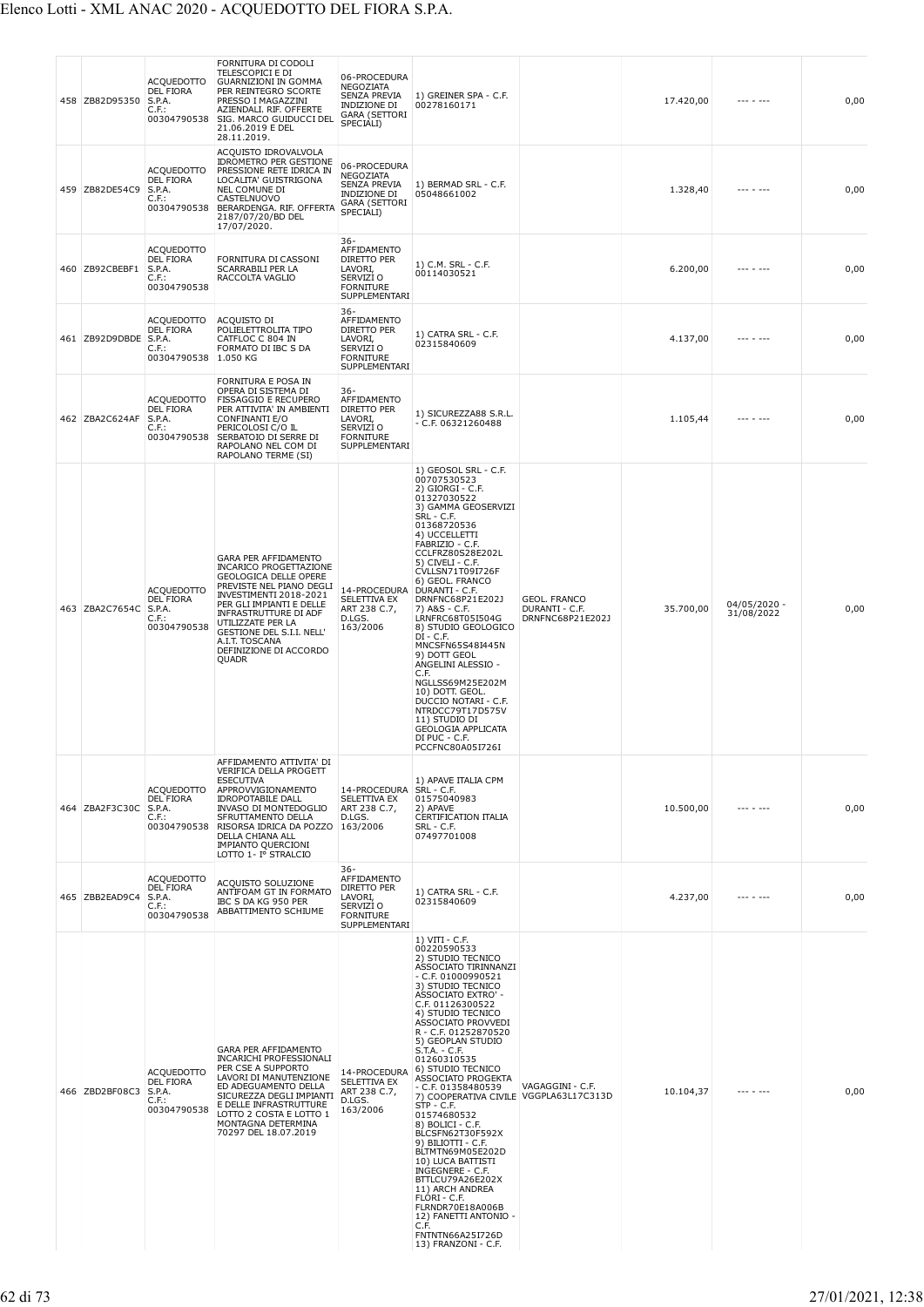|                       |                                                                            |                                                                                                                                                                                                                      |                                                                                                          | FRNGDU80R24B149R<br>14) LIBERATORI<br>STEFANO - C.F.<br>LBRSFN89A09G702F<br>15) MIGLIORINI - C.F.<br>MGLCLD88M02E202X<br>16) MALENTACCHI -<br>C.F.<br>MLNSMN84M27E202Q<br>17) MORETTI - C.F.<br>MRTLCU64T21E202E<br>18) RABAI - C.F.<br>RBALRT78H28E202V<br>19) REALI MATTEO -<br>C.F.<br>RLEMTT83C09E202F<br>20) SEVERI - C.F.<br>SVRNDR66E29E202P<br>21) TINTI - C.F.<br>TNTCSR60L09E202W<br>22) VAGAGGINI - C.F.<br>VGGPLA63L17C313D<br>23) VAGAGGINI - C.F.<br>VGGPLA67M11E202B<br>24) PUGI E LUSINI<br>STUDIO TECNICO<br>ASSOCIATO - C.F.<br>01444050536                                                                                                                      |                                                                 |           |                 |      |
|-----------------------|----------------------------------------------------------------------------|----------------------------------------------------------------------------------------------------------------------------------------------------------------------------------------------------------------------|----------------------------------------------------------------------------------------------------------|------------------------------------------------------------------------------------------------------------------------------------------------------------------------------------------------------------------------------------------------------------------------------------------------------------------------------------------------------------------------------------------------------------------------------------------------------------------------------------------------------------------------------------------------------------------------------------------------------------------------------------------------------------------------------------|-----------------------------------------------------------------|-----------|-----------------|------|
| 467 ZBD2C907C9        | <b>ACQUEDOTTO</b><br>DEL FIORA<br>S.P.A.<br>C.F.<br>00304790538            | REINTEGRO SCORTE<br>MAGAZZINO                                                                                                                                                                                        | $36 -$<br>AFFIDAMENTO<br>DIRETTO PER<br>LAVORI,<br>SERVIZI O<br><b>FORNITURE</b><br>SUPPLEMENTARI        | 1) GEORG FISCHER SPA<br>$- C.F. 00814600151$                                                                                                                                                                                                                                                                                                                                                                                                                                                                                                                                                                                                                                       |                                                                 | 5.034,74  |                 | 0,00 |
| 468 ZBD2CE58AD        | <b>ACQUEDOTTO</b><br><b>DEL FIORA</b><br>S.P.A.<br>C.F.:<br>00304790538    | FORTNITURA DI VESTIARIO<br>AZIENDALE PER N. 4<br><b>ASSUNZIONI DEL</b><br>27.04.2020. RIF. OFFERTA<br>N. AGEAT/20/732841 DEL<br>23.04.2020.                                                                          | $36 -$<br>AFFIDAMENTO<br>DIRETTO PER<br>LAVORI,<br>SERVIZI O<br><b>FORNITURE</b><br><b>SUPPLEMENTARI</b> | 1) SIR SAFETY SYSTEM<br>SPA UNIPERSONALE -<br>C.F. 03359340548                                                                                                                                                                                                                                                                                                                                                                                                                                                                                                                                                                                                                     |                                                                 | 258,00    |                 | 0,00 |
| 469 ZBD2F812E2        | ACQUEDOTTO<br><b>DEL FIORA</b><br>S.P.A.<br>$C.F.$ :<br>00304790538        | INTERVENTO DI<br>MANUTENZIONE<br>STRAORDINARIA DI<br>SOSTITUZIONE DEL<br>CUSCINETTO DEL TAMBURO<br>PRESSO IDL TOLFE NEL<br>COMUNE DI SIENA.                                                                          | 06-PROCEDURA<br>NEGOZIATA<br>SENZA PREVIA<br><b>INDIZIONE DI</b><br>GARA (SETTORI<br>SPECIALI)           | 1) VERONESI<br>SEPARATORI SPA - C.F.<br>00312160377                                                                                                                                                                                                                                                                                                                                                                                                                                                                                                                                                                                                                                |                                                                 | 1.994,00  | --- - ---       | 0,00 |
| 470 ZBF2C2B0AB        | <b>ACQUEDOTTO</b><br><b>DEL FIORA</b><br>S.P.A.<br>$C.F.$ :<br>00304790538 | FORNITURA N. 10<br>GIACCONI INVERNALI H.V. -<br>RIF. VS. OFFERTA N.<br>AGEAT/20/687445 DEL<br>21.01.2020.                                                                                                            | $23 -$<br>AFFIDAMENTO<br><b>DIRETTO</b>                                                                  | 1) SIR SAFETY SYSTEM<br>SPA UNIPERSONALE -<br>C.F. 03359340548                                                                                                                                                                                                                                                                                                                                                                                                                                                                                                                                                                                                                     |                                                                 | 324,00    | --- - ---       | 0,00 |
| 471 ZBF2D3742E        | <b>ACQUEDOTTO</b><br><b>DEL FIORA</b><br>S.P.A.<br>$C.F.$ :<br>00304790538 | <b>ACQUISTO</b><br>STRUMENTAZIONE DI<br>MISURA ONLINE PH E<br><b>REDOX SORGENTE</b><br><b>GALLERIA ALTA SANTA</b><br>FIORA. RIF. VOSTRA<br>OFFERTA 17889206 DEL<br>26/05/2020.                                       | 36-<br>AFFIDAMENTO<br>DIRETTO PER<br>LAVORI,<br>SERVIZI O<br><b>FORNITURE</b><br>SUPPLEMENTARI           | 1) HACH LANGE SRL -<br>C.F. 11277000151                                                                                                                                                                                                                                                                                                                                                                                                                                                                                                                                                                                                                                            |                                                                 | 4.509,11  |                 | 0,00 |
| 472 ZBF2EF7754        | ACQUEDOTTO<br>DEL FIORA<br>S.P.A.<br>$C.F.$ :<br>00304790538               | FORNITURA SARACINESCA<br>E MATERIALE PER<br>RIFACIMENTO SCARICO<br>POZZETTO RETE DI<br>ADDUZIONE                                                                                                                     | 36-<br>AFFIDAMENTO<br>DIRETTO PER<br>LAVORI,<br>SERVIZI O<br><b>FORNITURE</b><br>SUPPLEMENTARI           | 1) S.D.M. SRL<br>UNINOMINALE - C.F.<br>01723880975                                                                                                                                                                                                                                                                                                                                                                                                                                                                                                                                                                                                                                 |                                                                 | 2.071,98  | --- - ---       | 0,00 |
| 473 ZC02C62457 S.P.A. | <b>ACQUEDOTTO</b><br>DEL FIORA<br>$C.F.$ :<br>00304790538                  | LIQUIDAZIONE COMPENSO<br>CONSULENZA TECNICA DI<br>PARTE CAUSA A.T.P. N.<br>1422/2018 R.G. - PER IL<br>CONTENZIOSO NUOVA<br>SOLMINE SPA/ADF SPA                                                                       | $24 -$<br>AFFIDAMENTO<br>DIRETTO A<br>SOCIETA' IN<br><b>HOUSE</b>                                        | 1) INGEGNERIE<br>TOSCANE SRL - C.F.<br>06111950488                                                                                                                                                                                                                                                                                                                                                                                                                                                                                                                                                                                                                                 |                                                                 | 2.912,00  | --- - ---       | 0,00 |
| 474 ZC12BD43E2        | <b>ACQUEDOTTO</b><br><b>DEL FIORA</b><br>S.P.A.<br>C.F.:<br>00304790538    | <b>REINTEGRO SCORTE</b><br>MAGAZZINO SIENA E<br><b>GROSSETO - ACQUISTO</b><br>MATERIALE PER<br>SOSTITUZIONE CONTATORI<br>MASSIVA                                                                                     | 06-PROCEDURA<br>NEGOZIATA<br>SENZA PREVIA<br>INDIZIONE DI<br><b>GARA (SETTORI</b><br>SPECIALI)           | 1) GREINER SPA - C.F.<br>00278160171                                                                                                                                                                                                                                                                                                                                                                                                                                                                                                                                                                                                                                               |                                                                 | 5.766,00  | --- - ---       | 0,00 |
| 475 ZC22C758BF        | <b>ACQUEDOTTO</b><br>DEL FIORA<br>S.P.A.<br>$C.F.$ :<br>00304790538        | FORNITURA DI N. 2<br><b>TERMOMETRI A</b><br>INFRAROSSI. RIF. OFFERTA<br>MAIL AGENTE RAFFAELLO<br>PELLEGRINI DEL<br>16.03.2020                                                                                        | 23-<br>AFFIDAMENTO<br><b>DIRETTO</b>                                                                     | 1) DATACOL SRL - C.F.<br>01964750234                                                                                                                                                                                                                                                                                                                                                                                                                                                                                                                                                                                                                                               |                                                                 | 168,80    | --- - ---       | 0,00 |
| 476 ZC22D42A60 S.P.A. | <b>ACQUEDOTTO</b><br><b>DEL FIORA</b><br>$C.F.$ :<br>00304790538           | AFFIDAMENTO INCARICO<br>PROFESSIONALE PER<br>RILIEVO PLANO-<br>ALTIMETRICO E<br><b>GEOMETRICO DEGLI</b><br>SCARICATORI DI PIENA SITI D.LGS.<br><b>NEL TERRITORIO</b><br>DELL'AMBITO TERRITORIALE<br>OTTIMALE OMBRONE | 14-PROCEDURA<br>SELETTIVA EX<br>ART 238 C.7,<br>163/2006                                                 | 1) STUDIO TECNICO<br>ASSOCIATO GEOM.<br>ANDR - C.F.<br>01147480527<br>2) STUDIO TECNICO<br>ASSOCIATO PROVVEDI<br>R - C.F. 01252870520<br>3) SARTORI - C.F.<br>01304080532<br>4) STUDIO TECNICO<br>ASSOCIATO PROGEKTA<br>- C.F. 01358480539<br>5) STUDIO TECNICO<br>GEOMETRA - C.F.<br>BNSLSN77C14C847M<br>6) BUONI ALESSIO -<br>BNULSS87T07C085V<br>7) CIACCI VERONICA -<br>C.F.<br>CCCVNC87M45E202A<br>8) GEOMETRA<br>CORRIDORI EUGENIO -<br>C.F.<br>CRRGNE56M03H417I<br>9) GEOM. FRANCESCA<br>GIANNINI - C.F.<br>GNNFNC75R58E202N<br>10) LUSINI DUCCIO -<br>C.F.<br>LSNDCC73R03I726Z<br>11) MOCHI SIMONE -<br>C.F.<br>MCHSMN76M24G752P<br>12) MILIANI - C.F.<br>MLNLXA85D25E202P | STUDIO TECNICO<br>ASSOCIATO GEOM.<br>ANDR - C.F.<br>01147480527 | 18.798,61 | $- - - - - - -$ | 0,00 |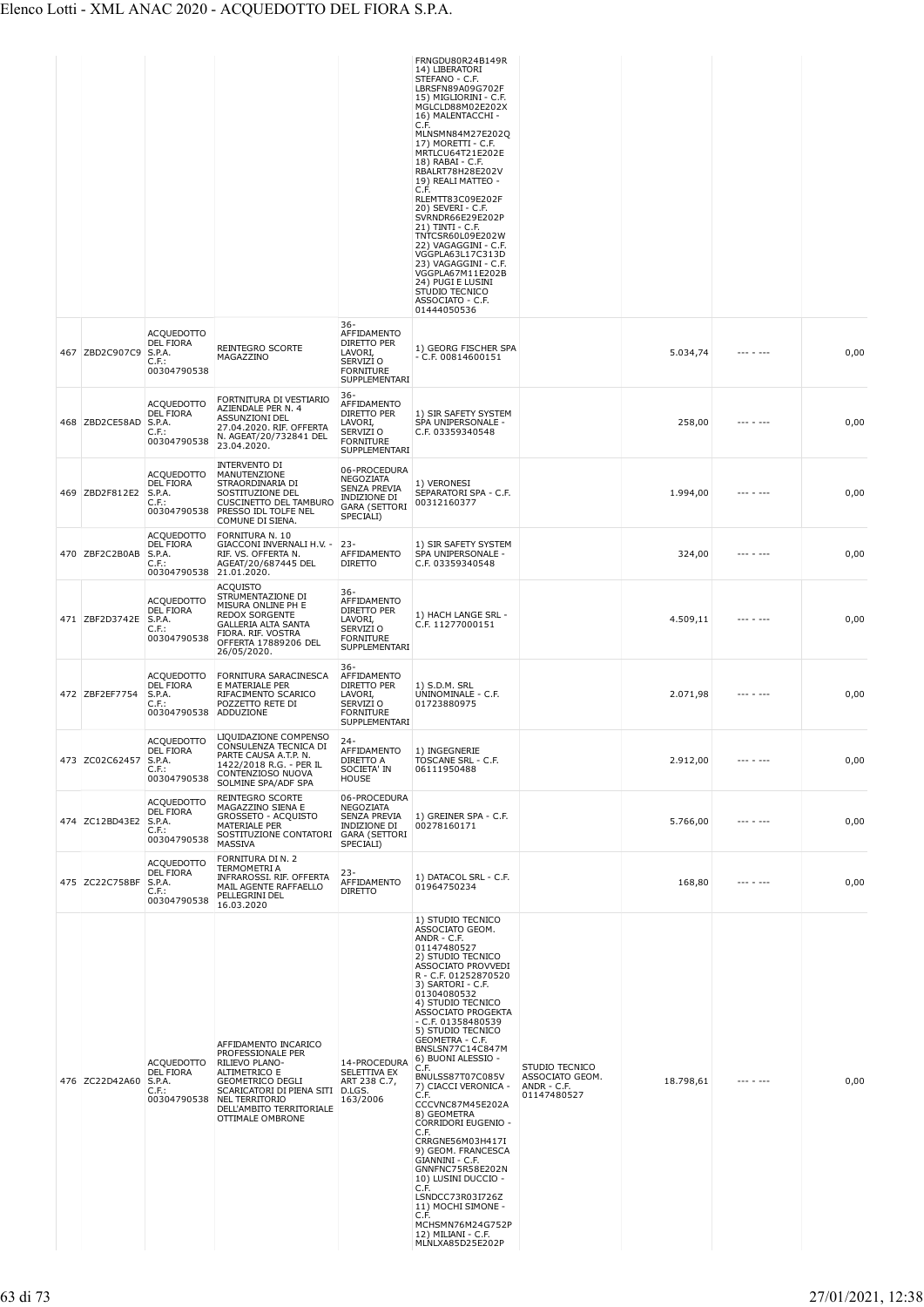|                       |                                                                            |                                                                                                                                                                                                                                                                                                    |                                                                                                            | 13) MALENTACCHI -<br>C.F.<br>MLNSMN84M27E202Q<br>14) MARANO GIACOMO<br>- C.F.                                                                                                                                |            |                            |      |
|-----------------------|----------------------------------------------------------------------------|----------------------------------------------------------------------------------------------------------------------------------------------------------------------------------------------------------------------------------------------------------------------------------------------------|------------------------------------------------------------------------------------------------------------|--------------------------------------------------------------------------------------------------------------------------------------------------------------------------------------------------------------|------------|----------------------------|------|
|                       |                                                                            |                                                                                                                                                                                                                                                                                                    |                                                                                                            | MRNGCM96M16E202X<br>15) RACIOPPI - C.F.<br>RCPDVD87H02E202N<br>16) Geometra<br>STEFANO ROSSI - C.F.<br>RSSSFN69C22I726E<br>17) SEVERI - C.F.<br>SVRNDR66E29E202P<br>18) VAGAGGINI - C.F.<br>VGGPLA63L17C313D |            |                            |      |
| 477 ZC22D5BF4F        | <b>ACQUEDOTTO</b><br><b>DEL FIORA</b><br>S.P.A.<br>C.F.<br>00304790538     | SERVIZIO DI RACCOLTA E<br>TRASPORTO DEI RIFIUTI                                                                                                                                                                                                                                                    | 14-PROCEDURA<br>SELETTIVA EX<br>ART 238 C.7,<br>D.LGS.<br>163/2006                                         | 1) BUSISI ECOLOGIA<br>SRL - C.F.<br>00951000538                                                                                                                                                              | 2.890,00   | --- - ---                  | 0,00 |
| 478 ZC22E63753        | <b>ACQUEDOTTO</b><br>DEL FIORA<br>S.P.A.<br>$C.F.$ :<br>00304790538        | <b>FORNITURE PER OPERE</b><br>COMPLEMENTARI SISTEMI<br>DI SUPERVISIONE E<br>CONTROLLO PER IMPIANTO<br>CENTRALIZZATO DI<br>TRATTAMENTO DEI FANGHI<br>PRESSO IL DEPURATORE DI<br>GROSSETO SAN GIOVANNI.<br>RIF. VOSTRA OFFERTA<br>216219 DEL 14/09/2020.                                             | 14-PROCEDURA<br>SELETTIVA EX<br>ART 238 C.7,<br>D.LGS.<br>163/2006                                         | 1) MEF SRL - C.F.<br>00763300480                                                                                                                                                                             | 7.563,03   |                            | 0,00 |
| 479 ZC22EF6B64        | <b>ACQUEDOTTO</b><br>DEL FIORA<br>S.P.A.<br>$C.F.$ :<br>00304790538        | REVISIONE ANNUALE<br>TREPPIEDI E VERRICELLO.<br>RIF. D.D.T. N. 3977 DEL<br>21.10.2020.                                                                                                                                                                                                             | 06-PROCEDURA<br><b>NEGOZIATA</b><br>SENZA PREVIA<br>INDIZIONE DI<br><b>GARA (SETTORI</b><br>SPECIALI)      | 1) KELLI SRL - C.F.<br>00793780537                                                                                                                                                                           | 345,76     |                            | 0,00 |
| 480 ZC32C41994        | <b>ACQUEDOTTO</b><br><b>DEL FIORA</b><br>S.P.A.<br>C.F.<br>00304790538     | ANALISI ORGANOLETTICHE<br>FISICHE, CHIMICO FISICHE,<br>CHIMICHE,<br>MICROBIOLOGICHE ED ECO<br>TOSSICOLOGICHE DELLE<br>ACOUE DESTINATE AL<br>CONSUMO UMANO E<br>REFLUE. DETERMINA AD<br>PROT 510 DEL 9.01.2020<br>SI RICHIEDE UN<br>CONTRATTO QUADRO PER<br>IL 1 BIM 2020                           | $24 -$<br>AFFIDAMENTO<br>DIRETTO A<br>SOCIETA' IN<br>HOUSE                                                 | 1) ACQUE SPA - C.F.<br>05175700482                                                                                                                                                                           | 55.000,00  | 28/02/2020 -<br>30/04/2020 | 0,00 |
| 481 ZC42B98E9E        | <b>ACQUEDOTTO</b><br><b>DEL FIORA</b><br>S.P.A.<br>$C.F.$ :<br>00304790538 | FORNITURA DI CONTATORI<br>ULTRASONICI AXIOMA - RIF.<br>DETERMINA A.D. PROT. N.<br>114293 DEL 13/12/2019<br>CONSEGNA PRESSO IL<br>MAGAZZINO DI GROSSETO.                                                                                                                                            | 36-<br>AFFIDAMENTO<br>DIRETTO PER<br>LAVORI,<br>SERVIZI O<br><b>FORNITURE</b><br>SUPPLEMENTARI             | 1) INFORMATION<br>DEVELOPMENT &<br>AUTOMATIO - C.F.<br>11701910157                                                                                                                                           | 37.575,00  |                            | 0,00 |
| 482 ZC42C7FC0B        | <b>ACQUEDOTTO</b><br>DEL FIORA<br>S.P.A.<br>C.F.:<br>00304790538           | ANALISI ORGANOLETTICHE,<br>FISICHE, CHIMICO FISICHE,<br>CHIMICHE,<br>MICROBIOLOGICHE ED ECO<br>TOSSICOLOGICHE DELLE<br>ACQUE DESTINATE AL<br>CONSUMO UMANO E<br>REFLUE. DETERMINA AD<br><b>PROT 41175 DEL</b><br>13.03.2020 SI RICHIEDE<br>UN CONTRATTO QUADRO<br>PER I MESI DI MARZO<br>APRILE 20 | $24 -$<br>AFFIDAMENTO<br>DIRETTO A<br>SOCIETA' IN<br>HOUSE                                                 | 1) PUBLIACOUA SPA -<br>C.F. 05040110487                                                                                                                                                                      | 110.000,00 | 20/03/2020 -<br>31/12/2020 | 0,00 |
| 483 ZC42C84D6C S.P.A. | <b>ACQUEDOTTO</b><br><b>DEL FIORA</b><br>$C.F.$ :<br>00304790538           | RIPARAZIONE + ACCESSORI<br>PER CENTRALINA DI<br>DOSAGGIO CLORO                                                                                                                                                                                                                                     | 06-PROCEDURA<br>NEGOZIATA<br><b>SENZA PREVIA</b><br>INDIZIONE DI<br>GARA (SETTORI 01558150973<br>SPECIALI) | 1) GIEMME<br>TRATTAMENTO ACQUE<br>$S.N.C. - C.F.$                                                                                                                                                            | 2.100,00   |                            | 0,00 |
| 484 ZC42D08A69        | <b>ACQUEDOTTO</b><br><b>DEL FIORA</b><br>S.P.A.<br>$C.F.$ :<br>00304790538 | SCAVI ARCHEOLOGICI,<br>FORNITURA E POSA IN<br>OPERA DI GEO TESSUTO,<br>RICOPRIMENTO DELLE<br>TRINCEE ESPLORATIVE<br>DOVUTE A RINVENIMENTO<br>DI REPERTI ARCHEOLOGICI<br>A MONTEDOGLIO,                                                                                                             | $36 -$<br>AFFIDAMENTO<br>DIRETTO PER<br>LAVORI,<br>SERVIZI O<br><b>FORNITURE</b><br>SUPPLEMENTARI          | 1) BRUSCHI SRL - C.F.<br>01743950519                                                                                                                                                                         | 1.500,00   |                            | 0,00 |
| 485 ZC52C0CA03 S.P.A. | <b>ACQUEDOTTO</b><br><b>DEL FIORA</b><br>C.F.<br>00304790538               | ACQUISTO DI APPARATI<br>VIVAVOCE DA APPLICARE<br>SUI VEICOLI AZIENDALI IN<br>ASSEGNAZIONE ALLA<br>WORD FORCE NECESSARI<br>PER GARANTIRE LA<br>SICUREZZA ALLA GUIDA IN<br>OTTEMPERANZA ALLE<br>NORME DEL CODICE DELLA<br><b>STRADA</b>                                                              | 36-<br>AFFIDAMENTO<br><b>DIRETTO PER</b><br>LAVORI,<br>SERVIZI O<br><b>FORNITURE</b><br>SUPPLEMENTARI      | 1) BUTALI SPA - C.F.<br>01305510511                                                                                                                                                                          | 491,00     | --- - ---                  | 0,00 |
| 486 ZC52DD2567        | <b>ACQUEDOTTO</b><br>DEL FIORA<br>S.P.A.<br>C.F.<br>00304790538            | FORNITURA DI VALVOLE<br>WAFER A FARFALLA                                                                                                                                                                                                                                                           | 36-<br>AFFIDAMENTO<br>DIRETTO PER<br>LAVORI,<br>SERVIZI O<br><b>FORNITURE</b><br>SUPPLEMENTARI             | 1) MINETTI S.P.A. - C.F.<br>01735880161                                                                                                                                                                      | 610,50     |                            | 0,00 |
| 487 ZC62C9355A        | <b>ACQUEDOTTO</b><br>DEL FIORA<br>S.P.A.<br>$C.F.$ :<br>00304790538        | FORNITURA DI N. 40 KG DI<br>SACCHI IN POLIETILENE CM<br>50 X 70. RIF. D.D.T. N. 2876<br>DEL 27.03.2020.                                                                                                                                                                                            | $36 -$<br>AFFIDAMENTO<br>DIRETTO PER<br>LAVORI,<br>SERVIZI O<br><b>FORNITURE</b><br>SUPPLEMENTARI          | 1) ROSATI CARTA SRL -<br>C.F. 00960450534                                                                                                                                                                    | 159,60     |                            | 0,00 |
| 488 ZC72CB3C4A        | <b>ACQUEDOTTO</b><br><b>DEL FIORA</b><br>S.P.A.<br>$C.F.$ :<br>00304790538 | FORNITURA DI UN<br>ASPIRATORE SOLIDI E<br>LIQUIDI PER VARIE<br>OPERAZIONI DI<br>CONDUZIONE SU IMPIANTI<br>DI DEPURAZIONE.                                                                                                                                                                          | 14-PROCEDURA<br>SELETTIVA EX<br>ART 238 C.7,<br>D.LGS.<br>163/2006                                         | 1) SIMEC SRL - C.F.<br>00523800522                                                                                                                                                                           | 114,20     |                            | 0,00 |
| 489 ZC72F387CD S.P.A. | <b>ACQUEDOTTO</b><br><b>DEL FIORA</b><br>$C.F.$ :<br>00304790538           | MANUTENZIONE ORDINARIE<br>SU CENTRIFUGHE DI ADF                                                                                                                                                                                                                                                    | 06-PROCEDURA<br>NEGOZIATA<br><b>SENZA PREVIA</b><br>INDIZIONE DI<br><b>GARA (SETTORI</b><br>SPECIALI)      | 1) PIERALISI MAIP SPA -<br>C.F. 00696010420                                                                                                                                                                  | 3.051,20   | --- - ---                  | 0,00 |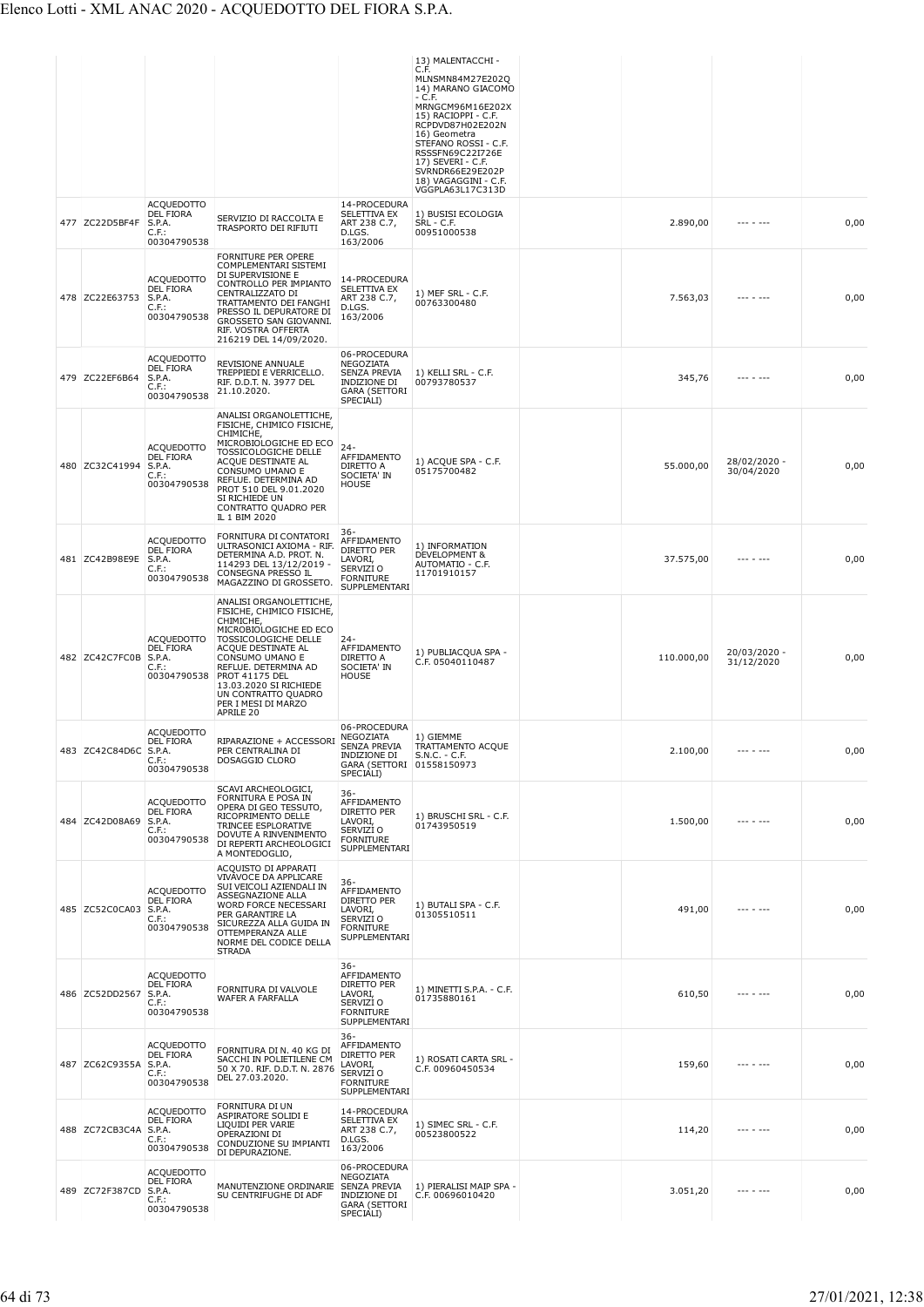|     | 490 ZC82D0B5A6        | ACQUEDOTTO<br>DEL FIORA<br>S.P.A.<br>C.F.:<br>00304790538           | FORNITURA E POSA IN<br>OPERA DEI RICAMBI E<br>SERVICE PER I REATTORI UV<br>SEZIONE TERZIARIO. RIF.<br><b>VOSTRA OFFERTA</b><br>19/0058/2020 DEL<br>05/03/2020.                                                                                                    | 36-<br>AFFIDAMENTO<br>DIRETTO PER<br>LAVORI,<br>SERVIZI <sub>O</sub><br><b>FORNITURE</b><br>SUPPLEMENTARI | 1) XYLEM WATER<br>SOLUTIONS ITALIA SRL<br>- C.F. 00889400156       | 28.315,20  |           | 0,00 |
|-----|-----------------------|---------------------------------------------------------------------|-------------------------------------------------------------------------------------------------------------------------------------------------------------------------------------------------------------------------------------------------------------------|-----------------------------------------------------------------------------------------------------------|--------------------------------------------------------------------|------------|-----------|------|
|     | 491 ZC82D7D06B        | ACQUEDOTTO<br>DEL FIORA<br>S.P.A.<br>C.F.:<br>00304790538           | RIPARAZIONE + ACCESSORI<br>PER CENTRALINA DI<br>DOSAGGIO CLORO                                                                                                                                                                                                    | 06-PROCEDURA<br>NEGOZIATA<br><b>SENZA PREVIA</b><br>INDIZIONE DI<br><b>GARA (SETTORI</b><br>SPECIALI)     | 1) GIEMME<br>TRATTAMENTO ACQUE<br>$S.N.C. - C.F.$<br>01558150973   | 2.739,00   |           | 0,00 |
|     | 492 ZC82E1629C        | <b>ACQUEDOTTO</b><br>DEL FIORA<br>S.P.A.<br>C.F.:<br>00304790538    | COSTO DI PUBBLICAZIONE<br>IN 2 QUOTIDIANI LOCALI IL<br>TIRRENO ED GROSSETO +<br><b>CORRIERE DI SIENA E 2</b><br>QUOTIDIANI NAZIONALI LA<br>REPUBBLICA ED NAZIONALE<br>+ LA STAMPA ED.<br>NAZIONALE GARA SERVIZIO<br>DI VERIFICA E MESSA A<br>NORMA CIG 8384235997 | -23<br>AFFIDAMENTO<br><b>DIRETTO</b>                                                                      | 1) A. MANZONI & C.<br>$SPA - C.F.$<br>04705810150                  | 820,00     |           | 0,00 |
|     | 493 ZC82E3946B        | ACQUEDOTTO<br>DEL FIORA<br>S.P.A.<br>C.F.:<br>00304790538           | ACQUISTO REAGENTI E<br>COLORIMETRO X OZONO PT<br>ELVELLA. RIF. VOSTRA<br>OFFERTA 18220990 DEL<br>21/08/2020.                                                                                                                                                      | 36-<br>AFFIDAMENTO<br>DIRETTO PER<br>LAVORI,<br>SERVIZI O<br><b>FORNITURE</b><br>SUPPLEMENTARI            | 1) HACH LANGE SRL -<br>C.F. 11277000151                            | 786,94     |           | 0,00 |
| 494 | ZC92C77616            | ACQUEDOTTO<br>DEL FIORA<br>S.P.A.<br>C.F.:<br>00304790538           | ACQUISTO DI<br>POLIELETTROLITA TIPO<br>CATFLOC C 804 IN<br>FORMATO DI IBC S DA<br>1.050 KG                                                                                                                                                                        | 06-PROCEDURA<br>NEGOZIATA<br>SENZA PREVIA<br><b>INDIZIONE DI</b><br><b>GARA (SETTORI</b><br>SPECIALI)     | 1) CATRA SRL - C.F.<br>02315840609                                 | 4.074,00   |           | 0,00 |
|     | 495 ZCA2C6EA26        | ACQUEDOTTO<br>DEL FIORA<br>S.P.A.<br>C.F.:<br>00304790538           | FORNITURA DI CPU<br>SIEMENS RELATIVA AI<br>LAVORI DI REALIZZAZIONE<br>DEL NUOVO DEPURATORE<br>DI ARCIDOSSO (GR)<br>RIFERIMENTO VOSTRA<br>OFFERTA DEL 10/03/2020.                                                                                                  | 14-PROCEDURA<br>SELETTIVA EX<br>ART 238 C.7,<br>D.LGS.<br>163/2006                                        | 1) S.I.C.I.E.T. SRL - C.F.<br>01374060588                          | 4.584,00   |           | 0,00 |
|     | 496 ZCB2C6CFF2        | ACQUEDOTTO<br><b>DEL FIORA</b><br>S.P.A.<br>C.F.:                   | AFFIDAMENTO INCARICO<br>TECNICO PER IL<br>FRAZIONAMENTO ED<br>ACCATASTAMENTO DEL<br>00304790538 SERBATOIO BAGNOLI.                                                                                                                                                | 14-PROCEDURA<br>SELETTIVA EX<br>ART 238 C.7,<br>D.LGS.<br>163/2006                                        | 1) CE.SE.T. SNC DI<br>ALESSANDRO<br>SMACCHIA - C.F.<br>01975080548 | 1.260,00   |           | 0,00 |
|     | 497 ZCB2CBFF80        | <b>ACQUEDOTTO</b><br>DEL FIORA<br>S.P.A.<br>C.F.:<br>00304790538    | FORNITURA DI N. 200<br>FLACONI DI LESEPIDINA<br>150 ML SPRAY<br>IGIENIZZANTE. RIF.<br>OFFERTA MAIL AGENTE<br>ALESSANDRO CITTI DEL<br>09.04.2020.                                                                                                                  | $36-$<br>AFFIDAMENTO<br>DIRETTO PER<br>LAVORI,<br>SERVIZI O<br><b>FORNITURE</b><br>SUPPLEMENTARI          | 1) MANUTAN ITALIA SPA<br>$- C.F. 09816660154$                      | 840,00     |           | 0,00 |
|     | 498 ZCB2CFE2AD        | <b>ACQUEDOTTO</b><br>DEL FIORA<br>S.P.A.<br>C.F.:<br>00304790538    | ACQUISTO DI<br>POLIELETTROLITA TIPO<br>CATFLOC C 804 IN<br>FORMATO DI IBC S DA<br>1.050 KG                                                                                                                                                                        | 06-PROCEDURA<br>NEGOZIATA<br>SENZA PREVIA<br>INDIZIONE DI<br><b>GARA (SETTORI</b><br>SPECIALI)            | 1) CATRA SRL - C.F.<br>02315840609                                 | 4.137,00   |           | 0,00 |
|     | 499 ZCB2DECE95        | ACQUEDOTTO<br><b>DEL FIORA</b><br>S.P.A.<br>C.F.<br>00304790538     | PROROGA ATTIVITA' DI<br><b>GESTIONE CALL CENTER</b><br>COMMERCIALE SECONDO<br>SEMESTRE 2020                                                                                                                                                                       | 24-<br>AFFIDAMENTO<br>DIRETTO A<br>SOCIETA' IN<br><b>HOUSE</b>                                            | 1) LESOLUZIONI SCARL<br>- C.F. 05591710487                         | 435.000,00 | --- - --- | 0,00 |
|     | 500 ZCB2EA82E5        | ACQUEDOTTO<br>DEL FIORA<br>S.P.A.<br>$C.F.$ :<br>00304790538        | MODELLAZIONE<br>ODORIGENA IDL CIPRESSI<br>COMUNE COLLE VAL<br>D'ELSA. DURATA 3 ANNI                                                                                                                                                                               | 14-PROCEDURA<br>SELETTIVA EX<br>ART 238 C.7<br>D.LGS.<br>163/2006                                         | 1) HERA SRL - C.F.<br>01330620533                                  | 32.169,00  |           | 0,00 |
|     | 501 ZCD2BAAD61        | <b>ACQUEDOTTO</b><br>DEL FIORA<br>S.P.A.<br>C.F.:<br>00304790538    | FORNITURA DI<br>COMPRESSORE AD ARIA<br>MONOFASE                                                                                                                                                                                                                   | 36-<br>AFFIDAMENTO<br><b>DIRETTO PER</b><br>LAVORI,<br>SERVIZI O<br><b>FORNITURE</b><br>SUPPLEMENTARI     | 1) MINETTI S.P.A. - C.F.<br>01735880161                            | 329,00     | --- - --- | 0,00 |
|     | 502 ZCD2C9D613 S.P.A. | <b>ACQUEDOTTO</b><br><b>DEL FIORA</b><br>C.F.:<br>00304790538       | FORNITURA DI N. 1.000<br>MASCHERINE IN TESSUTO /<br>COTONE + T.N.T. NO<br>DISPOSITIVO MEDICO / NO<br>D.P.I.                                                                                                                                                       | $36 -$<br>AFFIDAMENTO<br>DIRETTO PER<br>LAVORI,<br>SERVIZI O<br><b>FORNITURE</b><br>SUPPLEMENTARI         | 1) VEGA S.R.L. - C.F.<br>01640480537                               | 1.500,00   |           | 0,00 |
|     | 503 ZCD2CA75E4        | <b>ACQUEDOTTO</b><br>DEL FIORA<br>S.P.A.<br>C.F.:                   | FORNITURA DI 120 PZ DI<br><b>GEL SANIFICANTE -</b><br>SOLUZIONE ALCOLICA PER<br>MANI DA 500 ML. RIF.<br>OFFERTA TELEFONICA<br>00304790538 AGENTE SALVATORE<br>MORALE DEL 01.04.2020.                                                                              | 36-<br>AFFIDAMENTO<br>DIRETTO PER<br>LAVORI,<br>SERVIZI O<br><b>FORNITURE</b><br>SUPPLEMENTARI            | 1) ZEP ITALIA SRL - C.F.<br>01597840592                            | 1.080,00   | --- - --- | 0,00 |
|     | 504 ZCD2CC4F75        | <b>ACQUEDOTTO</b><br>DEL FIORA<br>S.P.A.<br>$C.F.$ :<br>00304790538 | REINTEGRO SCORTE<br>MAGAZZINO DPI IN<br><b>SCADENZA</b>                                                                                                                                                                                                           | 36-<br>AFFIDAMENTO<br>DIRETTO PER<br>LAVORI,<br>SERVIZI O<br><b>FORNITURE</b><br>SUPPLEMENTARI            | 1) ANTIFLAMME DI<br>ROSADINI V. & C. S.N. -<br>C.F. 01104860539    | 2.100,00   |           | 0,00 |
|     | 505 ZCD2E50D49        | ACQUEDOTTO<br>DEL FIORA<br>S.P.A.<br>$C.F.$ :<br>00304790538        | ACQUISTO DI NR 2<br>TERMOMETRI INFRAROSSI<br>TP 500 PER MISURAZIONE<br>TEMPERATURA CORPOREA.                                                                                                                                                                      | 36-<br>AFFIDAMENTO<br>DIRETTO PER<br>LAVORI,<br>SERVIZI O<br><b>FORNITURE</b><br>SUPPLEMENTARI            | 1) FARMACIE<br>INTERNAZIONALI DI<br>PARISI F - C.F.<br>07356050638 | 70,00      |           | 0,00 |
|     | 506 ZCD2E61FD1        | ACQUEDOTTO<br>DEL FIORA<br>S.P.A.<br>C.F.:<br>00304790538           | ACQUISTO DI PRODOTTO<br>PER IL TRATTAMENTO DELLE<br>ACQUE DI SCARICO PER<br>CONTENIMENTO SCHIUME<br><b>IMPIANTO MBR</b>                                                                                                                                           | $36 -$<br>AFFIDAMENTO<br>DIRETTO PER<br>LAVORI,<br>SERVIZI O<br><b>FORNITURE</b><br>SUPPLEMENTARI         | 1) SAFE SYSTEM SRL -<br>C.F. 04186590271                           | 4.104,00   |           | 0,00 |
|     | 507 ZCD2E7E6C1        | ACQUEDOTTO<br>DEL FIORA<br>S.P.A.<br>$C.F.$ :                       | FORNITURA DI N. 130<br>BATTERIE ENERGY SAFE<br>12V 12AH (COMPARABILE<br>ALLA FIAMM FG21201). RIF. D.LGS.<br>00304790538 PREVENTIVO N. 42 DEL                                                                                                                      | 14-PROCEDURA<br>SELETTIVA EX<br>ART 238 C.7,<br>163/2006                                                  | 1) MONDO BATTERIA<br>SAS - C.F.<br>01325890539                     | 3.623,10   |           | 0,00 |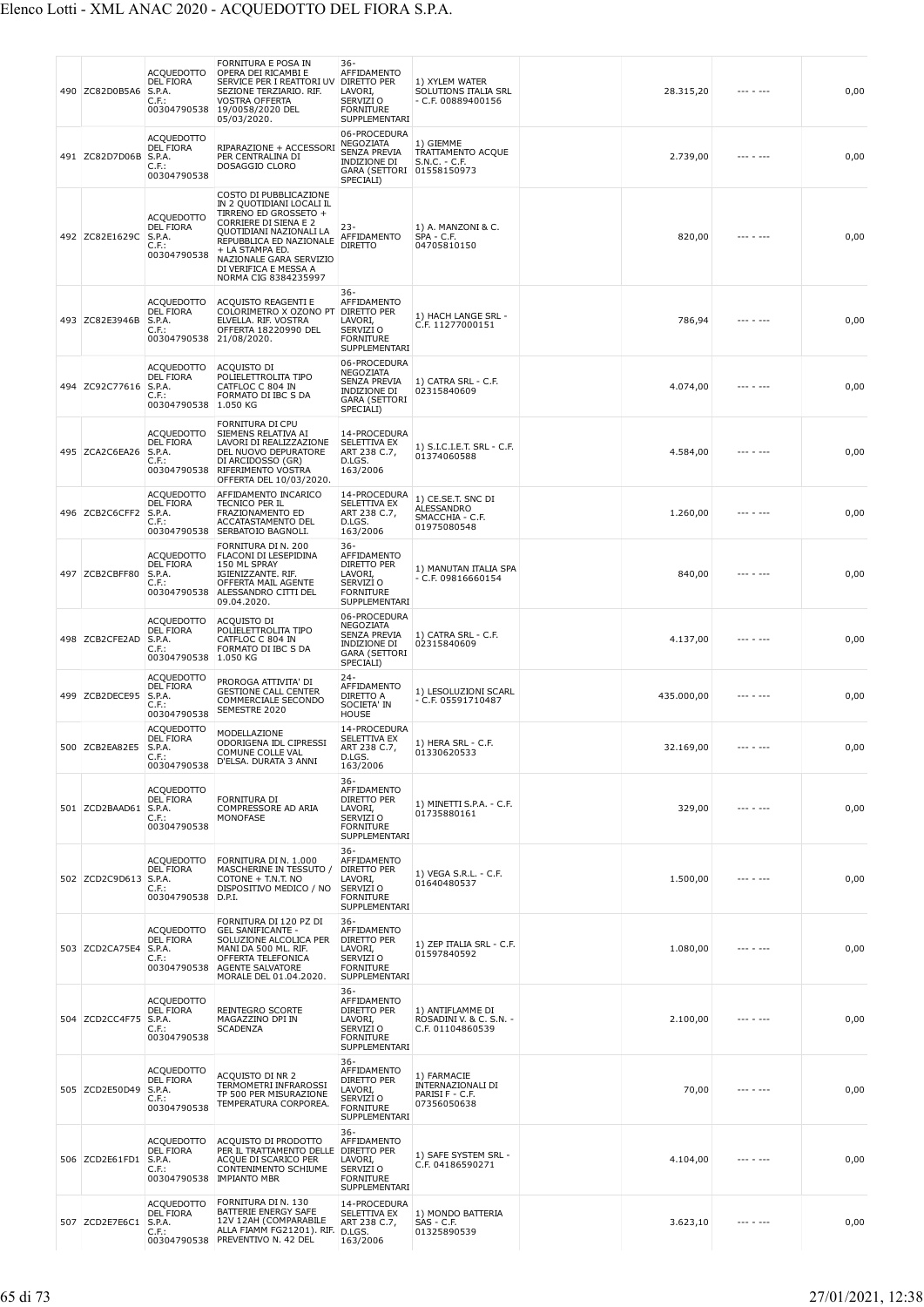|                       |                                                                            | 23.09.2020.                                                                                                                                                                                                                                                                                          |                                                                                                              |                                                                    |           |           |      |
|-----------------------|----------------------------------------------------------------------------|------------------------------------------------------------------------------------------------------------------------------------------------------------------------------------------------------------------------------------------------------------------------------------------------------|--------------------------------------------------------------------------------------------------------------|--------------------------------------------------------------------|-----------|-----------|------|
| 508 ZCE2C72804        | <b>ACOUEDOTTO</b><br>DEL FIORA<br>S.P.A.<br>$C.F.$ :<br>00304790538        | RIPARAZIONE DI<br><b>TELECAMERA PER</b><br>VIDEOISPEZIONE RETI<br><b>IDRICHE</b>                                                                                                                                                                                                                     | 06-PROCEDURA<br>NEGOZIATA<br>SENZA PREVIA<br>INDIZIONE DI<br><b>GARA (SETTORI</b><br>SPECIALI)               | 1) VIVAX SRL - C.F.<br>10344320154                                 | 420,00    |           | 0,00 |
| 509 ZCE2D8294C        | <b>ACQUEDOTTO</b><br><b>DEL FIORA</b><br>S.P.A.<br>$C.F.$ :<br>00304790538 | RIPARAZIONE DI UNA<br>TELECAMERA AGILLIOS<br>PTP70                                                                                                                                                                                                                                                   | 06-PROCEDURA<br>NEGOZIATA<br><b>SENZA PREVIA</b><br><b>INDIZIONE DI</b><br><b>GARA (SETTORI</b><br>SPECIALI) | 1) VIVAX SRL - C.F.<br>10344320154                                 | 700,00    |           | 0,00 |
| 510 ZCE2E51E39        | ACQUEDOTTO<br><b>DEL FIORA</b><br>S.P.A.<br>$C.F.$ :<br>00304790538        | SPESE PER RITIRO E<br>TRASPORTO CONTATORI DA<br>SMALTIRE PRESENTI AL<br>MAGAZZINO DI SIENA IN<br>LOCALITA' RENACCIO. RIF.<br>VOSTRO PROT. C.535.2020<br>DEL 10/09/2020.                                                                                                                              | $23 -$<br>AFFIDAMENTO<br><b>DIRETTO</b>                                                                      | 1) BUSISI ECOLOGIA<br>SRL - C.F.<br>00951000538                    | 300,00    |           | 0,00 |
| 511 ZCF2C78A55        | <b>ACQUEDOTTO</b><br><b>DEL FIORA</b><br>S.P.A.<br>C.F.:<br>00304790538    | AFFIDAMENTO INCARICO<br>PER VERIFICA PREVENTIVA<br><b>DELL INTERESSE</b><br>ARCHEOLOGICO PROGETTO<br>DI REALIZZAZIONE NUOVA<br>CONDOTTA IDRICA DI<br>DISTRIBUZIONE IN LOC.<br>MONTECHIARO NEL<br>COMUNE DI SIENA                                                                                     | 14-PROCEDURA<br>SELETTIVA EX<br>ART 238 C.7,<br>D.LGS.<br>163/2006                                           | 1) COLOMBINI - C.F.<br>CLMMTT82P20G702E                            | 832,00    |           | 0,00 |
| 512 ZCF2CC27CC        | ACQUEDOTTO<br><b>DEL FIORA</b><br>S.P.A.<br>C.F.:<br>00304790538           | ACQUISTO DI<br>POLIELETTROLITA TIPO<br>CATFLOC C 804 IN<br>FORMATO DI IBC S DA<br>1.050 KG                                                                                                                                                                                                           | 06-PROCEDURA<br>NEGOZIATA<br>SENZA PREVIA<br>INDIZIONE DI<br><b>GARA (SETTORI</b><br>SPECIALI)               | 1) CATRA SRL - C.F.<br>02315840609                                 | 4.137,00  |           | 0,00 |
| 513 ZD02C6C77D        | <b>ACQUEDOTTO</b><br>DEL FIORA<br>S.P.A.<br>C.F.:<br>00304790538           | FORNITURA DI UNA<br>VALVOLA CLAYTON                                                                                                                                                                                                                                                                  | $36 -$<br>AFFIDAMENTO<br>DIRETTO PER<br>LAVORI,<br>SERVIZI O<br><b>FORNITURE</b><br>SUPPLEMENTARI            | 1) RACI SRL - C.F.<br>12976840152                                  | 1.464,50  |           | 0,00 |
| 514 ZD02F75FAD        | <b>ACQUEDOTTO</b><br>DEL FIORA<br>S.P.A.<br>$C.F.$ :<br>00304790538        | AFFIDAMENTO DIRETTO PER<br>RILIEVO PLANO-<br>ALTIMETRICO LUNGO<br>TRATTI PUNTUALI<br><b>INDISPENSABILE PER</b><br>INDIVIDUARE,<br>COMPIUTAMENTE, I LAVORI<br>DI REALIZZAZIONE DI UNA<br>NUOVA RETE FOGNARIA E<br>DI UN NUOVO IMPIANTO DI<br>DEPURAZIONE PRESSO LA<br>FRAZIONE DI POGGIARELLO<br>- LA | 14-PROCEDURA<br>SELETTIVA EX<br>ART 238 C.7,<br>D.LGS.<br>163/2006                                           | 1) GEOMETRA DUCCIO<br>QUERCIOLI - C.F.<br>QRCDCC80T25I726Y         | 2.467,50  |           | 0,00 |
| 515 ZD12C0701A        | <b>ACQUEDOTTO</b><br><b>DEL FIORA</b><br>S.P.A.<br>C.F.:<br>00304790538    | ORDINE A TETTO PER<br>ACQUISTO A BANCO DI<br>PICCOLE FORNITURE DI<br>FERRAMENTA E SIMILARI<br>RIGUARDANTI GLI<br>OPERATORI AREA SENESE.                                                                                                                                                              | 36-<br>AFFIDAMENTO<br>DIRETTO PER<br>LAVORI,<br>SERVIZI O<br><b>FORNITURE</b><br>SUPPLEMENTARI               | 1) FUTURA SRL - SIENA<br>- - C.F. 00122820525                      | 1.000,00  |           | 0,00 |
| 516 ZD12C8D54A S.P.A. | <b>ACQUEDOTTO</b><br><b>DEL FIORA</b><br>C.F.:<br>00304790538              | FORNITURA DI N. 8<br>TERMOMETRI A DISTANZA.                                                                                                                                                                                                                                                          | $36-$<br>AFFIDAMENTO<br><b>DIRETTO PER</b><br>LAVORI,<br>SERVIZI O<br><b>FORNITURE</b><br>SUPPLEMENTARI      | 1) FARMACIE<br>INTERNAZIONALI DI<br>PARISI F - C.F.<br>07356050638 | 800,00    |           | 0,00 |
| 517 ZD12CC0700        | <b>ACQUEDOTTO</b><br><b>DEL FIORA</b><br>S.P.A.<br>C.F.:<br>00304790538    | AFFIDAMENTO LAVORI DI<br><b>FORNITURA E</b><br>SOSTITUZIONE MEMBRANE<br>RO                                                                                                                                                                                                                           | 14-PROCEDURA<br>SELETTIVA EX<br>ART 238 C.7,<br>D.LGS.<br>163/2006                                           | 1) SUEZ WTS ITALY SRL<br>$-$ C.F. 00936010156                      | 16.128,00 |           | 0,00 |
| 518 ZD12E2B74C        | <b>ACQUEDOTTO</b><br><b>DEL FIORA</b><br>S.P.A.<br>C.F.<br>00304790538     | ACQUISTO DI CPU SIEMENS<br>RELATIVA AI LAVORI DI<br>ADEGUAMENTO<br>FUNZIONALE DEL<br>DEPURATORE DI BAGNO DI<br>GAVORRANO COMUNE<br>GAVORRANO, DETERMINA<br>A.D. NS. PROT. N. 34090<br>DEL 12/04/2018<br>RIFERIMENTO VOSTRO<br>PREVENTIVO DEL<br>08/09/2020.                                          | 14-PROCEDURA<br>SELETTIVA EX<br>ART 238 C.7,<br>D.LGS.<br>163/2006                                           | 1) MARINI-PANDOLFI<br>SPA - C.F.<br>00623440492                    | 2.335,19  | --- - --- | 0,00 |
| 519 ZD12EA952E        | <b>ACQUEDOTTO</b><br><b>DEL FIORA</b><br>S.P.A.<br>$C.F.$ :<br>00304790538 | FORNITURA REGOLATORI DI<br>LIVELLO PER REINTEGRO<br>SCORTE AL MAGAZZINO DI<br>SIENA. RIF. VOSTRA<br>OFFERTA 319/20 DEL<br>03/10/2020.                                                                                                                                                                | 14-PROCEDURA<br>SELETTIVA EX<br>ART 238 C.7,<br>D.LGS.<br>163/2006                                           | 1) ELETTROMECCANICA<br>2001 SNC DI SEDANE -<br>C.F. 00158500504    | 448,00    |           | 0,00 |
| 520 ZD22FE064F        | <b>ACQUEDOTTO</b><br>DEL FIORA<br>S.P.A.<br>$C.F.$ :<br>00304790538        | ACQUISTO DEI SOLO<br>RICAMBI CENTRALINE<br><b>CLORO CLDP</b>                                                                                                                                                                                                                                         | 06-PROCEDURA<br>NEGOZIATA<br>SENZA PREVIA<br>INDIZIONE DI<br>GARA (SETTORI 01558150973<br>SPECIALI)          | 1) GIEMME<br>TRATTAMENTO ACQUE<br>$S.N.C. - C.F.$                  | 4.757,00  | --- - --- | 0,00 |
| 521 ZD32C0D3AB        | <b>ACQUEDOTTO</b><br><b>DEL FIORA</b><br>S.P.A.<br>$C.F.$ :<br>00304790538 | ACQUISTO DI<br>FLOCCULANTE CATIONICO<br>IN EMULSIONE                                                                                                                                                                                                                                                 | 06-PROCEDURA<br>NEGOZIATA<br>SENZA PREVIA<br>INDIZIONE DI<br><b>GARA (SETTORI</b><br>SPECIALI)               | 1) VICE SRL - C.F.<br>03459770263                                  | 3.500,00  |           | 0,00 |
| 522 ZD32E6DDAF        | <b>ACQUEDOTTO</b><br><b>DEL FIORA</b><br>S.P.A.<br>$C.F.$ :<br>00304790538 | FORNITURA DI LENTI<br>CALIBRATE COMPLETE DI<br><b>GUARNIZIONI PER LA</b><br>RIDUZIONE DEL FLUSSO.<br>RIF. OFFERTA N. 15701 REV.<br>1.00 DEL 23/05/2018. RIF.<br>MAIL AGENTE MARCO<br>GUIDUCCI DEL 21.09.2020.                                                                                        | 06-PROCEDURA<br>NEGOZIATA<br><b>SENZA PREVIA</b><br>INDIZIONE DI<br><b>GARA (SETTORI</b><br>SPECIALI)        | 1) GREINER SPA - C.F.<br>00278160171                               | 6.643,50  |           | 0,00 |
| 523 ZD42E51027        | <b>ACQUEDOTTO</b><br>DEL FIORA<br>S.P.A.<br>$C.F.$ :                       | FORNITURA DI N. 20.000<br>MASCHERINE CHIRURGICHE SELETTIVA EX<br>CLASSE II. RIF. OFFERTA VIA<br>MAIL GIUSEPPE RESCIGNO<br>00304790538 DEL 31.08.2020.                                                                                                                                                | 14-PROCEDURA<br>ART 238 C.7,<br>D.LGS.<br>163/2006                                                           | 1) FARMACIE<br>INTERNAZIONALI DI<br>PARISI F - C.F.<br>07356050638 | 6.000,00  | --- - --- | 0,00 |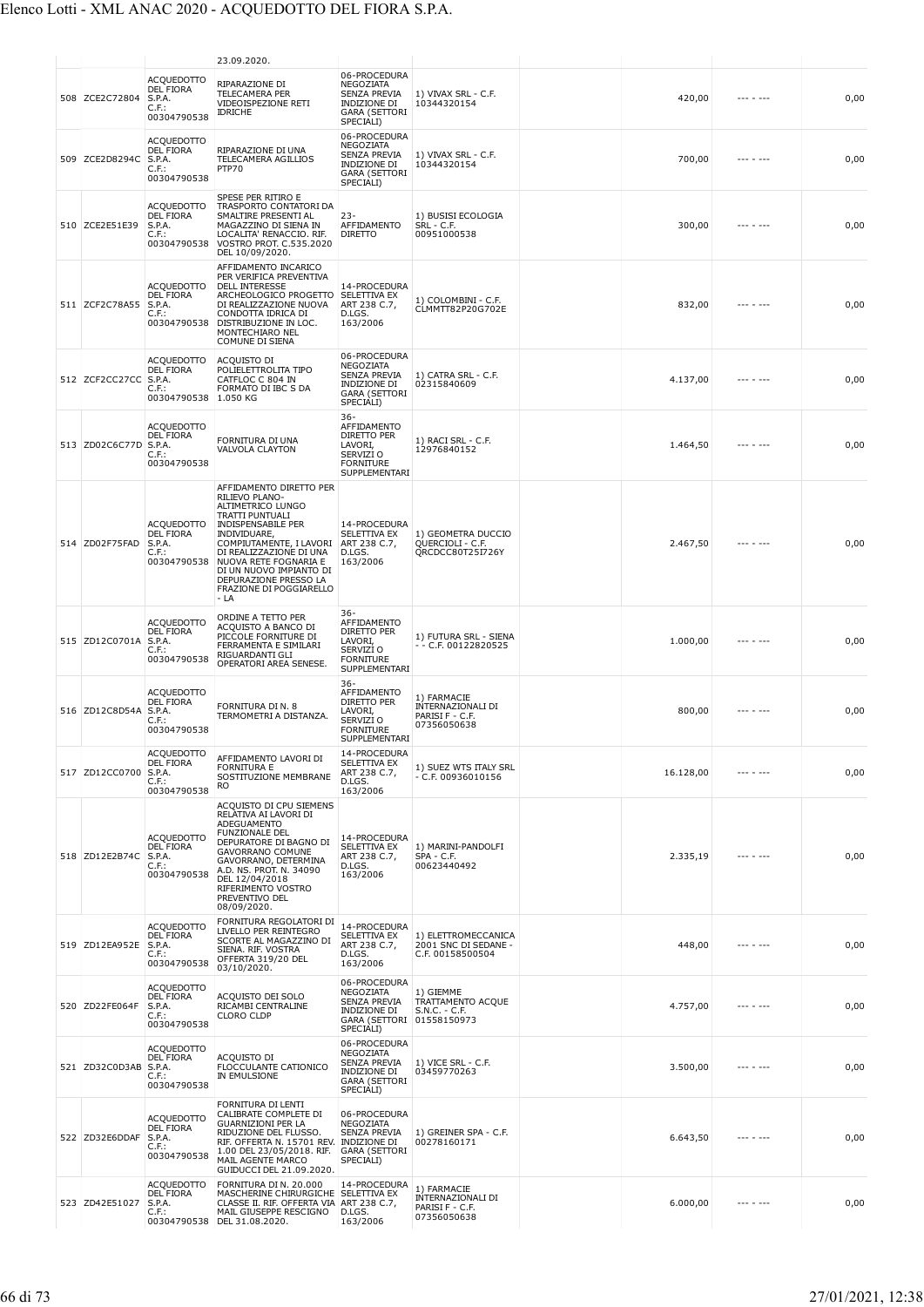| 524 ZD52C3AFA3 | <b>ACQUEDOTTO</b><br><b>DEL FIORA</b><br>S.P.A.<br>C.F.:<br>00304790538          | AFFIDAMENTO SERVIZIO DI 36-<br>RILASCIO DI INFORMAZIONI AFFIDAMENTO<br>COMMERCIALI PER LA<br>VALUTAZIONE DELLA<br>SOLVIBILITA' E DELLA<br>GARANZIA DI AFFIDABILITA'<br>(RATING). | DIRETTO PER<br>LAVORI,<br>SERVIZI O<br><b>FORNITURE</b><br>SUPPLEMENTARI                              | 1) CERVED GROUP SPA<br>$-$ C.F. 08587760961                          | 14.134,00 | $- - - - - - -$ | 0,00 |
|----------------|----------------------------------------------------------------------------------|----------------------------------------------------------------------------------------------------------------------------------------------------------------------------------|-------------------------------------------------------------------------------------------------------|----------------------------------------------------------------------|-----------|-----------------|------|
| 525 ZD52C759F2 | ACQUEDOTTO<br>DEL FIORA<br>S.P.A.<br>C.F.:                                       | FORNITURA DI N. 2<br>TERMOMETRI AD<br>INFRAROSSI. RIF. OFFERTA<br>AGENTE LUIGI BORRELLI<br>00304790538 DEL 14.03.2020.                                                           | $23 -$<br>AFFIDAMENTO<br><b>DIRETTO</b>                                                               | 1) WUERTH SRL - C.F.<br>00125230219                                  | 188,10    | --- - ---       | 0,00 |
| 526 ZD52CA656B | ACQUEDOTTO<br>DEL FIORA<br>S.P.A.<br>C.F.:<br>00304790538                        | FORNITURA DI 320 PZ DI<br><b>GEL SANIFICANTE</b><br>ALCOLICO PER MANI DA 80<br>ML.                                                                                               | $36 -$<br>AFFIDAMENTO<br>DIRETTO PER<br>LAVORI,<br>SERVIZI O<br><b>FORNITURE</b><br>SUPPLEMENTARI     | 1) MANUTAN ITALIA SPA<br>$-$ C.F. 09816660154                        | 960,00    |                 | 0,00 |
| 527 ZD52D3AE13 | ACQUEDOTTO<br>DEL FIORA<br>S.P.A.<br>$C.F.$ :<br>00304790538                     | ACQUISTO DI<br>POLIELETTROLITA TIPO<br>CATFLOC C 804 IN<br>FORMATO DI IBC S DA<br>1.050 KG                                                                                       | 06-PROCEDURA<br>NEGOZIATA<br>SENZA PREVIA<br>INDIZIONE DI<br><b>GARA (SETTORI</b><br>SPECIALI)        | 1) CATRA SRL - C.F.<br>02315840609                                   | 4.137,00  | --- - ---       | 0,00 |
| 528 ZD62C7C516 | ACQUEDOTTO<br><b>DEL FIORA</b><br>S.P.A.<br>C.F.:<br>00304790538                 | MANUTENZIONE SERVICE<br>CAMPIONATORI                                                                                                                                             | $36 -$<br>AFFIDAMENTO<br>DIRETTO PER<br>LAVORI,<br>SERVIZI O<br><b>FORNITURE</b><br>SUPPLEMENTARI     | 1) ENDRESS + HAUSER<br><b>ITALIA SPA - C.F.</b><br>01942780154       | 171,25    |                 | 0,00 |
| 529 ZD62E63BBC | <b>ACQUEDOTTO</b><br><b>DEL FIORA</b><br>S.P.A.<br>C.F.:<br>00304790538          | FORNITURA DI LUCCHETTI<br>IN OTTONE MARCA VIRO<br>MODELLO 303 A CHIAVE<br>CAMPIONE. RIF. VOSTRO<br><b>PREV. 2620 DEL</b><br>21/09/2020.                                          | $23 -$<br>AFFIDAMENTO<br><b>DIRETTO</b>                                                               | 1) LA NUOVA<br>FERRAMENTARIA SAS -<br>C.F. 00903750537               | 447,50    |                 | 0,00 |
| 530 ZD62F5A524 | <b>ACQUEDOTTO</b><br>DEL FIORA<br>S.P.A.<br>C.F.:<br>00304790538                 | FORNITURA LUBRIFICANTI<br>SPECIFICI PER DECANTER<br>FLOTTWEG C3E-4/454. RIF.<br>VOSTRA OFFERTA OF20328<br>DEL 27/10/2020.                                                        | 06-PROCEDURA<br>NEGOZIATA<br>SENZA PREVIA<br>INDIZIONE DI<br><b>GARA (SETTORI</b><br>SPECIALI)        | 1) VERONESI<br>SEPARATORI SPA - C.F.<br>00312160377                  | 341,72    |                 | 0,00 |
| 531 ZD82C784EA | <b>ACQUEDOTTO</b><br>DEL FIORA<br>S.P.A.<br>C.F.:<br>00304790538                 | <b>FORNITURA DI GEL</b><br>IGIENIZZANTE PER MANI.<br>RIF. FATTURA N. 30/E DEL<br>13.03.2020.                                                                                     | $36 -$<br>AFFIDAMENTO<br>DIRETTO PER<br>LAVORI,<br>SERVIZI O<br><b>FORNITURE</b><br>SUPPLEMENTARI     | 1) FARMACIA LA<br>CITTADELLA DI<br>MONTENIGR - C.F.<br>01656590534   | 459,20    |                 | 0,00 |
| 532 ZD82DBFC8A | ACQUEDOTTO<br><b>DEL FIORA</b><br>S.P.A.<br>C.F.:<br>00304790538                 | RICAMBI PER CENTRALINE<br>CLORO CLDP. RIF VOSTRA<br>OFFERTA 00435/2020 DEL<br>13/07/2020.                                                                                        | 06-PROCEDURA<br>NEGOZIATA<br>SENZA PREVIA<br>INDIZIONE DI<br>GARA (SETTORI 01558150973<br>SPECIALI)   | 1) GIEMME<br>TRATTAMENTO ACQUE<br>S.N.C. - C.F.                      | 3.509,00  |                 | 0,00 |
| 533 ZD82FCB89B | <b>ACQUEDOTTO</b><br>DEL FIORA<br>S.P.A.<br>C.F.:<br>00304790538                 | FORNITURA DI RICAMBI PER<br>CENTRALINE DEL CLORO<br><b>CLDP</b>                                                                                                                  | 06-PROCEDURA<br>NEGOZIATA<br>SENZA PREVIA<br>INDIZIONE DI<br><b>GARA (SETTORI</b><br>SPECIALI)        | 1) GIEMME<br>TRATTAMENTO ACQUE<br>$S.N.C. - C.F.$<br>01558150973     | 2.844,00  |                 | 0,00 |
| 534 ZD92D18726 | <b>ACQUEDOTTO</b><br>DEL FIORA<br>S.P.A.<br>C.F.:<br>00304790538                 | FORNITURA VALVOLE PER<br>REINTEGRO SCORTE AL<br>MAGAZZINO DI SIENA. RIF<br>VOSTRA OFFERTA MAIL<br>AGENTE GUIDUCCI DEL<br>18/05/2020.                                             | 06-PROCEDURA<br>NEGOZIATA<br><b>SENZA PREVIA</b><br>INDIZIONE DI<br><b>GARA (SETTORI</b><br>SPECIALI) | 1) GREINER SPA - C.F.<br>00278160171                                 | 776,90    |                 | 0,00 |
| 535 ZD92D86DF4 | <b>ACQUEDOTTO</b><br><b>DEL FIORA</b><br>S.P.A.<br>C.F.:<br>00304790538          | ACQUISTO DIVISE PER<br>PERSONALE DEGLI ADF<br>POINT SU GROSSETO E<br><b>SIENA</b>                                                                                                | $36 -$<br>AFFIDAMENTO<br>DIRETTO PER<br>LAVORI,<br>SERVIZI O<br><b>FORNITURE</b><br>SUPPLEMENTARI     | 1) VEGA S.R.L. - C.F.<br>01640480537                                 | 5.090,00  | $- - - - - - -$ | 0,00 |
| 536 ZDA2C72172 | <b>ACQUEDOTTO</b><br><b>DEL FIORA</b><br>S.P.A.<br>C.F.:<br>00304790538 1.050 KG | ACQUISTO DI<br>POLIELETTROLITA TIPO<br>CATFLOC C 804 IN<br>FORMATO DI IBC S DA                                                                                                   | 06-PROCEDURA<br>NEGOZIATA<br>SENZA PREVIA<br>INDIZIONE DI<br><b>GARA (SETTORI</b><br>SPECIALI)        | 1) CATRA SRL - C.F.<br>02315840609                                   | 4.074,00  | --- - ---       | 0,00 |
| 537 ZDA2D727BA | ACQUEDOTTO<br>DEL FIORA<br>S.P.A.<br>$C.F.$ :<br>00304790538                     | MANUTENZIONE<br>STRAORDINARIA SERVICE<br>CAMPIONATORI                                                                                                                            | $36 -$<br>AFFIDAMENTO<br>DIRETTO PER<br>LAVORI,<br>SERVIZI O<br><b>FORNITURE</b><br>SUPPLEMENTARI     | 1) ENDRESS + HAUSER<br>ITALIA SPA - C.F.<br>01942780154              | 581,00    | $- - - - - - -$ | 0,00 |
| 538 ZDA2DBF441 | ACQUEDOTTO<br>DEL FIORA<br>S.P.A.<br>$C.F.$ :                                    | FORNITURA DI N.º 1<br><b>IDROVALVOLA PER</b><br><b>GESTIONE RAMO DI</b><br>DORSALE FIORA NODO LA<br>00304790538 MARTA - FONTEBLANDA                                              | $36 -$<br>AFFIDAMENTO<br>DIRETTO PER<br>LAVORI,<br>SERVIZI O<br><b>FORNITURE</b><br>SUPPLEMENTARI     | 1) RACI SRL - C.F.<br>12976840152                                    | 1.989,50  | --- - ---       | 0,00 |
| 539 ZDA2F714EA | <b>ACQUEDOTTO</b><br><b>DEL FIORA</b><br>S.P.A.<br>C.F.:<br>00304790538          | PUBBLICAZIONE G.U.<br>PROVVEDIMENTO DI<br>AGGIUDICAZIONE.                                                                                                                        | $36 -$<br>AFFIDAMENTO<br>DIRETTO PER<br>LAVORI,<br>SERVIZI O<br><b>FORNITURE</b><br>SUPPLEMENTARI     | 1) LIBRERIA<br>CONCESSIONARIA IPZS<br>$S.R.L. - C.F.$<br>04982190151 | 552,05    | --- - ---       | 0,00 |
| 540 ZDB2BC26B6 | <b>ACQUEDOTTO</b><br><b>DEL FIORA</b><br>S.P.A.<br>C.F.:<br>00304790538          | FORNITURA DI VALVOLE                                                                                                                                                             | $36-$<br>AFFIDAMENTO<br>DIRETTO PER<br>LAVORI,<br>SERVIZI O<br><b>FORNITURE</b><br>SUPPLEMENTARI      | 1) F.A.M. FABBRICA<br>MAREMMANA<br>AUTOCLAVI - C.F.<br>00220490536   | 1.534,00  |                 | 0,00 |
| 541 ZDB2C2AE69 | <b>ACQUEDOTTO</b><br><b>DEL FIORA</b><br>S.P.A.<br>$C.F.$ :<br>00304790538       | FORNITURA DI<br><b>GUARNIZIONI IN GOMMA</b><br>CALIBRO 3/4 PER<br>CONTATORI CALIBRO 1/2.                                                                                         | $23 -$<br>AFFIDAMENTO<br><b>DIRETTO</b>                                                               | 1) F.A.M. FABBRICA<br>MAREMMANA<br>AUTOCLAVI - C.F.<br>00220490536   | 480,00    | $- - - - - - -$ | 0,00 |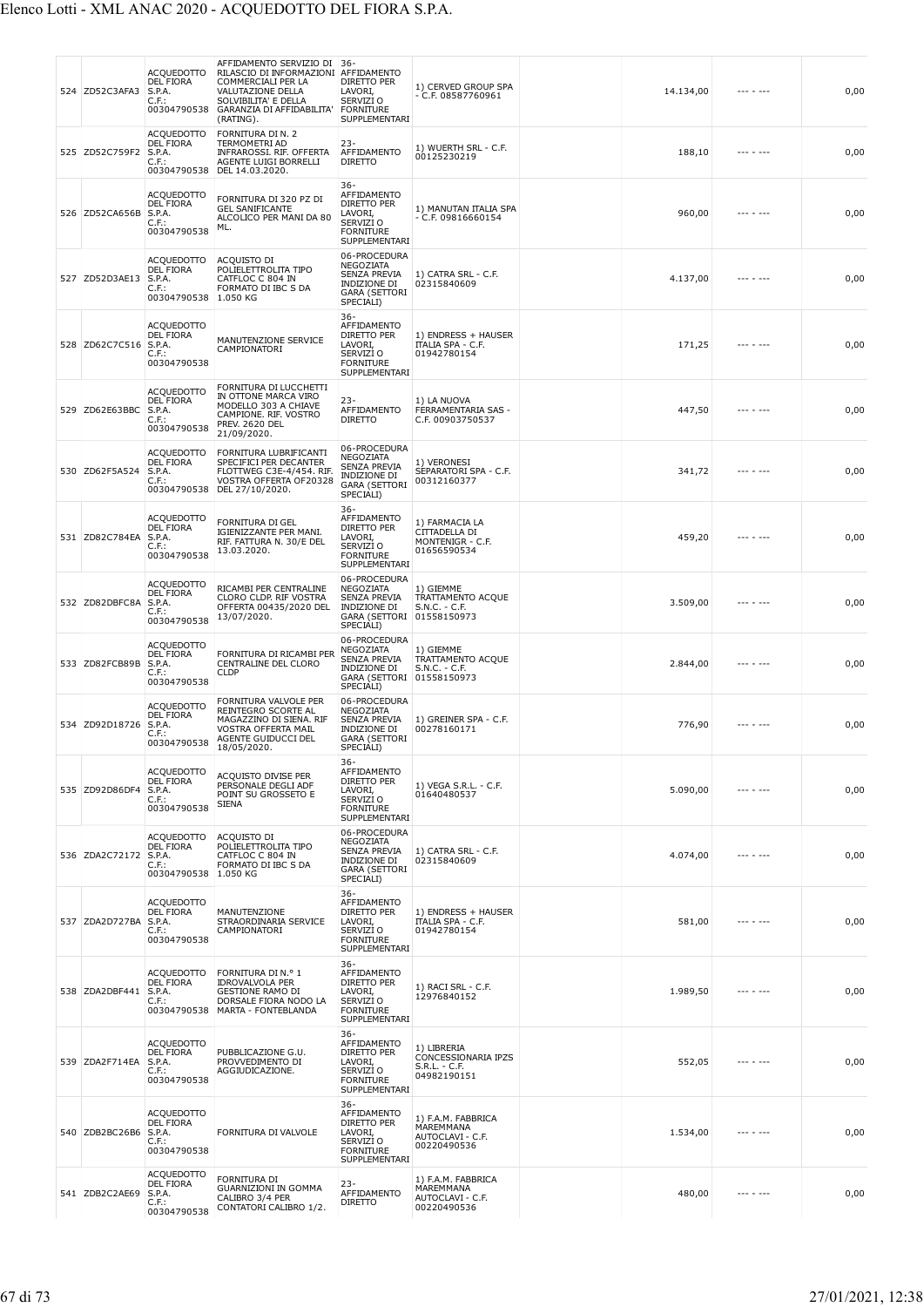| 542 ZDB2C8EC93        | <b>ACQUEDOTTO</b><br><b>DEL FIORA</b><br>S.P.A.<br>$C.F.$ :<br>00304790538 | GARA PER AFFIDAMENTO<br>INCARICO PROGETTAZIONE<br>ESECUTIVA DELLE OPERE<br>STRUTTURALI IN CA E<br>DELLA CARPENTERIA<br>METALLICA DEGLI IMPIANTI<br>E DELLE INFRASTRUTTURE<br>DI ADF UTILIZZATE PER LA<br>GESTIONE DEL S.I.I. NELL'<br>A.I.T. TOSCANA CREAZIONE<br>ACCORDO QUADRO | 14-PROCEDURA<br>SELETTIVA EX<br>ART 238 C.7,<br>D.LGS.<br>163/2006                                         | 1) VITI - C.F.<br>00220590533<br>2) COPERNICO SRL -<br>C.F. 00936760529<br>3) STUDIO - C.F.<br>00996450532<br>4) STUDIO TECNICO<br>ASSOCIATO C.M.N. PRO<br>$-$ C.F. 01131940536<br>5) BACCHESCHI<br>FEDERICA - C.F.<br>BCCFRC86T66I726U<br>6) BOLICI - C.F.<br>BLCSFN62T30F592X<br>7) BILIOTTI - C.F.<br>BLTMTN69M05E202D<br>8) LUCA BATTISTI<br>INGEGNERE - C.F.<br>BTTLCU79A26E202X<br>9) CHERUBINI<br>LEONARDO - C.F.<br>CHRLRD76C24B157A<br>10) OMBRATO - C.F.<br>MBRMHL87E16G088W<br>11) REALI MATTEO -<br>C.F.<br>RLEMTT83C09E202F<br>12) TINTI - C.F.<br>TNTCSR60L09E202W<br>13) PUGI E LUSINI<br>STUDIO TECNICO<br>ASSOCIATO - C.F.<br>01444050536 | BILIOTTI - C.F.<br>BLTMTN69M05E202D | 35.360,00  | 25/05/2020 -<br>31/07/2022 | 0,00 |
|-----------------------|----------------------------------------------------------------------------|----------------------------------------------------------------------------------------------------------------------------------------------------------------------------------------------------------------------------------------------------------------------------------|------------------------------------------------------------------------------------------------------------|------------------------------------------------------------------------------------------------------------------------------------------------------------------------------------------------------------------------------------------------------------------------------------------------------------------------------------------------------------------------------------------------------------------------------------------------------------------------------------------------------------------------------------------------------------------------------------------------------------------------------------------------------------|-------------------------------------|------------|----------------------------|------|
| 543 ZDB2D3C252 S.P.A. | <b>ACQUEDOTTO</b><br><b>DEL FIORA</b><br>C.F.:<br>00304790538              | <b>INCARICO PER PROGETTO</b><br>DEFINITIVO DEL<br>COLLETTORE FOGNARIO<br>BAGNI VIGNONE COMUNE<br>DI SAN QUIRICO D'ORCIA                                                                                                                                                          | $24 -$<br>AFFIDAMENTO<br>DIRETTO A<br>SOCIETA' IN<br>HOUSE                                                 | 1) INGEGNERIE<br>TOSCANE SRL - C.F.<br>06111950488                                                                                                                                                                                                                                                                                                                                                                                                                                                                                                                                                                                                         |                                     | 98.208,52  |                            | 0,00 |
| 544 ZDB2DED8C7        | <b>ACQUEDOTTO</b><br>DEL FIORA<br>S.P.A.<br>$C.F.$ :<br>00304790538        | SERVIZIO LETTURE<br><b>CONTATORI UTENTI 2</b><br>SEMESTRE 2020                                                                                                                                                                                                                   | $24 -$<br>AFFIDAMENTO<br>DIRETTO A<br>SOCIETA' IN<br>HOUSE                                                 | 1) LESOLUZIONI SCARL<br>- C.F. 05591710487                                                                                                                                                                                                                                                                                                                                                                                                                                                                                                                                                                                                                 |                                     | 380.000,00 |                            | 0,00 |
| 545 ZDC2C8D64B        | <b>ACQUEDOTTO</b><br>DEL FIORA<br>S.P.A.<br>C.F.:<br>00304790538           | REINTEGRO SCORTE DI<br>MAGAZZINO KIT CLORO E<br>AMMONIO                                                                                                                                                                                                                          | $36 -$<br>AFFIDAMENTO<br>DIRETTO PER<br>LAVORI,<br>SERVIZI O<br><b>FORNITURE</b><br>SUPPLEMENTARI          | 1) VWR INTERNATIONAL<br>SRL - C.F.<br>12864800151                                                                                                                                                                                                                                                                                                                                                                                                                                                                                                                                                                                                          |                                     | 4.943,75   |                            | 0,00 |
| 546 ZDC2CB915E        | ACQUEDOTTO<br><b>DEL FIORA</b><br>S.P.A.<br>$C.F.$ :<br>00304790538        | RIPARAZIONE E RICAMBI<br>PER CENTRALINA DI<br>DOSAGGIO CLORO.                                                                                                                                                                                                                    | 06-PROCEDURA<br>NEGOZIATA<br>SENZA PREVIA<br><b>INDIZIONE DI</b><br>GARA (SETTORI 01558150973<br>SPECIALI) | 1) GIEMME<br>TRATTAMENTO ACQUE<br>S.N.C. - C.F.                                                                                                                                                                                                                                                                                                                                                                                                                                                                                                                                                                                                            |                                     | 2.200,00   | --- - ---                  | 0,00 |
| 547 ZDC2E171CE        | <b>ACQUEDOTTO</b><br>DEL FIORA<br>S.P.A.<br>$C.F.$ :<br>00304790538        | FORNITURA POMPE ED<br>ACCESSORI. RIF. VOSTRA<br>OFFERTA OFF-20-04154<br>DEL 07/08/2020.                                                                                                                                                                                          | 06-PROCEDURA<br>NEGOZIATA<br>SENZA PREVIA<br>INDIZIONE DI<br><b>GARA (SETTORI</b><br>SPECIALI)             | 1) NOVA ROTORS SRL -<br>C.F. 02149270247                                                                                                                                                                                                                                                                                                                                                                                                                                                                                                                                                                                                                   |                                     | 3.371,00   |                            | 0,00 |
| 548 ZDC2F090B2        | <b>ACQUEDOTTO</b><br><b>DEL FIORA</b><br>S.P.A.<br>C.F.:<br>00304790538    | RICAMBI PER CENTRALINE<br>CLORO CLDP. RIF VOSTRA<br>OFFERTA 597/2020 DEL<br>21/10/2020.                                                                                                                                                                                          | 06-PROCEDURA<br>NEGOZIATA<br>SENZA PREVIA<br>INDIZIONE DI<br>GARA (SETTORI 01558150973<br>SPECIALI)        | 1) GIEMME<br>TRATTAMENTO ACQUE<br>S.N.C. - C.F.                                                                                                                                                                                                                                                                                                                                                                                                                                                                                                                                                                                                            |                                     | 312,10     |                            | 0,00 |
| 549 ZDC2F48680        | ACQUEDOTTO<br>DEL FIORA<br>S.P.A.<br>$C.F.$ :<br>00304790538               | FORNITURA DPI AI SENSI<br>DELLA LEGGE 120/2020 DI<br>CONVERSIONE, CON<br>MODIFICAZIONI, DEL<br>DECRETO-LEGGE 16<br>LUGLIO 2020, N. 76,<br><b>RECANTE «MISURE</b><br>URGENTI PER LA<br>SEMPLIFICAZIONE E L<br>INNOVAZIONE DIGITALI»<br>(DECRETO<br>SEMPLIFICAZIONI)               | 14-PROCEDURA<br>SELETTIVA EX<br>ART 238 C.7,<br>D.LGS.<br>163/2006                                         | 1) F.LLI PASQUI SRL -<br>C.F. 00048910525                                                                                                                                                                                                                                                                                                                                                                                                                                                                                                                                                                                                                  |                                     | 6.000,00   | --- - ---                  | 0,00 |
| 550 ZDD2C3B0D0        | ACQUEDOTTO<br>DEL FIORA<br>S.P.A.<br>$C.F.$ :<br>00304790538               | <b>FORNITURA MASCHERE</b><br>MONOUSO FFP2 -<br>RIFERIMENTO ORDINE<br>PROFORMA N. 16152 DEL<br>10/03/2020                                                                                                                                                                         | $36 -$<br>AFFIDAMENTO<br>DIRETTO PER<br>LAVORI,<br>SERVIZI O<br><b>FORNITURE</b><br>SUPPLEMENTARI          | 1) SIR SAFETY SYSTEM<br>SPA UNIPERSONALE -<br>C.F. 03359340548                                                                                                                                                                                                                                                                                                                                                                                                                                                                                                                                                                                             |                                     | 1.450,00   |                            | 0,00 |
| 551 ZDD2EBF47B        | ACQUEDOTTO<br>DEL FIORA<br>S.P.A.<br>C.F.:<br>00304790538                  | MANUTENZIONE C ARRELLI<br>ELEVATORI ORDINE APERTO<br>2020/2021                                                                                                                                                                                                                   | $36 -$<br>AFFIDAMENTO<br>DIRETTO PER<br>LAVORI,<br>SERVIZI O<br><b>FORNITURE</b><br>SUPPLEMENTARI          | 1) OAG INDUSTRIES<br>SRL - C.F.<br>01604920536                                                                                                                                                                                                                                                                                                                                                                                                                                                                                                                                                                                                             |                                     | 7.820,00   |                            | 0,00 |
| 552 ZDE2C1C9CA S.P.A. | ACQUEDOTTO<br>DEL FIORA<br>$C.F.$ :<br>00304790538                         | FORNITURA DI MATERIALE<br>IDRAULICO PER IMPIANTI                                                                                                                                                                                                                                 | $36 -$<br>AFFIDAMENTO<br>DIRETTO PER<br>LAVORI,<br>SERVIZI O<br><b>FORNITURE</b><br>SUPPLEMENTARI          | 1) F.A.M. FABBRICA<br>MAREMMANA<br>AUTOCLAVI - C.F.<br>00220490536                                                                                                                                                                                                                                                                                                                                                                                                                                                                                                                                                                                         |                                     | 843,60     |                            | 0,00 |
| 553 ZDE2DC2756 S.P.A. | <b>ACQUEDOTTO</b><br><b>DEL FIORA</b><br>$C.F.$ :<br>00304790538           | RICAMBI PER CENTRALINE<br><b>CLORO CLDP</b>                                                                                                                                                                                                                                      | 06-PROCEDURA<br>NEGOZIATA<br>SENZA PREVIA<br><b>INDIZIONE DI</b><br>GARA (SETTORI 01558150973<br>SPECIALI) | 1) GIEMME<br>TRATTAMENTO ACQUE<br>S.N.C. - C.F.                                                                                                                                                                                                                                                                                                                                                                                                                                                                                                                                                                                                            |                                     | 4.508,00   | $- - - - - - -$            | 0,00 |
| 554 ZDF2C39DBE S.P.A. | <b>ACQUEDOTTO</b><br><b>DEL FIORA</b><br>$C.F.$ :<br>00304790538           | SERVIZIO REVISIONE<br>ESTINTORI, VERIFICA<br>PERIODICA DELLE<br>ATTREZZATURE,<br><b>DELL'IMPIANTI</b><br>ANTINCENDIO, PRESIDI<br>ANTINCENDIO E DELLE<br>CASSETTE DI PRIMO<br>SOCCORSO ANNO 2020<br>IMPIANTI E SEDI DI ADF NEI<br>COMUNI DELLE PROVINCIA<br>DI SIENA.             | 14-PROCEDURA<br>SELETTIVA EX<br>ART 238 C.7,<br>D.LGS.<br>163/2006                                         | 1) NUOVO CENTRO<br>TECNICO ROSSI DI<br>ROSSI - C.F.<br>01063410524                                                                                                                                                                                                                                                                                                                                                                                                                                                                                                                                                                                         |                                     | 11.470,75  | $- - - - - - -$            | 0,00 |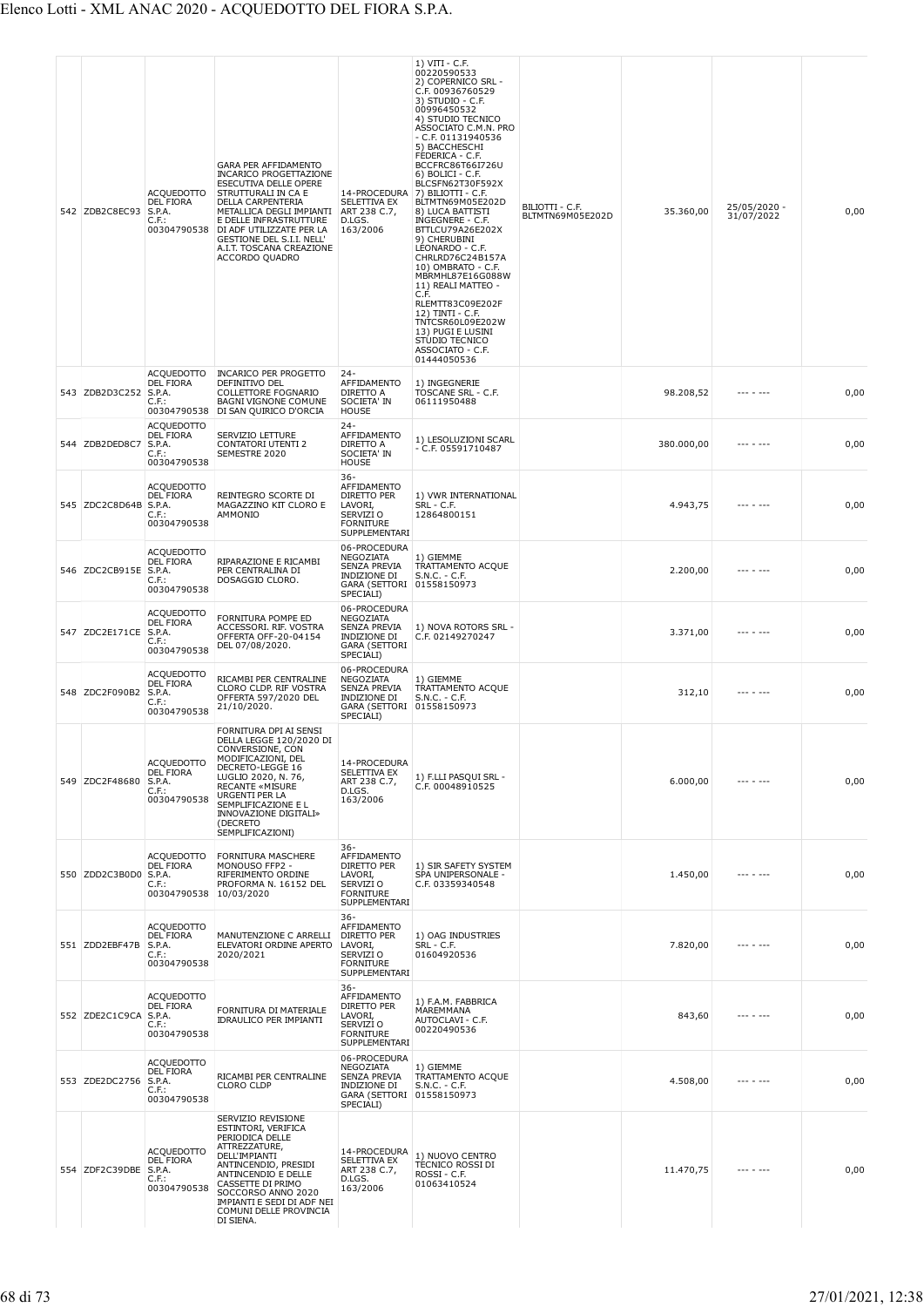| 555 ZDF2C6472B | ACQUEDOTTO<br>DEL FIORA<br>S.P.A.<br>C.F.:<br>00304790538                  | ANALISI ARSENICO 3<br>ARSENICO 5 ED ARSENICO<br>TOTALE IN ACQUA.                                                                                                                                                      | $23-$<br>AFFIDAMENTO<br><b>DIRETTO</b>                                                                | 1) ECOGAM SRL - C.F.<br>01352990533                             | 240,00     | $- - - - - - -$              | 0,00 |
|----------------|----------------------------------------------------------------------------|-----------------------------------------------------------------------------------------------------------------------------------------------------------------------------------------------------------------------|-------------------------------------------------------------------------------------------------------|-----------------------------------------------------------------|------------|------------------------------|------|
| 556 ZDF2CC1880 | ACQUEDOTTO<br><b>DEL FIORA</b><br>S.P.A.<br>C.F.:<br>00304790538           | FORNITURA E POSA IN<br>OPERA NR 37 PIANTANE<br>SENZA CARTELLO E POSA<br>GEL SANIFICANTE PER LE<br>SEDI DI ADF.                                                                                                        | $36 -$<br>AFFIDAMENTO<br>DIRETTO PER<br>LAVORI,<br>SERVIZI O<br><b>FORNITURE</b><br>SUPPLEMENTARI     | 1) MANUTAN ITALIA SPA<br>$-$ C.F. 09816660154                   | 2.775,00   |                              | 0,00 |
| 557 ZDF2CD438B | <b>ACQUEDOTTO</b><br>DEL FIORA<br>S.P.A.<br>C.F.:<br>00304790538           | FORNITURA DI SIGILLI A<br>SCATTO MODELLO TRANK<br>COLORE AZZURRO CON<br>FILO PER REINTEGRO<br><b>SCORTE PRESSO I</b><br>MAGAZZINI AZIENDALI. RIF.<br>OFFERTA N. 2019-01-003<br>DEL 03.01.2019.                        | 06-PROCEDURA<br>NEGOZIATA<br>SENZA PREVIA<br>INDIZIONE DI<br><b>GARA (SETTORI</b><br>SPECIALI)        | 1) SIGILTECH SRL - C.F.<br>06267180583                          | 3.800,00   |                              | 0,00 |
| 558 ZDF2F01BD9 | <b>ACQUEDOTTO</b><br><b>DEL FIORA</b><br>S.P.A.<br>C.F.:<br>00304790538    | PAGAMENTO INCARICO PER<br>SERVIZI TECNICI PER<br><b>ESPROPRI E</b><br>REGOLARIZZAZIONI<br>PATRIMONIALI                                                                                                                | $24 -$<br>AFFIDAMENTO<br>DIRETTO A<br>SOCIETA' IN<br><b>HOUSE</b>                                     | 1) INGEGNERIE<br>TOSCANE SRL - C.F.<br>06111950488              | 16.375,84  |                              | 0,00 |
| 559 ZE02BFC3A9 | ACQUEDOTTO<br><b>DEL FIORA</b><br>S.P.A.<br>C.F.:<br>00304790538           | FORNITURA SCARPE DI<br>SICUREZZA. RIF. D.D.T. N.<br>369 DEL 29.01.2020.                                                                                                                                               | $36 -$<br>AFFIDAMENTO<br>DIRETTO PER<br>LAVORI,<br>SERVIZI O<br><b>FORNITURE</b><br>SUPPLEMENTARI     | 1) KELLI SRL - C.F.<br>00793780537                              | 203,90     | --- - ---                    | 0,00 |
| 560 ZE12DEF6D4 | <b>ACQUEDOTTO</b><br><b>DEL FIORA</b><br>S.P.A.<br>C.F.<br>00304790538     | AFFIDAMENTO INCARICO<br>PER LA VALUTAZIONE<br>DELL'IMPATTO ACUSTICO<br>PRESSO IDL PODERE FEDE<br>NEL COMUNE DI<br>MONTERONI D'ARBIA.                                                                                  | 14-PROCEDURA<br>SELETTIVA EX<br>ART 238 C.7,<br>D.LGS.<br>163/2006                                    | 1) ORSINI FRANCESCO<br>- C.F.<br>RFNSNC79C11H282A               | 3.000,00   |                              | 0,00 |
| 561 ZE22CC9BB6 | ACQUEDOTTO<br>DEL FIORA<br>S.P.A.<br>C.F.:<br>00304790538                  | CONSULENZA SGA 2020 TI<br><b>FORMA</b>                                                                                                                                                                                | $24 -$<br>AFFIDAMENTO<br>DIRETTO A<br>SOCIETA' IN<br><b>HOUSE</b>                                     | 1) TI FORMA SRL - C.F.<br>04633850484                           | 34.000,00  |                              | 0,00 |
| 562 ZE22DC6148 | <b>ACQUEDOTTO</b><br>DEL FIORA<br>S.P.A.<br>C.F.:<br>00304790538           | FORNITURA DI N. 240<br>GERMICIDA/DISINFETTANTE<br>LIMONE 150ML. RIF.<br>OFFERTA AGENTE PAOLO<br>MANGANELLI DEL<br>21.07.2020.                                                                                         | $36 -$<br>AFFIDAMENTO<br>DIRETTO PER<br>LAVORI,<br>SERVIZI O<br><b>FORNITURE</b><br>SUPPLEMENTARI     | 1) WUERTH SRL - C.F.<br>00125230219                             | 1.449,60   |                              | 0,00 |
| 563 ZE22EC4E12 | ACQUEDOTTO<br><b>DEL FIORA</b><br>S.P.A.<br>C.F.:<br>00304790538           | FORNITURA GIUBBOTTI<br>CON LOGO ADF. FATTURA<br>38 DEL 31/07/2020.                                                                                                                                                    | $36-$<br>AFFIDAMENTO<br>DIRETTO PER<br>LAVORI,<br>SERVIZI O<br><b>FORNITURE</b><br>SUPPLEMENTARI      | 1) G.P. SERVICE SAS DI<br>BOTTI ROBERTO & - C.F.<br>01892300508 | 600,00     |                              | 0,00 |
| 564 ZE22FAB3A7 | <b>ACQUEDOTTO</b><br>DEL FIORA<br>S.P.A.<br>C.F.:<br>00304790538           | ANALISI ORGANOLETTICHE,<br>FISICHE, CHIMICO FISICHE,<br>CHIMICHE,<br>MICROBIOLOGICHE ED ECO<br>TOSSICOLOGICHE DELLE<br>ACQUE DESTINATE AL<br>CONSUMO UMANO E<br>REFLUE. DETERMINA AD<br>PROT 135500 DEL<br>30.11.2020 | 24-<br>AFFIDAMENTO<br>DIRETTO A<br>SOCIETA' IN<br><b>HOUSE</b>                                        | 1) PUBLIACQUA SPA -<br>C.F. 05040110487                         | 300.000,00 | $01/01/2021 -$<br>30/06/2021 | 0,00 |
| 565 ZE32C75EB3 | <b>ACQUEDOTTO</b><br><b>DEL FIORA</b><br>S.P.A.<br>$C.F.$ :<br>00304790538 | FORNITURA DI N. 170<br>FLACONI DI GEL<br>IGIENIZZANTE PER MANI.<br>RIF. OFFERTA MAIL AGENTE<br>ALESSANDRO CITTI DEL<br>16.03.2020                                                                                     | 36-<br>AFFIDAMENTO<br>DIRETTO PER<br>LAVORI,<br>SERVIZI O<br><b>FORNITURE</b><br>SUPPLEMENTARI        | 1) MANUTAN ITALIA SPA<br>$-$ C.F. 09816660154                   | 1.275,00   | --- - ---                    | 0,00 |
| 566 ZE32CFF4E9 | <b>ACQUEDOTTO</b><br>DEL FIORA<br>S.P.A.<br>C.F.:<br>00304790538           | REINTEGRO DI CISTERNE<br>DA 1050KG A PERDERE DI<br>POLIELETTROLITA<br>EMULSIONANTE CATIONICA.                                                                                                                         | 06-PROCEDURA<br>NEGOZIATA<br><b>SENZA PREVIA</b><br>INDIZIONE DI<br><b>GARA (SETTORI</b><br>SPECIALI) | 1) SNF ITALIA SRL<br>SOCIO UNICO - C.F.<br>07269900580          | 3.885,00   | --- - ---                    | 0,00 |
| 567 ZE32DD21B9 | <b>ACOUEDOTTO</b><br>DEL FIORA<br>S.P.A.<br>$C.F.$ :<br>00304790538        | ORDINE A TETTO PER<br>ACQUISTO A BANCO DI<br>PICCOLE FORNITURE DI<br>FERRAMENTA E SIMILARI<br>RIGUARDANTI GLI<br>OPERATORI AREA SENESE.                                                                               | $36 -$<br>AFFIDAMENTO<br>DIRETTO PER<br>LAVORI,<br>SERVIZI O<br><b>FORNITURE</b><br>SUPPLEMENTARI     | 1) FUTURA SRL - SIENA<br>$-$ - C.F. 00122820525                 | 2.000,00   | .                            | 0,00 |
| 568 ZE42BC243C | <b>ACOUEDOTTO</b><br>DEL FIORA<br>S.P.A.<br>C.F.:<br>00304790538           | VALUTAZIONE PROGETTO E<br>SUCCESSIVA VERIFICA<br>ANTINCENDIO AI VVFF<br>ATTIVITA' SOGGETTE AL<br>DPR 01.08.2011, N°151 IN<br>ALCUNI IMPIANTI DI ADF                                                                   | 14-PROCEDURA<br>SELETTIVA EX<br>ART 238 C.7,<br>D.LGS.<br>163/2006                                    | 1) STUDIO TECNICO<br>ASSOCIATO PROVVEDI<br>R - C.F. 01252870520 | 6.285,00   | -- - ---                     | 0,00 |
| 569 ZE42CD333E | <b>ACQUEDOTTO</b><br>DEL FIORA<br>S.P.A.<br>C.F.:<br>00304790538           | FORNITURA DI CODOLI<br>TELESCOPICI E DI<br><b>GUARNIZIONI IN GOMMA</b><br>PER REINTEGRO SCORTE<br>PRESSO I MAGAZZINI<br>AZIENDALI. RIF. OFFERTE<br>SIG. MARCO GUIDUCCI DEL<br>21.06.2019 E DEL<br>28.11.2019.         | $36 -$<br>AFFIDAMENTO<br>DIRETTO PER<br>LAVORI,<br>SERVIZI O<br><b>FORNITURE</b><br>SUPPLEMENTARI     | 1) GREINER SPA - C.F.<br>00278160171                            | 9.116,00   |                              | 0,00 |
| 570 ZE52B72FC7 | ACQUEDOTTO<br><b>DEL FIORA</b><br>S.P.A.<br>$C.F.$ :<br>00304790538        | PREST. PER LA<br>MODELLAZIONE 3D<br><b>IMPIANTO</b>                                                                                                                                                                   | $36 -$<br>AFFIDAMENTO<br>DIRETTO PER<br>LAVORI,<br>SERVIZI O<br><b>FORNITURE</b><br>SUPPLEMENTARI     | 1) HERA SRL - C.F.<br>01330620533                               | 2.600,00   | --- - ---                    | 0,00 |
| 571 ZE52BA3172 | <b>ACQUEDOTTO</b><br>DEL FIORA<br>S.P.A.<br>$C.F.$ :<br>00304790538        | SIGILLI PER CONTATORI.<br>RIF. VOSTRA OFFERTA<br>2019-01-003 DEL<br>03/01/2020.                                                                                                                                       | 06-PROCEDURA<br>NEGOZIATA<br>SENZA PREVIA<br>INDIZIONE DI<br><b>GARA (SETTORI</b><br>SPECIALI)        | 1) SIGILTECH SRL - C.F.<br>06267180583                          | 1.920,00   |                              | 0,00 |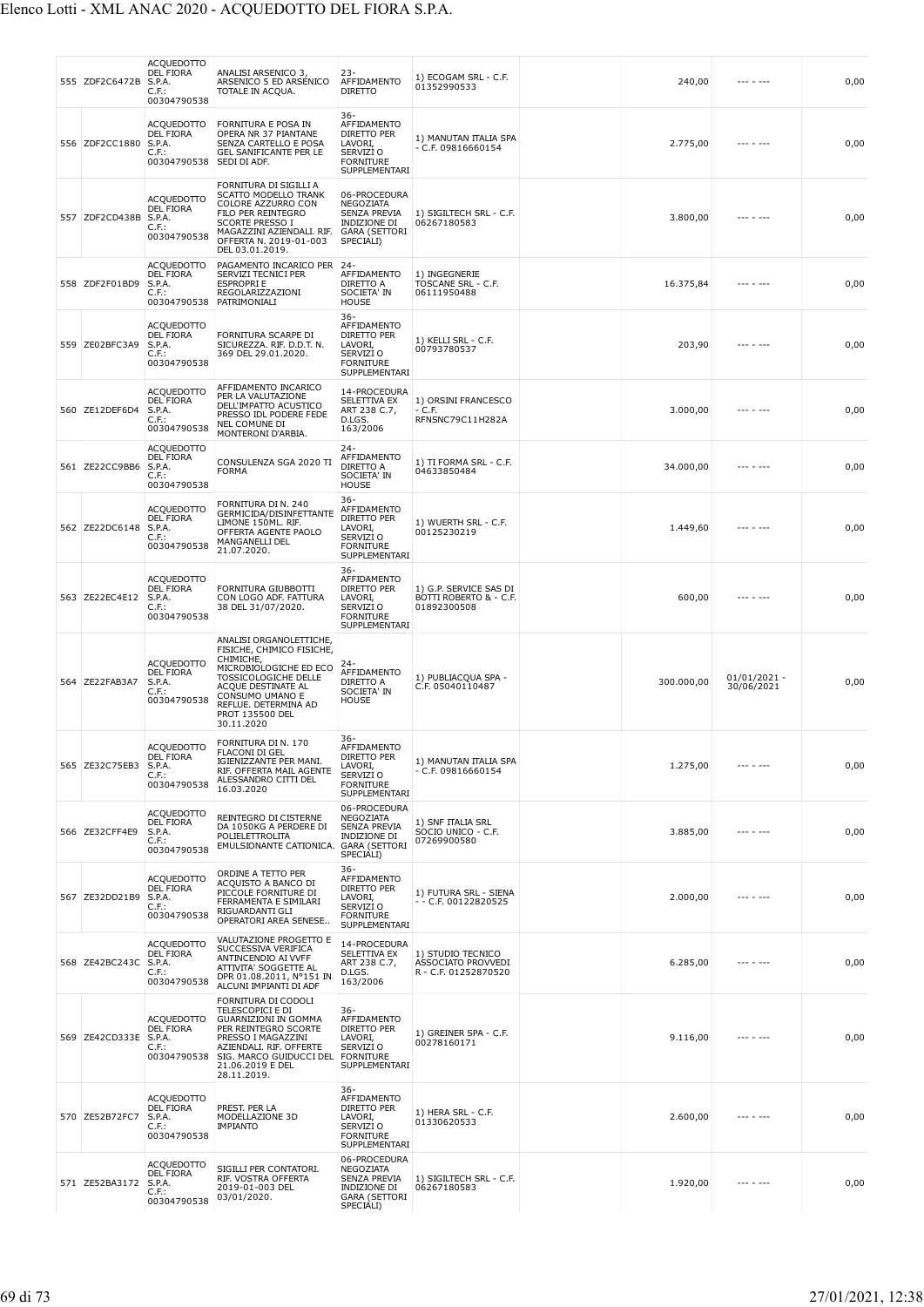| 572 ZE62B9F6E3 | <b>ACQUEDOTTO</b><br><b>DEL FIORA</b><br>S.P.A.<br>$C.F.$ :<br>00304790538 | RIPARAZIONE CENTRALINA<br>DI DOSAGGIO CLORO +<br>RICAMBI                                                                                                                                                                                                                                                    | 06-PROCEDURA<br>NEGOZIATA<br><b>SENZA PREVIA</b><br><b>INDIZIONE DI</b><br>GARA (SETTORI 01558150973<br>SPECIALI) | 1) GIEMME<br>TRATTAMENTO ACQUE<br>S.N.C. - C.F.                                                                                                                                                                                                                                                                                            |                                                                 | 3.505,00  |                            | 0,00 |
|----------------|----------------------------------------------------------------------------|-------------------------------------------------------------------------------------------------------------------------------------------------------------------------------------------------------------------------------------------------------------------------------------------------------------|-------------------------------------------------------------------------------------------------------------------|--------------------------------------------------------------------------------------------------------------------------------------------------------------------------------------------------------------------------------------------------------------------------------------------------------------------------------------------|-----------------------------------------------------------------|-----------|----------------------------|------|
| 573 ZE62C75C91 | <b>ACQUEDOTTO</b><br>DEL FIORA<br>S.P.A.<br>C.F.<br>00304790538            | FORNITURA DI N. 170<br><b>FLACONI DI GEL</b><br>IGIENIZZANTE PER MANI.<br>RIF. OFFERTA MAIL AGENTE<br>ALESSANDRO CITTI DEL<br>16.03.2020                                                                                                                                                                    | 36-<br>AFFIDAMENTO<br>DIRETTO PER<br>LAVORI,<br>SERVIZI O<br><b>FORNITURE</b><br>SUPPLEMENTARI                    | 1) MANUTAN ITALIA SPA<br>$-$ C.F. 09816660154                                                                                                                                                                                                                                                                                              |                                                                 | 525,00    | --- - ---                  | 0,00 |
| 574 ZE62C8DBEE | <b>ACQUEDOTTO</b><br><b>DEL FIORA</b><br>S.P.A.<br>$C.F.$ :<br>00304790538 | ACCORDO QUADRO PER<br><b>INCARICO VERIFICA</b><br>PREVENTIVA<br><b>DELL'INTERESSE</b><br>ARCHEOLOGICO E<br>SORVEGLIANZA AI SAGGI<br>ESPLORATIVI A SUPPORTO<br>DELLA PROGETTAZIONE<br>DEGLI IMPIANTI E DELLE<br><b>INFRASTRUTTURE ADF</b><br>UTILIZZATE PER LA<br>GESTIONE DEL S.I.I.<br>NELL'A.I.T. TOSCANA | SELETTIVA EX<br>ART 238 C.7,<br>D.LGS.<br>163/2006                                                                | 1) ARES SCRL - C.F.<br>00986770527<br>2) SOCIETA'<br>COOPERATIVA<br>ARCHEOLOGICA A - C.F.<br>00994100527<br>14-PROCEDURA 3) TERESA CAVALLO<br>ARCHEOLOGA - C.F.<br>01694390764<br>4) COLOMBINI - C.F.<br>CLMMTT82P20G702E<br>5) COSTANTINI<br>ALESSANDRO<br>ARCHEOLOGO - C.F.<br>CSTLSN78B26D815V<br>6) FIRMATI - C.F.<br>FRMMRC62L22I726K | SOCIETA'<br>COOPERATIVA<br>ARCHEOLOGICA A -<br>C.F. 00994100527 | 35.360,00 | 03/06/2020 -<br>31/08/2022 | 0,00 |
| 575 ZE62E0C20E | <b>ACQUEDOTTO</b><br><b>DEL FIORA</b><br>S.P.A.<br>$C.F.$ :<br>00304790538 | REINTEGRO DI CISTERNE<br>DA 1050KG A PERDERE DI<br>POLIELETTROLITA<br>EMULSIONANTE CATIONICA.                                                                                                                                                                                                               | 06-PROCEDURA<br>NEGOZIATA<br>SENZA PREVIA<br><b>INDIZIONE DI</b><br><b>GARA (SETTORI</b><br>SPECIALI)             | 1) SNF ITALIA SRL<br>SOCIO UNICO - C.F.<br>07269900580                                                                                                                                                                                                                                                                                     |                                                                 | 3.885,00  | --- - ---                  | 0,00 |
| 576 ZE72E70B46 | <b>ACQUEDOTTO</b><br>DEL FIORA<br>S.P.A.<br>C.F.<br>00304790538            | FORNITURA DI<br>SEGNALETICA DI<br>SICUREZZA DA APPORRE<br>SUGLI IMPIANTI AFFERENTI<br>AI DISTRETTI DELL'AREA DI<br>GROSSETO.                                                                                                                                                                                | 36-<br>AFFIDAMENTO<br>DIRETTO PER<br>LAVORI,<br>SERVIZI O<br><b>FORNITURE</b><br>SUPPLEMENTARI                    | 1) ANTIFLAMME DI<br>ROSADINI V. & C. S.N. -<br>C.F. 01104860539                                                                                                                                                                                                                                                                            |                                                                 | 816,00    | $- - - - - - -$            | 0,00 |
| 577 ZE92C60440 | <b>ACQUEDOTTO</b><br>DEL FIORA<br>S.P.A.<br>C.F.:<br>00304790538           | ACQUISTO MISURATORI DI<br>PORTATA PER IL<br>COMPLETAMENTO POZZO<br>IN LOCALITA' LA VILLA E<br>COLLEGAMENTO ALLA RETE<br>IDRICA DI RADDA IN<br>CHIANTI. DETERMINA AD<br>94014 DEL15.10.2019                                                                                                                  | $36 -$<br>AFFIDAMENTO<br>DIRETTO PER<br>LAVORI,<br>SERVIZI O<br><b>FORNITURE</b><br>SUPPLEMENTARI                 | 1) CON-PRO TOSCANA<br>SRL - C.F.<br>00467760492                                                                                                                                                                                                                                                                                            |                                                                 | 3.116,48  | $- - - - - - -$            | 0,00 |
| 578 ZE92D2857B | <b>ACQUEDOTTO</b><br>DEL FIORA<br>S.P.A.<br>$C.F.$ :<br>00304790538        | FORNITURA SFIATO<br>FLANGIATO DN50 PN25.<br>RIF. OFFERTA DEL<br>28.10.2019.                                                                                                                                                                                                                                 | $36 -$<br>AFFIDAMENTO<br>DIRETTO PER<br>LAVORI,<br>SERVIZI O<br><b>FORNITURE</b><br>SUPPLEMENTARI                 | 1) AC MO SRL - C F.<br>00335950267                                                                                                                                                                                                                                                                                                         |                                                                 | 306,24    | --- - ---                  | 0,00 |
| 579 ZE92D58A17 | <b>ACQUEDOTTO</b><br><b>DEL FIORA</b><br>S.P.A.<br>$C.F.$ :<br>00304790538 | FORNITURA DI FILTRI DI<br>DEODORIZZAZIONE PER<br>IMPIANTO DI DEPURAZIONE                                                                                                                                                                                                                                    | $36 -$<br>AFFIDAMENTO<br>DIRETTO PER<br>LAVORI,<br>SERVIZI O<br><b>FORNITURE</b><br>SUPPLEMENTARI                 | 1) E.T.T. SRL - C.F.<br>07367090151                                                                                                                                                                                                                                                                                                        |                                                                 | 29.500,00 |                            | 0,00 |
| 580 ZE92EC328B | <b>ACQUEDOTTO</b><br><b>DEL FIORA</b><br>S.P.A.<br>$C.F.$ :<br>00304790538 | FORNITURA TUTE TYVEK AI<br>SENSI DELLA LEGGE<br>120/2020 DI<br>CONVERSIONE, CON<br>MODIFICAZIONI, DEL<br>DECRETO-LEGGE 16<br>LUGLIO 2020, N. 76,<br><b>RECANTE «MISURE</b><br><b>URGENTI PER LA</b><br>SEMPLIFICAZIONE E L<br>INNOVAZIONE DIGITALI »<br>(DECRETO<br>SEMPLIFICAZIONI)                        | 14-PROCEDURA<br>SELETTIVA EX<br>ART 238 C.7,<br>D.LGS.<br>163/2006                                                | 1) DATACOL SRL - C.F.<br>01964750234                                                                                                                                                                                                                                                                                                       |                                                                 | 34.500,00 |                            | 0,00 |
| 581 ZEA2B8459E | <b>ACQUEDOTTO</b><br><b>DEL FIORA</b><br>S.P.A.<br>$C.F.$ :<br>00304790538 | FORNITURA CONTATORI<br>GRANDI CALIBRI.                                                                                                                                                                                                                                                                      | 06-PROCEDURA<br>NEGOZIATA<br><b>SENZA PREVIA</b><br>INDIZIONE DI<br><b>GARA (SETTORI</b><br>SPECIALI)             | 1) MADDALENA SPA -<br>C.F. 80008170302                                                                                                                                                                                                                                                                                                     |                                                                 | 16.075,00 | 13/01/2020 -<br>31/12/9999 | 0,00 |
| 582 ZEA2DA7061 | <b>ACQUEDOTTO</b><br><b>DEL FIORA</b><br>S.P.A.<br>$C.F.$ :<br>00304790538 | <b>INCARICO PROFESSIONALE</b><br>PER IL FRAZIONAMENTO,<br>ACCATASTAMENTO AL CF<br>DELL'IMMOBILE E RILIEVO<br>DELLE AREE DA<br>ASSOGGETTARE A SERVITU<br>DI PASSO PEDONALE E<br>CARRAIO DEL SERBATOIO<br>LA FAGGIA NEL COMUNE DI<br>SANTA FIORA.                                                             | 14-PROCEDURA<br>SELETTIVA EX<br>ART 238 C.7,<br>D.LGS.<br>163/2006                                                | 1) HERA SRL - C.F.<br>01330620533                                                                                                                                                                                                                                                                                                          |                                                                 | 2.319,20  |                            | 0,00 |
| 583 ZEA2E6EBBA | <b>ACQUEDOTTO</b><br><b>DEL FIORA</b><br>S.P.A.<br>$C.F.$ :<br>00304790538 | RICHIESTA DI ASSISTENZA<br>SMONTAGGIO FILTRO<br>PRESA A MARE CON PROVE<br>DI CARICO LINEA DI<br>ASPIRAZIONE.                                                                                                                                                                                                | 36-<br>AFFIDAMENTO<br>DIRETTO PER<br>LAVORI,<br>SERVIZI O<br><b>FORNITURE</b><br>SUPPLEMENTARI                    | 1) S.I.C.I.E.T. SRL - C.F.<br>01374060588                                                                                                                                                                                                                                                                                                  |                                                                 | 850,00    |                            | 0,00 |
| 584 ZEB2B8F36E | <b>ACQUEDOTTO</b><br><b>DEL FIORA</b><br>S.P.A.<br>$C.F.$ :<br>00304790538 | FORNITURA DI VALVOLE DI<br>SICUREZZA DN 50 PN 16                                                                                                                                                                                                                                                            | 36-<br>AFFIDAMENTO<br>DIRETTO PER<br>LAVORI,<br>SERVIZI O<br><b>FORNITURE</b><br>SUPPLEMENTARI                    | 1) F.A.M. FABBRICA<br>MAREMMANA<br>AUTOCLAVI - C.F.<br>00220490536                                                                                                                                                                                                                                                                         |                                                                 | 2.180,00  |                            | 0,00 |
| 585 ZEC2B760BA | <b>ACQUEDOTTO</b><br><b>DEL FIORA</b><br>S.P.A.<br>$C.F.$ :<br>00304790538 | AUDIT 18001<br>CERTIQUALITY DIC 2019                                                                                                                                                                                                                                                                        | $36 -$<br>AFFIDAMENTO<br>DIRETTO PER<br>LAVORI,<br>SERVIZI O<br><b>FORNITURE</b><br>SUPPLEMENTARI                 | 1) CERTIQUALITY SRL -<br>C.F. 04591610961                                                                                                                                                                                                                                                                                                  |                                                                 | 3.325,00  |                            | 0,00 |
| 586 ZEC2E572C9 | <b>ACQUEDOTTO</b><br>DEL FIORA<br>S.P.A.<br>$C.F.$ :                       | AFFIDAMENTO DEL<br>SERVIZIO DI CONDUZIONE<br>E MANUTENZIONE<br>IMPIANTO DI DEPURAZIONE<br>00304790538 E DEI SOLLEVAMENTI                                                                                                                                                                                    | $24 -$<br>AFFIDAMENTO<br>DIRETTO A<br>SOCIETA' IN<br><b>HOUSE</b>                                                 | 1) BIO ECOLOGIA SRL -<br>C.F. 00924960529                                                                                                                                                                                                                                                                                                  |                                                                 | 49.989,82 | --- - ---                  | 0,00 |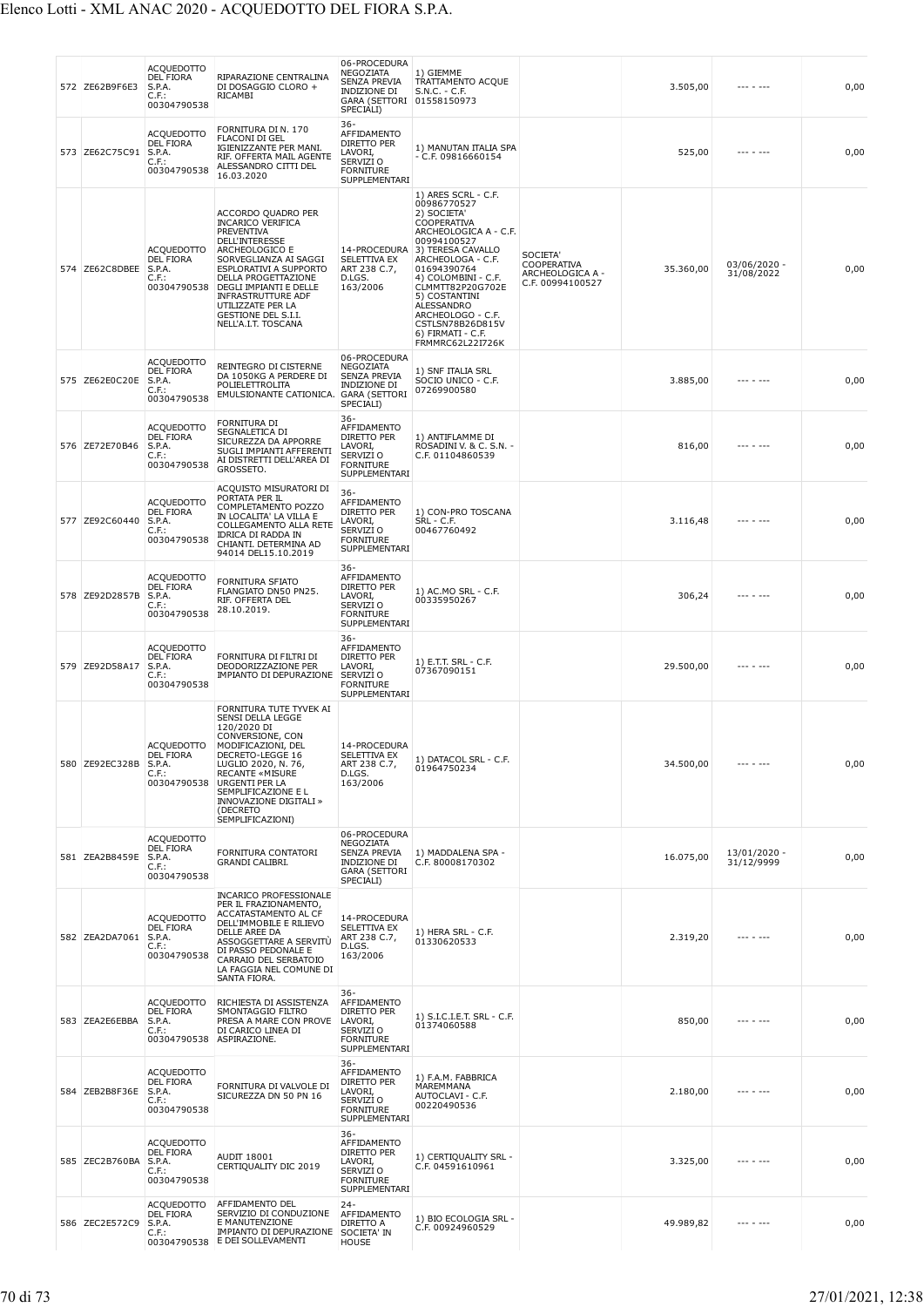|                |                                                                            | <b>FOGNARI PER IL SOLO</b><br>2019                                                                                                                                                                                                                                                    |                                                                                                              |                                                                                                                                                                                                                                                                                                                                                                                                                                                                                                                                                                                                                                                                                                                                                                                     |                                  |           |                            |      |
|----------------|----------------------------------------------------------------------------|---------------------------------------------------------------------------------------------------------------------------------------------------------------------------------------------------------------------------------------------------------------------------------------|--------------------------------------------------------------------------------------------------------------|-------------------------------------------------------------------------------------------------------------------------------------------------------------------------------------------------------------------------------------------------------------------------------------------------------------------------------------------------------------------------------------------------------------------------------------------------------------------------------------------------------------------------------------------------------------------------------------------------------------------------------------------------------------------------------------------------------------------------------------------------------------------------------------|----------------------------------|-----------|----------------------------|------|
| 587 ZEC2EE8875 | <b>ACQUEDOTTO</b><br><b>DEL FIORA</b><br>S.P.A.<br>C.F.:<br>00304790538    | <b>ACQUISTO</b><br><b>CONCENTRATORIE</b><br>APPARATI DI TELELETTURA<br>PER SPERIMENTZIONE<br>RACCOLTA E GESTIONE<br>DATI METERING                                                                                                                                                     | 06-PROCEDURA<br>NEGOZIATA<br><b>SENZA PREVIA</b><br><b>INDIZIONE DI</b><br><b>GARA (SETTORI</b><br>SPECIALI) | 1) SHITEK<br>TECHNOLOGY - C.F.<br>04128980283                                                                                                                                                                                                                                                                                                                                                                                                                                                                                                                                                                                                                                                                                                                                       |                                  | 2.187,10  | --- - ---                  | 0,00 |
| 588 ZED2DD5476 | <b>ACQUEDOTTO</b><br>DEL FIORA<br>S.P.A.<br>$C.F.$ :<br>00304790538        | FORNITURA STIVALI DI<br>SICUREZZA. RIF. OFFERTA<br>N.AGEAT/20/766411 DEL<br>22.07.2020.                                                                                                                                                                                               | $23 -$<br>AFFIDAMENTO<br><b>DIRETTO</b>                                                                      | 1) SIR SAFETY SYSTEM<br>SPA UNIPERSONALE -<br>C.F. 03359340548                                                                                                                                                                                                                                                                                                                                                                                                                                                                                                                                                                                                                                                                                                                      |                                  | 351,00    | --- - ---                  | 0,00 |
| 589 ZEF2CFF62F | <b>ACQUEDOTTO</b><br><b>DEL FIORA</b><br>S.P.A.<br>C.F.<br>00304790538     | AFFIDAMENTO TECNICO<br>PER MODIFICA<br>CONCESSIONE DEMANIALE<br>08/2012 NECESSARIA PER<br>LA REALIZZAZIONE DELLA<br>NUOVA RECINZIONE A<br>PROTEZIONE DEL MOLO<br>OVE UBICATA LA STAZIONE<br>DI PRESA A MARE DELL<br>IMPIANTO DI DISSALAZIONE<br>DI BONSERE ISOLA DEL<br><b>GIGLIO</b> | 36-<br>AFFIDAMENTO<br>DIRETTO PER<br>LAVORI,<br>SERVIZI O<br><b>FORNITURE</b><br>SUPPLEMENTARI               | 1) VAGAGGINI - C.F.<br>VGGPLA67M11E202B                                                                                                                                                                                                                                                                                                                                                                                                                                                                                                                                                                                                                                                                                                                                             |                                  | 1.155,00  | $- - - - - - - -$          | 0,00 |
| 590 ZF22C7BCF2 | <b>ACQUEDOTTO</b><br>DEL FIORA<br>S.P.A.<br>C.F.:<br>00304790538           | FORNITURA DI MATERIALE<br>ACCESSORI IDRAULICI<br>PARTI DI RICAMBIO PER<br>SOSTITUZIONE CAUSA<br>GUASTO.                                                                                                                                                                               | 36-<br>AFFIDAMENTO<br>DIRETTO PER<br>LAVORI,<br>SERVIZI O<br><b>FORNITURE</b><br>SUPPLEMENTARI               | 1) F.A.M. FABBRICA<br>MAREMMANA<br>AUTOCLAVI - C.F.<br>00220490536                                                                                                                                                                                                                                                                                                                                                                                                                                                                                                                                                                                                                                                                                                                  |                                  | 380,00    |                            | 0,00 |
| 591 ZF22D3BEB7 | <b>ACQUEDOTTO</b><br><b>DEL FIORA</b><br>S.P.A.<br>$C.F.$ :<br>00304790538 | <b>INCARICO PER PROGETTO</b><br><b>ESECUTIVO SERVIZIO</b><br>MANUTENZIONE RETI                                                                                                                                                                                                        | $24 -$<br>AFFIDAMENTO<br>DIRETTO A<br>SOCIETA' IN<br><b>HOUSE</b>                                            | 1) INGEGNERIE<br>TOSCANE SRL - C.F.<br>06111950488                                                                                                                                                                                                                                                                                                                                                                                                                                                                                                                                                                                                                                                                                                                                  |                                  | 1.872,00  |                            | 0,00 |
| 592 ZF22F4897D | <b>ACQUEDOTTO</b><br>DEL FIORA<br>S.P.A.<br>$C.F.$ :<br>00304790538        | FORNITURA DPI AI SENSI<br>DELLA LEGGE 120/2020 DI<br>CONVERSIONE, CON<br>MODIFICAZIONI, DEL<br>DECRETO-LEGGE 16<br>LUGLIO 2020, N. 76,<br><b>RECANTE «MISURE</b><br>URGENTI PER LA<br>SEMPLIFICAZIONE E L<br>INNOVAZIONE DIGITALI»<br>(DECRETO<br>SEMPLIFICAZIONI)                    | 14-PROCEDURA<br>SELETTIVA EX<br>ART 238 C.7,<br>D.LGS.<br>163/2006                                           | 1) MANUTAN ITALIA SPA<br>$-$ C.F. 09816660154                                                                                                                                                                                                                                                                                                                                                                                                                                                                                                                                                                                                                                                                                                                                       |                                  | 4.130,00  |                            | 0,00 |
| 593 ZF42C9DF9B | <b>ACQUEDOTTO</b><br>DEL FIORA<br>S.P.A.<br>$C.F.$ :<br>00304790538        | AFFIDAMENTO INCARICO<br>PROFESSIONALE PER LA<br>REDAZIONE DEL PROGETTO<br>ESECUTIVO DELL IMPIANTO<br>ELETTRICO RELATIVO ALLA<br>PROGETTAZIONE EGLI<br>ADEGUAMENTI FUNZIONALI D.LGS.<br>DEI DEPURATORI DI<br>MONTIANO E CASTIGLIONE<br>DELLA PESCAIA LOCALITA'<br>PADULINE             | 14-PROCEDURA<br>SELETTIVA EX<br>ART 238 C.7,<br>163/2006                                                     | 1) PER. IND.<br>LOMBARDELLI MIRCO -<br>C.F.<br>LMBMRC76T18G088Z                                                                                                                                                                                                                                                                                                                                                                                                                                                                                                                                                                                                                                                                                                                     |                                  | 6.887,00  |                            | 0,00 |
| 594 ZF42CA66E9 | <b>ACQUEDOTTO</b><br><b>DEL FIORA</b><br>S.P.A.<br>$C.F.$ :<br>00304790538 | FORNITURA DI N. 240<br>GERMICIDA/DISINFETTANTE<br>LIMONE 150ML. RIF.<br>OFFERTA AGENTE PAOLO<br><b>MANGANELLI DEL</b><br>01.04.2020.                                                                                                                                                  | $36-$<br>AFFIDAMENTO<br>DIRETTO PER<br>LAVORI,<br>SERVIZI O<br><b>FORNITURE</b><br>SUPPLEMENTARI             | 1) WUERTH SRL - C.F.<br>00125230219                                                                                                                                                                                                                                                                                                                                                                                                                                                                                                                                                                                                                                                                                                                                                 |                                  | 1.449.60  | $- - - - - - -$            | 0,00 |
| 595 ZF42CAB559 | <b>ACQUEDOTTO</b><br><b>DEL FIORA</b><br>S.P.A.<br>$C.F.$ :<br>00304790538 | <b>GARA PER INCARICO</b><br>PROFESSIONALE CHE<br>PREVEDE LA REDAZIONE<br>DELLA RELAZIONE<br>PAESAGGISTICA A<br>SUPPORTO DELLA<br>PROGETTAZIONE<br>DEFINITIVA ED ESECUTIVA<br>DEGLI IMPIANTI E DELLE<br>INFRASTRUTTURE<br>DELL'ACQUEDOTTO DEL<br>FIORA S.P.A ACCORDO<br>QUADRO         | 14-PROCEDURA<br>SELETTIVA EX<br>ART 238 C.7,<br>D.LGS.<br>163/2006                                           | $1)$ VITI - C.F.<br>00220590533<br>2) STUDIO TECNICO<br>ASSOCIATO TIRINNANZI<br>- C.F. 01000990521<br>3) STUDIO TECNICO<br>ASSOCIATO PROVVEDI<br>R - C.F. 01252870520<br>4) SARTORI - C.F.<br>01304080532<br>5) STUDIO TECNICO<br>ASSOCIATO PROGEKTA<br>- C.F. 01358480539<br>6) STUDIO<br>AGROFORESTALE DOTT.<br>BONFIGLI - C.F.<br>01414810539<br>7) ARCH. FILIPPO<br>CORRIDORI - C.F.<br>CRRFPP83H09E202X<br>8) ARCH ANDREA FLORI<br>$-$ C.F.<br>FLRNDR70E18A006B<br>9) GUALTIERI - C.F.<br>GLTMSM66D11E202P<br>10) ARCHITETTO<br>MICHELE NERI - C.F.<br>NREMHL71C21I726X<br>11) STERI - C.F.<br>STRSFN67R09E202S<br>12) SEVERI - C.F.<br>SVRNDR66E29E202P<br>13) VAGAGGINI - C.F.<br>VGGPLA63L17C313D<br>14) PUGI E LUSINI<br>STUDIO TECNICO<br>ASSOCIATO - C.F.<br>01444050536 | STERI - C.F.<br>STRSFN67R09E202S | 35.360,00 | 20/05/2020 -<br>20/05/2022 | 0,00 |
| 596 ZF42D926B2 | <b>ACQUEDOTTO</b><br>DEL FIORA<br>S.P.A.<br>C.F.<br>00304790538            | FORNITURA DI<br>COMPONENTI ELETTRONICI<br>PER PLC                                                                                                                                                                                                                                     | 06-PROCEDURA<br>NEGOZIATA<br>SENZA PREVIA<br><b>INDIZIONE DI</b><br><b>GARA (SETTORI</b><br>SPECIALI)        | 1) SENSOR FOR WATER<br>SRL - C.F.<br>00447650508                                                                                                                                                                                                                                                                                                                                                                                                                                                                                                                                                                                                                                                                                                                                    |                                  | 386,00    | --- - ---                  | 0,00 |
| 597 ZF52C07000 | <b>ACQUEDOTTO</b><br><b>DEL FIORA</b><br>S.P.A.<br>C.F.<br>00304790538     | ORDINE A TETTO PER<br>ACQUISTO A BANCO DI<br>PICCOLE FORNITURE DI<br>FERRAMENTA E SIMILARI<br>RIGUARDANTI GLI<br>OPERATORI AREA SENESE.                                                                                                                                               | $36 -$<br>AFFIDAMENTO<br>DIRETTO PER<br>LAVORI,<br>SERVIZI O<br><b>FORNITURE</b><br>SUPPLEMENTARI            | 1) COLORAMA SNC -<br>C.F. 00309830529                                                                                                                                                                                                                                                                                                                                                                                                                                                                                                                                                                                                                                                                                                                                               |                                  | 1.000,00  | --- - ---                  | 0,00 |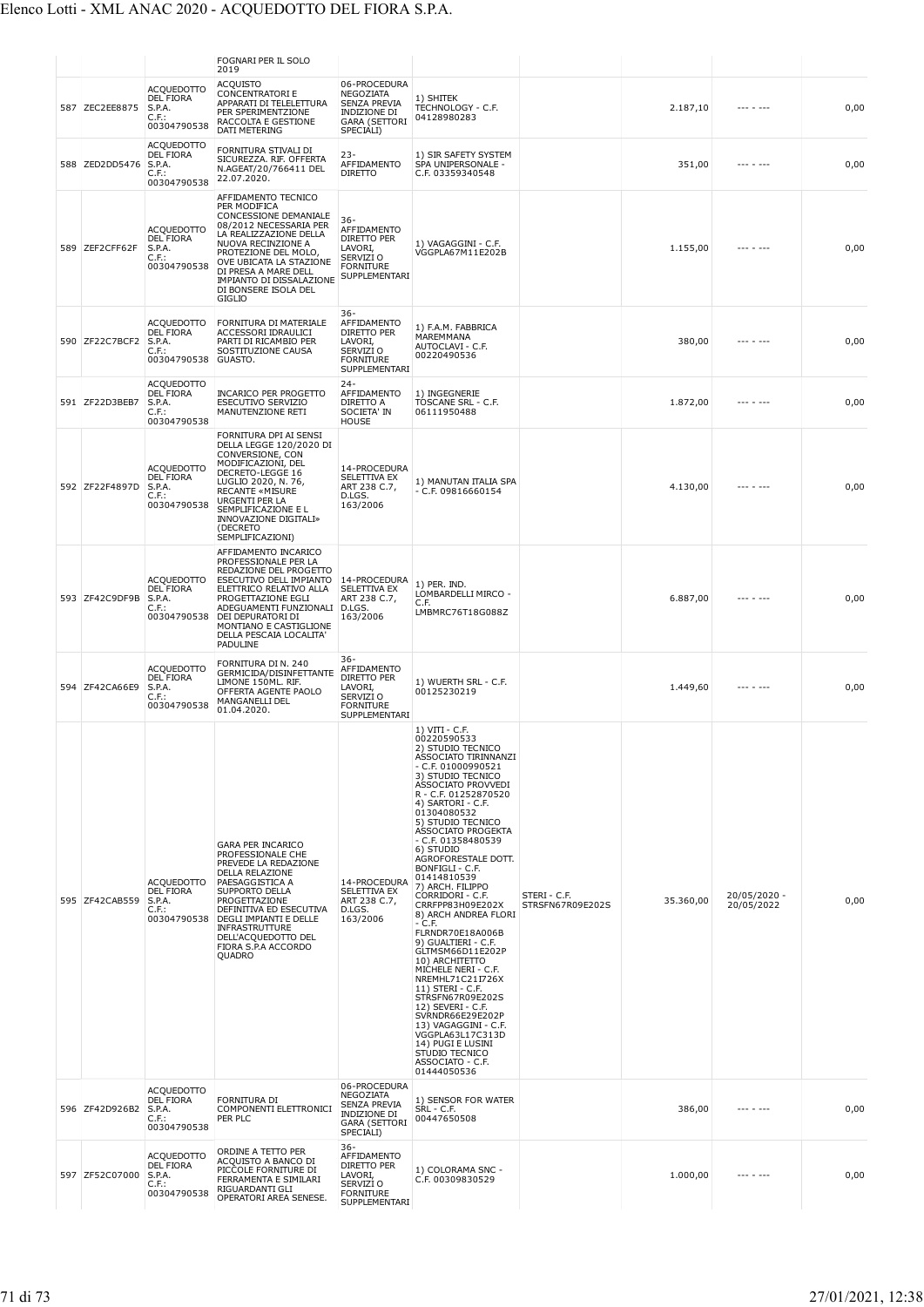| 598 ZF52DA114C | ACQUEDOTTO<br><b>DEL FIORA</b><br>S.P.A.<br>C.F.:<br>00304790538                | <b>INCARICO PROFESSIONALE</b><br>PER RILIEVO TOPOGRAFICO<br>ATTO AL FRAZIONAMENTO<br>UTILE ALLA PERFORAZIONE<br>DEL NUOVO POZZO SAN<br>MICHELE 3 COMUNE DI<br>PIANCASTAGNAIO                                                                                                                        | 14-PROCEDURA<br>SELETTIVA EX<br>ART 238 C.7,<br>D.LGS.<br>163/2006                                                       | 1) STUDIO TECNICO<br>ASSOCIATO PROVVEDI<br>R - C.F. 01252870520                                                                                                                                                                                                                         |                                             | 810,99    | $- - - - - - -$ | 0,00 |
|----------------|---------------------------------------------------------------------------------|-----------------------------------------------------------------------------------------------------------------------------------------------------------------------------------------------------------------------------------------------------------------------------------------------------|--------------------------------------------------------------------------------------------------------------------------|-----------------------------------------------------------------------------------------------------------------------------------------------------------------------------------------------------------------------------------------------------------------------------------------|---------------------------------------------|-----------|-----------------|------|
| 599 ZF62C1D624 | ACQUEDOTTO<br><b>DEL FIORA</b><br>S.P.A.<br>C.F.:<br>00304790538                | MATERIALE DI CONSUMO E<br>ATTREZZATURA DA TENERE<br>IN AUTO PER OPERATORI DI<br>ADF                                                                                                                                                                                                                 | 36-<br>AFFIDAMENTO<br>DIRETTO PER<br>LAVORI,<br>SERVIZI O<br><b>FORNITURE</b><br>SUPPLEMENTARI                           | 1) PALMIERI STEFANO &<br>C. DI VERI VERAS - C.F.<br>00081660532                                                                                                                                                                                                                         |                                             | 255,78    | --- - ---       | 0,00 |
| 600 ZF62C9358B | ACQUEDOTTO<br><b>DEL FIORA</b><br>S.P.A.<br>C.F.:<br>00304790538                | FORNITURA N. 100<br>OCCHIALI DI PROTEZIONE.<br>RIF. D.D.T. N. 000347 DEL<br>26.03.2020.                                                                                                                                                                                                             | 36-<br>AFFIDAMENTO<br>DIRETTO PER<br>LAVORI,<br>SERVIZI O<br><b>FORNITURE</b><br>SUPPLEMENTARI                           | 1) ANTIFLAMME DI<br>ROSADINI V. & C. S.N. -<br>C.F. 01104860539                                                                                                                                                                                                                         |                                             | 800,00    |                 | 0,00 |
| 601 ZF62CAAB1A | ACQUEDOTTO<br>DEL FIORA<br>S.P.A.<br>C.F.:<br>00304790538                       | AFFIDAMENTO INCARICO<br>PER PIANO SAGGI E<br>ASSISTENZA AI SAGGI DELL<br>INTERESSE ARCHEOLOGICO<br>PER IL PROGETTO DI<br>REALIZZAZIONE NUOVA<br>CONDOTTA IDRICA DI<br>DISTRIBUZIONE IN LOC.<br>MONTECHIARO NEL<br>COMUNE DI SIENA                                                                   | 14-PROCEDURA<br>SELETTIVA EX<br>ART 238 C.7,<br>D.LGS.<br>163/2006                                                       | 1) TERESA CAVALLO<br>ARCHEOLOGA - C.F.<br>01694390764                                                                                                                                                                                                                                   |                                             | 2.340,00  |                 | 0,00 |
| 602 ZF62E1D6F0 | ACQUEDOTTO<br>DEL FIORA<br>S.P.A.<br>C.F.:<br>00304790538                       | FORNITURA DI ACCESSORI<br>PER CENTRALINA DI<br>DOSAGGIO CLORO. RIF.<br><b>VOSTRA OFFERTA</b><br>466/2020 DEL<br>30/07/2020.                                                                                                                                                                         | 06-PROCEDURA<br>NEGOZIATA<br>SENZA PREVIA<br>INDIZIONE DI<br>GARA (SETTORI 01558150973<br>SPECIALI)                      | 1) GIEMME<br>TRATTAMENTO ACQUE<br>$S.N.C. - C.F.$                                                                                                                                                                                                                                       |                                             | 928,00    |                 | 0,00 |
| 603 ZF62E2F055 | <b>ACOUEDOTTO</b><br><b>DEL FIORA</b><br>S.P.A.<br>C.F.:<br>00304790538         | FORNITURA DI MISURATORE<br>DI PORTATA<br>ELETTROMAGNETICO E<br>RELATIVI ACCESSORI. RIF.<br>VOSTRA OFFERTA<br>A.S./FIORA 20200824 DEL<br>24/07/2020.                                                                                                                                                 | 14-PROCEDURA<br>SELETTIVA EX<br>ART 238 C.7,<br>D.LGS.<br>163/2006                                                       | 1) HYDRO SERVICE DI<br>STOCCO ARIANNA - C.F.<br>STCRNN57T70L219K                                                                                                                                                                                                                        |                                             | 2.316,50  |                 | 0,00 |
| 604 ZF72B75ECA | <b>ACQUEDOTTO</b><br><b>DEL FIORA</b><br>S.P.A.<br>C.F.:<br>00304790538         | AFFIDAMENTO INCARICO<br>PER REDAZIONE DEL PIANO<br>DEI SAGGI ARCHEOLOGICI<br>PER IL PROGETTO DI<br>COSTRUZIONE DI UN<br>ACQUEDOTTO USO<br>POTABILE - LOCALITA<br>RIPALTA - MOLINO DEL<br><b>GRILLO CASTELNUOVO</b><br><b>BERARDENGA (SI)</b>                                                        | 36-<br>AFFIDAMENTO<br><b>DIRETTO PER</b><br>LAVORI,<br>SERVIZI O<br><b>FORNITURE</b><br>SUPPLEMENTARI                    | 1) ATS<br>ARCHAEOLANDSCAPES<br>TECH&SURVEY S - C.F.<br>01253420523                                                                                                                                                                                                                      |                                             | 260,00    |                 | 0,00 |
| 605 ZF72CEAEE7 | ACQUEDOTTO<br><b>DEL FIORA</b><br>S.P.A.<br>C.F.<br>00304790538 1.050 KG        | ACQUISTO DI<br>POLIELETTROLITA TIPO<br>CATFLOC C 804 IN<br>FORMATO DI IBC S DA                                                                                                                                                                                                                      | 06-PROCEDURA<br>NEGOZIATA<br><b>SENZA PREVIA</b><br>INDIZIONE DI<br><b>GARA (SETTORI</b><br>SPECIALI)                    | 1) CATRA SRL - C.F.<br>02315840609                                                                                                                                                                                                                                                      |                                             | 4.137,00  |                 | 0,00 |
| 606 ZF72F2A96D | <b>ACQUEDOTTO</b><br><b>DEL FIORA</b><br>S.P.A.<br>C.F.:<br>00304790538         | RIPARAZIONE CENTRALINE<br><b>CLDP</b>                                                                                                                                                                                                                                                               | 06-PROCEDURA<br><b>NEGOZIATA</b><br>SENZA PREVIA<br>INDIZIONE DI<br>GARA (SETTORI 01558150973<br>SPECIALI)               | 1) GIEMME<br>TRATTAMENTO ACQUE<br>$S.N.C. - C.F.$                                                                                                                                                                                                                                       |                                             | 2.893,00  |                 | 0,00 |
| 607 ZF82BC431E | ACQUEDOTTO<br>DEL FIORA<br>S.P.A.<br>C.F.:<br>00304790538 13/01/2020.           | <b>ACCESSORI PER</b><br>CENTRALINA DI DOSAGGIO<br>CLORO. RIF. VOSTRA<br>OFFERTA 16/2020 DEL                                                                                                                                                                                                         | 06-PROCEDURA<br><b>NEGOZIATA</b><br><b>SENZA PREVIA</b><br><b>INDIZIONE DI</b><br>GARA (SETTORI 01558150973<br>SPECIALI) | 1) GIEMME<br>TRATTAMENTO ACQUE<br>S.N.C. - C.F.                                                                                                                                                                                                                                         |                                             | 1.477,00  |                 | 0,00 |
| 608 ZF82D282A9 | <b>ACQUEDOTTO</b><br>DEL FIORA<br>S.P.A.<br>C.F.:<br>00304790538                | FORNITURA RIDUTTORI DI<br>PRESSIONE PER REINTEGRO<br>SCORTE AL MAGAZZINO DI<br>SIENA. RIF. VOSTRA<br>OFFERTA 5165 DEL<br>17/04/2020.                                                                                                                                                                | $36 -$<br>AFFIDAMENTO<br><b>DIRETTO PER</b><br>LAVORI,<br>SERVIZI O<br><b>FORNITURE</b><br>SUPPLEMENTARI                 | 1) S.D.M. SRL<br>UNINOMINALE - C.F.<br>01723880975                                                                                                                                                                                                                                      |                                             | 4.814,30  |                 | 0,00 |
| 609 ZF82DF253A | ACQUEDOTTO<br>DEL FIORA<br>S.P.A.<br>C.F.:<br>00304790538                       | FORNITURA DI ROCCIA<br><b>DOLOMITICA</b>                                                                                                                                                                                                                                                            | $36 -$<br>AFFIDAMENTO<br>DIRETTO PER<br>LAVORI,<br>SERVIZI O<br><b>FORNITURE</b><br>SUPPLEMENTARI                        | 1) GROSSETANA<br>CHIMICA - C.F.<br>01177740535                                                                                                                                                                                                                                          |                                             | 4.600,00  | --- - ---       | 0,00 |
| 610 ZF92CC527E | <b>ACQUEDOTTO</b><br>DEL FIORA<br>S.P.A.<br>$C.F.$ :<br>00304790538 1,6         | ACQUISTO SERBATOIO<br>STOCCAGGIO PER<br>SOSTANZE CHIMICHE FINO<br>AD UN PESO SPECIFICO DI                                                                                                                                                                                                           | $36 -$<br>AFFIDAMENTO<br>DIRETTO PER<br>LAVORI,<br>SERVIZI O<br><b>FORNITURE</b><br>SUPPLEMENTARI                        | 1) GROSSETANA<br>CHIMICA - C.F.<br>01177740535                                                                                                                                                                                                                                          |                                             | 1.610,00  | --- - ---       | 0,00 |
| 611 ZFA2C85131 | <b>ACQUEDOTTO</b><br>DEL FIORA<br>S.P.A.<br>$C.F.$ :<br>00304790538 12.03.2020. | FORNITURA DI N. 50 FILTRI<br>COMBINATI. MATERIALE<br><b>GIA' CONSEGNATO CON</b><br>D.D.T. N. 16646 DEL                                                                                                                                                                                              | $23 -$<br>AFFIDAMENTO<br><b>DIRETTO</b>                                                                                  | 1) SIR SAFETY SYSTEM<br>SPA UNIPERSONALE -<br>C.F. 03359340548                                                                                                                                                                                                                          |                                             | 979,00    | $- - - - - - -$ | 0,00 |
| 612 ZFA2D5BCC1 | ACQUEDOTTO<br>DEL FIORA<br>S.P.A.<br>C.F.:<br>00304790538                       | RIPARAZIONE CENTRALINE<br>DEL CLORO, SISTEMA DI<br>DOSAGGIO E CONTROLLO<br>PER CLORO LIBERO E PH                                                                                                                                                                                                    | 06-PROCEDURA<br>NEGOZIATA<br><b>SENZA PREVIA</b><br>INDIZIONE DI<br>GARA (SETTORI 01558150973<br>SPECIALI)               | 1) GIEMME<br>TRATTAMENTO ACQUE<br>$S.N.C. - C.F.$                                                                                                                                                                                                                                       |                                             | 3.751,00  | --- - ---       | 0,00 |
| 613 ZFA2E12D6A | ACQUEDOTTO<br>DEL FIORA<br>S.P.A.<br>C.F.:<br>00304790538                       | <b>GARA AFFIDAMENTO</b><br><b>INCARICO SERVIZI</b><br>D'INGEGNERIA RELATIVI<br>ALLA PROGETTAZIONE<br>DEFINITIVA ED ESECUTIVA,<br>CSP E CSE LAVORI DI<br>REALIZZAZIONE DI<br>COPERTURE IN PRFV DELLA<br>VASCA DI SEDIMENTAZIONE<br>PRIMARIA E VASCA DI<br>ACCUMULO DP CAMPO<br>CANGINO COM FOLLONICA | 14-PROCEDURA<br>SELETTIVA EX<br>ART 238 C.7,<br>D.LGS.<br>163/2006                                                       | 1) VITI - C.F.<br>00220590533<br>2) STUDIO - C.F.<br>00996450532<br>3) SIT INGEGNERIA<br>$S.R.L. - C.F.$<br>01259270526<br>4) BACCHESCHI<br>FEDERICA - C.F.<br>BCCFRC86T66I726U<br>5) OMBRATO - C.F.<br>MBRMHL87E16G088W<br>6) MIGLIORINI - C.F.<br>MGLCLD88M02E202X<br>7) RABAI - C.F. | SIT INGEGNERIA S.R.L.<br>- C.F. 01259270526 | 23.296,80 |                 | 0,00 |